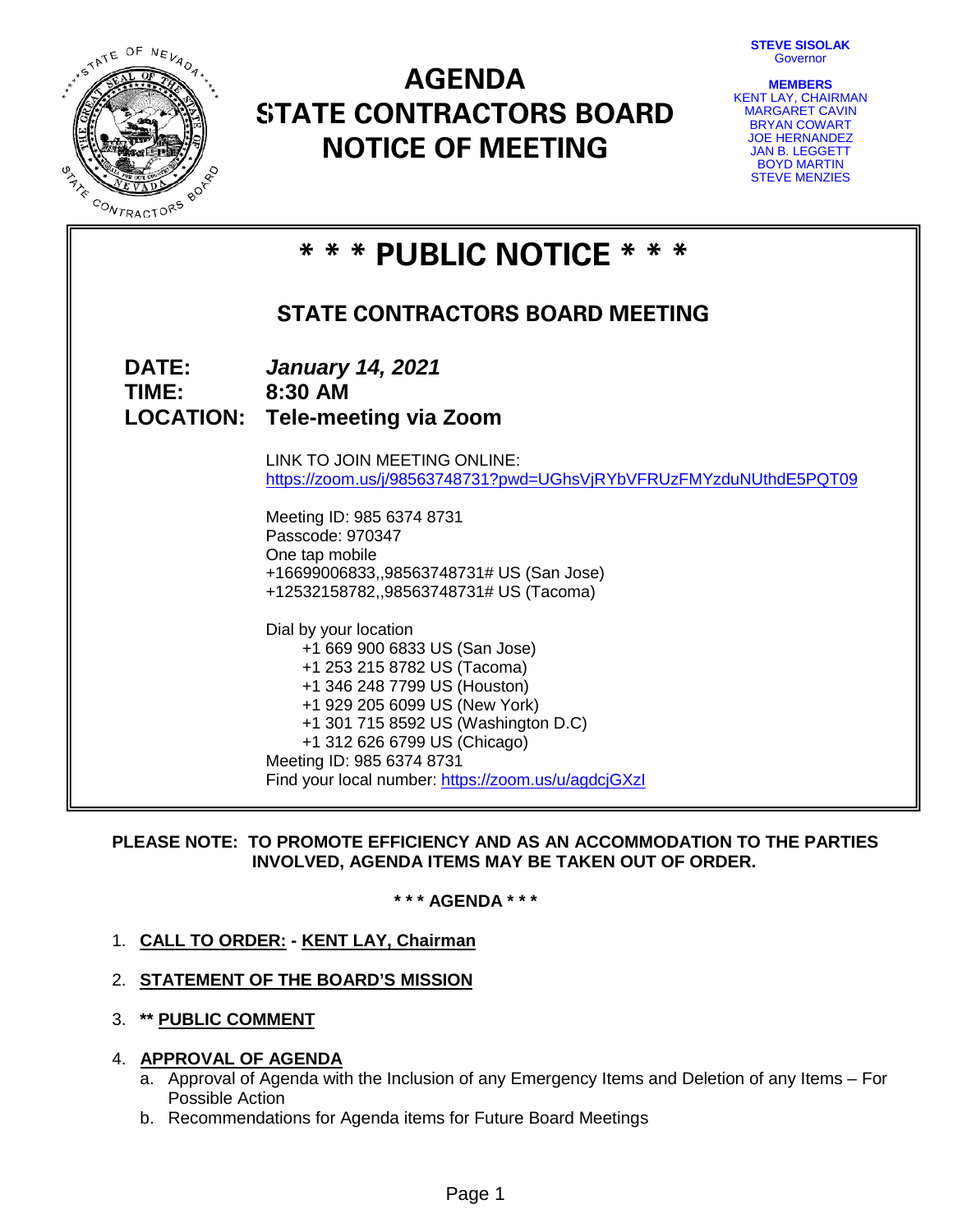# 5. **APPROVAL OF MINUTES**

November 19, 2020 – For Possible Action

# 6. **EXECUTIVE SESSION**

- a. Executive Officer's Report
- b. Review of Monthly Department Statistics for November and December 2020 For Possible Action
- c. Report of Disciplinary Hearing Outcomes for November and December 2020
- d. Report of Application Denial Hearing Outcomes for November 2020
- e. Legislative Discussion For Possible Action
	- i. Discussion and Report by The Ferraro Group Concerning the 2021 Legislative Session For Possible Action
	- ii. Discussion Concerning 2021 Legislative Initiatives, including but not limited to:
		- AB-49 Makes Changes to Provisions Relating to Disciplinary Action by the State Contractors Board – For Possible Action
		- AB-50 Revises Provisions Governing the Issuance of Cease and Desist Orders for Unlicensed Activity by the State Contractors Board – For Possible Action
		- AB-51 Revises Provisions Governing the Recovery Fund Administered by the State Contractors Board – For Possible Action
		- Discussion Regarding Proposed Revisions to AB-51 Concerning Single Family Residence – For Possible Action
		- Discussion Regarding Proposed BDR Concerning Employees of Contractors For Possible Action
- f. Review and Approval of Quarterly Financial Reports for the Period Ending December 31, 2020 – For Possible Action
- g. Review and Approval of Cash Disbursements and Transfer Journals for the Period Ending December 31, 2020 – For Possible Action
- h. Review and Discussion of Board Member Administrative Procedure Manual For Possible **Action**
- i. Discussion and Approval of Southern Nevada Office Lease Proposal For Possible Action
- j. Legal Report For Possible Action
	- Discussion Concerning Potential or Pending Litigation
	- Sin City Plumbing Bond Claim Discussion and Approval Concerning the Appointment of Tim Geswein as Defense Counsel – For Possible Action
	- So. Nevada Painters and Decorators and Glaziers Labor–Management Cooperation Committee Trust – Petition for a Writ of Mandamus - Discussion and Approval Concerning the Appointment of Tim Geswein as Defense Counsel – For Possible Action

(A public body may interrupt the open meeting and exclude the public for the purpose of having an attorney-client discussion of potential and existing litigation pursuant to NRS 241.015(3)(b)(2))

k. Subcommittee Reports Executive Subcommittee, Recovery Fund Subcommittee, Classification/Regulation Subcommittee, Finance Subcommittee.

# 7. **APPROVAL OF CONSENT AGENDA – For Possible Action:**

a. Ratification of Staff Approved License Applications, Changes of Licensure, Reinstatement of Licensure, Voluntary Surrenders (List Attached, Items 1 to 602)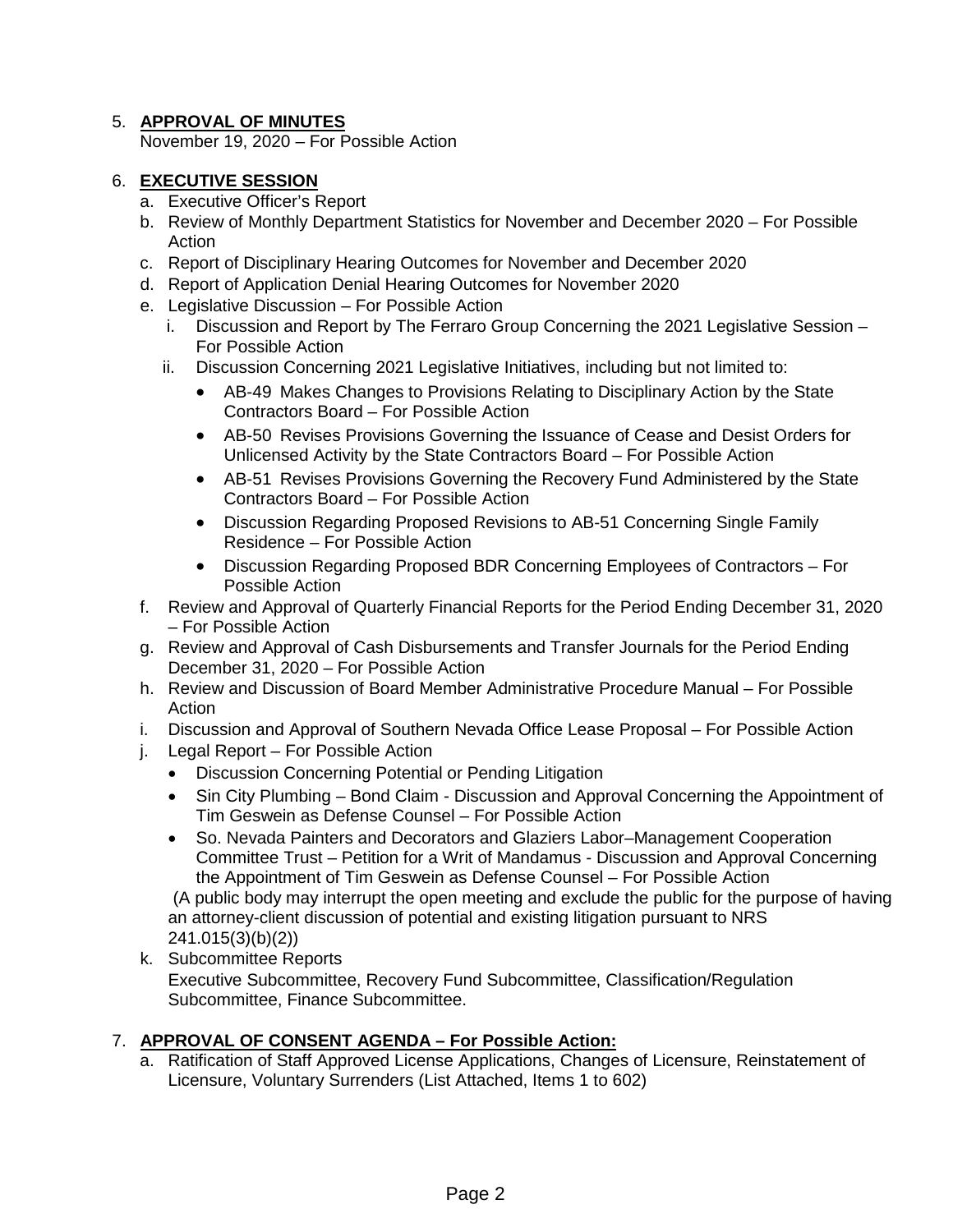# **NEW LICENSE APPLICATION DENIAL HEARINGS 9:30 A.M.**

- 8. **NEW APPLICATION DENIAL HEARING – For Possible Action: S & M ELECTRICAL LLC** Matthew William Hippert, Managing Member and Proposed Qualified Individual
- 9. **NEW APPLICATION DENIAL HEARING (Continued from November 19, 2020) –For Possible Action:**

**NEXTGEN ASSOCIATES INC DBA SERVICEMASTER RESTORATION BY EMT** Michael John Demeter, President/Proposed Qualified Individual Frederick Mark Bower, Secretary William Roy Elliott III, Treasurer

(Portions of this hearing may be closed to the public in accordance with NRS 624.110 (2) to discuss certain financial data related to the applicant.)

10. **NEW APPLICATION DENIAL HEARING (Continued from September 17, 2020) – For Possible Action:**

# **NEVADA TOWER LLC**

Eric Reed Allee, Managing Member/Proposed Qualified Individual

# 11. **NEW APPLICATION DENIAL HEARING (Continued from September 17, 2020) – For Possible Action:**

**SKYLINE REALTY INC DBA SRI CONSTRUCTION** Erika Annette Cutler, President Deedee Pierson, Secretary/Treasurer James Atkins Cutler, Proposed Qualified Individual

(Portions of this hearing may be closed to the public in accordance with NRS 624.110 (2) to discuss certain financial data related to the applicant.)

# 12. **\*\*PUBLIC COMMENT**

Adjournment – For Possible Action

# **\*\* PUBLIC COMMENT**

Pursuant to Section 2 of Directive 006, members of the public may submit written public comment by email to [PublicComment@nscb.state.nv.us.](mailto:PublicComment@nscb.state.nv.us) Emails received prior to adjournment of the meeting will be entered into the record. Any public comment offered at the time of the meeting will be limited to 3 minutes.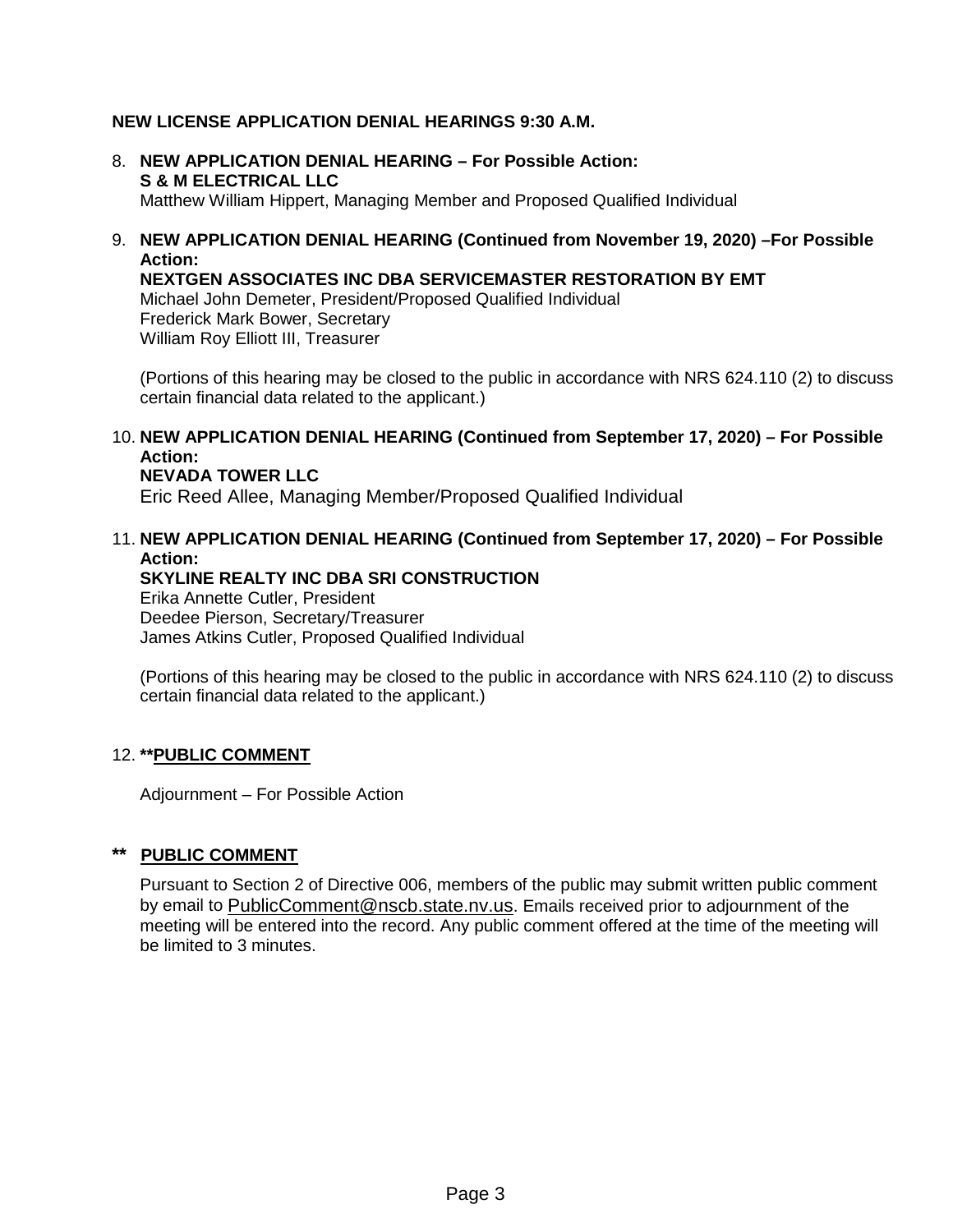# **PUBLIC NOTICE**

Pursuant to Section 1 of the Declaration of Emergency Directive 006 ("Directive 006"), the requirement contained in NRS 241.023(1)(b) that there be a physical location designated for meetings of public bodies where members of the public are permitted to attend and participate has been suspended. Pursuant to Section 3 of Directive 006, the requirement contained in NRS 624.020(4)(a) that public notice agendas be posted at physical locations within the State of Nevada has likewise been suspended.

Notice of this meeting was posted on the Nevada State Contractors Board Internet Website and the Public Notice Website.

# **PLEASE NOTE:**

- 1) Persons/facilities desiring copies of the board's agenda must submit their request in writing every six months.
- 2) With regard to any board meeting, it is possible that an amended notice will be published adding new items to the original agenda. Amended notices will be posted in accordance with the Open Meeting Law: however, they will not be mailed to individuals on the board's mailing list.
- 3) Members of the public who are disabled and require special accommodations or assistance at the meeting are requested to notify the board office in writing at 5390 Kietzke Lane, Suite 102, Reno, NV 89511 or 2310 Corporate Circle, Suite 200, Henderson, NV 89074 or by calling 775- 688-1141 or by contacting Crystal Caywood at 702-486-1136 prior to the date of the meeting.
- 4) Pursuant to NRS 241.020(6), please take notice: (1) Items on the agenda may be taken out of order; (2) Two or more agenda items may be combined for consideration; and (3) At any time, items on the agenda may be removed from the agenda or discussion of the items may be delayed.
- 5) Subject to the provisions of NRS 241.050(5), interested parties may request a copy of supporting materials related to this meeting by contacting the following individuals:

Crystal Caywood 2310 Corporate Circle, Suite 200, Henderson, NV 89074 702.486.1136 [ccaywood@nscb.state.nv.us](mailto:ccaywood@nscb.state.nv.us)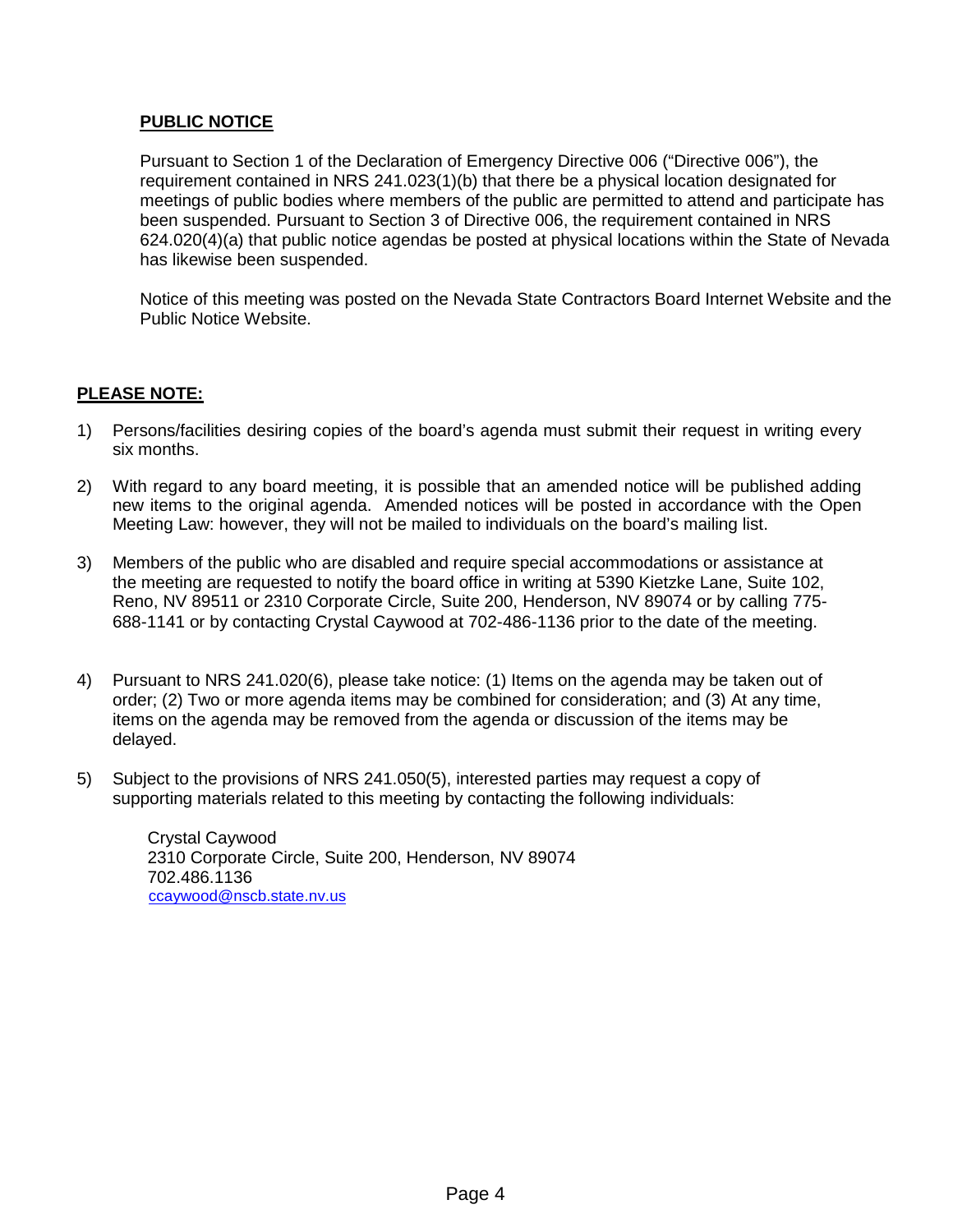Page 1 of 164

#### **NEW APPLICATIONS**

# **1 4 M SPECIALTIES LTD LAS VEGAS, NV**

MIGUEL ANGEL MELENDREZ Manager; JORGE LUIS MELENDREZ, Manager; ROBERT MIGUEL MELENDREZ, Manager MIGUEL ANGEL MELENDREZ CMS and Trade CONTRACTORS LICENSE APPLICATION, 1016796

Approved DATE: 12/11/2020

LIMIT: \$10,000.00 BOND: \$2,000.00 CLASS: A24-FOUNTAINS AND OTHER WATER FEATURES

### **2 A & G IRRIGATION LLC SPRING CREEK, NV**

JOSHUA ADAM SMITH Managing Member; MARVA SUE SMITH Managing Member

JOSHUA ADAM SMITH CMS and Trade

CONTRACTORS LICENSE APPLICATION, 1016863

Approved DATE: 11/24/2020

LIMIT: \$245,000.00 BOND: \$15,000.00 CLASS: B-2 RESIDENTIAL & SMALL

COMMERCIAL

### **3 A & H CONSTRUCTION LLC HENDERSON, NV**

DIRK THEO NELSON Manager; RONALD O ALEXANDER, Manager DIRK THEO NELSON CMS and Trade CONTRACTORS LICENSE APPLICATION, 1016973

Approved DATE: 12/03/2020

LIMIT: \$50,000.00 BOND: \$5,000.00 CLASS: C-3 CARPENTRY MAINTENANCE AND

MINOR REPAIR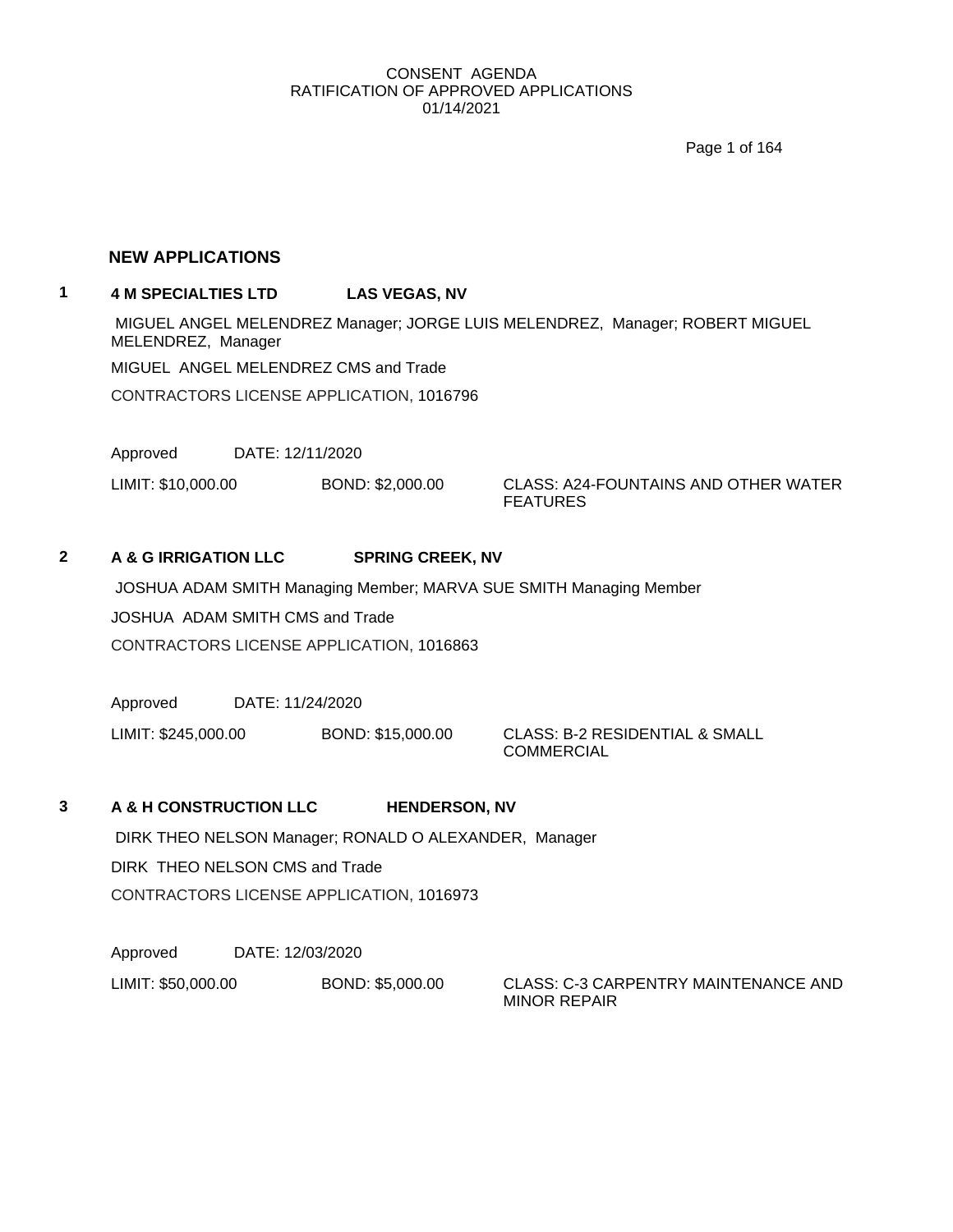Page 2 of 164

# **4 A & I LANDSCAPE LLC RENO, NV** ALVARO SOLTERO-TERRONES, Managing Member ALVARO SOLTERO-TERRONES, Trade; ALVARO SOLTERO CRUZ, CMS CONTRACTORS LICENSE APPLICATION, 1016989

Approved DATE: 12/10/2020 LIMIT: \$10,000.00 BOND: \$2,000.00 CLASS: C-10 LANDSCAPE CONTRACTING

CONTINGENT UPON PASSING CMS & C-10 EXAMS BY 05/05/2021

# **5 A B C HEATING & SHEET METAL LLC CARSON CITY, NV**

THERESA MARIE CONNER, Manager; PETRIE FRANKLIN BROWN Manager; JOSEPH WAYNE BROWN, Manager PETRIE FRANKLIN BROWN CMS; JOSEPH WAYNE BROWN, Trade; THERESA MARIE CONNER, CMS CONTRACTORS LICENSE APPLICATION, 1016528

# Approved DATE: 12/04/2020

LIMIT: \$950,000.00 BOND: \$20,000.00 CLASS: C21

CONTINGENT UPON SURRENDER OF LICENSE #17930B

# **6 A B C HEATING & SHEET METAL LLC CARSON CITY, NV**

THERESA MARIE CONNER, Manager; PETRIE FRANKLIN BROWN Manager; JOSEPH WAYNE BROWN, Manager

PETRIE FRANKLIN BROWN CMS and Trade

CONTRACTORS LICENSE APPLICATION, 1016529

Approved DATE: 12/04/2020

LIMIT: \$600,000.00 BOND: \$20,000.00 CLASS: C1E; C1F

CONTINGENT UPON SURRENDER OF LICENSE #17930

# **7 A B C HEATING & SHEET METAL LLC CARSON CITY, NV**

THERESA MARIE CONNER, Manager; PETRIE FRANKLIN BROWN Manager; JOSEPH WAYNE BROWN, Manager

PETRIE FRANKLIN BROWN CMS; JOSEPH WAYNE BROWN, Trade; THERESA MARIE CONNER, CMS CONTRACTORS LICENSE APPLICATION, 1016530

Approved DATE: 12/04/2020 LIMIT: \$950,000.00 BOND: \$20,000.00 CLASS: C14B; C14C CONTINGENT UPON SURRENDER OF LICENSE #17930A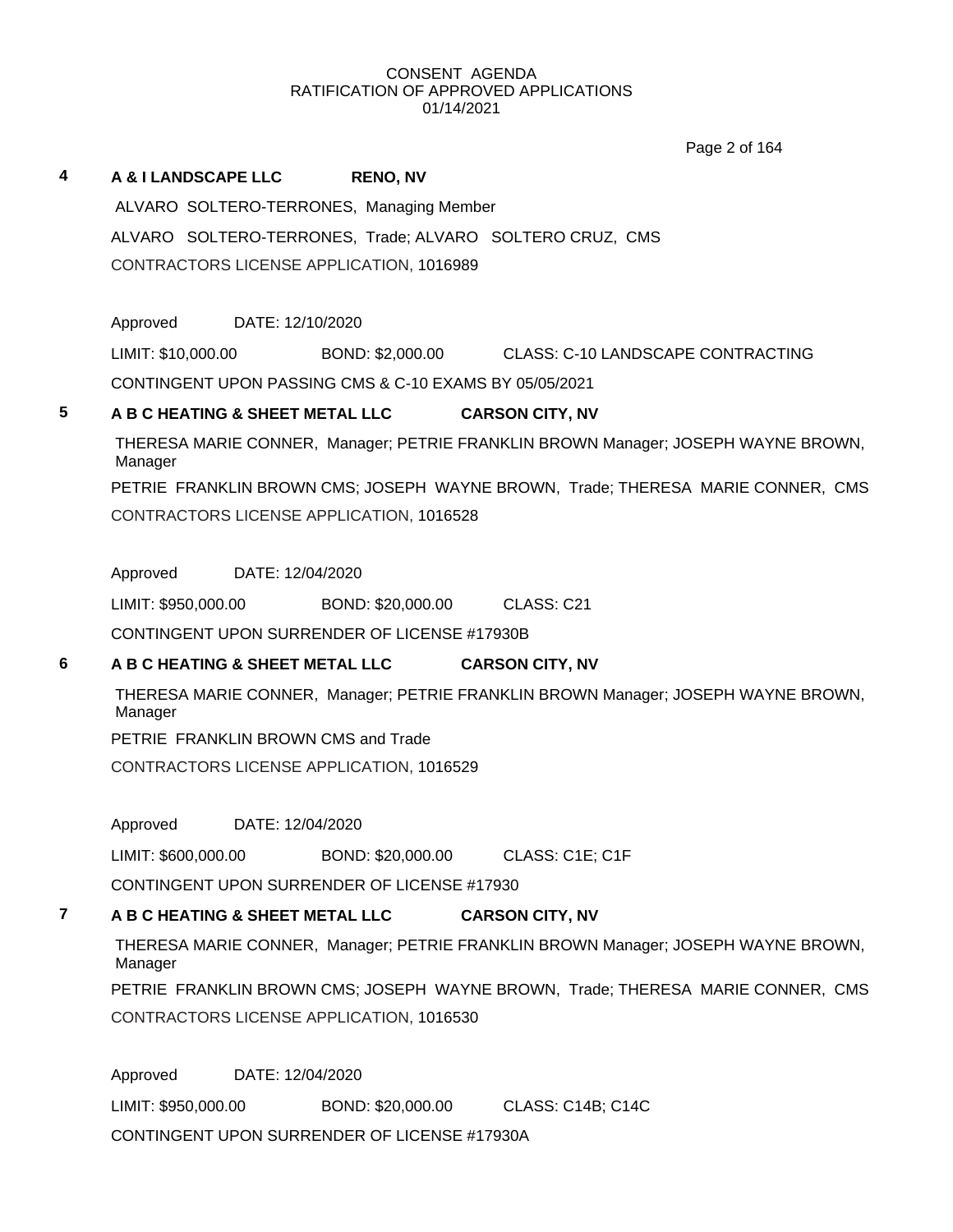Page 3 of 164

| 8                                   | A C R CONSTRUCTION LLC          |                  | <b>WILMAR, AR</b>                         |                 |
|-------------------------------------|---------------------------------|------------------|-------------------------------------------|-----------------|
|                                     | RANDALL WAYNE HAWKINS Member    |                  |                                           |                 |
|                                     | JOEL DUANE DENNIE CMS and Trade |                  |                                           |                 |
|                                     |                                 |                  | CONTRACTORS LICENSE APPLICATION, 1017396  |                 |
|                                     |                                 |                  |                                           |                 |
|                                     | Approved                        | DATE: 12/17/2020 |                                           |                 |
|                                     | LIMIT: \$1,000,000.00           |                  | BOND: \$30,000.00                         | CLASS: C2       |
|                                     |                                 |                  | CONTINGENT UPON PASSING EXAMS BY 6/4/2021 |                 |
| 9                                   | A E S MASONRY & LANDSCAPING INC |                  |                                           | <b>RENO, NV</b> |
|                                     | ERIC SCHRECKENBERGER, President |                  |                                           |                 |
| ERIC SCHRECKENBERGER, CMS and Trade |                                 |                  |                                           |                 |
|                                     |                                 |                  | CONTRACTORS LICENSE APPLICATION, 1017001  |                 |
|                                     |                                 |                  |                                           |                 |
|                                     | Approved DATE: 12/17/2020       |                  |                                           |                 |
|                                     | LIMIT: \$10,000.00              |                  | BOND: \$2,000.00                          | CLASS: C10      |

# **10 A R Q LLC TUSTIN, CA**

JUAN ADEL SALMAN, Manager; KUNAL DEEPALE HINDUJA, Manager KUNAL DEEPALE HINDUJA, CMS; PETER BENITEZ, Trade CONTRACTORS LICENSE APPLICATION, 1015519

Approved DATE: 11/20/2020

LIMIT: \$4,000,000.00 BOND: \$30,000.00 CLASS: C2

CONTINGENT UPON PASSING CMS EXAM BY 1/29/2021

# **11 A STEP ABOVE INC LS VEGAS, NV**

A S A I ROOFING AND SIDING; JEREMIE ROBERT EUBANK President; SHAUNA LYNN EUBANK **Secretary** CHRISTOPHER ALLAN COLE, Trade; JEREMIE ROBERT EUBANK CMS CONTRACTORS LICENSE APPLICATION, 1016476

Approved DATE: 11/06/2020

LIMIT: \$150,000.00 BOND: \$10,000.00 CLASS: C-21 REFRIGERATIN AND AIR CONDITIONING

CONTINGENT ON PASSING REQUIRED TRADE EXAM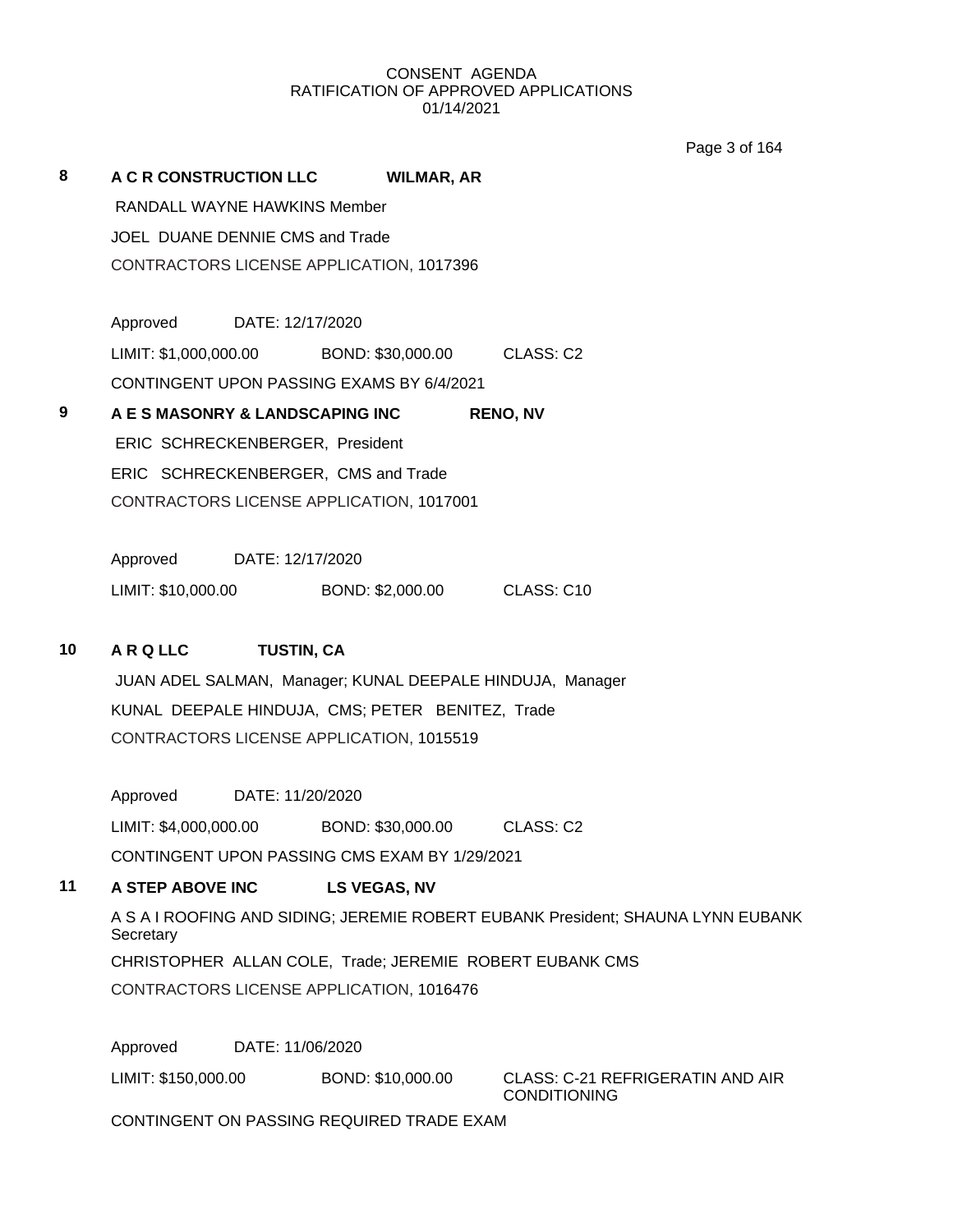Page 4 of 164

# **12 ACCESS SOLUTIONS LLC Las Vegas, NV** NICOLE TUYET BANG NGUYEN ROSE, Managing Member; ROGER NGUYEN ROSE, Managing Member NICOLE TUYET BANG NGUYEN ROSE, CMS; ROGER NGUYEN ROSE, Trade CONTRACTORS LICENSE APPLICATION, 1017108

Approved DATE: 11/25/2020

LIMIT: \$250,000.00 BOND: \$15,000.00 CLASS: C-6A OUTDOOR ADVERTISING

### **13 ADVANTAGE CONSTRUCTION LLC LAS VEGAS, NV**

JASON TODD GRESHAM Manager; KENNETH JAMES KESICK Manager KENNETH JAMES KESICK CMS; JASON TODD GRESHAM Trade CONTRACTORS LICENSE APPLICATION, 1016916

Approved DATE: 11/23/2020

LIMIT: \$250,000.00 BOND: \$15,000.00 CLASS: C1-LATHING AND PLASTERING

CONTINGENT ON PASSING TRADE EXAM

### **14 AIRGAS USA LLC RADNOR, PA**

ANDREW REITNAUER CICHOCKI, Manager; NICOLAS PASCAL FRANCOIS DROIN, Manager; PASCAL MICHEL JOSEPH VINET Manager

EDUARDO HERNANDEZ, CMS and Trade; PABLO ALFONSO GUZMAN Trade

CONTRACTORS LICENSE APPLICATION, 1014546

Approved DATE: 11/30/2020

LIMIT: \$900,000.00 BOND: \$20,000.00 CLASS: C-1K INDUSTRIAL PIPING

\*CONTINGENT UPON MR. GUZMAN PROVIDING ONE ADDITIONAL CERTIFICATE OF WORK EXPERIENCE.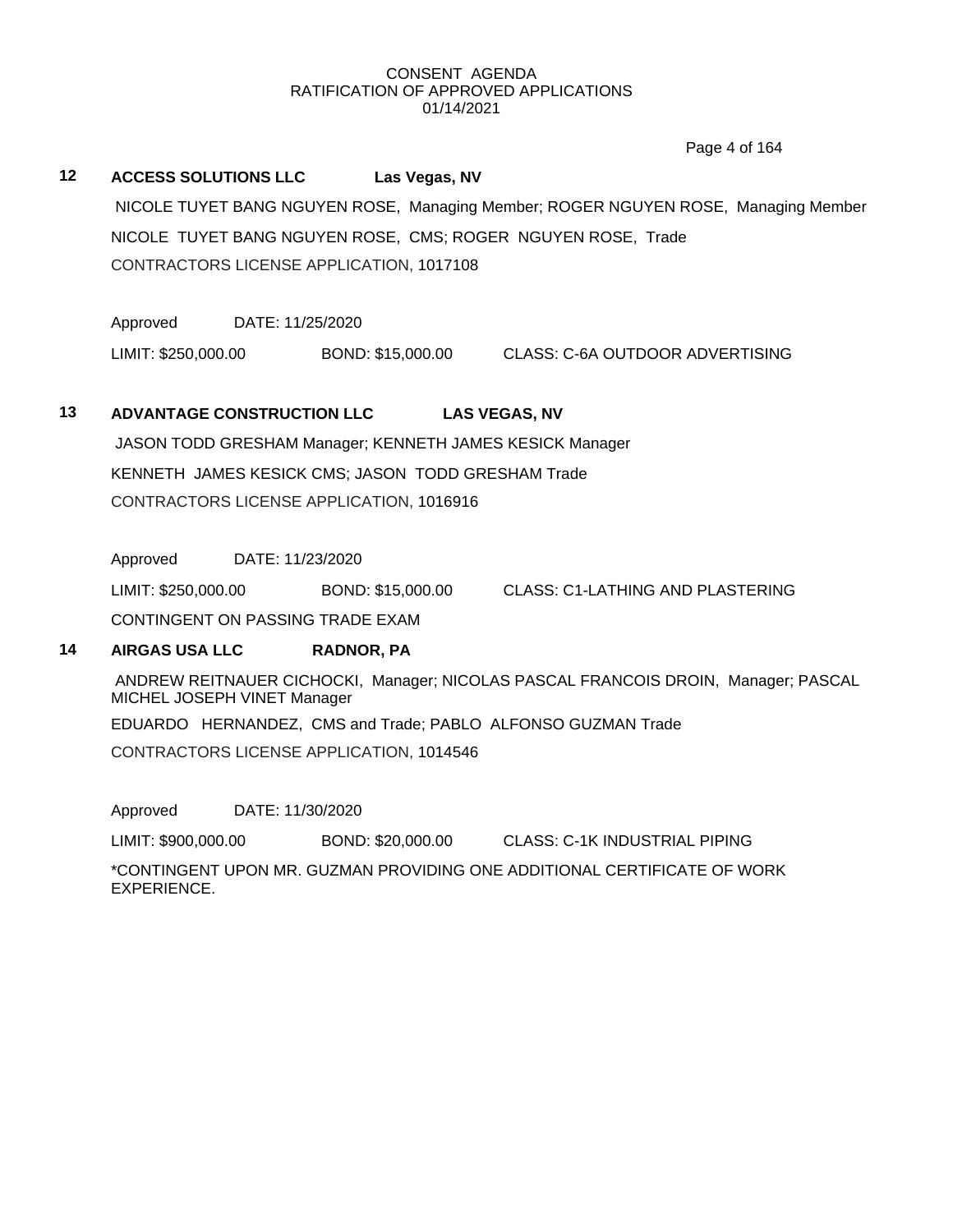Page 5 of 164

# **15 AJMCV HOLDINGS LLC SPARKS, NV** PAUL DAVIS EMERGENCY SERVICES OF RENO TAHOE; ANDREA WILLIAMS MCVANEY, Managing Member; JAMES NATHANIEL MCVANEY, Managing Member JAMES NATHANIEL MCVANEY, CONTRACTORS LICENSE APPLICATION, 1016504 Approved DATE: 12/02/2020 LIMIT: \$10,000.00 BOND: \$2,000.00 CLASS: C-3A CAPENTRY AND REPAIRS; C-3E DRYWALL CONTINGENT UPON PASSING C-3A EXAM BY 03/30/2021 **16 ALINEA BUILDING AND DEVELOPMENT LLC RENO, NV** NICHOLAS RYAN HEATHMAN, Managing Member NICHOLAS RYAN HEATHMAN, CMS and Trade CONTRACTORS LICENSE APPLICATION, 1016375 Approved DATE: 11/24/2020 LIMIT: \$200,000.00 BOND: \$10,000.00 CLASS: B- GENERAL BUILDING **17 ALIYAH LLC LAS VEGAS, NV** BID 2 PREP; DAN BANAFSHEHA Other; ALIYAH TRUST, Manager DAN BANAFSHEHA CMS; VINCENT DOVALI ORDONEZ, Trade CONTRACTORS LICENSE APPLICATION, 1016304 Approved DATE: 11/19/2020 LIMIT: \$200,000.00 BOND: \$10,000.00 CLASS: B2-RESIDENTIAL AND SMALL **COMMERCIAL 18 ALL AMERICAN IRONWORKS HELENDALE, CA** ALAN DUANE SRADER, President ALAN DUANE SRADER, CMS and Trade CONTRACTORS LICENSE APPLICATION, 1016473 Approved DATE: 11/06/2020

LIMIT: \$1,000,000.00 BOND: \$30,000.00 CLASS: C14B-STRUCTURAL STEEL C14C-ORNAMENTAL METAL

CONTINGENT ON PASSING CMS EXAM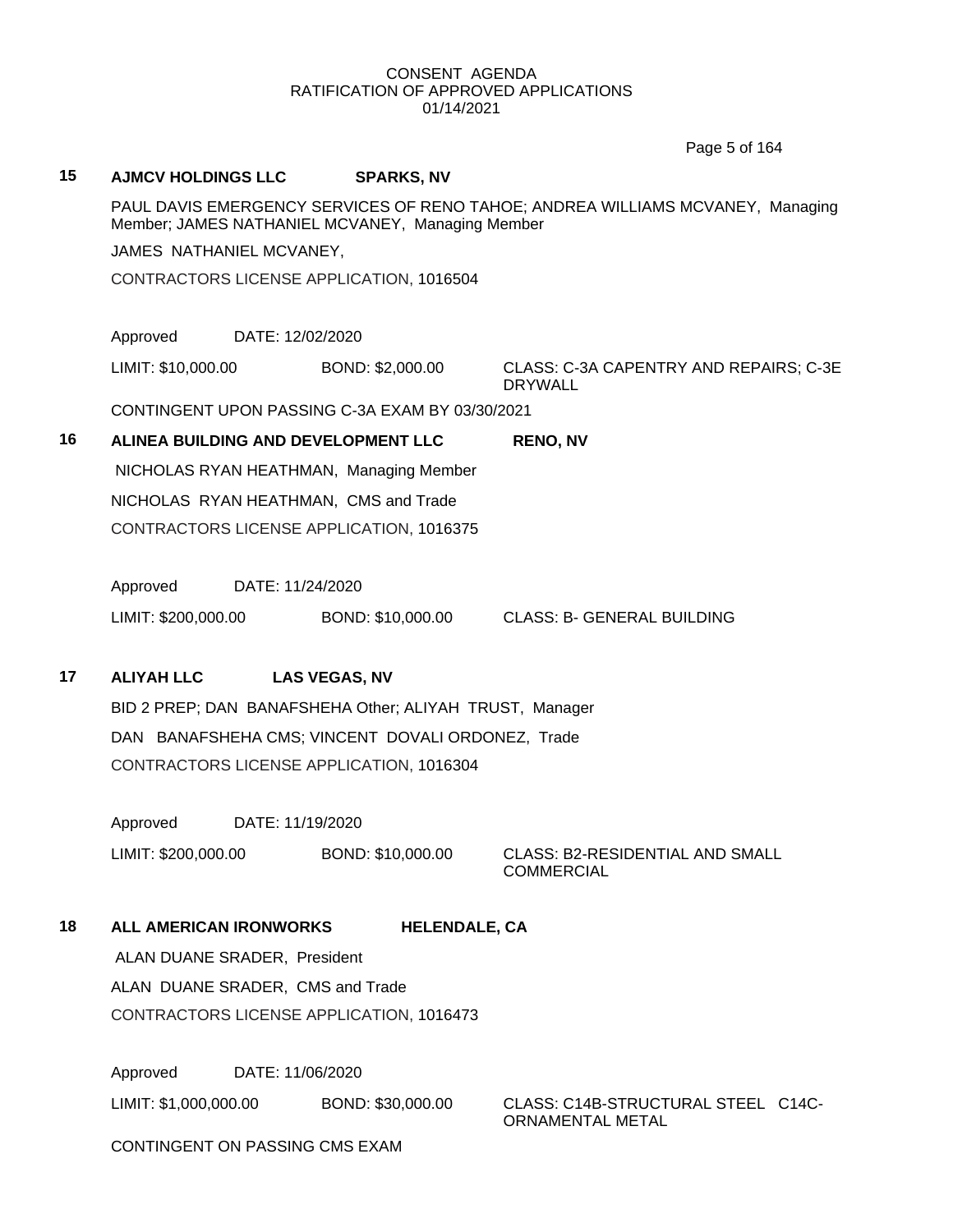Page 6 of 164

| 19 | ALL IN ONE REMODELING LLC                                  | <b>LAS VEGAS, NV</b> |
|----|------------------------------------------------------------|----------------------|
|    | RUSSELL LEE LAMBRECHT, Manager; SALVADOR LEON FALS Manager |                      |
|    | RUSSELL LEE LAMBRECHT, CMS and Trade                       |                      |
|    | CONTRACTORS LICENSE APPLICATION, 1016626                   |                      |
|    |                                                            |                      |

Approved DATE: 11/17/2020

LIMIT: \$50,000.00 BOND: \$5,000.00 CLASS: C-3 CARPENTRY MAINTENANCE MINOR REPAIR

# **20 ALL IN ONE REMODELING LLC LAS VEGAS, NV** RUSSELL LEE LAMBRECHT, Manager; SALVADOR LEON FALS Manager RUSSELL LEE LAMBRECHT, CMS and Trade CONTRACTORS LICENSE APPLICATION, 1017103

Approved DATE: 11/23/2020

LIMIT: \$250,000.00 BOND: \$15,000.00 CLASS: B-2 RESIDENTIAL AND SMALL

**COMMERCIAL** 

**21 ALL WIRE ELECTRICAL SOLUTIONS LLC SPARKS, NV** ADRIAN FLORES GALINDO, Managing Member ADRIAN FLORES GALINDO, CMS and Trade CONTRACTORS LICENSE APPLICATION, 1017032

Approved DATE: 12/17/2020 LIMIT: \$120,000.00 BOND: \$10,000.00 CLASS: C2A CONTINGENT UPON PASSING EXAMS BY 5/5/2021

**22 ANTHONY LIVENGOOD SPARKS, NV** ANTHONY LIVENGOOD, Owner ANTHONY LIVENGOOD, CMS and Trade CONTRACTORS LICENSE APPLICATION, 1016077

Approved DATE: 12/10/2020 LIMIT: \$3,000.00 BOND: \$1,000.00 CLASS: C-5 CONCRETE CONTRACTING CONTINGENT UPON PASSING CMS & C-5 EXAMS BY 03/02/2021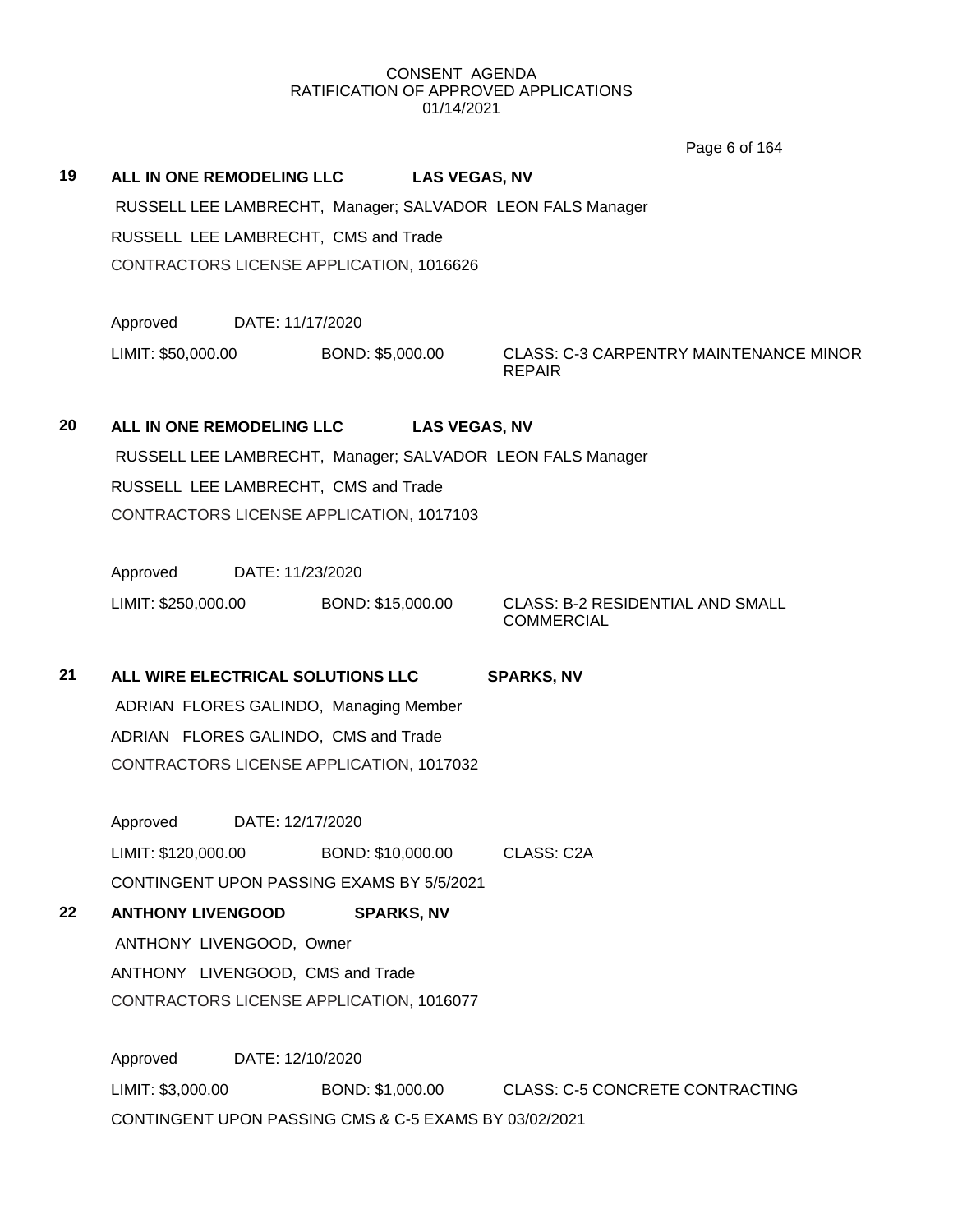Page 7 of 164

| 23 | ARMANDO DIAZ ARREDONDO                              |                  |  | <b>RENO, NV</b>   |                            |
|----|-----------------------------------------------------|------------------|--|-------------------|----------------------------|
|    | A DIAZ CONCRETE; ARMANDO DIAZ-ARREDONDO, Owner      |                  |  |                   |                            |
|    | ARMANDO DIAZ-ARREDONDO, CMS and Trade               |                  |  |                   |                            |
|    | CONTRACTORS LICENSE APPLICATION, 1016675            |                  |  |                   |                            |
|    |                                                     |                  |  |                   |                            |
|    | Approved                                            | DATE: 12/10/2020 |  |                   |                            |
|    | LIMIT: \$3,000,000.00                               |                  |  | BOND: \$30,000.00 | <b>CLASS: C-5 CONCRETE</b> |
|    | CONTINGENT UPON PASSING C-5 EXAM BY 04/13/2021      |                  |  |                   |                            |
| 24 | <b>ARTANIS DEVELOPMENT LLC</b>                      |                  |  | <b>GENOA, NV</b>  |                            |
|    | JANEL SINATRA, Manager; THOMAS ANGELO SINATRA Other |                  |  |                   |                            |
|    | THOMAS ANGELO SINATRA CMS and Trade                 |                  |  |                   |                            |
|    | CONTRACTORS LICENSE APPLICATION, 1016987            |                  |  |                   |                            |
|    |                                                     |                  |  |                   |                            |
|    | Approved                                            | DATE: 12/04/2020 |  |                   |                            |

LIMIT: \$10,000.00 BOND: \$2,000.00 CLASS: C-3 CARPENTRY, MAINTENANCE AND MINOR REPAIRS

**25 ASPEN RESIDENTIAL INC PACIFIC GROVE, CA**

BRUCE IAN BONFIELD President BRUCE IAN BONFIELD CMS and Trade CONTRACTORS LICENSE APPLICATION, 1016311

Approved DATE: 12/03/2020

LIMIT: \$3,400,000.00 BOND: \$30,000.00 CLASS: B

# **26 ASPLUNDH CONSTRUCTION LLC WILLOW GROVE, PA**

FRANK VINCENT GIORDANO Manager; STEVEN GARETH ASPLUNDH Manager; RONALD STEPHEN SIMPSON Manager; BRIAN RICHARD BAUER Manager

JOSHUA RAY STEWART, CMS and Trade

CONTRACTORS LICENSE APPLICATION, 1016020

Approved DATE: 11/23/2020

LIMIT: Unlimited BOND: \$50,000.00 CLASS: C-2E LINES TO TRANSMIT ELECTRICITY CONTINGENT ON PASSING REQUIRED CMS/TRADE EXAMS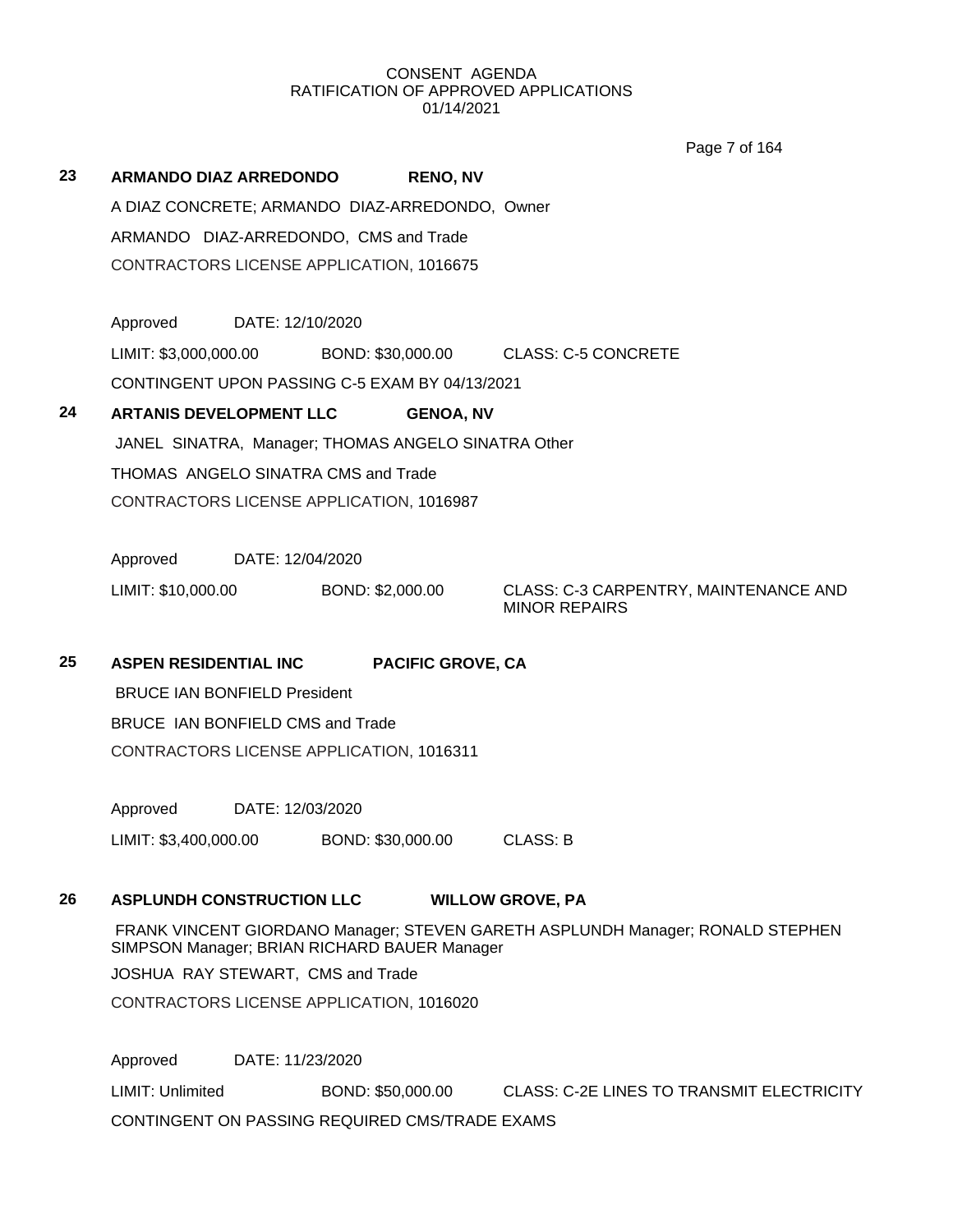Page 8 of 164

| 27 | <b>ATHENS CUSTOM EXTERIORS INC</b>                            | <b>MONROE, GA</b> |                                                                                        |
|----|---------------------------------------------------------------|-------------------|----------------------------------------------------------------------------------------|
|    | RANDALL TODD BROOME, President                                |                   |                                                                                        |
|    | RANDALL TODD BROOME, Trade; WILLIAM THOMAS HINES, CMS         |                   |                                                                                        |
|    | CONTRACTORS LICENSE APPLICATION, 1016599                      |                   |                                                                                        |
|    | Approved<br>DATE: 11/06/2020                                  |                   |                                                                                        |
|    | LIMIT: \$2,000,000.00                                         | BOND: \$30,000.00 | <b>CLASS: C-3 CARPENTRY MAINTENANCE AND</b><br><b>MINOR REPAIR</b>                     |
|    | CONTINGENT UPON PASSING REQUIRED CMS AND TRADE EXAMS          |                   |                                                                                        |
| 28 | AURORA GLAZING SOLUTIONS LTD PORT COQUITLAM, BC               |                   |                                                                                        |
|    | Treasurer; BRADLEY DANIEL MCGUIRE, Director                   |                   | JEFFREY THOMAS LORENTZ, President; TODD WALTER ISACKSON, Secretary; COLIN JACOB RIMES, |
|    | RYAN LEE CHACANACA, CMS and Trade                             |                   |                                                                                        |
|    | CONTRACTORS LICENSE APPLICATION, 1014105                      |                   |                                                                                        |
|    | Approved<br>DATE: 12/15/2020                                  |                   |                                                                                        |
|    | LIMIT: \$10,000.00                                            | BOND: \$2,000.00  | CLASS: C8-GLASS AND GLAZING                                                            |
| 29 | <b>AVIS CONSTRUCTION CORPORATION</b>                          |                   | <b>LAS VEGAS, NV</b>                                                                   |
|    | AVI MISERACHI KIBRIT, President; LEON KIBRIT DURST, Secretary |                   |                                                                                        |
|    | AVI MISERACHI KIBRIT, CMS and Trade                           |                   |                                                                                        |
|    | CONTRACTORS LICENSE APPLICATION, 1016467                      |                   |                                                                                        |
|    | Approved<br>DATE: 12/08/2020                                  |                   |                                                                                        |
|    |                                                               |                   | LIMIT: \$200,000.00 BOND: \$10,000.00 CLASS: B- GENERAL BUILDING                       |
|    | CONTINGENT UPON PASSING CMS & B EXAMS BY 03/29/2021           |                   |                                                                                        |
| 30 | <b>B &amp; Z WATER DAMAGE RESTORATION INC</b>                 |                   | <b>LAS VEGAS, NV</b>                                                                   |
|    | SEFERINO FONSECA URIBE, President                             |                   |                                                                                        |
|    | SEFERINO FONSECA URIBE, CMS and Trade                         |                   |                                                                                        |
|    | CONTRACTORS LICENSE APPLICATION, 1016911                      |                   |                                                                                        |
|    | Approved<br>DATE: 11/23/2020                                  |                   |                                                                                        |
|    | LIMIT: \$10,000.00                                            |                   | BOND: \$2,000.00 CLASS: C-1D PLUMBING                                                  |
|    | CONTINGENT UPON PASSING REQUIRED CMS AND TRADE EXAMS          |                   |                                                                                        |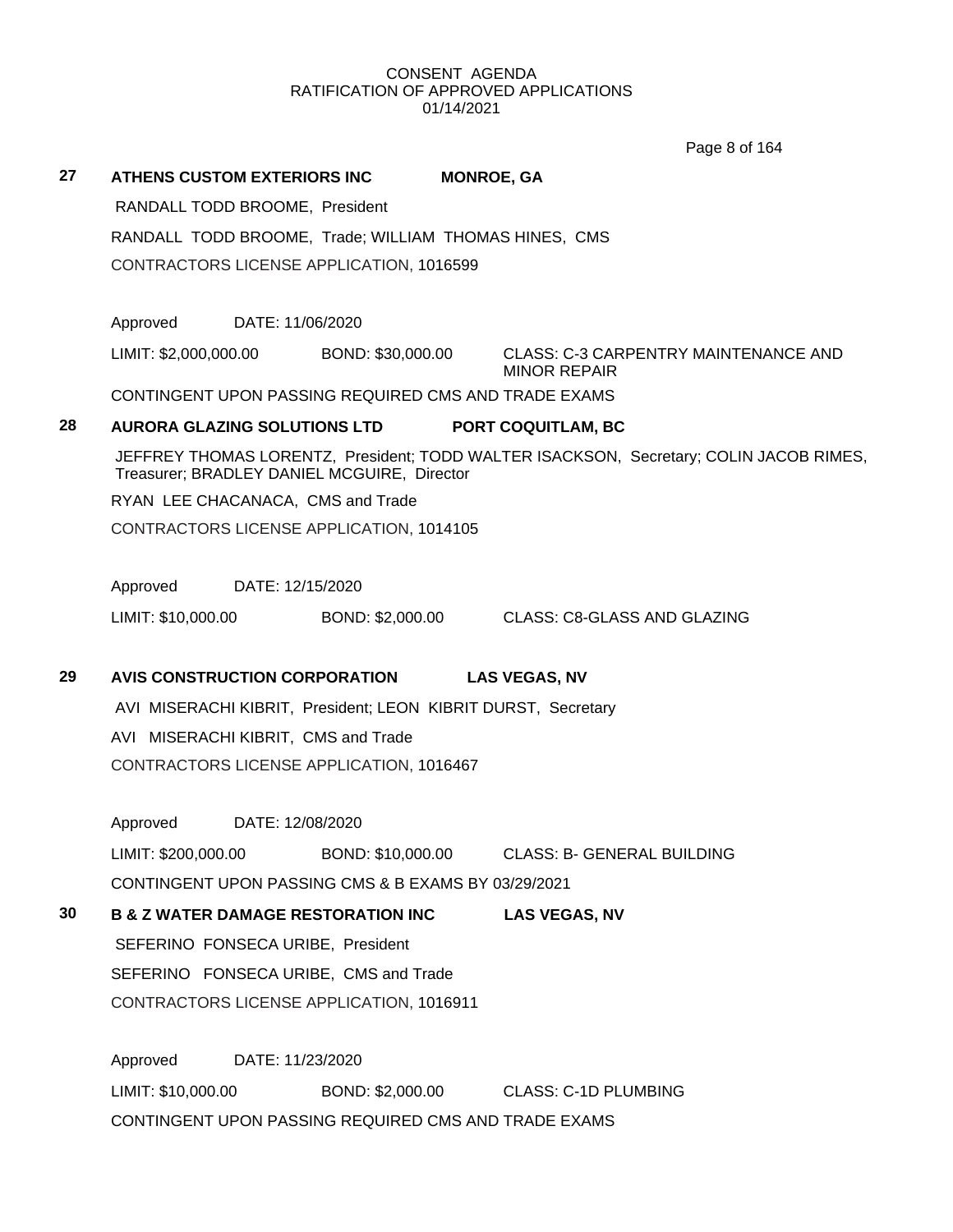Page 9 of 164

# **31 B C C M CONSTRUCTION GROUP INC KANSAS CITY, MO** JASON DOUGLAS YOUNG, President; SAMUEL EUGENE PETRIE, Secretary; RALPH EDWARD TAYLOR, II Treasurer SAMUEL EUGENE PETRIE, CMS and Trade CONTRACTORS LICENSE APPLICATION, 1016062 Approved DATE: 11/17/2020 LIMIT: \$1,500,000.00 BOND: \$30,000.00 CLASS: B GENERAL BUILDING CONTINGENT ON PASSING REQUIRED CMS EXAM **32 B L C CORP GULFPORT, MS** KEMPTON E BATIA, President KEMPTON E BATIA, CMS and Trade CONTRACTORS LICENSE APPLICATION, 1017150 Approved DATE: 12/28/2020 LIMIT: \$8,200,000.00 BOND: \$30,000.00 CLASS: B-2 RESIDENTIAL AND SMALL **COMMERCIAL** CONTINGENT UPON PASSING REQUIRED CMS EXAM **33 BATTLE BORN ROOFING LTD GARDNERVILLE, NV** ADAM CURTIS CAMPBELL, Managing Member ADAM CURTIS CAMPBELL, CMS and Trade CONTRACTORS LICENSE APPLICATION, 1016592 Approved DATE: 12/10/2020 LIMIT: \$80,000.00 BOND: \$10,000.00 CLASS: C-15A ROOFING CONTINGENT UPON PASSING CMS & C-15A EXAMS BY 04/06/2021 **34 BELL & COOPER ELECTRICAL CORPORATION LAS VEGAS, NV** ALEXIA NICOLE COOPER, President ALEXIA NICOLE COOPER, CMS and Trade CONTRACTORS LICENSE APPLICATION, 1015896 Approved DATE: 11/06/2020 LIMIT: \$10,000.00 BOND: \$2,000.00 CLASS: C-2 ELECTRICAL

CONTINGENT ON PASSING REQUIRED TRADE EXAM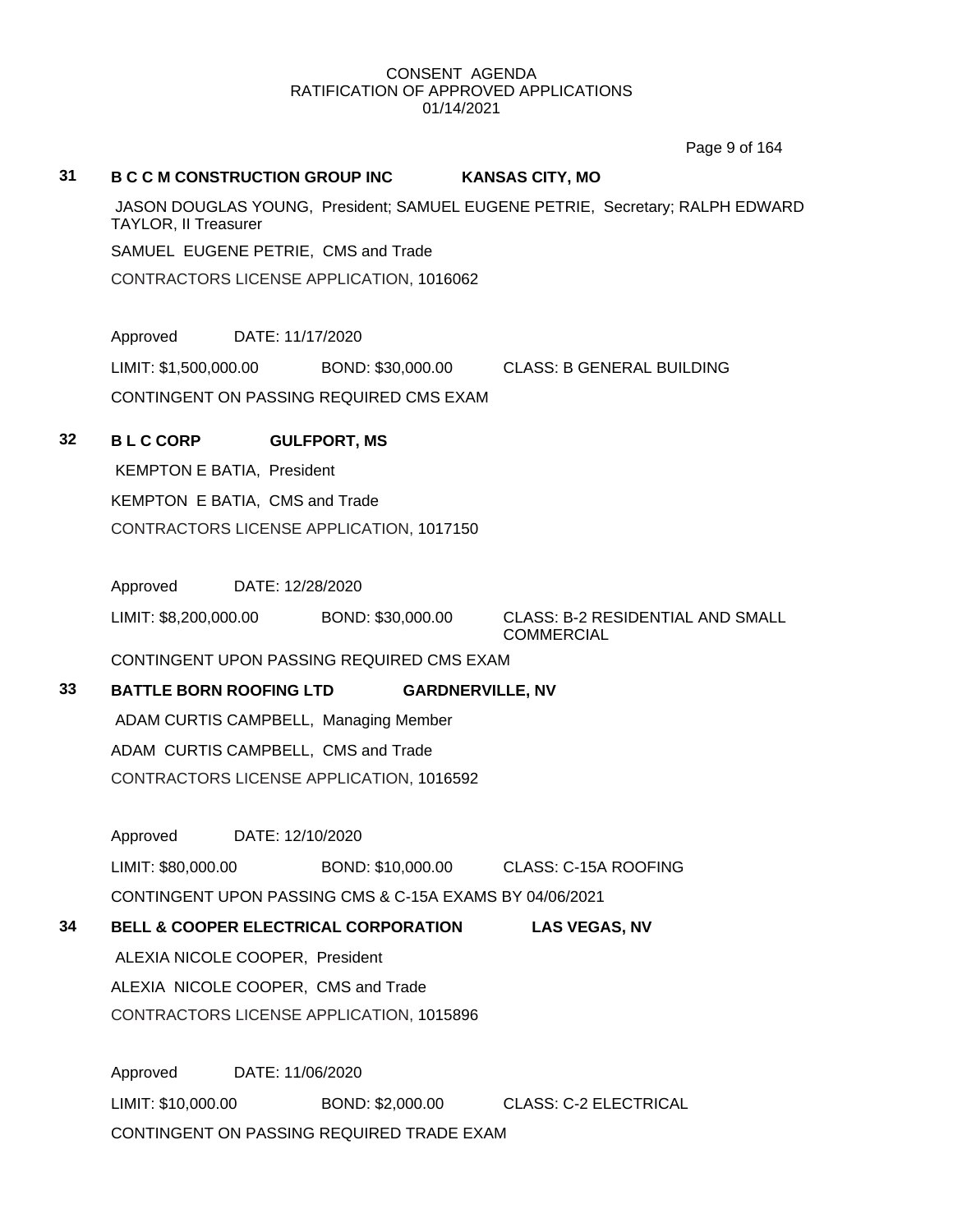Page 10 of 164

|    |                                   |                                                         | Page 10 of 164                                                                    |
|----|-----------------------------------|---------------------------------------------------------|-----------------------------------------------------------------------------------|
| 35 | BELLA PATIO LLC LAS VEGAS, NV     |                                                         |                                                                                   |
|    | <b>LEE PACKER Managing Member</b> |                                                         |                                                                                   |
|    | LEE PACKER CMS and Trade          |                                                         |                                                                                   |
|    |                                   | CONTRACTORS LICENSE APPLICATION, 1017244                |                                                                                   |
|    |                                   |                                                         |                                                                                   |
|    | Approved<br>DATE: 12/08/2020      |                                                         |                                                                                   |
|    | LIMIT: \$40,000.00                |                                                         | BOND: \$5,000.00 CLASS: C-14H AWNINGS AND LOUVRES                                 |
|    |                                   | CONTINGENT UPON PASSING REQUIRED CMS EXAM               |                                                                                   |
| 36 | <b>BELLA VITA SOLAR LLC</b>       | <b>HENDERON, NV</b>                                     |                                                                                   |
|    | GALINA DOBREVA VITA, Manager      |                                                         |                                                                                   |
|    | JAKOB RYAN HARTUNG, CMS and Trade |                                                         |                                                                                   |
|    |                                   | CONTRACTORS LICENSE APPLICATION, 1016999                |                                                                                   |
|    |                                   |                                                         |                                                                                   |
|    | Approved<br>DATE: 12/29/2020      |                                                         |                                                                                   |
|    | LIMIT: \$200,000.00               |                                                         | BOND: \$10,000.00 CLASS: C-2 ELECTRICAL                                           |
|    |                                   | CONTINGENT UPON PASSING REQUIRED CMS AND TRADE EXAMS    |                                                                                   |
| 37 |                                   | <b>BELOW ZERO HEATING &amp; COOLING LLC</b>             | <b>NORTH LAS VEGAS, NV</b>                                                        |
|    | CERVANTES, Managing Member        |                                                         | OPTIMUM AIR COOLING & HEATING; EDGAR ADRIAN CERVANTES, Managing Member; NAZARIO J |
|    |                                   | EDGAR ADRIAN CERVANTES, CMS; NAZARIO J CERVANTES, Trade |                                                                                   |
|    |                                   | CONTRACTORS LICENSE APPLICATION, 1016933                |                                                                                   |
|    |                                   |                                                         |                                                                                   |
|    | DATE: 12/01/2020<br>Approved      |                                                         |                                                                                   |
|    | LIMIT: \$30,000.00                | BOND: \$5,000.00                                        | CLASS: C-21B AIR CONDITIONING                                                     |
| 38 | <b>BERRETT ELECTRIC INC</b>       | <b>LAS VEGAS, NV</b>                                    |                                                                                   |
|    |                                   |                                                         | D & B ELECTRIC; DAVID WAYNE BERRETT President; CONNIE BARTON BERRETT Treasurer    |
|    |                                   | CONNIE BARTON BERRETT CMS; DAVID WAYNE BERRETT Trade    |                                                                                   |
|    |                                   | CONTRACTORS LICENSE APPLICATION, 1016724                |                                                                                   |
|    |                                   |                                                         |                                                                                   |
|    | Approved                          | DATE: 11/20/2020                                        |                                                                                   |
|    | LIMIT: \$5,000.00                 | BOND: \$1,000.00                                        | CLASS: C-2A ELECTRICAL WIRING; C-2F<br><b>RESIDENTIAL WIRING</b>                  |

CONTINGENT UPON SURRENDERING LICENSE #0036622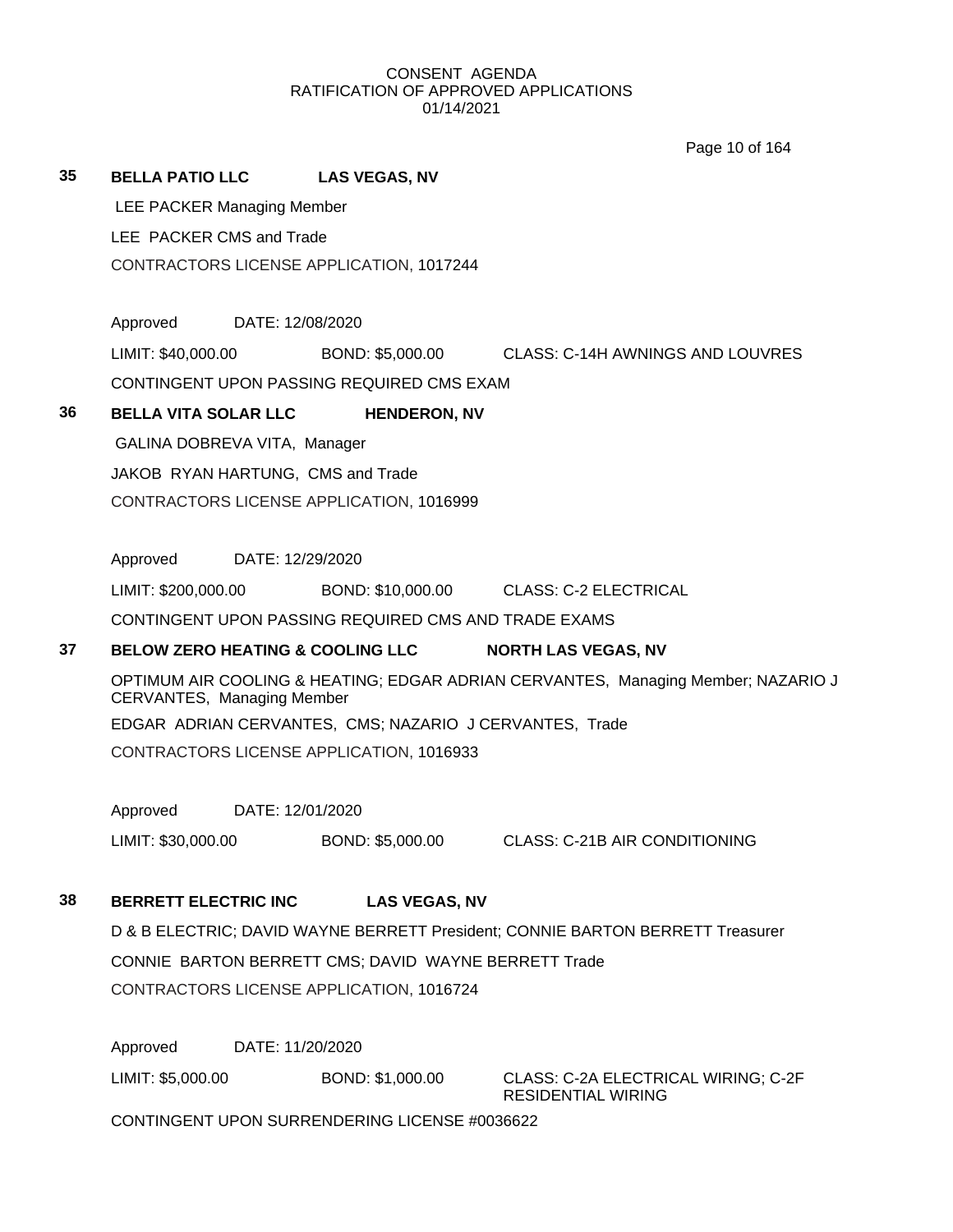Page 11 of 164

| 39 | BLUE COLLAR HVAC LLC SOUTH SAN FRANCISCO, CA      |                                  |                  |                        |                                                          |  |  |
|----|---------------------------------------------------|----------------------------------|------------------|------------------------|----------------------------------------------------------|--|--|
|    | STEPHEN REY DORST, Managing Member                |                                  |                  |                        |                                                          |  |  |
|    |                                                   | STEPHEN REY DORST, CMS and Trade |                  |                        |                                                          |  |  |
|    | CONTRACTORS LICENSE APPLICATION, 1016891          |                                  |                  |                        |                                                          |  |  |
|    | Approved DATE: 11/23/2020                         |                                  |                  |                        |                                                          |  |  |
|    | LIMIT: \$10,000.00                                |                                  |                  |                        | BOND: \$2,000.00 CLASS: C-21B AIR CONDITIONING           |  |  |
|    |                                                   |                                  |                  |                        | CONTINGENT UPON PASSING REQUIRED CMS AND TRADE EXAMS     |  |  |
| 40 | <b>BRIGHT LIGHTS ELECTRIC LLC</b>                 |                                  |                  | <b>HENDERSON, NV</b>   |                                                          |  |  |
|    | DUWARD LESLIE VERNON Manager                      |                                  |                  |                        |                                                          |  |  |
|    | DUWARD LESLIE VERNON CMS; HENRY PERRY TWIGG Trade |                                  |                  |                        |                                                          |  |  |
|    | CONTRACTORS LICENSE APPLICATION, 1016628          |                                  |                  |                        |                                                          |  |  |
|    | Approved DATE: 12/07/2020                         |                                  |                  |                        |                                                          |  |  |
|    |                                                   |                                  |                  |                        | LIMIT: \$10,000.00 BOND: \$2,000.00 CLASS: C2-ELECTRICAL |  |  |
| 41 | <b>BYDESIGN GENERAL CONTRACTING LLC</b>           |                                  |                  |                        | <b>LAS VEGAS, NV</b>                                     |  |  |
|    | NICKOLAS DUSOE, Managing Member                   |                                  |                  |                        |                                                          |  |  |
|    | NICKOLAS DUSOE, CMS and Trade                     |                                  |                  |                        |                                                          |  |  |
|    | CONTRACTORS LICENSE APPLICATION, 1016888          |                                  |                  |                        |                                                          |  |  |
|    | Approved DATE: 12/18/2020                         |                                  |                  |                        |                                                          |  |  |
|    | LIMIT: \$1,100,000.00                             |                                  |                  |                        | BOND: \$30,000.00 CLASS: B-GENERAL BUILDING              |  |  |
|    | CONTINGENT ON PASSING CMS/TRADE EXAMS             |                                  |                  |                        |                                                          |  |  |
| 42 | <b>CHARLES THOMAS HALE</b>                        |                                  |                  | <b>FORT MOJAVE, AZ</b> |                                                          |  |  |
|    | <b>CHARLES THOMAS HALE Owner</b>                  |                                  |                  |                        |                                                          |  |  |
|    | CHARLES THOMAS HALE CMS and Trade                 |                                  |                  |                        |                                                          |  |  |
|    | CONTRACTORS LICENSE APPLICATION, 1016541          |                                  |                  |                        |                                                          |  |  |
|    | Approved                                          | DATE: 12/11/2020                 |                  |                        |                                                          |  |  |
|    | LIMIT: \$10,000.00                                |                                  | BOND: \$2,000.00 |                        | <b>CLASS: A-GENERAL ENGINEERING</b>                      |  |  |
|    | CONTINGENT ON PASSING TRADE EXAM                  |                                  |                  |                        |                                                          |  |  |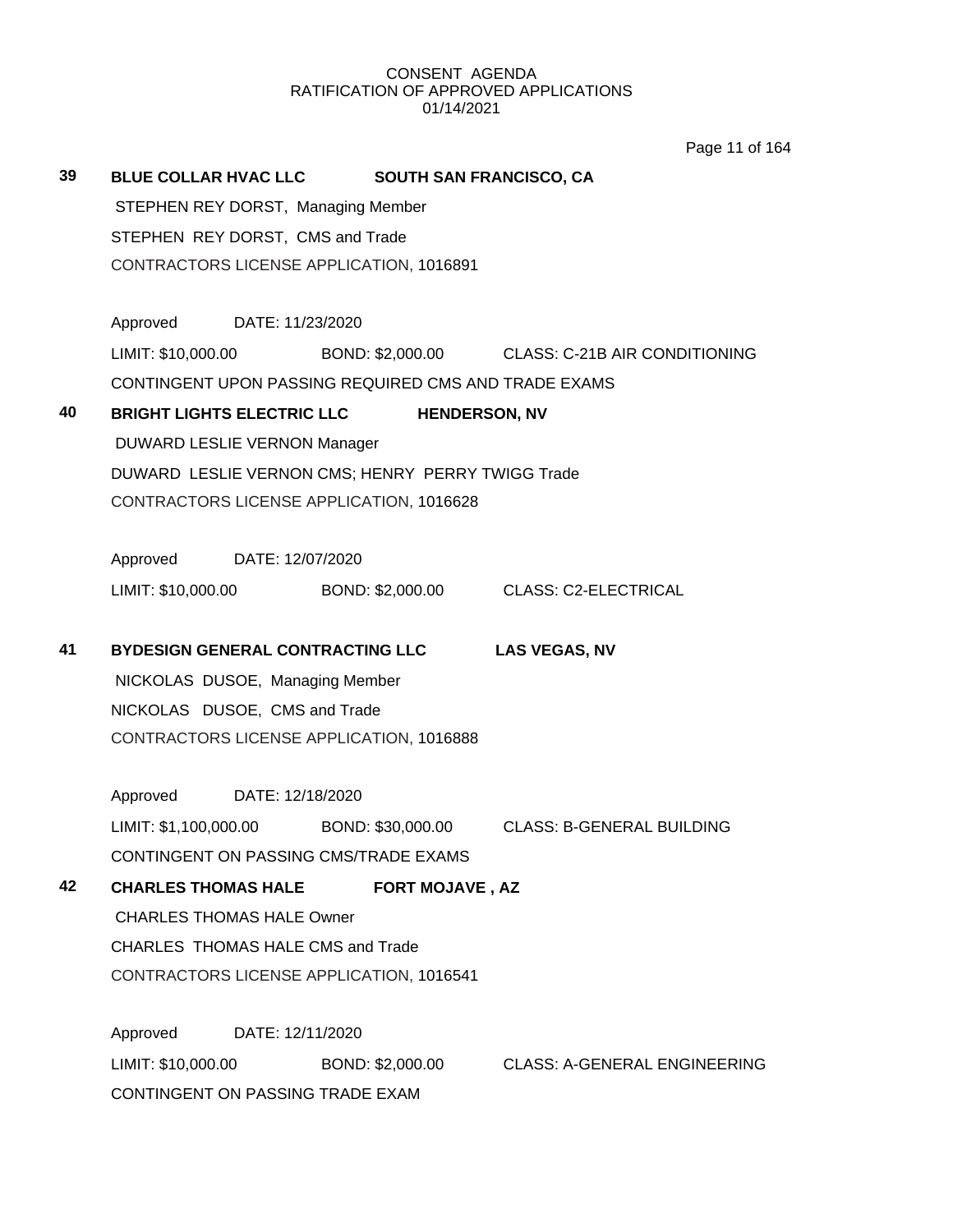Page 12 of 164

#### **43 CITADEL CONSTRUCTION LLC LAS VEGAS, NV**

RICHARD CHAD PETERSON Manager; JAMES DONALD SPINALE Manager; CLAYTON JAY PETERSON, Manager

JAMES DONALD SPINALE CMS and Trade

CONTRACTORS LICENSE APPLICATION, 1016407

Approved DATE: 11/20/2020

LIMIT: \$375,000.00 BOND: \$15,000.00 CLASS: B-2 RESIDENTIAL & SMALL

COMMERCIAL

### **44 CLIMATE PROS LLC GLENDALE HEIGHTS, IL**

TODD WILLIAM ERNEST Managing Member TODD WILLIAM ERNEST CMS; RICHARD SHERMAN CHRISTERSON, Trade CONTRACTORS LICENSE APPLICATION, 1014998

Approved DATE: 12/02/2020

LIMIT: \$1,500,000.00 BOND: \$30,000.00 CLASS: C-2 ELECTRICAL

# **45 CLOSET GALLERY LLC EL DORADO HILLS, CA**

DARRIA LYNN DEATHERAGE, Managing Member; LYNDELL JOSEPH DEATHERAGE Managing Member LYNDELL JOSEPH DEATHERAGE CMS and Trade CONTRACTORS LICENSE APPLICATION, 1016098

Approved DATE: 12/03/2020 LIMIT: \$45,000.00 BOND: \$5,000.00 CLASS: C-3 CARPENTRY MAINTENANCE AND MINOR REPAIR

CONTINGENT UPON PASSING REQUIRED CMS AND TRADE EXAMS

# **46 COFFEE CUP INVESTMENTS LLC LAS VEGAS, NV**

LAST MILE CONSTRUCTION GROUP LLC; NICOLAS PHILLIP MORALES Manager

JOSE EDWARD MIGUEL CMS and Trade

CONTRACTORS LICENSE APPLICATION, 1016903

Approved DATE: 12/04/2020 LIMIT: \$200,000.00 BOND: \$10,000.00 CLASS: B2 CONTINGENT UPON PASSING EXAMS BY 4/27/2021 AND RECEIPT OF FICTITIOUS NAME **CERTIFICATE**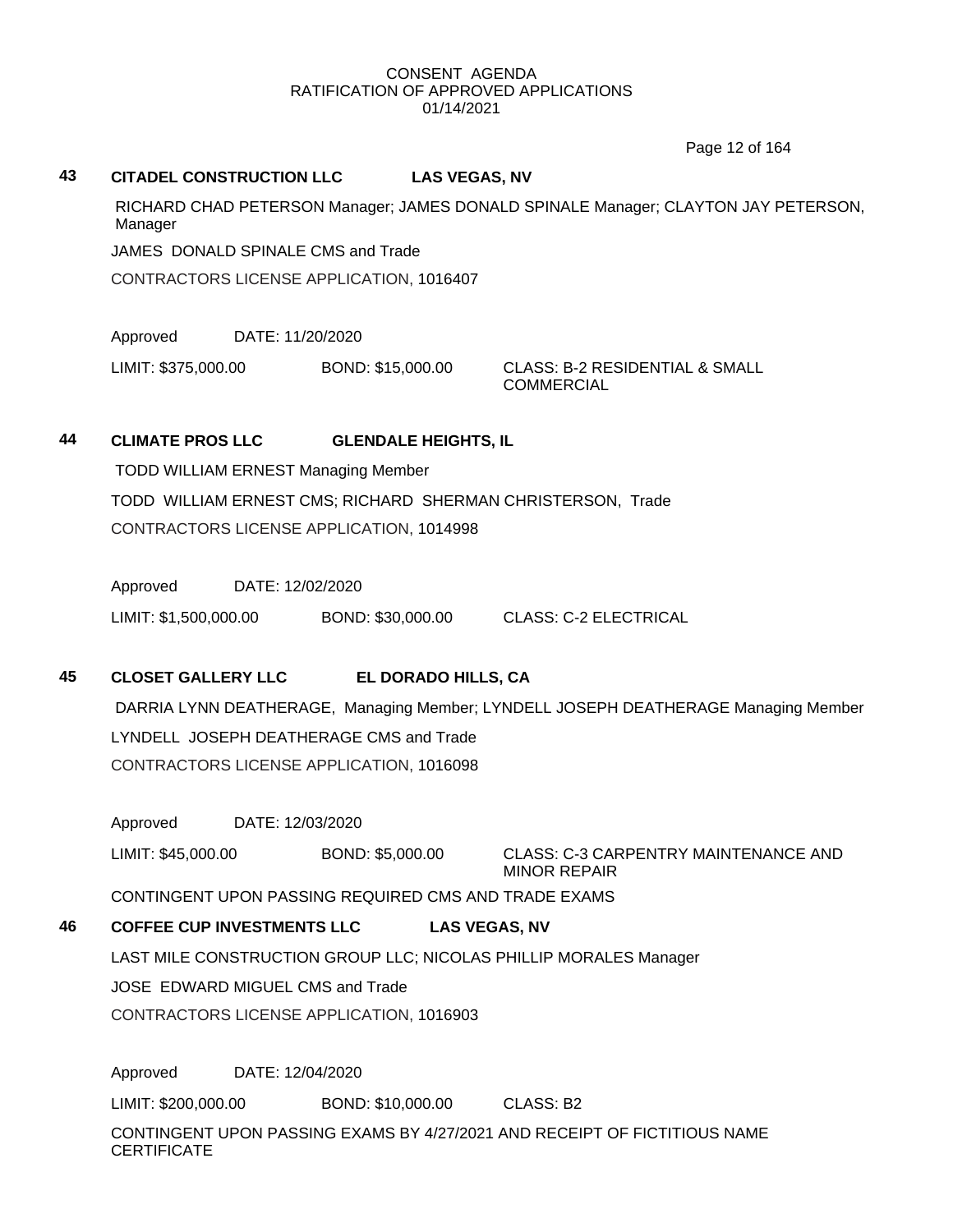Page 13 of 164

# **47 COLD TECH REFRIGERATION LLC LAS VEGAS, NV** BRANDON KRONRAD COPE, Managing Member WADE WILLARD HENRIKSEN CMS; RYAN PATRICK TEETER Trade CONTRACTORS LICENSE APPLICATION, 1014176 Approved DATE: 11/30/2020

LIMIT: \$45,000.00 BOND: \$5,000.00 CLASS: CONTINGENT UPON SURRENDER OF LICENSE #0077444 & 0034604A

# **48 COLD TECH REFRIGERATION LLC LAS VEGAS, NV**

BRANDON KRONRAD COPE, Managing Member WADE WILLARD HENRIKSEN CMS; CRAIG ALLEN NIELSEN Trade CONTRACTORS LICENSE APPLICATION, 1014177

Approved DATE: 11/30/2020

LIMIT: \$45,000.00 BOND: \$5,000.00 CLASS: C21

CONTINGENT UPON SURRENDER OF LICENSE #0034604A & #0077444

# **49 COLVIN STEEL INC LAS VEGAS, NV**

MICHAEL FRANCIS COLVIN President; DAVID JOSEPH SNELLING Director DAVID JOSEPH SNELLING CMS and Trade CONTRACTORS LICENSE APPLICATION, 1016087

Approved DATE: 12/08/2020

LIMIT: \$5,000,000.00 BOND: \$50,000.00 CLASS: C-14B STRUCTURAL STEEL C-14C

ORNAMENTAL METAL C-14E METAL DOORS AND WINDOWS

# **50 CONSTRUCT & MAINTAIN CORP LAGUNA HILLS, CA**

GREG ALAN MILLER, President

GREG ALAN MILLER, CMS and Trade

CONTRACTORS LICENSE APPLICATION, 1016896

Approved DATE: 12/11/2020

LIMIT: Unlimited BOND: \$50,000.00 CLASS: AB GENERAL ENGINEERING/GENERAL BUILDING

CONTINGENT UPON PASSING REQUIRED CMS EXAM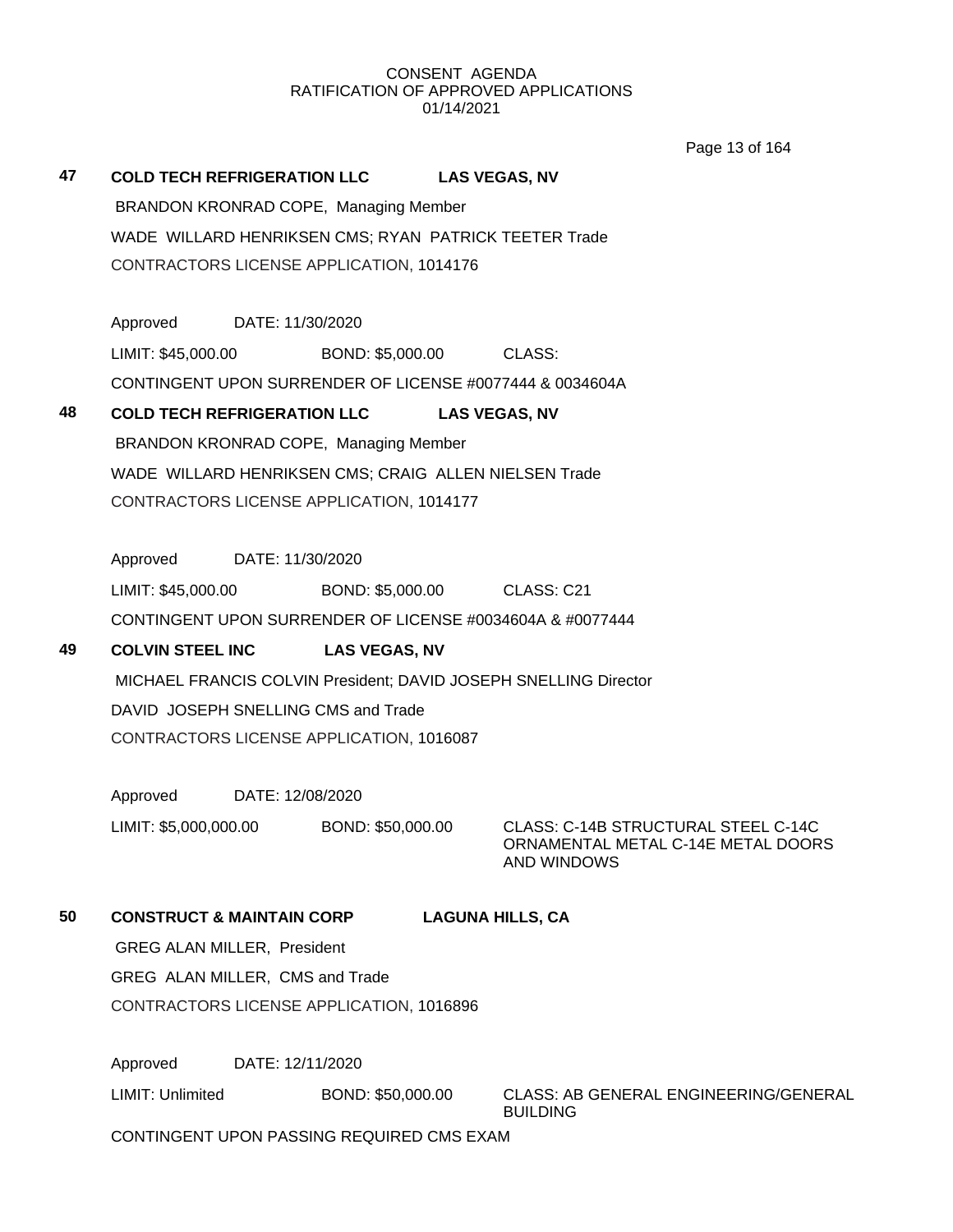Page 14 of 164

# **51 CONSTRUCTION QUALITY MANAGEMENT OF NEVADA INC HENDERSON, NV**

PETE FOWLER CONSTRUCTION CONSULTANTS; PETER DANIEL FOWLER, President PETER DANIEL FOWLER, CMS and Trade CONTRACTORS LICENSE APPLICATION, 1016193

Approved DATE: 11/06/2020 LIMIT: \$3,600,000.00 BOND: \$30,000.00 CLASS: B-GENERAL BUILDING CONTINGENT ON PASSING CMS EXAM

**52 COVER CARE LLC WESTFIELD, IN** MICHAEL JOHN SHEBEK, Managing Member THOMAS PATRICK CALLAHAN, CMS and Trade CONTRACTORS LICENSE APPLICATION, 1015694

Approved DATE: 12/01/2020

LIMIT: \$10,000.00 BOND: \$3,000.00 CLASS: A-10 COMMERCIAL AND RESIDENTIAL

POOLS A-21 FENCING AND GUARDRAILS A-10 LIMITED TO INSTALLATION AND REPAIR OF SAFETY POOL COVERS ONLY

A-21 LIMITED TO INSTALLATION AND REPAIR OF SAFETY POOL FENCING ONLY

CONSUMER PROTECTION BOND: \$7,500

# **53 CREATIVE HOT TUB DESIGNS LLC SPARKS, NV**

CREATIVE HOT TUB DESIGNS; ANDREW LEE PARMELE, Manager; CHRISTINA CHERIE PARMELE, Manager

ANDREW LEE PARMELE, CMS and Trade

CONTRACTORS LICENSE APPLICATION, 1016226

Approved DATE: 12/02/2020

LIMIT: \$25,000.00 BOND: \$5,000.00 CLASS: A10D

CONTINGENT UPON \$5,000 BOND AND \$50,000 CONSUMER PROTECTION BOND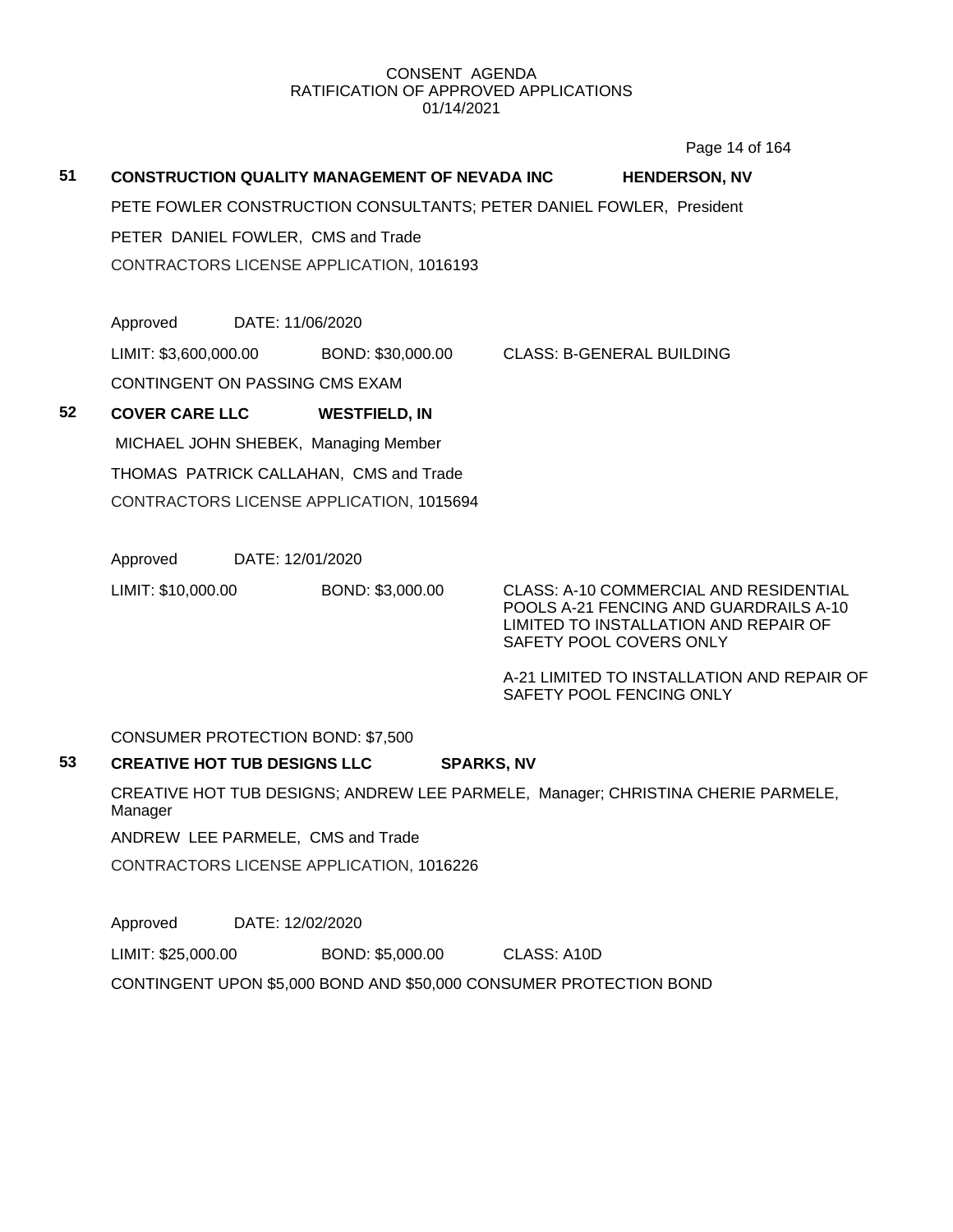Page 15 of 164

| 54 |                                    |                  | <b>CUSTOM INNOVATION BY R &amp; P LLC</b>             |                   | <b>CARSON CITY, NV</b>                                            |  |
|----|------------------------------------|------------------|-------------------------------------------------------|-------------------|-------------------------------------------------------------------|--|
|    | RAMON PIERROTT, Managing Member    |                  |                                                       |                   |                                                                   |  |
|    | RAMON PIERROTT, CMS and Trade      |                  |                                                       |                   |                                                                   |  |
|    |                                    |                  | CONTRACTORS LICENSE APPLICATION, 1016607              |                   |                                                                   |  |
|    | Approved                           | DATE: 12/10/2020 |                                                       |                   |                                                                   |  |
|    | LIMIT: \$10,000.00                 |                  | BOND: \$2,000.00                                      |                   | CLASS: C-3 CARPENTRY MAINTENANCE AND<br><b>MINOR REPAIRS</b>      |  |
|    |                                    |                  | CONTINGENT UPON PASSING CMS & C-3 EXAMS BY 04/07/2021 |                   |                                                                   |  |
| 55 | <b>D A HINES CONSTRUCTION LLC</b>  |                  |                                                       | <b>SPARKS, NV</b> |                                                                   |  |
|    | DAVID ANDREW HINES, Manager        |                  |                                                       |                   |                                                                   |  |
|    | DAVID ANDREW HINES, CMS and Trade  |                  |                                                       |                   |                                                                   |  |
|    |                                    |                  | CONTRACTORS LICENSE APPLICATION, 1015974              |                   |                                                                   |  |
|    | Approved                           | DATE: 11/10/2020 |                                                       |                   |                                                                   |  |
|    |                                    |                  |                                                       |                   |                                                                   |  |
|    | LIMIT: \$245,000.00                |                  | BOND: \$15,000.00                                     |                   | <b>CLASS: B-2 RESIDENTIAL AND SMALL</b><br><b>COMMERCIAL</b>      |  |
|    |                                    |                  | CONTINGENT UPON PASSING REQUIRED CMS EXAM             |                   |                                                                   |  |
| 56 | <b>DANGEROUS INC</b>               |                  | <b>BAILEY, CO</b>                                     |                   |                                                                   |  |
|    | DANIEL STEPHEN HOWELL, President   |                  |                                                       |                   |                                                                   |  |
|    |                                    |                  | DANIEL STEPHEN HOWELL, CMS and Trade                  |                   |                                                                   |  |
|    |                                    |                  | CONTRACTORS LICENSE APPLICATION, 1016680              |                   |                                                                   |  |
|    | Approved                           | DATE: 12/03/2020 |                                                       |                   |                                                                   |  |
|    | LIMIT: \$10,000.00                 |                  | BOND: \$2,000.00                                      |                   | CLASS: C4A                                                        |  |
|    |                                    |                  | CONTINGENT UPON PASSING TRADE EXAM BY 4/13/2021       |                   |                                                                   |  |
| 57 | <b>DAVE BROOKS CONSTRUCTION</b>    |                  |                                                       | <b>RENO, NV</b>   |                                                                   |  |
|    |                                    |                  |                                                       |                   | DAVID NEIL BROOKS, President; AUSTIN DAVID BROOKS, Vice President |  |
|    | AUSTIN DAVID BROOKS, CMS and Trade |                  |                                                       |                   |                                                                   |  |
|    |                                    |                  | CONTRACTORS LICENSE APPLICATION, 1017007              |                   |                                                                   |  |
|    | Approved                           | DATE: 12/04/2020 |                                                       |                   |                                                                   |  |
|    | LIMIT: \$245,000.00                |                  | BOND: \$15,000.00                                     |                   | <b>CLASS: C-4 PAINTING AND DECORATING</b>                         |  |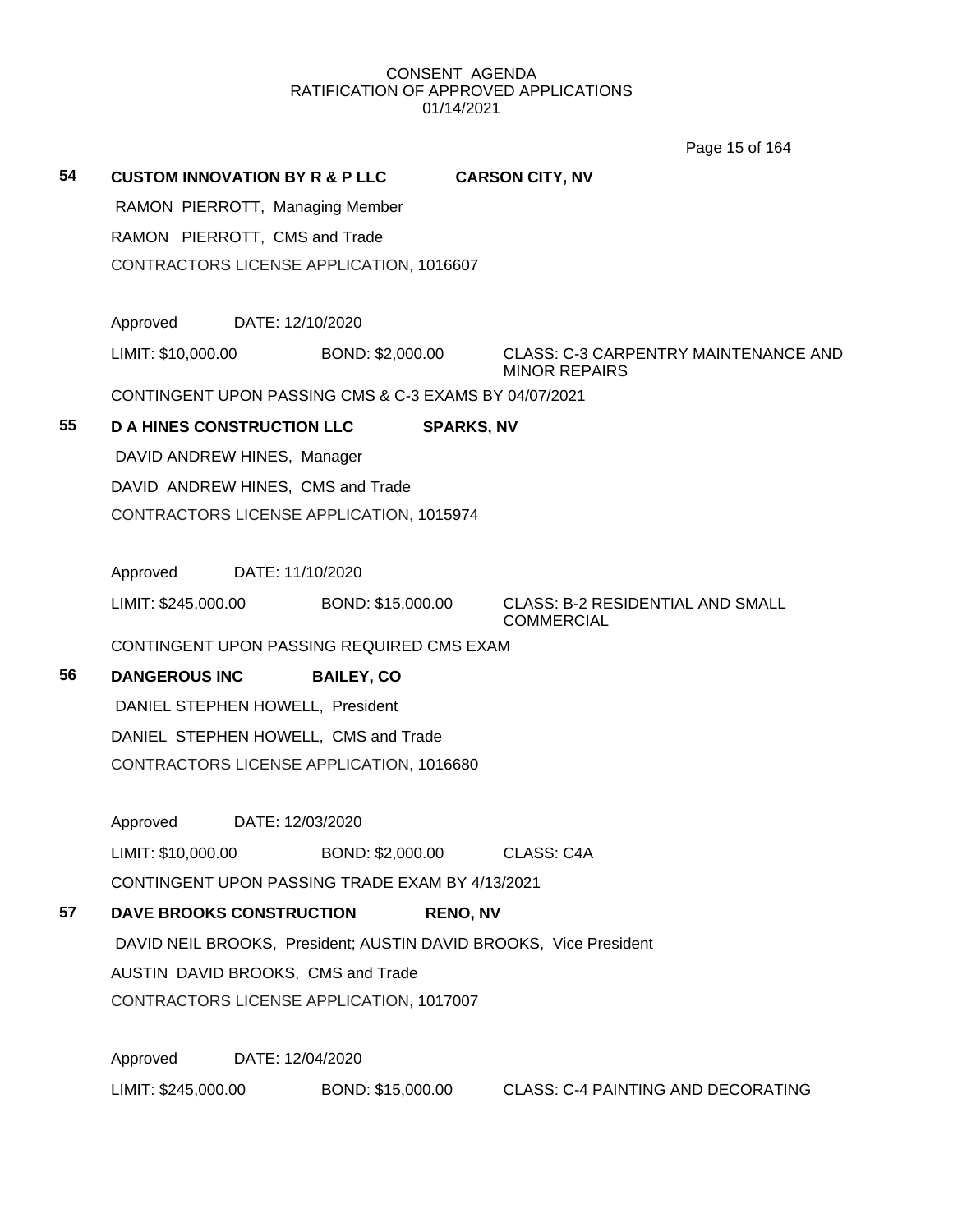Page 16 of 164

|    |                                                                                       | Page to OI |
|----|---------------------------------------------------------------------------------------|------------|
| 58 | <b>DESERT ENGINEERING INC</b><br><b>YERINGTON, NV</b>                                 |            |
|    | JIM VINCENT CHICO President; JENNIFER FRANCIS CHICO, Secretary                        |            |
|    | JIM VINCENT CHICO CMS and Trade                                                       |            |
|    | CONTRACTORS LICENSE APPLICATION, 1016432                                              |            |
|    |                                                                                       |            |
|    | Approved DATE: 12/04/2020                                                             |            |
|    | <b>LIMIT: Unlimited</b><br>BOND: \$50,000.00 CLASS: A                                 |            |
|    | CONTINGENT UPON SURRENDER OF LICENSE #39479                                           |            |
| 59 | <b>DIVISION 03</b><br><b>HENDERSON, NV</b>                                            |            |
|    | <b>JONATHAN WAYNE NIELSEN President</b>                                               |            |
|    | JONATHAN WAYNE NIELSEN CMS and Trade                                                  |            |
|    | CONTRACTORS LICENSE APPLICATION, 1016974                                              |            |
|    |                                                                                       |            |
|    | Approved DATE: 11/17/2020                                                             |            |
|    |                                                                                       |            |
|    |                                                                                       |            |
| 60 | DONOVAN CONTRACTING INC<br><b>RENO, NV</b>                                            |            |
|    | <b>GARRETT HOWARD DONOVAN President</b>                                               |            |
|    | GARRETT HOWARD DONOVAN CMS; JOHN W. NASH Trade                                        |            |
|    | CONTRACTORS LICENSE APPLICATION, 1014357                                              |            |
|    |                                                                                       |            |
|    | Tabled DATE: 12/18/2020                                                               |            |
|    | BOND: \$20,000.00 CLASS: B2<br>LIMIT: \$945,000.00                                    |            |
|    | TABLED FOR RESOLUTION OF OPEN COMPLAINT ON RELATED LICENSE #78598                     |            |
| 61 | <b>DOSTALEK CONSTRUCTION CO LTD</b><br><b>RENO, NV</b>                                |            |
|    | DUSTIN JAY DOSTALEK, Managing Member                                                  |            |
|    | DUSTIN JAY DOSTALEK, CMS and Trade                                                    |            |
|    | CONTRACTORS LICENSE APPLICATION, 1017286                                              |            |
|    | Approved<br>DATE: 12/15/2020                                                          |            |
|    | LIMIT: \$245,000.00<br>BOND: \$15,000.00<br><b>CLASS: B-2 RESIDENTIAL &amp; SMALL</b> |            |
|    | <b>COMMERCIAL</b>                                                                     |            |
|    | CONTINGENT UPON PASSING CMS & B-2 EXAMS BY 05/24/2021                                 |            |
|    |                                                                                       |            |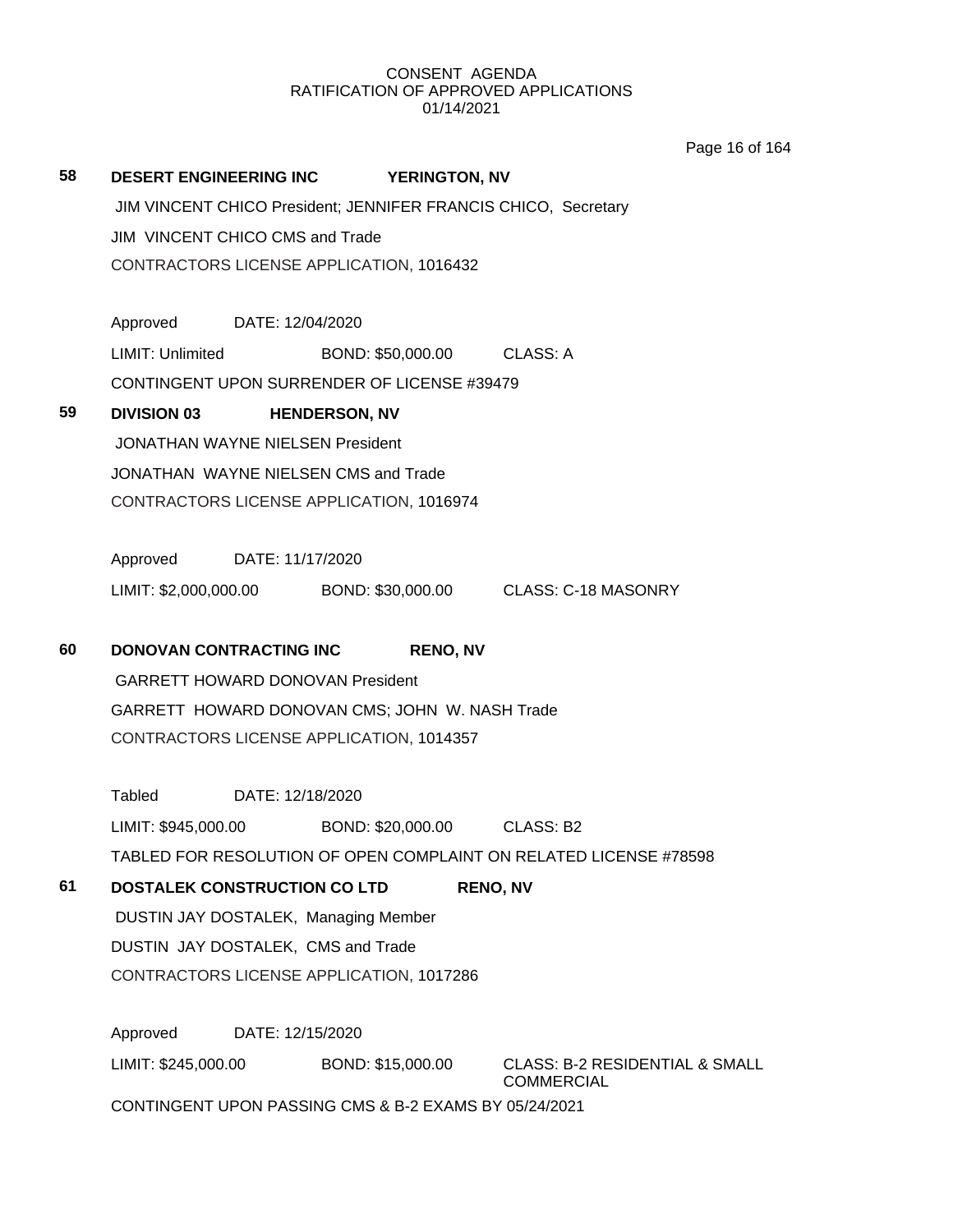Page 17 of 164

| 62 | <b>DUCHENEY CONSTRUCTION INC</b><br><b>DISCOVERY BAY, CA</b>                                             |  |  |  |  |  |
|----|----------------------------------------------------------------------------------------------------------|--|--|--|--|--|
|    | ROXANNE LOUISE DUCHENEY, President                                                                       |  |  |  |  |  |
|    | ROXANNE LOUISE DUCHENEY, CMS and Trade                                                                   |  |  |  |  |  |
|    | CONTRACTORS LICENSE APPLICATION, 1016236                                                                 |  |  |  |  |  |
|    | Approved<br>DATE: 11/10/2020                                                                             |  |  |  |  |  |
|    | LIMIT: \$300,000.00<br><b>CLASS: B-2 RESIDENTIAL AND SMALL</b><br>BOND: \$15,000.00<br><b>COMMERCIAL</b> |  |  |  |  |  |
|    | CONTINGENT UPON PASSING REQUIRED CMS EXAM                                                                |  |  |  |  |  |
| 63 | <b>ELEGANT POOLS INC</b><br><b>LAS VEGAS, NV</b>                                                         |  |  |  |  |  |
|    | MARIA LUISA CORONA-AVILES, President; HUGO FAJARDO-TORRES Vice President                                 |  |  |  |  |  |
|    | MARIA LUISA CORONA-AVILES, CMS and Trade                                                                 |  |  |  |  |  |
|    | CONTRACTORS LICENSE APPLICATION, 1017119                                                                 |  |  |  |  |  |
|    | Approved DATE: 12/14/2020                                                                                |  |  |  |  |  |
|    | LIMIT: \$10,000.00<br>BOND: \$2,000.00 CLASS: C17B-LATHING AND PLASTERING                                |  |  |  |  |  |
|    | CONTINGENT ON PASSING TRADE EXAM                                                                         |  |  |  |  |  |
| 64 | <b>ELEVATION TILE WORX LLC</b><br><b>CARSON CITY, NV</b>                                                 |  |  |  |  |  |
|    | ROGER D FARRAR, Manager                                                                                  |  |  |  |  |  |
|    | ROGER D FARRAR, CMS and Trade                                                                            |  |  |  |  |  |
|    | CONTRACTORS LICENSE APPLICATION, 1016201                                                                 |  |  |  |  |  |
|    | Approved DATE: 11/24/2020                                                                                |  |  |  |  |  |
|    | LIMIT: \$10,000.00<br>BOND: \$2,000.00<br>CLASS: C20                                                     |  |  |  |  |  |
|    | CONTINGENT UPON PASSING CMS EXAM BY 3/10/2021                                                            |  |  |  |  |  |
| 65 | <b>ELEVATOR SPECIALTY INTERIORS LLC</b><br><b>FORT WORTH, TX</b>                                         |  |  |  |  |  |
|    | DALLAS JASON HARTMANN, Managing Member                                                                   |  |  |  |  |  |
|    | DALLAS JASON HARTMANN, CMS and Trade                                                                     |  |  |  |  |  |
|    | CONTRACTORS LICENSE APPLICATION, 1016257                                                                 |  |  |  |  |  |
|    | Approved<br>DATE: 11/10/2020                                                                             |  |  |  |  |  |
|    | LIMIT: \$60,000.00<br>BOND: \$10,000.00<br>CLASS: C7A                                                    |  |  |  |  |  |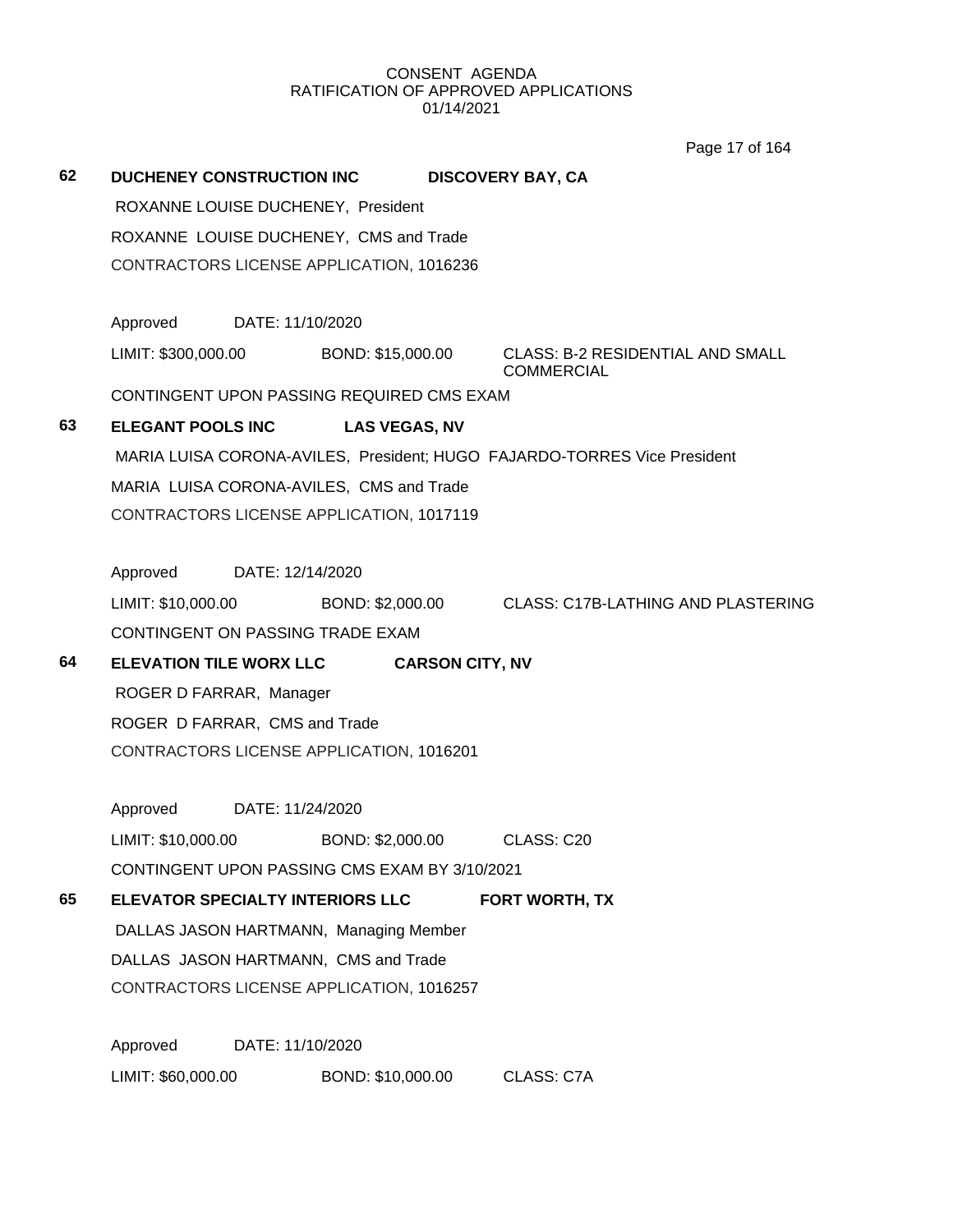Page 18 of 164

| 66 |                                      | <b>ELITE FOODSERVICE DEVELOPMENT LLC</b>       | <b>SANTA ANA, CA</b>                                                    |
|----|--------------------------------------|------------------------------------------------|-------------------------------------------------------------------------|
|    | ROBERT MARK PERRY, President         |                                                |                                                                         |
|    | ROBERT MARK PERRY, CMS and Trade     |                                                |                                                                         |
|    |                                      | CONTRACTORS LICENSE APPLICATION, 1016860       |                                                                         |
|    | Approved DATE: 12/23/2020            |                                                |                                                                         |
|    | LIMIT: \$900,000.00                  | BOND: \$20,000.00 CLASS: B2                    |                                                                         |
|    |                                      | CONTINGENT UPON PASSING EXAMS BY 4/26/2021     |                                                                         |
| 67 | <b>ENVIROSCAPE INC</b>               | <b>GARDNERVILLE, NV</b>                        |                                                                         |
|    | <b>TODD JAMES O'BANION President</b> |                                                |                                                                         |
|    | TODD JAMES O'BANION CMS and Trade    |                                                |                                                                         |
|    |                                      | CONTRACTORS LICENSE APPLICATION, 1016058       |                                                                         |
|    |                                      |                                                |                                                                         |
|    | Approved DATE: 12/02/2020            |                                                |                                                                         |
|    |                                      |                                                | LIMIT: \$200,000.00 BOND: \$10,000.00 CLASS: C-10 LANDSCAPE CONTRACTING |
| 68 | <b>EQUISOLAR INC</b>                 | <b>ENCINO, CA</b>                              |                                                                         |
|    | ASHLEY MARIE GERSHOONY, President    |                                                |                                                                         |
|    | <b>GLENN BURUD CMS and Trade</b>     |                                                |                                                                         |
|    |                                      | CONTRACTORS LICENSE APPLICATION, 1016963       |                                                                         |
|    | Approved DATE: 12/18/2020            |                                                |                                                                         |
|    | LIMIT: \$10,000.00                   |                                                | BOND: \$2,000.00 CLASS: C-2 ELECTRICAL                                  |
| 69 |                                      |                                                |                                                                         |
|    | <b>ERIC WILLIAM PARTELOW</b>         | <b>INCLINE VILLAGE,</b>                        |                                                                         |
|    | ERIC WILLIAM PARTELOW, Owner         |                                                |                                                                         |
|    | ERIC WILLIAM PARTELOW, CMS and Trade |                                                |                                                                         |
|    |                                      | CONTRACTORS LICENSE APPLICATION, 1016527       |                                                                         |
|    | Approved                             | DATE: 12/22/2020                               |                                                                         |
|    | LIMIT: \$245,000.00                  | BOND: \$15,000.00                              | <b>CLASS: B-2 RESIDENTIAL &amp; SMALL</b><br><b>COMMERCIAL</b>          |
|    |                                      | CONTINGENT UPON PASSING B-2 EXAM BY 04/01/2021 |                                                                         |
|    |                                      |                                                |                                                                         |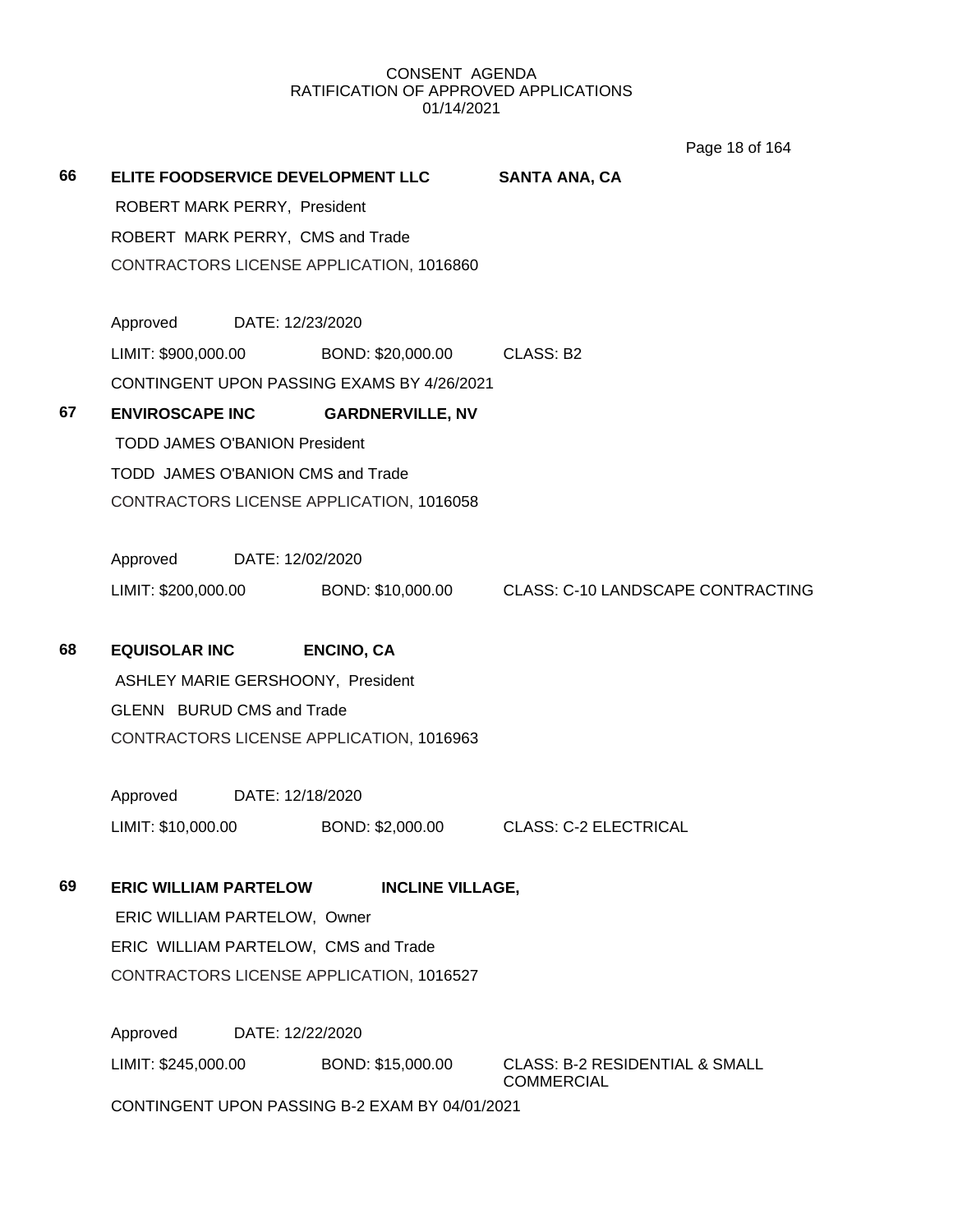Page 19 of 164

| 70 | <b>ESOTERIC MASONRY LTD</b>                | <b>RENO, NV</b>                                |                                                                      |
|----|--------------------------------------------|------------------------------------------------|----------------------------------------------------------------------|
|    | MICHAEL JAMES TENNIER, Managing Member     |                                                |                                                                      |
|    | MICHAEL JAMES TENNIER, CMS and Trade       |                                                |                                                                      |
|    |                                            | CONTRACTORS LICENSE APPLICATION, 1017465       |                                                                      |
|    | Approved                                   | DATE: 12/22/2020                               |                                                                      |
|    | LIMIT: \$10,000.00                         | BOND: \$2,000.00                               | <b>CLASS: C-18 MASONRY</b>                                           |
|    |                                            | CONTINGENT UPON PASSING CMS EXAM BY 06/09/2021 |                                                                      |
| 71 | <b>EXPEDITE FIRE INC</b>                   | <b>ANAHEIM, CA</b>                             |                                                                      |
|    |                                            |                                                | LESLIE LEE LINDLEY, II President; STEPHEN EDWARD SHAMRELL, Secretary |
|    | LESLIE LEE LINDLEY, II CMS and Trade       |                                                |                                                                      |
|    |                                            | CONTRACTORS LICENSE APPLICATION, 1017388       |                                                                      |
|    | Approved                                   | DATE: 12/17/2020                               |                                                                      |
|    | LIMIT: \$25,000.00                         | BOND: \$5,000.00                               | <b>CLASS: C-41A AUTOMATIC FIRE SPRINKLERS</b>                        |
| 72 | <b>FAMILY FENCING LLC</b>                  | <b>RENO, NV</b>                                |                                                                      |
|    | <b>CARLOS JAIME BRANDT Managing Member</b> |                                                |                                                                      |
|    | CARLOS JAIME BRANDT CMS and Trade          |                                                |                                                                      |
|    |                                            | CONTRACTORS LICENSE APPLICATION, 1016988       |                                                                      |
|    | Approved<br>DATE: 12/03/2020               |                                                |                                                                      |
|    | LIMIT: \$10,000.00                         | BOND: \$2,000.00                               | CLASS: C25                                                           |
| 73 | <b>FOOD PLANT CONSTRUCTION LLC</b>         |                                                | <b>CINCINNATI, OH</b>                                                |
|    | MARK EDWARD REDMOND, Managing Member       |                                                |                                                                      |
|    | MARK EDWARD REDMOND, CMS and Trade         |                                                |                                                                      |
|    |                                            | CONTRACTORS LICENSE APPLICATION, 1015358       |                                                                      |
|    | Approved                                   | DATE: 08/27/2020                               |                                                                      |
|    | LIMIT: \$5,300,000.00                      | BOND: \$50,000.00                              | CLASS: B2                                                            |
|    |                                            |                                                |                                                                      |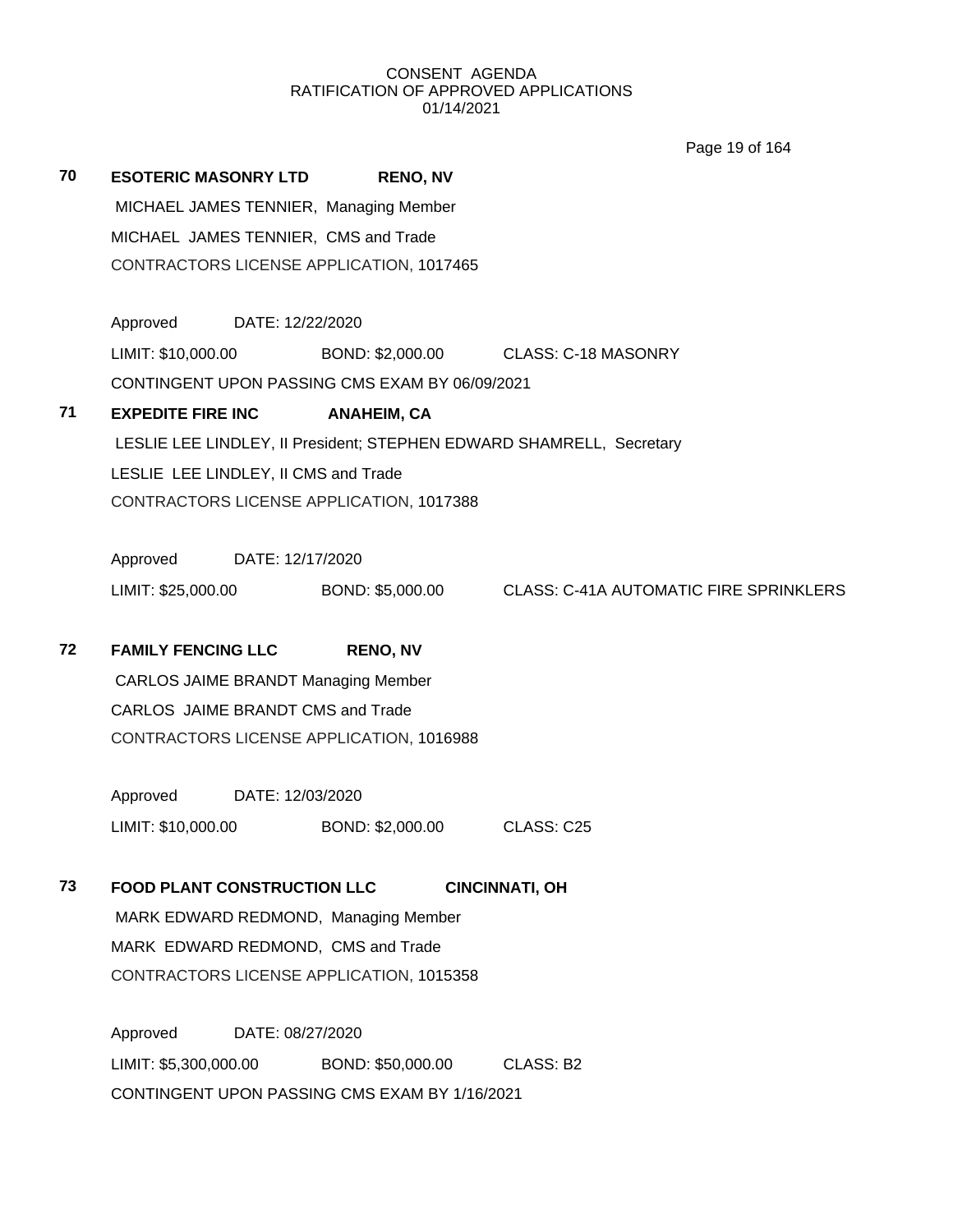**74 FORTE LIVING LLC LAS VEGAS, NV**

Page 20 of 164

# SCOTT WAYNE ACTON Manager; SCOTT RUSSELL BULLOCH, Manager; LUCAS JAMES JACKSON Manager SCOTT WAYNE ACTON CMS and Trade CONTRACTORS LICENSE APPLICATION, 1016938 Approved DATE: 11/23/2020 LIMIT: Unlimited BOND: \$50,000.00 CLASS: B-GENERAL BUILDING **75 FORZATELECOM INC WALNUT CREEK , CA** STEVEN FRANK DUTTO, President; VINCENT PHILLIP GAMICK, Vice President JENNIFER KHAIT CHATMAN, CMS; MICHAEL COREY JANSSEN Trade CONTRACTORS LICENSE APPLICATION, 1016262 Approved DATE: 12/18/2020 LIMIT: Unlimited BOND: \$50,000.00 CLASS: B GENERAL BUILDING CONTINGENT UPON PASSING REQUIRED CMS AND TRADE EXAMS **76 FOXY CONSTRUCTION LLC LAS VEGAS, NV** CHEYANNE NICOLE SCHINDLER, Managing Member; DONNA LYNN GUNTHER Managing Member DONNA LYNN GUNTHER CMS and Trade CONTRACTORS LICENSE APPLICATION, 1016735 Approved DATE: 11/25/2020 LIMIT: \$245,000.00 BOND: \$15,000.00 CLASS: C10-LANDSCAPE CONTRACTING CONTINGENT ON PASSING TRADE EXAM **77 FRAN MCDONOUGH STATELINE, NV** STRONG PAINTING; FRANCIS PATRICK MCDONOUGH Owner FRANCIS PATRICK MCDONOUGH CMS and Trade CONTRACTORS LICENSE APPLICATION, 1017410 Approved DATE: 12/22/2020 LIMIT: \$10,000.00 BOND: \$2,000.00 CLASS: C-4 PAINTING AND DECORATING CONTINGENT UPON SURRENDERING LICENSE #0033719A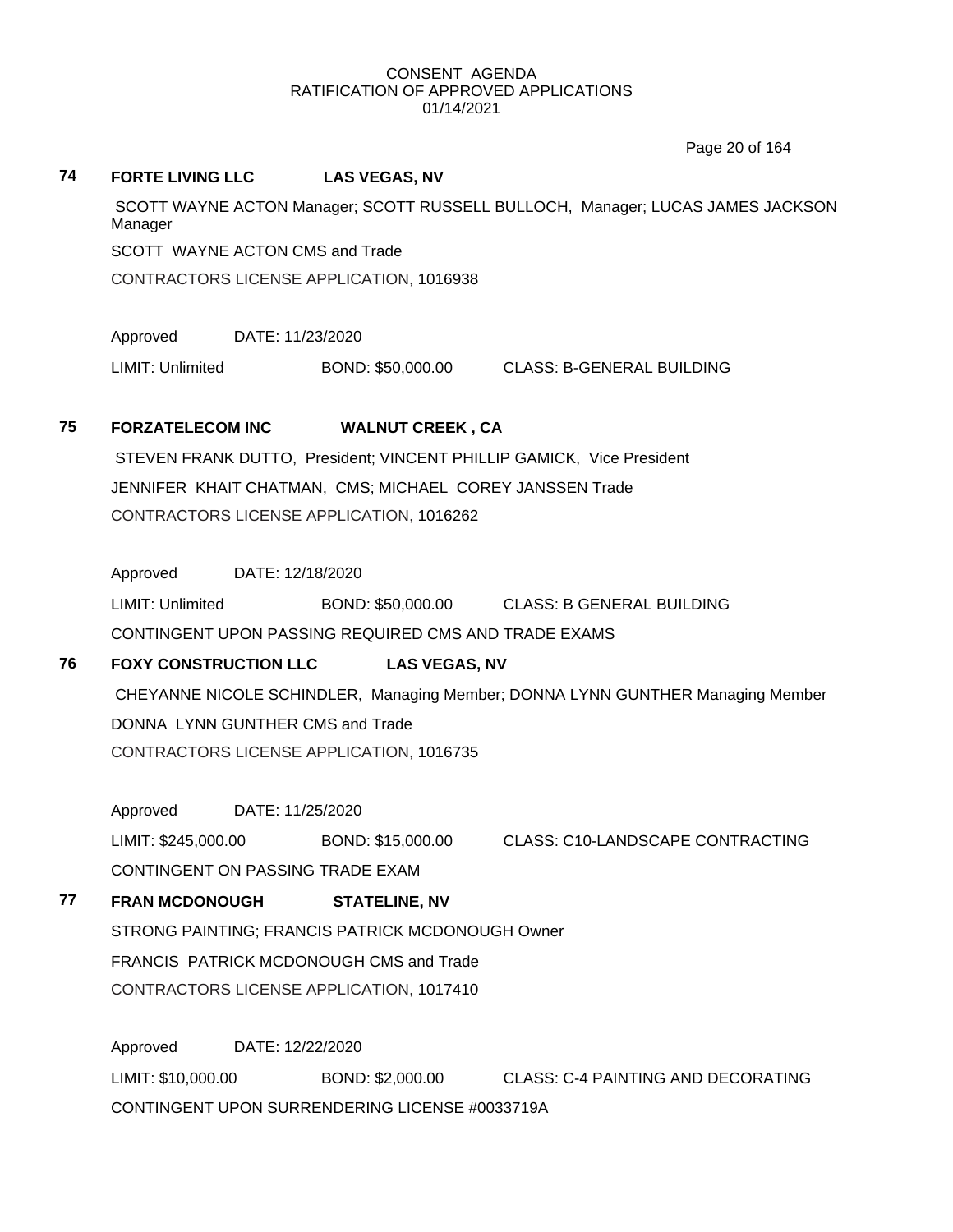Page 21 of 164

| 78 | <b>FRED ROBERT GROSS</b>                             | <b>LAS VEGAS, NV</b> |                                                              |  |  |
|----|------------------------------------------------------|----------------------|--------------------------------------------------------------|--|--|
|    | FRED ROBERT GROSS, Owner                             |                      |                                                              |  |  |
|    | FRED ROBERT GROSS, CMS and Trade                     |                      |                                                              |  |  |
|    | CONTRACTORS LICENSE APPLICATION, 1015955             |                      |                                                              |  |  |
|    |                                                      |                      |                                                              |  |  |
|    | Approved<br>DATE: 11/17/2020                         |                      |                                                              |  |  |
|    | LIMIT: \$200,000.00                                  | BOND: \$10,000.00    | <b>CLASS: B-2 RESIDENTIAL AND SMALL</b><br><b>COMMERCIAL</b> |  |  |
|    | CONTINGENT ON PASSING REQUIRED CMS/TRADE EXAMS       |                      |                                                              |  |  |
| 79 | <b>FREEZE ZONE HEATING &amp; COOLING LLC</b>         |                      | <b>HENDERSON, NV</b>                                         |  |  |
|    | JOSE R HERNANDEZ Managing Member                     |                      |                                                              |  |  |
|    | JOSE R HERNANDEZ CMS and Trade                       |                      |                                                              |  |  |
|    | CONTRACTORS LICENSE APPLICATION, 1017013             |                      |                                                              |  |  |
|    |                                                      |                      |                                                              |  |  |
|    | Approved DATE: 11/23/2020                            |                      |                                                              |  |  |
|    | LIMIT: \$10,000.00                                   |                      | BOND: \$2,000.00 CLASS: C-21B AIR CONDITIONING               |  |  |
|    | CONTINGENT ON PASSING REQUIRED CMS/TRADE EXAMS       |                      |                                                              |  |  |
| 80 | <b>FUSION HOLDINGS LLC</b><br><b>LAS VEGAS, NV</b>   |                      |                                                              |  |  |
|    | <b>FUSION CONSTRUCTION;</b>                          |                      |                                                              |  |  |
|    | DIEGO MACHAIN VEGA, CMS and Trade                    |                      |                                                              |  |  |
|    | CONTRACTORS LICENSE APPLICATION, 1016932             |                      |                                                              |  |  |
|    |                                                      |                      |                                                              |  |  |
|    | Approved DATE: 11/23/2020                            |                      |                                                              |  |  |
|    | LIMIT: \$200,000.00                                  | BOND: \$10,000.00    | CLASS: B2-RESIDENTIAL AND SMALL<br><b>COMMERCIAL</b>         |  |  |
|    | CONTINGENT ON PASSING THE TRADE EXAM                 |                      |                                                              |  |  |
| 81 | <b>G T PAINTING LLC</b>                              | <b>LAS VEGAS, NV</b> |                                                              |  |  |
|    | WILSON A ESTRADA, Managing Member                    |                      |                                                              |  |  |
|    | WILSON A ESTRADA, CMS and Trade                      |                      |                                                              |  |  |
|    | CONTRACTORS LICENSE APPLICATION, 1017191             |                      |                                                              |  |  |
|    |                                                      |                      |                                                              |  |  |
|    | Approved<br>DATE: 12/15/2020                         |                      |                                                              |  |  |
|    | LIMIT: \$10,000.00                                   | BOND: \$2,000.00     | <b>CLASS: C-4A PAINTING</b>                                  |  |  |
|    | CONTINGENT UPON PASSING REQUIRED CMS AND TRADE EXAMS |                      |                                                              |  |  |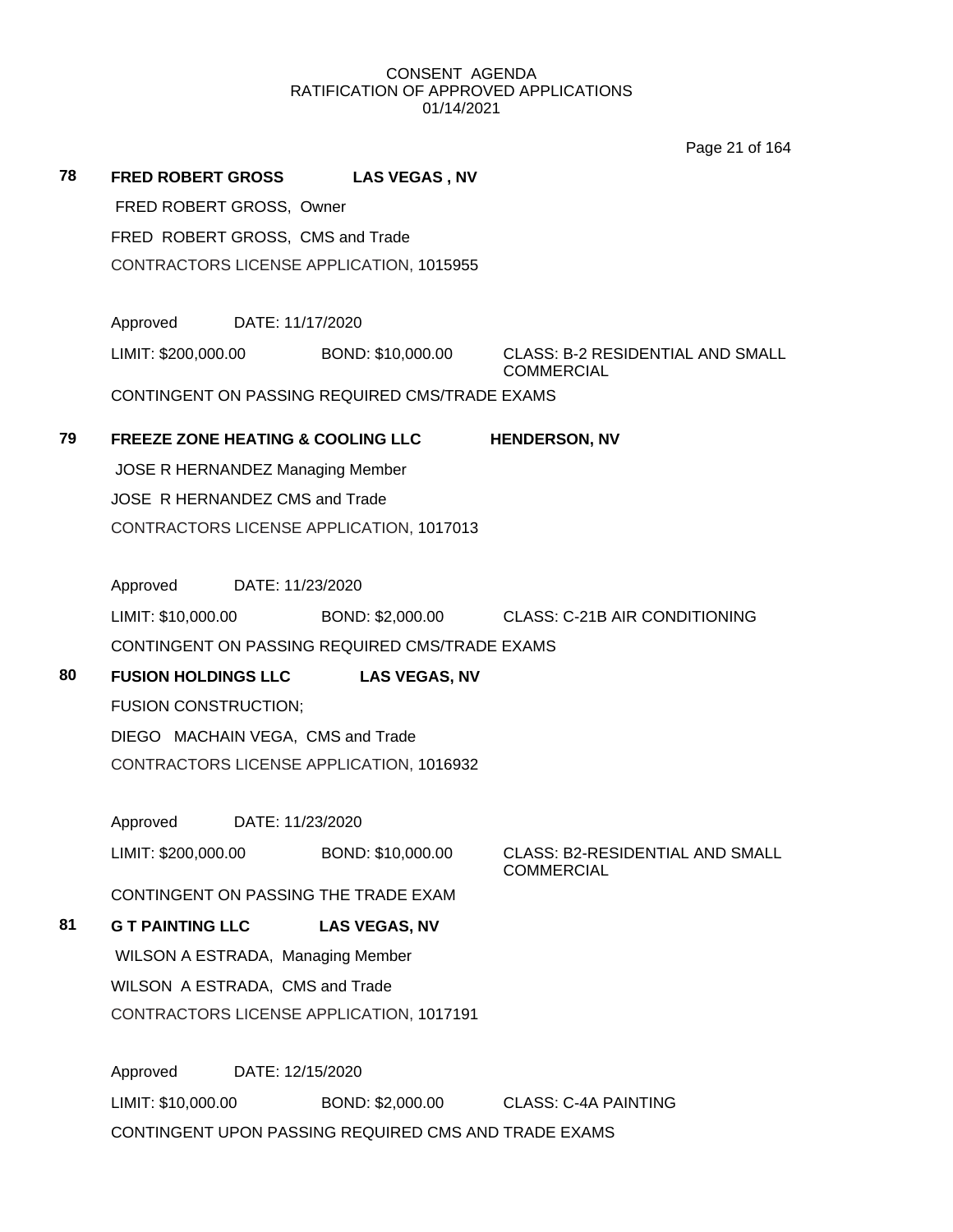Page 22 of 164

#### **82 GARTNER REFRIGERATION INC PLYMOUTH, MN**

JAMES JOHN ANDRIE, President; THOMAS FRANKLIN GUNKEL Secretary; ALAN ROBERT GEIWITZ, Treasurer; STEWART ROLAND STENDER, Director; MICHAEL JAMES WAME, Vice President; LORI ANNE MCGUIRE, Vice President

JOHN ROBERT HENDRICKSON CMS and Trade

CONTRACTORS LICENSE APPLICATION, 1016745

Approved DATE: 12/08/2020

LIMIT: \$6,100,000.00 BOND: \$50,000.00 CLASS: C-21A REFRIGERATION

#### **83 GOLDEN ARROW CONSTRUCTION LLC LAS VEGAS, NV**

ANNISSA LYNN AGUILLON Managing Member; FERNANDO CONTRERAS-CHAVEZ, Managing Member; VICTOR HUGO SANCHEZ, Managing Member VICTOR HUGO SANCHEZ, CMS; FERNANDO CONTRERAS-CHAVEZ, Trade CONTRACTORS LICENSE APPLICATION, 1015843

Approved DATE: 12/04/2020

LIMIT: \$200,000.00 BOND: \$10,000.00 CLASS: C5

CONTINGENT UPON PASSING TRADE EXAM BY 2/18/2021

### **84 GOOD BUILDERS LLC RENO, NV**

BRIAN KENNETH BOLANDER Managing Member

BRIAN KENNETH BOLANDER CMS and Trade

CONTRACTORS LICENSE APPLICATION, 1016425

Approved DATE: 12/17/2020 LIMIT: \$245,000.00 BOND: \$15,000.00 CLASS: B2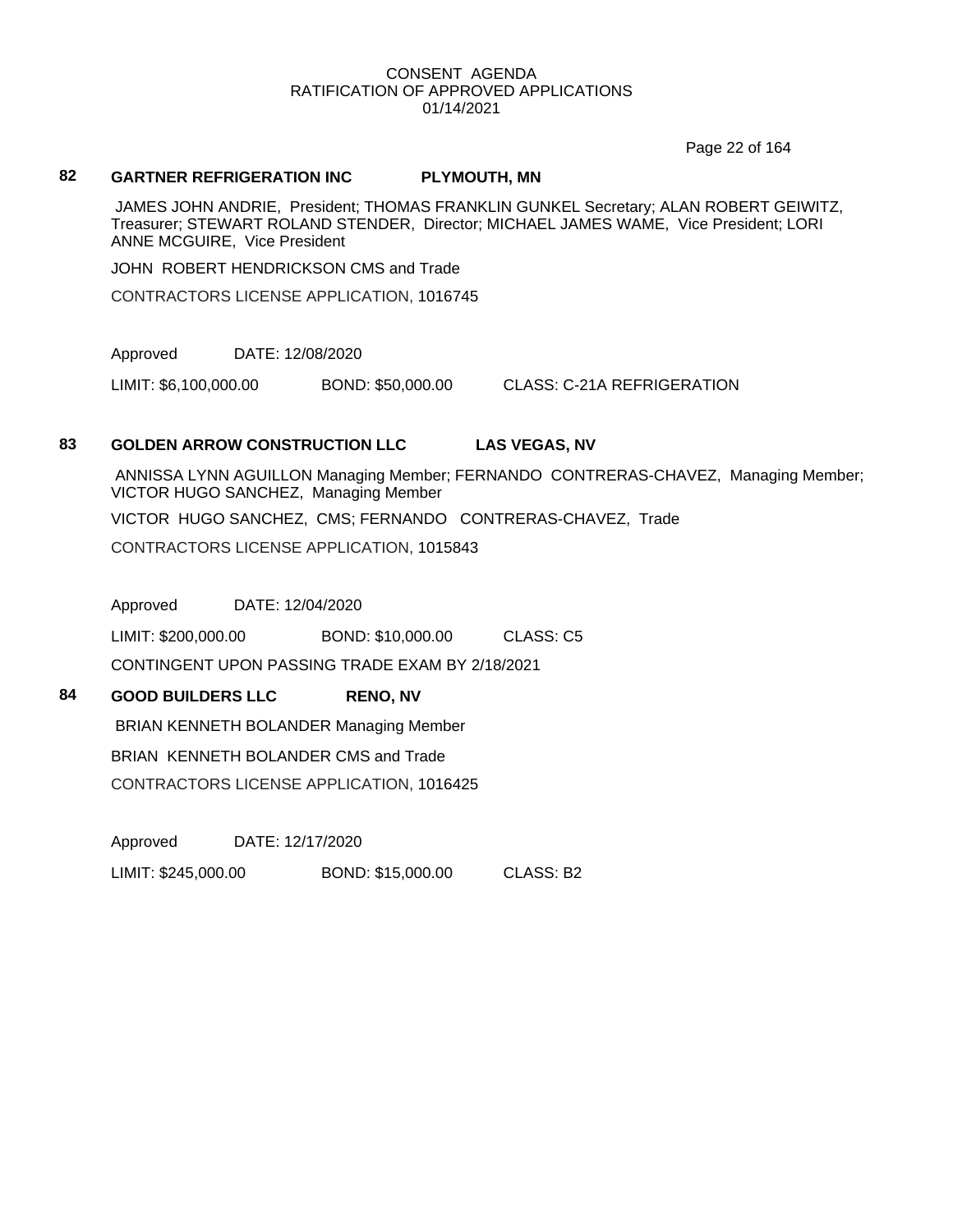Page 23 of 164

#### **85 GRANITE ONE FERNLEY, NV**

JASON JULES DEGOLYER Member; CHARLES ALLEN AZCARATE, III Member; TROY ANTHONY PEFLEY Member; JUSTIN PAUL FRISK Member

TROY ANTHONY PEFLEY CMS and Trade; CHARLES ALLEN AZCARATE, III CMS

CONTRACTORS LICENSE APPLICATION, 1017114

Tabled DATE: 12/31/2020

LIMIT: \$1,165,000.00 BOND: \$30,000.00 CLASS: C-19 INSTALLING TERRAZOO AND

MARBLE

RESOLUTION OF OPEN COMPLAINT ON RELATED LICENSE #0082835

# **86 GREEN LIZARD LANDSCAPE LLC CARSON CITY, NV**

ELIZABETH LEE HENDRICKS Manager; TRAVIS JULIAN UNRUH Manager

TRAVIS JULIAN UNRUH Trade; ELIZABETH LEE HENDRICKS CMS

CONTRACTORS LICENSE APPLICATION, 1017541

Approved DATE: 12/23/2020

LIMIT: \$245,000.00 BOND: \$15,000.00 CLASS: C18 LIMITED TO NON-VERTICAL

INTERLOCKING PAVERS ONLY

**87 GREENCARE DESIGNS LLC LAS VEGAS, NV**

JEFFREY GLEN BEST Manager JEFFREY GLEN BEST CMS and Trade CONTRACTORS LICENSE APPLICATION, 1017015

Tabled DATE: 12/10/2020

LIMIT: BOND: CLASS: C-17B PLASTERING

TABLE FOR RESOLUTION OF OPEN COMPLAINT 30053430 ON RELATED LICENSE NUMBER 0077114

# **88 H & H CONCRETE LLC LAS VEGAS, NV**

C 5 CONCRETE; LLOYD HAFEN, JR Managing Member; WARREN W HAFEN Managing Member WARREN W HAFEN CMS and Trade CONTRACTORS LICENSE APPLICATION, 1017436

Approved DATE: 12/16/2020 LIMIT: \$100,000.00 BOND: \$10,000.00 CLASS: C-5 CONCRETE CONTINGENT UPON PASSING REQUIRED CMS EXAM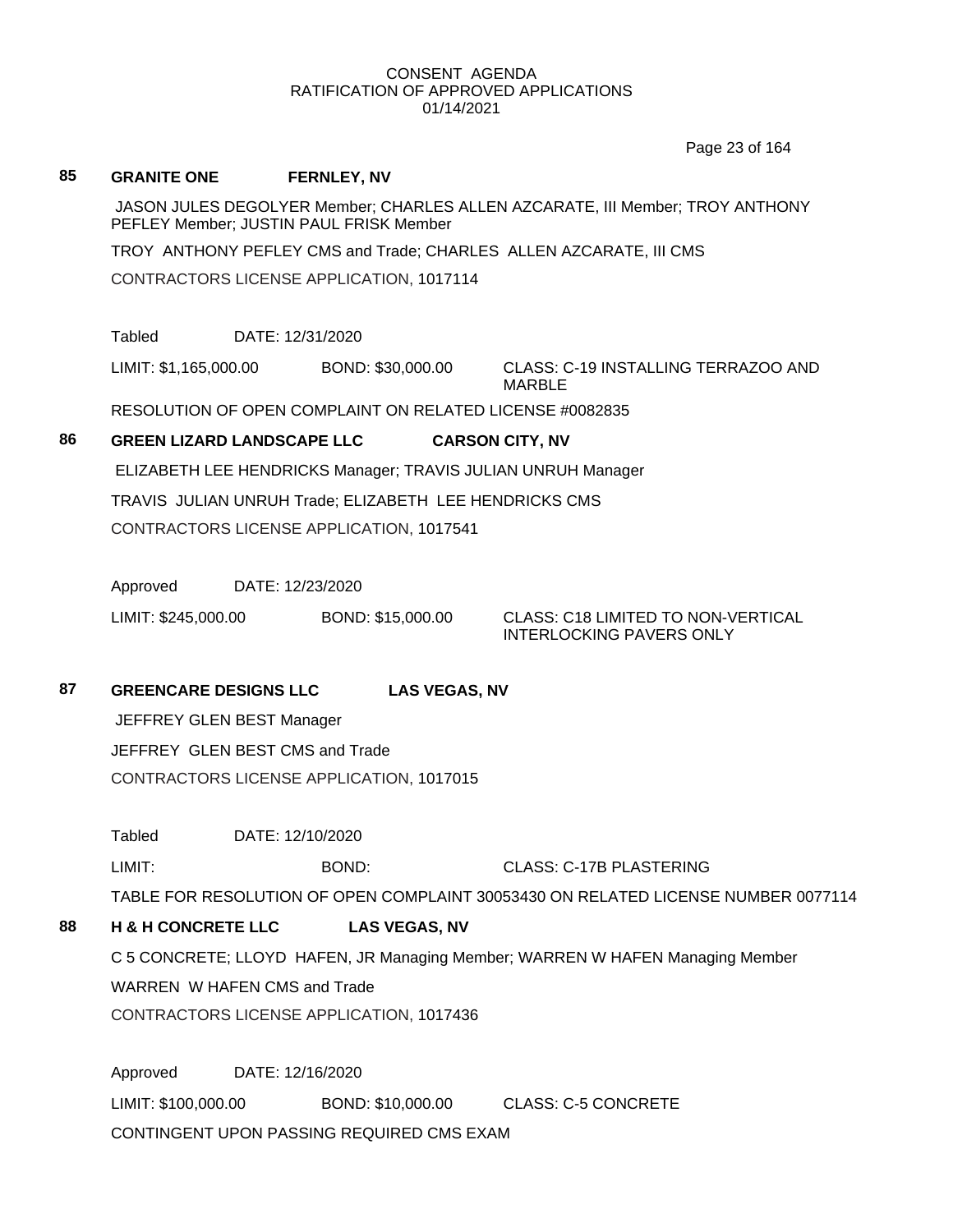Page 24 of 164

**89 HIGH DESERT INSTALLERS RENO, NV** JAKE MONROE CURTIS, President; MADDISON RAE CURTIS, Treasurer DAVID JOHN SEAGER CMS and Trade CONTRACTORS LICENSE APPLICATION, 1017079

Approved DATE: 12/17/2020

LIMIT: \$225,000.00 BOND: \$15,000.00 CLASS: B-2 RESIDENTIAL & SMALL **COMMERCIAL** 

# **90 HIRSCHI MASONRY LLC NORTH LAS VEGAS, NV**

CHAD PAUL HIRSCHI Manager

CHAD PAUL HIRSCHI CMS; KARL DEAN SCHAUERHAMER Trade CONTRACTORS LICENSE APPLICATION, 1016831

Approved DATE: 11/19/2020 LIMIT: Unlimited BOND: \$50,000.00 CLASS: C20-TILING

# **91 IRON DOORS OF SOUTHERN UTAH LLC ST GEORGE, UT**

URBAN IRON DOORS; ROBERT CHARLES WISNER, Manager; MICHAEL MAYLON OVARD, Manager VALERI JOAN WISNER, CMS; MICHAEL MAYLON OVARD, Trade CONTRACTORS LICENSE APPLICATION, 1016360

Approved DATE: 12/09/2020 LIMIT: \$10,000.00 BOND: \$2,000.00 CLASS: C-3A CARPENTRY AND REPAIRS CONTINGENT UPON PASSING CMS & C-3A EXAMS BY 03/21/2021

**92 J J LANDSCAPE LLC SPARKS, NV**

CONTRACTORS LICENSE APPLICATION, 1014865

Approved DATE: 08/20/2020 LIMIT: \$10,000.00 BOND: \$2,000.00 CLASS: C10 CONTINGENT UPON PASSING EXAMS BY 12/16/2020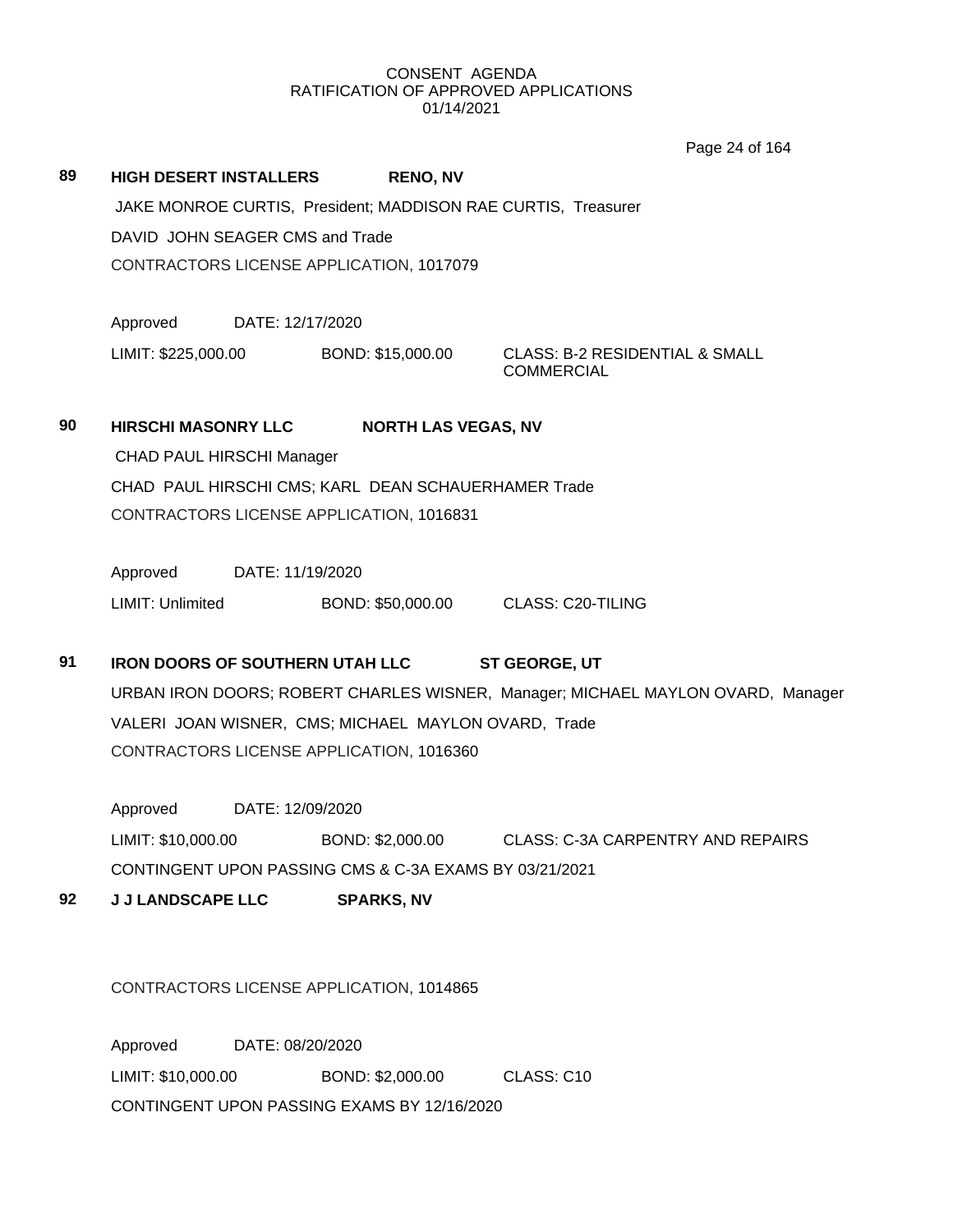# **93 J N L CUSTOM HOMES LLC RENO, NV** JARET LOZANO HERNANDEZ, Managing Member JARET LOZANO HERNANDEZ, CMS; BALBINO HERNANDEZ-GUTIERREZ, Trade CONTRACTORS LICENSE APPLICATION, 1017298 Approved DATE: 12/11/2020 LIMIT: \$100,000.00 BOND: \$10,000.00 CLASS: C-3A CARPENTRY AND REPAIRS CONTINGENT UPON PASSING CMS & C-3A EXAMS BY 05/23/2021 **94 JACKSON UNLIMITED LLC GARDNERVILLE, NV** DONALD LEE JACKSON Member; JAMES ANDREW JACKSON, Member; CHEYNE RYAN JACKSON, Member DONALD LEE JACKSON CMS and Trade CONTRACTORS LICENSE APPLICATION, 1017372 Approved DATE: 12/29/2020 LIMIT: \$6,000,000.00 BOND: \$50,000.00 CLASS: C17 **95 JASON FROST CONSULTING LLC LAS VEGAS, NV** JASON ALLEN FROST, Manager; STACEY ANN FROST, Manager JASON ALLEN FROST, CMS and Trade CONTRACTORS LICENSE APPLICATION, 1016559 Approved DATE: 11/06/2020 LIMIT: \$500,000.00 BOND: \$15,000.00 CLASS: B-GENERAL BUILDING CONTINGENT ON PASSING CMS EXAM **96 JONES PAINTING LLC DAYTON, NV** JACOB DWAYNE JONES Member JACOB DWAYNE JONES CMS and Trade CONTRACTORS LICENSE APPLICATION, 1016674 Approved DATE: 11/20/2020 LIMIT: \$45,000.00 BOND: \$5,000.00 CLASS: C-4A PAINTING CONTINGENT UPON PASSING CMS & C-4A EXAMS BY 04/13/2021 Page 25 of 164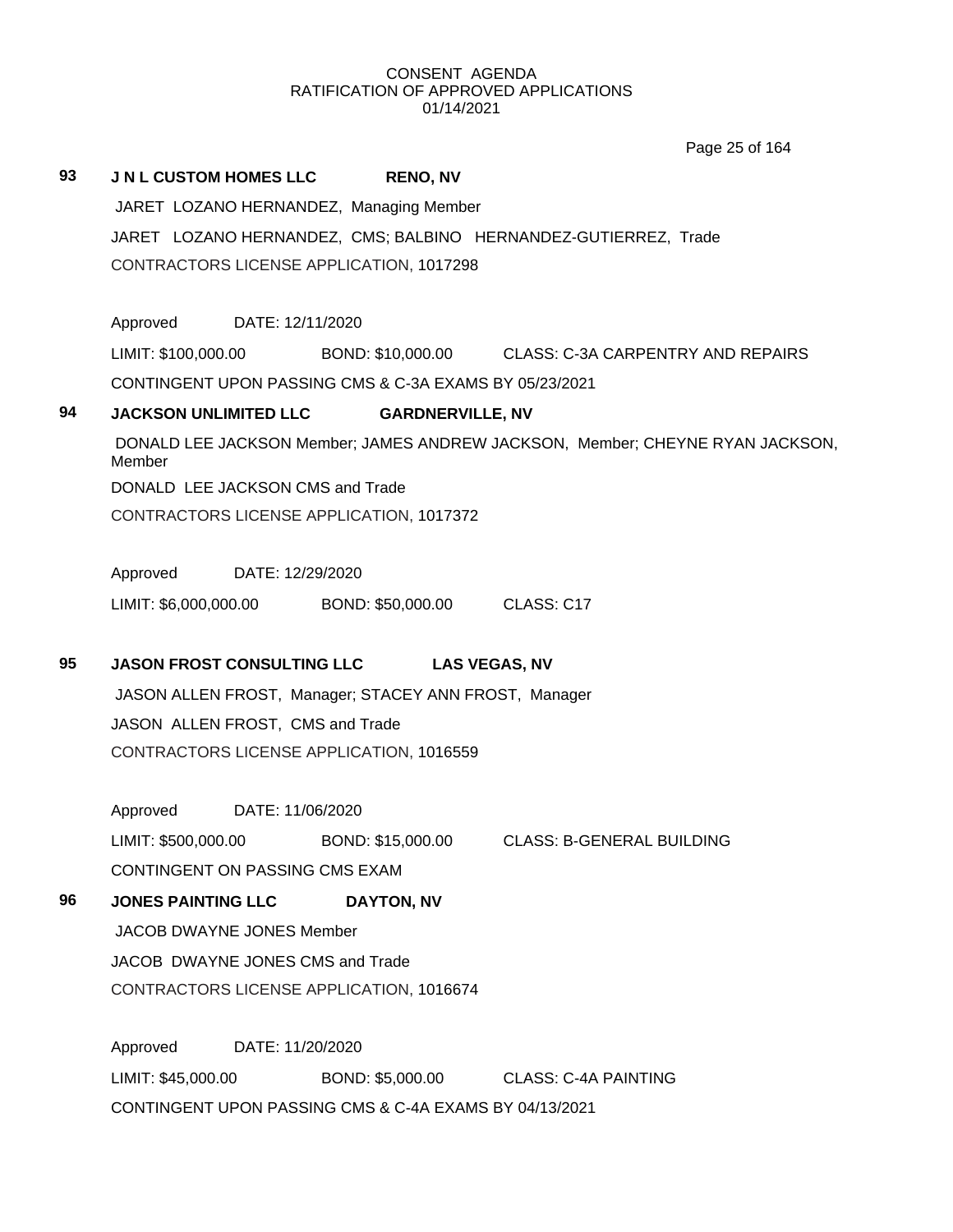Page 26 of 164

| 97  | JR & CO INC                                                                     | <b>KANSAS CITY, MO</b>                                              |  |  |  |
|-----|---------------------------------------------------------------------------------|---------------------------------------------------------------------|--|--|--|
|     | JR C O USA; JONATHAN WESLEY SCHILLING, President                                |                                                                     |  |  |  |
|     | JONATHAN WESLEY SCHILLING, CMS and Trade                                        |                                                                     |  |  |  |
|     | CONTRACTORS LICENSE APPLICATION, 1015979                                        |                                                                     |  |  |  |
|     |                                                                                 |                                                                     |  |  |  |
|     | Approved DATE: 11/23/2020                                                       |                                                                     |  |  |  |
|     | LIMIT: Unlimited                                                                | BOND: \$50,000.00 CLASS: C-15 ROOFING AND SIDING                    |  |  |  |
|     |                                                                                 | CONTINGENT UPON PASSING REQUIRED CMS AND TRADE EXAMS                |  |  |  |
| 98  | <b>JULIAN MACDONALD</b>                                                         | <b>MOUND HOUSE, NV</b>                                              |  |  |  |
|     |                                                                                 | J P MACDONALD MILLWORKS; JULIAN PETER MACDONALD Owner               |  |  |  |
|     | JULIAN PETER MACDONALD CMS and Trade                                            |                                                                     |  |  |  |
|     | CONTRACTORS LICENSE APPLICATION, 1016751                                        |                                                                     |  |  |  |
|     |                                                                                 |                                                                     |  |  |  |
|     | Approved DATE: 12/03/2020                                                       |                                                                     |  |  |  |
|     |                                                                                 | LIMIT: \$245,000.00 BOND: \$15,000.00 CLASS: C3B                    |  |  |  |
|     |                                                                                 | CONTINGENT UPON PASSING EXAMS BY 4/16/2021                          |  |  |  |
| 99  | <b>JUSTICE MECHANICAL LLC</b>                                                   | <b>LAS VEGAS, NV</b>                                                |  |  |  |
|     | JEFFREY JOHN OJA, Managing Member                                               |                                                                     |  |  |  |
|     | JEFFREY JOHN OJA, CMS and Trade                                                 |                                                                     |  |  |  |
|     | CONTRACTORS LICENSE APPLICATION, 1015954                                        |                                                                     |  |  |  |
|     |                                                                                 |                                                                     |  |  |  |
|     | Approved                                                                        | DATE: 11/06/2020                                                    |  |  |  |
|     |                                                                                 | LIMIT: \$100,000.00 BOND: \$10,000.00 CLASS: C-21B AIR CONDITIONING |  |  |  |
|     |                                                                                 | CONTINGENT UPON PASSING REQUIRED TRADE EXAM                         |  |  |  |
| 100 | <b>KANMI CONSTRUCTION LLC</b><br><b>LAS VEGAS, NV</b>                           |                                                                     |  |  |  |
|     | KANMI CONCRETE; MEDINA ASSET PROTECTION TRUST Member; RAFAEL MEDINA, JR Manager |                                                                     |  |  |  |
|     | TIMOTHY KANE BURNS CMS; RAFAEL MEDINA, JR Trade                                 |                                                                     |  |  |  |
|     | CONTRACTORS LICENSE APPLICATION, 1014550                                        |                                                                     |  |  |  |
|     |                                                                                 |                                                                     |  |  |  |
|     | Approved                                                                        | DATE: 12/08/2020                                                    |  |  |  |

LIMIT: \$2,500,000.00 BOND: \$30,000.00 CLASS: C5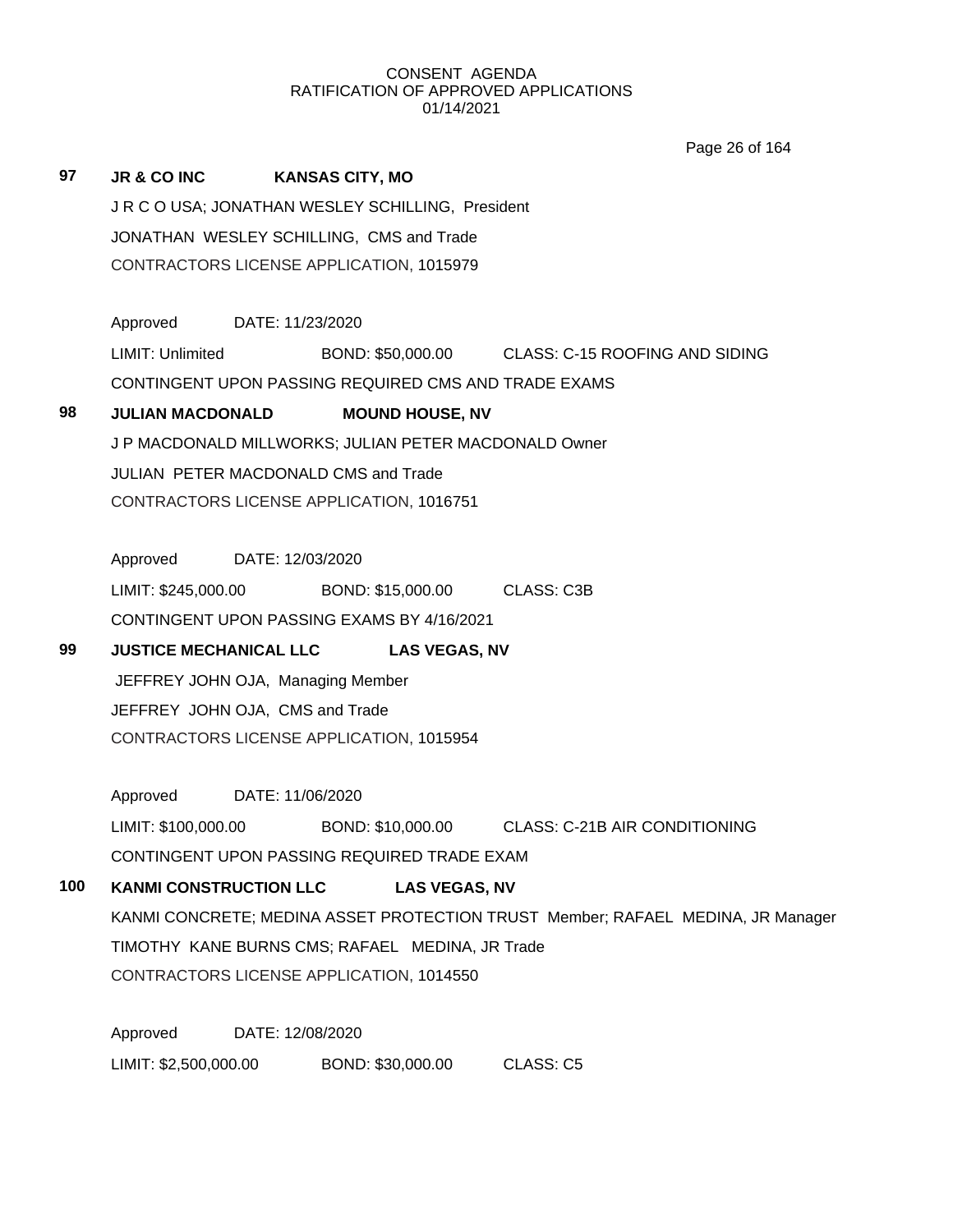Page 27 of 164

### **101 KANMI CONSTRUCTION LLC LAS VEGAS, NV**

KANMI FRAMING; MEDINA ASSET PROTECTION TRUST Member; RAFAEL MEDINA, JR Manager TIMOTHY KANE BURNS CMS; RAFAEL MEDINA, JR Trade CONTRACTORS LICENSE APPLICATION, 1014551

Approved DATE: 12/08/2020 LIMIT: \$2,500,000.00 BOND: \$30,000.00 CLASS: C3

#### **102 KANMI CONSTRUCTION LLC LAS VEGAS, NV**

KANMI LANDSCAPING; MEDINA ASSET PROTECTION TRUST Member; RAFAEL MEDINA, JR Manager RAFAEL MEDINA, JR Trade; TIMOTHY KANE BURNS CMS CONTRACTORS LICENSE APPLICATION, 1014552

Approved DATE: 12/08/2020 LIMIT: \$2,500,000.00 BOND: \$30,000.00 CLASS: C10

**103 KEEP IT RIGHT ASPHALT & STRIPING MAINTENANCE LLC LAS VEGAS, NV** JOSE FELIX HERNANDEZ-BANUELOS, Managing Member JOSE FELIX HERNANDEZ-BANUELOS, CMS and Trade CONTRACTORS LICENSE APPLICATION, 1016913

Approved DATE: 11/23/2020 LIMIT: \$245,000.00 BOND: \$15,000.00 CLASS: A8-SEALING AND STRIPING OF

IMPERMEABLE PAVING SURFACES

**104 KERR HOLDINGS LLC LAS VEGAS, NV**

BOSS SECURITY SCREENS; ELENA LEDOUX, Manager; JAMES EDWARD KERR, Managing Member ELENA LEDOUX, CMS; ANDREW MARTIN BISHOP, Trade CONTRACTORS LICENSE APPLICATION, 1016338

Approved DATE: 12/08/2020 LIMIT: \$45,000.00 BOND: \$5,000.00 CLASS: C-3 CARPENTRY MAINTENANCE AND MINOR REPAIR CONTINGENT UPON PASSING REQUIRED CMS AND TRADE EXAMS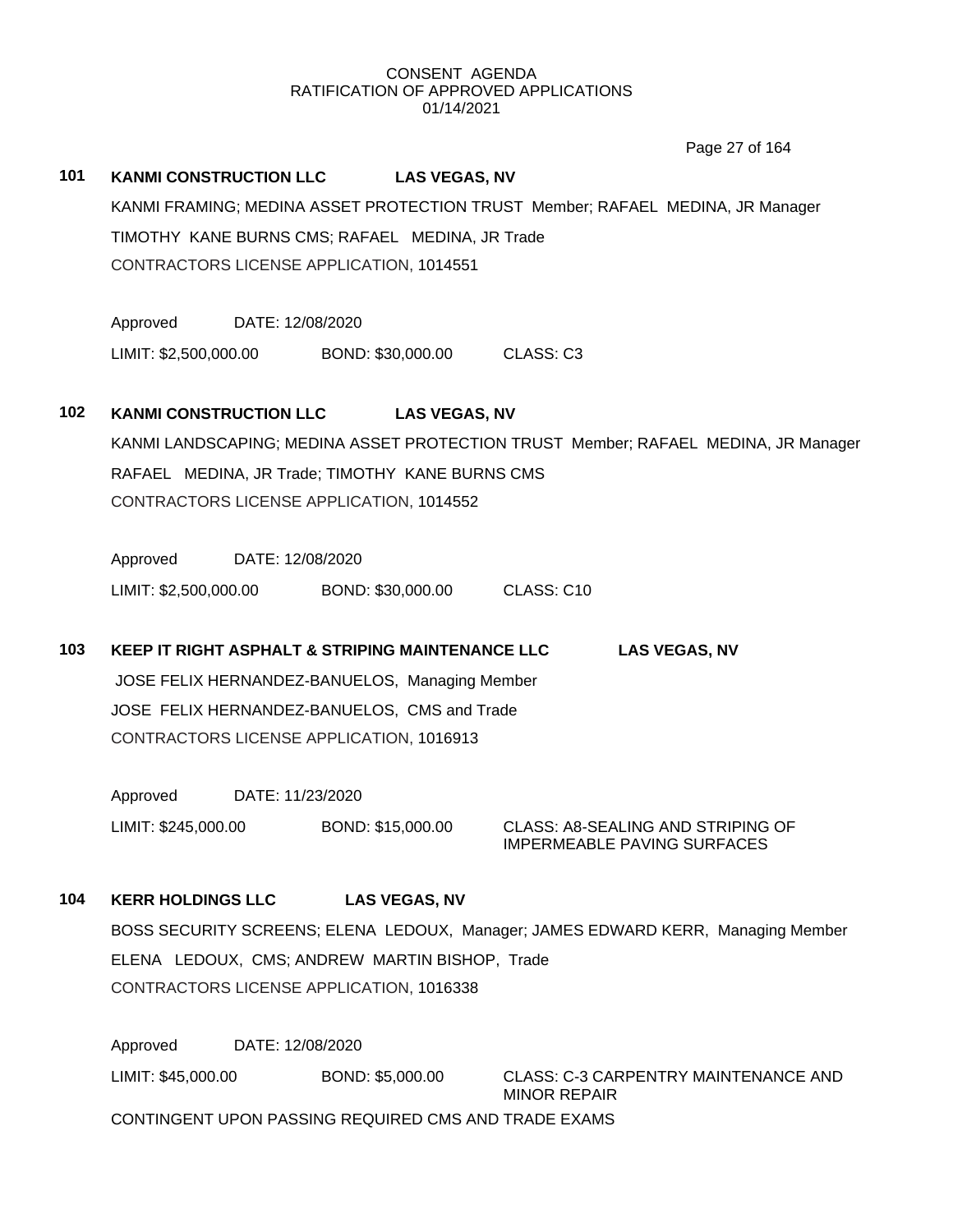Page 28 of 164

#### **105 KNIGHT RESTORATION SERVICES LP DALLAS, TX**

KNIGHT RESTORATION MANAGEMENT LLC General Partner; PETER JOHN TREDENNICK, President; ADAM ROBERT MCKELVEY, Chief Executive Officer

PETER JOHN TREDENNICK, CMS and Trade

CONTRACTORS LICENSE APPLICATION, 1016743

Approved DATE: 11/24/2020

LIMIT: Unlimited BOND: \$50,000.00 CLASS: C15

#### **106 KNIGHTS PLUMBING LLC PAHRUMP, NV**

JEFFEREY WAYNE LEWIS Manager JEFFEREY WAYNE LEWIS CMS and Trade CONTRACTORS LICENSE APPLICATION, 1017432

Approved DATE: 12/15/2020

LIMIT: \$10,000.00 BOND: \$2,000.00 CLASS: C-1D PLUMBING

#### **107 KOINONIA CONSTRUCTION INC ELKO, NV**

LUKE ROBERT FITZGERALD President LUKE ROBERT FITZGERALD CMS and Trade CONTRACTORS LICENSE APPLICATION, 1017063

Tabled DATE: 12/17/2020

LIMIT: \$2,000,000.00 BOND: \$30,000.00 CLASS: A-7 EXCAVATING & GRADING; A-9 PIERS

AND FOUNDATIONS; A-11 RECYCLING ASHPALT; A-12 EXCAVATING, GRADING, TRENCHING & SURFACING; A-15 SEWERS, DRAINS & PIPES; A-19A WATER; A-19C ELECTRICAL CONDUITS FOR UNDERGROUND

TABLED FOR RESOLUTION OF OPEN COMPLAINT ON RELATED LICENSE #0082378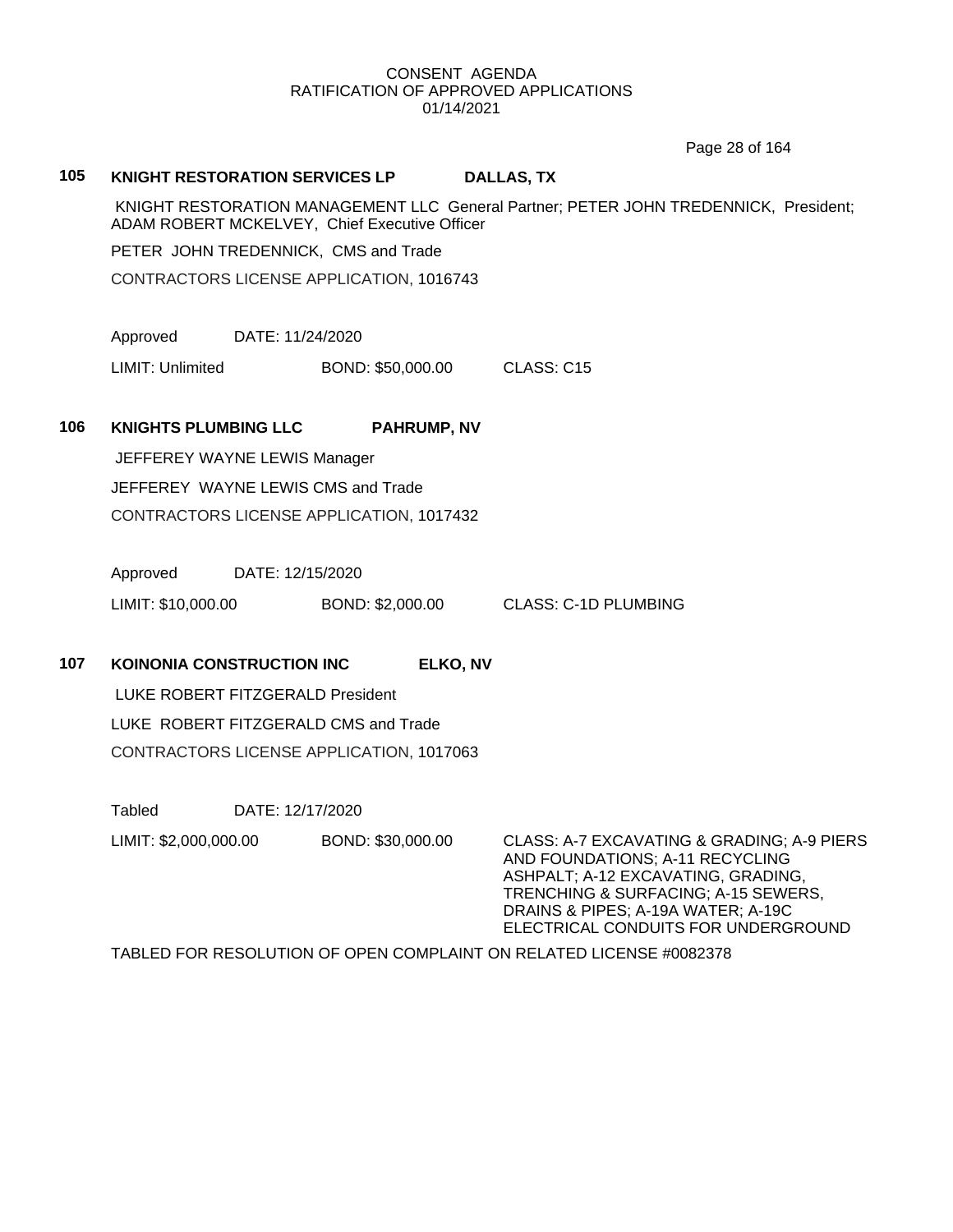Page 29 of 164

| 108 | <b>LFPINVESTMENTS</b>                                                                                   | <b>LAS VEGAS, NV</b> |                                                                               |  |  |
|-----|---------------------------------------------------------------------------------------------------------|----------------------|-------------------------------------------------------------------------------|--|--|
|     | LUCAS ENRIQUE PERROTAT, President; FEDERICO PERROTAT, Treasurer                                         |                      |                                                                               |  |  |
|     | LUCAS ENRIQUE PERROTAT, Trade; FEDERICO PERROTAT, CMS                                                   |                      |                                                                               |  |  |
|     | CONTRACTORS LICENSE APPLICATION, 1016650                                                                |                      |                                                                               |  |  |
|     |                                                                                                         |                      |                                                                               |  |  |
|     | Approved<br>DATE: 11/06/2020                                                                            |                      |                                                                               |  |  |
|     | LIMIT: \$200,000.00                                                                                     | BOND: \$10,000.00    | CLASS: B-2 RESIDENTIAL AND SMALL<br><b>COMMERCIAL</b>                         |  |  |
|     | CONTINGENT ON PASSING REQUIRED CMS/TRADE EXAMS                                                          |                      |                                                                               |  |  |
| 109 | <b>L M QUALITY BUILDERS INC</b>                                                                         | <b>RAMONA, CA</b>    |                                                                               |  |  |
|     | LAWRENCE FRANCIS MEHELIC, President; KATE ELAINE MEHELIC, Vice President                                |                      |                                                                               |  |  |
|     | LAWRENCE FRANCIS MEHELIC, CMS and Trade                                                                 |                      |                                                                               |  |  |
|     | CONTRACTORS LICENSE APPLICATION, 1017101                                                                |                      |                                                                               |  |  |
|     |                                                                                                         |                      |                                                                               |  |  |
|     | DATE: 12/10/2020<br>Approved                                                                            |                      |                                                                               |  |  |
|     | LIMIT: \$750,000.00                                                                                     |                      | BOND: \$30,000.00 CLASS: B GENERAL BUILDING                                   |  |  |
|     |                                                                                                         |                      |                                                                               |  |  |
| 110 | <b>LV PAVERS STRONG LLC</b>                                                                             | <b>LAS VEGAS, NV</b> |                                                                               |  |  |
|     | <b>GERMAN SALAZAR FLORES, Managing Member</b>                                                           |                      |                                                                               |  |  |
|     | GERMAN SALAZAR FLORES, CMS and Trade                                                                    |                      |                                                                               |  |  |
|     | CONTRACTORS LICENSE APPLICATION, 1016978                                                                |                      |                                                                               |  |  |
|     |                                                                                                         |                      |                                                                               |  |  |
|     | Approved DATE: 12/01/2020                                                                               |                      |                                                                               |  |  |
|     | LIMIT: \$10,000.00                                                                                      | BOND: \$2,000.00     | CLASS: C-18 MASONRY LIMITED TO<br>INSTALLATION OF NON-VERTICAL PAVERS<br>ONLY |  |  |
|     |                                                                                                         |                      |                                                                               |  |  |
| 111 | CONTINGENT ON PASSING REQUIRED CMS EXAM<br><b>LANDSCAPE &amp; TREE COMPANY INC</b><br><b>LOOMIS, CA</b> |                      |                                                                               |  |  |
|     | L T C CONSTRUCTION; CHRIS BRUCE HUPPE, President; JOEL VINCENT HUPPE, Treasurer                         |                      |                                                                               |  |  |
|     | CHRIS BRUCE HUPPE, CMS and Trade                                                                        |                      |                                                                               |  |  |
|     | CONTRACTORS LICENSE APPLICATION, 1014698                                                                |                      |                                                                               |  |  |
|     |                                                                                                         |                      |                                                                               |  |  |
|     |                                                                                                         |                      |                                                                               |  |  |

Approved DATE: 12/08/2020 LIMIT: \$3,300,000.00 BOND: \$30,000.00 CLASS: C-10 LANDSCAPE CONTRACTING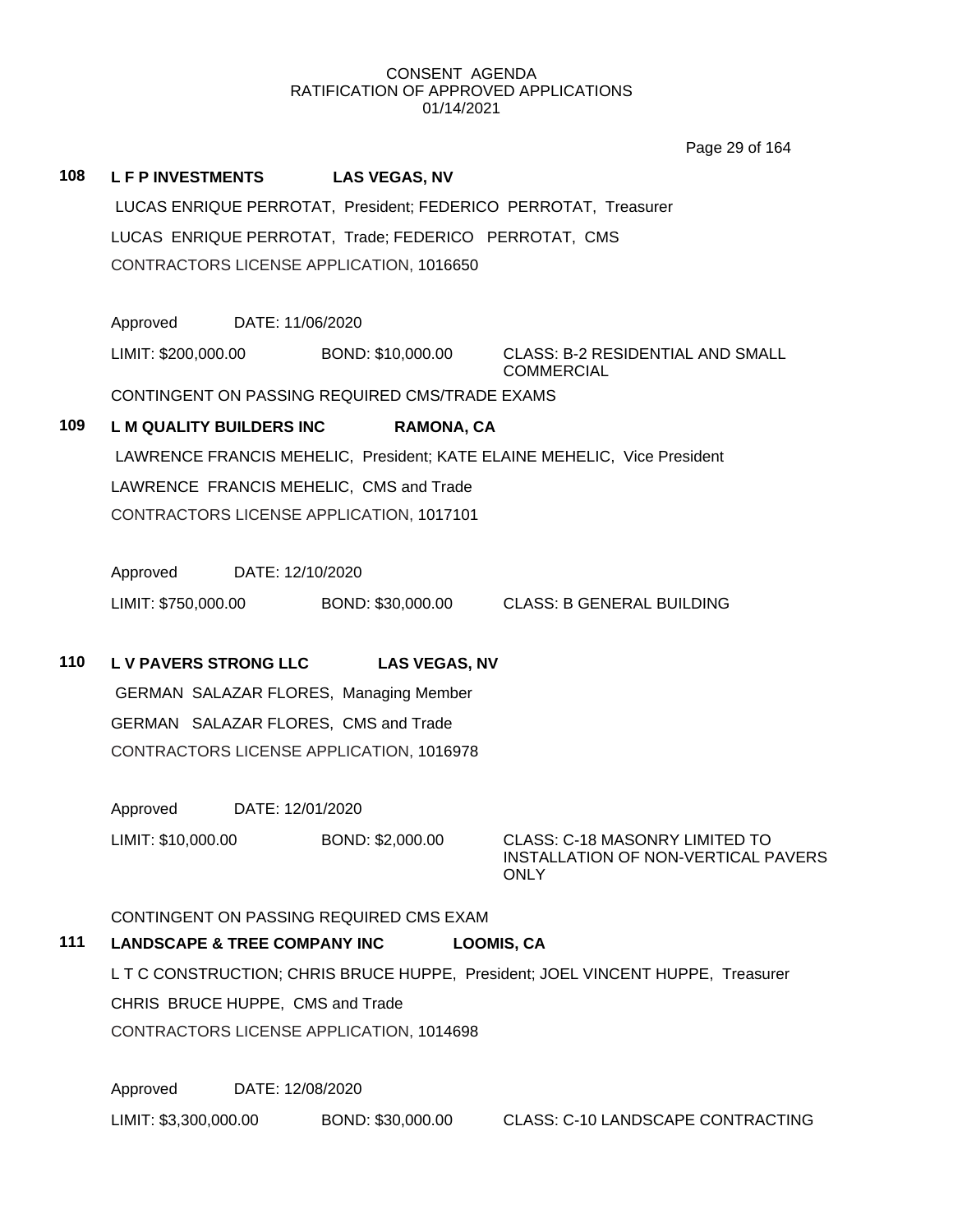Page 30 of 164

# **112 LENZI INCORPORATED LODI, CA** CLIFFORD CLAUDIO LENZI, President; SARAH ELIZABETH LENZI, Secretary; TEO LENZI, Treasurer CLIFFORD CLAUDIO LENZI, CMS and Trade CONTRACTORS LICENSE APPLICATION, 1014034

Approved DATE: 11/10/2020 LIMIT: \$3,000,000.00 BOND: \$30,000.00 CLASS: B GENERAL BUILDING

# **113 LEONARDOS STRUCTURES LAS VEGAS, NV**

CHELSEA JEANETTE LEONARDO, Manager; RUBEN GEOVANI LEONARDO ESTEVEZ, Manager RUBEN GEOVANI LEONARDO ESTEVEZ, CMS; ABRAAM ZARAGOZA, Trade CONTRACTORS LICENSE APPLICATION, 1016845

Approved DATE: 11/13/2020

LIMIT: \$10,000.00 BOND: \$2,000.00 CLASS: C-4 PAINTING AND DECORATING CONTINGENT UPON PASSING REQUIRED CMS AND TRADE EXAMS

# **114 LIFETIME POWER LLC LAS VEGAS, NV**

SERGIO ANTONIO RODRIGUEZ-PEREZ Managing Member SERGIO ANTONIO RODRIGUEZ-PEREZ CMS and Trade CONTRACTORS LICENSE APPLICATION, 1016733

Approved DATE: 12/14/2020 LIMIT: \$1,800,000.00 BOND: \$30,000.00 CLASS: C2 MUST CHANGE NAME

# **115 LOCAL GARAGE DOOR COMPANY LAKE TAHOE (STATELINE), NV**

TYLER BRYANT MARTIN, President TYLER BRYANT MARTIN, CMS and Trade CONTRACTORS LICENSE APPLICATION, 1016500

Approved DATE: 12/28/2020 LIMIT: \$45,000.00 BOND: \$5,000.00 CLASS: C-3D OVERHEAD DOORS CONTINGENT UPON PASSING REQUIRED CMS EXAM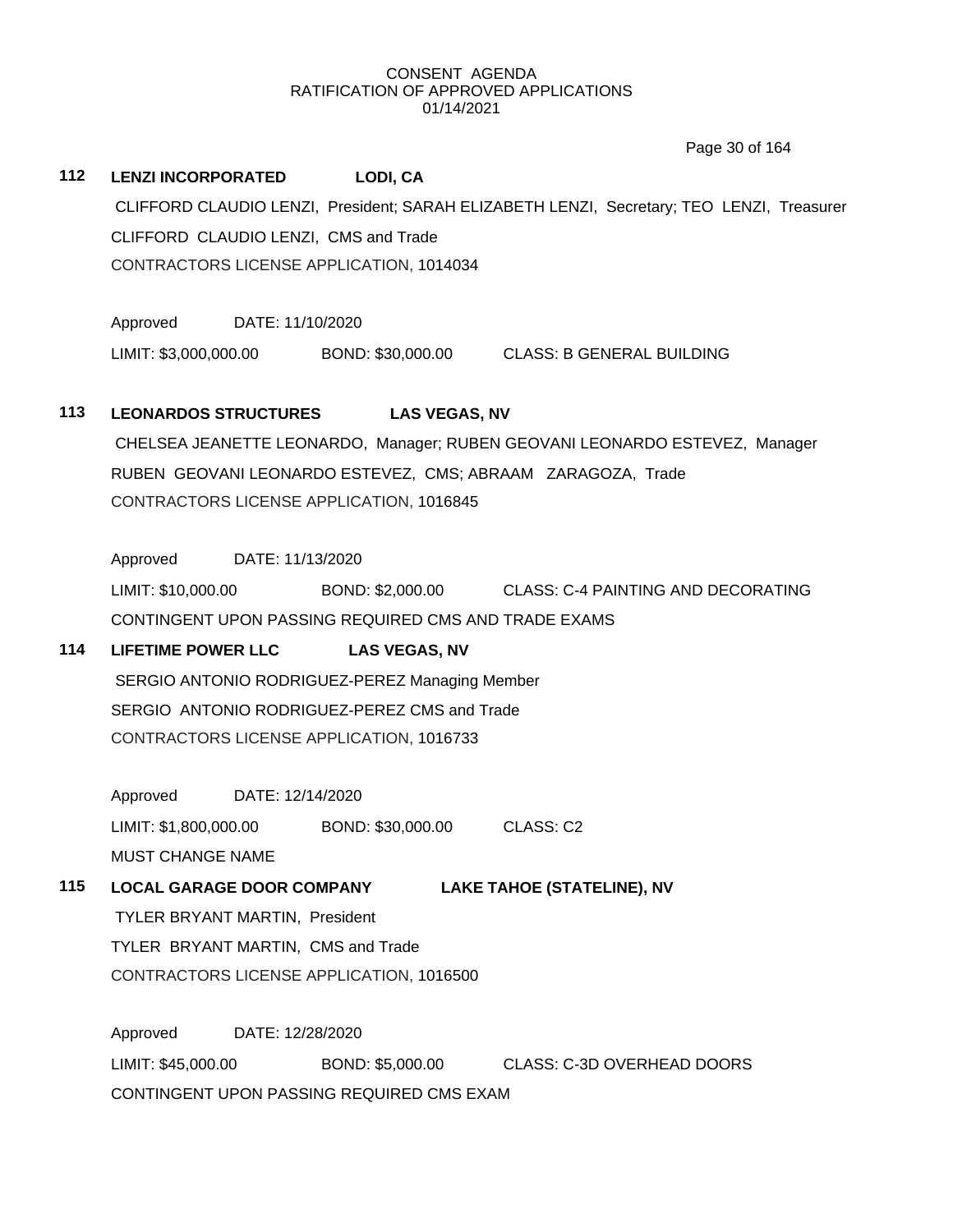Page 31 of 164

**116 LONGHORN LANDSCAPING LLC SPARKS, NV** ALFREDO TAMAYO-FIERROS, Managing Member

> ALFREDO TAMAYO-FIERROS, CMS and Trade CONTRACTORS LICENSE APPLICATION, 1017199

Approved DATE: 12/14/2020

LIMIT: \$10,000.00 BOND: \$2,000.00 CLASS: C-10 LANDSCAPE CONTRACTING

# **117 M D C BUILDERS INC PITTSBURG, CA**

MICHAEL DAVID CANDAU, President; DAVID JAMES GUTRIDGE Director DAVID JAMES GUTRIDGE CMS and Trade CONTRACTORS LICENSE APPLICATION, 1016341

Approved DATE: 11/24/2020

LIMIT: \$200,000.00 BOND: \$10,000.00 CLASS: B2

CONTINGENT UPON RECEIPT OF INDEMNIFICATION AGREEMENT

# **118 MARCELS LANDSCAPING LLC RENO, NV**

MARCEL RUIZ-RAMIREZ, Member; MARCELINO RUIZ-GARCIA, Member; VERANIA RUIZ-RAMIREZ, Member MARCEL RUIZ-RAMIREZ, Trade; VERANIA RUIZ-RAMIREZ, CMS CONTRACTORS LICENSE APPLICATION, 1016703

Approved DATE: 12/10/2020

LIMIT: \$10,000.00 BOND: \$2,000.00 CLASS: C10

CONTINGENT UPON PASSING EXAMS BY 4/14/2021

# **119 MARVIN D BLACK COMPANIES LLC HENDERSON, NV**

THERESA ANN BLACK, Manager; MARVIN DANIEL BLACK, JR Manager MARVIN DANIEL BLACK, JR CMS and Trade CONTRACTORS LICENSE APPLICATION, 1016369

Approved DATE: 11/20/2020 LIMIT: \$200,000.00 BOND: \$10,000.00 CLASS: C-18 MASONRY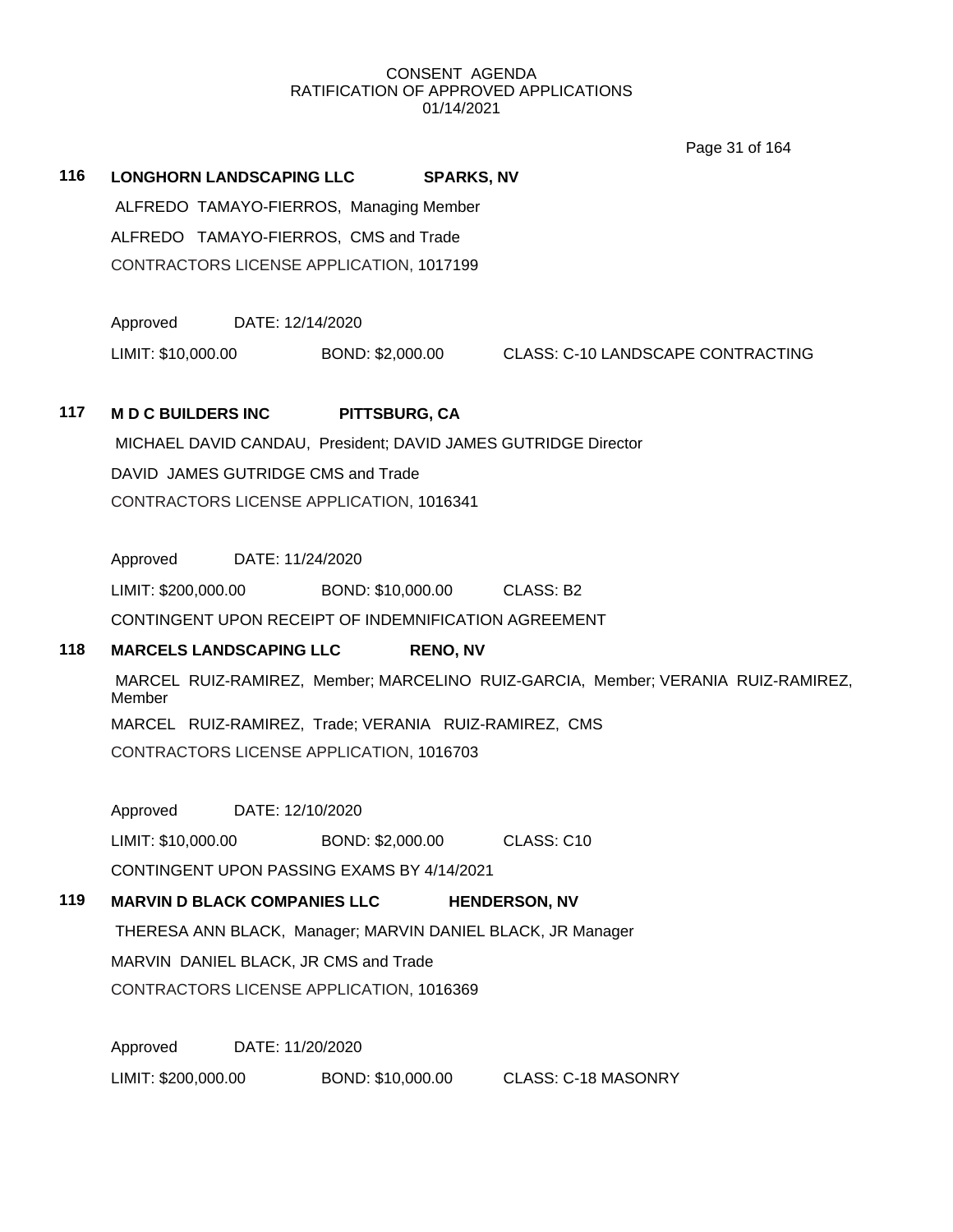Page 32 of 164

# JOEL ISON BOWTHORPE President JOEL ISON BOWTHORPE CMS and Trade CONTRACTORS LICENSE APPLICATION, 1016922 Approved DATE: 11/17/2020 DELMY XIOMARA TURNER, CMS; MANUEL GARCIA PONCE, Trade CONTRACTORS LICENSE APPLICATION, 1016951 Approved DATE: 12/11/2020 CONTINGENT ON PASSING CMS EXAM President CONTRACTORS LICENSE APPLICATION, 1017581 Approved DATE: 12/29/2020 LIMIT: Unlimited BOND: \$50,000.00 CLASS: C2 BY 6/16/2021 STEPHONN MCCAI TAYLOR, Manager STEPHONN MCCAI TAYLOR, CMS and Trade

Approved DATE: 12/15/2020

LIMIT: \$200,000.00 BOND: \$10,000.00 CLASS: B-2 RESIDENTIAL & SMALL

**COMMERCIAL** 

CONTINGENT UPON PASSING CMS AND TRADE EXAM BY FEBRUARY 28, 2021

# **120 MASONOMICS INC DRAPER, UT**

LIMIT: \$245,000.00 BOND: \$15,000.00 CLASS: C-18 MASONRY

# **121 MASTER GLASER GLASS LLC LAS VEGAS, NV**

MANUEL GARCIA PONCE, Managing Member; DELMY XIOMARA TURNER, Managing Member

LIMIT: \$10,000.00 BOND: \$2,000.00 CLASS: C8-GLASS AND GLAZING

# **122 MATRIX SERVICE INC TULSA, OK**

BRADLEY JOSEPH RINEHART President; KEVIN SCOTT CAVANAH Secretary; FRANK MATTHEW CAPRISTO, Vice President; SHAWN PATRICK PAYNE Vice President; BRADLEY CROFT KILLMER, Vice

KENNETH EDWARD MARZOCCO CMS; RODOLFO FELIPE MENDIOLA Trade

CONTINGENT UPON APPROVAL OF OFFICER CHANGE APPLICATION AND PASSING TRADE EXAM

# **123 MCCAI REMODELING AND CONSTRUCTION LLC LAS VEGAS, NV**

CONTRACTORS LICENSE APPLICATION, 1016013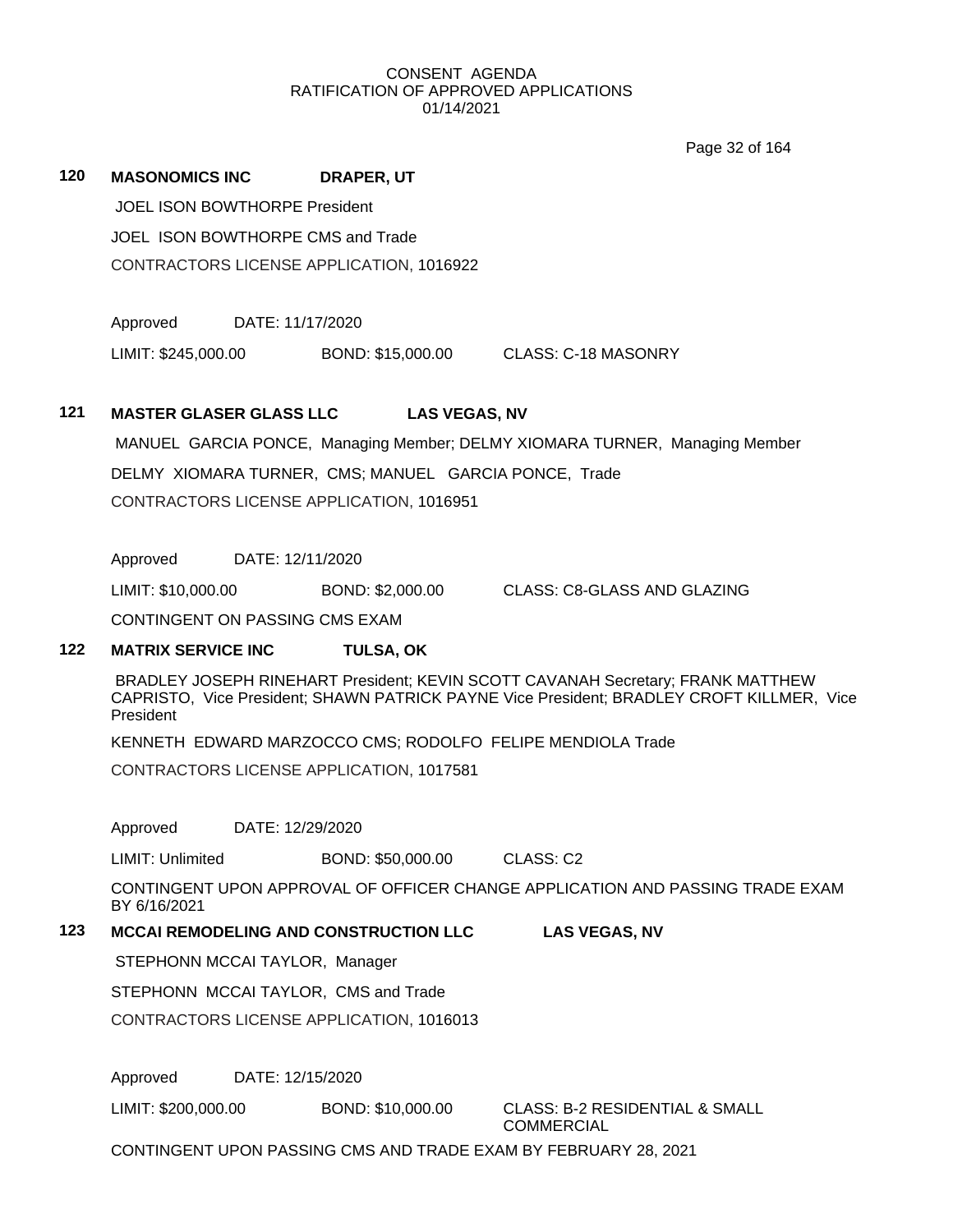# **124 MELERO CONSTRUCTION LLC LAS VEGAS, NV** RICARDO WAGNER MELERO, Managing Member; BRUNA DE MELLO SNIADOWER Managing Member RICARDO WAGNER MELERO, CMS and Trade CONTRACTORS LICENSE APPLICATION, 1017012 Approved DATE: 11/25/2020 LIMIT: \$245,000.00 BOND: \$15,000.00 CLASS: B-2 RESIDENTIAL AND SMALL COMMERCIAL CONTINGENT UPON PASSING REQUIRED CMS AND TRADE EXAMS **125 MELTON LLC BOULDER CITY, NV** LAKE MEAD ELECTRIC; DONALD DUANE MELTON Manager; SUSAN MARIE MELTON Manager DONALD DUANE MELTON CMS; DONALD CONRAD FOSTER Trade CONTRACTORS LICENSE APPLICATION, 1016116 Approved DATE: 11/03/2020 LIMIT: \$10,000.00 BOND: \$2,000.00 CLASS: C-2 ELECTRICAL **126 MICROWORKS INC SALT LAKE CITY, UT** CRAIG BRIMLEY HUTCHINSON, President DAVID NICHOLAS JOSEPH, CMS and Trade CONTRACTORS LICENSE APPLICATION, 1017478 Approved DATE: 12/18/2020 LIMIT: \$2,500,000.00 BOND: \$30,000.00 CLASS: C2D-LOW VOLTAGE CONTINGENT ON PASSING TRADE EXAM **127 MKOR CONSTRUCTION INC LAS VEGAS, NV** P J CONSTRUCTION; JAVIER PATINO OCHOA President JAVIER PATINO OCHOA CMS and Trade CONTRACTORS LICENSE APPLICATION, 1016866 Approved DATE: 12/11/2020 LIMIT: \$200,000.00 BOND: \$10,000.00 CLASS: B6-COMMERCIAL REMODELING EXCEEDING THREE STORIES CONTINGENT ON PASSING CMS/TRADE EXAMS Page 33 of 164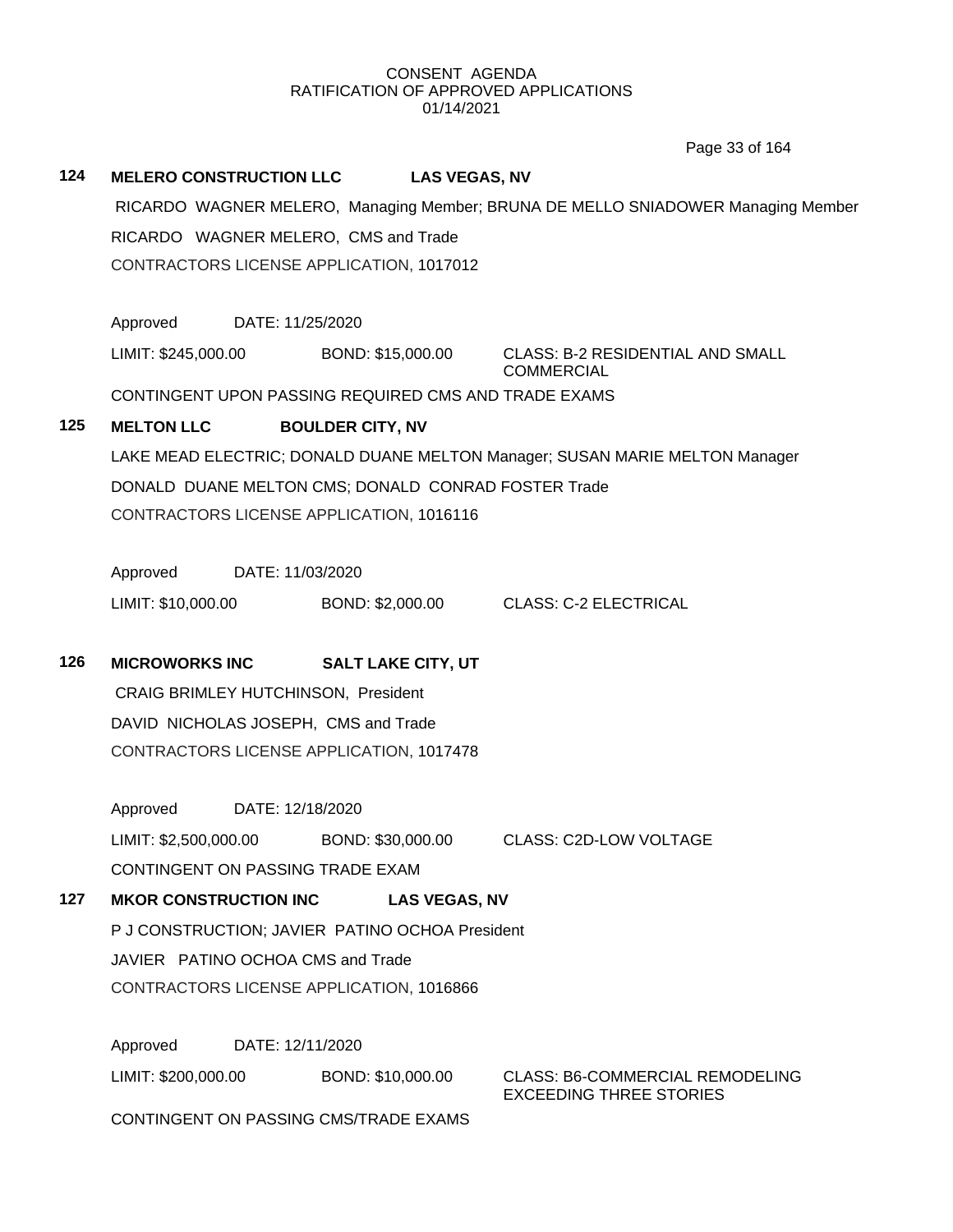**128 MOAPA VALLEY BUILDERS LLC OVERTON , NV**

Page 34 of 164

JOHANNES GOTTSCHALK Manager TODD GRANT CHRISTENSEN CMS and Trade CONTRACTORS LICENSE APPLICATION, 1016814 Approved DATE: 11/17/2020 LIMIT: \$1,000,000.00 BOND: \$30,000.00 CLASS: B-2 RESIDENTIAL AND SMALL **COMMERCIAL 129 MOUNTAIN EXCAVATION COMPANY LLC CARSON CITY, NV** ALEXIS PEREZ, Manager; URIEL GOMEZ-ORTEGA, Manager URIEL GOMEZ-ORTEGA, Trade; ALEXIS PEREZ, CMS CONTRACTORS LICENSE APPLICATION, 1016872 Approved DATE: 12/09/2020 LIMIT: \$10,000.00 BOND: \$2,000.00 CLASS: A12 CONTINGENT UPON PASSING EXAMS BY 4/26/2021 **130 N L S GROUNDS MANAGEMENT LLC LAS VEGAS, NV** JAMES WILLIAM NEVILLE Managing Member; MAGYRE ELIZABETH NEVILLE, Managing Member JAMES WILLIAM NEVILLE CMS and Trade CONTRACTORS LICENSE APPLICATION, 1016737 Approved DATE: 12/07/2020 LIMIT: \$225,000.00 BOND: \$15,000.00 CLASS: C18-MASONRY CONTINGENT ON PASSING TRADE EXAM **131 NATIONAL POWERLINE LLC PHOENIX, AZ** Managing Member; ROBERT CALVIN LYONS, President; JASON SCOTT WILCOCK, Secretary; KEVIN LEROY NEILL Treasurer; STEPHEN JOAQUIEN ADAMS, II Vice President STEPHEN JOAQUIEN ADAMS, II CMS and Trade CONTRACTORS LICENSE APPLICATION, 1017299 Approved DATE: 12/18/2020 LIMIT: \$0.00 BOND: \$50,000.00 CLASS: C2E CONTINGENT UPON PASSING EXAMS BY 5/24/2021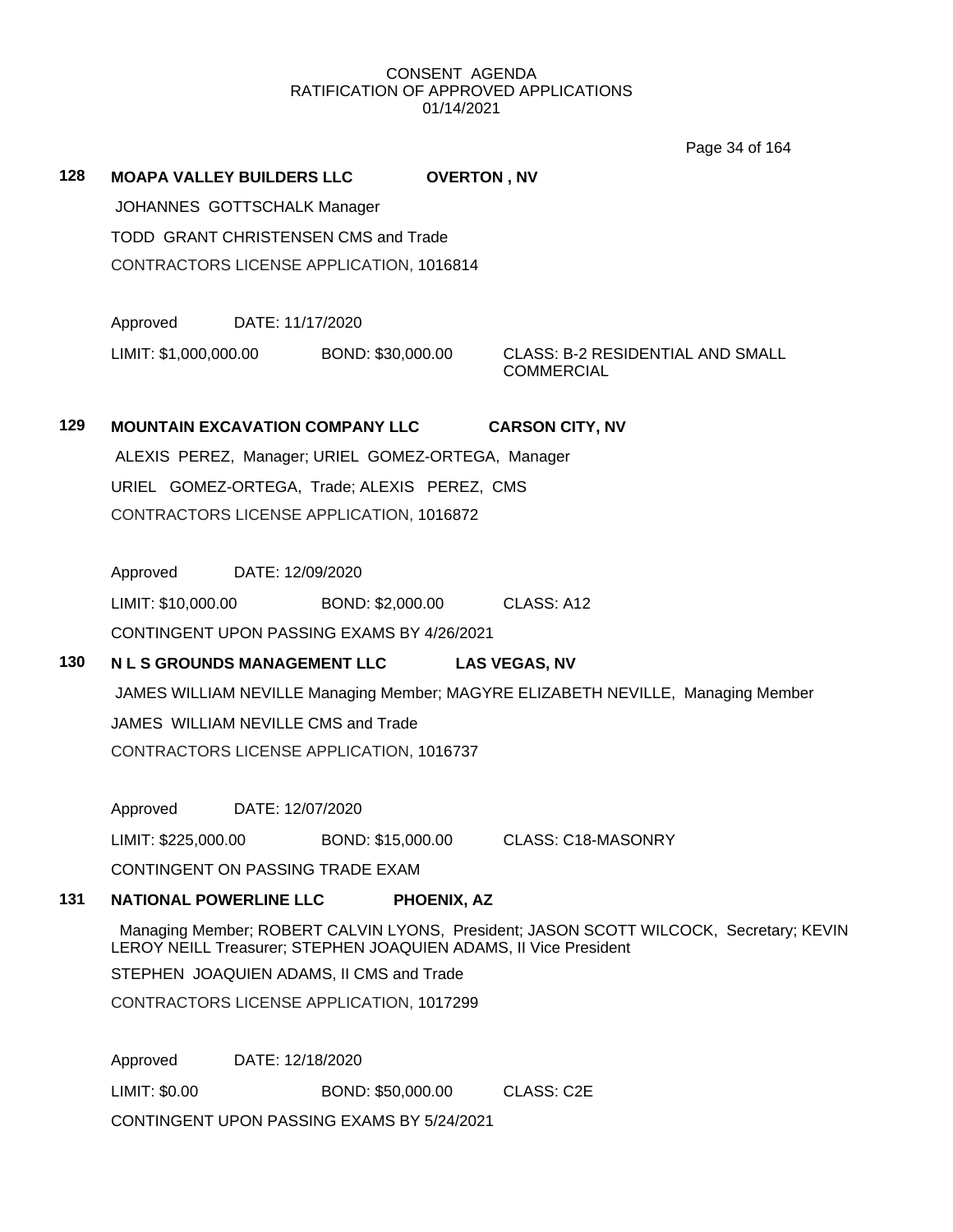Page 35 of 164

| 132 | <b>NEVADA EXCAVATION INC</b>             |                                     | <b>MINDEN, NV</b>                              |                                                                               |  |  |  |  |  |
|-----|------------------------------------------|-------------------------------------|------------------------------------------------|-------------------------------------------------------------------------------|--|--|--|--|--|
|     | MATTHEW JON WILLETTE, President          |                                     |                                                |                                                                               |  |  |  |  |  |
|     |                                          | MATTHEW JON WILLETTE, CMS and Trade |                                                |                                                                               |  |  |  |  |  |
|     |                                          |                                     | CONTRACTORS LICENSE APPLICATION, 1015490       |                                                                               |  |  |  |  |  |
|     | Approved                                 | DATE: 12/02/2020                    |                                                |                                                                               |  |  |  |  |  |
|     | LIMIT: \$450,000.00                      |                                     | BOND: \$15,000.00                              | <b>CLASS: A7; A15</b>                                                         |  |  |  |  |  |
| 133 |                                          |                                     | NEVADA PROUD PLUMBING AND HEATING LLC          | <b>RENO, NV</b>                                                               |  |  |  |  |  |
|     | Member                                   |                                     |                                                | BERNARD ROGER SALLABERRY, Managing Member; BRETT MICHAEL BARTOLOMEI, Managing |  |  |  |  |  |
|     |                                          |                                     |                                                | BRETT MICHAEL BARTOLOMEI, CMS and Trade; BERNARD ROGER SALLABERRY, CMS        |  |  |  |  |  |
|     |                                          |                                     | CONTRACTORS LICENSE APPLICATION, 1015646       |                                                                               |  |  |  |  |  |
|     | Approved                                 | DATE: 12/02/2020                    |                                                |                                                                               |  |  |  |  |  |
|     | LIMIT: \$10,000.00                       |                                     |                                                | BOND: \$2,000.00 CLASS: C-1 PLUMBING AND HEATING                              |  |  |  |  |  |
| 134 | <b>NEVADA SECURITY COMPANY LLC</b>       |                                     | <b>RENO, NV</b>                                |                                                                               |  |  |  |  |  |
|     | <b>BRIAN DAVID DEPEW Managing Member</b> |                                     |                                                |                                                                               |  |  |  |  |  |
|     | BRIAN DAVID DEPEW CMS and Trade          |                                     |                                                |                                                                               |  |  |  |  |  |
|     |                                          |                                     | CONTRACTORS LICENSE APPLICATION, 1016775       |                                                                               |  |  |  |  |  |
|     | Approved                                 | DATE: 11/24/2020                    |                                                |                                                                               |  |  |  |  |  |
|     | LIMIT: \$25,000.00                       |                                     | BOND: \$5,000.00                               | <b>CLASS: C-2D LOW VOLTAGE</b>                                                |  |  |  |  |  |
|     |                                          |                                     | CONTINGENT UPON PASSING CMS EXAM BY 04/19/2021 |                                                                               |  |  |  |  |  |
| 135 | <b>NEXT LEVEL PAVING LLC</b>             |                                     | <b>NORTH LAS VEGAS, NV</b>                     |                                                                               |  |  |  |  |  |
|     | <b>CHRISTOPHER SHAUN MAES Manager</b>    |                                     |                                                |                                                                               |  |  |  |  |  |
|     |                                          |                                     | CHRISTOPHER SHAUN MAES CMS and Trade           |                                                                               |  |  |  |  |  |
|     |                                          |                                     | CONTRACTORS LICENSE APPLICATION, 1017202       |                                                                               |  |  |  |  |  |
|     | Approved                                 | DATE: 12/18/2020                    |                                                |                                                                               |  |  |  |  |  |
|     | LIMIT: \$250,000.00                      |                                     | BOND: \$15,000.00                              | <b>CLASS: A GENERAL ENGINEERING</b>                                           |  |  |  |  |  |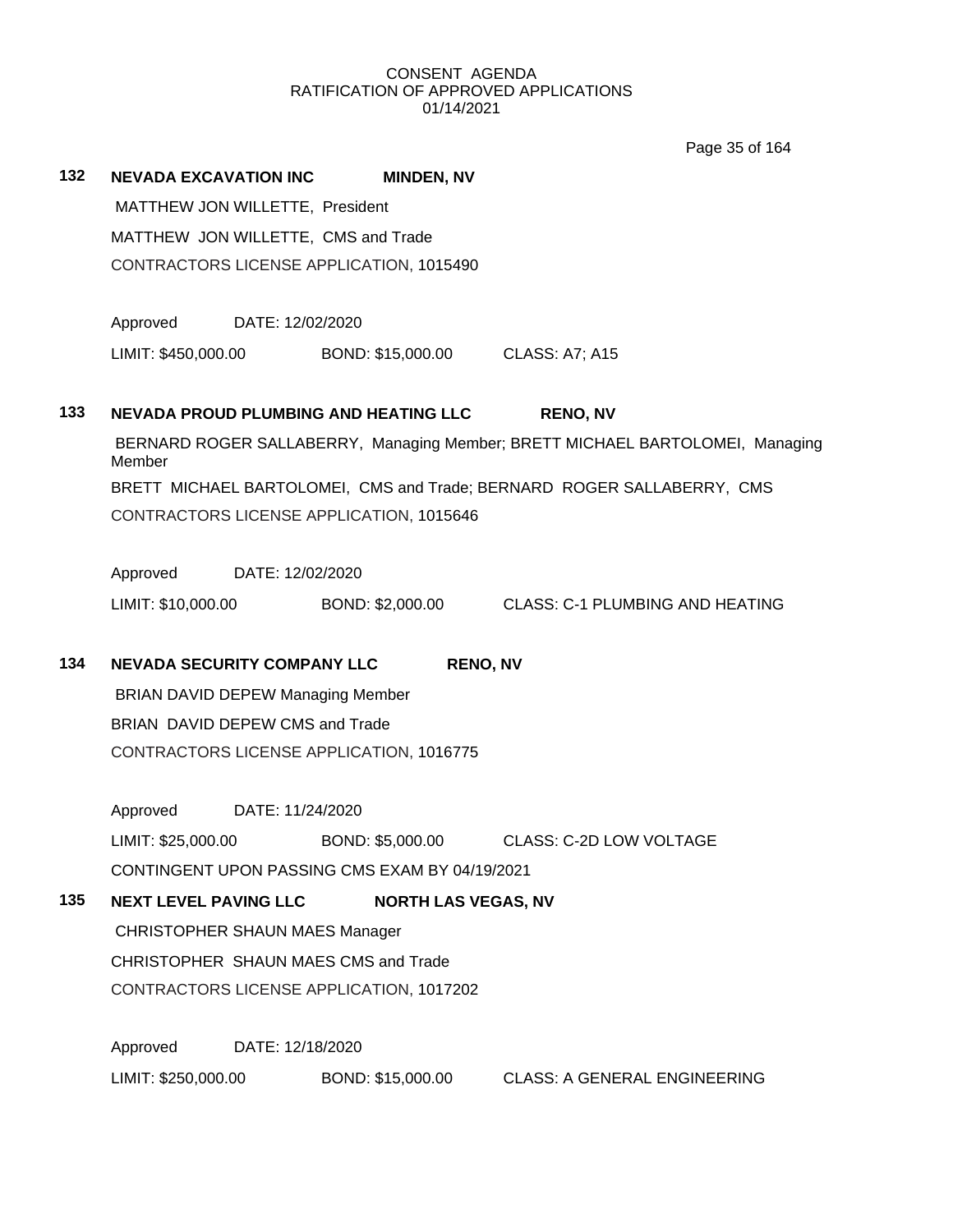Page 36 of 164

### **136 NICOLAS A CARPIO RAMOS SACRAMENTO, CA**

PRODUCTION COATINGS COMPANY; NICOLAS ANDRES CARPIO-RAMOS, Owner NICOLAS ANDRES CARPIO-RAMOS, CMS and Trade CONTRACTORS LICENSE APPLICATION, 1016625

Denied DATE: 12/08/2020

LIMIT: BOND: CLASS: C-4A PAINING

NRS 624.265 CHARACTER

## **137 NTECH LLC HENDERSON, NV**

NTECHAV; MICHAEL ANTHONY SWANSON, Managing Member; RENEE MARIE WOODRING, Managing Member

MICHAEL ANTHONY SWANSON, Trade; RENEE MARIE WOODRING, CMS

CONTRACTORS LICENSE APPLICATION, 1017448

Approved DATE: 12/15/2020

LIMIT: \$10,000.00 BOND: \$2,000.00 CLASS: C-2D LOW VOLTAGE

CONTINGENT UPON PASSING REQUIRED TRADE EXAM

## **138 NV IRON DESIGNS LLC LAS VEGAS,**

T N D LANDSCAPING AND CONSTRUCTION; TAYLOR NICHOLAS CARL DACQUISTO, Managing Member

TAYLOR NICHOLAS CARL DACQUISTO, CMS and Trade CONTRACTORS LICENSE APPLICATION, 1016750

Approved DATE: 11/24/2020

LIMIT: \$10,000.00 BOND: \$2,000.00 CLASS: C-10 LANDSCAPE CONTRACTING CONTINGENT UPON PASSING CMS & C-10 EXAMS BY 04/16/2021

## **139 NV IRON DESIGNS LLC LAS VEGAS,**

T N D LANDSCAPING AND CONSTRUCTION; TAYLOR NICHOLAS CARL DACQUISTO, Managing Member

TAYLOR NICHOLAS CARL DACQUISTO, CMS and Trade

CONTRACTORS LICENSE APPLICATION, 1016754

Approved DATE: 11/24/2020

LIMIT: \$10,000.00 BOND: \$2,000.00 CLASS: C-14C ORNAMENTAL METAL

CONTINGENT UPON PASSING CMS EXAM BY 04/16/2021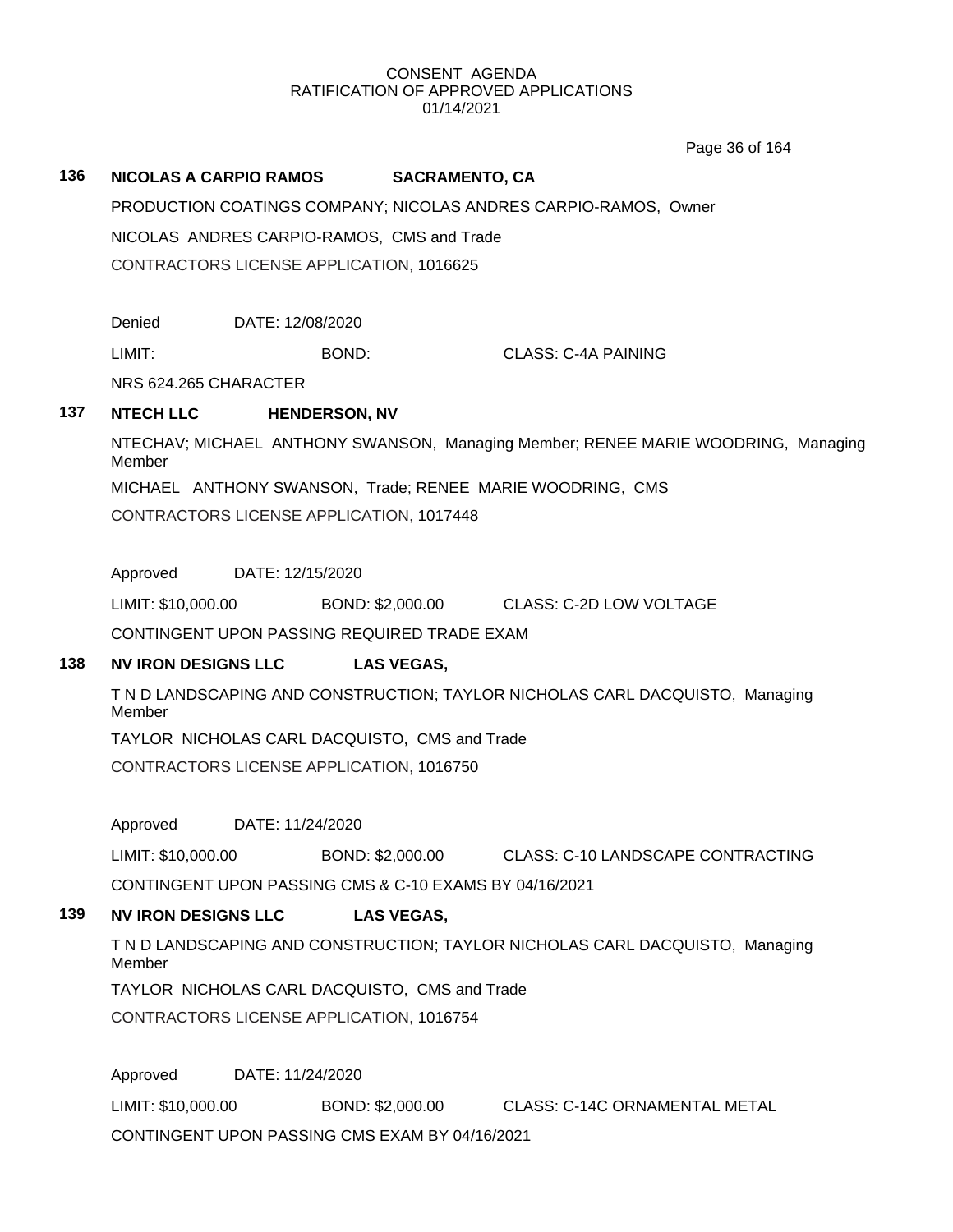Page 37 of 164

# **140 ODD & BUCKLEY LLC N LAS VEGAS, NV** BRANDON DOUGLAS SHOEMAKER, Managing Member BRANDON DOUGLAS SHOEMAKER, CMS and Trade CONTRACTORS LICENSE APPLICATION, 1017295 Approved DATE: 12/29/2020 LIMIT: \$200,000.00 BOND: \$10,000.00 CLASS: B-2 RESIDENTIAL AND SMALL COMMERCIAL

CONTINGENT UPON PASSING REQUIRED CMS AND TRADE EXAMS

# **141 OLIVER LEE BROWN CARPENTRY LLC RENO, NV**

OLIVER LEE BROWN, Manager

OLIVER LEE BROWN, CMS and Trade

CONTRACTORS LICENSE APPLICATION, 1017276

Approved DATE: 12/17/2020

LIMIT: \$10,000.00 BOND: \$2,000.00 CLASS: C3A

## **142 OLYMPUS OVERHEAD LLC LAS VEGAS, NV**

EVIATAR ALOOK, Manager; COLLETTE MOMDJIAN, Manager; MELISSA ROSE ALOOK Manager; BEN SALOMON Manager

EVIATAR ALOOK, CMS and Trade

CONTRACTORS LICENSE APPLICATION, 1016844

Approved DATE: 11/23/2020

LIMIT: \$10,000.00 BOND: \$2,000.00 CLASS: C-3D OVERHEAD DOORS

CONTINGENT UPON PASSING REQUIRED CMS EXAM

# **143 OVERLAND CONTRACTING INC GARNER, NC**

SEAN MICHAEL TERRELL President; MICHAEL CHRISTOPHER WILLIAMS Treasurer; LUIS ALBERT CABRERIZA Vice President; ANDREA COLETTE BERNICA, Secretary Assistant; JEFFREY JOHN STAMM VP/Treasurer; JAMES DOUGLAS DOULL, Vice President; RICHARD IRWIN JACOBER Vice President

DENNIS PAUL CARLSON, CMS and Trade

CONTRACTORS LICENSE APPLICATION, 1016964

Approved DATE: 12/11/2020

LIMIT: Unlimited BOND: \$50,000.00 CLASS: C2

CONTINGENT UPON PASSING EXAMS BY 5/2/2021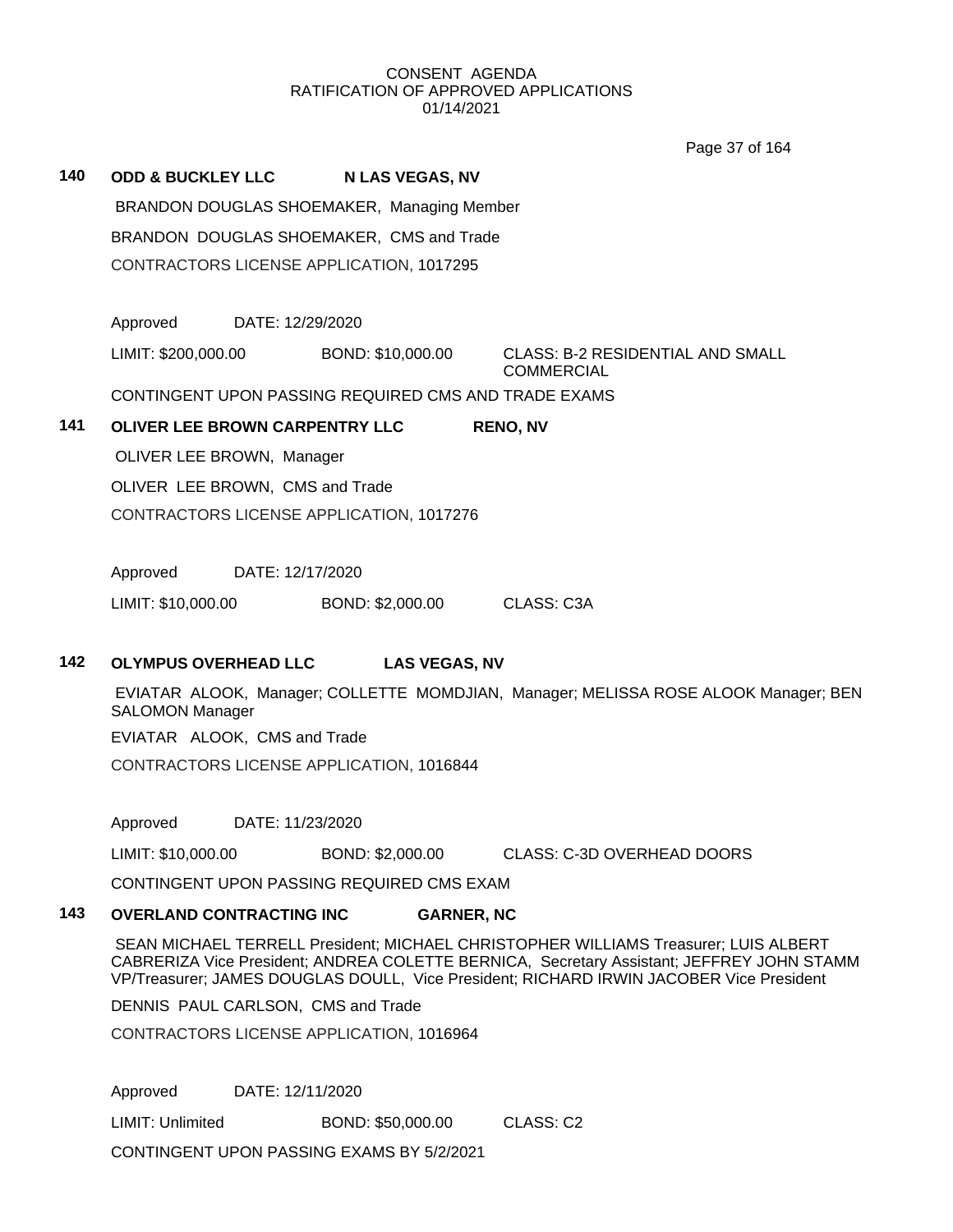# **144 P K R CONSTRUCTION INC BANNING, CA** SANDRA LEIGH PARKER, President; GENE MATTHEW PARKER, Vice President GENE MATTHEW PARKER, CMS and Trade CONTRACTORS LICENSE APPLICATION, 1016448 Approved DATE: 12/11/2020 LIMIT: \$1,600,000.00 BOND: \$30,000.00 CLASS: B-2 RESIDENTIAL AND SMALL COMMERCIAL B-3 SPECULATIVE BUILDING CONTINGENT ON PASSING REQUIRED CMS/TRADE EXAMS **145 PACIFIC CUSTOM POOLS INC PASADENA, CA** JAMES FENWICK BARGER President JAMES FENWICK BARGER CMS and Trade CONTRACTORS LICENSE APPLICATION, 1016416 Approved DATE: 12/02/2020 LIMIT: \$100,000.00 BOND: \$10,000.00 CLASS: C1D CONTINGENT UPON PASSING TRADE EXAM BY 3/24/2021 **146 PARADIGM PRECISION STEEL INC BAKERSFIELD , CA** CYNTHIA LYNN JOHNSON, President; DENNIS MONTGOMERY JOHNSON Treasurer DENNIS MONTGOMERY JOHNSON CMS and Trade CONTRACTORS LICENSE APPLICATION, 1016549 Approved DATE: 11/24/2020 LIMIT: \$500,000.00 BOND: \$15,000.00 CLASS: C-14B STRUCTURAL STEEL CONTINGENT UPON PASSING CMS EXAM BY 04/02/2021 **147 PATRIOT MECHANICAL LLC TEMPE, AZ** PATRIOT BOILER; CHRISTIAN JOHN PHILLIPS, Managing Member; STACEY LYNN PHILLIPS, Managing Member DENNIS DALE SIMPSON Trade; CHRISTIAN JOHN PHILLIPS, CMS and Trade CONTRACTORS LICENSE APPLICATION, 1015183 Approved DATE: 12/10/2020 LIMIT: \$5,000,000.00 BOND: \$50,000.00 CLASS: C1A-BOILERS CONTINGENT ON PASSING TRADE EXAMS Page 38 of 164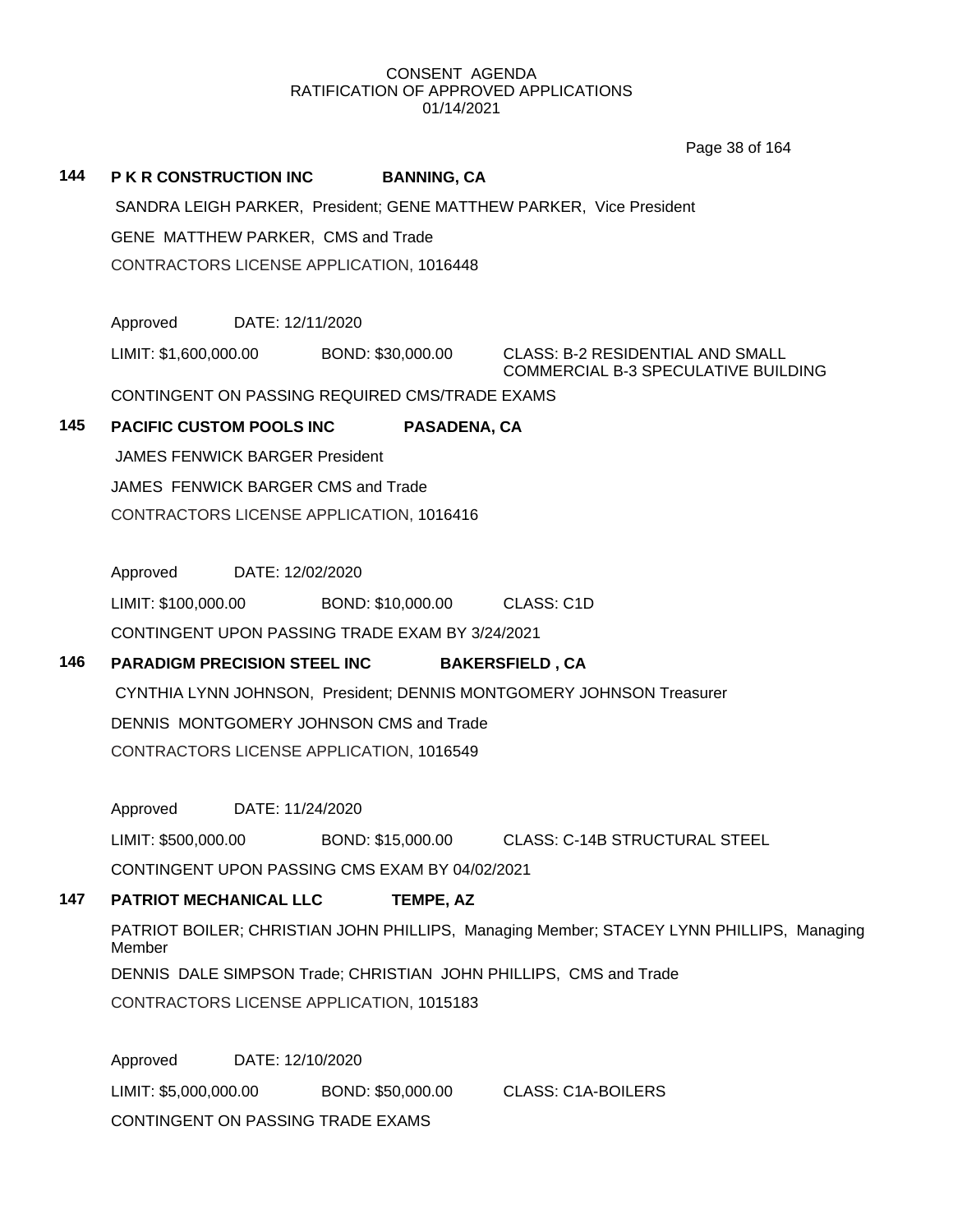Page 39 of 164

### **148 PEREZ WALL COVERING LLC LAS VEGAS, NV**

SAUL ALEJANDRO PEREZ-FIERRO, Manager

SAUL ALEJANDRO PEREZ-FIERRO, CMS and Trade

CONTRACTORS LICENSE APPLICATION, 1012356

Approved DATE: 12/04/2020

LIMIT: \$220,000.00 BOND: \$15,000.00 CLASS: C-4B WALLCOVERING

CONTINGENT UPON PASSING CMS EXAM BY 01/15/2021

#### **149 PETERSON CONTRACTORS INC REINBECK, IA**

CORDELL QUENTIN PETERSON, President; GALE MARVIN PETERSON, JR Vice President; MICHAEL QUENTIN PETERSON, Treasurer Assistant; MARK EDWARD PETERSON, Secretary Assistant

JORDAN JAMES MULLER, CMS and Trade

CONTRACTORS LICENSE APPLICATION, 1016972

Approved DATE: 12/30/2020

LIMIT: \$5,000,000.00 BOND: \$50,000.00 CLASS: A

CONTINGENT UPON PASSING CMS EXAM BY 5/3/2021

# **150 PHILOS MECHANICAL LLC LAKEVILLE, MN**

SCOTT DAVID THIELEN, Manager SCOTT DAVID THIELEN, CMS and Trade

CONTRACTORS LICENSE APPLICATION, 1016584

Approved DATE: 12/11/2020

LIMIT: \$10,000.00 BOND: \$2,000.00 CLASS: C-21 REFRIGERATION AND AIR

CONDITIONING

CONTINGENT ON PASSING REQUIRED TRADE EXAM

# **151 PIPE PROS LLC HENDERSON , NV**

PIPE PROS PLUMBING & MECHANICAL; ALEXANDRINA IRENE LOZANO, Manager; JOEY JOHN LOZANO, Manager

JOEY JOHN LOZANO, CMS and Trade

CONTRACTORS LICENSE APPLICATION, 1016159

Approved DATE: 12/04/2020

LIMIT: \$1,000,000.00 BOND: \$30,000.00 CLASS: C1

CONTINGENT UPON PASSING CMS BY 3/8/2021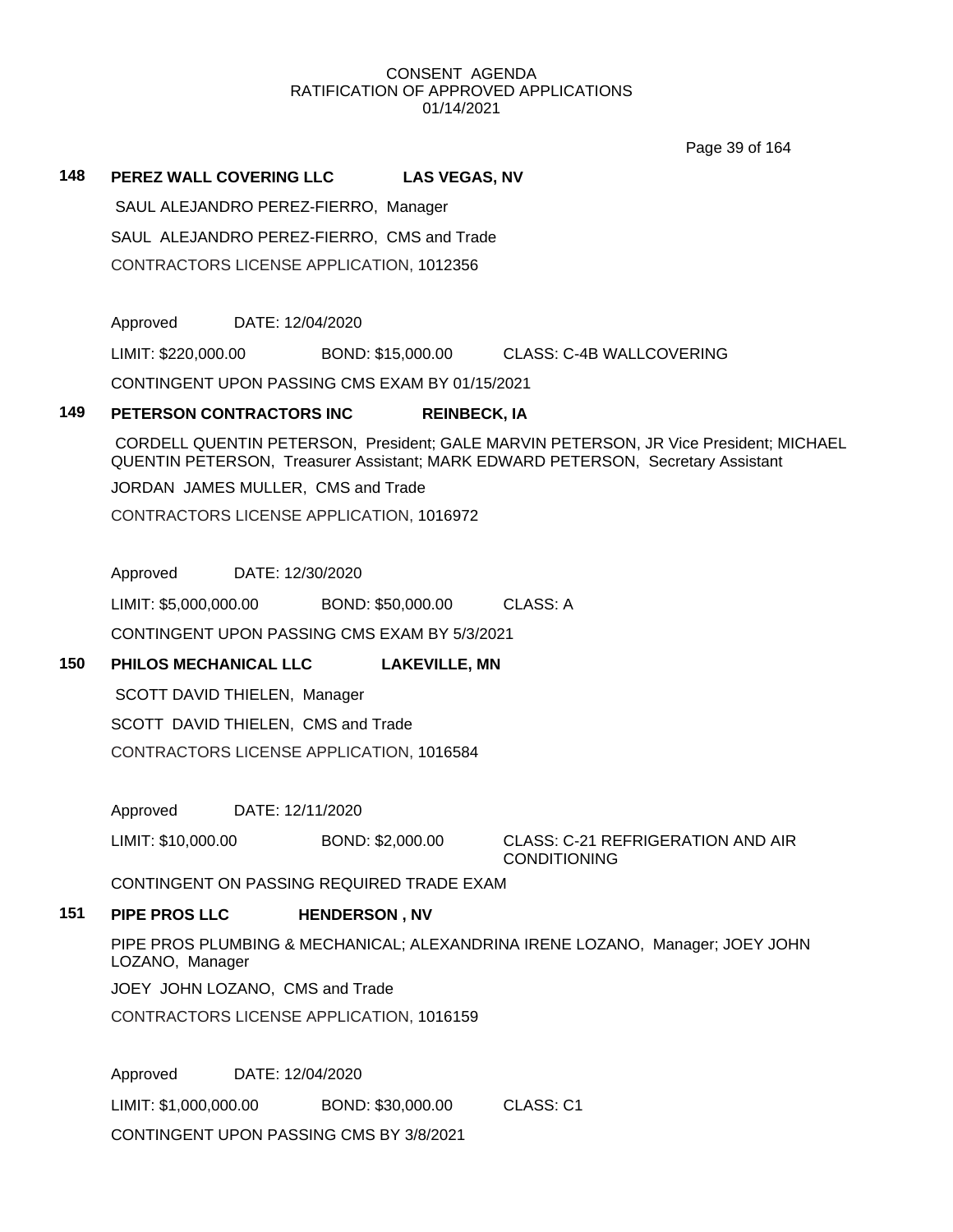Page 40 of 164

# **152 PIPE PROS LLC HENDERSON , NV** PIPE PROS PLUMBING & MECHANICAL; ALEXANDRINA IRENE LOZANO, Manager; JOEY JOHN LOZANO, Manager JOEY JOHN LOZANO, CMS and Trade CONTRACTORS LICENSE APPLICATION, 1016505 Approved DATE: 12/04/2020 LIMIT: \$1,000,000.00 BOND: \$30,000.00 CLASS: C21 CONTINGENT UPON PASSING EXAMS BY 3/8/2021 **153 PIRATE PLUMBING HENDERSON, NV** RYAN REID HYMAN, President GJ GEORGE MACUGAY VALDEZ, JR CMS and Trade CONTRACTORS LICENSE APPLICATION, 1016940 Approved DATE: 11/25/2020 LIMIT: \$50,000.00 BOND: \$5,000.00 CLASS: C-1D PLUMBING

## **154 PLATH & COMPANY INC SAN RAFAEL, CA**

JOHN BARTHOLOMEW FERRARONE, President; ANNE THERESA MARQUIS, Treasurer JOHN BARTHOLOMEW FERRARONE, CMS and Trade CONTRACTORS LICENSE APPLICATION, 1016282

Approved DATE: 11/19/2020 LIMIT: \$250,000.00 BOND: \$250,000.00 CLASS: B-GENERAL BUILDING

# **155 PLATINUM PAINT COATINGS LLC LAS VEGAS, NV**

JAMES EDGAR DAVIS, III Managing Member JAMES EDGAR DAVIS, III CMS and Trade CONTRACTORS LICENSE APPLICATION, 1016941

Approved DATE: 12/15/2020 LIMIT: \$10,000.00 BOND: \$2,000.00 CLASS: C-4A PAINTING CONTINGENT UPON PASSING REQUIRED CMS AND TRADE EXAMS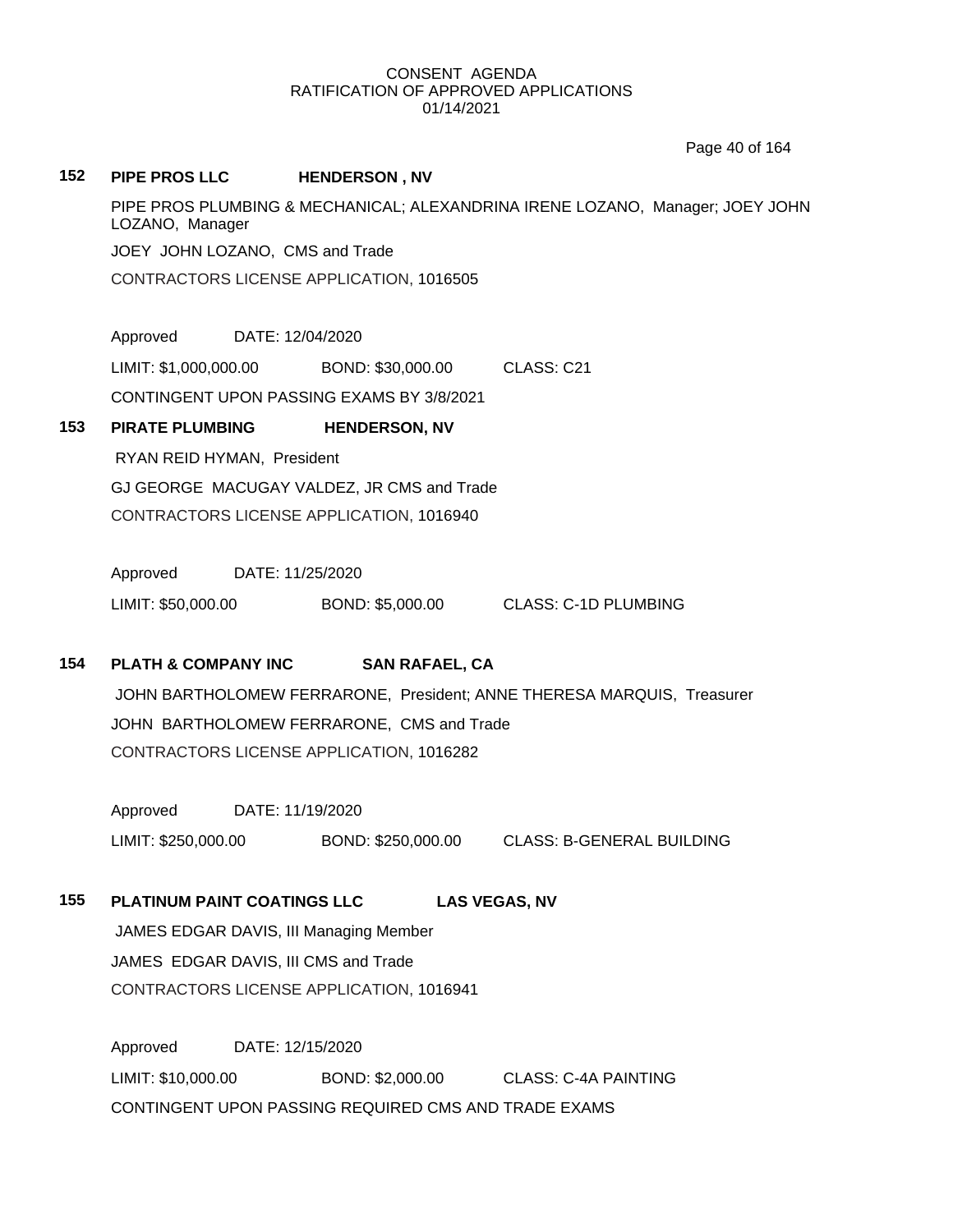# 156 **POSEIDON POOLS & SPAS INC BOULDER CITY, NV** HEATHER NICOLE SAGE President; MICHAEL AUSTIN SAGE, Treasurer HEATHER NICOLE SAGE CMS and Trade CONTRACTORS LICENSE APPLICATION, 1013113 Approved DATE: 12/11/2020 LIMIT: \$75,000.00 BOND: \$10,000.00 CLASS: A10 CONTINGENT UPON \$100,000 CONSUMER PROTECTION BOND **157 POWER TECHNOLOGY INC WOODLAND, WA** LEIF STEVEN HASSELBLAD President; MATTHEW S CRUM, Secretary; TYLER KENT RICHEY Director MATTHEW S CRUM, CMS and Trade CONTRACTORS LICENSE APPLICATION, 1017397 Approved DATE: 12/11/2020 LIMIT: Unlimited BOND: \$50,000.00 CLASS: C-2 ELECTRICAL CONTINGENT UPON PASSING REQUIRED CMS EXAM **158 PRECISION LAWN & LANDSCAPE LLC WASHOE VALLEY, NV** GREGORY EDWARD FLEISCHER, Managing Member ASHLEY LOUISE FLEISCHER, CMS and Trade CONTRACTORS LICENSE APPLICATION, 1017583 Approved DATE: 12/23/2020 LIMIT: \$10,000.00 BOND: \$2,000.00 CLASS: C10 CONTINGENT UPON PASSING EXAMS BY 6/16/2021 **159 PREMIER BUILDING SOLUTIONS INC MOUNT HOREB , WI** J & S BUILDERS; JAMES LEE LEUZINGER, President; ANGELA ELISE LEUZINGER, Secretary; SCOTT DOUGLAS ZAHLER, Vice President TIMOTHY E BOGENSCHNEIDER, CMS and Trade CONTRACTORS LICENSE APPLICATION, 1016698 Approved DATE: 12/07/2020 LIMIT: \$1,000,000.00 BOND: \$30,000.00 CLASS: B-2 RESIDENTIAL AND SMALL COMMERCIAL Page 41 of 164

CONTINGENT UPON PASSING REQUIRED CMS EXAM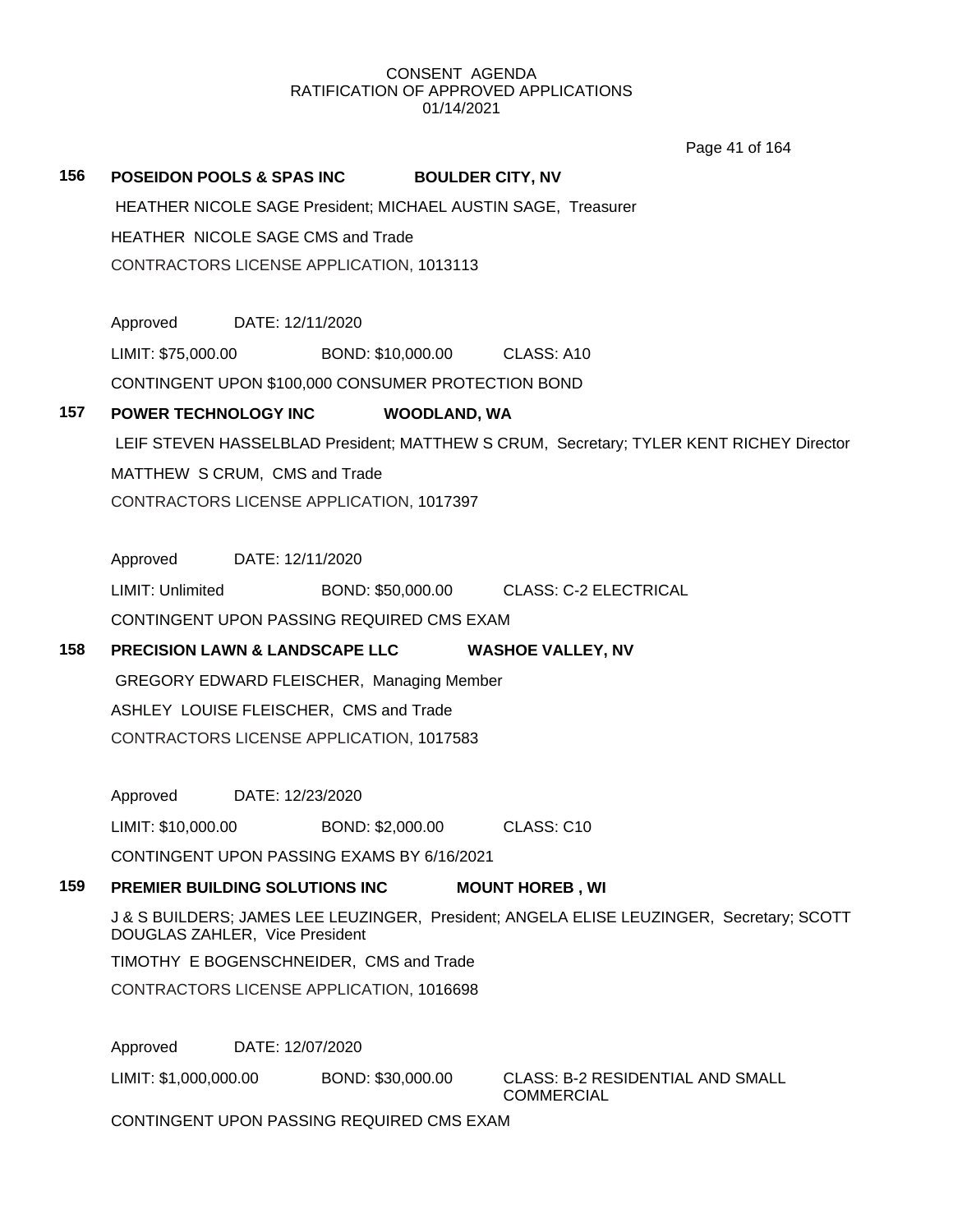Page 42 of 164

#### **160 PREMIER CONTRACTORS INC LAS VEGAS, NV**

STEPHEN MICHAEL BELLO President; RICHARD DALE MERIGOLD Vice President

MICHAEL JERRY JOHNSTONE CMS and Trade

CONTRACTORS LICENSE APPLICATION, 1016847

Approved DATE: 12/07/2020

LIMIT: Unlimited BOND: \$50,000.00 CLASS: C-4A PAINTING

CONTINGENT ON PASSING REQUIRED CMS/TRADE EXAMS

### **161 PREMIUM SUNROOMS & OUTDOOR LIVING INC LAS VEGAS, NV**

LAS VEGAS SUNROOMS; EDWARD BRANDON BECKHAM, President; MIKEL TANAINE BECKHAM, Vice President

RICKY DON BECKHAM, Trade; EDWARD BRANDON BECKHAM, CMS

CONTRACTORS LICENSE APPLICATION, 1016632

Approved DATE: 12/14/2020

LIMIT: \$575,000.00 BOND: \$20,000.00 CLASS: B5

## **162 PREMIUM SUNROOMS & OUTDOOR LIVING INC LAS VEGAS, NV**

LAS VEGAS SUNROOMS; EDWARD BRANDON BECKHAM, President; MIKEL TANAINE BECKHAM, Vice President EDWARD BRANDON BECKHAM, CMS; RICKY DON BECKHAM, Trade

CONTRACTORS LICENSE APPLICATION, 1017167

Approved DATE: 12/14/2020

LIMIT: \$575,000.00 BOND: \$20,000.00 CLASS: C14G

# **163 PRIME LANDSCAPES LLC SUN VALLEY, NV**

NOE REYES-CASILLAS, Manager NOE REYES-CASILLAS, CMS and Trade CONTRACTORS LICENSE APPLICATION, 1017358

Approved DATE: 12/17/2020 LIMIT: \$100,000.00 BOND: \$10,000.00 CLASS: C-10 LANDSCAPE CONTRACTING CONTINGENT UPON PASSING CMS & C-10 EXAMS BY 06/01/2021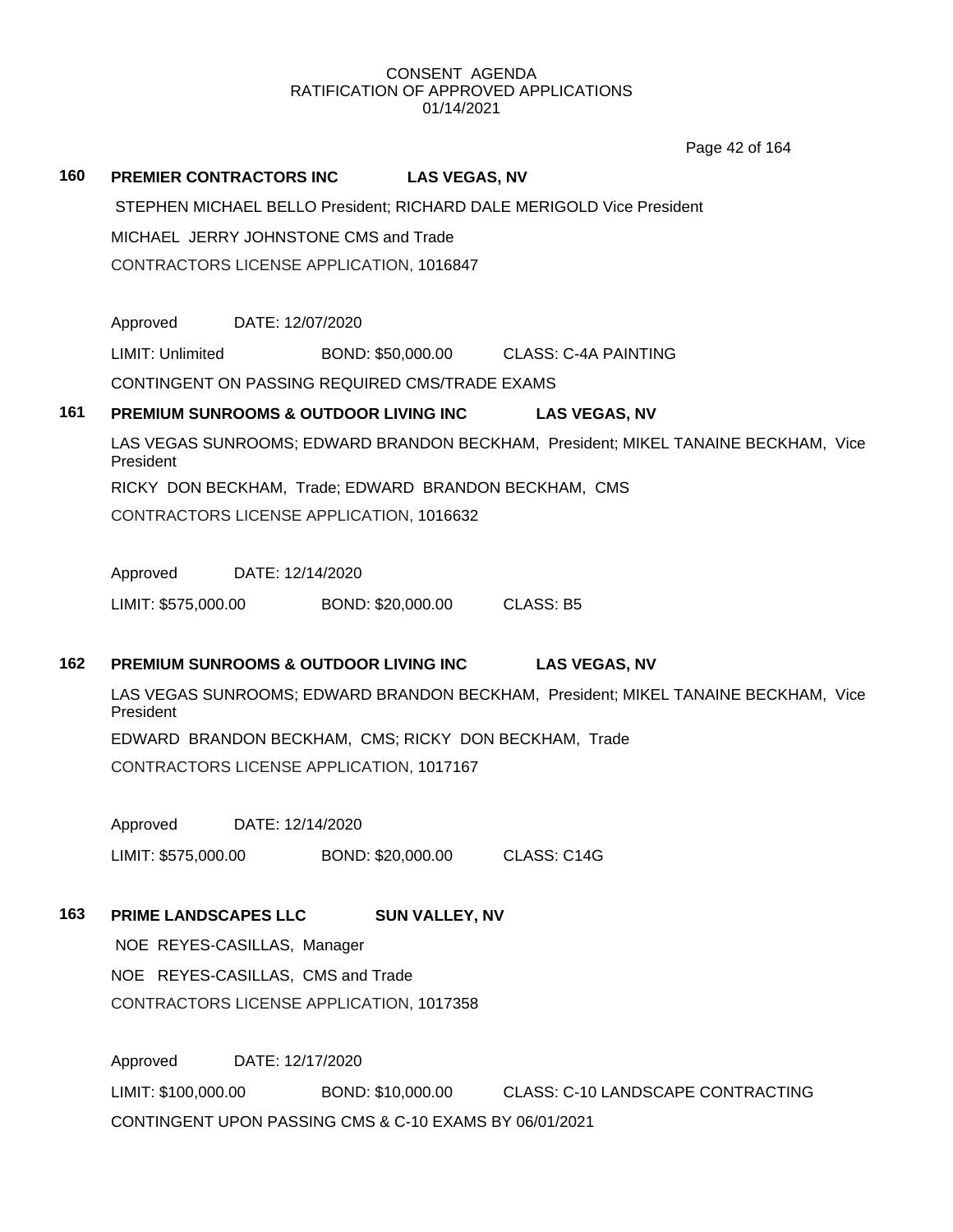Page 43 of 164

### **164 PRIME LANDSCAPES LLC SUN VALLEY, NV**

NOE REYES-CASILLAS, Manager NOE REYES-CASILLAS, CMS and Trade CONTRACTORS LICENSE APPLICATION, 1017359

Approved DATE: 12/17/2020

LIMIT: \$100,000.00 BOND: \$10,000.00 CLASS: C-18 MASONRY LIMITED TO NON-

VERTICAL INTERLOCKING PAVERS

CONTINGENT UPON PASSING CMS EXAM BY 06/01/2021

# **165 PRO CONTRACTING LLC LAS VEGAS , NV**

ALEXIS ROBERTO VALENCIA, Managing Member ALEXIS ROBERTO VALENCIA, CMS and Trade CONTRACTORS LICENSE APPLICATION, 1016887

Approved DATE: 11/23/2020

LIMIT: \$10,000.00 BOND: \$2,000.00 CLASS: C-10 LANDSCAPE CONTRACTING CONTINGENT UPON PASSING REQUIRED CMS AND TRADE EXAMS

# **166 PRO FLOW PLUMBING LLC LAS VEGAS, NV**

LUIS MANUEL LOPEZ, Manager LUIS MANUEL LOPEZ, CMS and Trade CONTRACTORS LICENSE APPLICATION, 1017484

Approved DATE: 12/28/2020

LIMIT: \$100,000.00 BOND: \$10,000.00 CLASS: C-1D PLUMBING CONTINGENT UPON PASSING REQUIRED CMS AND TRADE EXAMS

# **167 PROFESSIONAL CORPORATION RIVIERA BRONZE MFG INC VENTURA , CA**

SIDNEY EDISON ANDERSON, President

CHARLES DEAN BENTLEY, Trade; SIDNEY EDISON ANDERSON, CMS CONTRACTORS LICENSE APPLICATION, 1016741

Approved DATE: 11/06/2020 LIMIT: \$10,000.00 BOND: \$2,000.00 CLASS: C-8 GLASS AND GLAZING CONTINGENT UPON PASSING REQUIRED CMS EXAM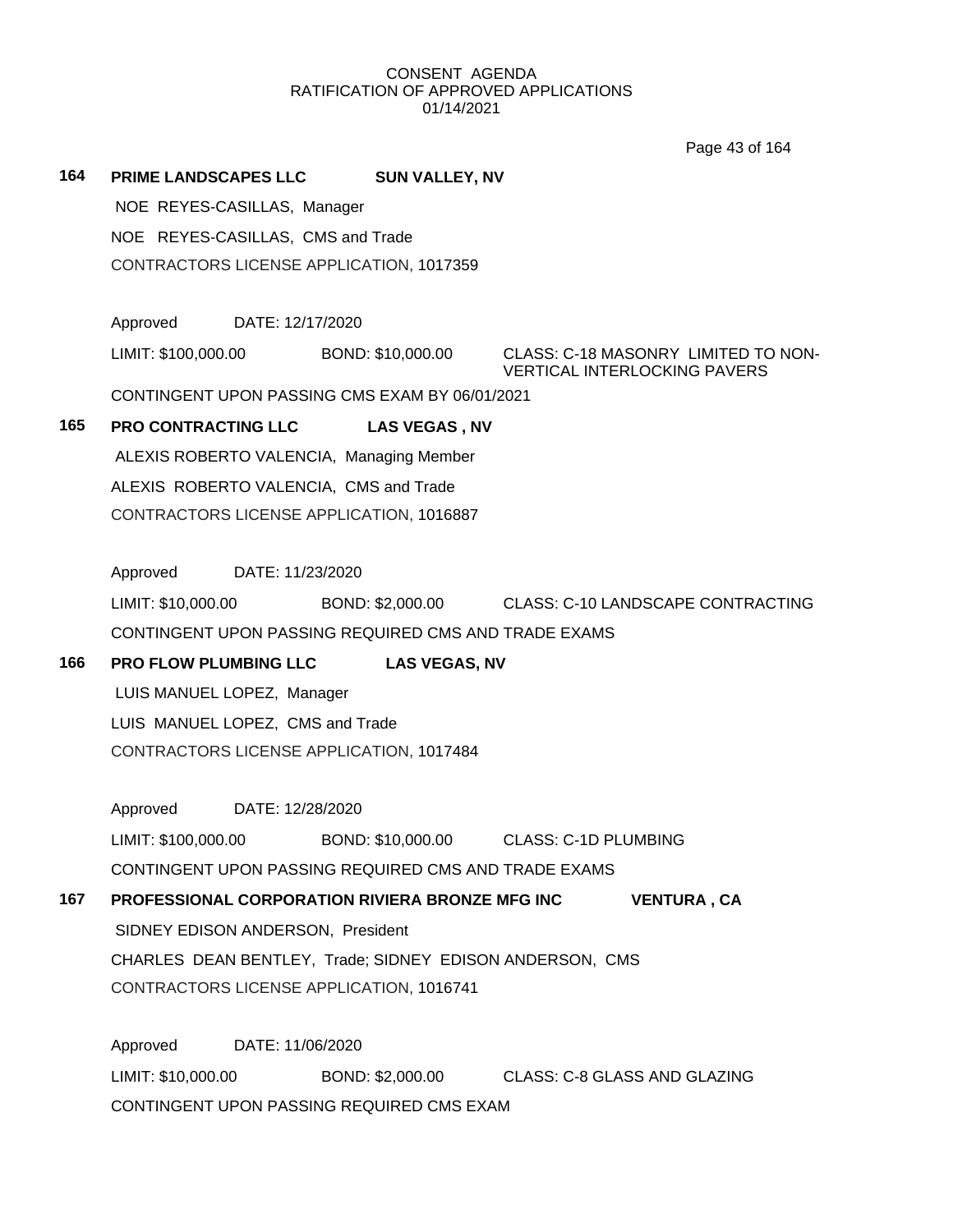Page 44 of 164

**168 PROFICIENT PATIOS & BACKYARD DESIGNS LAS VEGAS, NV** MATTHEW JOHN LANE President; JESSICA ANDREA LANE Secretary MATTHEW JOHN LANE Trade; JESSICA ANDREA LANE CMS CONTRACTORS LICENSE APPLICATION, 1015347 Approved DATE: 11/06/2020 LIMIT: \$350,000.00 BOND: \$20,000.00 CLASS: A10-COMMERCIAL AND RESIDENTIAL POOLS CONTINGENT ON PASSING TRADE EXAM CONTINGENT ON CP BOND FOR \$100,000 **169 PUB CONSTRUCTION INC DIAMOND BAR, CA** CHRIS YI, President CHRIS YI, CMS and Trade CONTRACTORS LICENSE APPLICATION, 1017151 Approved DATE: 12/16/2020 LIMIT: Unlimited BOND: \$50,000.00 CLASS: B GENERAL BUILDING CONTINGENT ON PASSING REQUIRED CMS/TRADE EXAMS **170 PUB CONSTRUCTION INC DIAMOND BAR, CA** CHRIS YI, President CHRIS YI, CMS and Trade CONTRACTORS LICENSE APPLICATION, 1017152 Approved DATE: 12/16/2020 LIMIT: Unlimited BOND: \$50,000.00 CLASS: A GENERAL ENGINEERING CONTINGENT ON PASSING REQUIRED CMS/TRADE EXAMS **171 PURE WATER TECHNOLOGIES LLC LAS VEGAS, NV** KING WATER FILTRATION; ADAM ALLEN KAPLAN Manager MARK LAWRENCE IPPOLITI Trade; ADAM ALLEN KAPLAN CMS CONTRACTORS LICENSE APPLICATION, 1016612 Approved DATE: 12/15/2020 LIMIT: \$245,000.00 BOND: \$15,000.00 CLASS: C1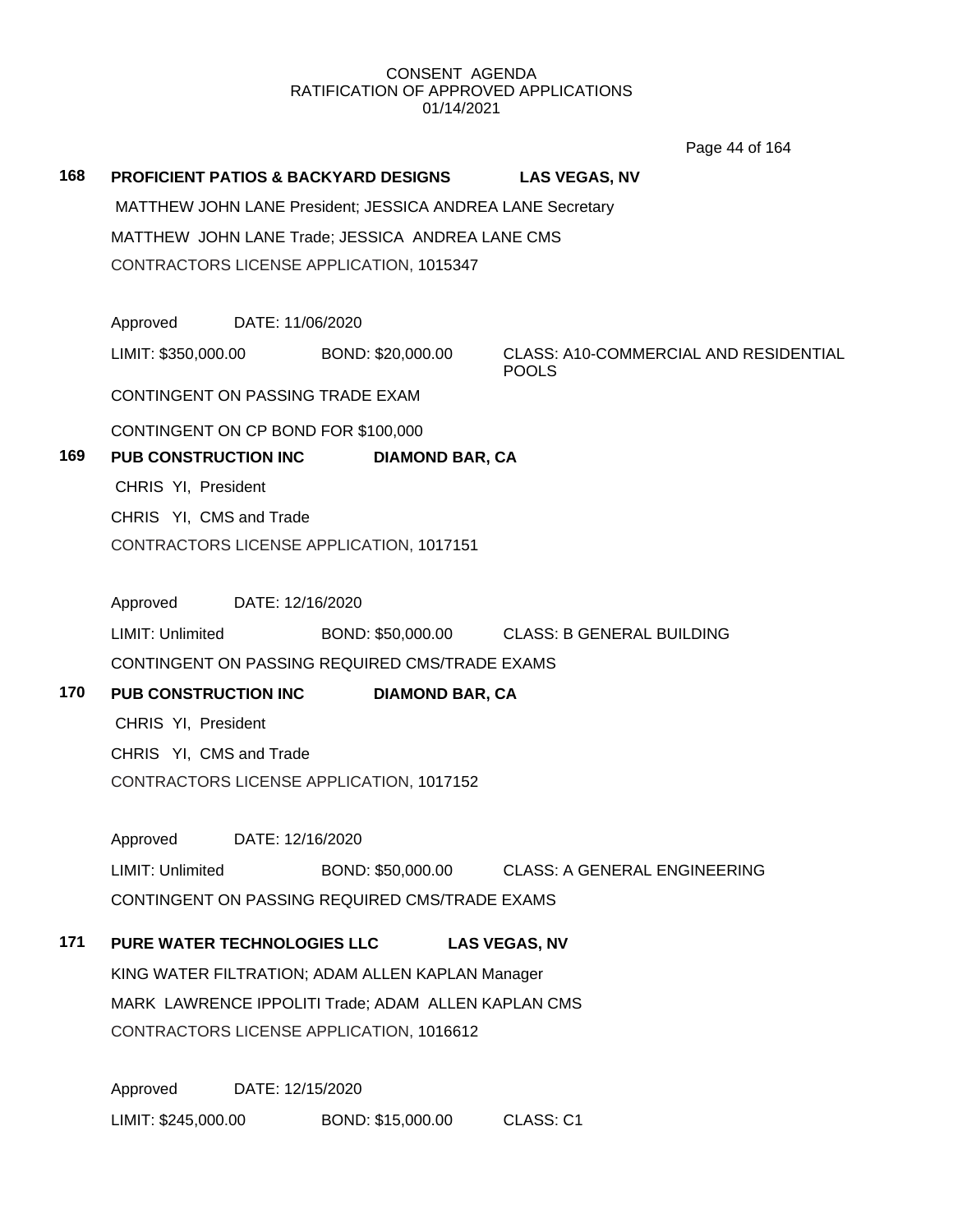Page 45 of 164

|     |                                                        |                   | Page 45 01 164                                                                |
|-----|--------------------------------------------------------|-------------------|-------------------------------------------------------------------------------|
| 172 | <b>Q &amp; R PLUMBING SOLUTIONS LLC</b>                |                   | <b>LAS VEGAS, NV</b>                                                          |
|     | <b>ANTHONY THOMAS MOFFETT Manager</b>                  |                   |                                                                               |
|     |                                                        |                   | ANTHONY THOMAS MOFFETT CMS; ANTHONY BRICE OLMSTEAD, Trade                     |
|     | CONTRACTORS LICENSE APPLICATION, 1015739               |                   |                                                                               |
|     |                                                        |                   |                                                                               |
|     | DATE: 11/06/2020<br>Approved                           |                   |                                                                               |
|     | LIMIT: \$5,000.00                                      | BOND: \$1,000.00  | <b>CLASS: C1D-PLUMBING</b>                                                    |
|     | CONTINGENT ON PASSING TRADE EXAM                       |                   |                                                                               |
| 173 | R & L UNDERGROUND INC                                  |                   | <b>LAS VEGAS, NV</b>                                                          |
|     | Member                                                 |                   | MIRNA LORENA TERAN YANEZ, Managing Member; RAUL ARMANDO YANEZ-TERAN, Managing |
|     | RAUL ARMANDO YANEZ-TERAN, CMS and Trade                |                   |                                                                               |
|     | CONTRACTORS LICENSE APPLICATION, 1016589               |                   |                                                                               |
|     | Approved<br>DATE: 11/06/2020                           |                   |                                                                               |
|     | LIMIT: \$100,000.00                                    | BOND: \$10,000.00 | CLASS: A-15 SEWERS DRAINS AND PIPES A-17                                      |
|     |                                                        |                   | LINES TO TRANSMIT ELECTRICITY A-19<br>PIPELINE AND CONDUITS                   |
|     | CONTINGENT UPON PASSING REQUIRED CMS AND TRADE EXAMS   |                   |                                                                               |
| 174 | R C & R TECHNOLOGY LLC                                 | ELKO, NV          |                                                                               |
|     | JOE ANTONIO MARTINEZ Managing Member                   |                   |                                                                               |
|     | JOE ANTONIO MARTINEZ CMS and Trade                     |                   |                                                                               |
|     | CONTRACTORS LICENSE APPLICATION, 1016245               |                   |                                                                               |
|     | DATE: 12/22/2020<br>Approved                           |                   |                                                                               |
|     | LIMIT: \$10,000.00                                     | BOND: \$2,000.00  | <b>CLASS: C-2D LOW VOLTAGE</b>                                                |
|     | CONTINGENT UPON PASSING CMS & C-2D EXAMS BY 03/14/2021 |                   |                                                                               |
| 175 | R M D CONSTRUCTION LLC                                 |                   | <b>CHICAGO, IL</b>                                                            |
|     | ROBERT M DICOSTANZO, Managing Member                   |                   |                                                                               |
|     | ROBERT M DICOSTANZO, CMS and Trade                     |                   |                                                                               |
|     | CONTRACTORS LICENSE APPLICATION, 1017346               |                   |                                                                               |

Approved DATE: 12/16/2020

LIMIT: \$3,350,000.00 BOND: \$30,000.00 CLASS: B-2 RESIDENTIAL AND SMALL

COMMERCIAL

CONTINGENT UPON PASSING REQUIRED CMS EXAM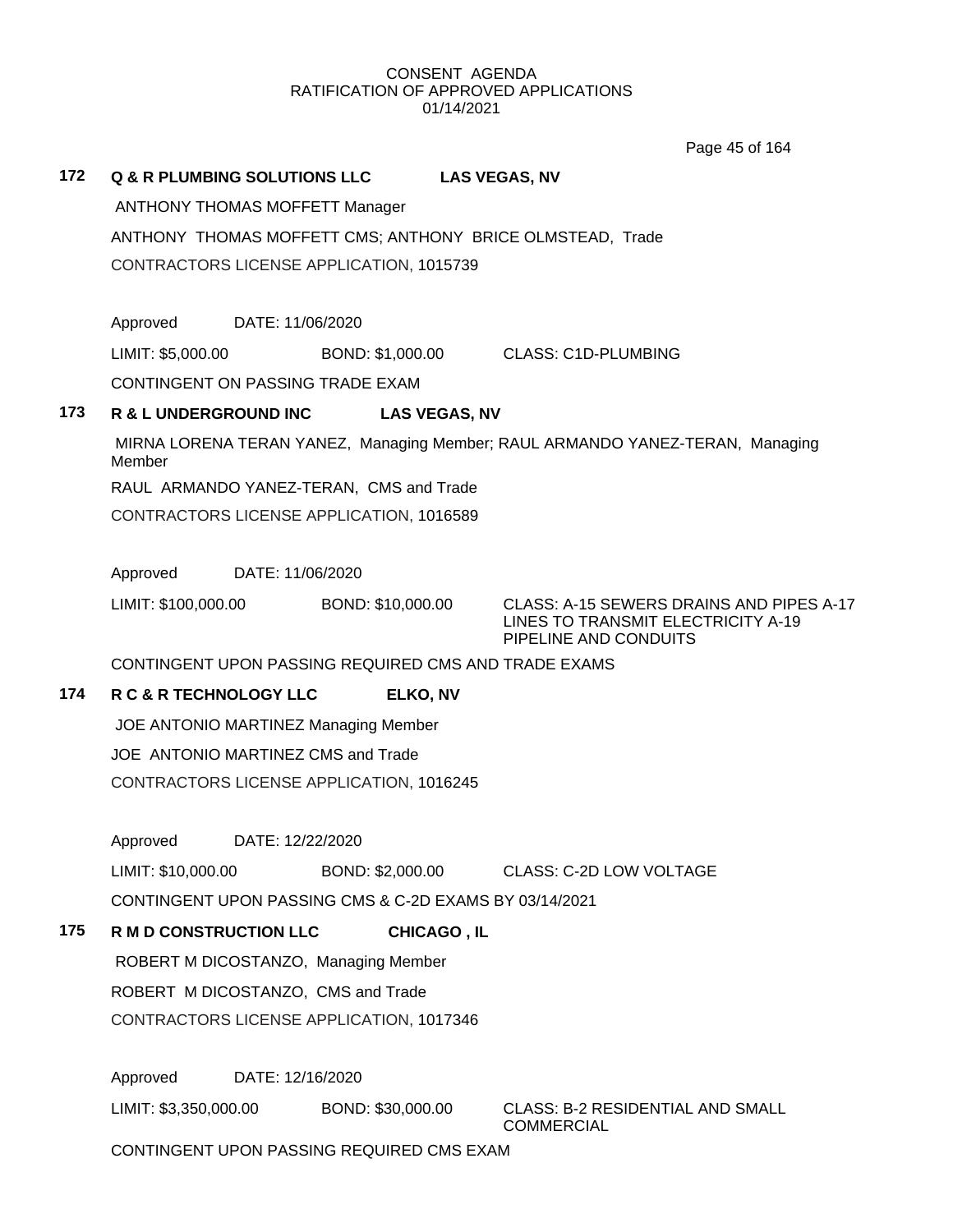Page 46 of 164

|     |                                                      |                  |                     |                      | Faye 40 01 104                                                          |  |  |
|-----|------------------------------------------------------|------------------|---------------------|----------------------|-------------------------------------------------------------------------|--|--|
| 176 | <b>RAGE DRILLING SERVICES LLC</b>                    |                  |                     | <b>LAS VEGAS, NV</b> |                                                                         |  |  |
|     | RAGE VENTURES LLC Manager; LOGAN KENT BAGNELL, Other |                  |                     |                      |                                                                         |  |  |
|     | LOGAN KENT BAGNELL, CMS and Trade                    |                  |                     |                      |                                                                         |  |  |
|     | CONTRACTORS LICENSE APPLICATION, 1017236             |                  |                     |                      |                                                                         |  |  |
|     |                                                      |                  |                     |                      |                                                                         |  |  |
|     | Approved DATE: 12/07/2020                            |                  |                     |                      |                                                                         |  |  |
|     | LIMIT: \$10,000.00                                   |                  |                     |                      | BOND: \$2,000.00 CLASS: A-5 DIAMOND AND CORE DRILLING                   |  |  |
|     | CONTINGENT ON PASSING REQUIRED CMS EXAM              |                  |                     |                      |                                                                         |  |  |
| 177 | <b>RAIDER ELECTRIC LLC</b>                           |                  |                     | <b>LAS VEGAS, NV</b> |                                                                         |  |  |
|     |                                                      |                  |                     |                      | HECTOR DAVID JAVIER, Managing Member; KEVIN MOU KAI HO, Managing Member |  |  |
|     | HECTOR DAVID JAVIER, Trade; KEVIN MOU KAI HO, CMS    |                  |                     |                      |                                                                         |  |  |
|     | CONTRACTORS LICENSE APPLICATION, 1016218             |                  |                     |                      |                                                                         |  |  |
|     | Denied DATE: 12/01/2020                              |                  |                     |                      |                                                                         |  |  |
|     | LIMIT: \$0.00                                        |                  | <b>BOND: \$0.00</b> |                      | CLASS:                                                                  |  |  |
|     | NRS 624.265-CHARACTER                                |                  |                     |                      |                                                                         |  |  |
| 178 | <b>RED MESA MECHANICAL LLC</b>                       |                  |                     | <b>LAS VEGAS, NV</b> |                                                                         |  |  |
|     | RICHARD LEWIS EVANS, IV Manager                      |                  |                     |                      |                                                                         |  |  |
|     | RICHARD LEWIS EVANS, IV CMS and Trade                |                  |                     |                      |                                                                         |  |  |
|     | CONTRACTORS LICENSE APPLICATION, 1016931             |                  |                     |                      |                                                                         |  |  |
|     | Approved                                             | DATE: 12/01/2020 |                     |                      |                                                                         |  |  |
|     | LIMIT: \$3,300,000.00                                |                  |                     |                      | BOND: \$30,000.00 CLASS: C-1 PLUMBING AND HEATING                       |  |  |
| 179 | <b>RENOTAHOE GLASS LLC</b>                           |                  | Sparks, NV          |                      |                                                                         |  |  |
|     | <b>MATTHEW SCOTT LEPIRE Manager</b>                  |                  |                     |                      |                                                                         |  |  |
|     | MATTHEW SCOTT LEPIRE CMS and Trade                   |                  |                     |                      |                                                                         |  |  |
|     | CONTRACTORS LICENSE APPLICATION, 1017149             |                  |                     |                      |                                                                         |  |  |
|     | Approved                                             | DATE: 12/02/2020 |                     |                      |                                                                         |  |  |
|     | LIMIT: \$975,000.00                                  |                  | BOND: \$30,000.00   |                      | <b>CLASS: B-2 RESIDENITAL &amp; SMALL</b><br><b>COMMERCIAL</b>          |  |  |
|     | CONTINGENT UPON PASSING B-2 EXAM BY 04/19/2021       |                  |                     |                      |                                                                         |  |  |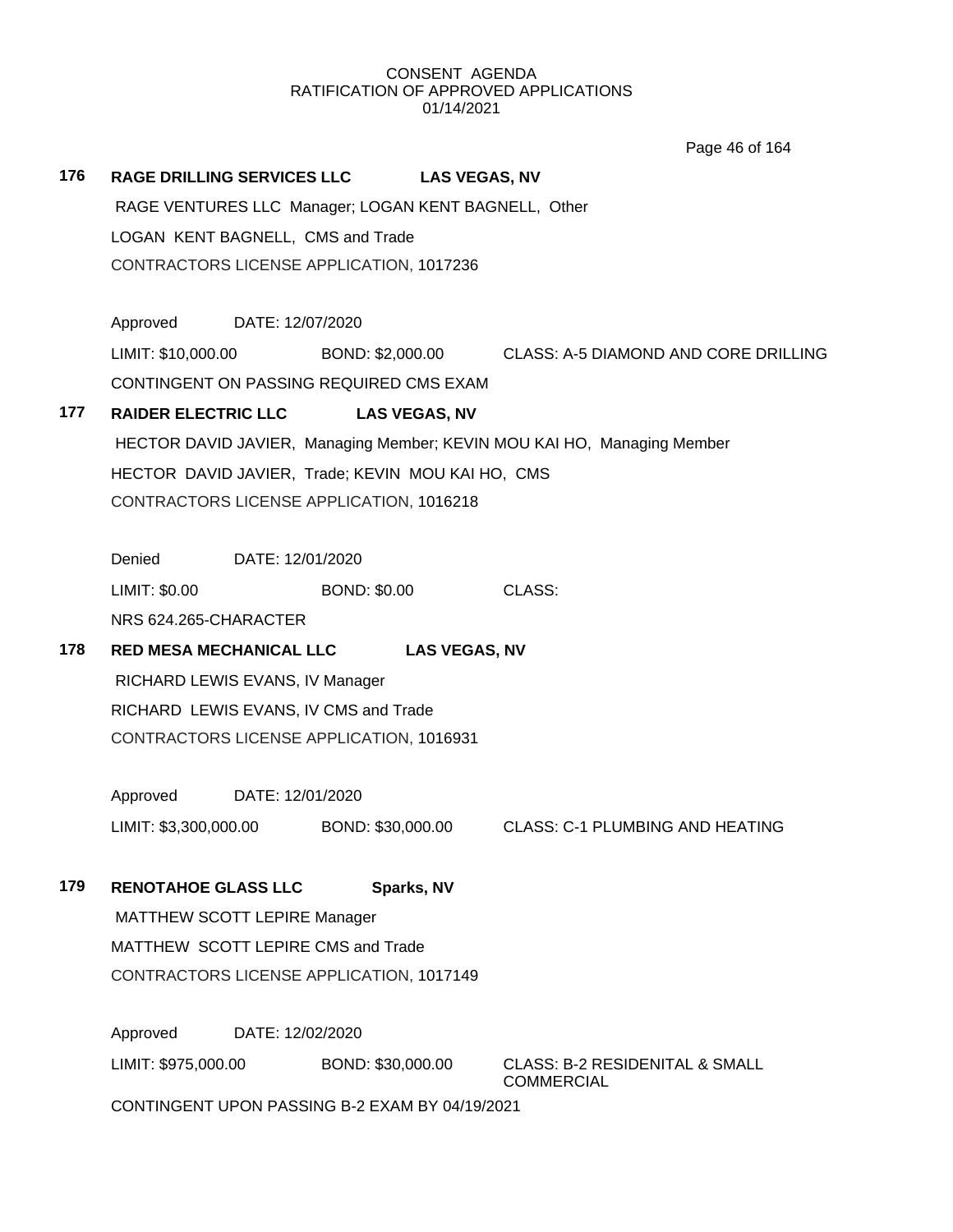Page 47 of 164

| 180 | ROCKWOOD CONSTRUCTION COMPANY LLC        |                                                       | <b>NEWPORT BEACH, CA</b>                                                    |  |
|-----|------------------------------------------|-------------------------------------------------------|-----------------------------------------------------------------------------|--|
|     | BROCK FRANKLIN HATCH, President          |                                                       |                                                                             |  |
|     | BROCK FRANKLIN HATCH, CMS and Trade      |                                                       |                                                                             |  |
|     |                                          | CONTRACTORS LICENSE APPLICATION, 1016748              |                                                                             |  |
|     |                                          |                                                       |                                                                             |  |
|     | Approved DATE: 11/20/2020                |                                                       |                                                                             |  |
|     | LIMIT: Unlimited                         | BOND: \$50,000.00 CLASS: B                            |                                                                             |  |
|     |                                          | CONTINGENT UPON PASSING CMS EXAM BY 4/16/2021         |                                                                             |  |
| 181 | <b>S A C WIRELESS LLC</b>                | <b>CHICAGO, IL</b>                                    |                                                                             |  |
|     |                                          |                                                       | JONATHAN WADE MCKINLEY Manager; CARI TREVOR MICHAEL SHYIAK, Manager         |  |
|     | ANDREW MICHAEL MCCABE CMS and Trade      |                                                       |                                                                             |  |
|     |                                          | CONTRACTORS LICENSE APPLICATION, 1016493              |                                                                             |  |
|     |                                          |                                                       |                                                                             |  |
|     | Approved DATE: 12/11/2020                |                                                       |                                                                             |  |
|     | LIMIT: \$250,000.00                      |                                                       | BOND: \$15,000.00 CLASS: C-2 ELECTRICAL                                     |  |
|     |                                          |                                                       |                                                                             |  |
| 182 | <b>S G SHOWER DOOR &amp; WINDOWS LLC</b> |                                                       | <b>LAS VEGAS, NV</b>                                                        |  |
|     |                                          |                                                       | NATCELI JUSTO Managing Member; JUAN CARLOS OROZCO-GUTIERREZ Managing Member |  |
|     |                                          | JUAN CARLOS OROZCO-GUTIERREZ Trade; NATCELI JUSTO CMS |                                                                             |  |

CONTRACTORS LICENSE APPLICATION, 1017301

Approved DATE: 12/07/2020

LIMIT: \$10,000.00 BOND: \$2,000.00 CLASS: C-8 GLASS AND GLAZING

CONTINGENT UPON PASSING REQUIRED CMS EXAM

## **183 S Q ENTERPRISES LLC INCLINE VILLAGE, NV**

HUGO QUIROZ RIVERA, Manager; GLENDA ROMINA SANCHEZ MARTINEZ, Manager; ANDREINA CONSTANTINO QUIROZ, Manager HUGO QUIROZ RIVERA, Trade; ANDREINA CONSTANTINO QUIROZ, CMS CONTRACTORS LICENSE APPLICATION, 1017320

Approved DATE: 12/15/2020

LIMIT: \$240,000.00 BOND: \$15,000.00 CLASS: C-18 MASONRY LIMITED TO NON-

VERTICAL PAVERS ONLY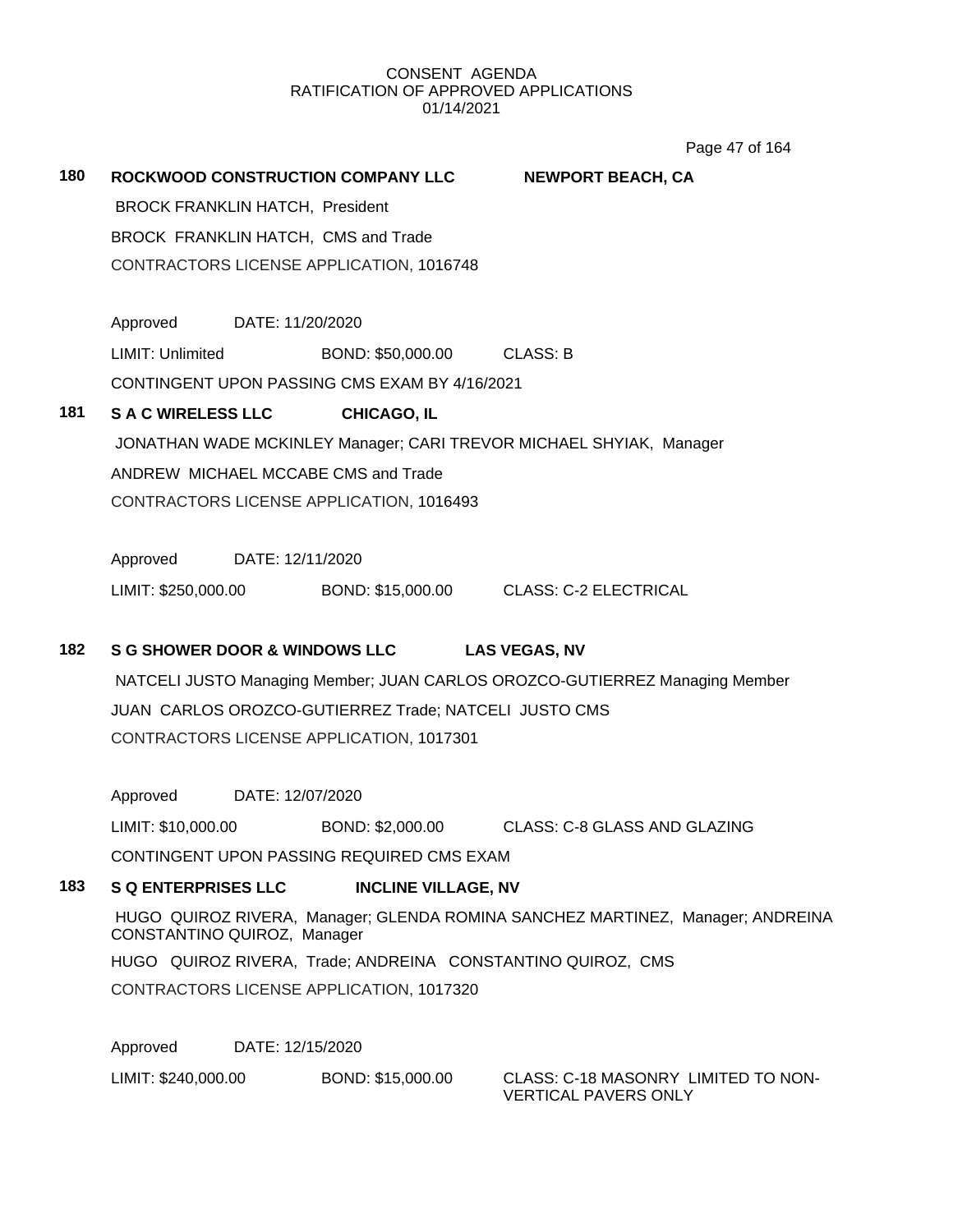Page 48 of 164

## **184 S R BUILDERS LLC LAS VEGAS, NV**

S R PAINT & DECOR; SERGIO ANTONIO RODRIGUEZ-PEREZ Managing Member SERGIO ANTONIO RODRIGUEZ-PEREZ CMS and Trade CONTRACTORS LICENSE APPLICATION, 1016725

Approved DATE: 11/06/2020

LIMIT: \$750,000.00 BOND: \$20,000.00 CLASS: C-4 PAINTING AND DECORATING

#### **185 SADDLEBACK ROOFING INC ORANGE, CA**

COREY JAMES ACTIS, President; RALPH JAMES DION, Secretary COREY JAMES ACTIS, CMS and Trade CONTRACTORS LICENSE APPLICATION, 1017283

Approved DATE: 12/16/2020

LIMIT: Unlimited BOND: \$50,000.00 CLASS: C-15A ROOFING

CONTINENT ON PASSING REQUIRED TRADE EXAM

### **186 SALEM WOOD PRODUCTS II LLC SALEM, OR**

TODD ALAN KOONCE, Managing Member; JOSHUA SEAN CONLEY, Managing Member; DANIEL LEE KOONCE, Managing Member JOSHUA SEAN CONLEY, CMS and Trade CONTRACTORS LICENSE APPLICATION, 1014175

Approved DATE: 11/20/2020

LIMIT: \$2,000,000.00 BOND: \$30,000.00 CLASS: C-3B FINISH CARPENTRY

CONTINGENT UPON PASSING CMS & C-3B EXAMS BY 12/04/2020

## **187 SAMSUNG ELECTRONICS AMERICA INC RIDGEFIELD PARK, NJ**

YOUNG HOON EOM, President; KWAN KIM, Treasurer; GREGORY ALLEN TAYLOR, Vice President; KWANG BO CHOI, Vice President

CLAYTON REX WILKINSON, CMS and Trade

CONTRACTORS LICENSE APPLICATION, 1016094

Approved DATE: 11/03/2020

LIMIT: Unlimited BOND: \$50,000.00 CLASS: B2

CONTINGENT UPON PASSING CMS EXAM BY 3/3/2021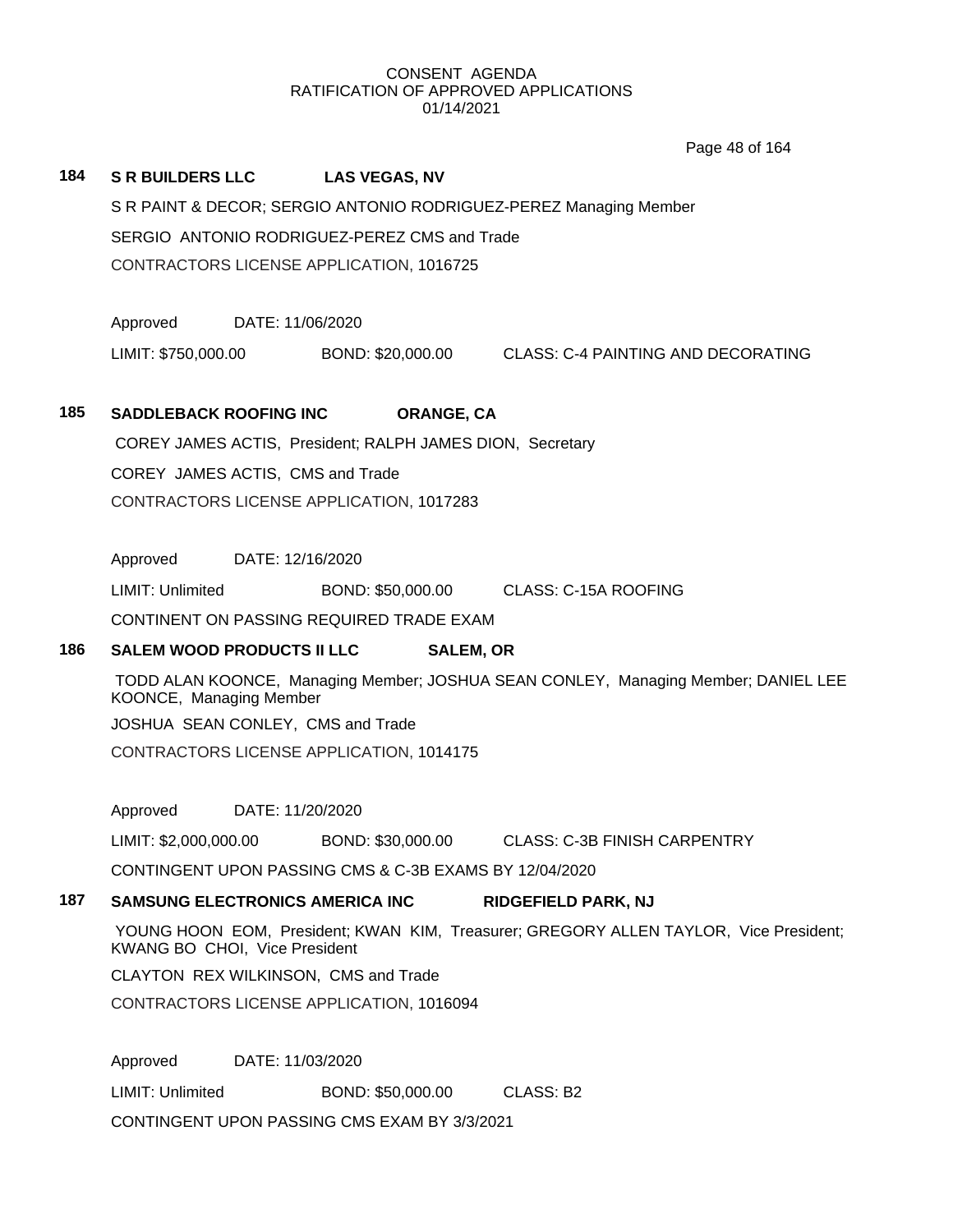Page 49 of 164

|     |                                   |                  |                                                       | Page 49 of 164                                                                          |
|-----|-----------------------------------|------------------|-------------------------------------------------------|-----------------------------------------------------------------------------------------|
| 188 |                                   |                  | <b>SAUL MENDOZA CONSTRUCTION CORPORATION</b>          | <b>WENDOVER, UT</b>                                                                     |
|     | SAUL A MENDOZA-ROMERO President   |                  |                                                       |                                                                                         |
|     |                                   |                  | JAMES EUGENE RAMSEY CMS and Trade                     |                                                                                         |
|     |                                   |                  | CONTRACTORS LICENSE APPLICATION, 1016840              |                                                                                         |
|     |                                   |                  |                                                       |                                                                                         |
|     | Approved                          | DATE: 12/11/2020 |                                                       |                                                                                         |
|     | LIMIT: \$1,000,000.00             |                  | BOND: \$30,000.00                                     | <b>CLASS: B-2 RESIDENTIAL &amp; SMALL</b><br><b>COMMERCIAL</b>                          |
| 189 | <b>SEELE INC</b>                  |                  | <b>NEW YORK, NY</b>                                   |                                                                                         |
|     | MICHAEL STEINHUELB, Director      |                  |                                                       | ANDREAS HAFNER, President; JUERGEN MOLL, Treasurer; MICHAEL STEINHUELB, Vice President; |
|     | MICHAEL STEINHUELB, CMS and Trade |                  |                                                       |                                                                                         |
|     |                                   |                  | CONTRACTORS LICENSE APPLICATION, 1017585              |                                                                                         |
|     |                                   |                  |                                                       |                                                                                         |
|     | Approved                          | DATE: 12/29/2020 |                                                       |                                                                                         |
|     | LIMIT: Unlimited                  |                  | BOND: \$50,000.00                                     | <b>CLASS: C8</b>                                                                        |
|     |                                   |                  |                                                       |                                                                                         |
| 190 |                                   |                  | <b>SHAK ATTACK HVAC R &amp; APPLIANCE SERVICE LLC</b> | <b>HENDERSON, NV</b>                                                                    |
|     |                                   |                  | SHAKEEL MOHAMMAD ANEAL, Managing Member               |                                                                                         |
|     |                                   |                  | SHAKEEL MOHAMMAD ANEAL, CMS and Trade                 |                                                                                         |
|     |                                   |                  | CONTRACTORS LICENSE APPLICATION, 1016975              |                                                                                         |
|     |                                   |                  |                                                       |                                                                                         |
|     |                                   |                  |                                                       |                                                                                         |
|     | Approved                          | DATE: 11/25/2020 |                                                       |                                                                                         |
|     | LIMIT: \$10,000.00                |                  | BOND: \$2,000.00                                      | CLASS: C-21 REFRIGERATION AND AIR<br><b>CONDITIONING</b>                                |
|     |                                   |                  | CONTINGENT UPON PASSING REQUIRED TRADE EXAM           |                                                                                         |
| 191 | <b>SIERRA BOILER SERVICE INC</b>  |                  | <b>LAS VEGAS, NV</b>                                  |                                                                                         |
|     | Treasurer                         |                  |                                                       | CANDICE MARIE GEORGE, President; THOMAS SCOTT WILEY, Secretary; GARY J PFIZENMAYER      |
|     | GARY J PFIZENMAYER CMS and Trade  |                  |                                                       |                                                                                         |
|     |                                   |                  | CONTRACTORS LICENSE APPLICATION, 1016618              |                                                                                         |
|     |                                   |                  |                                                       |                                                                                         |
|     | Approved                          | DATE: 11/06/2020 |                                                       |                                                                                         |
|     | LIMIT: \$245,000.00               |                  | BOND: \$245,000.00                                    | <b>CLASS: C1A-BOILERS</b>                                                               |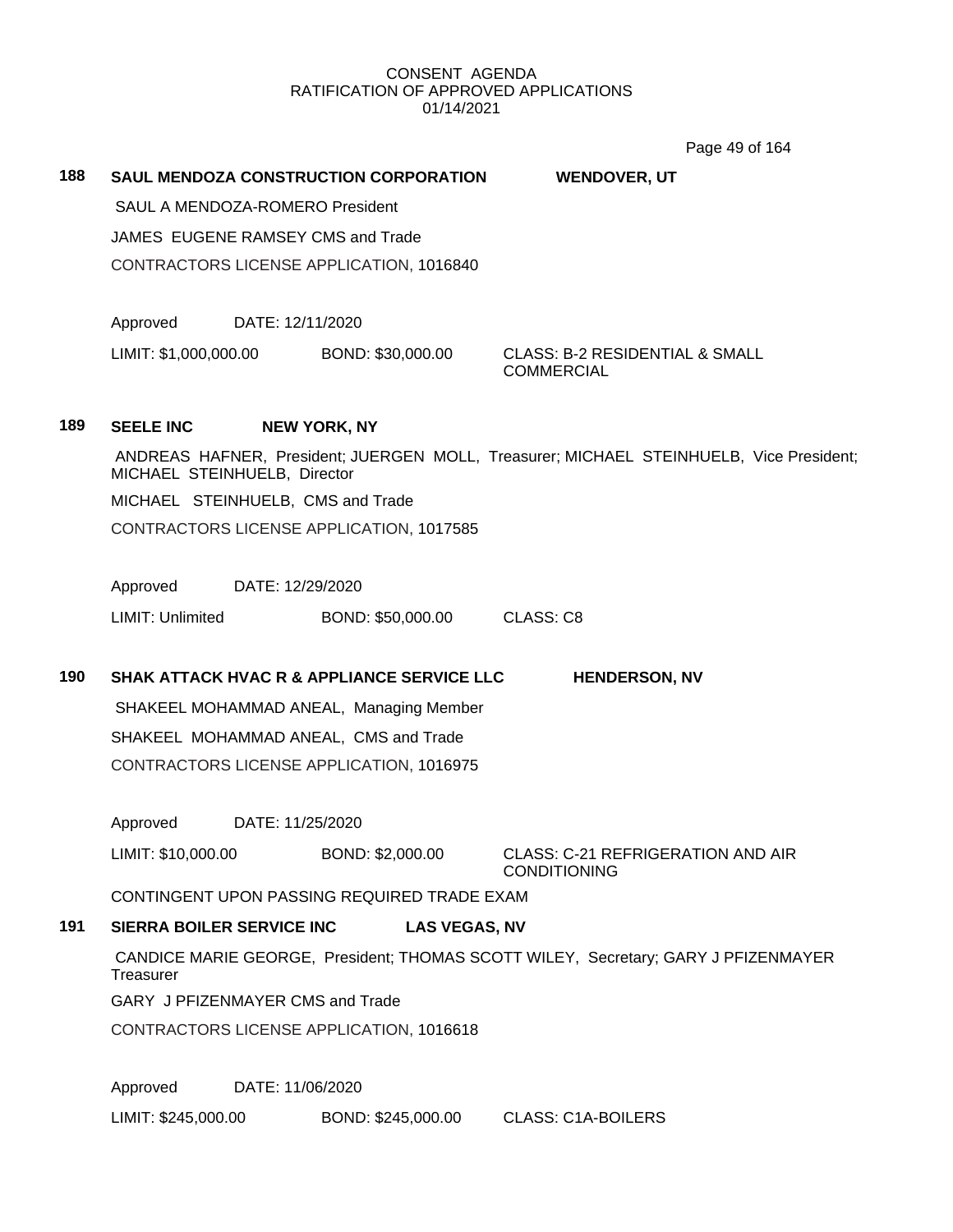Page 50 of 164

| 192 | <b>SIERRA PAINT &amp; DRYWALL LLC</b>           |                  |                   | <b>LAS VEGAS, NV</b> |                                                                    |  |  |  |
|-----|-------------------------------------------------|------------------|-------------------|----------------------|--------------------------------------------------------------------|--|--|--|
|     | JAVIER AVILA-PENA Managing Member               |                  |                   |                      |                                                                    |  |  |  |
|     | JAVIER AVILA-PENA CMS and Trade                 |                  |                   |                      |                                                                    |  |  |  |
|     | CONTRACTORS LICENSE APPLICATION, 1017227        |                  |                   |                      |                                                                    |  |  |  |
|     | Approved                                        | DATE: 12/07/2020 |                   |                      |                                                                    |  |  |  |
|     | LIMIT: Unlimited                                |                  | BOND: \$50,000.00 |                      | <b>CLASS: C-4 PAINTING AND DECORATING</b>                          |  |  |  |
| 193 | SIGNATURE KITCHEN DESIGN INC                    |                  |                   |                      | <b>ANAHEIM, CA</b>                                                 |  |  |  |
|     | FAROUQ HASHERN JARRAH President                 |                  |                   |                      |                                                                    |  |  |  |
|     | FAROUQ HASHERN JARRAH CMS and Trade             |                  |                   |                      |                                                                    |  |  |  |
|     | CONTRACTORS LICENSE APPLICATION, 1016835        |                  |                   |                      |                                                                    |  |  |  |
|     | Approved                                        | DATE: 12/11/2020 |                   |                      |                                                                    |  |  |  |
|     | LIMIT: \$245,000.00                             |                  | BOND: \$15,000.00 |                      | <b>CLASS: B-2 RESIDENTIAL AND SMALL</b><br><b>COMMERCIAL</b>       |  |  |  |
| 194 | <b>SILVER &amp; BLUE CUSTOM FLOORING LLC</b>    |                  |                   |                      | <b>RENO, NV</b>                                                    |  |  |  |
|     | <b>ANHTONY LEE BRIDGES, Managing Member</b>     |                  |                   |                      |                                                                    |  |  |  |
|     | ANHTONY LEE BRIDGES, CMS and Trade              |                  |                   |                      |                                                                    |  |  |  |
|     | CONTRACTORS LICENSE APPLICATION, 1016925        |                  |                   |                      |                                                                    |  |  |  |
|     | Approved                                        | DATE: 12/17/2020 |                   |                      |                                                                    |  |  |  |
|     | LIMIT: \$10,000.00                              |                  | BOND: \$2,000.00  |                      | <b>CLASS: C-16A COVERING FLOORS</b>                                |  |  |  |
|     | CONTINGENT UPON PASSING CMS EXAMS BY 04/28/2021 |                  |                   |                      |                                                                    |  |  |  |
| 195 | SILVER & BLUE CUSTOM FLOORING LLC               |                  |                   |                      | <b>RENO, NV</b>                                                    |  |  |  |
|     | <b>ANHTONY LEE BRIDGES, Managing Member</b>     |                  |                   |                      |                                                                    |  |  |  |
|     | ANHTONY LEE BRIDGES, CMS and Trade              |                  |                   |                      |                                                                    |  |  |  |
|     | CONTRACTORS LICENSE APPLICATION, 1016926        |                  |                   |                      |                                                                    |  |  |  |
|     | Approved                                        | DATE: 12/17/2020 |                   |                      |                                                                    |  |  |  |
|     |                                                 |                  |                   |                      |                                                                    |  |  |  |
|     | LIMIT: \$10,000.00                              |                  | BOND: \$2,000.00  |                      | <b>CLASS: C-3B FINISH CARPENTRY LIMIT TO</b><br><b>WOOD FLOORS</b> |  |  |  |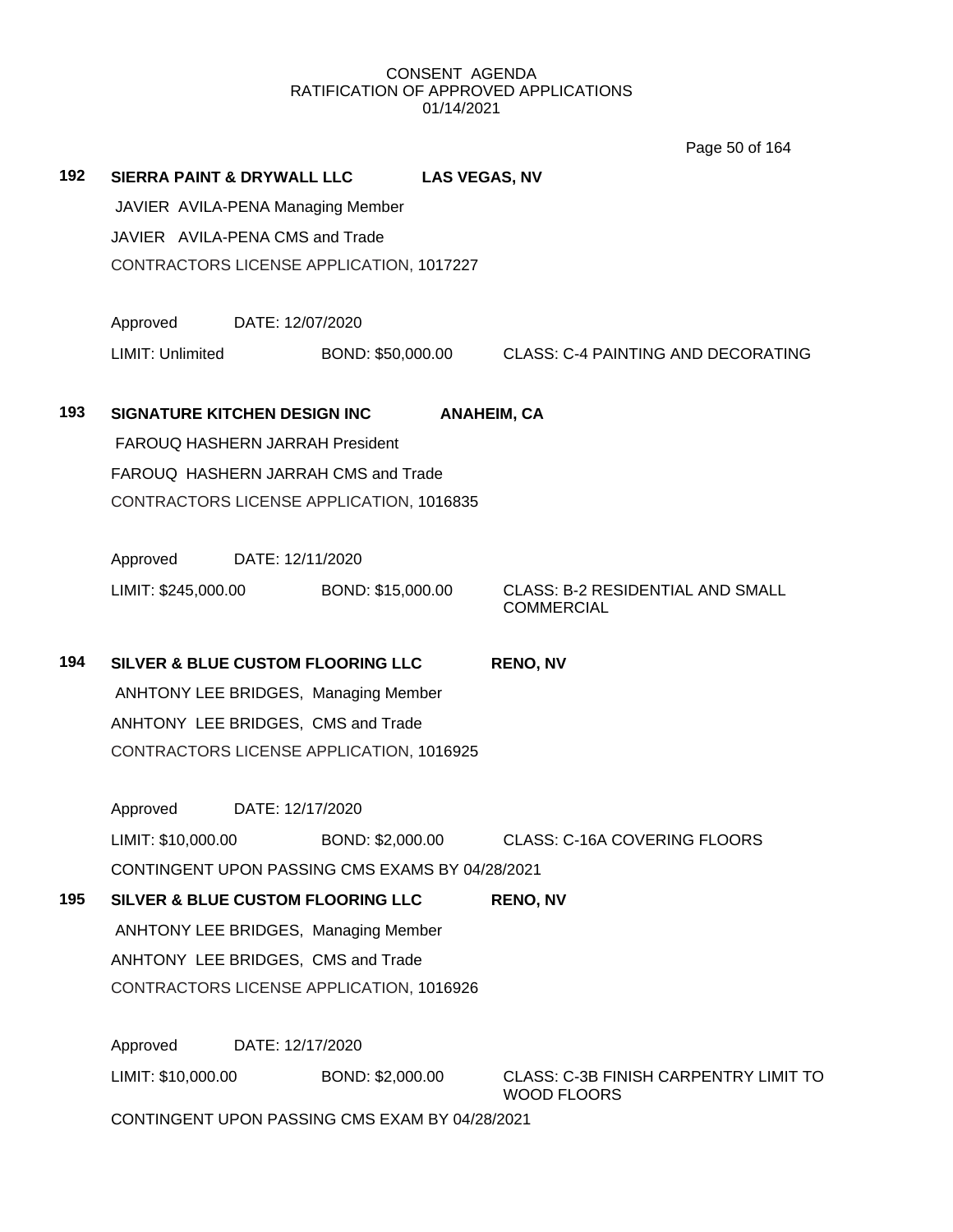Page 51 of 164

**196 SILVER STATE FIRESTOP & INSULATION LLC SPARKS, NV** JESSICA LUCIL COLLINS, Managing Member JESSICA LUCIL COLLINS, CMS and Trade CONTRACTORS LICENSE APPLICATION, 1017034

Approved DATE: 12/03/2020

LIMIT: \$10,000.00 BOND: \$2,000.00 CLASS: C-1C INSULATION OF PIPES AND DUCTS

CONTINGENT UPON PASSING CMS & C-1C EXAMS BY 05/05/2021

# **197 SIN CITY GARAGE FLOORS LLC LAS VEGAS, NV**

GAGE DMITRI BERWICK, Managing Member; ALIA GEDDIE, Managing Member; CHASE MCQUIRE BERWICK, Managing Member; TOD ARNOLD GEDDIE Managing Member

TOD ARNOLD GEDDIE CMS and Trade

CONTRACTORS LICENSE APPLICATION, 1016021

Approved DATE: 11/06/2020

LIMIT: \$40,000.00 BOND: \$5,000.00 CLASS: C-4 PAINTING AND DECORATING

# **198 SKANSKA USA CIVIL NORTHEAST INC EAST ELMHURST, NY**

DONALD FUSCO, President; STEPHEN THOMAS HUGHES, Secretary; MICHAEL LOUIS VIGGIANO, Vice President

JAMES THOMAS BAILEY, CMS and Trade

CONTRACTORS LICENSE APPLICATION, 1016384

Approved DATE: 11/20/2020

LIMIT: Unlimited BOND: \$50,000.00 CLASS: A- GENERAL ENGINEERING CONTINGENT UPON PASSING CMS & A EXAMS BY 03/22/2021

**199 SLEEP EZ PLUMBING LLC LAS VEGAS, NV**

DAVID FLORES IBARRA, Managing Member DAVID FLORES IBARRA, CMS and Trade CONTRACTORS LICENSE APPLICATION, 1017070

Approved DATE: 12/11/2020 LIMIT: \$30,000.00 BOND: \$5,000.00 CLASS: C1D-PLUMBING CONTINGENT ON PASSING CMS/TRADE EXAMS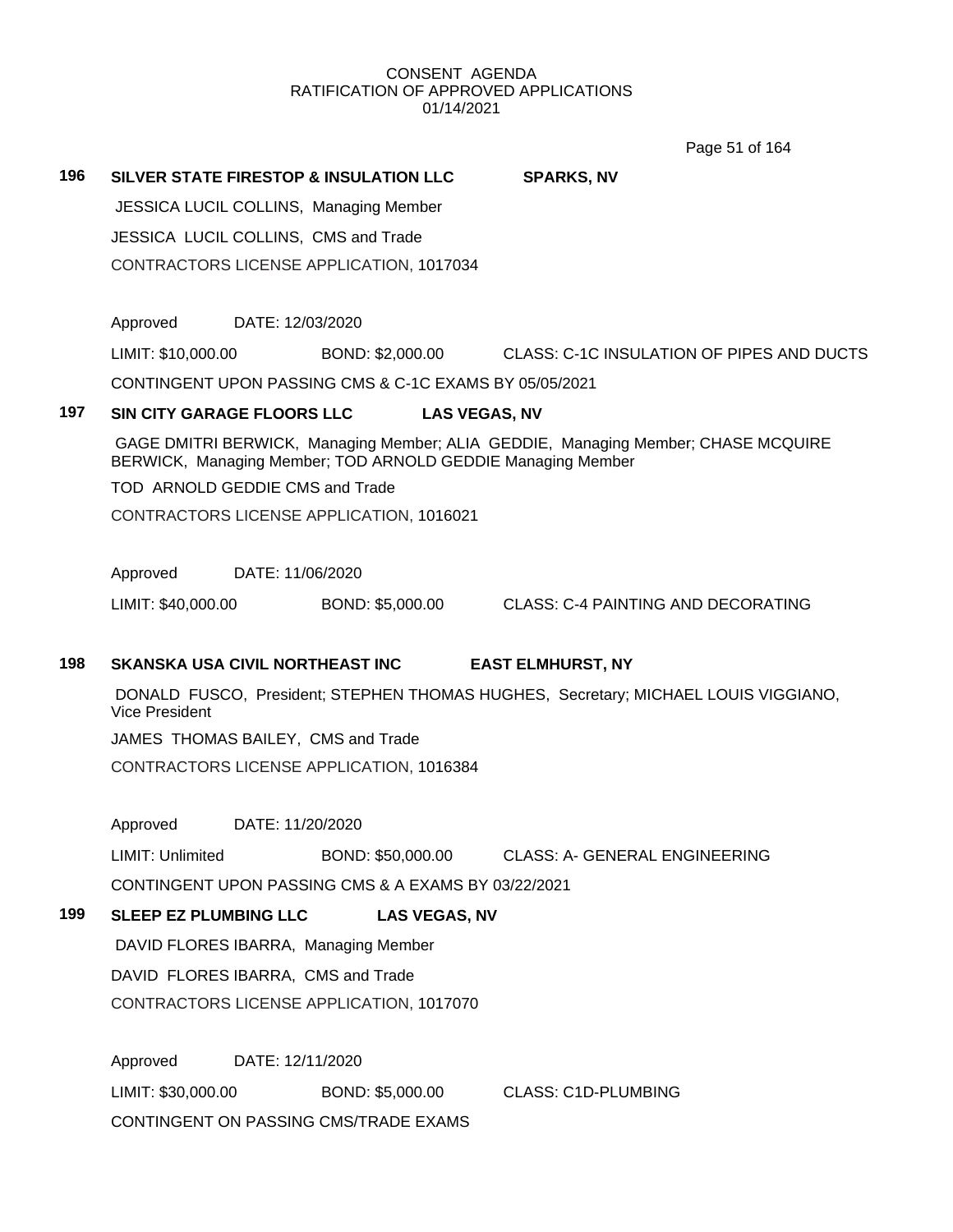Page 52 of 164

### **200 SPERBER LANDSCAPE COMPANIES LLC WESTAKE VILLAGE, CA**

WONDER PARENT LLC Managing Member; WILLIAM C ROPP Secretary; GREGORY MITCHELL HARBISON, Other; RONALD EDWARD CAMMARATA, Chief Financial Officer; RICHARD ALLEN SPERBER Chief Executive Officer

WILLIAM C ROPP CMS and Trade

CONTRACTORS LICENSE APPLICATION, 1016171

Approved DATE: 12/01/2020

LIMIT: Unlimited BOND: \$50,000.00 CLASS: A GENERAL ENGINEERING

#### **201 STANDARD AIR LLC LAS VEGAS, NV**

RAYMUNDO J HERNANDEZ DE ARCOS, Managing Member RAYMUNDO J HERNANDEZ DE ARCOS, CMS and Trade CONTRACTORS LICENSE APPLICATION, 1017107

Approved DATE: 12/03/2020

LIMIT: \$10,000.00 BOND: \$2,000.00 CLASS: C21B-AIR CONDITIONING

CONTINGENT ON PASSING CMS/TRADE EXAMS

**202 STRATEGIC DEVELOPMENT PARTNERS LLC HENDERSON, NV**

SCOTT BURDETTE Managing Member

SCOTT BURDETTE CMS and Trade

CONTRACTORS LICENSE APPLICATION, 1016449

Approved DATE: 12/14/2020

LIMIT: Unlimited BOND: \$50,000.00 CLASS: B GENERAL BUILDING CONTINGENT ON PASSING REQUIRED CMS/TRADE EXAMS

**203 STREAMLINE INDUSTRIAL SERVICES LLC SYRACUSE, NV**

S I S; RYAN DANIEL DAVIS President

RYAN DANIEL DAVIS CMS and Trade

CONTRACTORS LICENSE APPLICATION, 1017135

Approved DATE: 12/18/2020

LIMIT: \$2,000,000.00 BOND: \$30,000.00 CLASS: A GENERAL ENGINEERING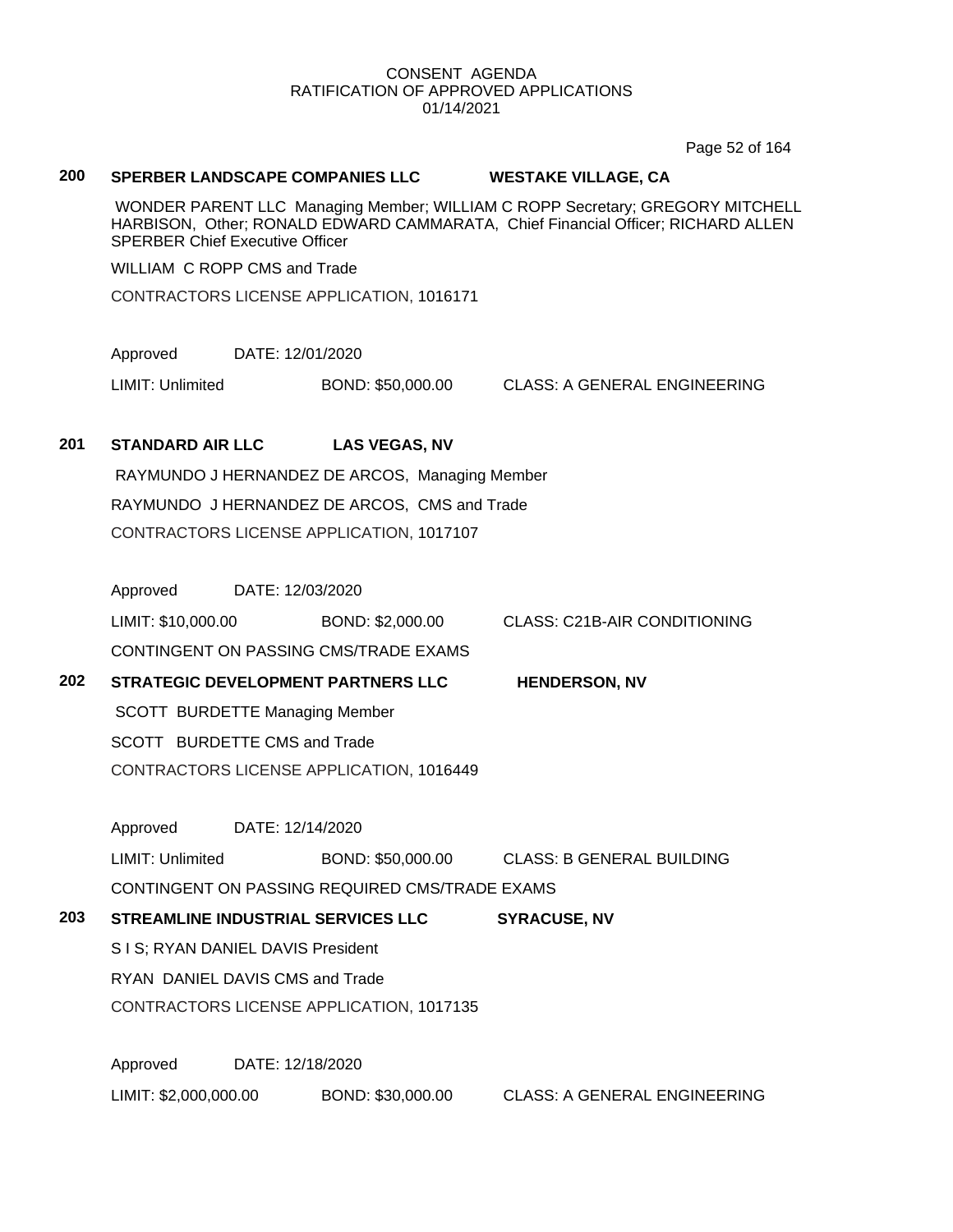Page 53 of 164

| 204 |                                                         | SUNRIVER PAINT LLC LAS VEGAS, NV                        |                                                                        |  |  |  |
|-----|---------------------------------------------------------|---------------------------------------------------------|------------------------------------------------------------------------|--|--|--|
|     | JOSE MANUEL SOLORIO, Manager                            |                                                         |                                                                        |  |  |  |
|     | JOSE MANUEL SOLORIO, CMS and Trade                      |                                                         |                                                                        |  |  |  |
|     |                                                         | CONTRACTORS LICENSE APPLICATION, 1015676                |                                                                        |  |  |  |
|     | Tabled DATE: 12/29/2020                                 |                                                         |                                                                        |  |  |  |
|     |                                                         |                                                         | LIMIT: \$10,000.00 BOND: \$2,000.00 CLASS: C-4 PAINTING AND DECORATING |  |  |  |
|     |                                                         | PENDING OUTCOME OF JUSTICE COURT HEARING                |                                                                        |  |  |  |
| 205 |                                                         | SUPREME AIR CONDITIONING AND HEATING LLC                | <b>LAS VEGAS, NV</b>                                                   |  |  |  |
|     | ELIAS F BARAJAS-GONZALEZ, Manager                       |                                                         |                                                                        |  |  |  |
|     |                                                         | ELIAS F BARAJAS-GONZALEZ, CMS and Trade                 |                                                                        |  |  |  |
|     |                                                         | CONTRACTORS LICENSE APPLICATION, 1016786                |                                                                        |  |  |  |
|     | Approved DATE: 11/06/2020                               |                                                         |                                                                        |  |  |  |
|     | LIMIT: \$10,000.00                                      |                                                         | BOND: \$2,000.00 CLASS: C21B-AIR CONDITIONING                          |  |  |  |
|     | CONTINGENT ON PASSING TRADE EXAM                        |                                                         |                                                                        |  |  |  |
| 206 | SUPREME CARPET CLEANING LLC                             |                                                         | <b>NORTH LAS VEGAS, NV</b>                                             |  |  |  |
|     |                                                         | MARCO ANTONIO CARDONA Managing Member                   |                                                                        |  |  |  |
|     |                                                         | JOSEPH ANHTONY PARKER, CMS; MARCO ANTONIO CARDONA Trade |                                                                        |  |  |  |
|     |                                                         | CONTRACTORS LICENSE APPLICATION, 1016542                |                                                                        |  |  |  |
|     | Approved DATE: 12/16/2020                               |                                                         |                                                                        |  |  |  |
|     | LIMIT: \$245,000.00                                     | BOND: \$15,000.00 CLASS: C-20 TILING                    |                                                                        |  |  |  |
|     |                                                         | CONTINGENT ON PASSING REQUIRED CMS EXAM                 |                                                                        |  |  |  |
| 207 | SUPREME CARPET CLEANING LLC                             |                                                         | <b>NORTH LAS VEGAS, NV</b>                                             |  |  |  |
|     |                                                         | MARCO ANTONIO CARDONA Managing Member                   |                                                                        |  |  |  |
|     | JOSEPH ANHTONY PARKER, CMS; MARCO ANTONIO CARDONA Trade |                                                         |                                                                        |  |  |  |
|     |                                                         | CONTRACTORS LICENSE APPLICATION, 1016543                |                                                                        |  |  |  |
|     | Approved                                                | DATE: 12/16/2020                                        |                                                                        |  |  |  |
|     | LIMIT: \$245,000.00                                     | BOND: \$15,000.00                                       | CLASS: C-3B FINISH CARPENTRY LIMITED TO<br>WOOD FLOORS ONLY            |  |  |  |
|     |                                                         | CONTINGENT ON PASSING REQUIRED CMS EXAM                 |                                                                        |  |  |  |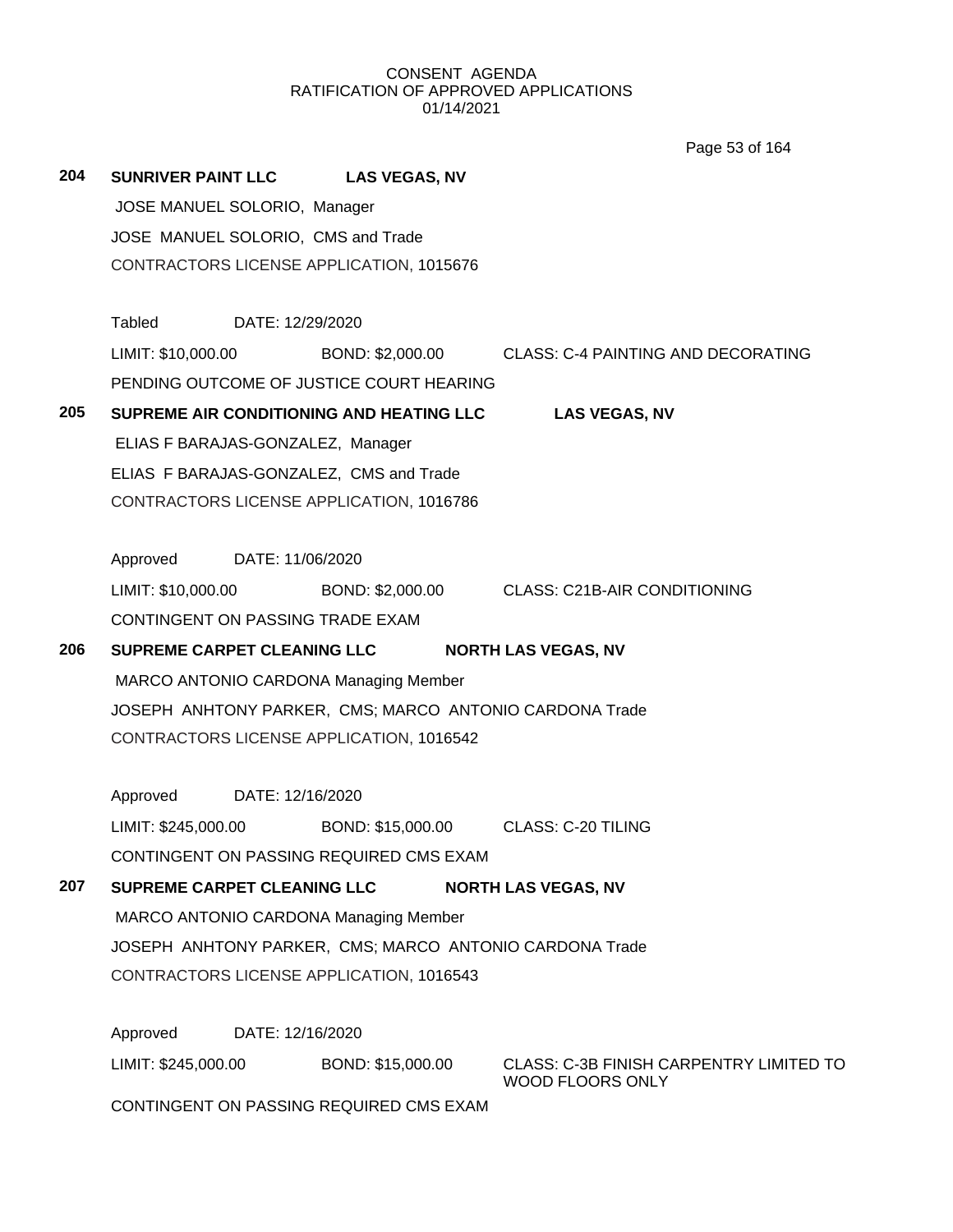Page 54 of 164

| 208 | SUPREME CARPET CLEANING LLC        |                  |                                                      | <b>NORTH LAS VEGAS, NV</b>                                                       |  |
|-----|------------------------------------|------------------|------------------------------------------------------|----------------------------------------------------------------------------------|--|
|     |                                    |                  | <b>MARCO ANTONIO CARDONA Managing Member</b>         |                                                                                  |  |
|     |                                    |                  |                                                      | MARCO ANTONIO CARDONA Trade; JOSEPH ANHTONY PARKER, CMS                          |  |
|     |                                    |                  | CONTRACTORS LICENSE APPLICATION, 1016544             |                                                                                  |  |
|     |                                    |                  |                                                      |                                                                                  |  |
|     | Approved                           | DATE: 12/16/2020 |                                                      |                                                                                  |  |
|     | LIMIT: \$245,000.00                |                  | BOND: \$15,000.00                                    | <b>CLASS: B-2 RESIDENTIAL AND SMALL</b><br><b>COMMERCIAL</b>                     |  |
|     |                                    |                  | CONTINGENT ON PASSING REQUIRED CMS EXAM              |                                                                                  |  |
| 209 | <b>SUPREME CARPET CLEANING LLC</b> |                  |                                                      | <b>NORTH LAS VEGAS, NV</b>                                                       |  |
|     |                                    |                  | <b>MARCO ANTONIO CARDONA Managing Member</b>         |                                                                                  |  |
|     |                                    |                  |                                                      | JOSEPH ANHTONY PARKER, CMS; MARCO ANTONIO CARDONA Trade                          |  |
|     |                                    |                  | CONTRACTORS LICENSE APPLICATION, 1016545             |                                                                                  |  |
|     | Approved                           | DATE: 12/16/2020 |                                                      |                                                                                  |  |
|     | LIMIT: \$245,000.00                |                  | BOND: \$15,000.00                                    | CLASS: C-19 INSTALLING TERRAZZO AND<br><b>MARBLE</b>                             |  |
|     |                                    |                  | CONTINGENT ON PASSING REQUIRED CMS EXAM              |                                                                                  |  |
| 210 | SUPREME CARPET CLEANING LLC        |                  |                                                      | <b>NORTH LAS VEGAS, NV</b>                                                       |  |
|     |                                    |                  | <b>MARCO ANTONIO CARDONA Managing Member</b>         |                                                                                  |  |
|     |                                    |                  |                                                      | JOSEPH ANHTONY PARKER, CMS; MARCO ANTONIO CARDONA Trade                          |  |
|     |                                    |                  | CONTRACTORS LICENSE APPLICATION, 1016546             |                                                                                  |  |
|     | Approved                           | DATE: 12/16/2020 |                                                      |                                                                                  |  |
|     | LIMIT: \$245,000.00                |                  | BOND: \$15,000.00                                    | <b>CLASS: C-16 FINISHING FLOORS</b>                                              |  |
|     |                                    |                  | CONTINGENT ON PASSING REQUIRED CMS EXAM              |                                                                                  |  |
| 211 | TNIS SYSTEMS INC                   |                  | <b>LAS VEGAS, NV</b>                                 |                                                                                  |  |
|     |                                    |                  |                                                      | CHULWOO KIM, President; CHRISTINE JISOO KIM, Secretary; HYUNG GUH KIM, Treasurer |  |
|     | JOHN SLEE, CMS and Trade           |                  |                                                      |                                                                                  |  |
|     |                                    |                  | CONTRACTORS LICENSE APPLICATION, 1016149             |                                                                                  |  |
|     | Approved                           | DATE: 12/01/2020 |                                                      |                                                                                  |  |
|     | LIMIT: \$45,000.00                 |                  | BOND: \$5,000.00                                     | <b>CLASS: C-2 ELECTRICAL</b>                                                     |  |
|     |                                    |                  | CONTINGENT UPON PASSING REQUIRED CMS AND TRADE EXAMS |                                                                                  |  |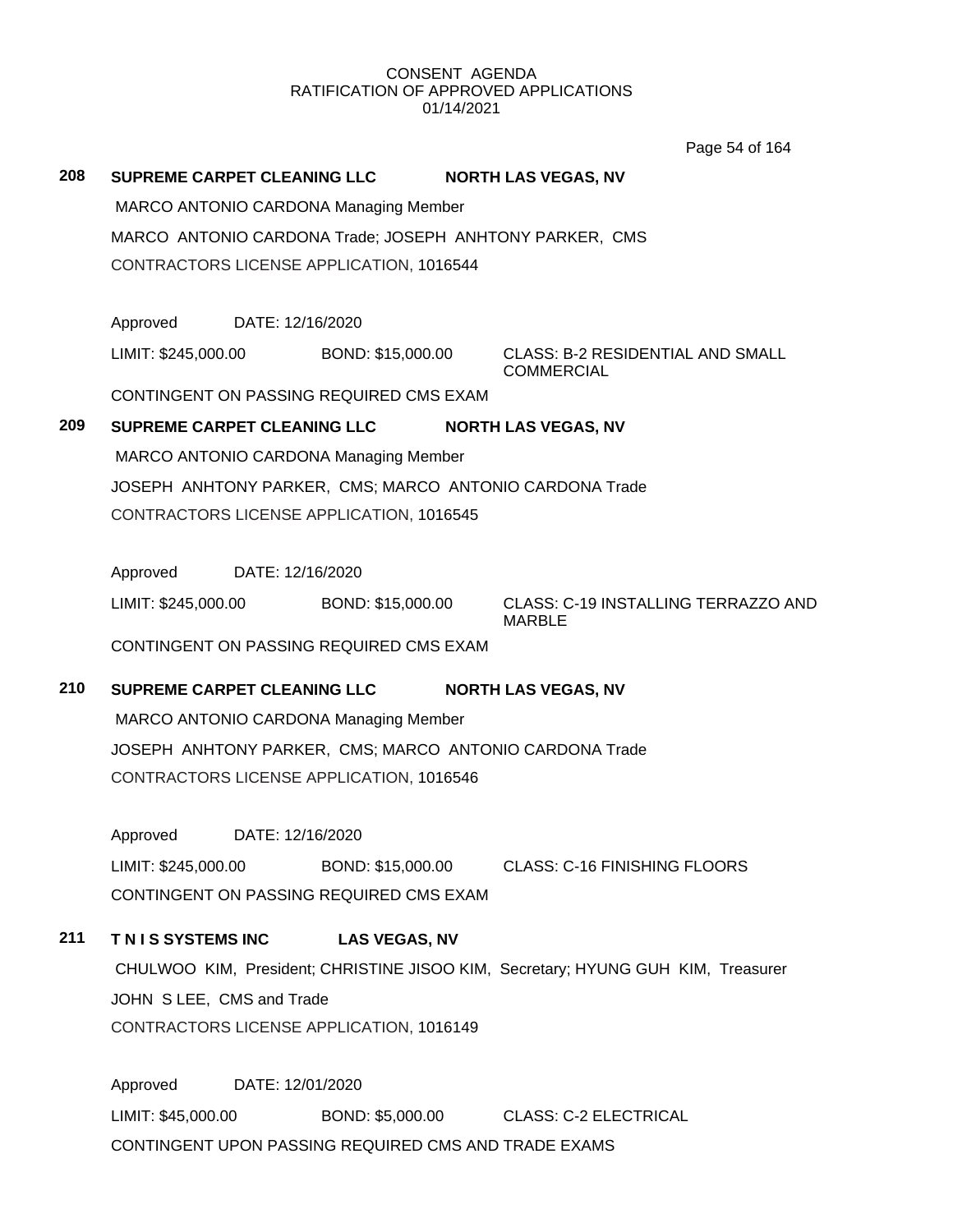Page 55 of 164

**212 T N T SPECIALTIES LLC BOISE, ID** TIMOTHY WAYNE TRAVIS BUTLER, Managing Member TIMOTHY WAYNE TRAVIS BUTLER, CMS and Trade CONTRACTORS LICENSE APPLICATION, 1015794

Approved DATE: 11/23/2020

LIMIT: \$245,000.00 BOND: \$15,000.00 CLASS: C3B-CARPENTRY

CONTINGENT ON PASSING CMS/TRADE EXAMS

## **213 T T NEVADA LLC MCHENRY, IL**

CONGRUEX GROUP LLC Managing Member; WILLIAM SULLIVAN BEANS, JR Chief Executive Officer BRADFORD GARTH PHILLIPS, CMS and Trade CONTRACTORS LICENSE APPLICATION, 1016869

Approved DATE: 11/23/2020

LIMIT: \$2,000,000.00 BOND: \$30,000.00 CLASS: C-2D LOW VOLTAGE

CONTINGENT UPON PASSING REQUIRED CMS AND TRADE EXAMS

# **214 T T NEVADA LLC MCHENRY, IL**

CONGRUEX GROUP LLC Managing Member; WILLIAM SULLIVAN BEANS, JR Chief Executive Officer BRADFORD GARTH PHILLIPS, CMS and Trade CONTRACTORS LICENSE APPLICATION, 1016870

Approved DATE: 11/23/2020

LIMIT: \$2,000,000.00 BOND: \$30,000.00 CLASS: A-12 EXCAVATE GRADE TRENCH SURFACE C-2D LOW VOLTAGE

CONTINGENT UPON PASSING REQUIRED CMS AND TRADE EXAMS

# **215 TEKTEGRITY INNOVATIVE SERVICES INC FRESNO, CA**

RUSSELL P LEVANWAY President; JOHN CHUNG-HONG LIM, Secretary; JEREMY MICHAEL KOELLISH **Treasurer** 

JAMES GLEN GOAD, CMS and Trade

CONTRACTORS LICENSE APPLICATION, 1016269

Tabled DATE: 12/10/2020

LIMIT: \$0.00 BOND: \$0.00 CLASS:

TABLED PENDING THE COMPLETION OF BACKGROUND INVESTIGATION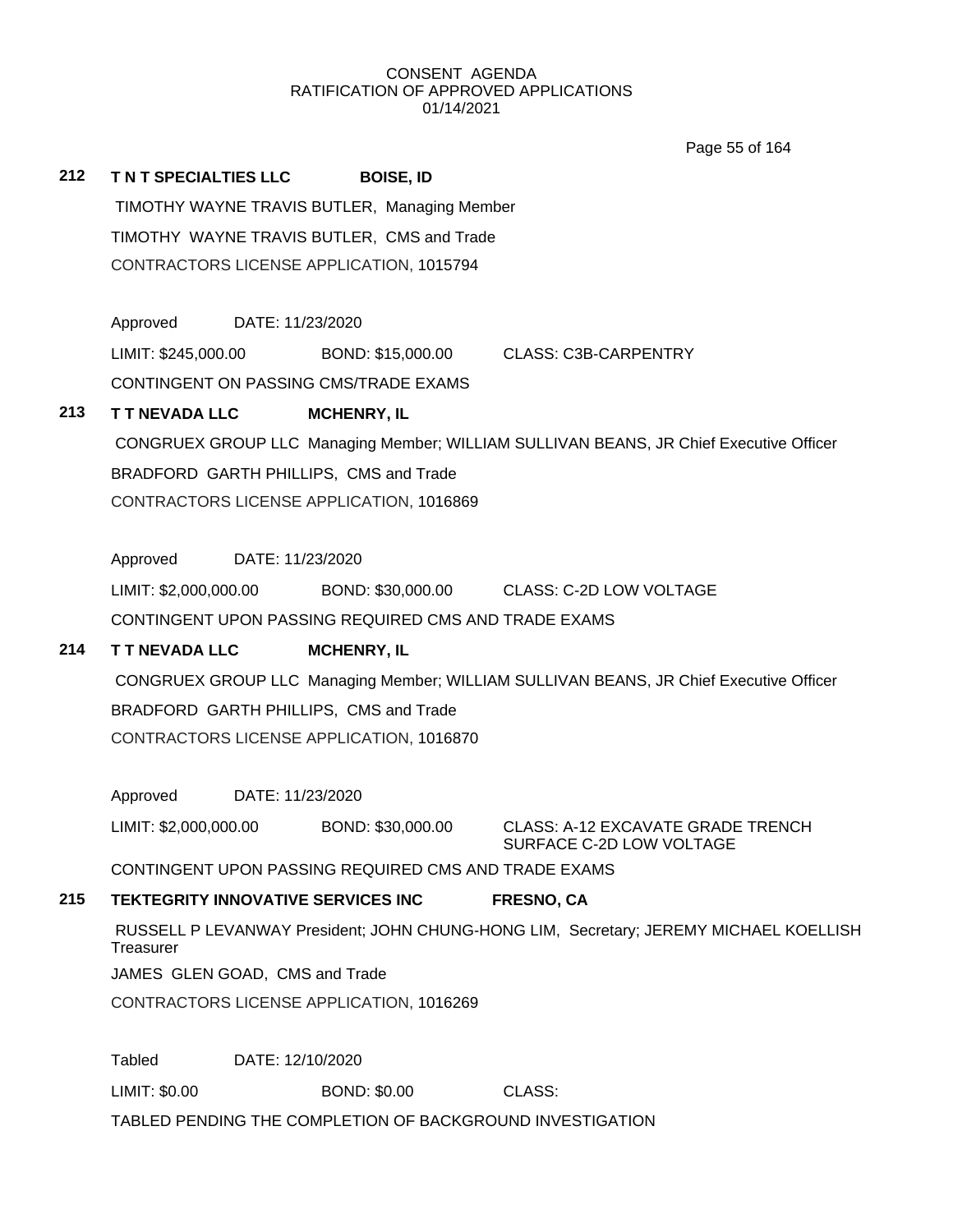Page 56 of 164

| 216 | <b>TEMPO SOLAR WORLD LLC</b>        |                  | <b>LAS VEGAS, NV</b>                                       |                                                                |
|-----|-------------------------------------|------------------|------------------------------------------------------------|----------------------------------------------------------------|
|     | LASZLO KIRALY Member                |                  |                                                            |                                                                |
|     | LASZLO KIRALY CMS and Trade         |                  |                                                            |                                                                |
|     |                                     |                  | CONTRACTORS LICENSE APPLICATION, 1017371                   |                                                                |
|     | Approved                            | DATE: 12/10/2020 |                                                            |                                                                |
|     | LIMIT: \$245,000.00                 |                  | BOND: \$15,000.00                                          | CLASS: C-2 ELECTRICAL                                          |
|     |                                     |                  |                                                            |                                                                |
| 217 |                                     |                  | THE REAL HOUSEPAINTERS OF LAS VEGAS LLC                    | <b>LAS VEGAS, NV</b>                                           |
|     |                                     |                  | RONALD LEE KOZUCH Managing Member                          |                                                                |
|     | RONALD LEE KOZUCH CMS and Trade     |                  |                                                            |                                                                |
|     |                                     |                  | CONTRACTORS LICENSE APPLICATION, 1014315                   |                                                                |
|     | Approved                            | DATE: 12/01/2020 |                                                            |                                                                |
|     | LIMIT: \$25,000.00                  |                  | BOND: \$5,000.00                                           | <b>CLASS: C-4 PAINTING AND DECORATING</b>                      |
|     |                                     |                  |                                                            |                                                                |
| 218 | THEMING & MILLWORK CONCEPTS INC     |                  |                                                            | <b>LAS VEGAS, NV</b>                                           |
|     | <b>DAVID CLARK KNIGHT President</b> |                  |                                                            |                                                                |
|     | DAVID CLARK KNIGHT CMS and Trade    |                  |                                                            |                                                                |
|     |                                     |                  | CONTRACTORS LICENSE APPLICATION, 1016232                   |                                                                |
|     | Approved                            | DATE: 11/06/2020 |                                                            |                                                                |
|     | LIMIT: \$1,000,000.00               |                  | BOND: \$30,000.00                                          | CLASS: C-14C ORNAMENTAL METAL C-14E<br>METAL DOORS AND WINDOWS |
| 219 | <b>TIER 1 DEMOLITION LLC</b>        |                  | <b>LAS VEGAS, NV</b>                                       |                                                                |
|     |                                     |                  | SALVATORE J MADDOX Manager; PIPER DUSTIN HERNANDEZ Manager |                                                                |
|     |                                     |                  | PIPER DUSTIN HERNANDEZ CMS; SALVATORE J MADDOX Trade       |                                                                |
|     |                                     |                  | CONTRACTORS LICENSE APPLICATION, 1016532                   |                                                                |
|     | Approved                            | DATE: 11/06/2020 |                                                            |                                                                |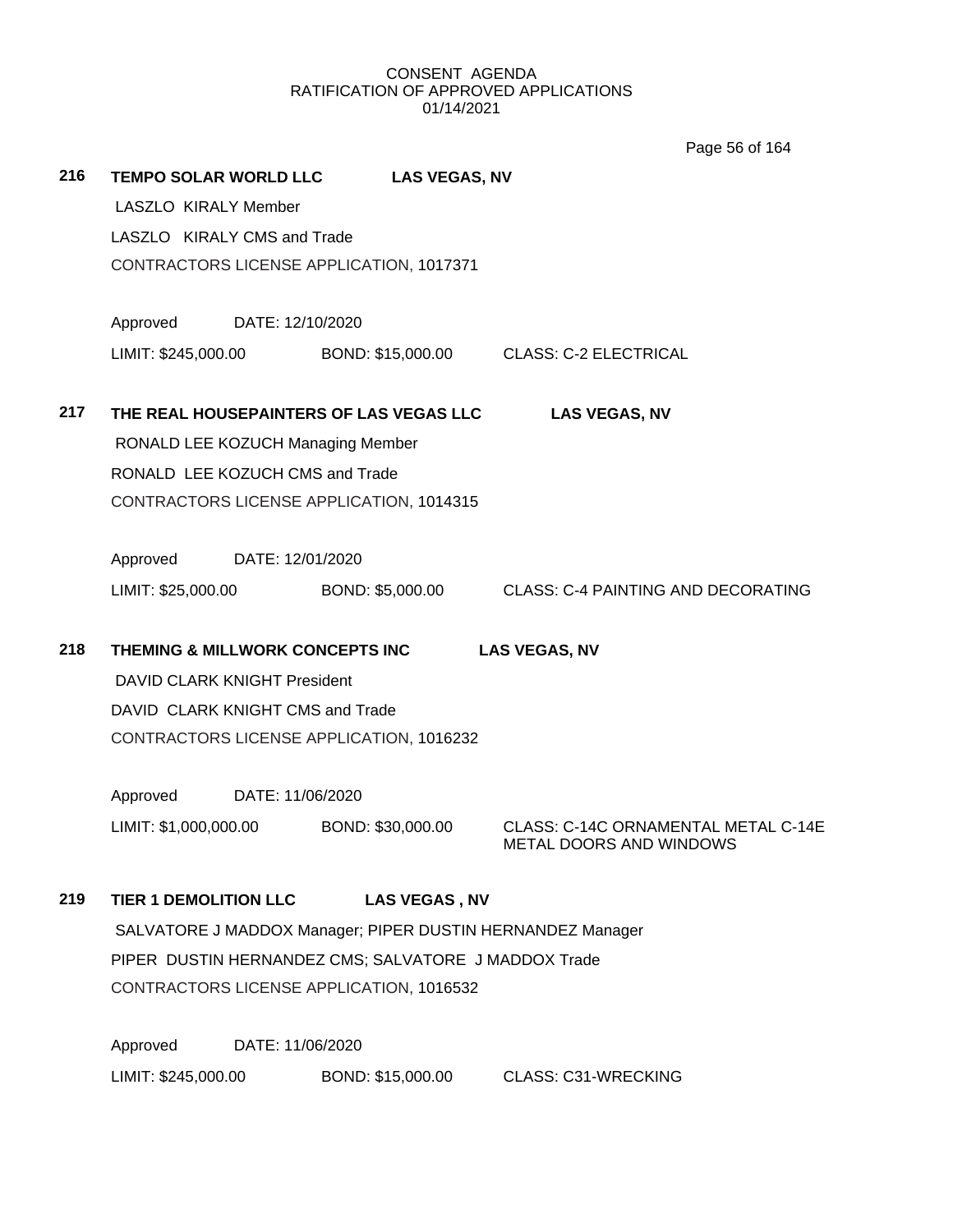Page 57 of 164

# **220 TIGER LANDSCAPING LLC FERNLEY, NV** JULIO SAAVEDRA-NIETO, Managing Member; ANDREA SAAVEDRA-NIETO, Managing Member ANDREA SAAVEDRA-NIETO, CMS; JULIO SAAVEDRA-NIETO, Trade CONTRACTORS LICENSE APPLICATION, 1017218

Approved DATE: 12/10/2020

LIMIT: \$10,000.00 BOND: \$2,000.00 CLASS: C-5 CONCRETE CONTRACTING CONTINGENT UPON PASSING C-5 EXAM BY 05/19/2021

# **221 TILE MAX LLC LAS VEGAS, NV**

ALBERTO GUZMAN, Managing Member ALBERTO GUZMAN, CMS and Trade CONTRACTORS LICENSE APPLICATION, 1016979

Approved DATE: 12/23/2020

LIMIT: \$10,000.00 BOND: \$2,000.00 CLASS: C-20 TILING

CONTINGENT UPON PASSING CMS & C-20 EXAMS BY 05/03/2021

# **222 TITANIUM LLC RANCHO CUCAMONGA, CA**

JOSHUA BOYD SUTHERLAND, Manager DARIUS COLE MEINERS, CMS and Trade CONTRACTORS LICENSE APPLICATION, 1015619

Denied DATE: 11/30/2020

LIMIT: BOND: CLASS: C2D

FAILURE TO ESTABLISH FINANCIAL RESPONSIBILITY AS SET FORTH IN NRS 624.262 AND NRS 624.263

# **223 TOP TIER TURF CO LLC SPARKS, NV**

STEVEN ANDREW KENNETH SCOTT, Managing Member

STEVEN ANDREW KENNETH SCOTT, CMS and Trade

CONTRACTORS LICENSE APPLICATION, 1016552

Approved DATE: 12/02/2020

LIMIT: \$10,000.00 BOND: \$2,000.00 CLASS: C-10 LANDSCAPE CONTRACTING

(LIMITED TO ARTIFICAL TURF ONLY)

CONTINGENT UPON PASSING CMS EXAM BY 04/02/2021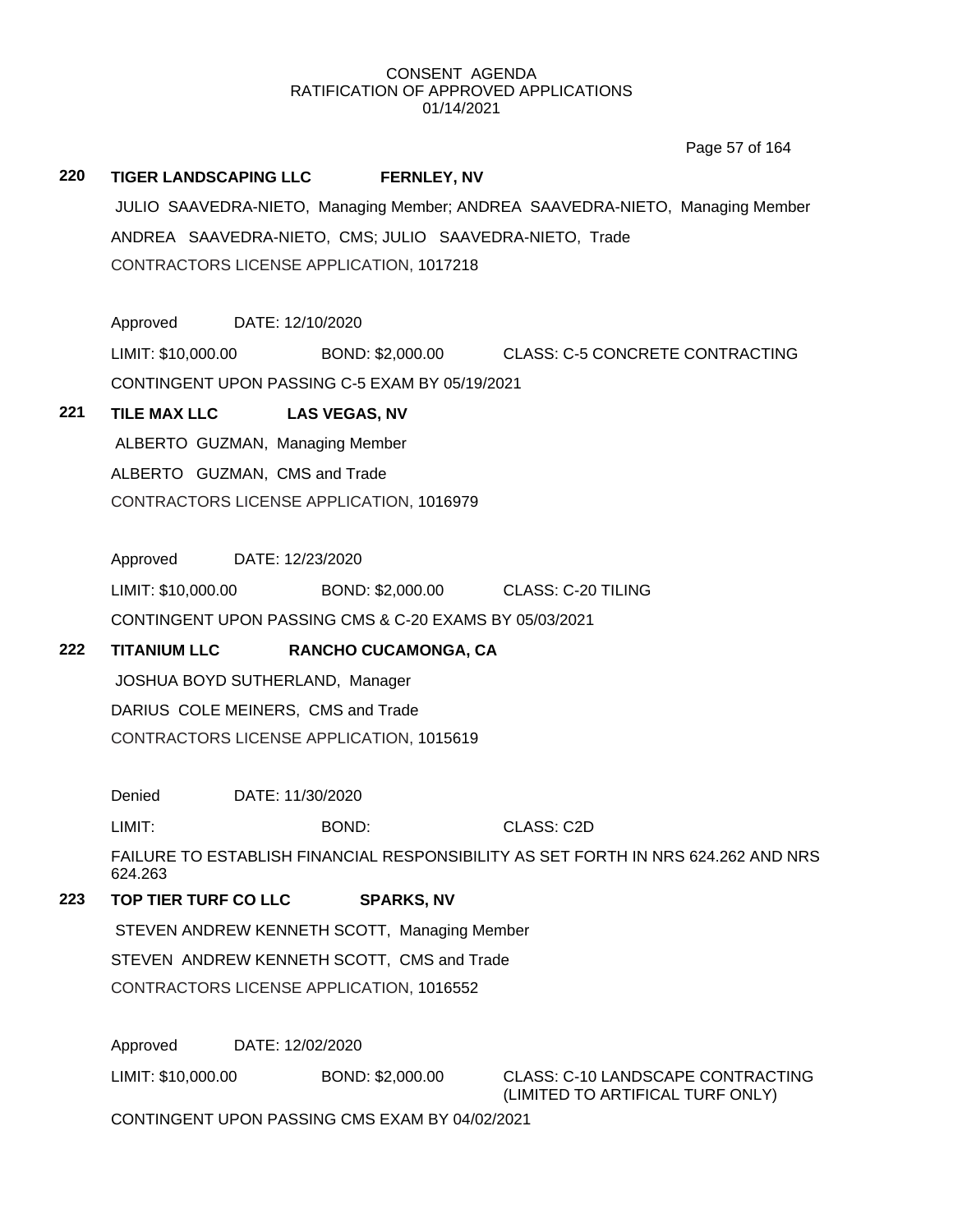**224 TOTAL LIGHT CONTROL LLC LAS VEGAS, NV** TRAVIS JOHN STUART, Managing Member; JESSICA STUART, Managing Member TRAVIS JOHN STUART, CMS and Trade CONTRACTORS LICENSE APPLICATION, 1016354 Approved DATE: 11/10/2020 LIMIT: \$45,000.00 BOND: \$5,000.00 CLASS: C-14H AWNING AND LOUVRES CONTINGENT UPON PASSING REQUIRED CMS EXAM **225 TRIED AND TRUE CONSTRUCTION LLC HENDERSON, NV** ROY SCOTT FARQUHARSON, Manager ROY SCOTT FARQUHARSON, CMS and Trade CONTRACTORS LICENSE APPLICATION, 1016817 Approved DATE: 12/17/2020 LIMIT: \$245,000.00 BOND: \$15,000.00 CLASS: B-2 RESIDENTIAL & SMALL COMMERCIAL CONTINGENT UPON PASSING CMS & B-2 EXAMS BY 04/21/2021 **226 UTILITY TELEPHONE INC STOCKTON, CA** JASON ROBERT MILLS, President GARY DEWAYNE BURNTHORNE, CMS and Trade CONTRACTORS LICENSE APPLICATION, 1016575 Approved DATE: 12/10/2020 LIMIT: \$10,000.00 BOND: \$2,000.00 CLASS: C-2D LOW VOLTAGE CONTINGENT UPON PASSING CMS & C-2D EXAMS BY 04/05/2021 **227 V CONCRETE AND PUMPING CORPORATION RENO, NV** BLANCA FABIOLA VILLARRUEL, President; JAVIER VILLARRUEL LOPEZ, Treasurer BLANCA FABIOLA VILLARRUEL, CMS; JAVIER VILLARRUEL LOPEZ, Trade CONTRACTORS LICENSE APPLICATION, 1017355 Approved DATE: 12/17/2020 Page 58 of 164

LIMIT: \$100,000.00 BOND: \$10,000.00 CLASS: C5 CONTINGENT UPON PASSING EXAMS BY 6/1/2021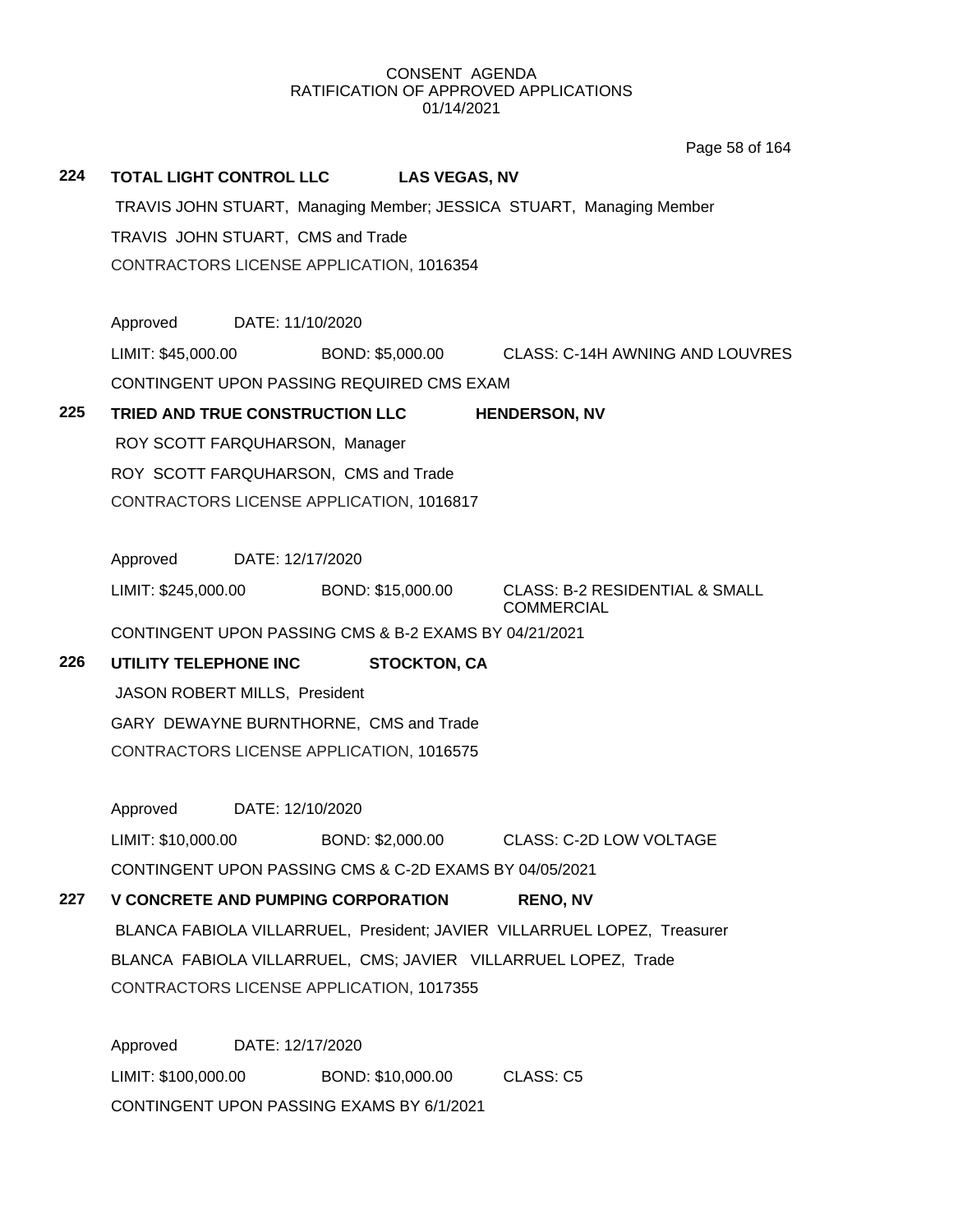Page 59 of 164

**228 V G CONSTRUCTION CORP GARDNERVILLE, NV**

RYAN MICHAEL VAN GORDER President RYAN MICHAEL VAN GORDER CMS and Trade CONTRACTORS LICENSE APPLICATION, 1016461

Approved DATE: 12/02/2020 LIMIT: \$1,000,000.00 BOND: \$30,000.00 CLASS: B-2 RESIDENTIAL & SMALL

**COMMERCIAL** 

# **229 VALENTE DEVELOPMENT LLC LAS VEGAS , NV**

MICHAEL NICOLA VALENTE Managing Member; HERIBERTO VALENTE AGUIAR, Member MICHAEL NICOLA VALENTE CMS and Trade CONTRACTORS LICENSE APPLICATION, 1017092

Approved DATE: 12/10/2020 LIMIT: \$245,000.00 BOND: \$15,000.00 CLASS: C-5 CONCRETE CONTRACTING

# **230 VALENTE DEVELOPMENT LLC LAS VEGAS , NV**

MICHAEL NICOLA VALENTE Managing Member; HERIBERTO VALENTE AGUIAR, Member MICHAEL NICOLA VALENTE CMS and Trade CONTRACTORS LICENSE APPLICATION, 1017165

Approved DATE: 12/10/2020

LIMIT: \$245,000.00 BOND: \$15,000.00 CLASS: C-3 CARPENTRY, MAINTENANCE AND MINOR REPAIRS

# **231 VALENTE DEVELOPMENT LLC LAS VEGAS , NV**

MICHAEL NICOLA VALENTE Managing Member; HERIBERTO VALENTE AGUIAR, Member MICHAEL NICOLA VALENTE CMS and Trade CONTRACTORS LICENSE APPLICATION, 1017166

Approved DATE: 12/10/2020 LIMIT: \$245,000.00 BOND: \$15,000.00 CLASS: C-17 LATHING AND PLASTERING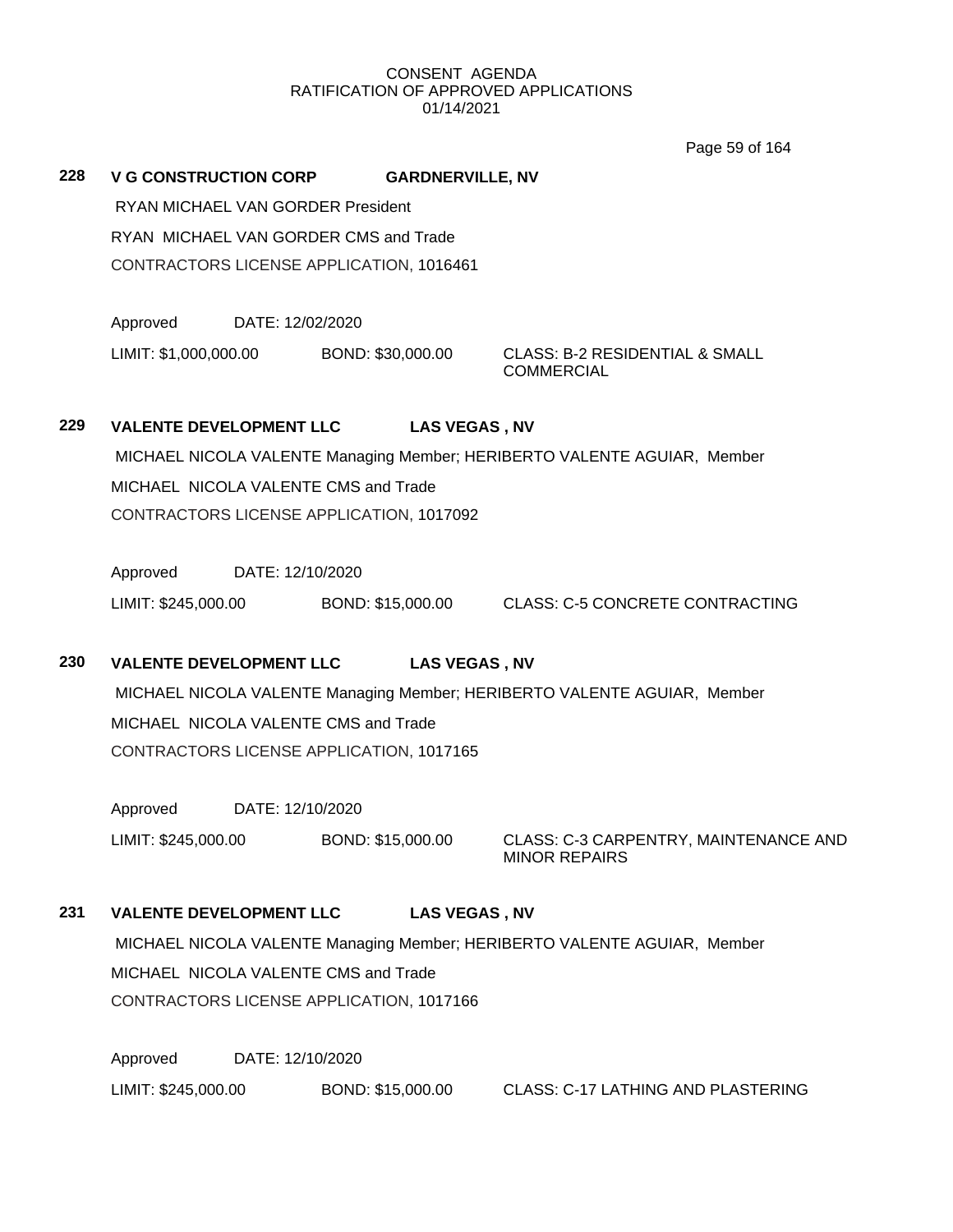Page 60 of 164

| 232 | <b>VALLEY HOME SERVICES LLC</b>          |                  |                                                      | <b>HENDERSON, NV</b>                                                                  |  |  |
|-----|------------------------------------------|------------------|------------------------------------------------------|---------------------------------------------------------------------------------------|--|--|
|     |                                          |                  | LV HOME SERVICE; MOSHE BENJAMIN ATKINS, Manager      |                                                                                       |  |  |
|     | MOSHE BENJAMIN ATKINS, CMS and Trade     |                  |                                                      |                                                                                       |  |  |
|     |                                          |                  | CONTRACTORS LICENSE APPLICATION, 1016598             |                                                                                       |  |  |
|     | Approved                                 | DATE: 11/06/2020 |                                                      |                                                                                       |  |  |
|     | LIMIT: \$10,000.00                       |                  |                                                      | BOND: \$2,000.00 CLASS: C3-CARPENTRY                                                  |  |  |
| 233 | <b>VERTICAL FRAMING INC</b>              |                  | <b>RENO, NV</b>                                      |                                                                                       |  |  |
|     |                                          |                  |                                                      | MICHAEL PATRICK CUNNINGHAM President; CHRISTOPHER DWAINE HAMMERS Secretary/Treasurer  |  |  |
|     |                                          |                  | MICHAEL PATRICK CUNNINGHAM CMS and Trade             |                                                                                       |  |  |
|     |                                          |                  | CONTRACTORS LICENSE APPLICATION, 1016739             |                                                                                       |  |  |
|     |                                          |                  |                                                      |                                                                                       |  |  |
|     | Approved DATE: 11/24/2020                |                  |                                                      |                                                                                       |  |  |
|     | LIMIT: Unlimited                         |                  | BOND: \$50,000.00                                    | <b>CLASS: B- GENERAL BUILDING</b>                                                     |  |  |
| 234 |                                          |                  | <b>W P ELECTRIC AND COMMUNICATIONS INC</b>           | CHINO, CA                                                                             |  |  |
|     | <b>GREGORY MICHAEL SANCHEZ President</b> |                  |                                                      |                                                                                       |  |  |
|     |                                          |                  | GREGORY MICHAEL SANCHEZ CMS and Trade                |                                                                                       |  |  |
|     |                                          |                  | CONTRACTORS LICENSE APPLICATION, 1017179             |                                                                                       |  |  |
|     | Approved                                 | DATE: 12/28/2020 |                                                      |                                                                                       |  |  |
|     |                                          |                  |                                                      |                                                                                       |  |  |
|     | LIMIT: \$10,000.00                       |                  |                                                      | BOND: \$2,000.00 CLASS: C-2 ELECTRICAL                                                |  |  |
|     |                                          |                  | CONTINGENT UPON PASSING REQUIRED CMS AND TRADE EXAMS |                                                                                       |  |  |
| 235 | <b>WALL 2 WALL BUILDERS INC</b>          |                  | LAS VEGAS, NV                                        |                                                                                       |  |  |
|     |                                          |                  |                                                      | JEFFREY TODD LEHR, President; MICHAEL DAVID WALL, Secretary; ALFONSO ORTIZ, Treasurer |  |  |
|     | JEFFREY TODD LEHR, CMS and Trade         |                  |                                                      |                                                                                       |  |  |
|     |                                          |                  | CONTRACTORS LICENSE APPLICATION, 1016693             |                                                                                       |  |  |
|     | Approved                                 | DATE: 11/13/2020 |                                                      |                                                                                       |  |  |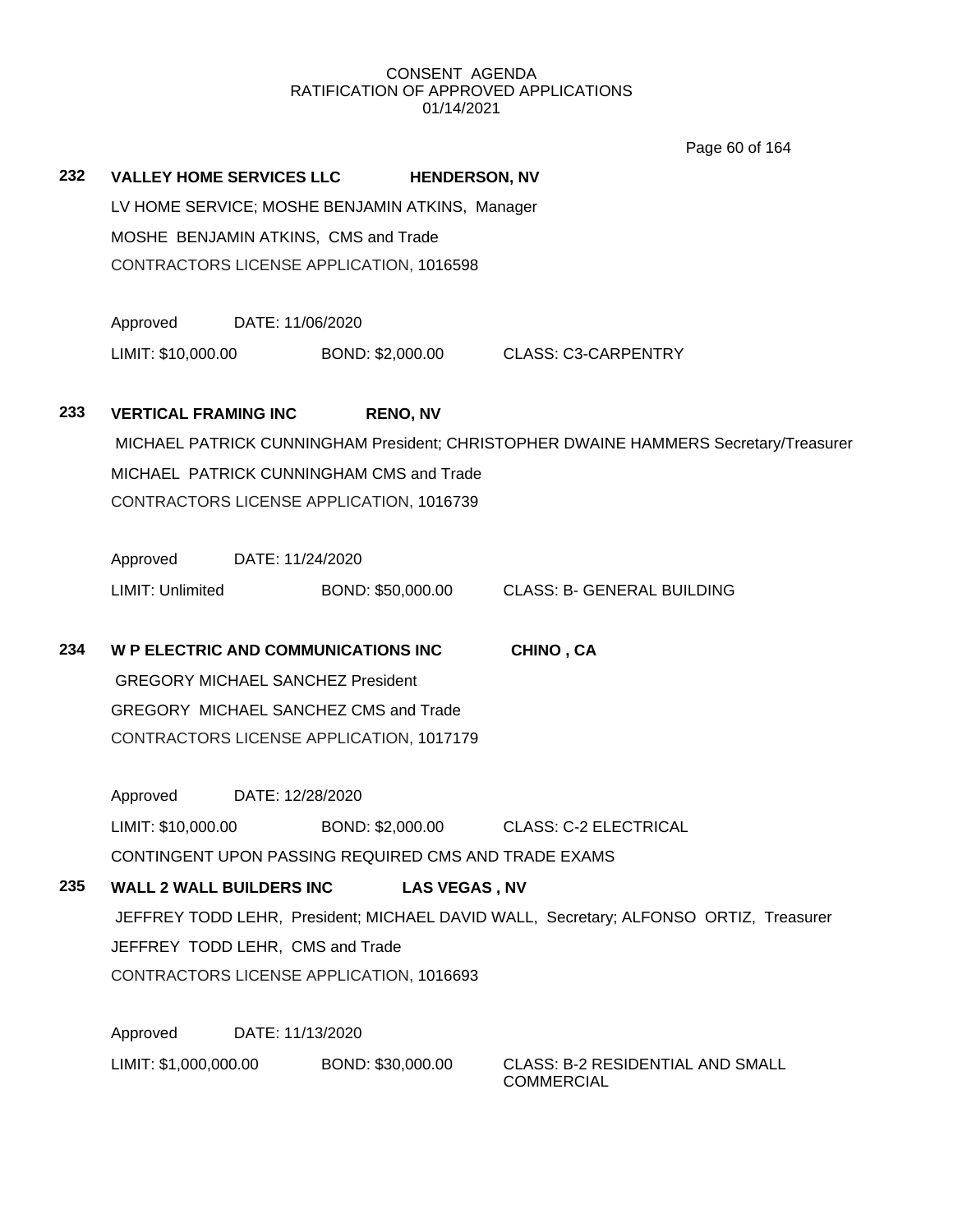Page 61 of 164

#### **236 WELDFIT CORPORATION HOUSTON, TX**

TODD K SALE, President

TODD K SALE, CMS and Trade

CONTRACTORS LICENSE APPLICATION, 1016644

Approved DATE: 11/06/2020

LIMIT: \$1,000,000.00 BOND: \$30,000.00 CLASS: A-20 INDUSTRIAL PIPING

CONTINGENT UPON PASSING REQUIRED CMS AND TRADE EXAMS

#### **237 WEST COAST DIRT WORKS LLC SPARKS, NV**

WEST COAST PUMP & WELL WORKS; MICHAEL JOSEPH COURSEY, Managing Member; ANTHONY PARKER COURSEY Managing Member

MICHAEL JOSEPH COURSEY, CMS; BEAU PARKER COURSEY, CMS and Trade

CONTRACTORS LICENSE APPLICATION, 1017044

Approved DATE: 12/08/2020

LIMIT: \$750,000.00 BOND: \$20,000.00 CLASS: C-30 INSTALL EQUIPMENT TO TREAT WATER

CONTINGENT UPON PASSING CMS EXAM BY 05/06/2021

# **238 WEST COAST DIRT WORKS LLC SPARKS, NV**

WEST COAST PUMP & WELL WORKS; MICHAEL JOSEPH COURSEY, Managing Member; ANTHONY PARKER COURSEY Managing Member

MICHAEL JOSEPH COURSEY, CMS; BEAU PARKER COURSEY, CMS and Trade

CONTRACTORS LICENSE APPLICATION, 1017046

Approved DATE: 12/08/2020

LIMIT: \$750,000.00 BOND: \$20,000.00 CLASS: C-23 DRILLING WELLS AND INSTALLING PUMPS, PRESSURE TANKS & STORAGE TANKS

CONTINGENT UPON PASSING CMS & C-23 EXAMS BY 05/06/2021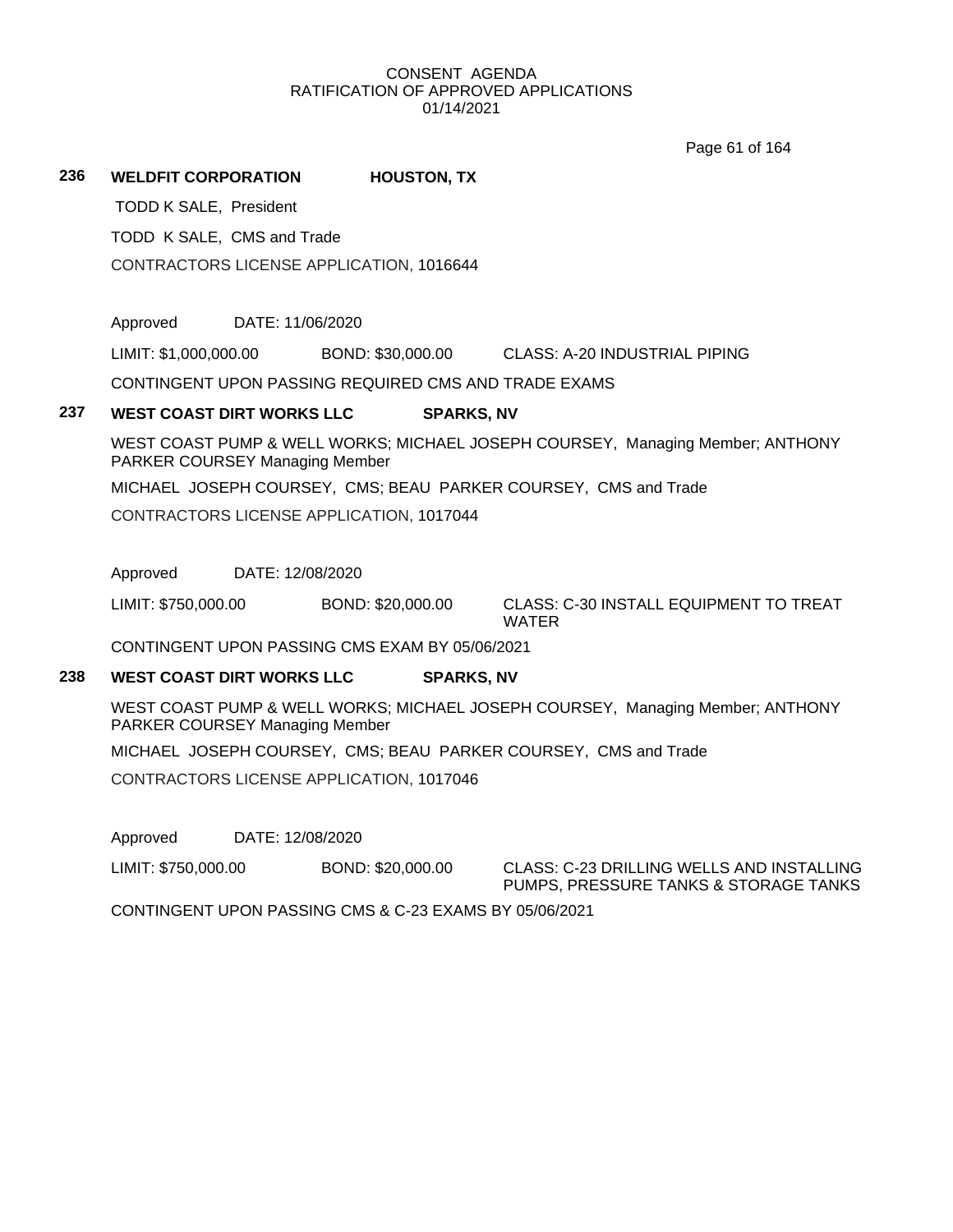Page 62 of 164

| 239<br><b>WESTERN STEEL ERECTORS LLC</b><br><b>EAGLE, ID</b><br>TROY ARLEN NEWELL, Managing Member<br>TROY ARLEN NEWELL, CMS and Trade<br>CONTRACTORS LICENSE APPLICATION, 1016126<br>Denied<br>DATE: 12/08/2020<br>LIMIT:<br>BOND:<br>CLASS: A25<br>FAILURE TO ESTABLISH FINANCIAL RESPONSIBILITY AS SET FORTH IN NRS 624.262 AND NRS<br>624.263<br>240<br><b>WILLIAM BENJAMIN PARISI</b><br><b>SPRING CRREK, AZ</b><br>WILLIAM BENJAMIN PARISI, Owner<br>WILLIAM BENJAMIN PARISI, CMS and Trade<br>CONTRACTORS LICENSE APPLICATION, 1016334<br>Approved<br>DATE: 12/02/2020<br>LIMIT: \$200,000.00<br>BOND: \$10,000.00<br><b>CLASS: B</b><br>CONTINGENT UPON PASSING CMS EXAM BY 3/18/2021<br>241<br>YATES GLASS INC<br>TRUCKEE, CA<br>JIM RAY YATES, President<br>JIM RAY YATES, CMS and Trade<br>CONTRACTORS LICENSE APPLICATION, 1016032<br>Approved<br>DATE: 11/20/2020<br>LIMIT: \$10,000.00<br>BOND: \$2,000.00<br>CLASS: C8<br>242<br><b>YUPANA INC</b><br><b>RENO, NV</b><br>JOHN RONAN MCWEENEY, President; MUZAFFER METE DALAN, Treasurer<br>JOHN RONAN MCWEENEY, CMS and Trade<br>CONTRACTORS LICENSE APPLICATION, 1017353<br>Approved<br>DATE: 12/29/2020 |  |
|--------------------------------------------------------------------------------------------------------------------------------------------------------------------------------------------------------------------------------------------------------------------------------------------------------------------------------------------------------------------------------------------------------------------------------------------------------------------------------------------------------------------------------------------------------------------------------------------------------------------------------------------------------------------------------------------------------------------------------------------------------------------------------------------------------------------------------------------------------------------------------------------------------------------------------------------------------------------------------------------------------------------------------------------------------------------------------------------------------------------------------------------------------------------------|--|
|                                                                                                                                                                                                                                                                                                                                                                                                                                                                                                                                                                                                                                                                                                                                                                                                                                                                                                                                                                                                                                                                                                                                                                          |  |
|                                                                                                                                                                                                                                                                                                                                                                                                                                                                                                                                                                                                                                                                                                                                                                                                                                                                                                                                                                                                                                                                                                                                                                          |  |
|                                                                                                                                                                                                                                                                                                                                                                                                                                                                                                                                                                                                                                                                                                                                                                                                                                                                                                                                                                                                                                                                                                                                                                          |  |
|                                                                                                                                                                                                                                                                                                                                                                                                                                                                                                                                                                                                                                                                                                                                                                                                                                                                                                                                                                                                                                                                                                                                                                          |  |
|                                                                                                                                                                                                                                                                                                                                                                                                                                                                                                                                                                                                                                                                                                                                                                                                                                                                                                                                                                                                                                                                                                                                                                          |  |
|                                                                                                                                                                                                                                                                                                                                                                                                                                                                                                                                                                                                                                                                                                                                                                                                                                                                                                                                                                                                                                                                                                                                                                          |  |
|                                                                                                                                                                                                                                                                                                                                                                                                                                                                                                                                                                                                                                                                                                                                                                                                                                                                                                                                                                                                                                                                                                                                                                          |  |
|                                                                                                                                                                                                                                                                                                                                                                                                                                                                                                                                                                                                                                                                                                                                                                                                                                                                                                                                                                                                                                                                                                                                                                          |  |
|                                                                                                                                                                                                                                                                                                                                                                                                                                                                                                                                                                                                                                                                                                                                                                                                                                                                                                                                                                                                                                                                                                                                                                          |  |
|                                                                                                                                                                                                                                                                                                                                                                                                                                                                                                                                                                                                                                                                                                                                                                                                                                                                                                                                                                                                                                                                                                                                                                          |  |
|                                                                                                                                                                                                                                                                                                                                                                                                                                                                                                                                                                                                                                                                                                                                                                                                                                                                                                                                                                                                                                                                                                                                                                          |  |
|                                                                                                                                                                                                                                                                                                                                                                                                                                                                                                                                                                                                                                                                                                                                                                                                                                                                                                                                                                                                                                                                                                                                                                          |  |
|                                                                                                                                                                                                                                                                                                                                                                                                                                                                                                                                                                                                                                                                                                                                                                                                                                                                                                                                                                                                                                                                                                                                                                          |  |
|                                                                                                                                                                                                                                                                                                                                                                                                                                                                                                                                                                                                                                                                                                                                                                                                                                                                                                                                                                                                                                                                                                                                                                          |  |
|                                                                                                                                                                                                                                                                                                                                                                                                                                                                                                                                                                                                                                                                                                                                                                                                                                                                                                                                                                                                                                                                                                                                                                          |  |
|                                                                                                                                                                                                                                                                                                                                                                                                                                                                                                                                                                                                                                                                                                                                                                                                                                                                                                                                                                                                                                                                                                                                                                          |  |
|                                                                                                                                                                                                                                                                                                                                                                                                                                                                                                                                                                                                                                                                                                                                                                                                                                                                                                                                                                                                                                                                                                                                                                          |  |
|                                                                                                                                                                                                                                                                                                                                                                                                                                                                                                                                                                                                                                                                                                                                                                                                                                                                                                                                                                                                                                                                                                                                                                          |  |
|                                                                                                                                                                                                                                                                                                                                                                                                                                                                                                                                                                                                                                                                                                                                                                                                                                                                                                                                                                                                                                                                                                                                                                          |  |
|                                                                                                                                                                                                                                                                                                                                                                                                                                                                                                                                                                                                                                                                                                                                                                                                                                                                                                                                                                                                                                                                                                                                                                          |  |
|                                                                                                                                                                                                                                                                                                                                                                                                                                                                                                                                                                                                                                                                                                                                                                                                                                                                                                                                                                                                                                                                                                                                                                          |  |
|                                                                                                                                                                                                                                                                                                                                                                                                                                                                                                                                                                                                                                                                                                                                                                                                                                                                                                                                                                                                                                                                                                                                                                          |  |
|                                                                                                                                                                                                                                                                                                                                                                                                                                                                                                                                                                                                                                                                                                                                                                                                                                                                                                                                                                                                                                                                                                                                                                          |  |
|                                                                                                                                                                                                                                                                                                                                                                                                                                                                                                                                                                                                                                                                                                                                                                                                                                                                                                                                                                                                                                                                                                                                                                          |  |
|                                                                                                                                                                                                                                                                                                                                                                                                                                                                                                                                                                                                                                                                                                                                                                                                                                                                                                                                                                                                                                                                                                                                                                          |  |
|                                                                                                                                                                                                                                                                                                                                                                                                                                                                                                                                                                                                                                                                                                                                                                                                                                                                                                                                                                                                                                                                                                                                                                          |  |
|                                                                                                                                                                                                                                                                                                                                                                                                                                                                                                                                                                                                                                                                                                                                                                                                                                                                                                                                                                                                                                                                                                                                                                          |  |
|                                                                                                                                                                                                                                                                                                                                                                                                                                                                                                                                                                                                                                                                                                                                                                                                                                                                                                                                                                                                                                                                                                                                                                          |  |
|                                                                                                                                                                                                                                                                                                                                                                                                                                                                                                                                                                                                                                                                                                                                                                                                                                                                                                                                                                                                                                                                                                                                                                          |  |
| LIMIT: \$400,000.00<br><b>CLASS: A-25 TELECOMMUNICATION TOWERS</b><br>BOND: \$15,000.00                                                                                                                                                                                                                                                                                                                                                                                                                                                                                                                                                                                                                                                                                                                                                                                                                                                                                                                                                                                                                                                                                  |  |

CONTINGENT UPON PASSING REQUIRED CMS EXAM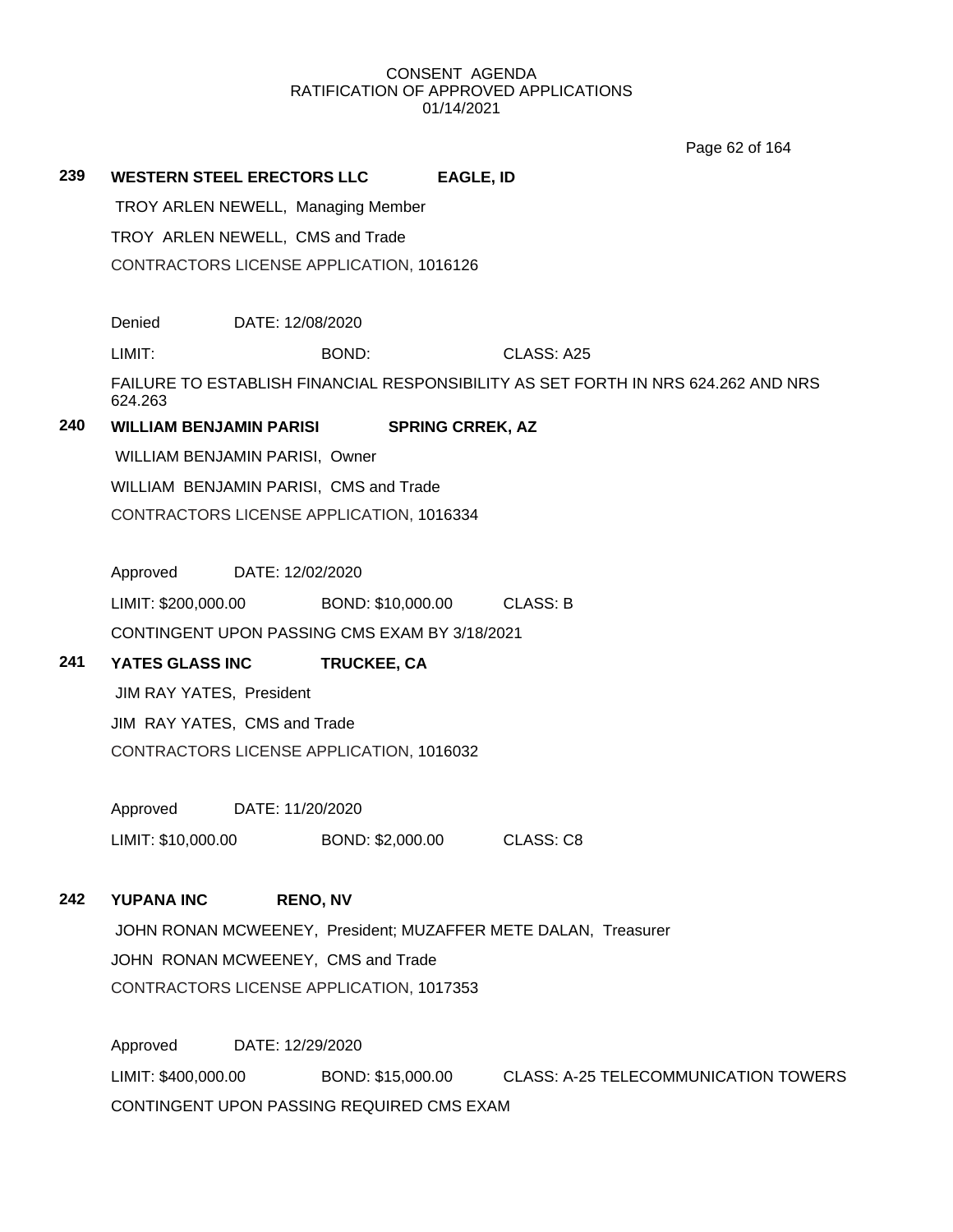Page 63 of 164

## **BROADENING OF CLASSIFICATION APPLICATION**

#### **243 A M C FABRICATION INC LAS VEGAS, NV**

0086853 MATHEW FRANCESCO PARNELLO, President

MATHEW FRANCESCO PARNELLO, CMS and Trade; (C-14B Structural Steel; C-14C Ornamental Metal; C-14G Prefabricated Steel Structures; C-14H Awnings and Louvres) BROADENING OF CLASSIFICATION, 1017400

Approved DATE: 12/23/2020 CLASS: C14H, AWNINGS AND LOUVRES MATHEW FRANCESCO PARNELLO, PRESIDENT/QI/CMS/TRADE

## **244 ADVANTAGE CONSTRUCTION LLC LAS VEGAS, NV**

0087364 JASON TODD GRESHAM Manager; KENNETH JAMES KESICK Manager KENNETH JAMES KESICK CMS; JASON TODD GRESHAM Trade; (B-2 Residential and Small Commercial) BROADENING OF CLASSIFICATION, 1016915

Approved **DATE: 11/13/2020** CLASS: B-6 JASON TODD GRESHAM, MANAGER/QI/TRADE CONTINGENT UPON PASSING THE (B-6) TRADE EXAM 4/28/2021.

**245 ALTA CONSTRUCTION INCORPORATED CORONA, CA** 0086926 RICHARD CURTIS MCPHEETERS, JR President; MARIO STEVE AROZ Secretary RONALD MARK BEGLEY, CMS and Trade; (B General Building) BROADENING OF CLASSIFICATION, 1016905

Approved DATE: 11/24/2020 CLASS: B GENERAL BUILDING RONALD MARK BEGLEY, QI/CMS/TRADE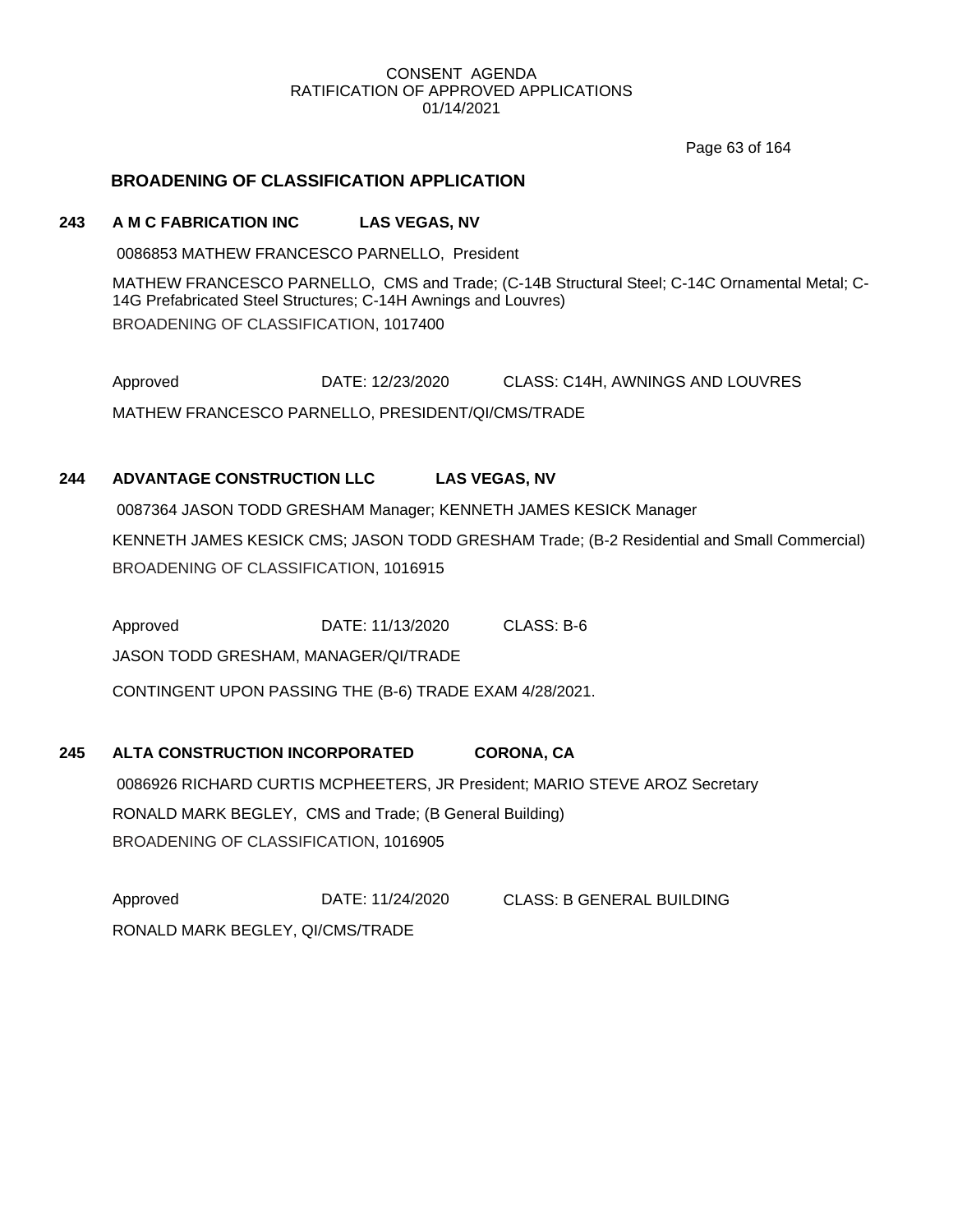Page 64 of 164

# **246 ARAM FOR MODERN TECHNOLOGY INC N LAS VEGAS, NV** A R ELEVATOR USA; 0085491 DEEMA AHMAD, President DEEMA AHMAD, CMS; DAVID ROBERT KOCH, Trade; (C-7 Elevation and Conveyance) BROADENING OF CLASSIFICATION, 1016700

Approved **DATE: 11/24/2020** CLASS: C-7

DAVID ROBERT KOCH, QI/TRADE

## **247 COMSTOCK BUILDERS LLC RENO, NV**

0069641 VINCENT JEFFERY GRIFFITH President

VINCENT JEFFERY GRIFFITH CMS and Trade; (B-2 Residential and Small Commercial; B-6 Commercial Remodeling) BROADENING OF CLASSIFICATION, 1015134

Approved DATE: 07/17/2020 CLASS: B-6 COMMERCIAL REMODELING VINCENT JEFFERY GRIFFITH, PRESIDENT/QI/CMS/TRADE B-6, COMMERICAL REMODELING

CONTINGENT UPON PASSING THE B-6 TRADE EXAM BY 01/01/2021

## **248 ENCORE STEEL BUILDERS LLC OGDEN, UT**

E S B UTAH; 0086344 JOHN WALTER USCILKA, Managing Member JOHN WALTER USCILKA, CMS and Trade; (C-14B Structural Steel; C-14G Prefabricated Steel Structures) BROADENING OF CLASSIFICATION, 1015662

Approved DATE: 11/30/2020 CLASS: C-14B JOHN WALTER USCILKA, MANAGING MEMBER/QI/TRADE/CMS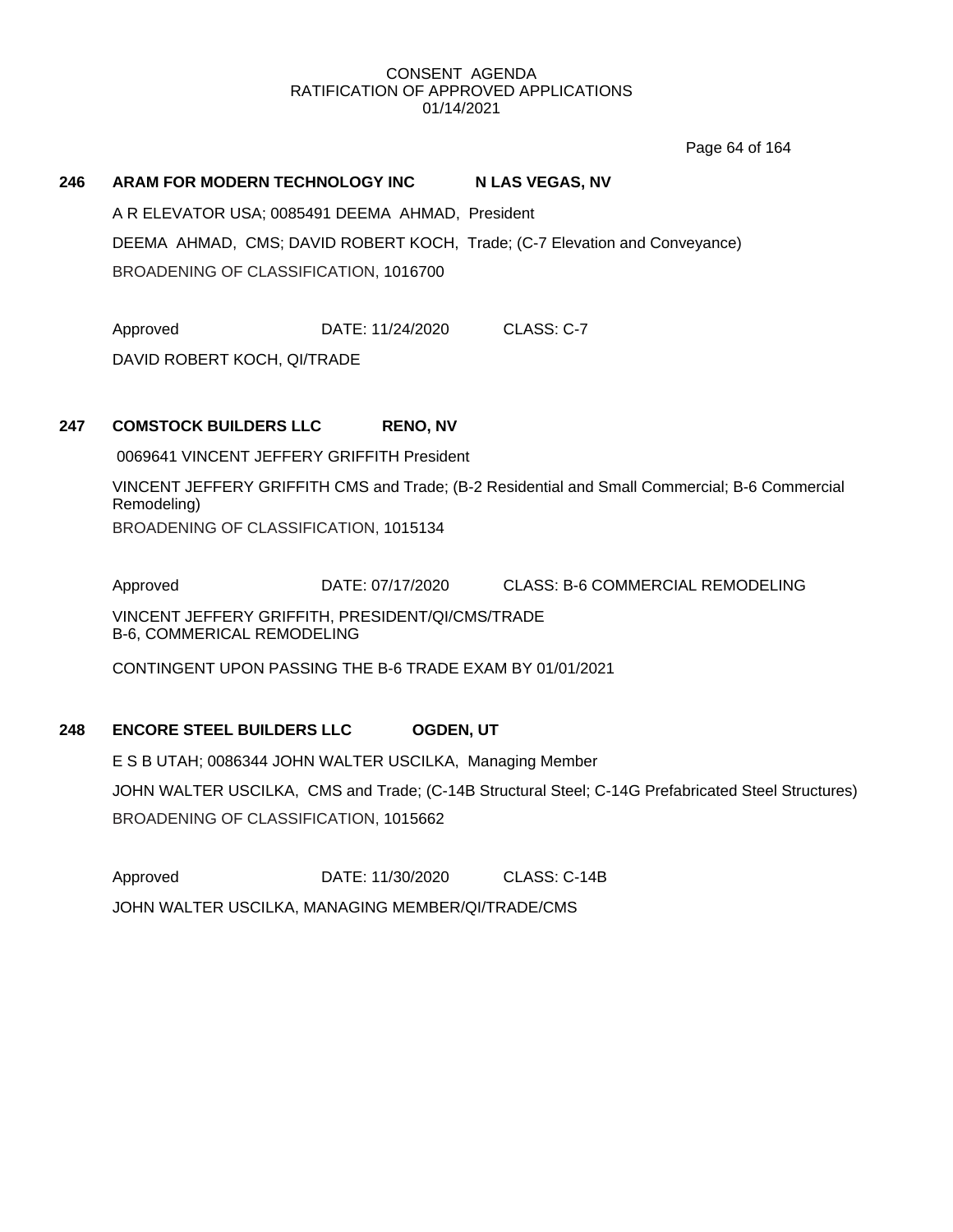Page 65 of 164

#### **249 HENRY CONTRACTING LLC LAS VEGAS, NV**

0070990 OLLIE GENTRY WALSH Managing Member ROLAND ROBERT ROSENBERG, JR CMS and Trade; (A General Engineering) BROADENING OF CLASSIFICATION, 1015851

Approved DATE: 10/01/2020 CLASS: A- GENERAL ENGINEERING MATTHEW HENRY, MG/CMS "ONLY" A CONTINGENT UPON PASSING CMS EXAM WITHIN 60 DAYS DENY SCOTT DOWDEN: NRS 624.265 CHARACTER NRS 624.260 EXPERIENCE

## **250 INTRUSION PROTECTION SYSTEMS INC HENDERSON, NV**

LIVE SMART AUTOMATION; 0080786 KIT TYSON SEARLE President JONATHAN DAVID WEISBERG CMS and Trade; (C-2D Low Voltage) BROADENING OF CLASSIFICATION, 1017124

Approved DATE: 12/23/2020 CLASS: C-2, ELECTRICAL JONATHAN DAVID WEISBERG, QI/CMS/TRADE CONTINGENT UPON PASSING THE C-2 TRADE EXAM BY 05/13/2021.

## **251 JONATHAN DAVID WEISBERG LAS VEGAS, NV**

FORTRESS HOME SERVICES; 0080073 JONATHAN DAVID WEISBERG Owner JONATHAN DAVID WEISBERG CMS and Trade; (C-2D Low Voltage) BROADENING OF CLASSIFICATION, 1017125

Approved **DATE: 12/23/2020** CLASS: C-2, ELECTRICAL JONATHAN DAVID WEISBERG, OWNER/QI/CMS/TRADE CONTINGENT UPON PASSING THE (C-2) TRADE EXAM BY 05/13/2021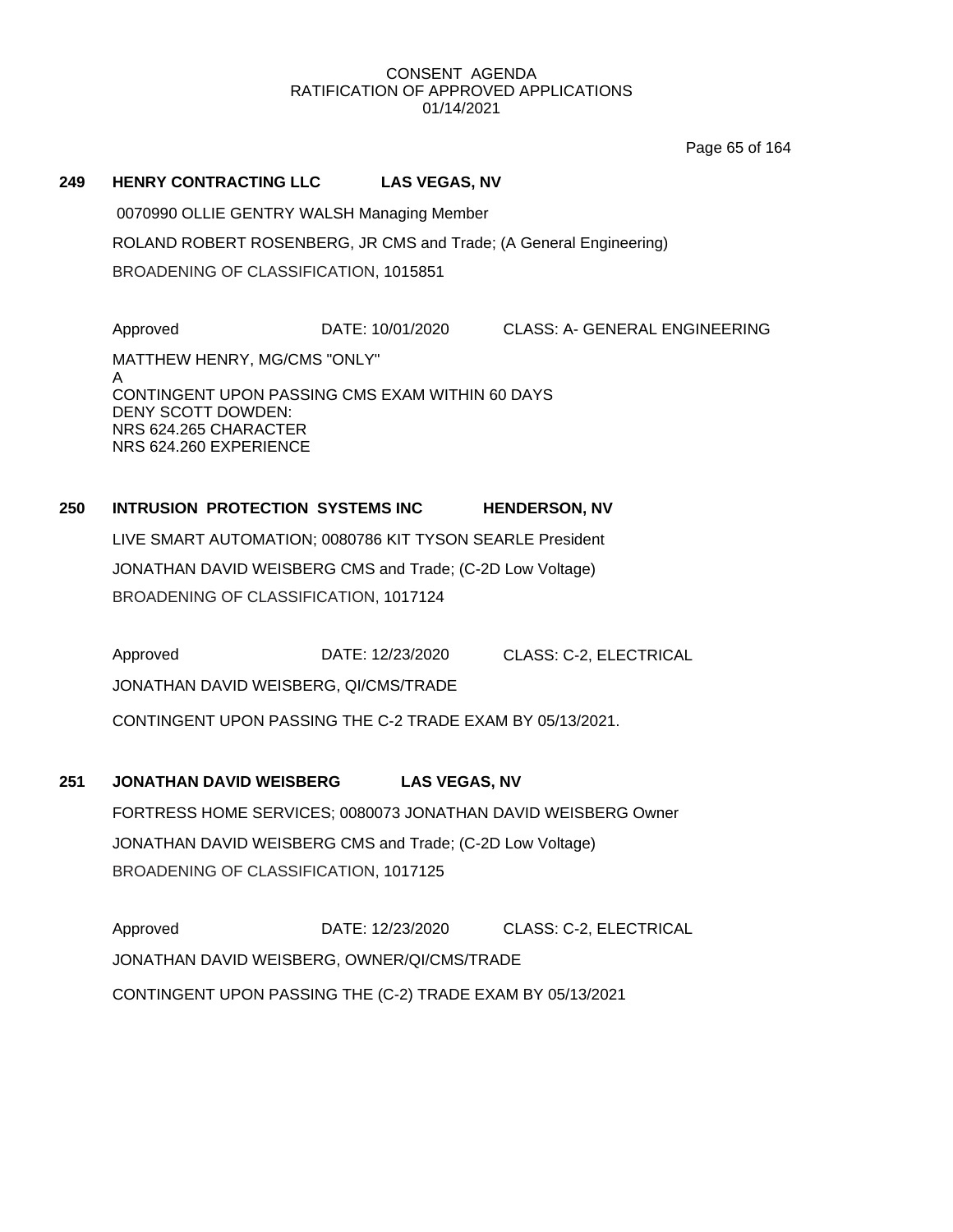Page 66 of 164

#### **252 OASIS POOL MAINTENANCE LLC HENDERSON, NV**

0052199A CYNTHIA TERESE MAYFIELD Manager; GILBERT WRAY MAYFIELD Manager GILBERT WRAY MAYFIELD CMS and Trade; (A-10E Maintenance and Repair of Pools and Spas) BROADENING OF CLASSIFICATION, 1017184

Approved DATE: 12/29/2020 CLASS: A-10, POOLS AND SPAS GILBERT WRAY MAYFIELD, MANAGER,QI/CMS/TRADE

CONTINGENT UPON PASSING THE (A-10) TRADE EXAM BY 05/17/2021 AND PROVIDING A CONSUMER PROTECTION BOND IN THE AMOUNT OF \$30,000

## **253 ORANGE ELECTRONIC SERVICES RENO, NV**

0075231 KRISS EDWARD GRAY President KRISS EDWARD GRAY CMS and Trade; (C-2D Low Voltage) BROADENING OF CLASSIFICATION, 1017461

Approved DATE: 12/23/2020 CLASS: C-2C, FIRE DETECTION KRISS EDWARD GRAY, PRESIDENT, QI/CMS/TRADE

CONTINGENT UPON PASSING THE (C-2C) TRADE EXAM BY

## **254 P R S OF NEVADA LTD LAS VEGAS, NV**

PROFESSIONAL ROOFING SERVICES; 0059002 ANTHONY MICHAEL CICCHETTI Manager; TAMARA ANN CICCHETTI Member TAMARA ANN CICCHETTI Trade; ANTHONY MICHAEL CICCHETTI CMS; (C-15A Roofing) BROADENING OF CLASSIFICATION, 1017127

Tabled DATE: 12/04/2020 CLASS: c-15, ROOFING AND SIDING PENDING RESOLUTION OF OPEN COMPLAINT #30056085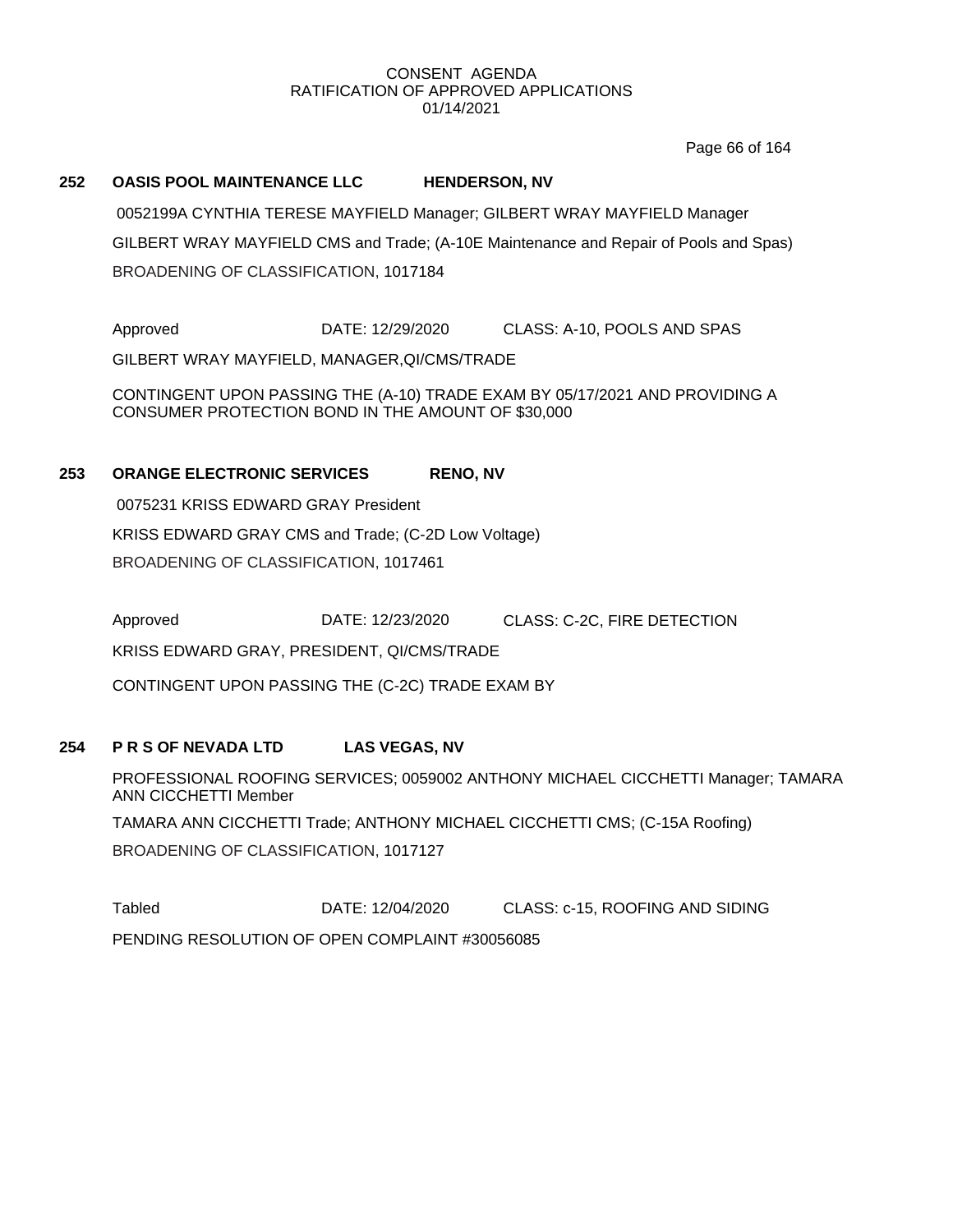Page 67 of 164

#### **255 PACIFIC STAIR CO SALEM, OR**

0058943 SHERMA JEAN GARDNER President; WILLIAM LEE GARDNER Vice President WILLIAM LEE GARDNER CMS and Trade; (C-14B Structural Steel; C-14C Ornamental Metal) BROADENING OF CLASSIFICATION, 1017145

Approved DATE: 12/11/2020 CLASS: C-14B, STRUCTURAL STEEL WILLIAM GARDNER, VICE PRESIDENT/QI/CMS/TRADE

### **256 S C I CONSTRUCTION L P TYLER, TX**

0078549 FRONT LINE CAPITAL J LLC General Partner; LARRY STARR PARKER President; BROOKE DEANN PARKER Other; BRANDON KEITH PARKER Vice President

BRANDON KEITH PARKER CMS; (B-2 Residential and Small Commercial)

BROADENING OF CLASSIFICATION, 1016657

Approved DATE: 12/01/2020 CLASS: B, GENERAL BUILDING

BRAD TRUMP, QI/CMS/TRADE B, GENERAL BUILDING

CONTINGENT UPON PASSING THE CMS EXAM BY 04/12/2021

#### **257 SPORT COURT OF NEVADA LLC Las Vegas, NV**

0083688 MILES BRANDON REYNOLDS Managing Member

MILES BRANDON REYNOLDS CMS and Trade; (A-22 Unclassified A22 IS DESIGNATED FOR OUTDOOR/INDOOR SYNTHETIC SPORTS COURT SURFACES & amp; ACCESSORIES ONLY) BROADENING OF CLASSIFICATION, 1016178

Approved **DATE: 11/20/2020** CLASS: A-10

MILES BRANDON REYNOLDS, MANAGING MEMBER/QI/CMS/TRADE

CONTINGENT UPON PASSING THE A-10 TRADE EXAM BY 3/21/2021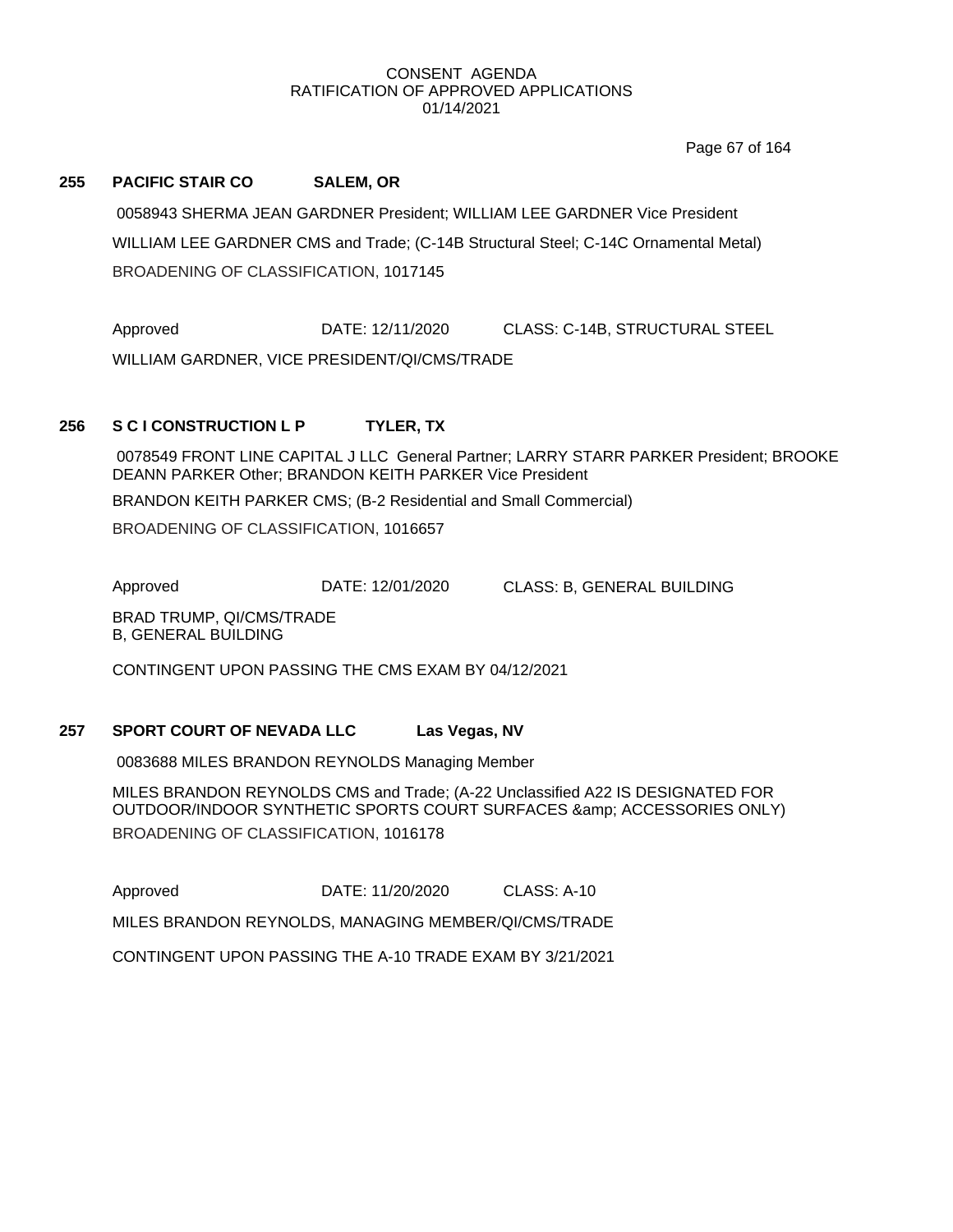Page 68 of 164

### **258 TECHSICO LLC HENDERSON, NV**

0080618 TODD ANTHONY BLACKBURN Managing Member; JAMES EDWARD LYTAL, II Managing Member

JAMES WILLIAM BLACKBURN CMS and Trade; (A-25 Telecommunication Towers)

BROADENING OF CLASSIFICATION, 1016472

Approved DATE: 12/08/2020 CLASS: A, GENERAL ENGINEERING

ROCKY THOMAS HARPUR, QI/CMS/TRADE A, GENERAL ENGINEERING

CONTINGENT UPON PASSING CMS AND (A) TRADE EXAMS BY 03/29/2021.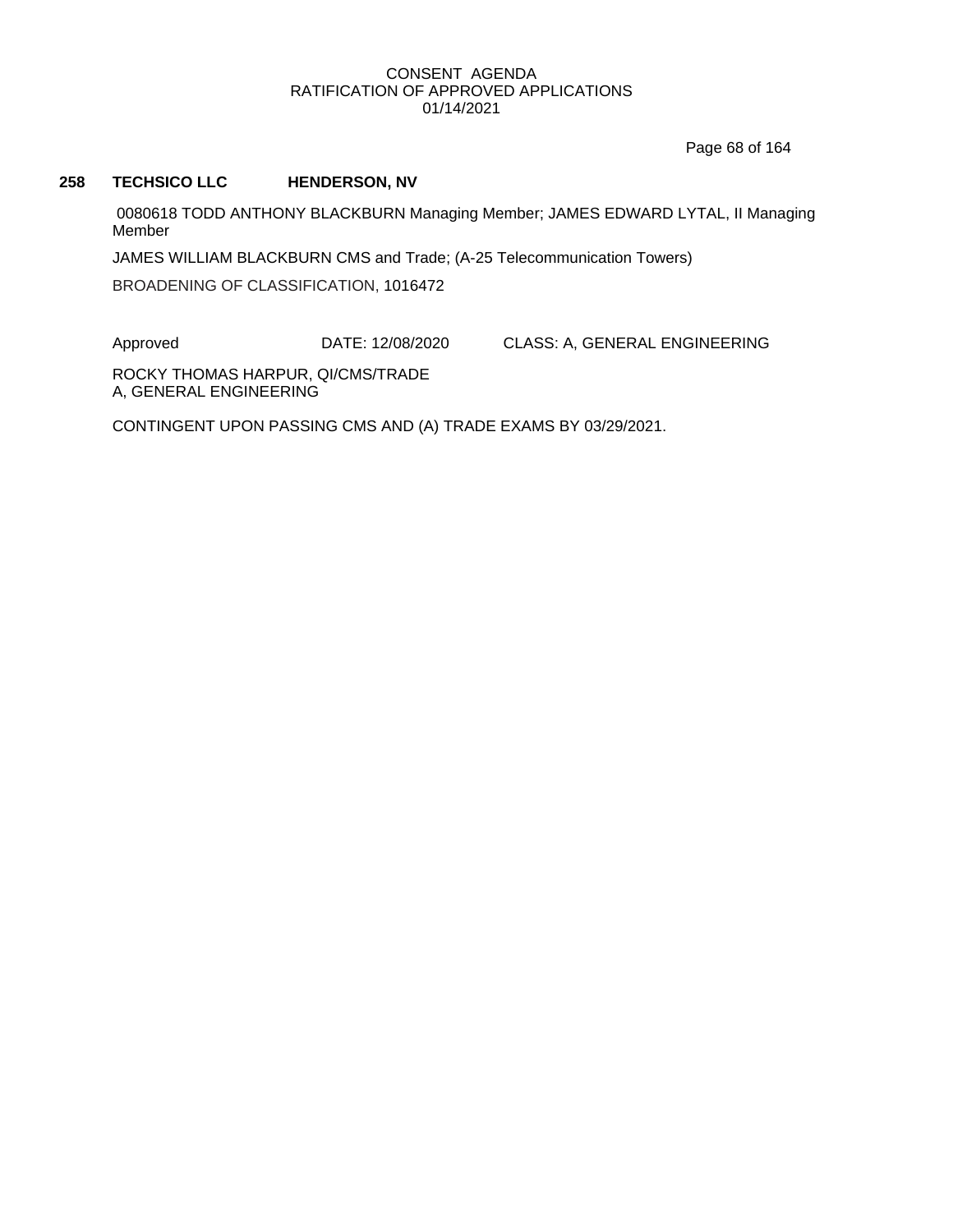Page 69 of 164

# **CHANGE OF OFFICER/MEMBER/MANAGER**

# **259 A M A AIR LAS VEGAS, NV**

ELITE RESTORATION SERVICES; 0075842; 0076700; 0077366; GALYNA USENKO, President

RUBEN AMBARTSOUMIAN CMS; RUBEN AMBARTSOUMIAN CMS and Trade; TIBOR ITSKOVICH CMS and Trade

CHANGE OF OFFICER/MEMBER/MANAGER, 1016619

Approved DATE: 12/28/2020

# **260 A O SERVICES LLC TEMPE, AZ**

0085303; MICHAEL JOHN MCCREARY Manager MICHAEL JOHN MCCREARY CMS and Trade CHANGE OF OFFICER/MEMBER/MANAGER, 1017284

Approved DATE: 12/10/2020

# **261 ADVANCE INSTALLATIONS INC SPARKS, NV**

0027501; 0033627; JENNIFER ANN LAGUNA President; TOM SHANE DAVIS Vice President EDWARD ARTHUR DAVIS CMS and Trade; TOM SHANE DAVIS CMS and Trade CHANGE OF OFFICER/MEMBER/MANAGER, 1017333

Approved DATE: 12/14/2020

APPROVED ON LICENSE #0027501 AND 0033627

### **262 AMERICAN ENVIRONMENTAL GROUP LTD LLC RICHFIELD, OH**

0071926; KENNETH JOSEPH KARL, President; RICHARD ALAN LEMMON Manager; JON PAUL EDENS, Vice President ROBERT EDWARD KILLIAN, CMS and Trade CHANGE OF OFFICER/MEMBER/MANAGER, 1016192

Approved DATE: 12/28/2020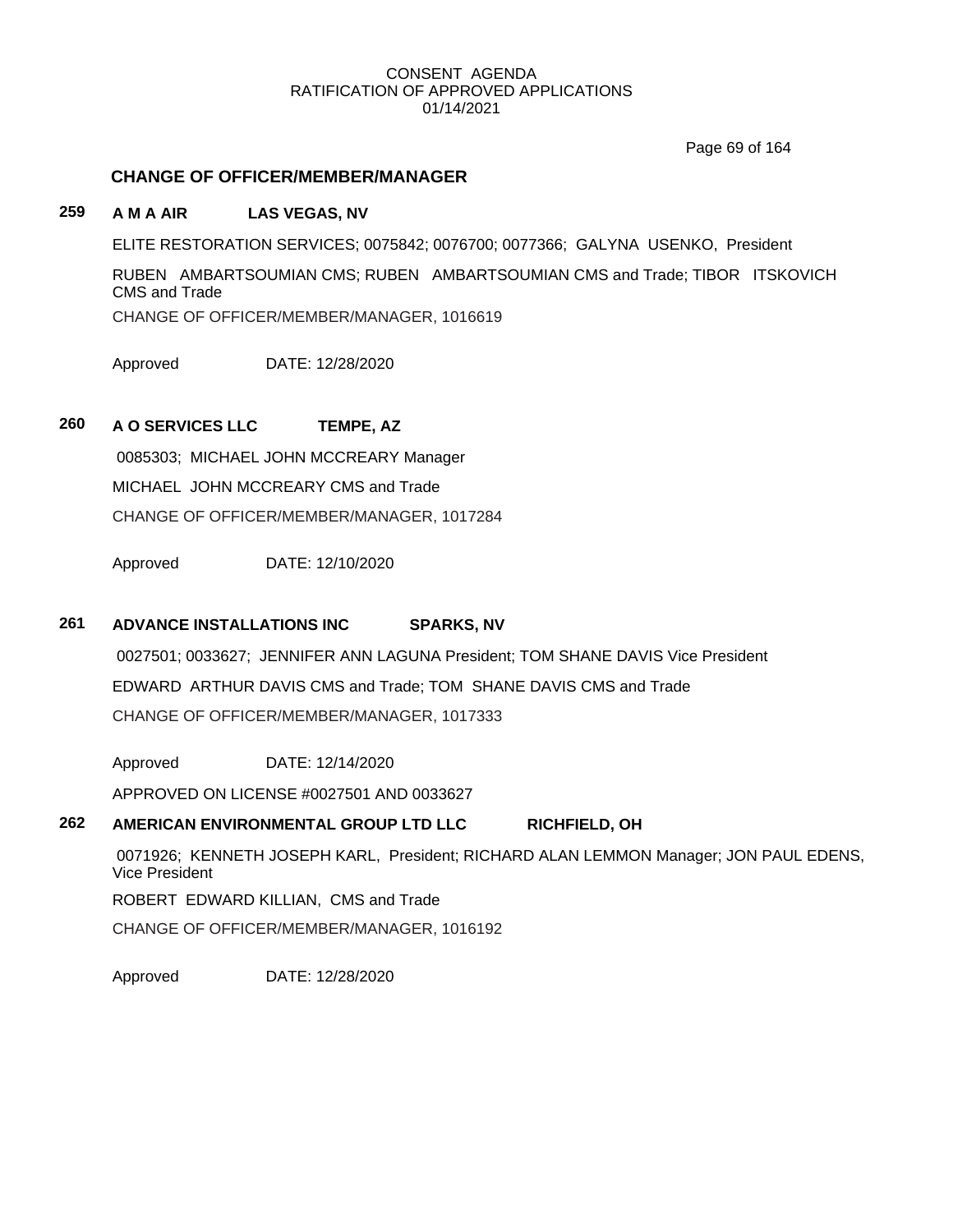Page 70 of 164

# **263 AMERICAN PAVEMENT PRESERVATION LLC LAS VEGAS, NV**

0051240; AMERICAN PAVEMENT HOLDINGS Member; ERIC MARION REIMSCHIISSEL Vice President

ERIC MARION REIMSCHIISSEL CMS and Trade

CHANGE OF OFFICER/MEMBER/MANAGER, 1017616

Approved DATE: 12/29/2020

# **264 AMMCO CONSTRUCTION LLC LAS VEGAS, NV**

0082243; 0082244; 0082246; JOSEPH ANTHONY RANDAZZO Manager

WILLIAM JAMES RICHARDSON CMS and Trade

CHANGE OF OFFICER/MEMBER/MANAGER, 1016717

Approved DATE: 11/17/2020

### **265 B & B HEATING AND AIR LLC RENO, NV**

0075283; CONNIE LYNNE BYRNES, Managing Member; NEIL EDWARD DEMENT Managing Member; SUSAN MARGARET MURPHEY, Managing Member

NEIL EDWARD DEMENT CMS and Trade

CHANGE OF OFFICER/MEMBER/MANAGER, 1016709

Approved DATE: 11/16/2020

# **266 BABCOCK & WILCOX CONSTRUCTION CO LLC AKRON, OH**

0026353; 0034219; AMERICON LLC Managing Member; MICHAEL DANIEL HIDAS President; JOHN JOSEPH DZIEWISZ Secretary; RODNEY ERNEST CARLSON, Treasurer; ORVILLE GEORGE LUNKING, **Treasurer** 

RANDY RUSSELL PIERCE CMS and Trade; WILLIAM ARMIN WILLMAN CMS and Trade

CHANGE OF OFFICER/MEMBER/MANAGER, 1016969

Approved DATE: 12/04/2020

APPROVED ON LICENSE #0026353 AND 0034219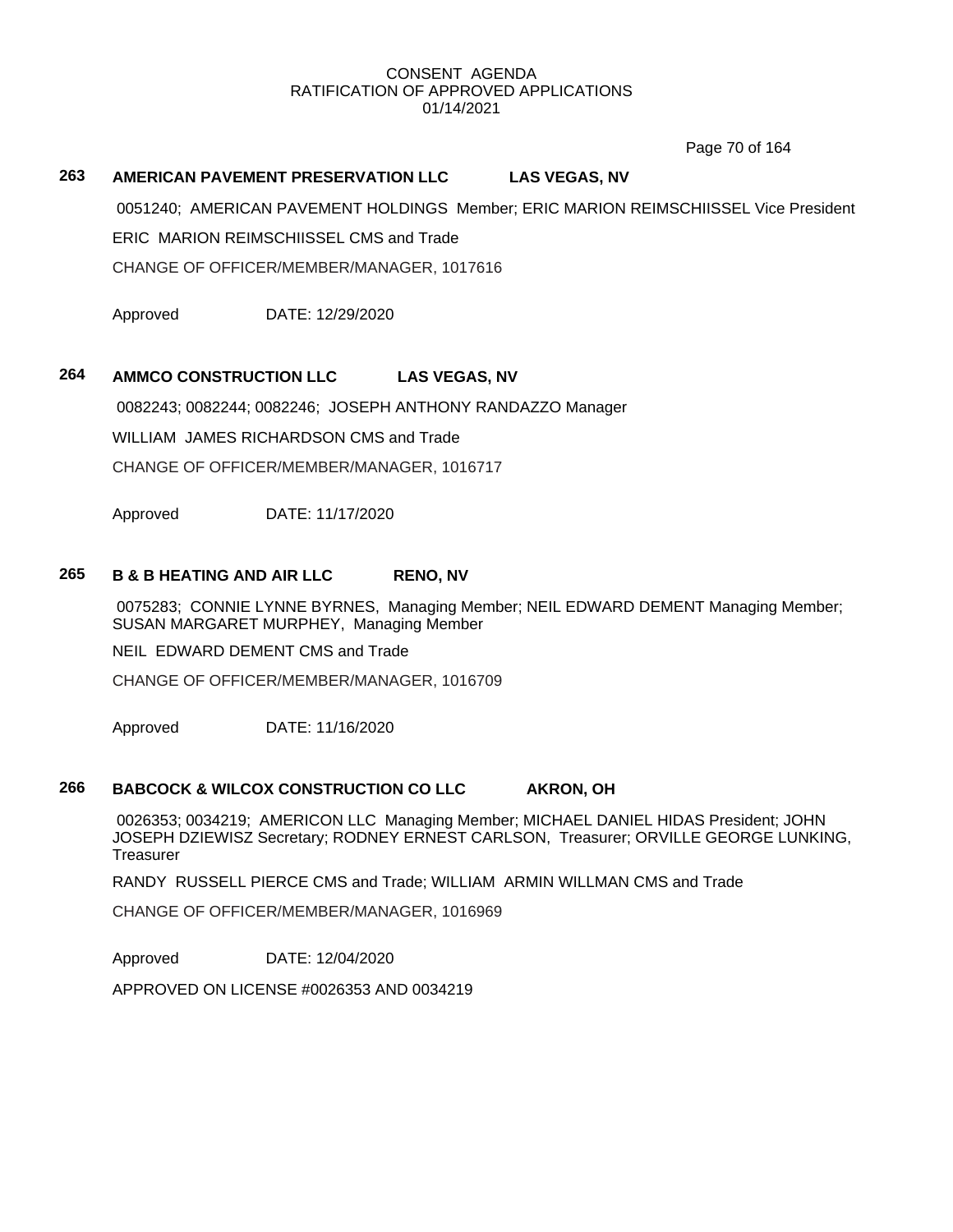Page 71 of 164

# **267 BAILEY & ASSOCIATES LLC ELKO, NV**

0080318; 0080686; 0080687; DAVID ANDREW BAILEY Member; JOE EBEN BAILEY Manager; JOSEPH EBEN BAILEY Member; DOUGLAS WAYNE BAILEY Member; JAMES ARTHUR BAILEY Member

DOUGLAS WAYNE BAILEY CMS; JAMES ARTHUR BAILEY Trade; JONATHAN DOUGLAS BAILEY CMS and Trade; TYSON KURT KENNEDY Trade

CHANGE OF OFFICER/MEMBER/MANAGER, 1017071

Approved DATE: 12/04/2020

APPROVED ON LICENSE #0080318 0080686 AND 0080687

# **268 BECHTEL INFRASTRUCTURE AND POWER CORPORATION GLENDALE, AZ**

0070182; 0071837; SCOTT FRANCIS OSBORNE, President; KRISTI DEMIDIO CHASE, Secretary; GREGORY ATWOOD HAMILTON, Treasurer; PEGGY HILLEY RESTIVO, Other

SHON RAY VICK CMS and Trade

CHANGE OF OFFICER/MEMBER/MANAGER, 1016181

Approved DATE: 11/20/2020

### **269 BODEN STORE FIXTURES INC LAS VEGAS, NV**

ALEXANDER INSTALLATIONS; 0058216; 0058931; BENJAMIN CARL BODEN President; CARL GREGORY BODEN CEO; DANIEL PATRICK DUNN Vice President

MICHAEL WAYNE FENNER CMS and Trade

CHANGE OF OFFICER/MEMBER/MANAGER, 1017090

Approved DATE: 11/30/2020

# **270 CHAVEZ PAINTING LLC SPARKS, NV**

0050515B; SALVADOR PALOMERA CHAVEZ Managing Member; SALVADOR CHAVEZ-GARCIA, JR Managing Member

SALVADOR PALOMERA CHAVEZ Trade; SARA CHAVEZ CMS

CHANGE OF OFFICER/MEMBER/MANAGER, 1017222

Approved DATE: 12/18/2020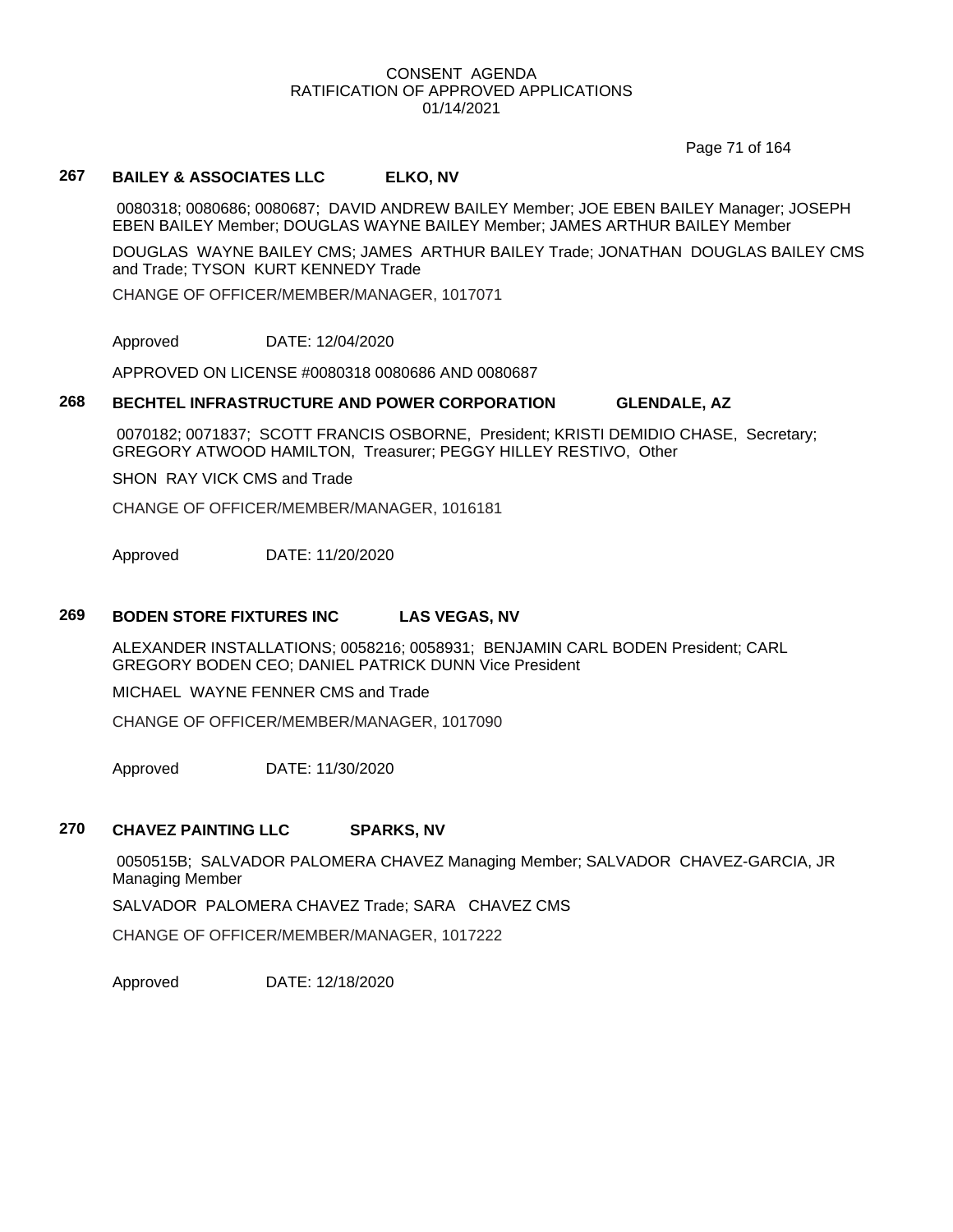Page 72 of 164

# **271 COM ART SIGNS & DESIGN LLC LAS VEGAS, NV**

0079519; SAUL ADOLFO MEJIA-RAMOS Managing Member SAUL ADOLFO MEJIA-RAMOS CMS and Trade CHANGE OF OFFICER/MEMBER/MANAGER, 1017214

Approved DATE: 12/07/2020

### **272 COMANCO ENVIRONMENTAL CORPORATION PLANT CITY, FL**

0054574; MARK ALLEN TOPP President

MARK ALLEN TOPP CMS and Trade

CHANGE OF OFFICER/MEMBER/MANAGER, 1016967

Approved DATE: 11/24/2020

### **273 CONSTRUCTION GROUP INTERNATIONAL LLC LAS VEGAS, NV**

0060686; 0061019; 0062277; 0067953; MARK ANTHONY MARCELL Manager; JANIELLE LYNN LINDER, Vice President

MARK ANTHONY MARCELL CMS and Trade

CHANGE OF OFFICER/MEMBER/MANAGER, 1016588

Approved DATE: 12/28/2020

# **274 CONTRA COSTA ELECTRIC INC MARTINEZ, CA**

0079358; CHARLES FREDERICK HADSELL, JR President; RICHARD KEVIN MATZ Vice President; RAY GENE ROBERTSON Vice President; DAVID WILLIAM GALLI Vice President; MARK STANLEY SHEELEY Vice President; THOMAS LEWIS TATRO Vice President; PAUL GREGORY WHITE Vice President; CARL ROY CASE Assistant Secretary

RAY GENE ROBERTSON CMS and Trade

CHANGE OF OFFICER/MEMBER/MANAGER, 1017174

Approved DATE: 12/28/2020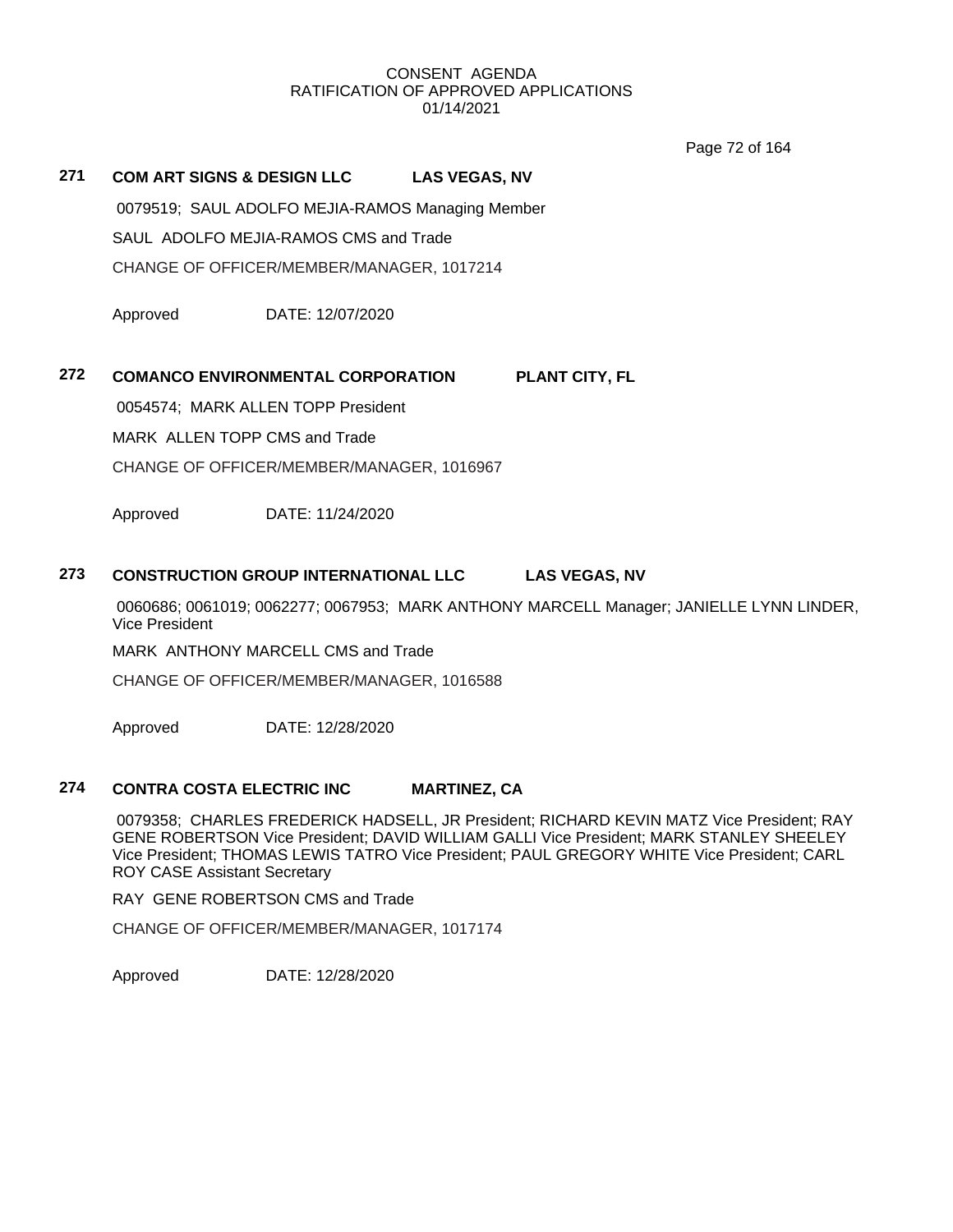Page 73 of 164

# **275 CRUX SUBSURFACE INC SPOKANE VALLEY, WA**

0077467; SCOTT RICHARD TUNISON President; DALE LEE QUERREY Vice President; JACOB RICHARD BRENNAN, Vice President; MARTHA REBECCA NORMAN Assistant Secretary; MARK THOMAS NEUPERT, Chief Financial Officer

SCOTT RICHARD TUNISON CMS and Trade

CHANGE OF OFFICER/MEMBER/MANAGER, 1016708

Approved DATE: 12/28/2020

#### **276 D A MCCOSKER CONSTRUCTION CO CONCORD, CA**

INDEPENDENT CONSTRUCTION COMPANY; 0036203; 0042727; BRIAN CLAY MCCOSKER President; DOUGLAS PATRICK GRIFFITH, Treasurer; RON FREDERICK NOOTEBOOM, Vice President

BRIAN CLAY MCCOSKER CMS and Trade

CHANGE OF OFFICER/MEMBER/MANAGER, 1016668

Approved DATE: 11/23/2020

# **277 D P INDUSTRIAL INC WEST VALLEY CITY, UT**

0075435; 0075436; DAVID PAUL STALEY President; MARY ELIZABETH STALEY Treasurer

DAVID PAUL STALEY CMS and Trade

CHANGE OF OFFICER/MEMBER/MANAGER, 1017172

Approved DATE: 12/03/2020

APPROVED ON LICENSE #0075435 AND 0075436

### **278 DEPCOM POWER INC SCOTTSDALE, AZ**

0079344; JOHNNIE LISTER TAUL President; CHARLOTTE PAMELA SCAGLIONE, Secretary; WILLIAM JOSEPH JUDGE, Treasurer; JAMES RICHARD LAMON Chief Executive Officer

JUSTIN GABRIEL BLOCH CMS and Trade; SAMUEL SORIANO VILLANUEVA Trade

CHANGE OF OFFICER/MEMBER/MANAGER, 1016191

Approved DATE: 11/06/2020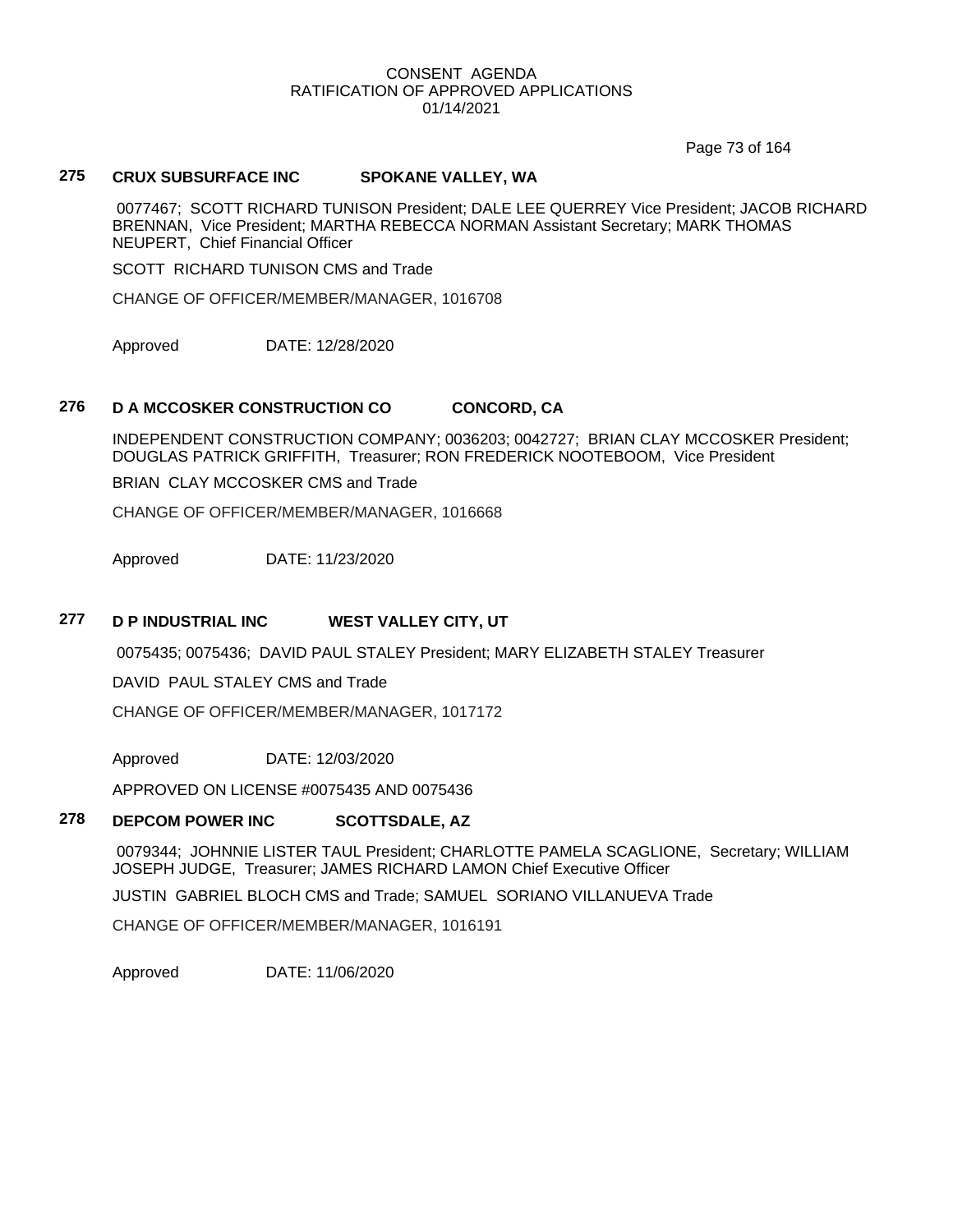Page 74 of 164

### **279 DIXIE TRANSPORT INC SANDY, UT**

PROPANE EQUIPMENT AND SUPPLY; 0036664; PAUL C EARDLEY President; KEVIN PAUL EARDLEY, **Director** 

PAUL C EARDLEY CMS and Trade

CHANGE OF OFFICER/MEMBER/MANAGER, 1017038

Approved DATE: 12/16/2020

# **280 E GADS LLC LAS VEGAS, NV**

0047024; MAVERICK DESIGN LLC Manager; JUSTIN PAUL ARCEMONT, Manager

ROBERT BEISEL CMS and Trade

CHANGE OF OFFICER/MEMBER/MANAGER, 1017306

Approved DATE: 12/17/2020

# **281 ERICKSON FRAMING NV LLC RENO, NV**

0077393; RICHARD JONATHAN GALLAGHER, Manager WILLIAM LANE FITZMORRIS CMS and Trade CHANGE OF OFFICER/MEMBER/MANAGER, 1017077

Approved DATE: 12/16/2020

### **282 H L CHAPMAN PIPELINE CONSTRUCTION INC LEANDER, TX**

0031596; SCOT PAUL FLUHARTY President; MICHAEL GLENN WILSON, JR Vice President MICHAEL GLENN WILSON, JR CMS and Trade CHANGE OF OFFICER/MEMBER/MANAGER, 1017129

Approved DATE: 12/07/2020

# **283 H M T TANK SERVICE LLC THE WOODLANDS, TX**

0051081; DERRICK ALLEN DOUD, Chief Financial Officer; WENDY NICHOLE KNIGHT Vice President NELSON JOHN ACOSTA CMS and Trade CHANGE OF OFFICER/MEMBER/MANAGER, 1016767

Approved DATE: 12/18/2020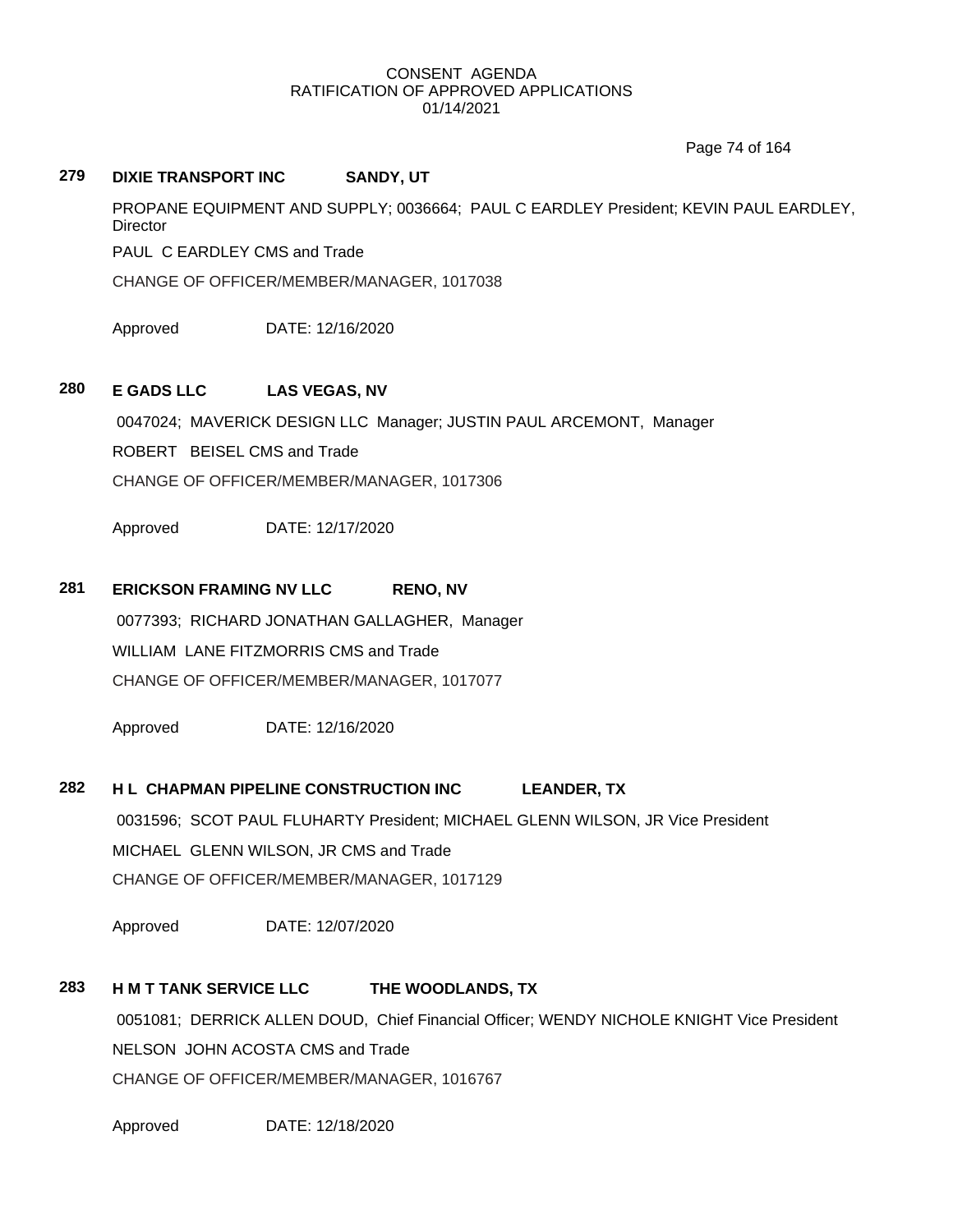Page 75 of 164

# **284 HARDER MECHANICAL CONTRACTORS INC PORTLAND, OR**

0039644; 0080943; 0080944; 0081013; 0081518; STEPHEN JOHN HARDER President; DUSTIN GRANT HARDER Secretary; DUSTIN MCKINLEY BAKER, Chief Financial Officer

DUSTIN GRANT HARDER CMS and Trade; JASON MICHAEL CORDLE Trade; RONALD THOMAS EGGIMANN Trade; STEPHEN JOHN HARDER CMS and Trade; STEVEN BRADY HILL, Trade CHANGE OF OFFICER/MEMBER/MANAGER, 1016265

Approved DATE: 12/04/2020

APPROVED FOR LICENSE NUMBERS 81518, 39644, 81013, 80943, 80944

# **285 HENRY CONTRACTING LLC LAS VEGAS, NV**

0070990; OLLIE GENTRY WALSH Managing Member ROLAND ROBERT ROSENBERG, JR CMS and Trade

CHANGE OF OFFICER/MEMBER/MANAGER, 1017123

Approved DATE: 12/07/2020

### **286 HERMAN-STEWART CONSTRUCTION AND DEVELOPMENT INC LANHAM, MD**

0039562; TERRY LEE VARNER, President; MATTHEW DORNER WHITNEY Treasurer MICHAEL FOSTER DENNIS CMS and Trade

CHANGE OF OFFICER/MEMBER/MANAGER, 1016554

Approved DATE: 12/04/2020

#### **287 HISKETT & SONS LLC FALLON, NV**

0023636B; STEVE HOWARD JAMES HISKETT Member; TRULA EILEEN HISKETT Managing Member; SEAN HOWARD HISKETT Member SEAN HOWARD HISKETT CMS and Trade CHANGE OF OFFICER/MEMBER/MANAGER, 1017246

Approved DATE: 12/08/2020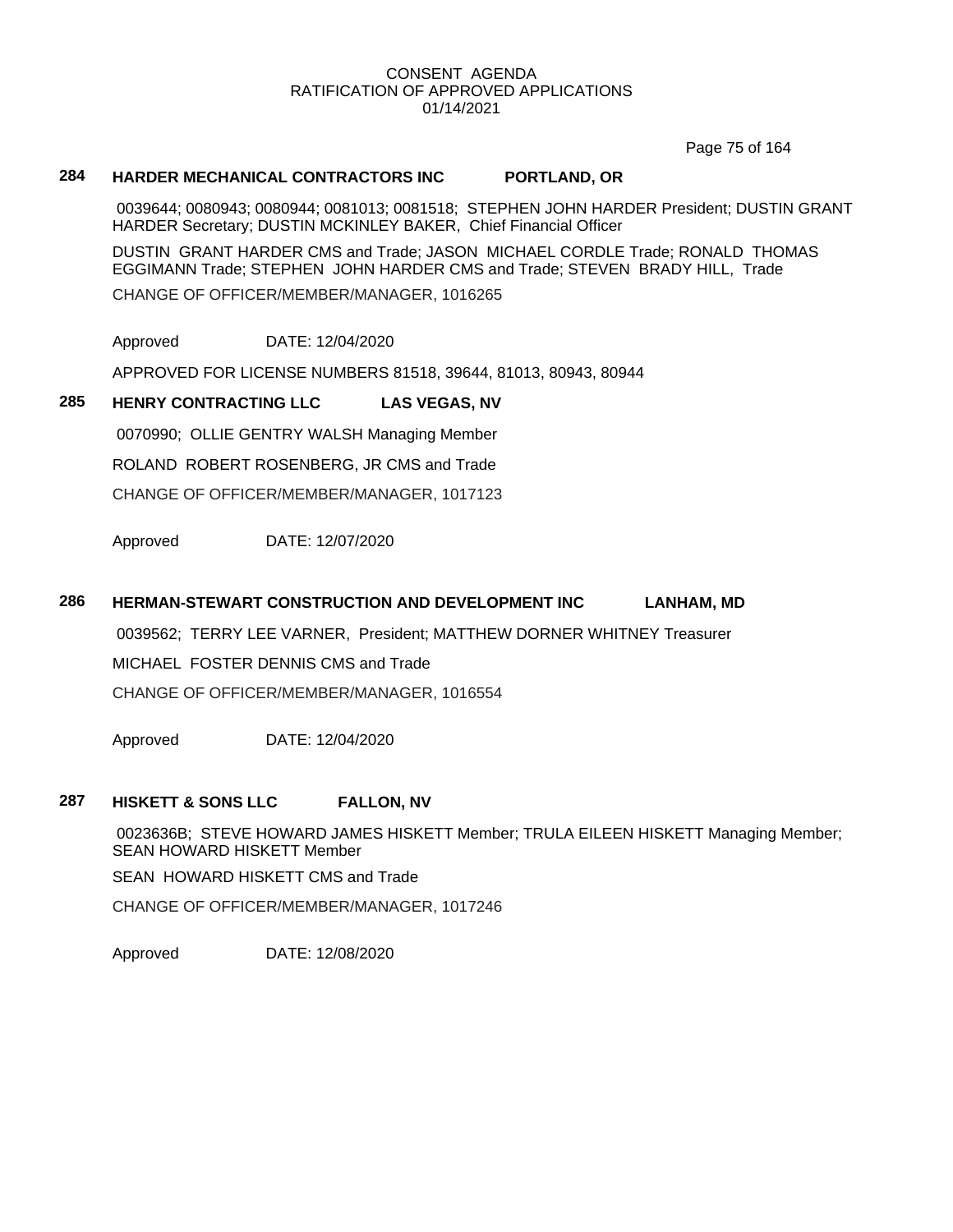Page 76 of 164

# **288 J GROTHE ENTERPRISES CHINO, CA** 0028241; MICHAEL JOSEPH SCHMITT, President; WALTER FRANCIS CLARK, Vice President MICHAEL JOSEPH SCHMITT, CMS and Trade CHANGE OF OFFICER/MEMBER/MANAGER, 1016806

Approved DATE: 11/23/2020

# **289 J 7 ENTERPRISES LLC OVERTON, NV**

0084833; MICHAEL ROYCE JORGENSEN Managing Member MICHAEL ROYCE JORGENSEN CMS and Trade CHANGE OF OFFICER/MEMBER/MANAGER, 1017495

Approved DATE: 12/29/2020

# **290 J W MCCLENAHAN CO SAN MATEO, CA**

0069836; 0069837; 0069838; ROSS ALLEN KELLY President; ROBERT LEE YEE Treasurer GARY WINSLOW MCCLENAHAN CMS and Trade; ROSS ALLEN KELLY CMS and Trade CHANGE OF OFFICER/MEMBER/MANAGER, 1017269

Approved DATE: 12/08/2020

APPROVED ON LICENSE #0069836 0069837 AND 0069838

# **291 JAMES LONG CONSTRUCTION SERVICES INC SACRAMENTO, CA**

0068578; KAREN SUE LONG, President; BRADLEY GRODON TUCKER, Vice President; MATTHEW MICHAEL TUCKER, Vice President

CHANGE OF OFFICER/MEMBER/MANAGER, 1016876

Approved DATE: 12/17/2020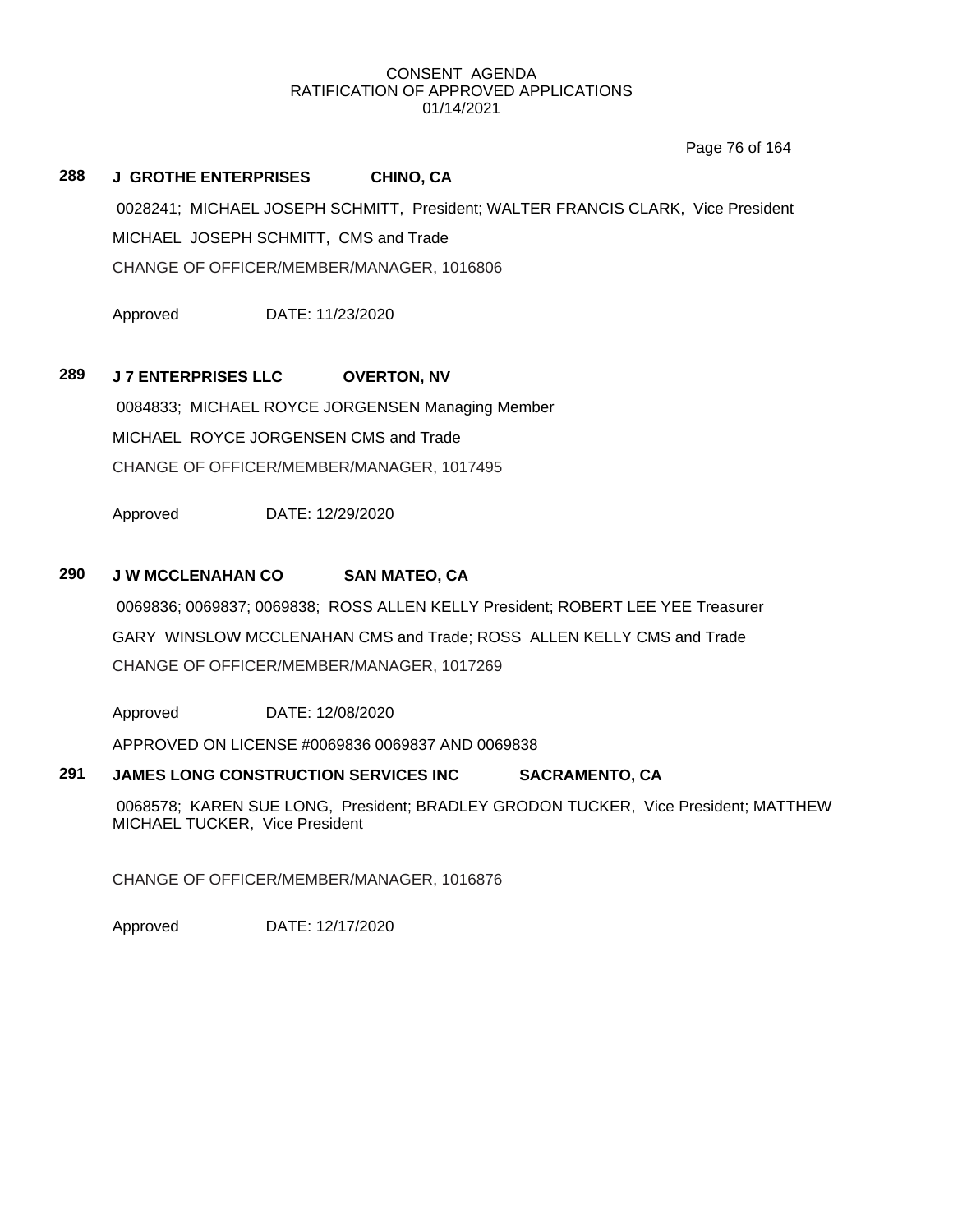Page 77 of 164

# **292 K C I TECHNOLOGIES INC LAS VEGAS, NV**

0081727; NATHAN JOHN BEIL President; BAYNE ELLIS SMITH, JR Secretary; CHRISTINE YVONNE KOSKI Treasurer; TERRY FRANCIS NEIMEYER CEO; DANIEL SCOTT RIDDLE Vice President; CHRISTOPHER JOHN GRIFFITH Vice President

RICHARD EDWARD TORRENS, JR CMS and Trade; VINCENT BERNELL REGER CMS and Trade

CHANGE OF OFFICER/MEMBER/MANAGER, 1017148

Approved DATE: 12/07/2020

#### **293 KEENAN HOPKINS SUDER & STOWELL CONTRACTORS INC LAS VEGAS, NV**

0044145; 0045979; 0045980; 0045981; 0067117; 0071238; 0076361; PHILIP EDWARD CHERNE President; DENNIS ALBERT NORMAN CFO; ROBERT MILTON WALTER, Vice President; DONALD EUGENE ARCHULETA Vice President

BRIAN LORD WIRSCH Trade; DAVID PAUL SUDER CMS; DAVID PAUL SUDER CMS and Trade; DONALD EUGENE ARCHULETA CMS and Trade; ROBERT MILTON WALTER, CMS and Trade; RYAN MATTHEW EHLEN Trade

CHANGE OF OFFICER/MEMBER/MANAGER, 1017237

Approved DATE: 12/04/2020

APPROVED ON LICENSE NUMBERS 44145, 45979, 45980, 45981, 71238

# **294 KINGWOOD SECURITY SERVICES LLC ST LOUIS, MO**

CORRECTIONAL CABLE; 0079113; CEQUEL III COMMUNICATIONS I LLC Managing Member; DAVID ALAN COUTTS, Manager; LOUIS J RILEY, Vice President

DAVID AIDEN FARNHAM Trade; DIANNE K HUFFSTICKLER CMS

CHANGE OF OFFICER/MEMBER/MANAGER, 1016380

Approved DATE: 11/24/2020

# **295 L T F CONSTRUCTION COMPANY LLC CHANHASSEN, MN**

0069878; L T F OPERATIONS HOLDINGS INC Managing Member; ERIK ANDREW LINDSETH, Vice President

STEVEN BRUCE TORELL CMS and Trade

CHANGE OF OFFICER/MEMBER/MANAGER, 1017084

Approved DATE: 12/10/2020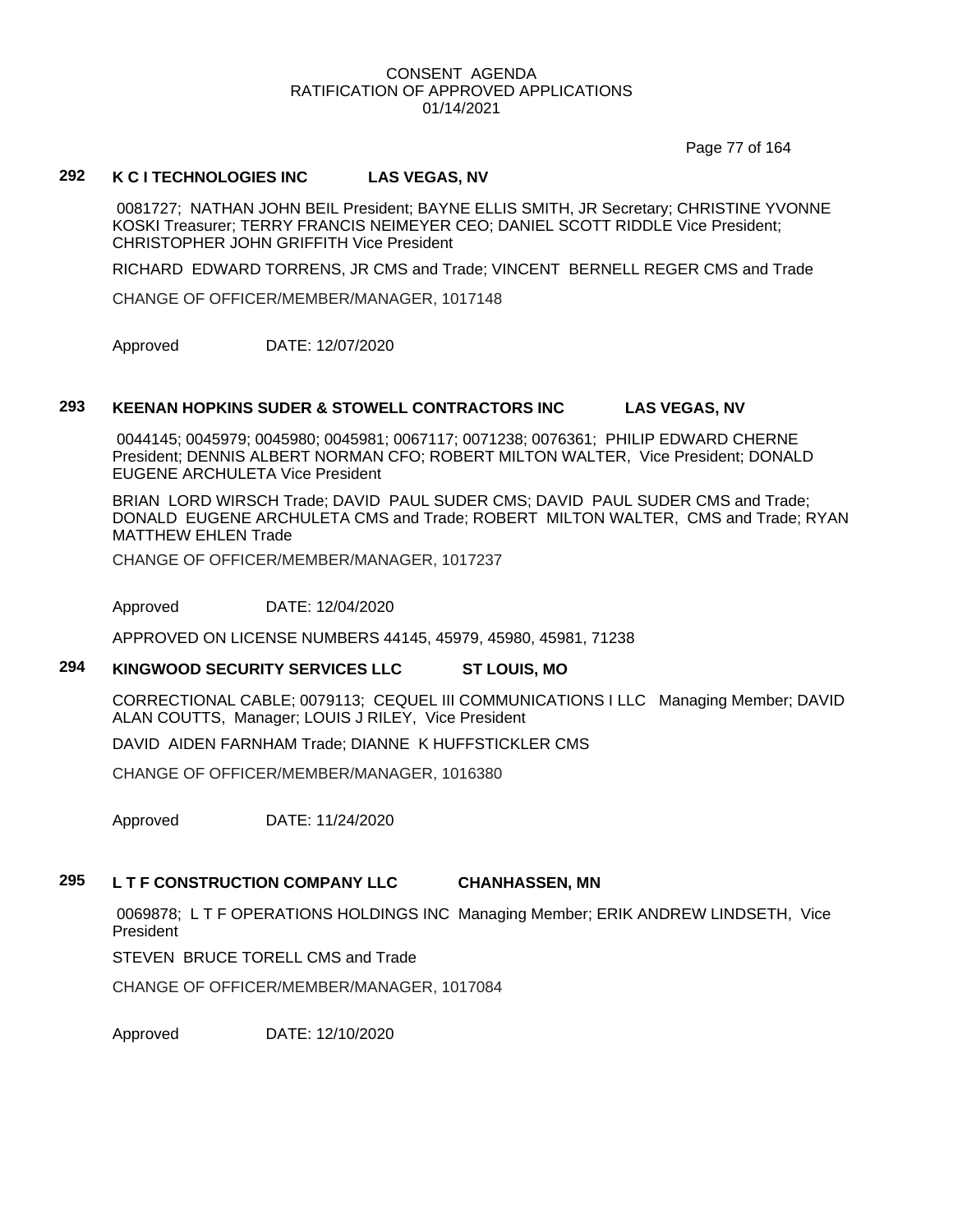Page 78 of 164

# **296 LARON INC KINGMAN, AZ**

0046981; DAVID LORING SCHEER, Secretary; ADAM JAMES MCMAHON, Treasurer GLENN R THOROUGHMAN CMS and Trade

CHANGE OF OFFICER/MEMBER/MANAGER, 1016298

Approved DATE: 12/18/2020

# **297 LEGACY OVERHEAD DOOR SERVICE LLC LAS VEGAS, NV**

0077558; ROGER JOLLY HOCKING, JR Manager; DAVID WAYNE PIPPIN Managing Member DAVID WAYNE PIPPIN CMS and Trade CHANGE OF OFFICER/MEMBER/MANAGER, 1016697

Approved DATE: 12/18/2020

# **298 LEVEL 5 LLC ATLANTA, GA**

L 5; 0080299; JUSTIN LUCAS KASSLER, President; BRADLEY SCOTT ELLER Manager BRADLEY SCOTT ELLER CMS and Trade CHANGE OF OFFICER/MEMBER/MANAGER, 1016660

Approved DATE: 11/23/2020

# **299 LIBERTY INDUSTRIAL GROUP INC SALT LAKE CITY, UT**

0079623; 0079624; GREGG S DYAKON President; MARK THOMAS HAUBER, Treasurer GREGG S DYAKON CMS; ROBERT L PRINZ Trade CHANGE OF OFFICER/MEMBER/MANAGER, 1017315

Approved DATE: 12/14/2020 APPROVED ON LICENSE #0079623 AND 0079624

# **300 LOGIC LLC LAS VEGAS, NV**

0070943; DONALD D BYRD Manager; NANCY BYRD Manager DONALD D BYRD CMS and Trade

CHANGE OF OFFICER/MEMBER/MANAGER, 1017518

Approved DATE: 12/28/2020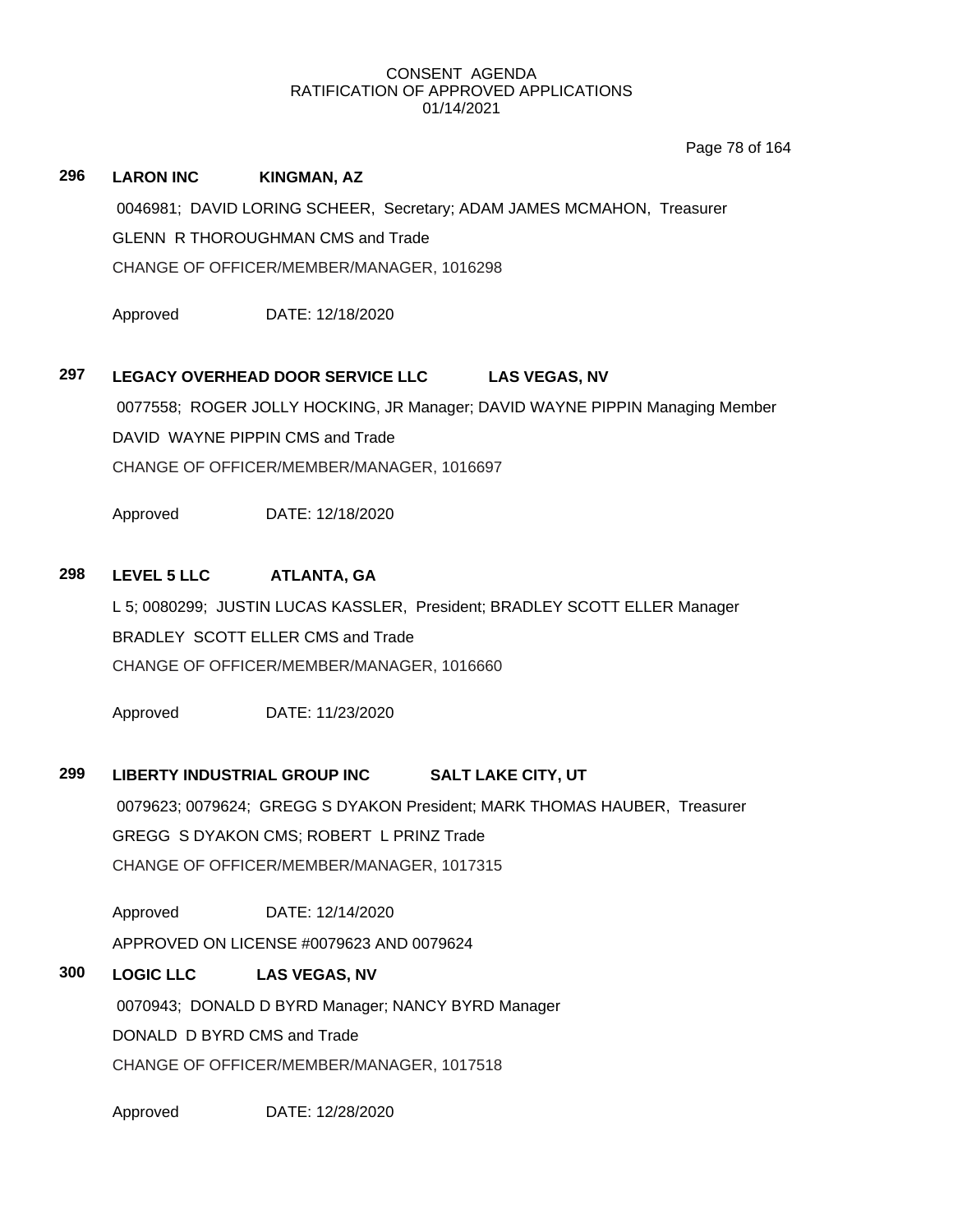Page 79 of 164

# **301 LONE MOUNTAIN REINFORCING LLC LAS VEGAS, NV**

0083611; URIEL CARLOS CALVILLO, Managing Member; CHRISTOPHER MICHAEL LOWY, Managing Member; MICHAEL ANTHONY CONLEY, Managing Member

CHRISTOPHER MICHAEL LOWY, CMS and Trade

CHANGE OF OFFICER/MEMBER/MANAGER, 1016939

Approved DATE: 12/07/2020

### **302 M G MCGRATH INC MAPLEWOOD, MN**

0084878; MICHAEL PATRICK MCGRATH, President; HOLLY LORRAINE WARD, Treasurer; JEANNE CATHERINE MCGRATH, Director; MICHAEL GYL MCGRATH, Director

MICHAEL PATRICK MCGRATH, CMS and Trade

CHANGE OF OFFICER/MEMBER/MANAGER, 1017068

Approved DATE: 11/23/2020

### **303 MAJESTIC CABINETS LLC LAS VEGAS, NV**

SILVER HAWK CONSTRUCTION; 0068142; 0079140; JORGE MARTIN ABREGO Managing Member; JOSE ANGEL SANDOVAL, JR Managing Member

JORGE MARTIN ABREGO CMS and Trade; JOSE ANGEL SANDOVAL, JR CMS and Trade

CHANGE OF OFFICER/MEMBER/MANAGER, 1016266

Approved DATE: 11/20/2020

# **304 MEADOWLAND ENTERPRISES INC BUNKERVILLE, NV**

0050800; SHEM TEERLINK, President; JUSTIN TEERLINK, Treasurer; CHERYL TEERLINK, Vice President

COLIN WAYNE NILSSON CMS and Trade; SHEM P TEERLINK Trade

CHANGE OF OFFICER/MEMBER/MANAGER, 1016633

Approved DATE: 12/28/2020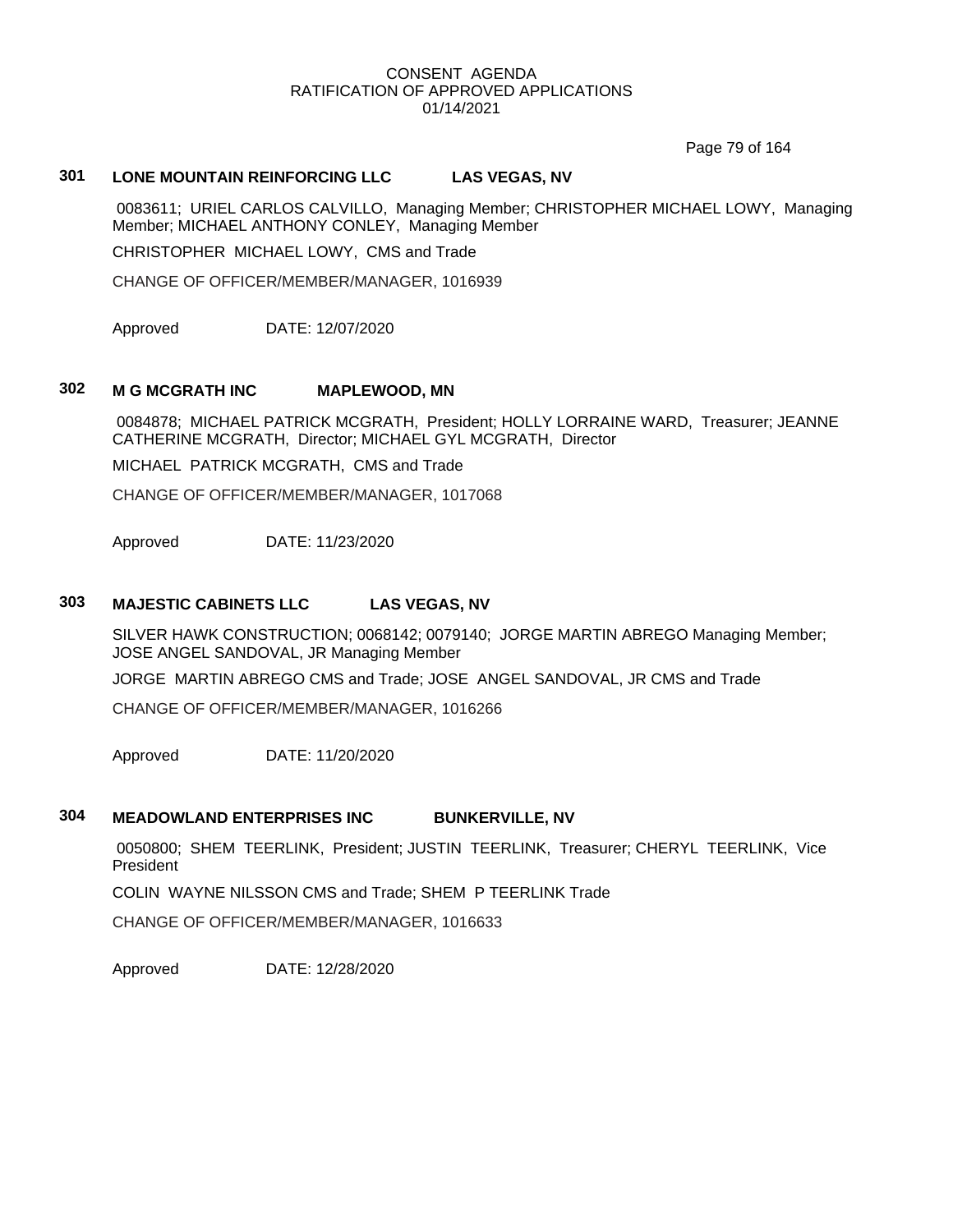Page 80 of 164

# **305 NATIVE AMERICAN SERVICES CORP KELLOGG, ID** 0051583; 0077518; RICK LEE LUNA President; GRETCHEN ANNE MANN Treasurer DENNIS GEORGE SHEPPARD CMS and Trade; STEPHAN MICHAEL FEDELE CMS and Trade

CHANGE OF OFFICER/MEMBER/MANAGER, 1016672

Approved DATE: 11/13/2020

### **306 NEVADA PREFAB ENGINEERS INC LAS VEGAS, NV**

0012301; QUINN JASON JOHNSON President; CONSTANCE FAITH JOHNSON Chief Executive Officer JAMES CRAIG LINDSAY, Trade; QUINN JASON JOHNSON CMS CHANGE OF OFFICER/MEMBER/MANAGER, 1017530

Approved DATE: 12/29/2020

### **307 NORTH AMERICAN CABLE EQUIPMENT INC WEST CHESTER, PA**

0080974; AARON M STARR President

JIMMY WAYNE MARTINSON CMS and Trade

CHANGE OF OFFICER/MEMBER/MANAGER, 1017048

Approved DATE: 11/23/2020

#### **308 PAR 123 CONSTRUCTION SERVICES LLC LAS VEGAS, NV**

AGILE BUILDERS; 0086112; RUSSELL LEE LAMBRECHT, Manager; BRIAN ARTHUR CHARD, Manager; THOMAS CHARLES BECKER Manager; APRIL CM LAWSON, Manager; MATTHEW JEREMIAH BYRON Manager

CHANGE OF OFFICER/MEMBER/MANAGER, 1017122

Tabled DATE: 11/25/2020

PENDING COURT DOCUMENTS AND OUTCOME OF NEW MEMBERS OF THE COMPANY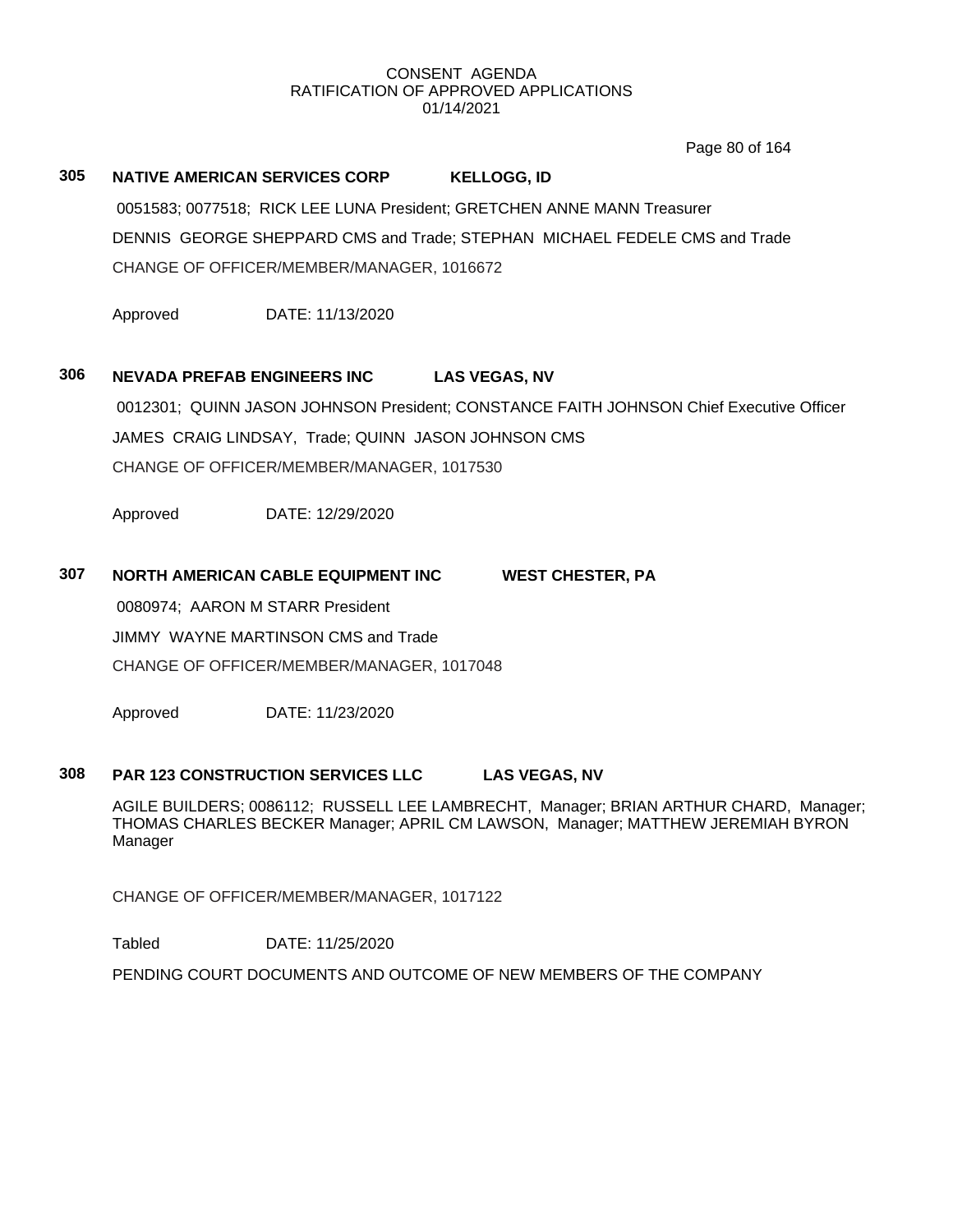Page 81 of 164

# **309 PERFORMANCE ABATEMENT SERVICES INC LENEXA, KS**

0027469; RICKY KENT SUTPHIN President; RODNEY LEE EISENHAUER Secretary; ROBERT ALAN CLAYTON, Treasurer

DANIEL VINCENT LEHOSKY, CMS and Trade

CHANGE OF OFFICER/MEMBER/MANAGER, 1016125

Approved DATE: 11/04/2020

### **310 PIKE ENGINEERING LLC FORT MILL, SC**

0076047; 0076048; MARK PHILLIP BUDD, Secretary; RICHARD BENNETT WIMMER Manager; JOHN BRYAN DERRICK Director; JOSEPH ERIC PIKE Manager

JOHN BRYAN DERRICK CMS and Trade

CHANGE OF OFFICER/MEMBER/MANAGER, 1015368

Approved DATE: 10/28/2020

#### **311 PLENIUM BUILDERS SPARKS, NV**

0076482; CHRISTOPHER ANTHONY DIANDA President; TOBIN DANIEL BASTA Secretary; MICHAEL PERRY DIANDA Secretary/Treasurer

KEVIN MARK LINDERMAN CMS and Trade; TOBIN DANIEL BASTA CMS and Trade

CHANGE OF OFFICER/MEMBER/MANAGER, 1016801

Approved DATE: 11/20/2020

#### **312 PRECISION AUTOMATION LOGANDALE, NV**

0042845; WILLIAM EDWARD SHELDON President; BROCKTON GREGGORY CHAPPELL, Secretary WILLIAM EDWARD SHELDON CMS and Trade

CHANGE OF OFFICER/MEMBER/MANAGER, 1015863

Approved DATE: 11/16/2020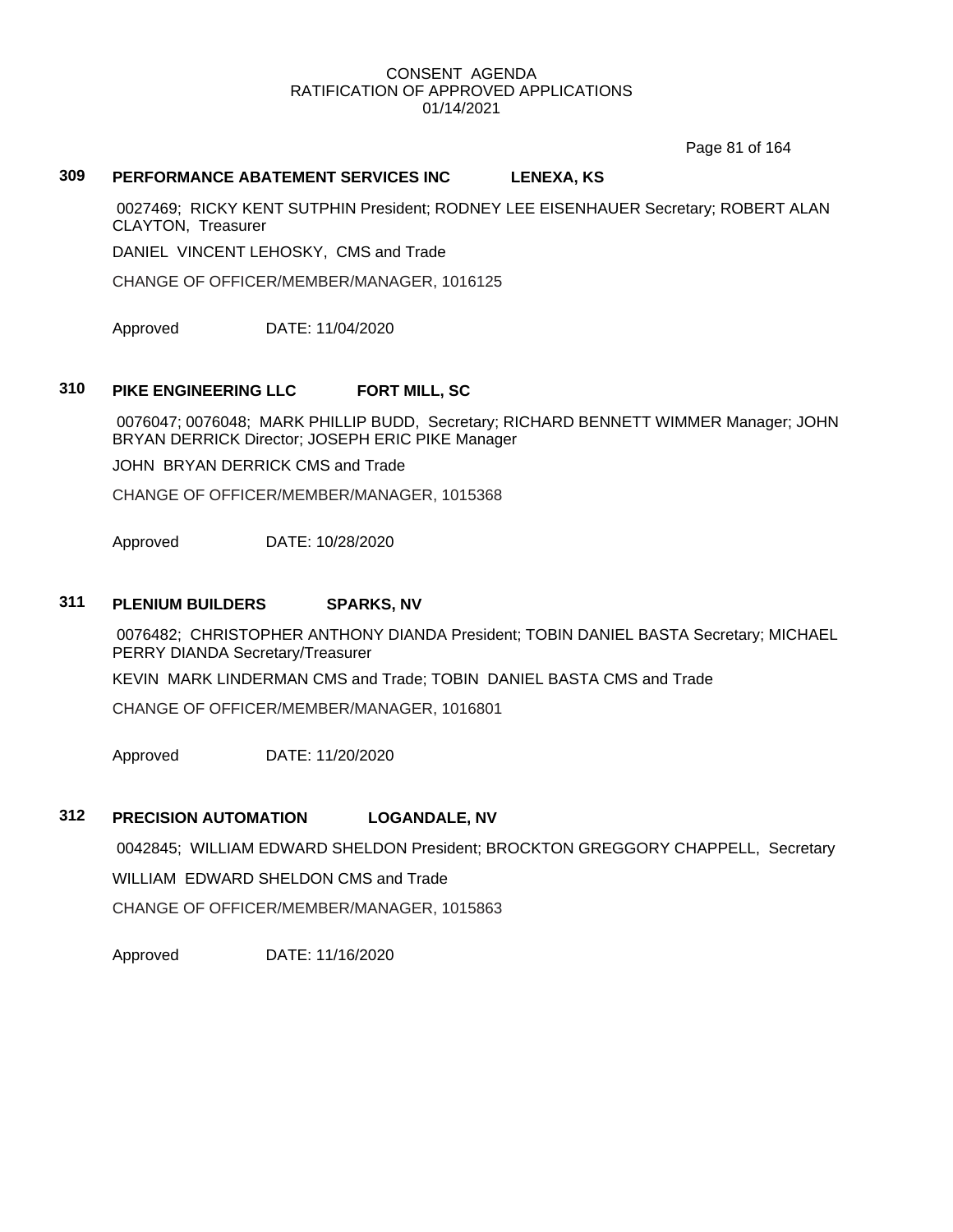Page 82 of 164

### **313 PRIMORIS ENERGY SERVICES CORPORATION HOUSTON, TX**

0087030; JEREMY RUSSELL KINCH, President; JOHN M PERISICH Secretary; BLANCHE ARCENEAUX, Treasurer; KENNETH MORRIS DODGEN Director

JOHN FLORES MORENO CMS and Trade

CHANGE OF OFFICER/MEMBER/MANAGER, 1016995

Approved DATE: 11/16/2020

### **314 PRO PIPE INC Irvine, CA**

0057710; 0064097; KENNETH ALLEN BIELE, President; BRUCE FRANCIS LUX, Secretary

KENNETH RICHARD BUNES, CMS and Trade

CHANGE OF OFFICER/MEMBER/MANAGER, 1016399

Approved DATE: 11/23/2020

#### **315 PRODUCTION RESOURCE GROUP LLC LAS VEGAS, NV**

SCENIC TECHNOLOGIES; 0043730; 0049189; MAGIC TO DO 2020 INC Member; JEREMIAH JOSEPH HARRIS CEO; SCOTT ROBERT HANSEN Vice President; JOE SCHENK, SR Vice President; ROBERT MANNERS VP/Secretary

FRED JR GALLO CMS and Trade

CHANGE OF OFFICER/MEMBER/MANAGER, 1016996

Approved DATE: 11/23/2020

#### **316 QUANTA ELECTRIC POWER CONSTRUCTION MANAGEMENT INC OVERLAND PARK, KS**

0060660; ADAM KENT BROWN, President; MICHAEL WAYNE NORTH, Chief Financial Officer; DOUGLAS EDWARD LISAK Vice President; CLAUDIA GUZMAN SANTOS Secretary Assistant

ANTHONY JOHN SNEAD CMS and Trade

CHANGE OF OFFICER/MEMBER/MANAGER, 1017340

Approved DATE: 12/18/2020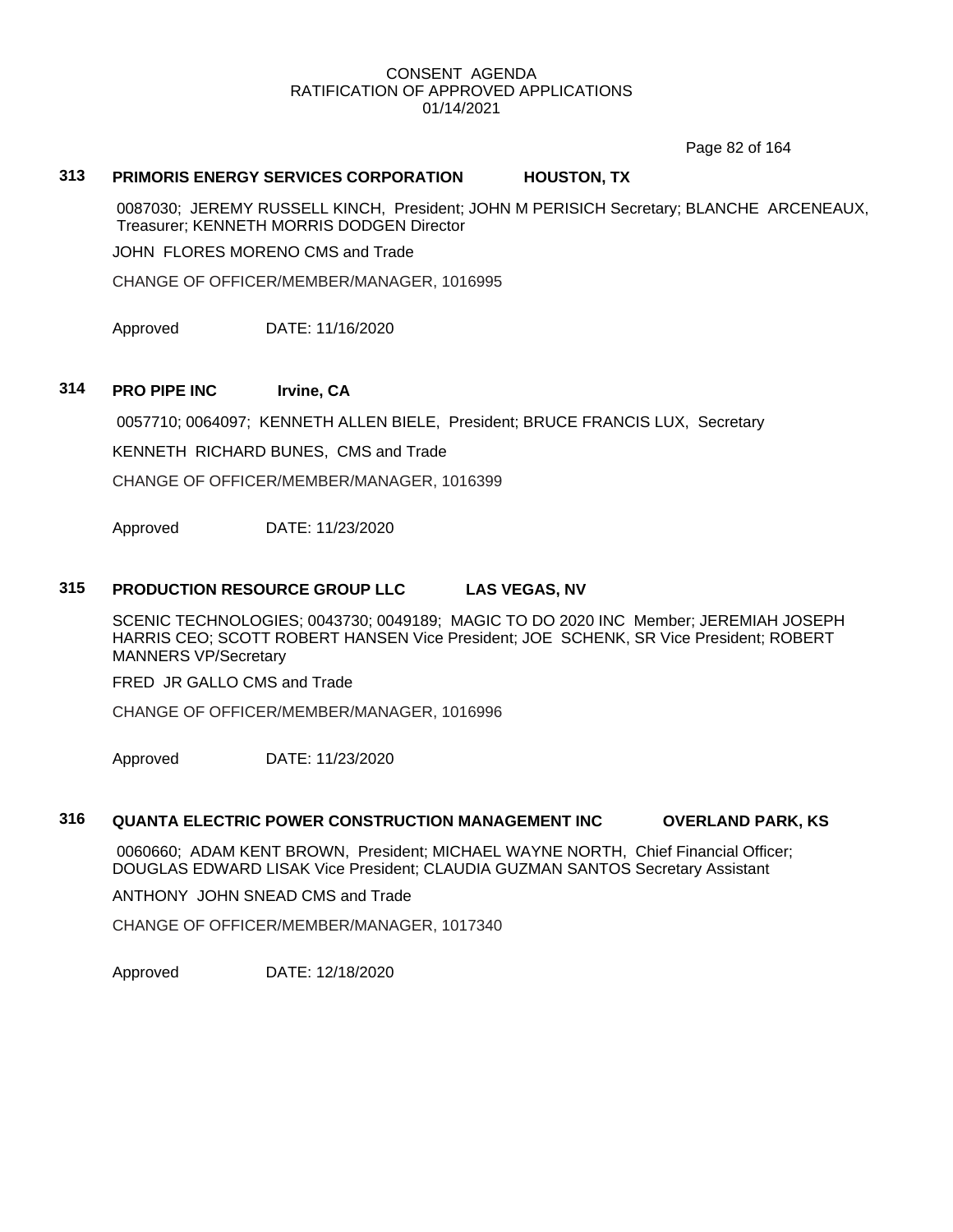Page 83 of 164

#### **317 RED MESA MECHANICAL LLC LAS VEGAS, NV**

0086266; 0087531; RICHARD LEWIS EVANS, IV Manager RICHARD LEWIS EVANS, IV CMS and Trade CHANGE OF OFFICER/MEMBER/MANAGER, 1016991

Approved DATE: 11/19/2020

### **318 REF CHEM LP ODESSA, TX**

0058697; REF-CHEM MANAGEMENT LLC General Partner; JOSEPH FRANK PODREBARAC, President; JEFFERY WALLACE RASHALL, President; CAROLYN ANN HARRIS Secretary

DAVID RANDALL BACLE, CMS and Trade

CHANGE OF OFFICER/MEMBER/MANAGER, 1015457

Approved DATE: 12/22/2020

# **319 ROOTER LAS VEGAS LLC LAS VEGAS, NV**

MR ROOTER LAS VEGAS; 0085917; GREG M KLEIN, Manager

CORY HOLDEN HARDING CMS and Trade

CHANGE OF OFFICER/MEMBER/MANAGER, 1017281

Approved DATE: 12/17/2020

### **320 SALINI IMPREGILO SPA CHESHIRE, CT**

0068344; 0072407; GIANFRANCO CATRINI, Secretary; PIETRO SALINI CEO CLIFFORD L FOX CMS; GREGORY EDWARD COOK Trade; JAMES GREGORY WARD CMS and Trade CHANGE OF OFFICER/MEMBER/MANAGER, 1016968

Approved DATE: 11/24/2020

# **321 SIGMA COMPANIES LLC LAS VEGAS, NV**

0082721; OMID MOATTAR Manager OMID MOATTAR CMS and Trade CHANGE OF OFFICER/MEMBER/MANAGER, 1017190

Approved DATE: 12/07/2020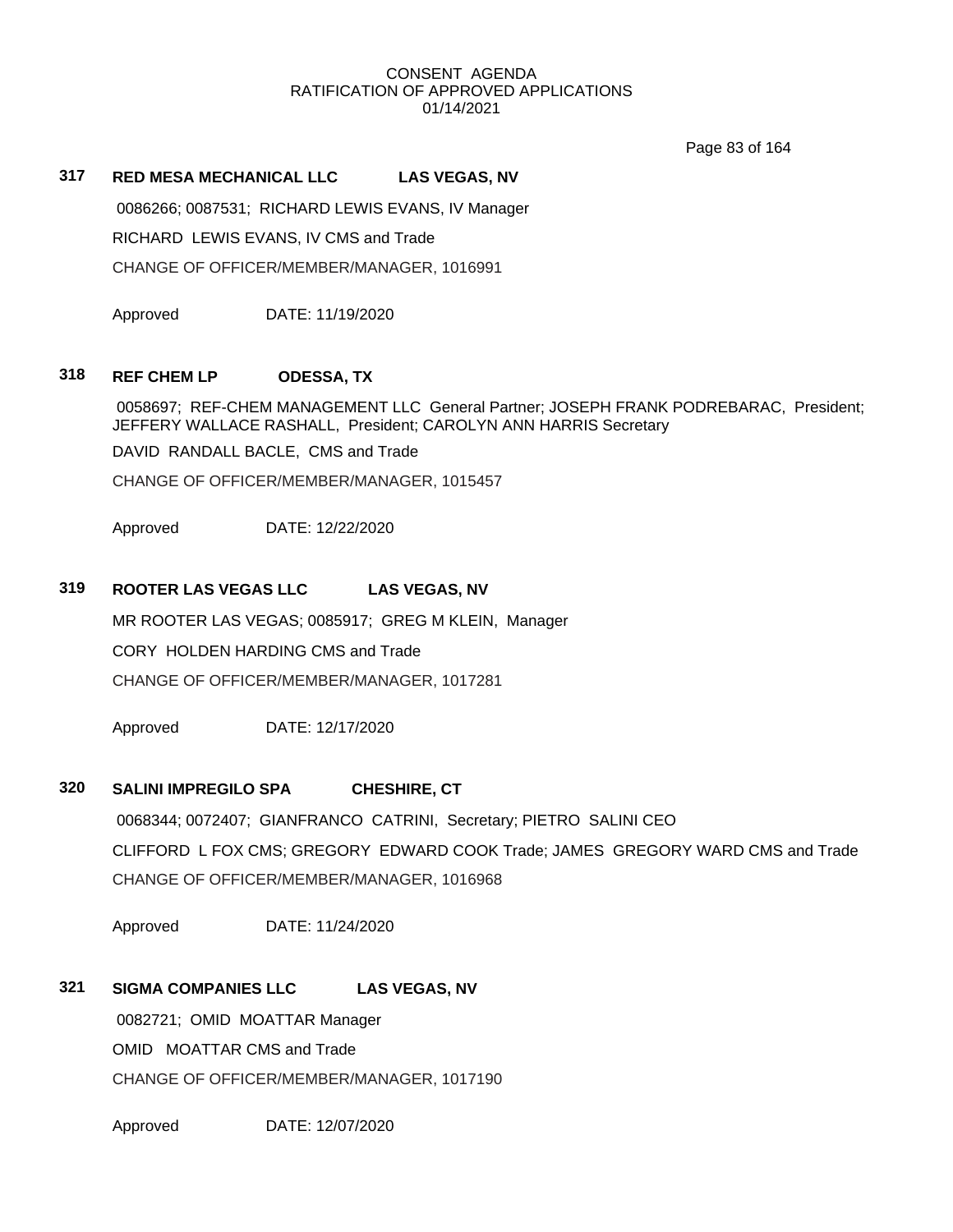Page 84 of 164

# **322 SILVER STATE ELECTRIC LLC CARSON CITY, NV**

0044161A; JOHN LAWRENCE PARAS Assistant Secretary

JOHN LAWRENCE PARAS CMS and Trade

CHANGE OF OFFICER/MEMBER/MANAGER, 1017073

Approved DATE: 12/03/2020

### **323 SILVER STATE HOME SERVICES LLC LAS VEGAS, NV**

FAST RESPONSE SERVICES; 0085017; LEA DADON Manager; NATALI FARTUK DADON, Manager; CHRISTOPHER CHAD RAMSAY Manager; DANIELA DADON, Manager

CHRISTOPHER CHAD RAMSAY CMS and Trade

CHANGE OF OFFICER/MEMBER/MANAGER, 1016457

Approved DATE: 12/15/2020

# **324 SIMMONS ELECTRIC LLC Las Vegas, NV**

0032580A; TRENT ANDREW SIMMONS Manager; JENNIFER MARIE SIMMONS Manager

ALLEN LYNN SIMMONS CMS; TRENT ANDREW SIMMONS Trade

CHANGE OF OFFICER/MEMBER/MANAGER, 1017479

Approved DATE: 12/18/2020

# **325 SUMMIT PLUMBING CO LLC GARDNERVILLE, NV**

0050252; 0058527; 0076730; JEREMY RAY WESTON Managing Member; PAUL MICHAEL KEARNEY Managing Member

JEREMY RAY WESTON CMS; JEREMY RAY WESTON CMS and Trade; PAUL MICHAEL KEARNEY Trade

CHANGE OF OFFICER/MEMBER/MANAGER, 1016431

Approved DATE: 12/08/2020

APPROVED ON LICENSE #0050252 0058527 AND 0076730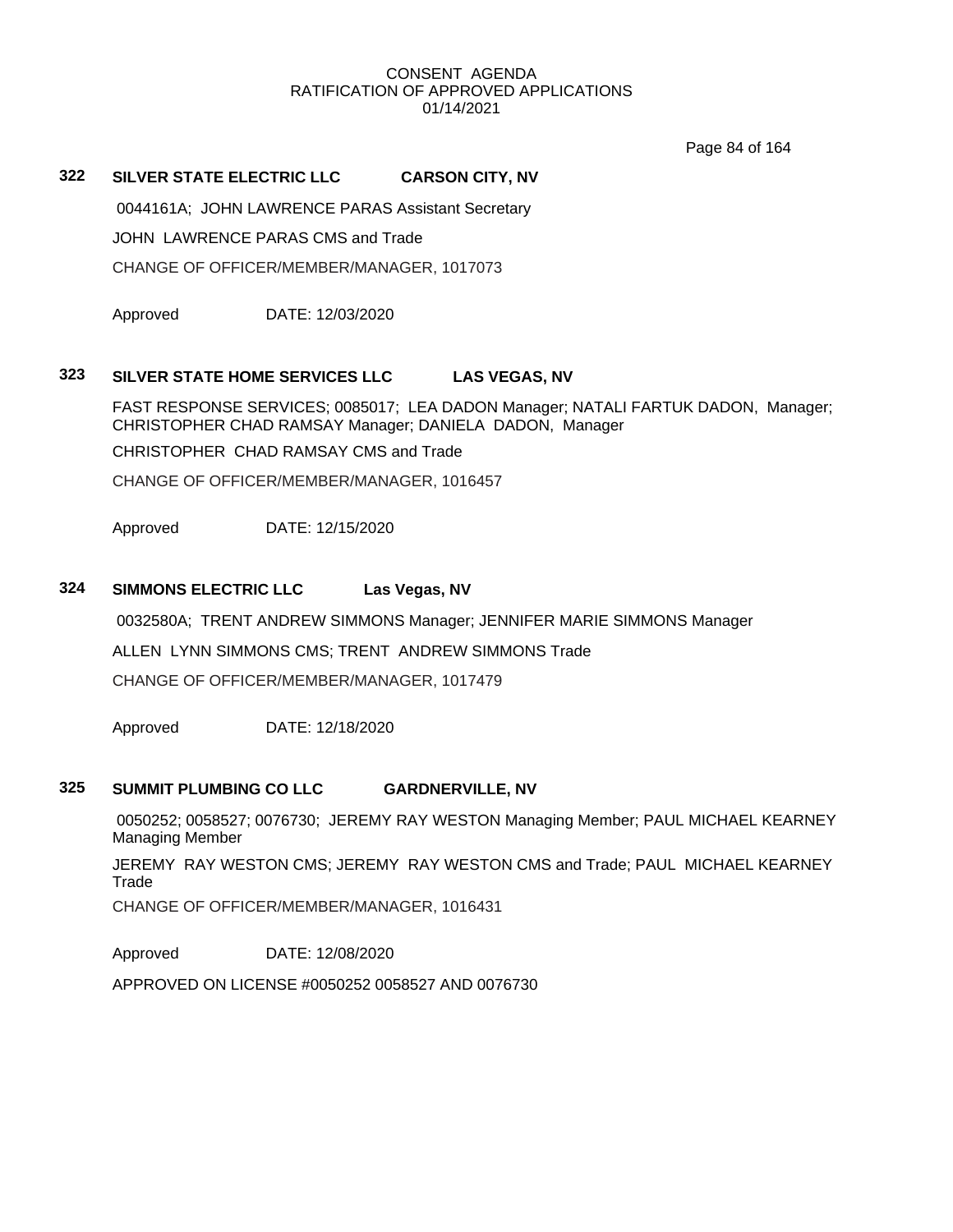Page 85 of 164

# **326 THOMAS PRECISION WELDING LLC MINDEN, NV**

0081703; GEORGE ANTHONY PARACHOU, Managing Member; THOMAS ADAM PARACHOU Manager

THOMAS ADAM PARACHOU CMS and Trade

CHANGE OF OFFICER/MEMBER/MANAGER, 1016776

Approved DATE: 11/20/2020

# **327 TOUGH TURTLE TURF LLC LAS VEGAS, NV**

TOUGH TURTLE WINDOWS; 0086516; 0086683; TOUGH TURTLE TURF INVESTMENTS LLC Manager; ALBERT GERSTEN MACK, Member

MARCUS PATRICK BROGAN, CMS and Trade

CHANGE OF OFFICER/MEMBER/MANAGER, 1016920

Approved DATE: 12/07/2020

### **328 TREX COMMERCIAL PRODUCTS INC BROOKLYN PARK, MN**

STAGING CONCEPTS; 0083821; BRYAN HORIX FAIRBANKS, President; LAURA LOUISE RYGIELSKI, President; WILLIAM ROBERT GUPP, Secretary; DENNIS CHARLES SCHEMM, Treasurer

JONATHAN MATTHEW CHASE CMS and Trade

CHANGE OF OFFICER/MEMBER/MANAGER, 1017116

Approved DATE: 12/28/2020

# **329 TRIPLE R CONSTRUCTION LLC LAS VEGAS, NV**

0074770; THOMAS RAY PERKS Manager; SAMANTHA JANE SUCHAN, Managing Member MICHAEL JOSEPH MENDEZ Trade; THOMAS RAY PERKS CMS; THOMAS RAY PERKS CMS and Trade CHANGE OF OFFICER/MEMBER/MANAGER, 1016768

Tabled DATE: 11/23/2020

PENDING RESOLUTION OF OPEN COMPLAINT ON RELATED LICENSE # 82864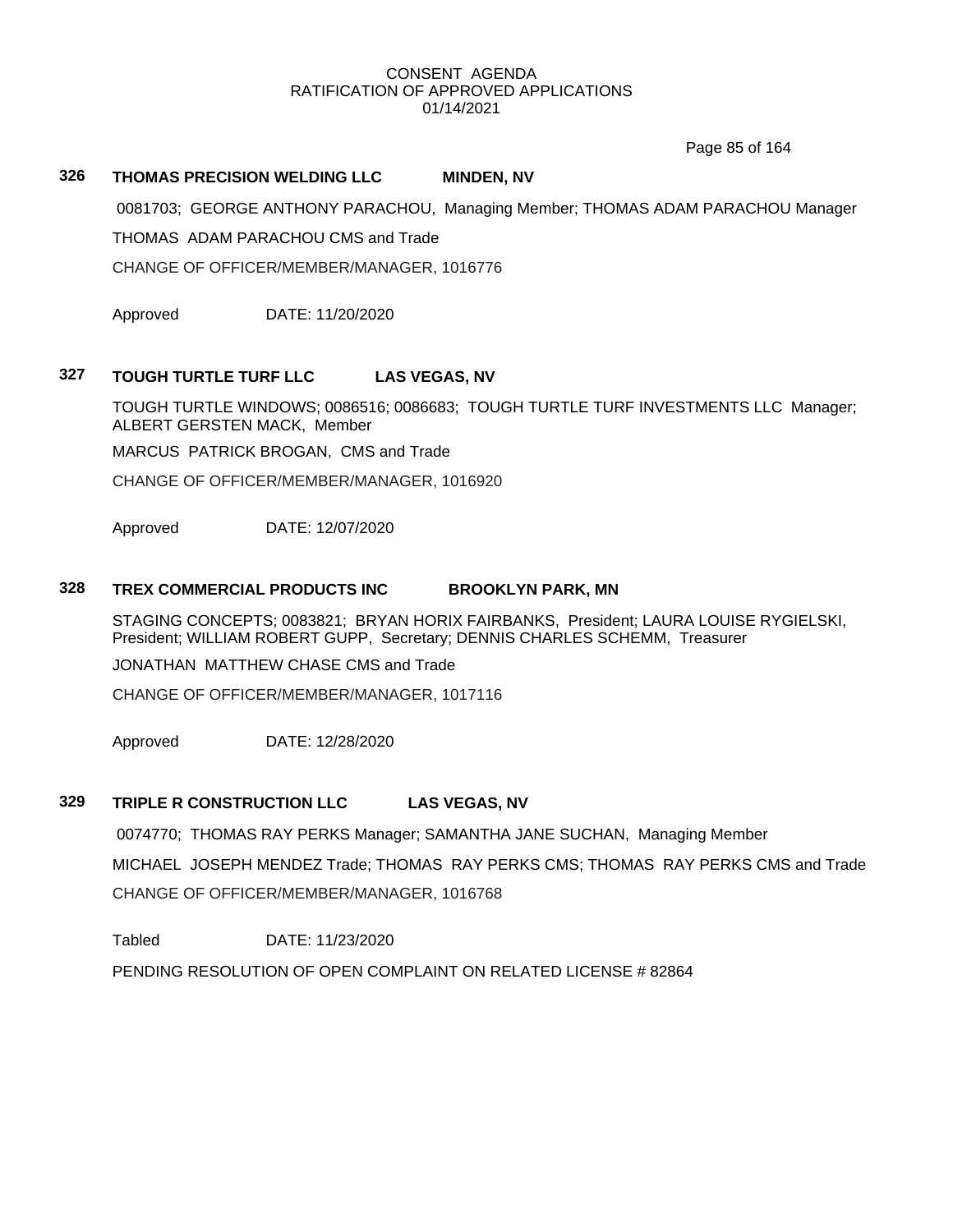Page 86 of 164

# **330 TRUCKEE OVERHEAD DOOR SLT INC S LAKE TAHOE, CA**

ALPINE OVERHEAD DOOR; 0072196; NICHOLAS TIMOTHY APP, President; SCOTT JAY KESSLER Secretary/Treasurer

NICHOLAS TIMOTHY APP, CMS and Trade; SCOTT JAY KESSLER CMS and Trade

CHANGE OF OFFICER/MEMBER/MANAGER, 1017173

Approved DATE: 12/08/2020

# **331 V W R INTERNATIONAL LLC RADNOR, PA**

0070959; SCOTT KENDALL BAKER, Secretary; MARTIN ALAN GOLDMAN, Manager

MICHAEL RICHARD HUSSEY CMS and Trade

CHANGE OF OFFICER/MEMBER/MANAGER, 1016710

Approved DATE: 11/06/2020

# **332 VALLEY LAWN CARE LLC LAS VEGAS, NV**

0053428; CHRISTOPHER JAMES JARAMILLO Member; ERIC MATTHEW JARAMILLO Manager; MISTY NADINE JARAMILLO Member

ERIC MATTHEW JARAMILLO CMS and Trade

CHANGE OF OFFICER/MEMBER/MANAGER, 1016772

Approved DATE: 11/23/2020

### **333 VICTORY GLASS LLC RENO, NV**

0078770; MITCH MARTIN RATTO Managing Member; ROBERT ANGELO JUDD, Managing Member MITCH MARTIN RATTO CMS and Trade

CHANGE OF OFFICER/MEMBER/MANAGER, 1017171

Approved DATE: 12/29/2020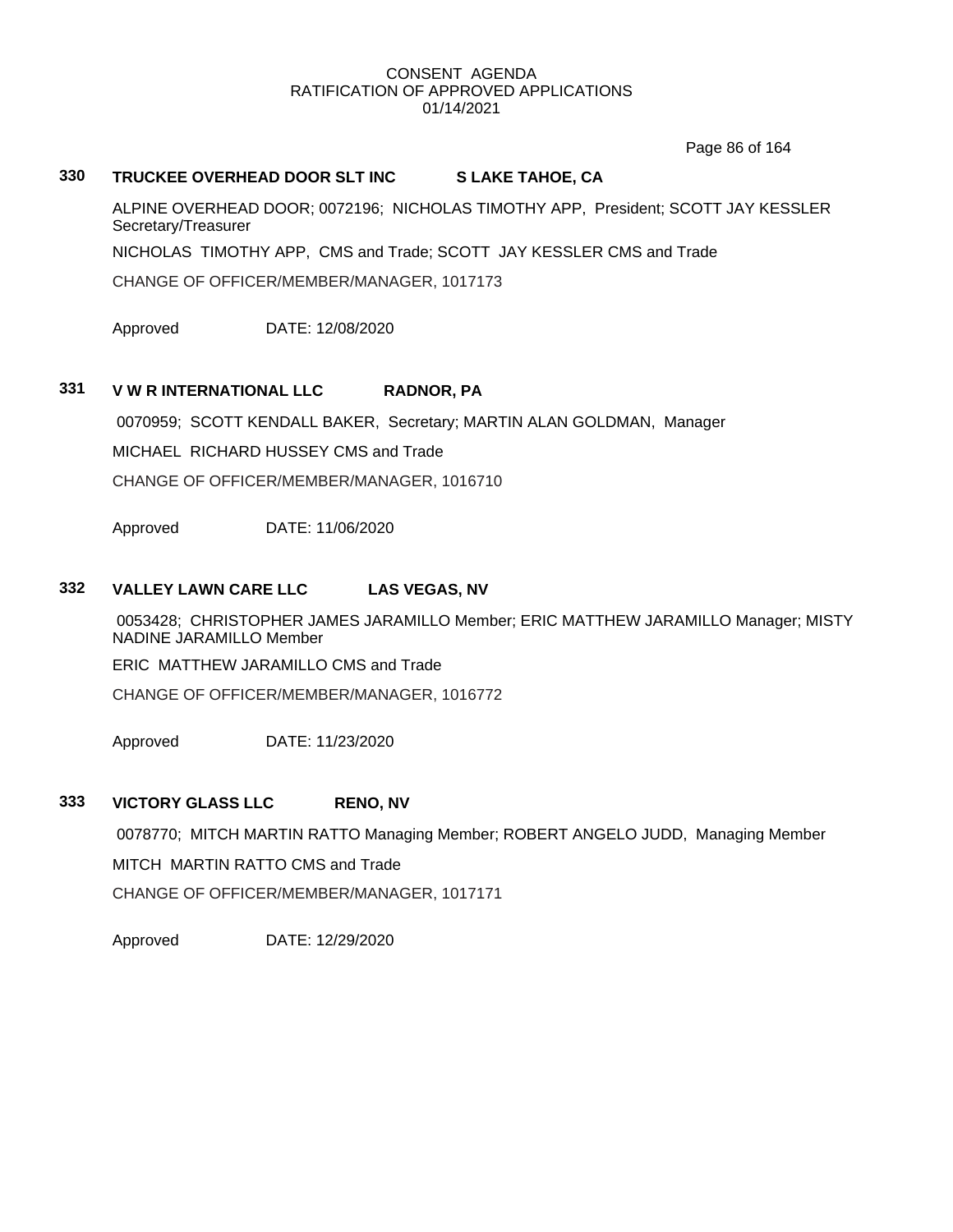Page 87 of 164

# **334 WULFENSTEIN CONSTRUCTION CO INC PAHRUMP, NV**

0014771; 0084910; DONALD MICHAEL MATTHEWS, President; STEPHEN JAMES CONCANNON Secretary; NATHAN LAMONT BEYLER Treasurer

BRYAN RAYMOND WULFENSTEIN CMS and Trade; CHRISTIAN SPROSS CMS and Trade; STEPHEN JAMES CONCANNON CMS

CHANGE OF OFFICER/MEMBER/MANAGER, 1016410

Approved DATE: 11/30/2020

APPROVED ON LICENSE #0084910 AND 0085626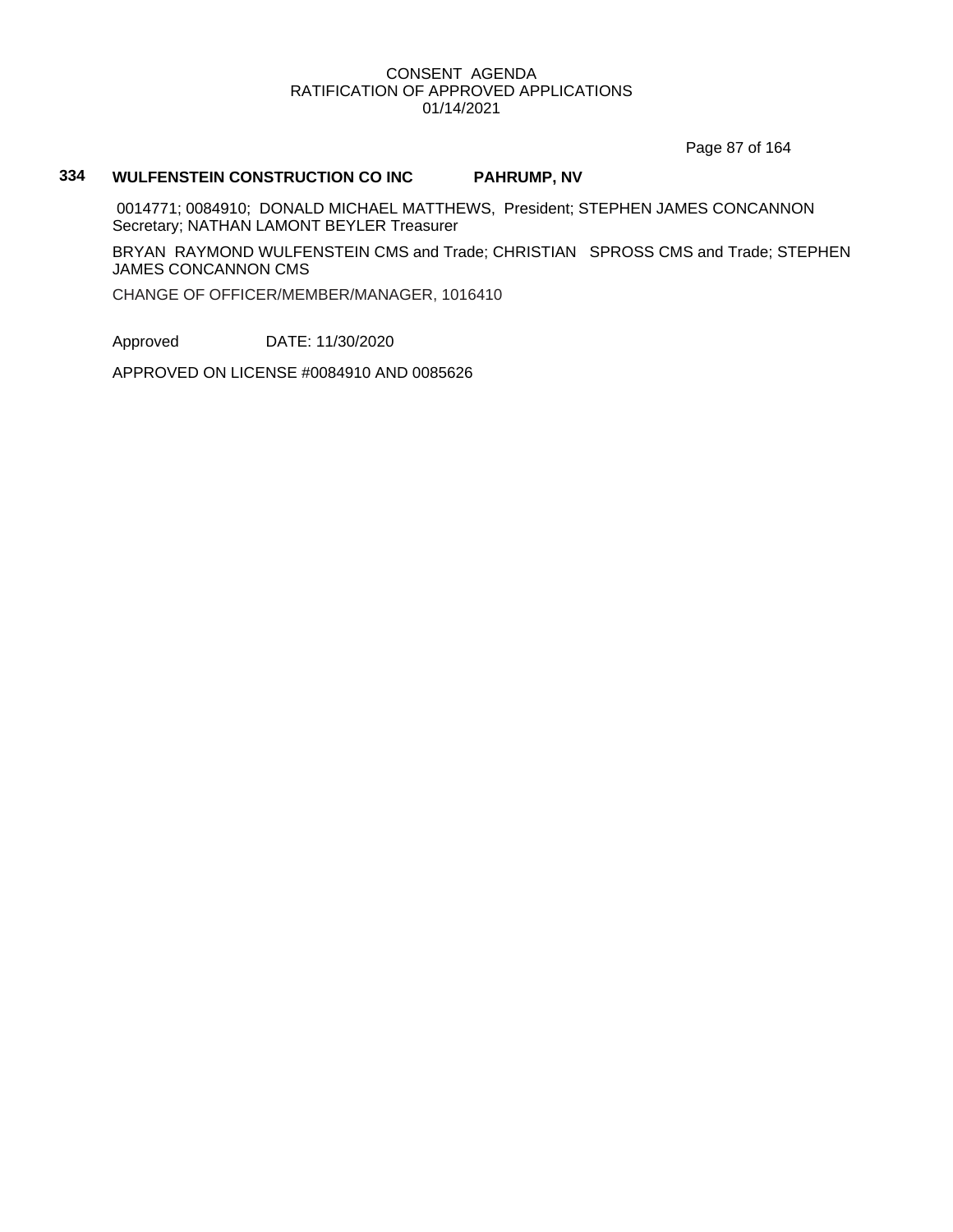Page 88 of 164

# **CHANGE OF QUALIFIED INDIVIDUAL**

# **335 3D DATACOM Sparks, NV**

0049045; MARK F PEDERSEN President; BRIAN BOYLE Treasurer; PETER M PEDERSEN Vice President MARK F PEDERSEN CMS and Trade; (C-2 Electrical) CHANGE OF QUALIFIED INDIVIDUAL, 1016305

Approved DATE: 11/24/2020

MARK PEDERSEN, PRESIDENT/QI/CMS/TRADE

# **336 A B M INDUSTRY GROUPS LLC SUGAR LAND, TX**

0085490; ROBERT GERALD AVANT, Manager ROBERT DANIEL DEAN, II CMS and Trade; (C-21 Refrigeration and Air Conditioning) CHANGE OF QUALIFIED INDIVIDUAL, 1017099

Approved DATE: 11/24/2020

ROBERT DANIEL DEAN, II, QI/CMS/TRADE

# **337 ALBERICI CONSTRUCTORS INC ST LOUIS, MO**

0030984; GREGORY THOMAS HESSER President; RICHARD NORMAN JAGGERS, Treasurer; MICHAEL WILLIAM BURKE, Director

DAVID PATRICK CALCATERRA CMS and Trade; (A-12 Excavating, Grading, Trenching and Surfacing; A-13 Wrecking Buildings; A-14 Steel Erection and Industrial Machinery; A-9 Piers and Foundations)

CHANGE OF QUALIFIED INDIVIDUAL, 1016492

Approved DATE: 11/20/2020

FREDERICK JOSEPH BIERMANN, QI/CMS/TRADE A-9, A-12, A-13 & A-14

CONTINGENT UPON PASSING THE (A-12) TRADE EXAM BY 03/30/2021.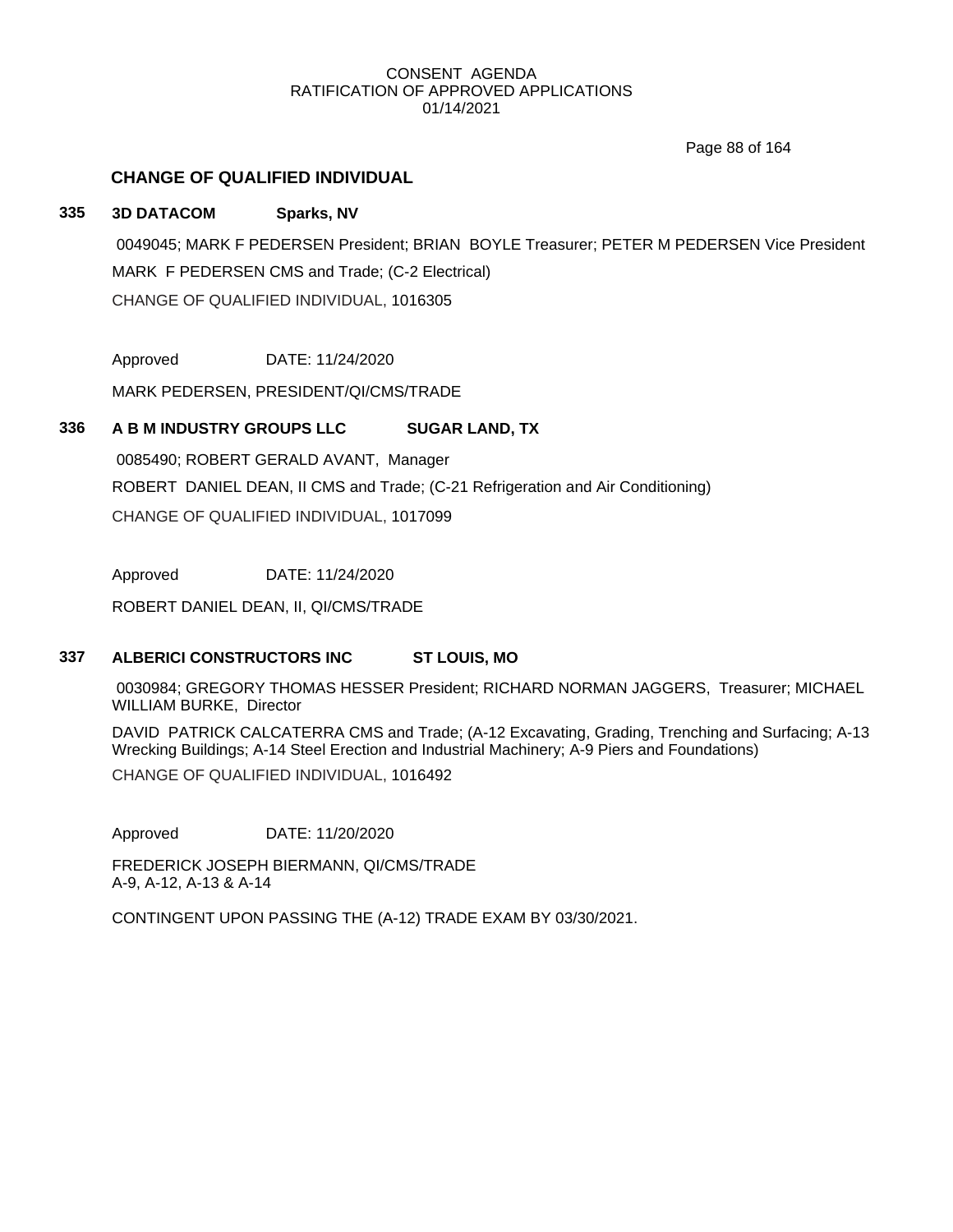Page 89 of 164

# **338 ALMIGHTY ELECTRIC INC RENO, NV**

0081221; TODD STERLING BAINES President; JULI ANNE BAINES Secretary/Treasurer TODD STERLING BAINES Trade; (C-2 Electrical) CHANGE OF QUALIFIED INDIVIDUAL, 1017141

Approved DATE: 12/18/2020

JASMINE JEANEE WAGAR, QI/CMS

CONTINGENT UPON PASSING THE CMS EXAM BY 05/13/2021.

# **339 B & B HEATING AND AIR LLC RENO, NV**

0075283; CONNIE LYNNE BYRNES, Managing Member; NEIL EDWARD DEMENT Managing Member; SUSAN MARGARET MURPHEY, Managing Member

NEIL EDWARD DEMENT CMS and Trade; (C-21 Refrigeration and Air Conditioning)

CHANGE OF QUALIFIED INDIVIDUAL, 1013507

Denied DATE: 11/30/2020

AARON PETTY, QI/CMS/TRADE

LACK OF EXPERIENCE PURSUANT TO NRS 624.260(6)

### **340 B & B HEATING AND AIR LLC RENO, NV**

0075283; CONNIE LYNNE BYRNES, Managing Member; NEIL EDWARD DEMENT Managing Member; SUSAN MARGARET MURPHEY, Managing Member

NEIL EDWARD DEMENT CMS and Trade; (C-21 Refrigeration and Air Conditioning)

CHANGE OF QUALIFIED INDIVIDUAL, 1016405

Approved DATE: 11/16/2020

NEIL DEMENT, QI/CMS/TRADE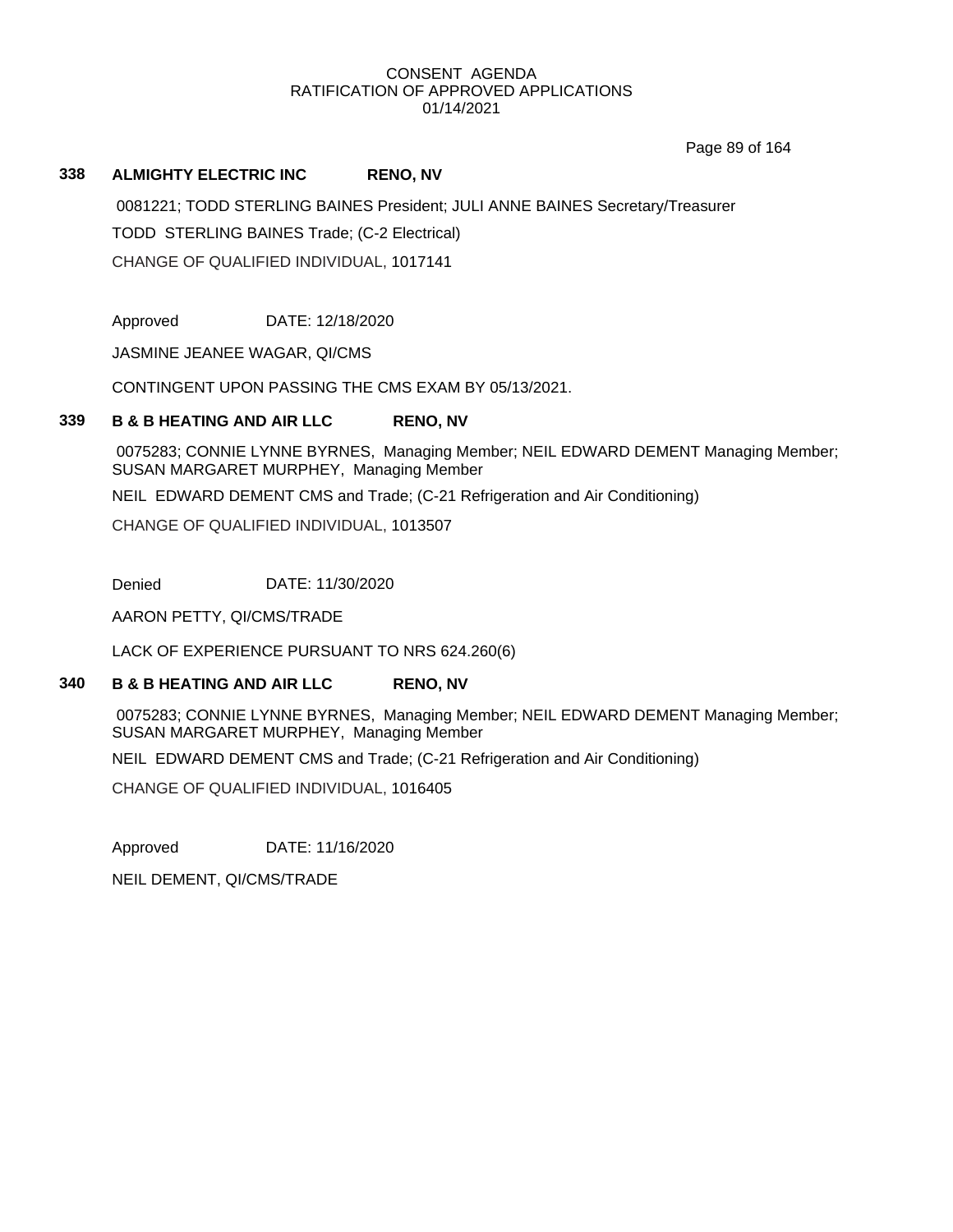Page 90 of 164

# **341 BAILEY & ASSOCIATES LLC ELKO, NV**

BAILEY ELECTRICAL CONTRACTORS; 0080686; DAVID ANDREW BAILEY Member; JOE EBEN BAILEY Manager; JOSEPH EBEN BAILEY Member; DOUGLAS WAYNE BAILEY Member; JAMES ARTHUR BAILEY Member

JAMES ARTHUR BAILEY Trade; DOUGLAS WAYNE BAILEY CMS; (C-2 Electrical)

CHANGE OF QUALIFIED INDIVIDUAL, 1017444

Approved DATE: 12/23/2020

DOUGLAS WAYNE BAILEY, MEMBER/MANAGER/QI/CMS

### **342 BURNHAM CONSTRUCTION SERVICES LLC HENDERSON, NV**

0079888; LYLE THOMAS BURNHAM Manager; TONI LYNN BURNHAM Assistant Secretary LYLE THOMAS BURNHAM Trade; (B-2 Residential and Small Commercial) CHANGE OF QUALIFIED INDIVIDUAL, 1017417

Approved DATE: 12/18/2020

LYLE BURNHAM, QE/CMS

CONTINGENT ON PASSING EXAM

# **343 C D M CONSTRUCTORS INC DENVER, CO**

0072059; PETER W TUNNICLIFFE President; MARIO JOHN MARCACCIO Secretary; ERIC JAMES HARTMANN Treasurer

; (A General Engineering)

CHANGE OF QUALIFIED INDIVIDUAL, 1016914

Approved DATE: 12/03/2020

MARY ELIZABETH LEGENBAUER, QI/CMS

CONTINGENT UPON PASSING THE CMS EXAM BY 04/28/2021.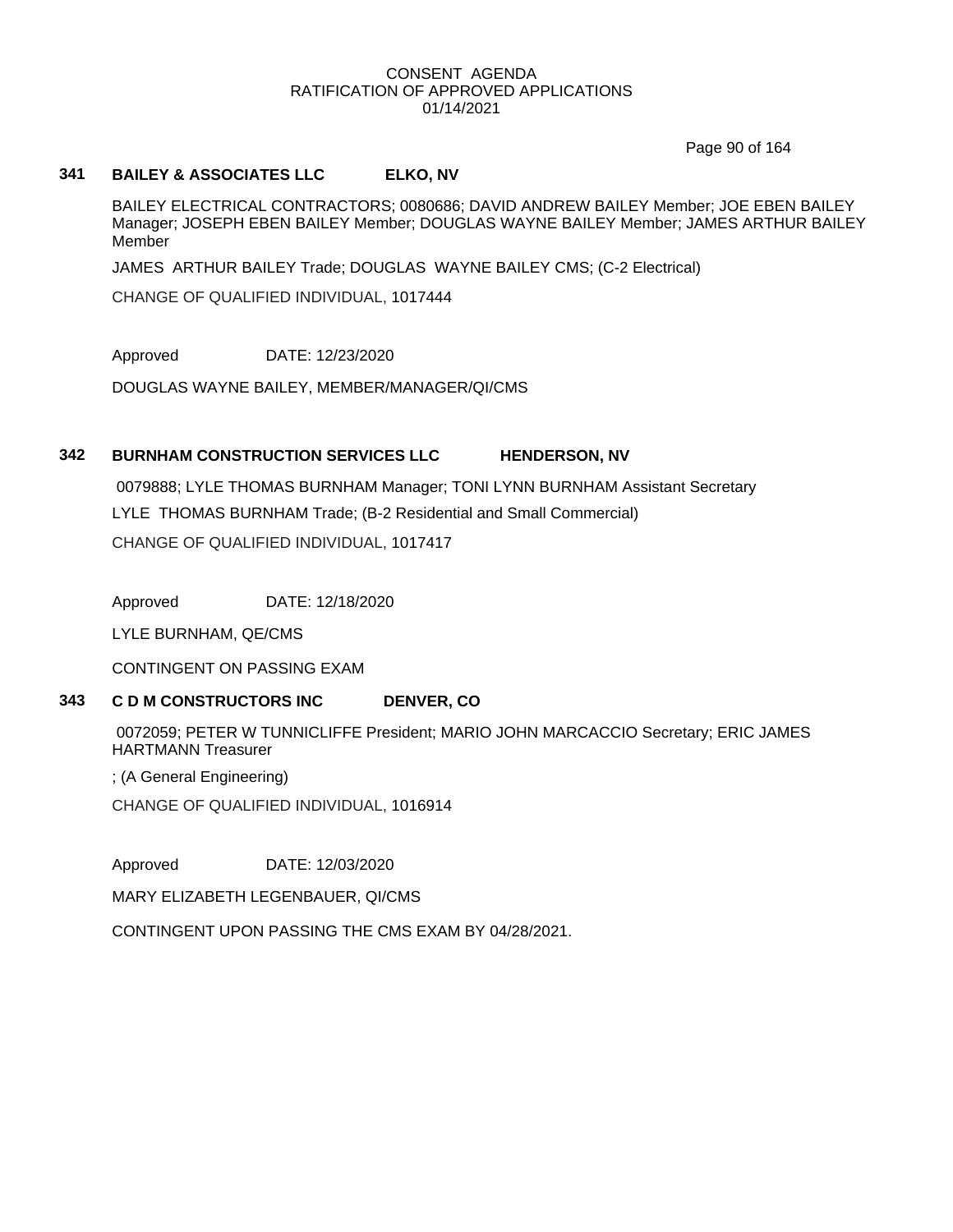Page 91 of 164

#### **344 CANDID LITHO PRINTING LTD LAS VEGAS, NV**

CANDID WORLDWIDE; 0084708; HOWARD NEIL WEINSTEIN, President; SCOTT ALAN WEINSTEIN **Secretary** 

SILVERIO SEVERO GONZALES, Trade; JASON ALAN MURPHY, CMS; (C-6A Outdoor Advertising) CHANGE OF QUALIFIED INDIVIDUAL, 1016699

Approved DATE: 12/03/2020

JASON ALAN MURPHY, QI/CMS

CONTINGENT UPON PASSING THE CMS EXAM BY 04/14/2021.

### **345 CITY CONSTRUCTION CORP LAS VEGAS, NV**

CITY CONSTRUCTION; 0079761; JASMIN PADILLA-TEPALE President; GEMA VICTORIA JARAK **Treasurer** 

GEMA VICTORIA JARAK CMS; JASMIN PADILLA-TEPALE Trade; (C-5 Concrete Contracting)

CHANGE OF QUALIFIED INDIVIDUAL, 1016555

Approved DATE: 12/11/2020

GEMA VICTORIA JARAK, TREASURER/CMS/TRADE C-5, CONCRETE

CONTINGENT UPON PASSING THE (C-5) TRADE EXAM BY 04/05/2021.

### **346 CONAM CONSTRUCTION CO ANCHORAGE, AK**

0083869; DALE DELANCE KISSEE, President; CLAUDIA GUZMAN SANTOS Secretary; DANIEL PATRICK GOVIN Treasurer

; (C-2 Electrical)

CHANGE OF QUALIFIED INDIVIDUAL, 1016770

Approved DATE: 11/30/2020

JOHN THOMAS BAKER, QI/CMS/TRADE

CONTINGENT UPON PASSING THE CMS AND TRADE EXAMS BY 04/19/2021.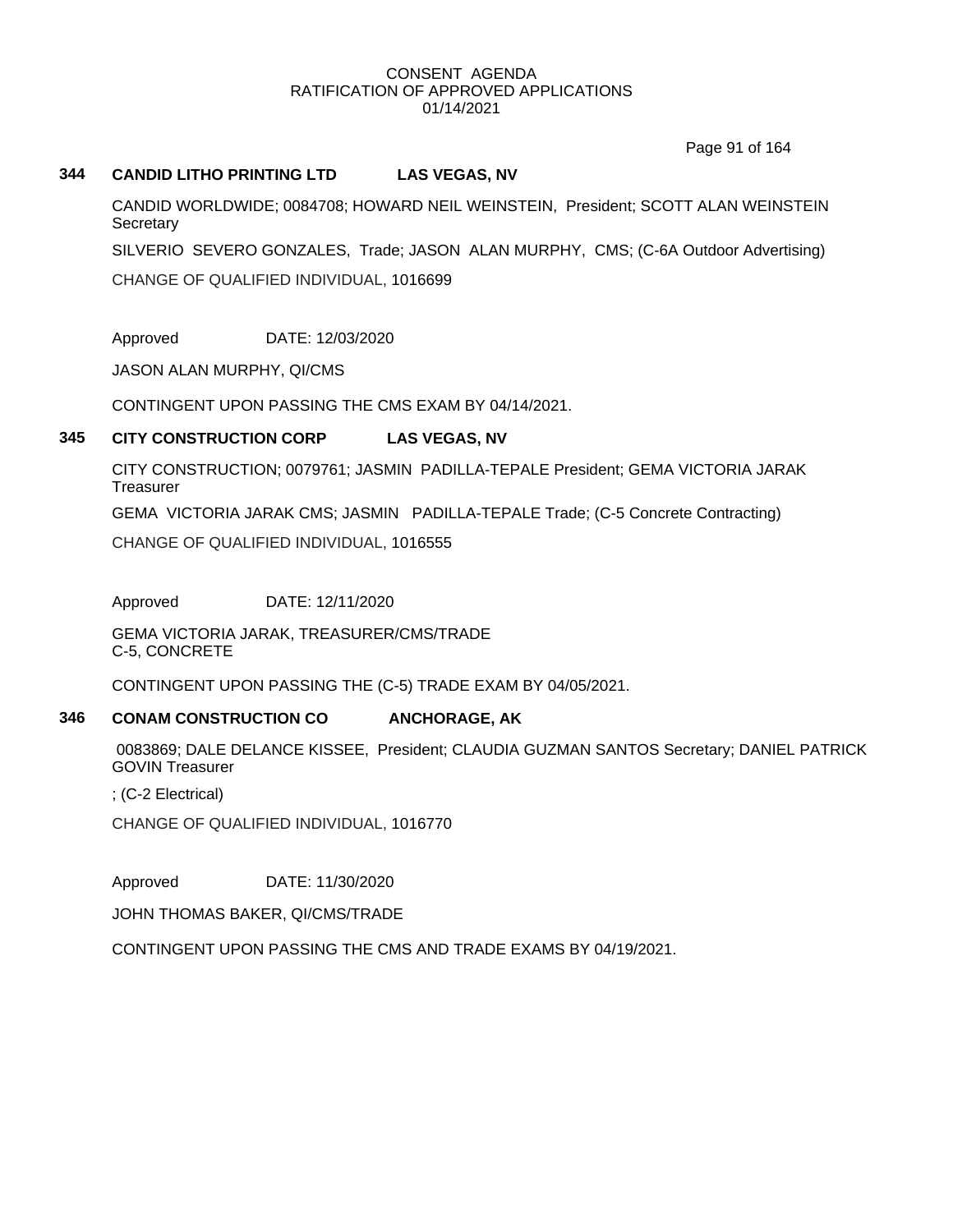Page 92 of 164

# **347 DAPPER BUILDING COMPANY LLC LAS VEGAS, NV**

0084672; J CHRISTOPHER DAPPER, Manager

FRANK RALPH JOHNSON CMS and Trade; (B-2 Residential and Small Commercial) CHANGE OF QUALIFIED INDIVIDUAL, 1016852

Approved DATE: 12/08/2020

LEONARD FRANK AMBEROSINO, QI/CMS/TRADE

CONTINGENT UPON PASSING TRADE EXAM BY APRIL 23, 2021

### **348 DAPPER BUILDING COMPANY LLC LAS VEGAS, NV**

0084672; J CHRISTOPHER DAPPER, Manager FRANK RALPH JOHNSON CMS and Trade; (B-2 Residential and Small Commercial) CHANGE OF QUALIFIED INDIVIDUAL, 1017390

Approved DATE: 12/16/2020

FRANK RALPH JOHNSON, QI/CMS/TRADE

### **349 DEPCOM POWER INC SCOTTSDALE, AZ**

0079344; JOHNNIE LISTER TAUL President; CHARLOTTE PAMELA SCAGLIONE, Secretary; WILLIAM JOSEPH JUDGE, Treasurer; JAMES RICHARD LAMON Chief Executive Officer

JUSTIN GABRIEL BLOCH CMS and Trade; SAMUEL SORIANO VILLANUEVA Trade; (A General Engineering)

CHANGE OF QUALIFIED INDIVIDUAL, 1017008

Approved DATE: 12/03/2020

SAMUEL SORIANO VILLANUEVA, QI/TRADE

# **350 ENVIRONMENTAL INSPECTIONS AND CONSTRUCTION INC SOUTH LAKE TAHOE, CA**

0079352; JAMES CRAIG GORMAN President; BETTY MAY GORMAN Secretary/Treasurer

JAMES CRAIG GORMAN CMS and Trade; BRANDON WAYNE FORD, CMS and Trade; (C-1 Plumbing and Heating LIMITED TO RADON GAS MITIGATION ONLY)

CHANGE OF QUALIFIED INDIVIDUAL, 1015626

Approved DATE: 09/21/2020

BRANDON WAYNE FORD, QI/TRADE/CMS C-1, LIMITED TO RADON MITIGATION ONLY

CONTINGENT UPON PASSING THE CMS EXAM BY 02/19/2021.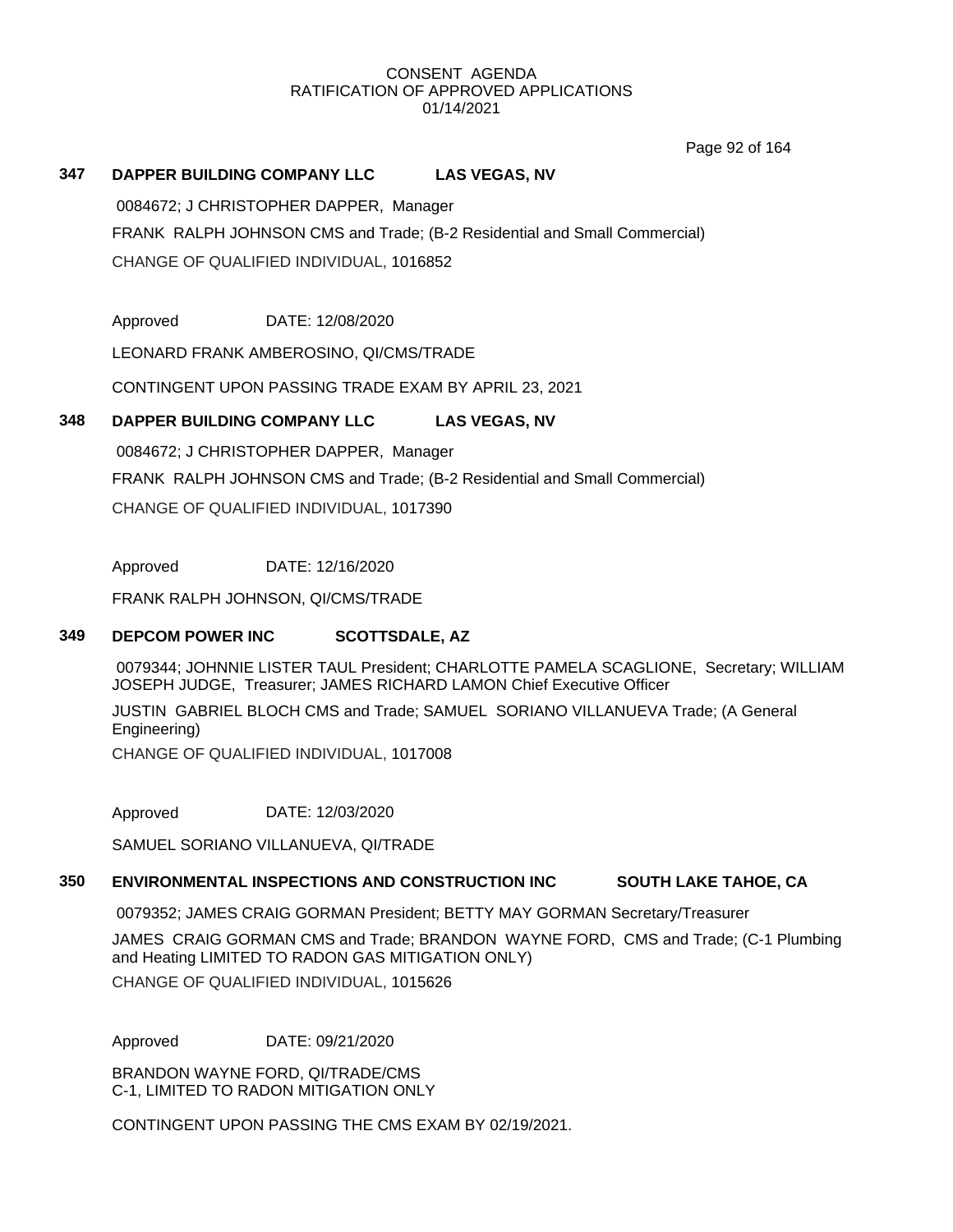Page 93 of 164

### **351 FREEDOM SEAMLESS GUTTERS LLC SILVER SPRINGS, NV**

0082453; KEITH PATRICK MULHERN Managing Member; BRADLEY ALLEN MULHERN Managing Member KEITH PATRICK MULHERN CMS; BRADLEY ALLEN MULHERN Trade; (C-13 Using Sheet Metal LIMITED TO SEAMLESS RAIN GUTTERS ONLY)

CHANGE OF QUALIFIED INDIVIDUAL, 1017072

Approved DATE: 12/03/2020

# **352 GENERAL CONCRETE INC N LAS VEGAS, NV**

0069337; FRANCISCO PLAZOLA-LARIOS President; JOHANNA RANGEL Secretary; ISMAEL RANGEL-ESCALANTE Treasurer

JOHANNA RANGEL CMS; FRANCISCO PLAZOLA-LARIOS CMS and Trade; (C-5 Concrete Contracting)

CHANGE OF QUALIFIED INDIVIDUAL, 1017378

Approved DATE: 12/16/2020

JOHANNA RANGEL, SECRETARY/QI/CMS/TRADE

CONTINGENT UPON PASSING THE C-5 TRADE EXAM BY 06/02/2021

### **353 HELMERICH & PAYNE INTERNATIONAL DRILLING CO TULSA, OK**

0078221; JONATHAN MAXWELL CINOCCA Secretary; CARA MIGNON HAIR Vice President; JUAN PABLO TARDIO VP/Treasurer; ROBERT LEE STAUDER Vice President; JOHN WILLIAM LINDSAY President/CEO

DUSTIN COURTLAND HORNOK, Trade; BARRY KENNETH BARNETT CMS; (A-6 Drilling of Oil, Gas, and Exploratory Wells)

CHANGE OF QUALIFIED INDIVIDUAL, 1017197

Approved DATE: 12/17/2020

DUSTIN COURTLAND HORNOK, QI/TRADE (A-6) DRILLING OF GAS, OIL AND EXPLORATORY WELLS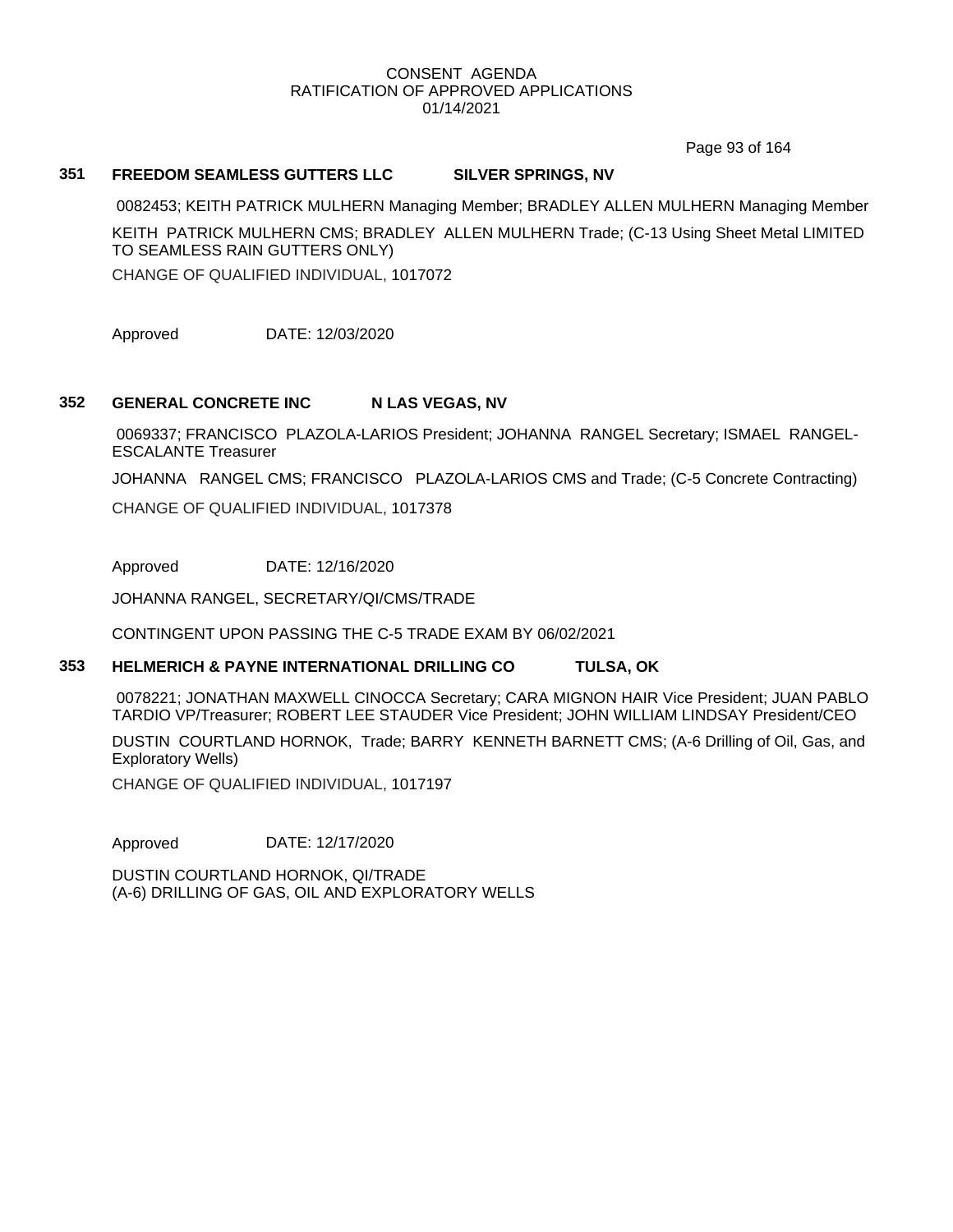Page 94 of 164

### **354 HILL PHOENIX INC PHOENIX, AZ**

0086031; PAUL EDWARD SINDONI President STEVEN TODD SHIVELY, Trade; RYAN ANDREW LALLAVE, CMS; (C-21 Refrigeration and Air Conditioning) CHANGE OF QUALIFIED INDIVIDUAL, 1017200

Approved DATE: 12/15/2020

STEVEN TODD SHIVELY, QI/TRADE RYAN ANDREW LALLAVE, QI/CMS

# **355 HOLLOMAN CORPORATION HOUSTON, TX**

0055643; MARK ELLIS STEVENSON President; COLLIN HOLLMAN YOUNG Vice President; ERIC CLAY PRIM Vice President MARK ELLIS STEVENSON CMS and Trade; (A General Engineering) CHANGE OF QUALIFIED INDIVIDUAL, 1017205

Approved DATE: 12/09/2020

COLLIN HOLLMAN YOUNG, VICE PRESIDENT/QI/CMS/TRADE

CONTINGENT UPON PASSING THE CMS AND (A) TRADE EXAMS BY 05/18/2021.

# **356 I T C SERVICE GROUP ACQUISITION LLC CITRUS HEIGHTS, CA**

0081787; MICHAEL PHILIP ALEXANDER Manager; TIMOTHY SCOTT SAUER Manager TIMOTHY SCOTT SAUER CMS and Trade; (C-2D Low Voltage) CHANGE OF QUALIFIED INDIVIDUAL, 1016216

Approved DATE: 11/06/2020

WILLIAM PEAT, QE/CMS/TRADE

CONTINGENT ON PASSING CMS/TRADE EXAMS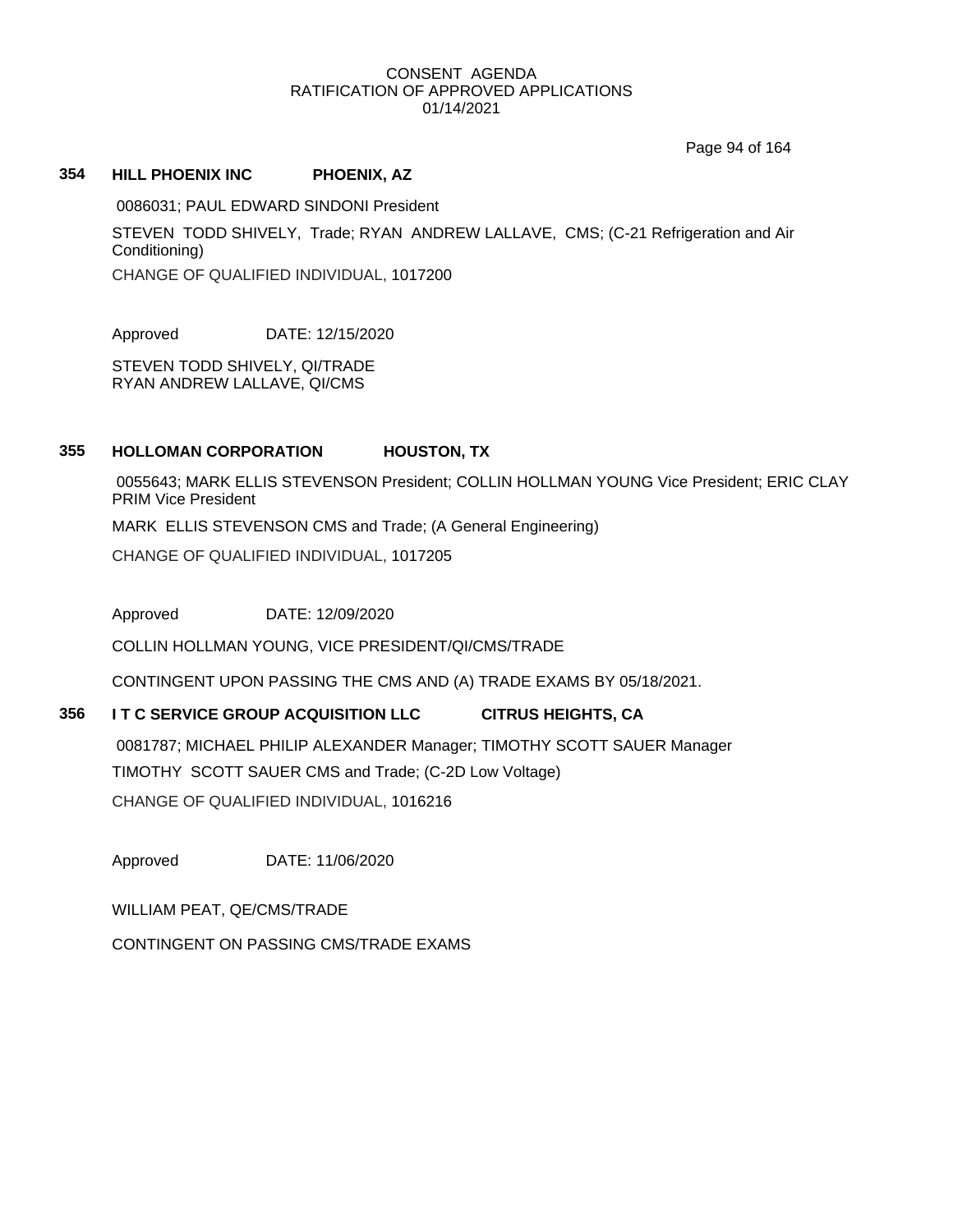Page 95 of 164

### **357 ILUM SOLAR RENO, NV**

0085768; BENJAMIN MUHR HERNSTEDT, President; ROBERT RICHARD DEAN, Director ROBERT RICHARD DEAN, CMS; (C-2 Electrical) CHANGE OF QUALIFIED INDIVIDUAL, 1017339

Approved DATE: 12/23/2020

EDVIN ARAKELIAN, QI/TRADE

# **358 INDUSTRIAL POWER SOLUTIONS JACKSON, CA**

0078173; MICHAEL EUGENE DONATELLI President; STEVEN LEE MOTE Vice President; GINA MARIE DONATELLI Secretary/Treasurer MICHAEL EUGENE DONATELLI CMS and Trade; (C-2 Electrical) CHANGE OF QUALIFIED INDIVIDUAL, 1016714

Approved DATE: 11/30/2020

STEVEN LEE MOTE, VICE PRESIDENT/QI/CMS/TRADE

CONTINGENT UPON PASSING THE CMS AND TRADE EXAM BY 04/15/2021.

# **359 INTEGRITY PLUS PAINTING AND DRYWALL LLC LAS VEGAS, NV**

0083721; DEVIN LEE ROMNEY, Managing Member; JEFFREY LEWIS NELSON Managing Member JEFFREY LEWIS NELSON CMS and Trade; (C-4 Painting and Decorating) CHANGE OF QUALIFIED INDIVIDUAL, 1016667

Approved DATE: 12/01/2020

DEVIN LEE ROMNEY, QI/CMS/TRADE

CONTINGENT UPON PASSING THE CMS AND (C-4) TRADE EXAMS BY 04/13/2021.

# **360 J GROTHE ENTERPRISES CHINO, CA**

0028241; MICHAEL JOSEPH SCHMITT, President; WALTER FRANCIS CLARK, Vice President MICHAEL JOSEPH SCHMITT, CMS and Trade; (B-2 Residential and Small Commercial) CHANGE OF QUALIFIED INDIVIDUAL, 1016807

Approved DATE: 11/13/2020 MICHAEL JOSEPH SCHMITT, QI/CMS/TRADE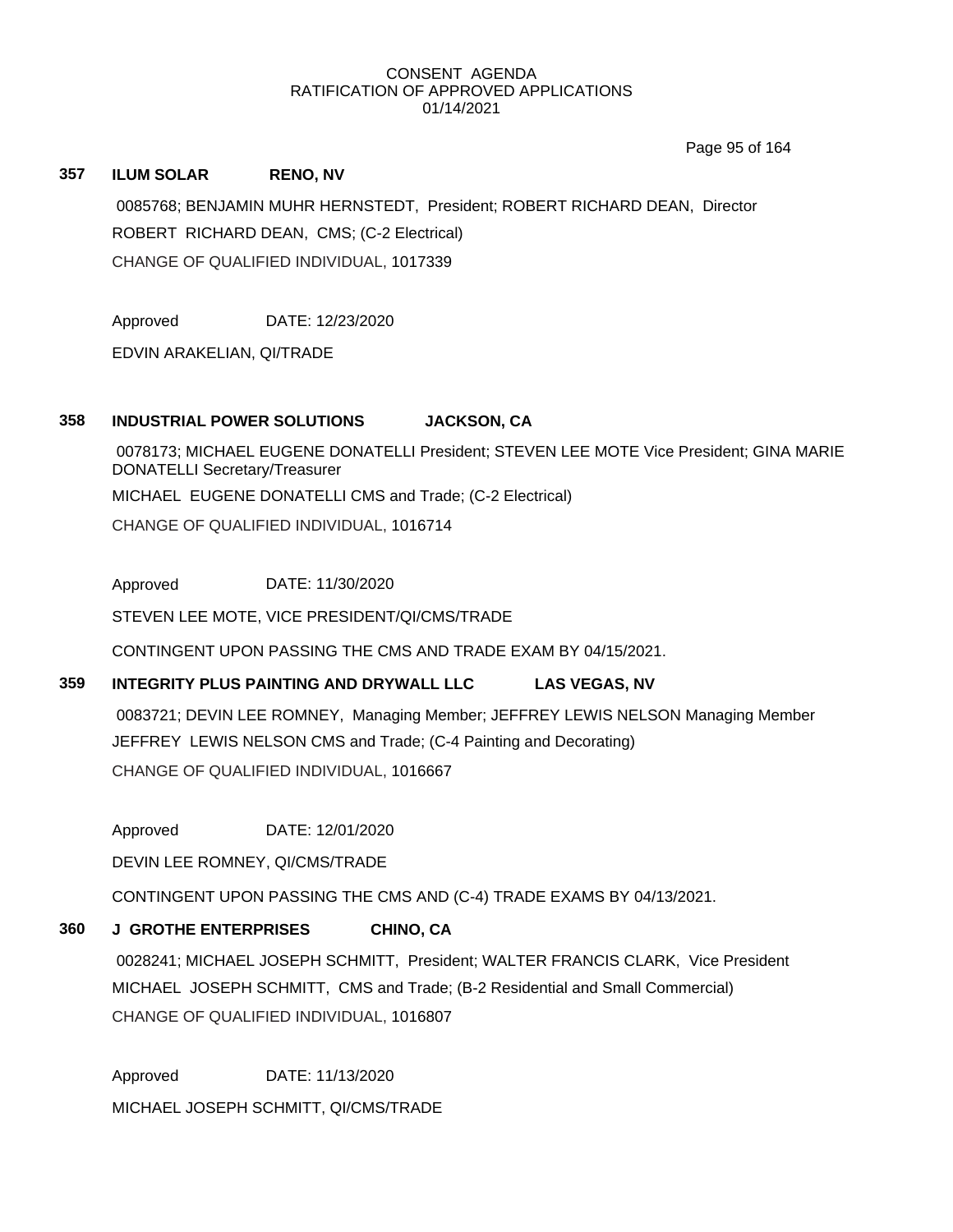Page 96 of 164

# **361 K B HOME NEVADA INC LAS VEGAS, NV**

0035537; ROBERT VANCE MCGIBNEY President; WILLIAM ANTHONY RICHELIEU Secretary; THAD JERALD JOHNSON, Treasurer; TIMOTHY M SPRAGUE Vice President

IRENE ELICERIO, CMS; ROBERT VANCE MCGIBNEY CMS and Trade; (B-2 Residential and Small Commercial)

CHANGE OF QUALIFIED INDIVIDUAL, 1016722

Approved DATE: 12/08/2020

IRENE ELICERIO, QI/CMS/TRADE

CONTINGENT UPON PASSING THE TRADE EXAM BY 04/19/2021

# **362 LEGION SOLAR POWER LLC LAS VEGAS, NV**

0087188; JORDAN GRAYLAND SAGE, Member JORDAN GRAYLAND SAGE, CMS; (C-2G Photovoltaics) CHANGE OF QUALIFIED INDIVIDUAL, 1017002

Approved DATE: 11/30/2020

RICHARD WALTER ROSS, QI/CMS/TRADE

CONTINGENT UPON PASSING THE CMS EXAM BY 05/04/2021.

# **363 LINKUS ENTERPRISES LLC ANDERSON, CA**

0078215; HORACIO GUZMAN Manager ; (C-2D Low Voltage) CHANGE OF QUALIFIED INDIVIDUAL, 1016429

Approved DATE: 12/22/2020 JONATHAN MATHEW KALSTROM, QI/CMS/TRADE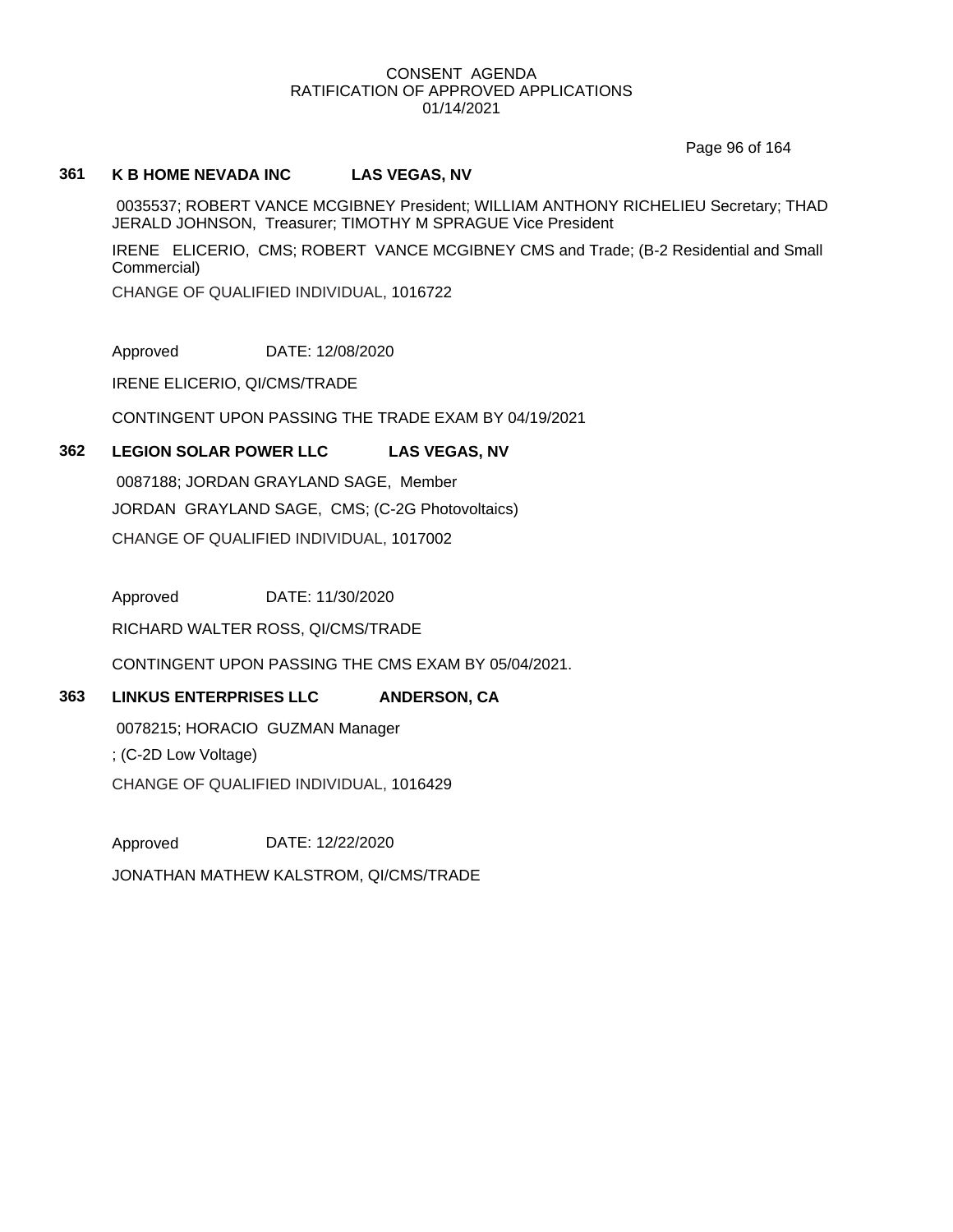Page 97 of 164

### **364 MADSEN KNEPPERS & ASSOCIATES INC LAS VEGAS, NV**

0054156; JOZEF H KNEPPERS President; JOHN C.R. HASTIE Treasurer; CHRIS J KNEPPERS Vice President

MICHELLE JAN ROBBINS CMS and Trade; ASHLEY SKYLAR ALLARD, CMS; JESSICA LOUISE DENORIO CMS; (B-2 Residential and Small Commercial)

CHANGE OF QUALIFIED INDIVIDUAL, 1016883

Approved DATE: 11/30/2020

JESSICA LOUISE DENORIO, QI/CMS/TRADE

CONTINGENT UPON PASSING THE (B-2) TRADE EXAM BY 04/27/2021.

### **365 MEADOWLAND ENTERPRISES INC BUNKERVILLE, NV**

0050800; SHEM TEERLINK, President; JUSTIN TEERLINK, Treasurer; CHERYL TEERLINK, Vice President

SHEM P TEERLINK Trade; COLIN WAYNE NILSSON CMS and Trade; (B-2 Residential and Small Commercial)

CHANGE OF QUALIFIED INDIVIDUAL, 1016634

Approved DATE: 11/24/2020

JUSTIN TEERLINK, QI/CMS

CONTINGENT UPON PASSING THE CMS EXAM BY 4/21/2021

# **366 ORTIZ ROOFING LLC NORTH LAS VEGAS, NV**

0084782; ELIZABETH LOZANO-LEDESMA, Managing Member; BRENDA ORTIZ, Other; JAVIER ORTIZ, Managing Member

; (C-15A Roofing)

CHANGE OF QUALIFIED INDIVIDUAL, 1016695

Approved DATE: 11/06/2020

JAVIER ORTIZ, QE/CMS BRENDA ORTIZ, QE/CMS PEDRO SIDA, QE/TRADE

CONTINGENT ON PASSING CMS/TRADE EXAMS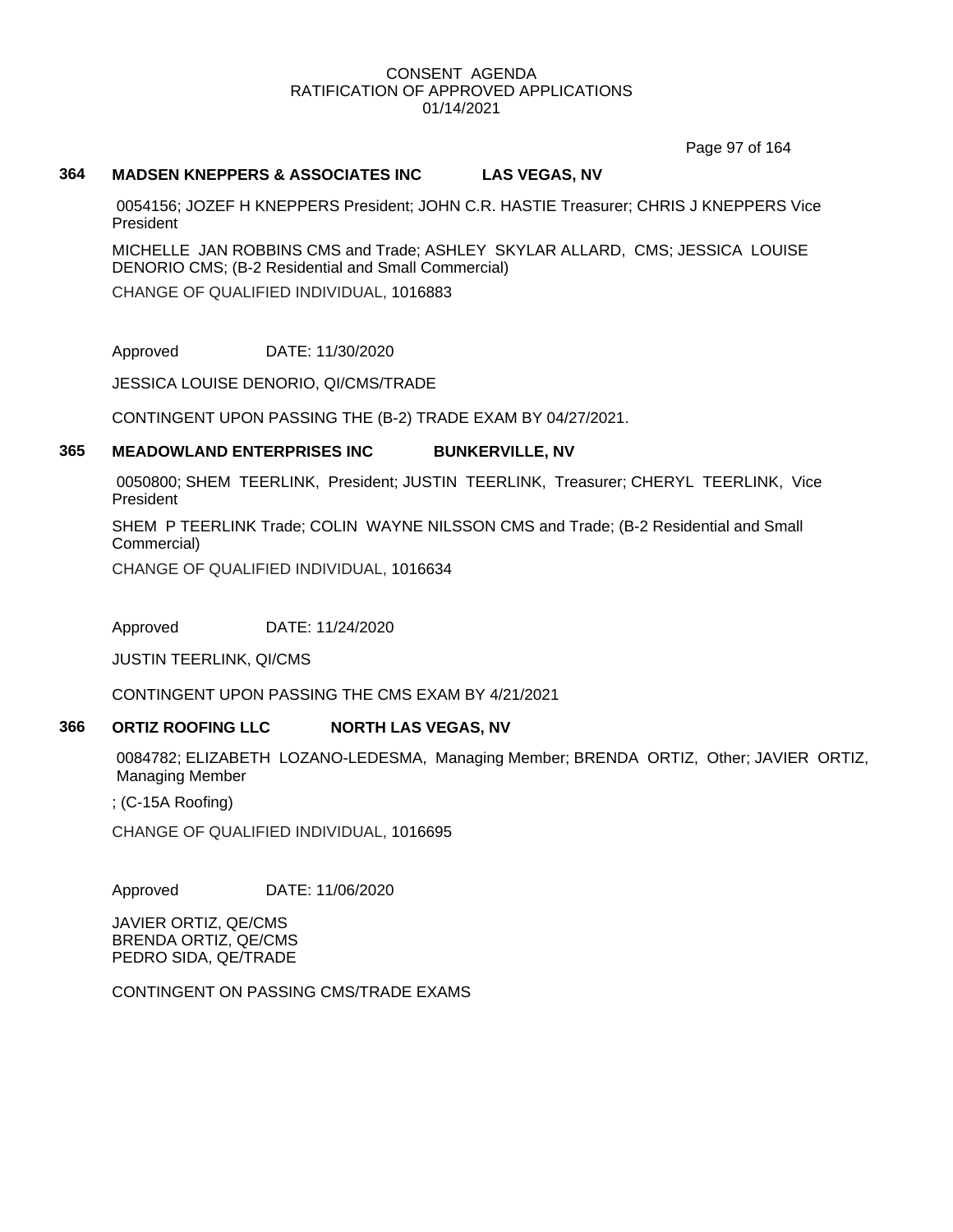Page 98 of 164

### **367 OVERLAND CONTRACTING INC GARNER, NC**

0047293; SEAN MICHAEL TERRELL President; MICHAEL CHRISTOPHER WILLIAMS Treasurer; LUIS ALBERT CABRERIZA Vice President; ANDREA COLETTE BERNICA, Secretary Assistant; JEFFREY JOHN STAMM VP/Treasurer; JAMES DOUGLAS DOULL, Vice President; RICHARD IRWIN JACOBER Vice President

AUSTIN HOWARD LIDDICOAT, JR CMS and Trade; (A General Engineering)

CHANGE OF QUALIFIED INDIVIDUAL, 1017402

Approved DATE: 12/16/2020

ALBERT NATHAN DICKSON, QI/TRADE

CONTINGENT UPON PASSING THE (A) TRADE EXAM BY 06/04/2021.

### **368 PLENIUM BUILDERS SPARKS, NV**

0076482; CHRISTOPHER ANTHONY DIANDA President; TOBIN DANIEL BASTA Secretary; MICHAEL PERRY DIANDA Secretary/Treasurer

TOBIN DANIEL BASTA CMS and Trade; (B General Building)

CHANGE OF QUALIFIED INDIVIDUAL, 1016802

Approved DATE: 10/29/2020

TOBIN DANIEL BASTA, QI/CMS/TRADE

# **369 R & L STUCCO LLC HENDERSON, NV**

0084689; LYLE THOMAS BURNHAM Manager; RUDY BARRERA HERNANDEZ Manager LYLE THOMAS BURNHAM Trade; (C-17 Lathing and Plastering) CHANGE OF QUALIFIED INDIVIDUAL, 1017418

Approved DATE: 12/18/2020 LYLE BURNHAM, QE/CMS CONTINGENT ON PASSING EXAM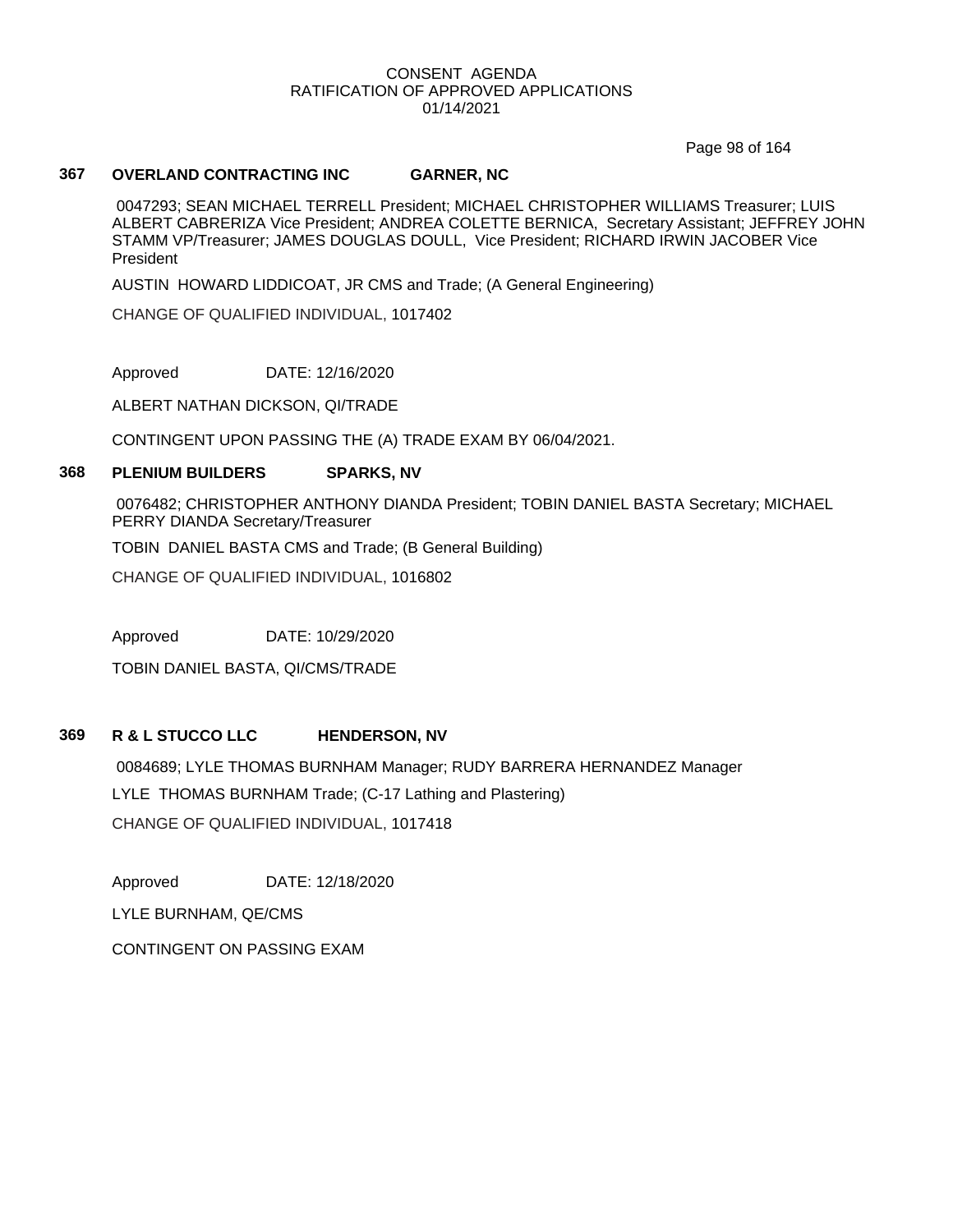Page 99 of 164

# **370 R COLD OF NEVADA INC PERRIS, CA**

0083564; MICHAEL TIMOTHY MULCAHY President MICHAEL TIMOTHY MULCAHY CMS; (C-21A Refrigeration) CHANGE OF QUALIFIED INDIVIDUAL, 1017226

Approved DATE: 12/23/2020

MICHAEL TIMOTHY MULCAHY, PRESIDENT/QI/CMS/TRADE

CONTINGENT UPON PASSING THE (C-21A) TRADE EXAM BY 05/19/2021.

# **371 ROMANOFF FLOOR COVERING INC SPARKS, NV**

ROMANOFF RENOVATIONS; 0079105; MARK ANDREW SIMPSON CFO; AARON BILLIARD RIBNER President/CEO

DONALD TROY DECKER CMS and Trade; ALAN CHARLES REYES, CMS and Trade; (C-16A Covering Floors)

CHANGE OF QUALIFIED INDIVIDUAL, 1016623

Approved DATE: 11/30/2020

ALAN CHARLES REYES, QI/CMS/TRADE C-16A, COVERING FLOORS

CONTINGENT UPON PASSING THE CMS EXAM BY 04/08/2021.

# **372 ROOTER LAS VEGAS LLC LAS VEGAS, NV**

MR ROOTER LAS VEGAS; 0085917; GREG M KLEIN, Manager CORY HOLDEN HARDING CMS and Trade; (C-1D Plumbing)

CHANGE OF QUALIFIED INDIVIDUAL, 1016402

Approved DATE: 12/15/2020

DAN CORBEI, QI/CMS/TRADE

CONTINGENT UPON PASSING THE (C-1D) TRADE EXAM BY 03/23/2021

# **373 ROOTER LAS VEGAS LLC LAS VEGAS, NV**

MR ROOTER LAS VEGAS; 0085917; GREG M KLEIN, Manager CORY HOLDEN HARDING CMS and Trade; (C-1D Plumbing) CHANGE OF QUALIFIED INDIVIDUAL, 1017189

Approved DATE: 12/15/2020 CORY HOLDEN HARDING, QI/CMS/TRADE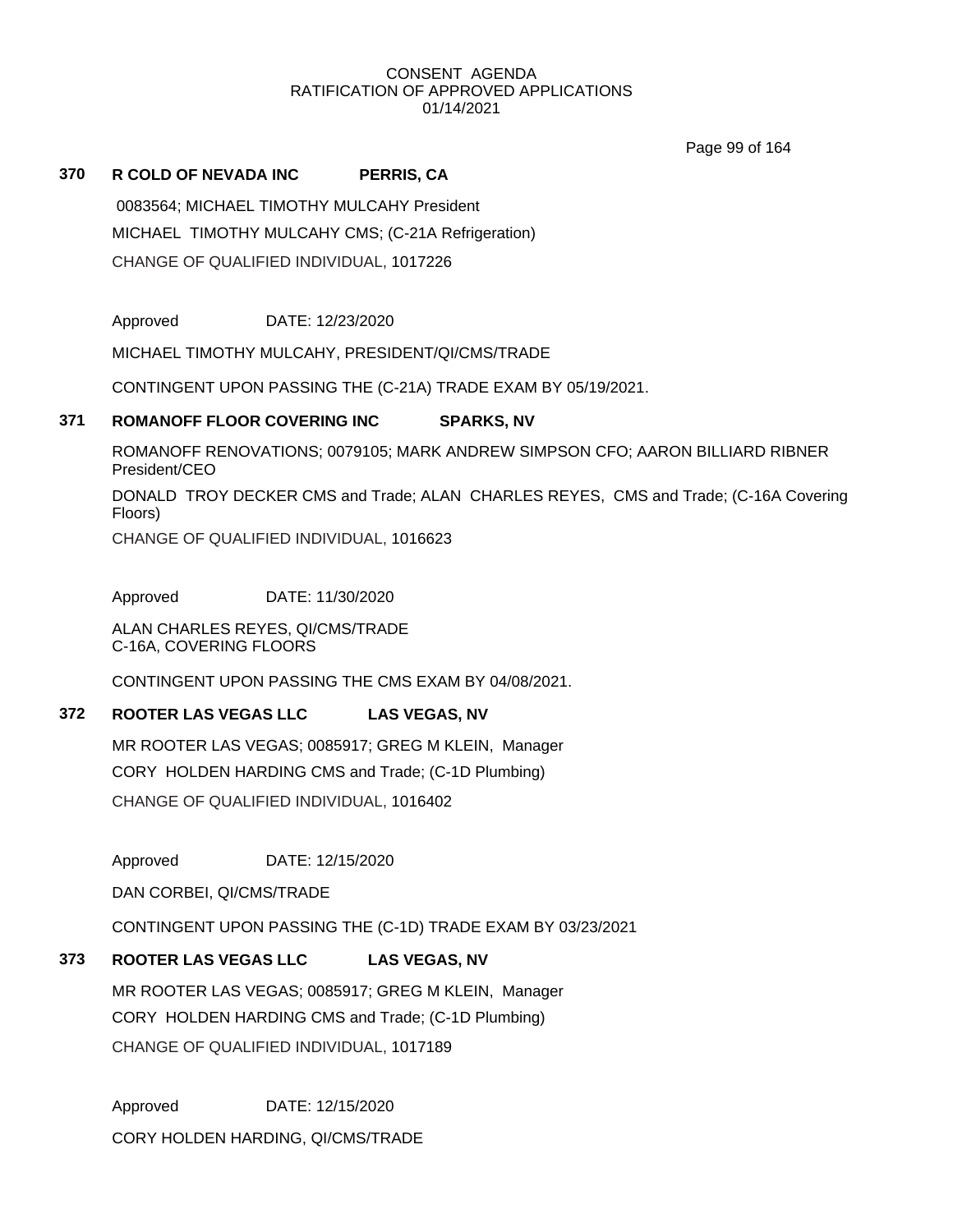Page 100 of 164

### **374 S C I CONSTRUCTION L P TYLER, TX**

0078549; FRONT LINE CAPITAL J LLC General Partner; LARRY STARR PARKER President; BROOKE DEANN PARKER Other; BRANDON KEITH PARKER Vice President

BRANDON KEITH PARKER CMS; (B-2 Residential and Small Commercial)

CHANGE OF QUALIFIED INDIVIDUAL, 1016656

Approved DATE: 12/29/2020

BRAD TRUMP, QI/ B, GENERAL BUILDING

### **375 SCHUHMACHER & SCHUHMACHER INC SPARKS, NV**

QUALITY CURB AND CONCRETE; 0084482; MICHAEL JOSEPH SCHUHMACHER President MICHAEL JOSEPH SCHUHMACHER CMS and Trade; (C-5 Concrete Contracting) CHANGE OF QUALIFIED INDIVIDUAL, 1016936

Approved DATE: 11/24/2020

CARRIE LEA COWAN, QI/CMS/TRADE

CONTINGENT UPON PASSING THE (C-5) TRADE EXAM BY 04/29/2021.

#### **376 SHALC G C INC NORTH LAS VEGAS, NV**

0080574; JEFFREY SCOTT MCQUEEN President; KYLE HOWLAND TIBBITTS Secretary; JEFFREY ALLAN HINKLE Secretary; JAMES GREGORY SHONTERE Secretary; ROBERT RAYMOND ODELL **Treasurer** 

KYLE HOWLAND TIBBITTS CMS and Trade; (B-2 Residential and Small Commercial)

CHANGE OF QUALIFIED INDIVIDUAL, 1016556

Approved DATE: 12/15/2020

JOSHUA TREVOR BATLEY, QI/CMS/TRADE

CONTINGENT UPON PASSING THE (B-2) TRADE EXAM BY 04/05/2021.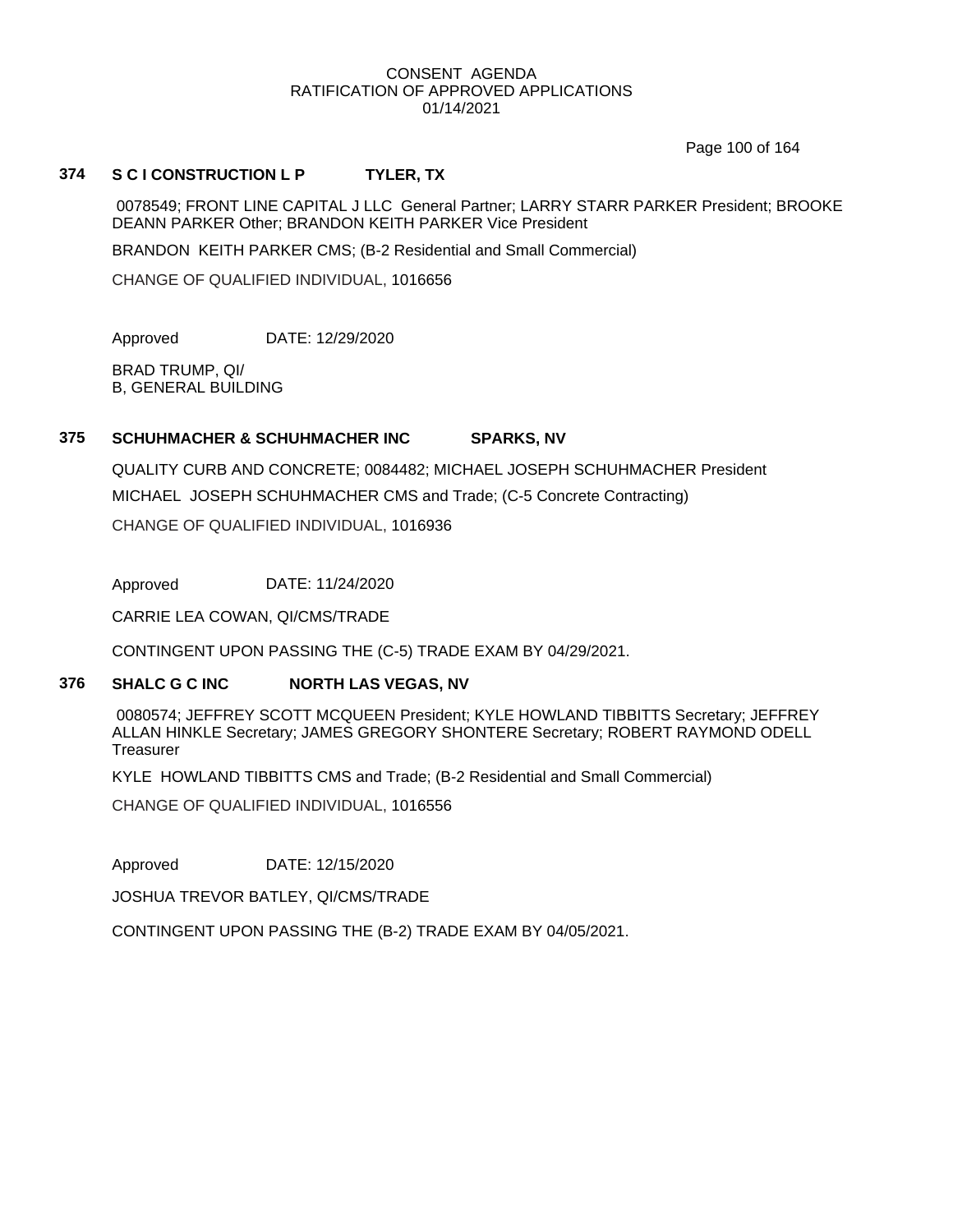Page 101 of 164

# **377 SIMMONS ELECTRIC LLC Las Vegas, NV**

0032580A; TRENT ANDREW SIMMONS Manager; JENNIFER MARIE SIMMONS Manager TRENT ANDREW SIMMONS Trade; ALLEN LYNN SIMMONS CMS; (C-2 Electrical) CHANGE OF QUALIFIED INDIVIDUAL, 1017480

Approved DATE: 12/29/2020

TRENT ANDREW SIMMONS, MANAGER/QI/CMS

CONTINGENT UPON PASSING THE CMS EXAM BY 06/10/2021.

# **378 TECHSICO LLC HENDERSON, NV**

0080618; TODD ANTHONY BLACKBURN Managing Member; JAMES EDWARD LYTAL, II Managing Member

JAMES WILLIAM BLACKBURN CMS and Trade; (A-25 Telecommunication Towers)

CHANGE OF QUALIFIED INDIVIDUAL, 1016471

Approved DATE: 12/08/2020

ROCKY THOMAS HARPUR, QI/CMS/TRADE

CONTINGENT UPON PASSING CMS AND (A) TRADE EXAMS BY 03/29/2021.

### **379 TIBERTI COMPANY LLC (THE) LAS VEGAS, NV**

TIBERTI FENCE COMPANY; 0004632H; TIBERTI HOLDINGS LLC Member; RENALDO MILAN TIBERTI Member; PAUL MAFFEY Manager

MARIO ANTHONY TIBERTI CMS; RENALDO MILAN TIBERTI CMS and Trade; (C-25 Fencing and Equipping Playgrounds)

CHANGE OF QUALIFIED INDIVIDUAL, 1016712

Approved DATE: 12/10/2020

JASON S PLICHTA, QI/CMS/TRADE

CONTINGENT UPON PASSING THE CMS EXAM NO LATER THAN 04/15/2021.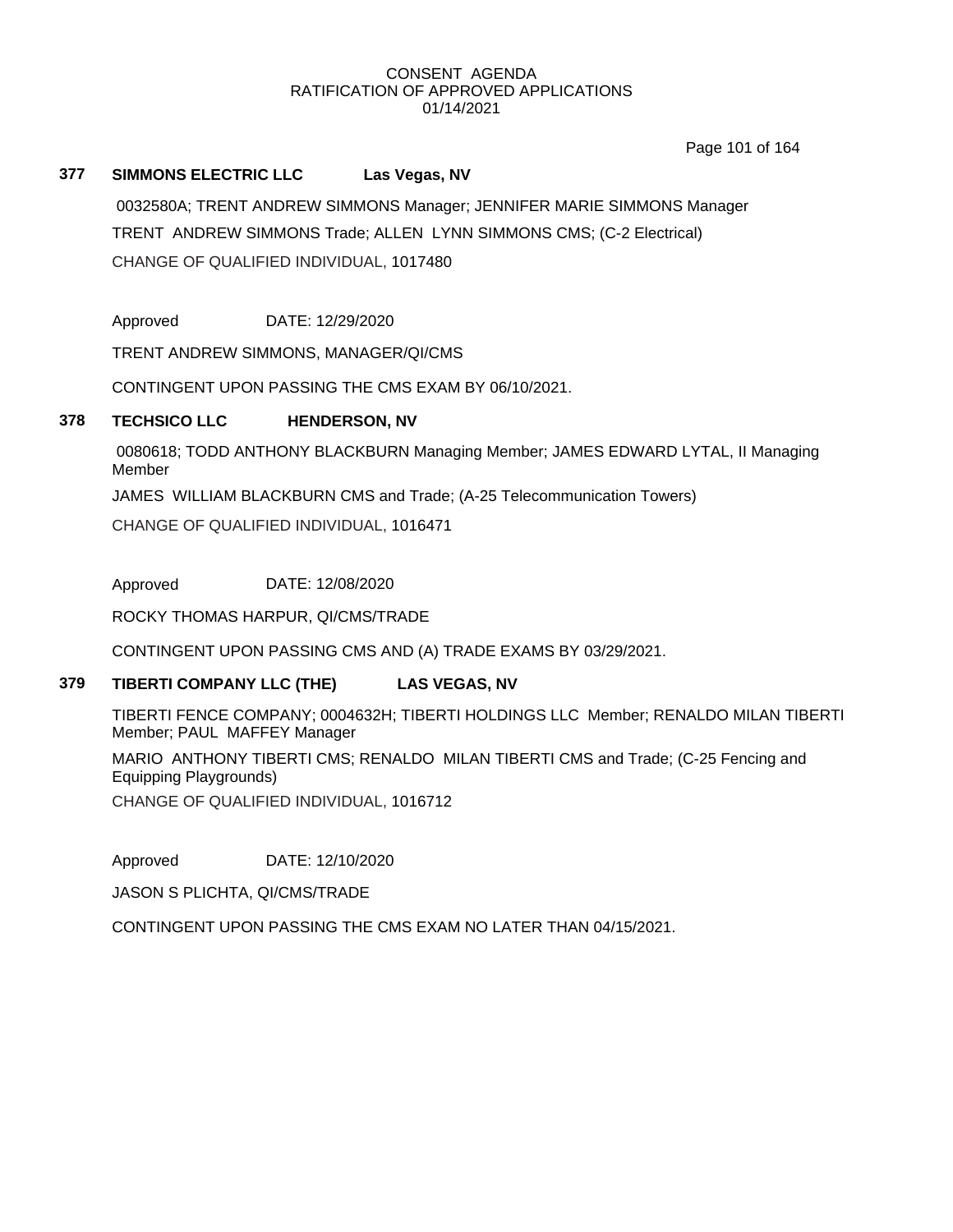Page 102 of 164

# **380 TITAN SOLAR POWER NV INC LAS VEGAS, NV**

0084903; KENNETH MARK WILLIAMS President; HEATHER BAIRE WILLIAMSON, Treasurer KENNETH MARK WILLIAMS CMS and Trade; (C-2 Electrical) CHANGE OF QUALIFIED INDIVIDUAL, 1016182

Approved DATE: 12/04/2020

JUSTIN WADE COONROD, QI/CMS/TRADE

CONTINGENT UPON PASSING THE CMS AND (C-2) TRADE EXAMS BY 04/08/2021

# **381 TRIPLE CROWN PAINTING & DRYWALL LLC LAS VEGAS, NV**

0058185; LLOYD EDWARD MANNING Member; MARK RODGERS ANDERSON Member; CURTIS WILLIAM ANDERSON Member

ZOEL ALEXANDER KEHRT-MATTA, Trade; LLOYD EDWARD MANNING CMS; (C-4 Painting and Decorating)

CHANGE OF QUALIFIED INDIVIDUAL, 1017039

Approved DATE: 12/03/2020

ZOEL ALEXANDER KEHRT-MATTA, QI/CMS/TRADE

CONTINGENT UPON PASSING THE CMS EXAM BY 05/06/2021.

# **382 TURN AROUND COMMUNICATIONS INC LAS VEGAS, NV**

0086367; SAEID KOUHKAN President

; (C-2D Low Voltage)

CHANGE OF QUALIFIED INDIVIDUAL, 1016605

Approved DATE: 11/20/2020

ABBAS KOUHKAN, QI/CMS/TRADE

CONTINGENT UPON PASSING THE CMS AND (C-2D) TRADE EXAMS BY 04/07/2021.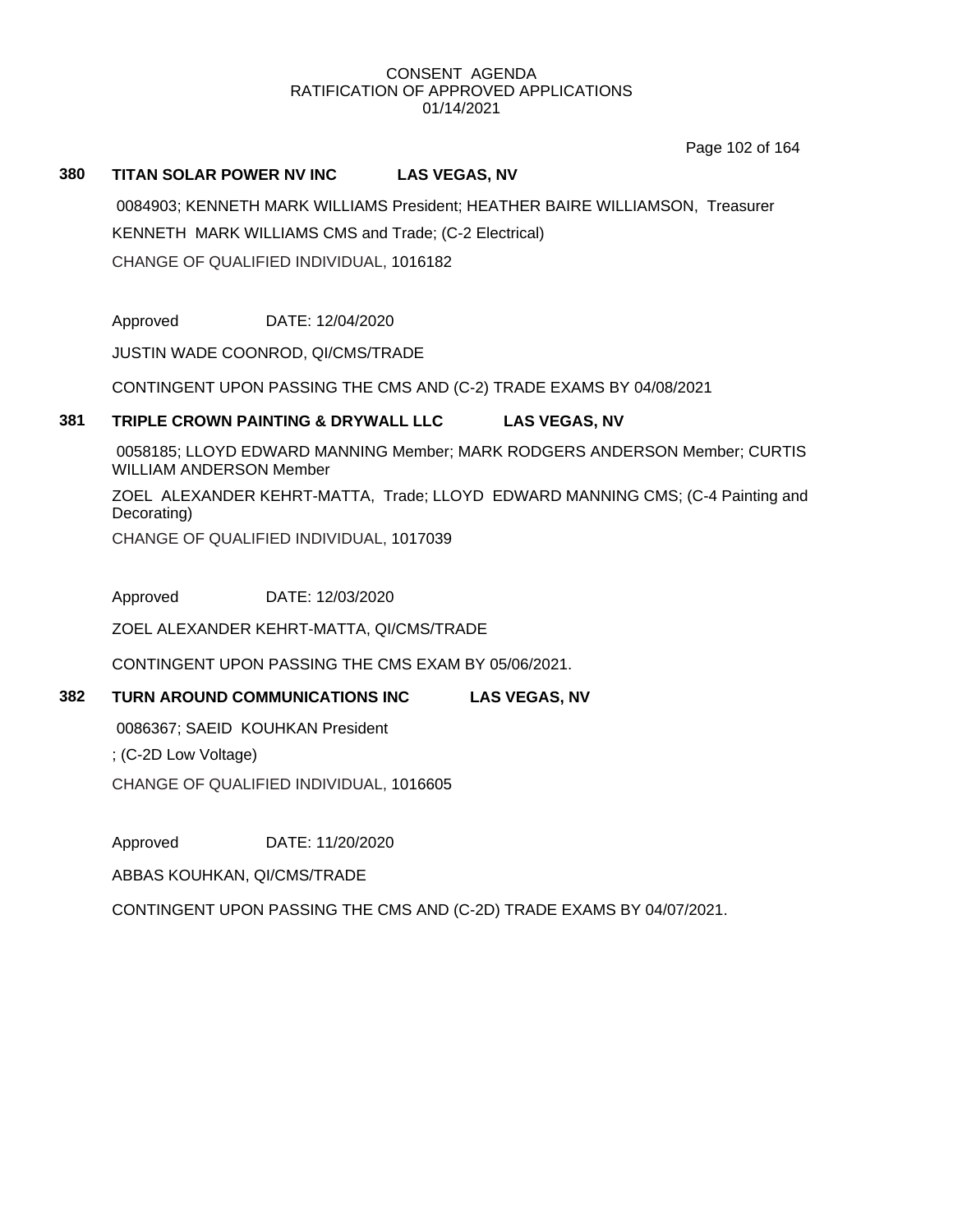Page 103 of 164

### **383 U C I CONSTRUCTION INC MARTINEZ, CA**

0041994; JOHN TOM WEATHERFORD President; TIMOTHY JON HOLZ Treasurer; RAYMOND HOWARD DICKINSON Vice President; RICHARD PAUL PACINI Other; VINCENT GREGORY ZAMORA Other

TIMOTHY JON HOLZ CMS and Trade; (A General Engineering)

CHANGE OF QUALIFIED INDIVIDUAL, 1017097

Approved DATE: 11/20/2020

TIMOTHY JON HOLZ, TREASURER/QI/CMS/TRADE

CONTINGENT UPON PASSING THE CMS EXAM BY 05/12/2021.

### **384 USA PROPERTIES FUND INC ROSEVILLE, CA**

0036974; GEOFFREY CAMRON BROWN President; SANTIAGO DEL TORO DEL RIO, JR Vice President; ANTONIO PISCITELLO, Vice President; JONATHAN CANNON HARMER, Chief Financial Officer; PATRICK REED MCGUIRK, Vice President; MICHAEL JOHN MCCLEERY Vice President; ROBERT CARTER CLARK, Vice President

; (B General Building)

CHANGE OF QUALIFIED INDIVIDUAL, 1016837

Approved DATE: 12/01/2020

SANTIAGO DEL TORO DEL RIO, JR, VICE PRESIDENT/QI/CMS/TRADE

CONTINGENT UPON PASSING THE CMS AND (B) TRADE EXAMS BY 04/22/2021

# **385 VICTORY GLASS LLC RENO, NV**

0078770; MITCH MARTIN RATTO Managing Member; ROBERT ANGELO JUDD, Managing Member MITCH MARTIN RATTO CMS and Trade; (C-8 Glass and Glazing) CHANGE OF QUALIFIED INDIVIDUAL, 1017207

DATE: 12/29/2020

ROBERT ANGELO JUDD, QI/CMS/TRADE

CONTINGENT UPON PASSING THE CMS EXAM BY 05/18/2021.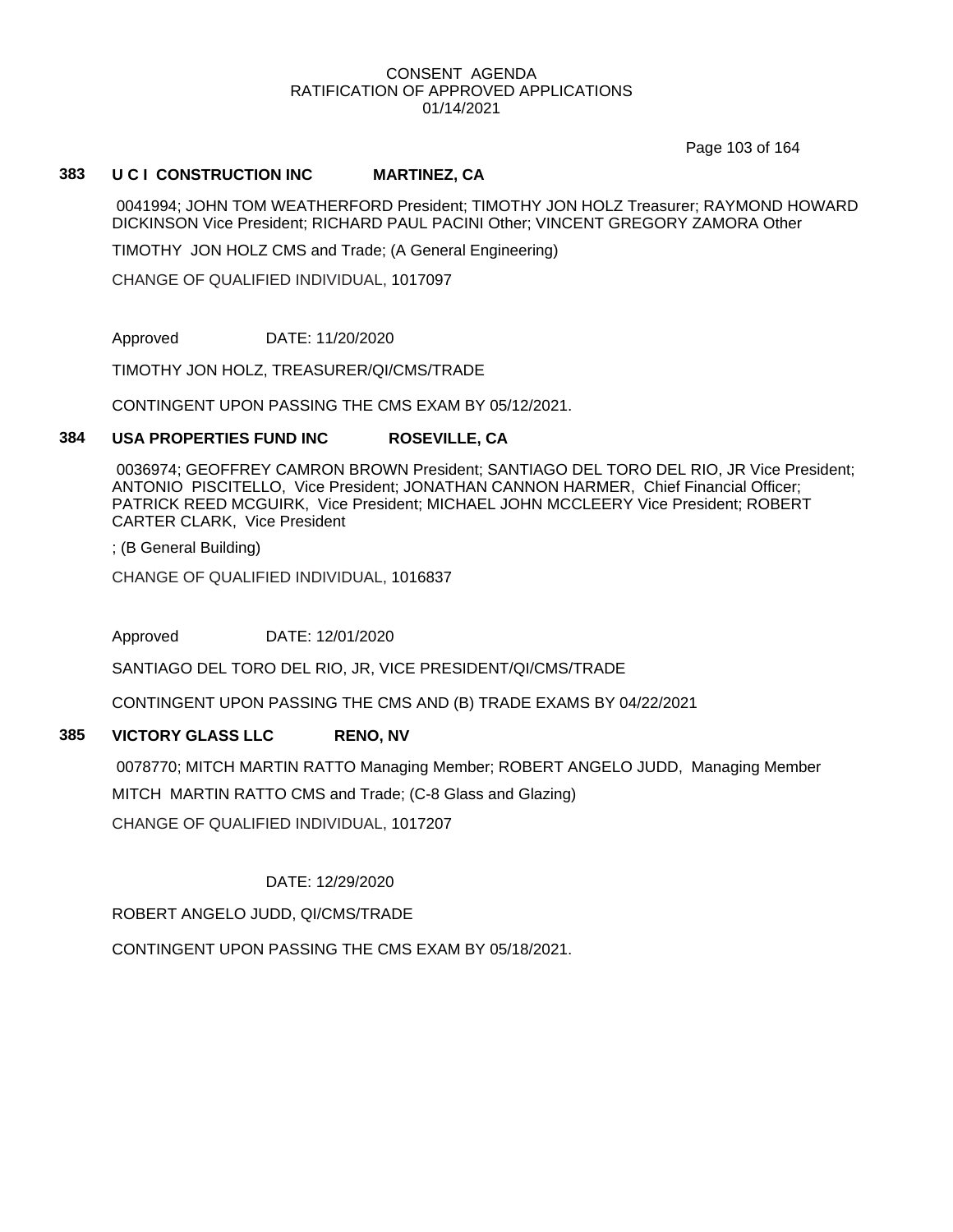Page 104 of 164

#### **386 W B PLAY TO WIN LLC Las Vegas, NV**

RE BATH OF LAS VEGAS; 0081689; JEFFREY CHARLES WALLING Manager

JEFFREY ALLEN HOUSER Trade; AUSTIN JEFFREY WALLING CMS; (C-3 Carpentry Maintenance and Minor Repairs)

CHANGE OF QUALIFIED INDIVIDUAL, 1016928

Approved DATE: 11/30/2020

JEFFREY CHARLES WALLING, MANAGER/QI/CMS

CONTINGENT UPON PASSING THE CMS EXAM BY 04/29/2021.

### **387 W B PLAY TO WIN LLC Las Vegas, NV**

RE BATH OF LAS VEGAS; 0081688; JEFFREY CHARLES WALLING Manager

AUSTIN JEFFREY WALLING CMS and Trade; (C-8 Glass and Glazing LIMITED TO ENCLOSURES FOR SHOWERS, TUBS, AND TOILET PARTITIONS) CHANGE OF QUALIFIED INDIVIDUAL, 1016929

Approved DATE: 11/30/2020

JEFFREY CHARLES WALLING, MANAGER/QI/CMS/TRADE

CONTINGENT UPON PASSING THE CMS EXAM BY 4/29/2021

# **388 W B PLAY TO WIN LLC Las Vegas, NV**

RE BATH OF LAS VEGAS; 0081690; JEFFREY CHARLES WALLING Manager AUSTIN JEFFREY WALLING CMS and Trade; (C-20A Plastic Tile and Wallboard) CHANGE OF QUALIFIED INDIVIDUAL, 1016930

Approved DATE: 11/30/2020

JEFFREY CHARLES WALLING, MANAGER/QI/CMS/TRADE

CONTINGENT UPON PASSING THE CMS AND (C-20A) TRADE EXAMS BY 04/29/2021.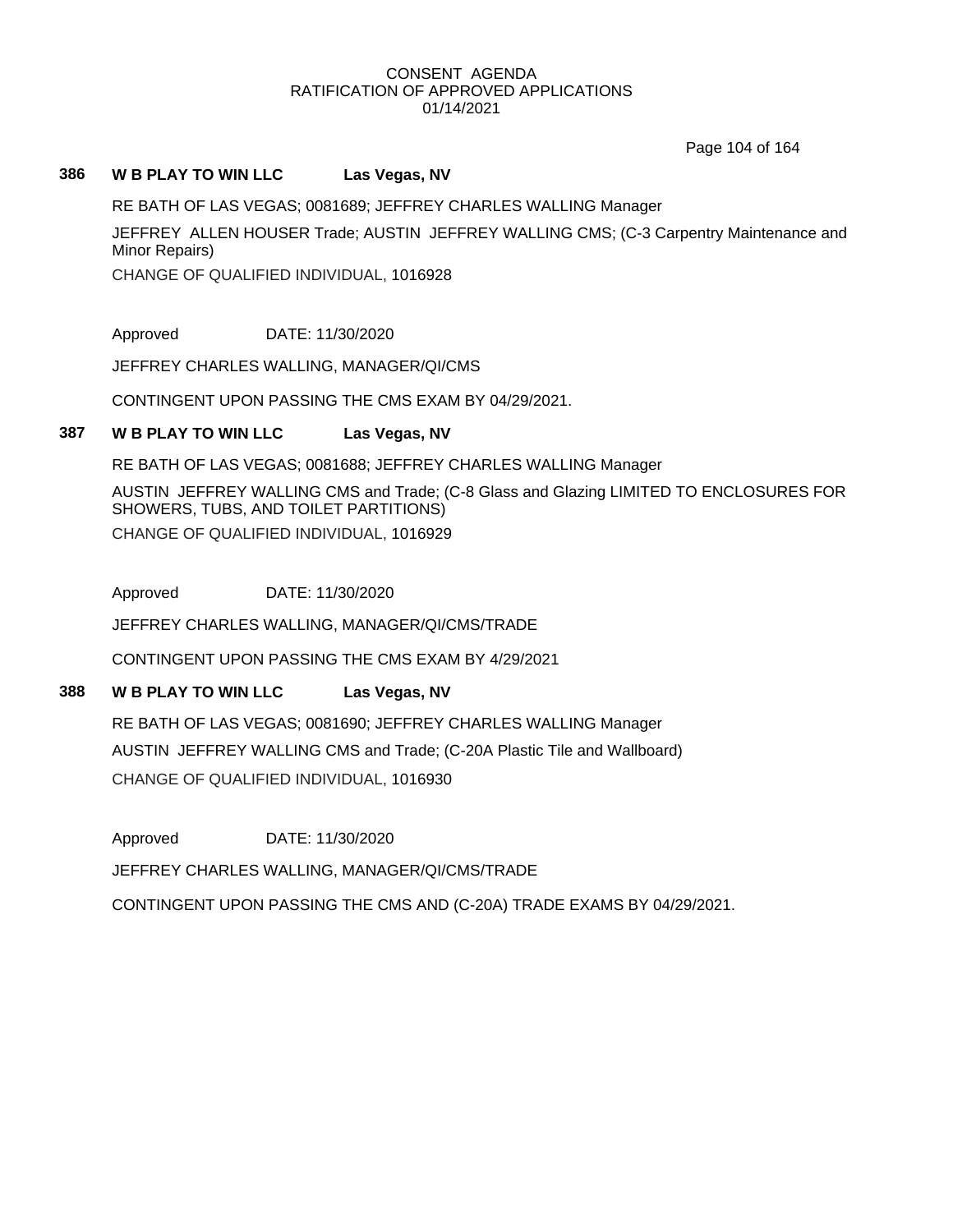Page 105 of 164

### **389 WESTERN SPECIALTIES CO LAS VEGAS, NV**

0080385; JAMES RICHARD NANCE President; MATTHEW WILLIAM MELTON Treasurer

JAMES RICHARD NANCE Trade; MATTHEW WILLIAM MELTON CMS; (B-2 Residential and Small Commercial)

CHANGE OF QUALIFIED INDIVIDUAL, 1016684

Approved DATE: 11/24/2020

JAMES RICHARD NANCE, PRESIDENT/QI/TRADE MATTHEW WILLIAM MELTON, TREASURER/QI/CMS

# **390 WESTERN SPECIALTIES CO LAS VEGAS, NV**

0080384; JAMES RICHARD NANCE President; MATTHEW WILLIAM MELTON Treasurer MATTHEW WILLIAM MELTON CMS; OWEN CONWAY REID Trade; (C-2 Electrical) CHANGE OF QUALIFIED INDIVIDUAL, 1016686

Approved DATE: 11/09/2020

MATTHEW WILLIAM MELTON, TREASURER/QI/CMS

### **391 WULFENSTEIN CONSTRUCTION CO INC PAHRUMP, NV**

0084910; DONALD MICHAEL MATTHEWS, President; STEPHEN JAMES CONCANNON Secretary; NATHAN LAMONT BEYLER Treasurer

STEPHEN JAMES CONCANNON CMS; (A General Engineering)

CHANGE OF QUALIFIED INDIVIDUAL, 1016409

Approved DATE: 11/10/2020

STEPHEN CONCANNON, SECRETARY/QI/CMS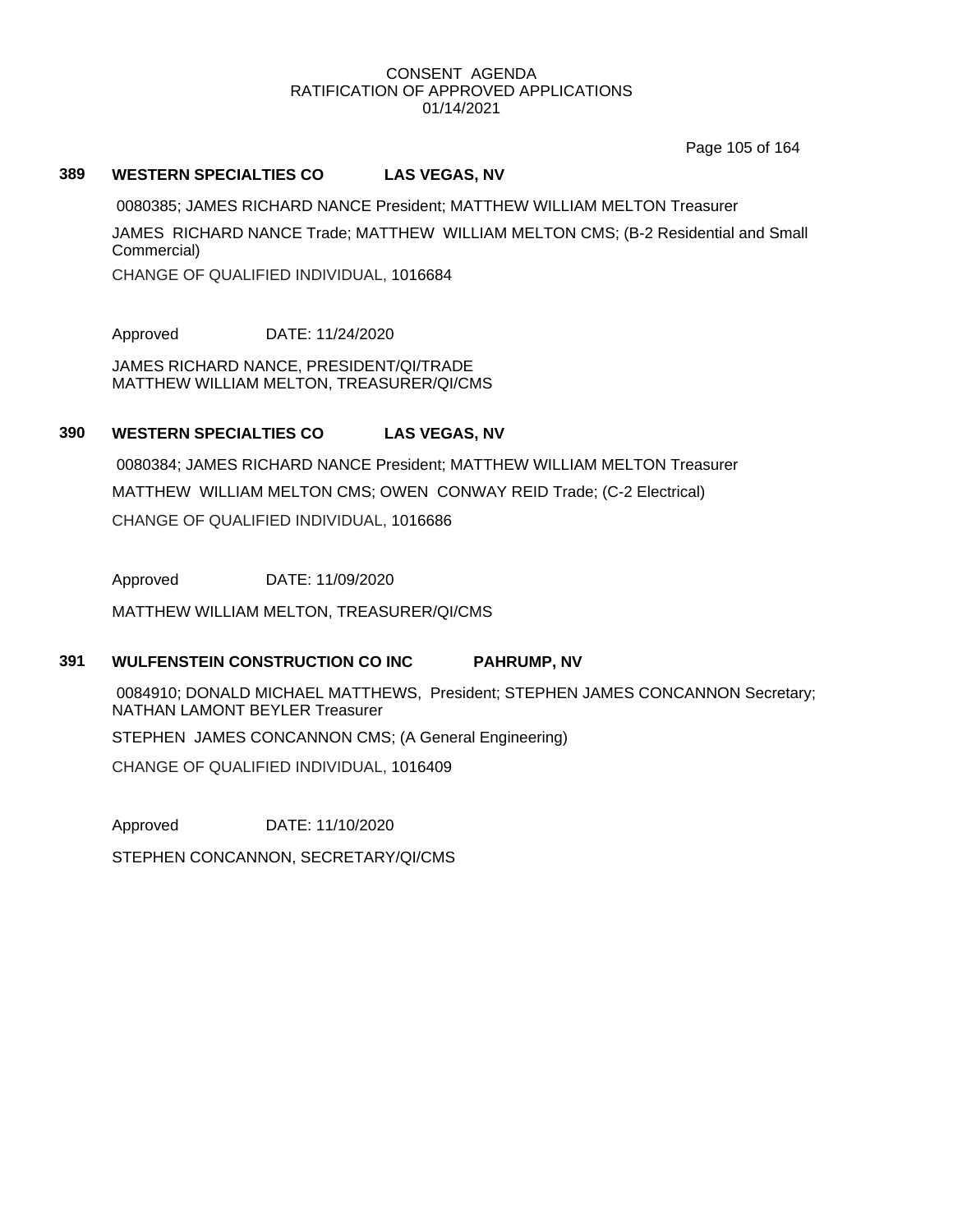Page 106 of 164

# **CONVERSION OF ENTITY**

# **392 ALLIANCE ENVIRONMENTAL GROUP LLC AZUSA, CA**

0059131; ALLIANCE ENVIRONMENTAL HOLDINGS LLC Managing Member; JEFFREY THOMAS MCLEAN President; JOSEPH WILLIAM MCLEAN CEO

JOSEPH WILLIAM MCLEAN CMS and Trade

CONVERSION OF ENTITY, 1016880

Approved DATE: 12/17/2020

CONVERSION OF ENTITY FROM: ALLIANCE ENVIRONMENTAL GROUP INC TO ALLIANCE ENVIRONMENTAL GROUP LLC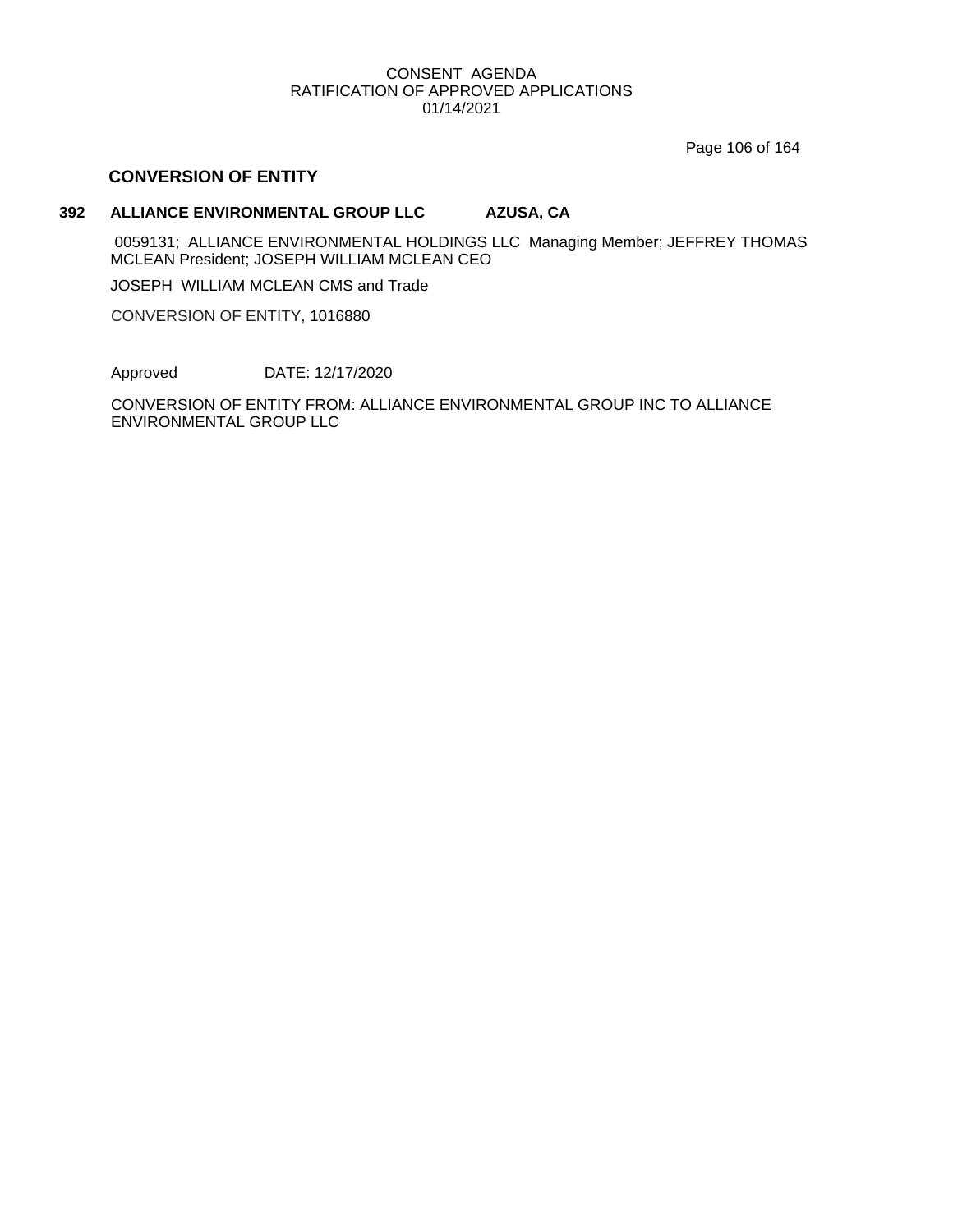Page 107 of 164

# **EXTENSION OF TIME TO REPLACE QUALIFIED INDIVIDUAL**

# **393 B K H DEVELOPMENT LIMITED PARTNERSHIP Las Vegas, NV**

GUARDIAN EXTERIORS AND INTERIORS; 0081425; KARIE ANGELA HOLCOMB Partner; WILLIAM LEVI HOLCOMB Partner

MICAH BRANDON ROBERTS, Trade

EXTENSION OF TIME TO REPLACE QUALIFIED INDIVIDUAL, 1017260

Approved DATE: 11/30/2020

EXTENSION TO REPLACE THE QUALIFIER UNTIL 01/03/2021.

### **394 INTEGRITY STEEL AND STONE LLC BOULDER CITY, NV**

0085251; JACQUELINE GAIL IMMEL, Manager; PAUL MARTIN MOLL, Manager JACQUELINE GAIL IMMEL, CMS; KEITH ALAN GAST Trade EXTENSION OF TIME TO REPLACE QUALIFIED INDIVIDUAL, 1015623

Approved DATE: 08/06/2020

EXTENSION TO REPLACE QUALIFIER UNTIL 09/05/2020

# **395 M CON INC LAS VEGAS, NV**

0086253; JUAN JOSE MENDEZ President; ISAURA MENDEZ Treasurer ISAURA MENDEZ CMS EXTENSION OF TIME TO REPLACE QUALIFIED INDIVIDUAL, 1017519

Approved DATE: 12/11/2020

REQUEST TO REPLACE QUALIFIED INDIVIDUAL APPROVED UNTIL 02/10/2021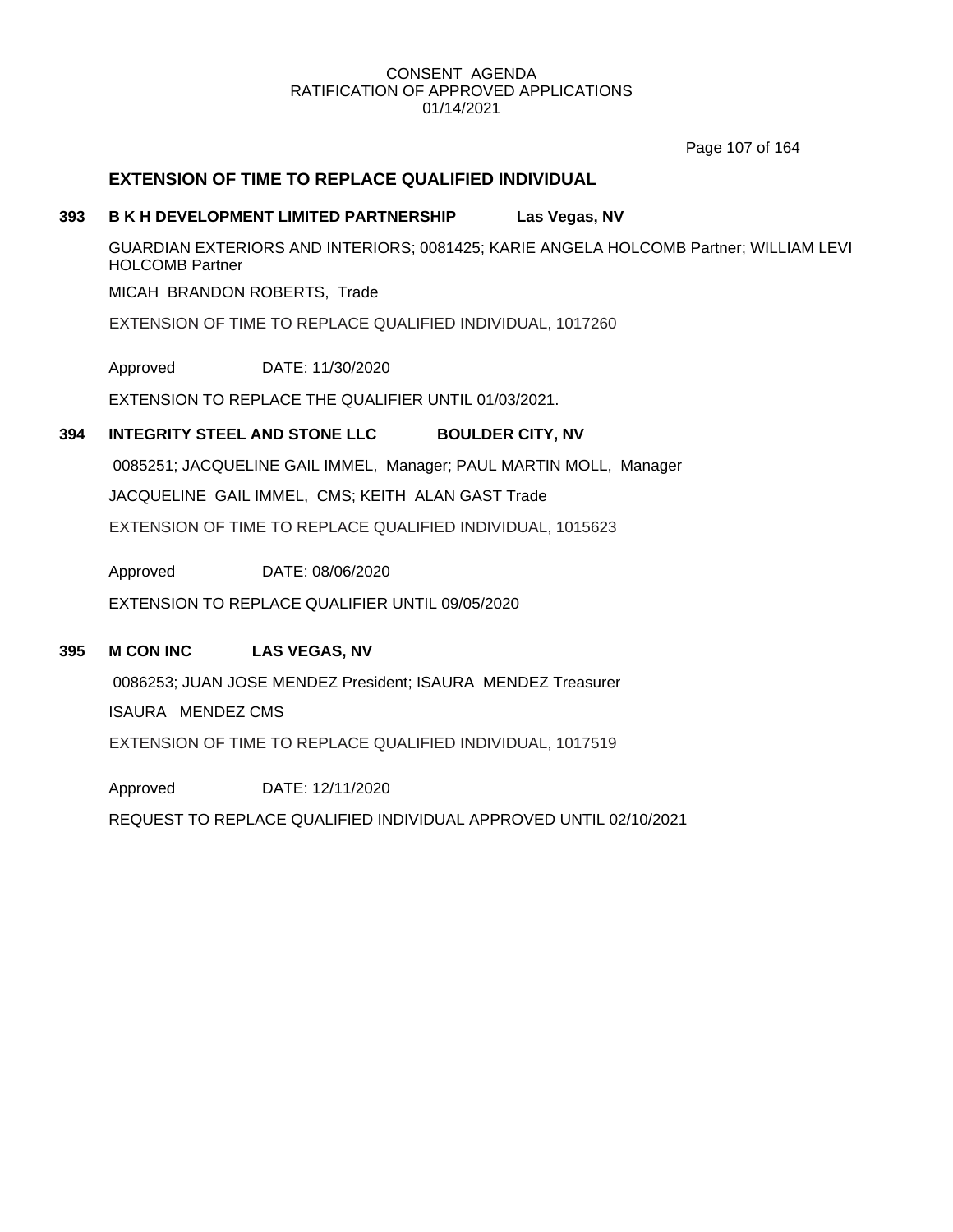Page 108 of 164

# **FINANCIAL STATEMENT REVIEW**

# **396 AIR EXCHANGE INC FAIRFIELD, CA**

0062193; FRISO CRISTIAAN HORSTMEIER, President; LAURA ANN WYATT, Secretary; BRADLEY BERNARD PITZL, Treasurer; CHRIS KOSS, Secretary Assistant

CHRIS KOSS, CMS and Trade

FINANCIAL REVIEW, 1016535

Approved DATE: 11/23/2020

# **397 DYNAMIC CONCRETE CUTTING LLC SPARKS, NV**

0082838; RAUL MARTINEZ Managing Member

; (C-5 Concrete Contracting)

FINANCIAL REVIEW, 1016857

Tabled DATE: 12/03/2020

FINANCIAL RESPONSIBILITY HEARING

# **398 HYDRO ARCH HENDERSON, NV**

0075969; KEVIN RICHARD ELDER, President; PAUL LOUIS HUETHER, Treasurer MICHAEL OLIVER MICHELSON CMS and Trade FINANCIAL REVIEW, 1013718

Approved DATE: 11/19/2020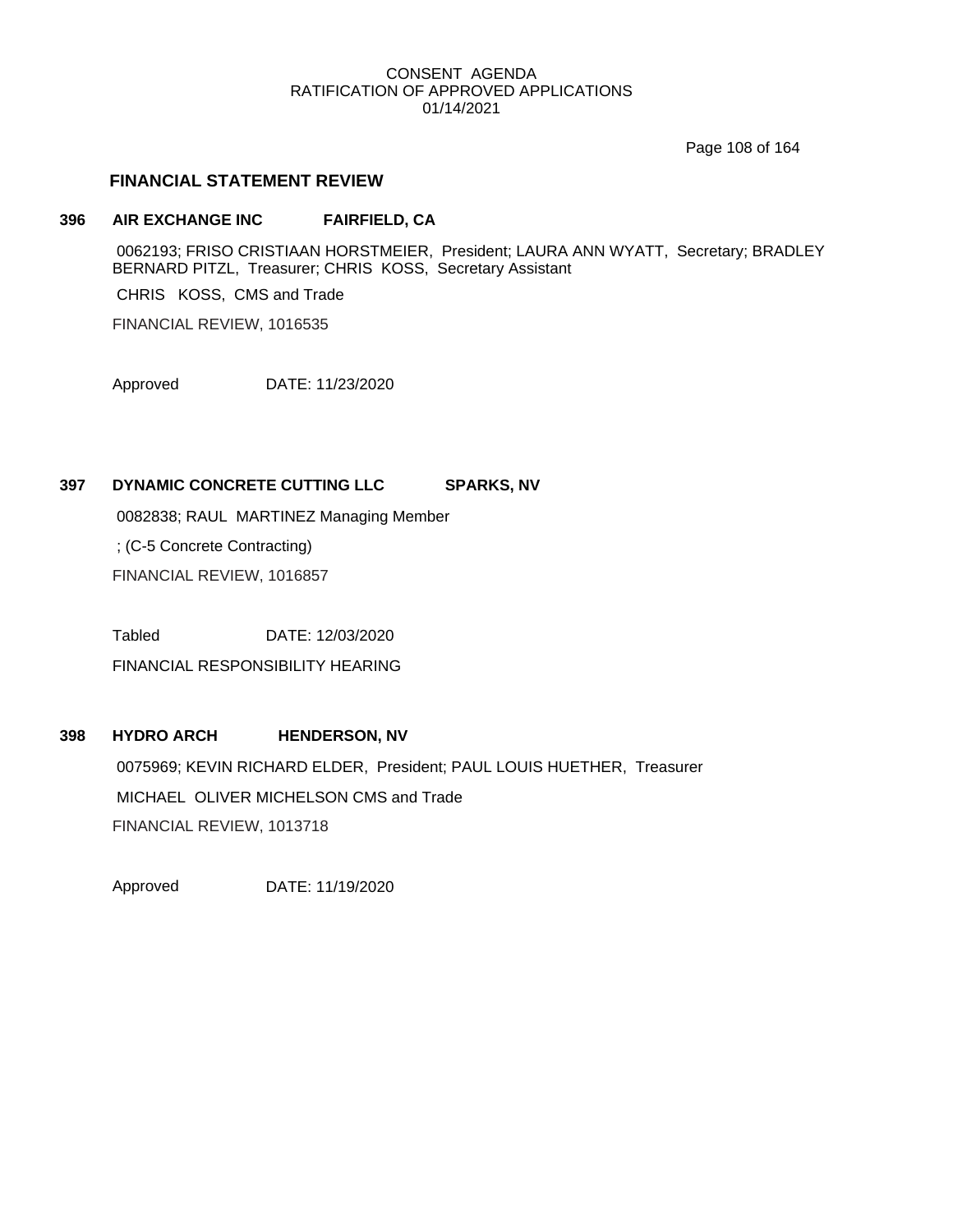Page 109 of 164

**399 HYDRO ARCH HENDERSON, NV** 0034994; KEVIN RICHARD ELDER, President; PAUL LOUIS HUETHER, Treasurer MICHAEL OLIVER MICHELSON CMS and Trade FINANCIAL REVIEW, 1013719

Approved DATE: 11/19/2020

WITH LOWER LIMIT OF \$4,900,000.00

**400 HYDRO ARCH HENDERSON, NV** 0076006; KEVIN RICHARD ELDER, President; PAUL LOUIS HUETHER, Treasurer ANDREA KARINA SCOTT CMS and Trade; (C-5 Concrete Contracting) FINANCIAL REVIEW, 1013720

Approved DATE: 11/19/2020

**401 MARTINEZ LANDSCAPING RENO, NV**

0053277; RAUL MARTINEZ Owner RAUL MARTINEZ CMS and Trade FINANCIAL REVIEW, 1016957

Tabled DATE: 12/10/2020 FINANCIAL RESPONSIBILITY HEARING

**402 NATIVE AMERICAN SERVICES CORP KELLOGG, ID** 0077518; RICK LEE LUNA President; GRETCHEN ANNE MANN Treasurer STEPHAN MICHAEL FEDELE CMS and Trade; (B General Building) FINANCIAL REVIEW, 1017501

Approved DATE: 12/18/2020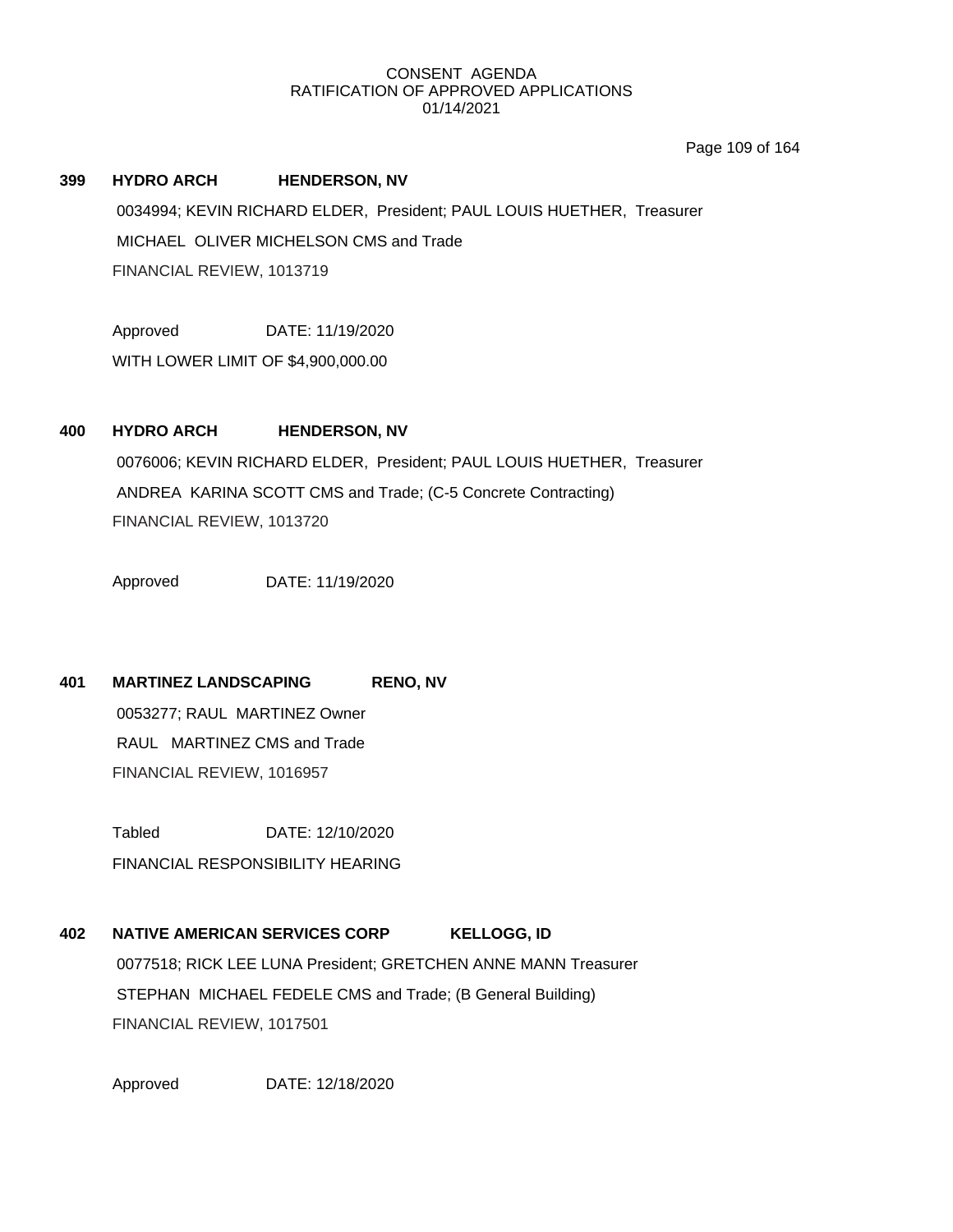Page 110 of 164

# **403 NATIVE AMERICAN SERVICES CORP KELLOGG, ID** 0051583; RICK LEE LUNA President; GRETCHEN ANNE MANN Treasurer DENNIS GEORGE SHEPPARD CMS and Trade FINANCIAL REVIEW, 1017502

Approved DATE: 12/18/2020

# **404 NEXT PHASE VENTURES CORP NORTH LAS VEGAS, NV**

0084816; NEAL LEWIS SNOOK, JR President NEAL LEWIS SNOOK, JR CMS and Trade; (C-3B Finish Carpentry) FINANCIAL REVIEW, 1014950

Approved DATE: 11/06/2020

# **405 SAFEGUARD US INC LAS VEGAS, NV**

0084804; AUSTIN MATTHEW TOWNSEND, President; AHSAN HANIFF MESIA Secretary KEVIN LE ROY SAMFORD, CMS and Trade FINANCIAL REVIEW, 1010401

Tabled DATE: 12/08/2020 FINANCIAL RESPONSIBILITY HEARING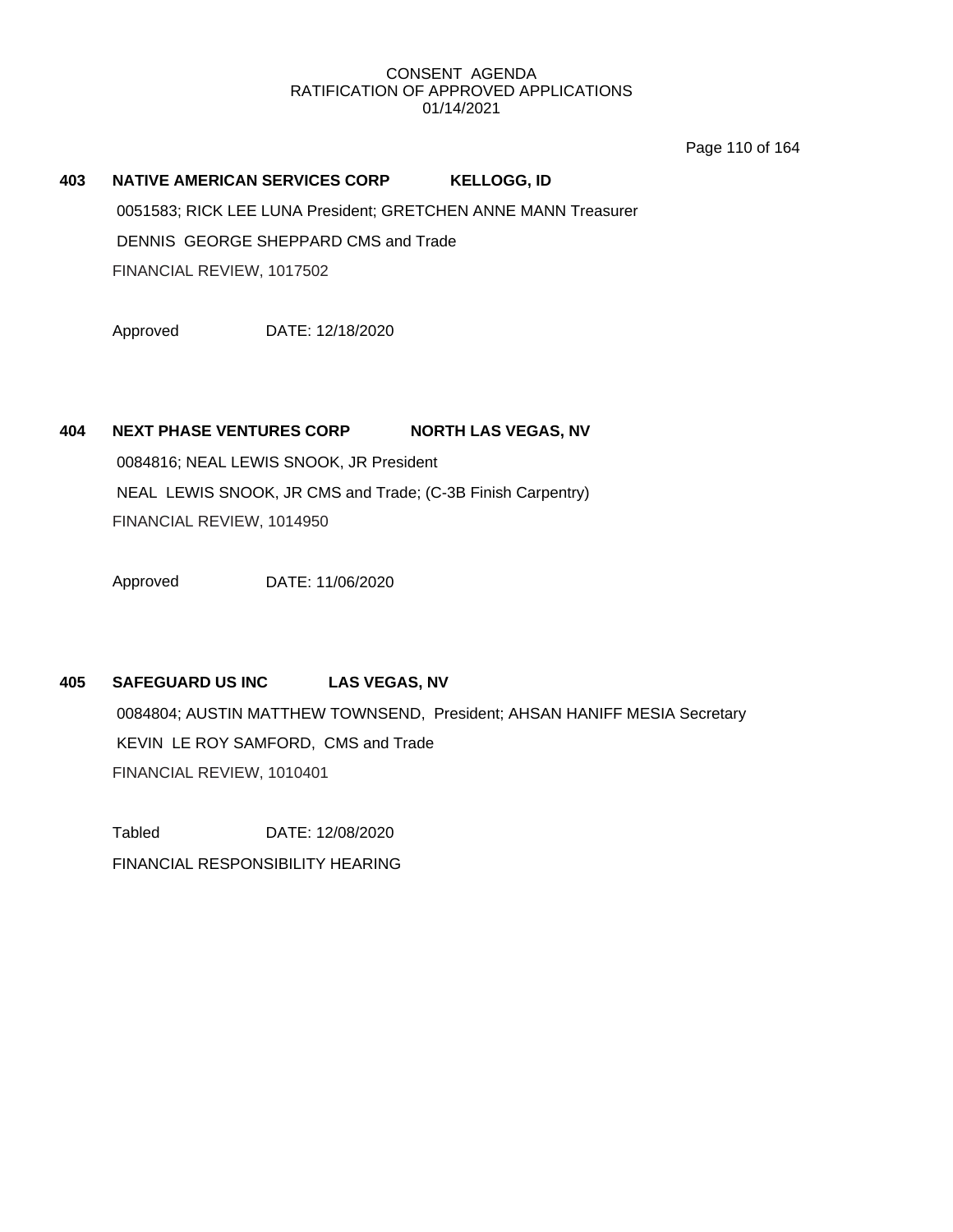Page 111 of 164

# **406 T F P INC RENO, NV**

0058013; ALFRED TAEUBEL President; GEORGE CODY KOSMAN Vice President; KATHLEEN ANN KOSMAN Director; CHRISTINE ANN SILVA Secretary/Treasurer

GEORGE CODY KOSMAN CMS and Trade; ALFRED TAEUBEL CMS and Trade; (B General Building)

FINANCIAL REVIEW, 1013256

Approved DATE: 12/29/2020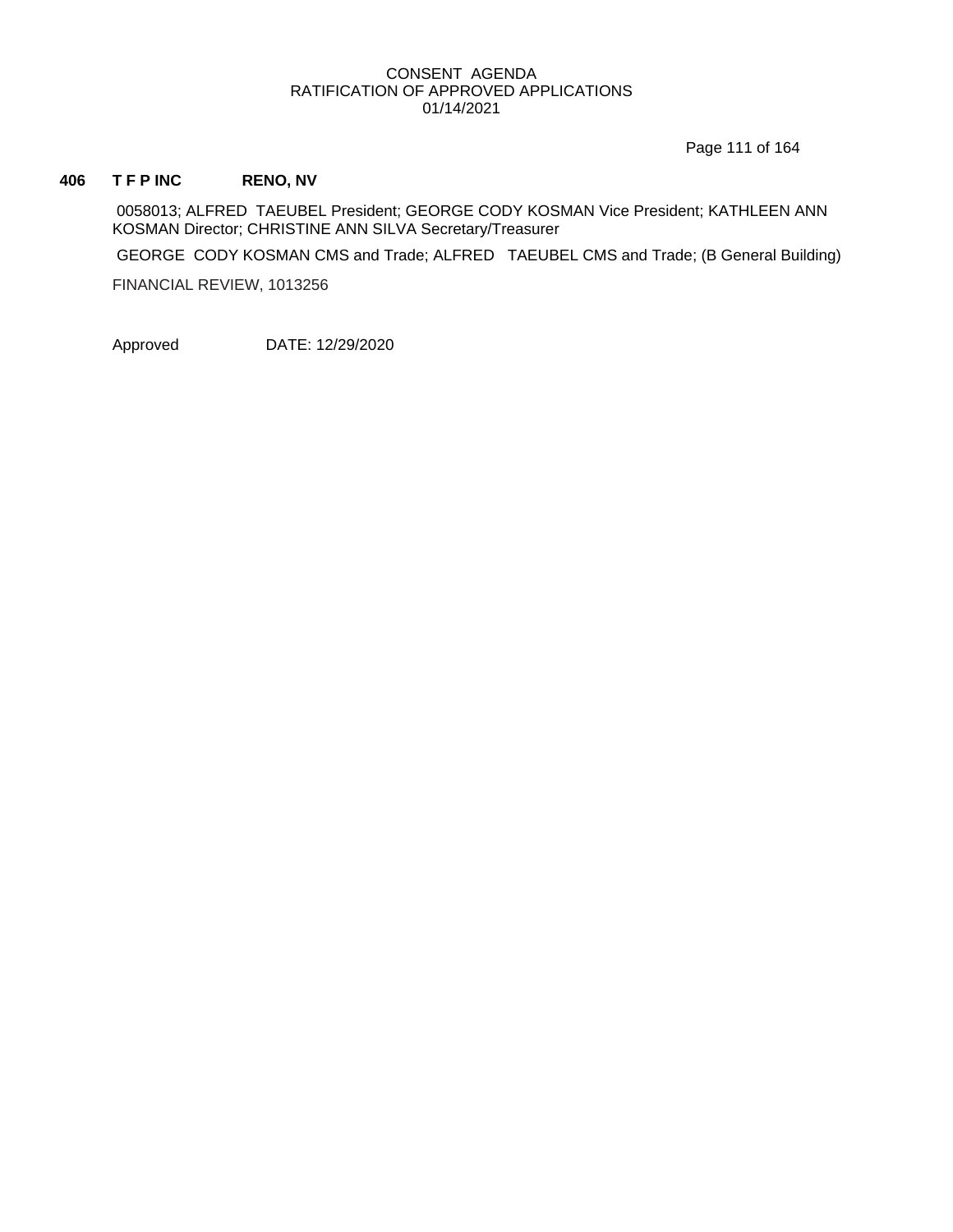Page 112 of 164

### **NAME CHANGE**

#### **407 A D B COMPANIES INC PACIFIC, MO**

0072156; LAWRENCE PATRICK KEELEY, JR President; JULIE JENNINGS KEELEY Secretary; DAVID STANLEY FISCHER Treasurer; RICHARD HENRY JAMES Vice President

MICHAEL JOSEPH CHRISTIAN CMS and Trade

NAME CHANGE, 1016671

Approved DATE: 11/20/2020

FROM: AMERICAN DIRECTIONAL BORING INC

TO: A D B COMPANIES INC

#### **408 CURIEL FRAMERS LLC NORTH LAS VEGAS, NV**

NORTH FRAMERS; 0083769; ADALBERTO RIVERA-CHACON Manager

ADALBERTO RIVERA-CHACON CMS and Trade

NAME CHANGE, 1017085

Approved DATE: 11/30/2020

FROM: CURIEL FRAMERS LLC TO: CURIEL FRAMERS LLC DBA NORTH FRAMERS

#### **409 ELEMENT BUILDING COMPANY LLC HENDERSON, NV**

0073525; JOSHUA DAVID ANDERSON Manager

CHARLES EDWARD MITCHENER, III Trade; JOSHUA DAVID ANDERSON CMS

NAME CHANGE, 1016799

Approved DATE: 11/20/2020

FROM: ELEMENT BUILDING COMPANY LLC

TO: ELEMENT BUILDING COMPANY LLC DBA ELEMENT DESIGN BUILD

#### **410 GARAGE SOLUTIONS OF NEVADA INC LAS VEGAS, NV**

0080992; CAMERON GRAHAM MILLER President

CAMERON GRAHAM MILLER CMS and Trade

NAME CHANGE, 1017209

Approved DATE: 12/08/2020

FROM: GARAGE SOLUTIONS OF NEVADA INC DBA SEARS HOME SERVICES TO: GARAGE SOLUTIONS OF NEVADA INC DBA NATIONAL GARAGE DOOR REPAIRS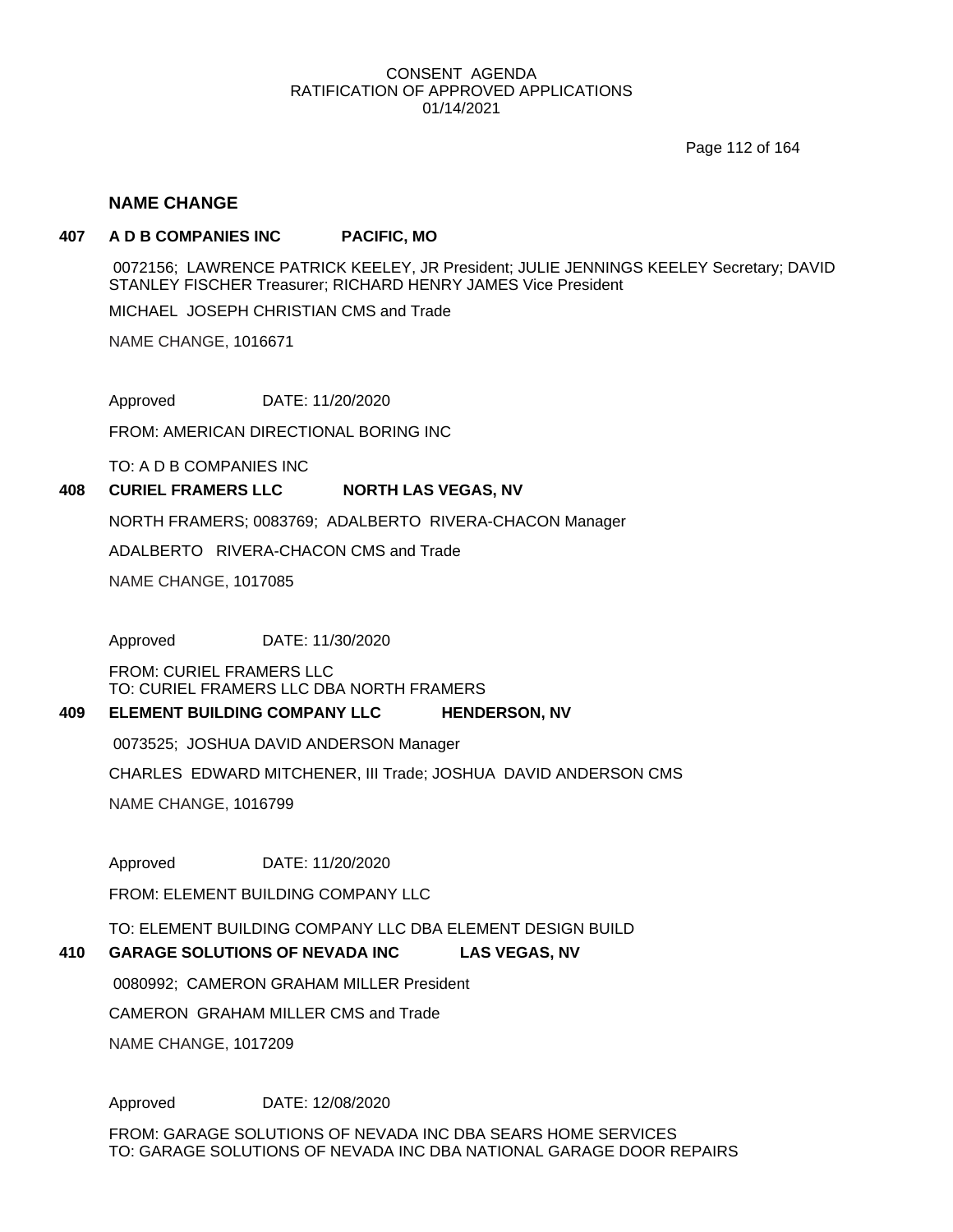Page 113 of 164

#### **411 GARAVENTA CONSTRUCTION INC SPARKS, NV**

0020581A; RAYMOND ALLEN GARAVENTA President

RAYMOND ALLEN GARAVENTA CMS and Trade

NAME CHANGE, 1016820

Approved DATE: 11/24/2020

FROM: GARAVENTA CONSTRUCTION INC DBA GARAVENTA AND ANDERSON CONSTRUCTION TO: GARAVENTA CONSTRUCTION INC

#### **412 HEINER FAMILY LLC HENDERSON , NV**

NU TECH FLOORS; 0087332; BRADY RAY HEINER, Managing Member; DARREN RAY HEINER, Managing Member; STEPHANIE ANN HEINER, Managing Member; NOAH WILLIAM HEINER, Managing Member

DARREN RAY HEINER, CMS and Trade

NAME CHANGE, 1016927

Approved DATE: 11/24/2020

FROM: HEINER FAMILY LLC TO: HEINER FAMILY LLC DBA NU TECH FLOORS

#### **413 INDOOR COMFORT EXPERTS AIR CONDITIONING AND HEATING LLC LAS VEGAS, NV**

0081692; 0084626; 0085883; AMILTON MOREIRA DA SILVA, JR Managing Member

AMILTON MOREIRA DA SILVA, JR CMS and Trade; JOAO CARLOS RODRIGUES, Trade; AMILTON MOREIRA DA SILVA, JR CMS

NAME CHANGE, 1017061

Approved DATE: 12/17/2020

FROM: INDOOR COMFORT EXPERTS AIR CONDITIONING AND HEATING LLC DBA I C E TO: INDOOR COMFORT EXPERTS AIR CONDITIONING AND HEATING LLC DBA LEVELD CABINETS

#### **414 J R M CONSTRUCTION WEST LLC COSTA MESA, CA**

0081877; JOHN HENRY JACKSON Managing Member

JOHN HENRY JACKSON CMS and Trade

NAME CHANGE, 1016798

Approved DATE: 11/04/2020

FROM: J R M CONSTRUCTION MANAGEMENT WEST LLC

TO: J R M CONSTRUCTION WEST LLC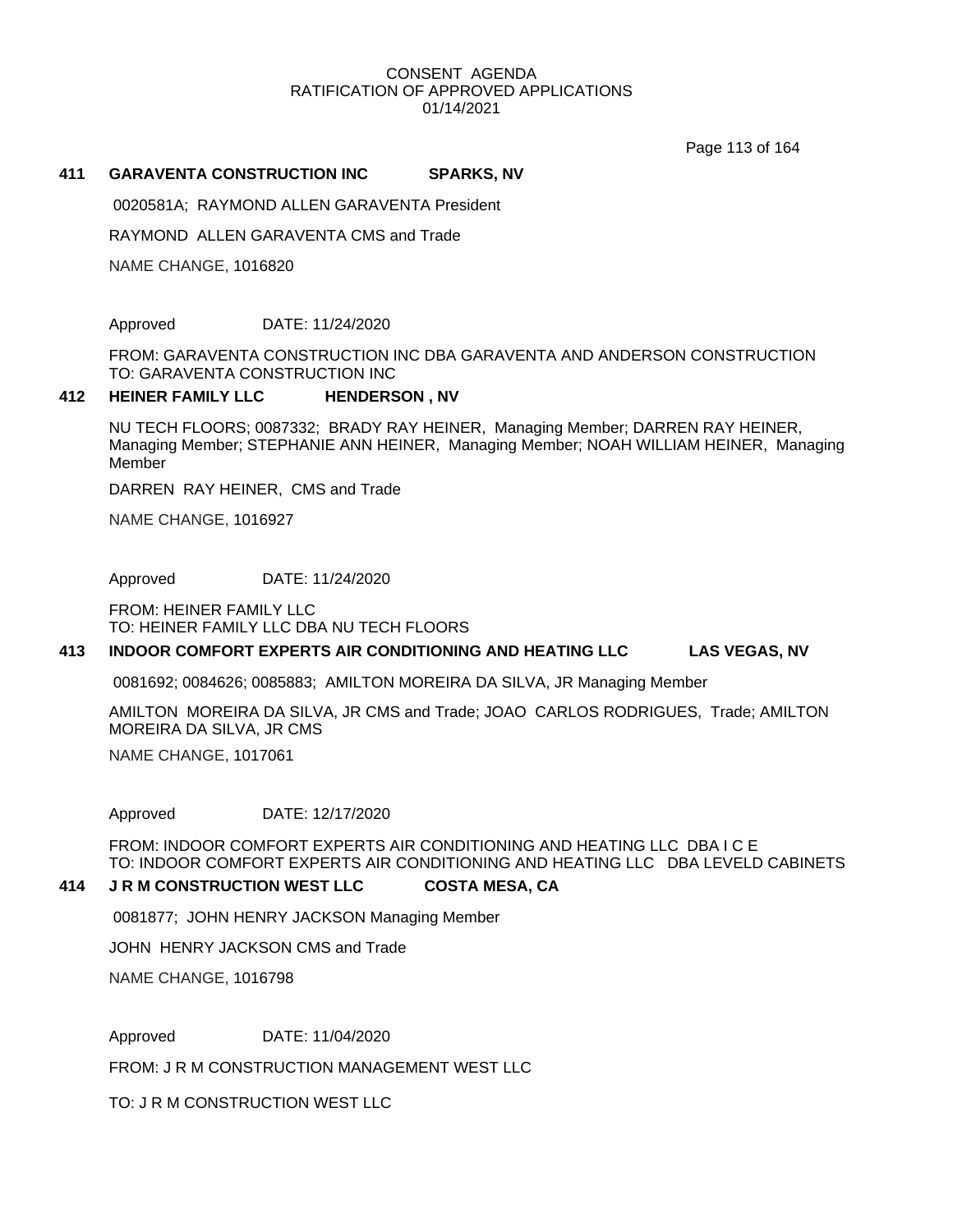Page 114 of 164

#### **415 LAS VEGAS BUILDING GROUP LLC LAS VEGAS, NV**

TITAN POOLS & SPAS; 0087385; ERIC GLENN SANDERS Managing Member

ERIC GLENN SANDERS CMS and Trade

NAME CHANGE, 1017556

Approved DATE: 12/29/2020

FROM: LAS VEGAS BUILDING GROUP LLC TO: LAS VEGAS BUILDING GROUP LLC DBA TITAN POOLS & SPAS

#### **416 MENICHINO CONSTRUCTION LLC HENDERSON, NV**

VEGAS CUSTOM POOLS; 0085166; VINCENT ANDREW MENICHINO, JR Managing Member

VINCENT ANDREW MENICHINO, JR CMS and Trade

NAME CHANGE, 1016261

Approved DATE: 11/20/2020

FROM: MENICHINO CONSTRUCTION LLC TO: MENICHINO CONSTRUCTION LLC DBA VEGAS CUSTOM POOLS

#### **417 OLD STONEHOUSE LANDSCAPING LLC RENO, NV**

0078303; 0078304; JAMES WINSTON TAYLOR, JR Manager

JAMES WINSTON TAYLOR, JR CMS and Trade; JAMES WINSTON TAYLOR, JR CMS and Trade

NAME CHANGE, 1017144

Tabled DATE: 12/14/2020

RESOLUTION OF OPEN COMPLAINT ON LICENSE #0078303

#### **418 PACIFIC WESTERN PAINTING & CONSTRUCTION INC LAS VEGAS, NV**

0082214; ANTHONY JOSEPH HADY President

ANTHONY JOSEPH HADY CMS and Trade

NAME CHANGE, 1017074

Approved DATE: 11/24/2020

FROM: PACIFIC WESTERN PAINTING INC TO: PACIFIC WESTERN PAINTING & CONSTRUCTION INC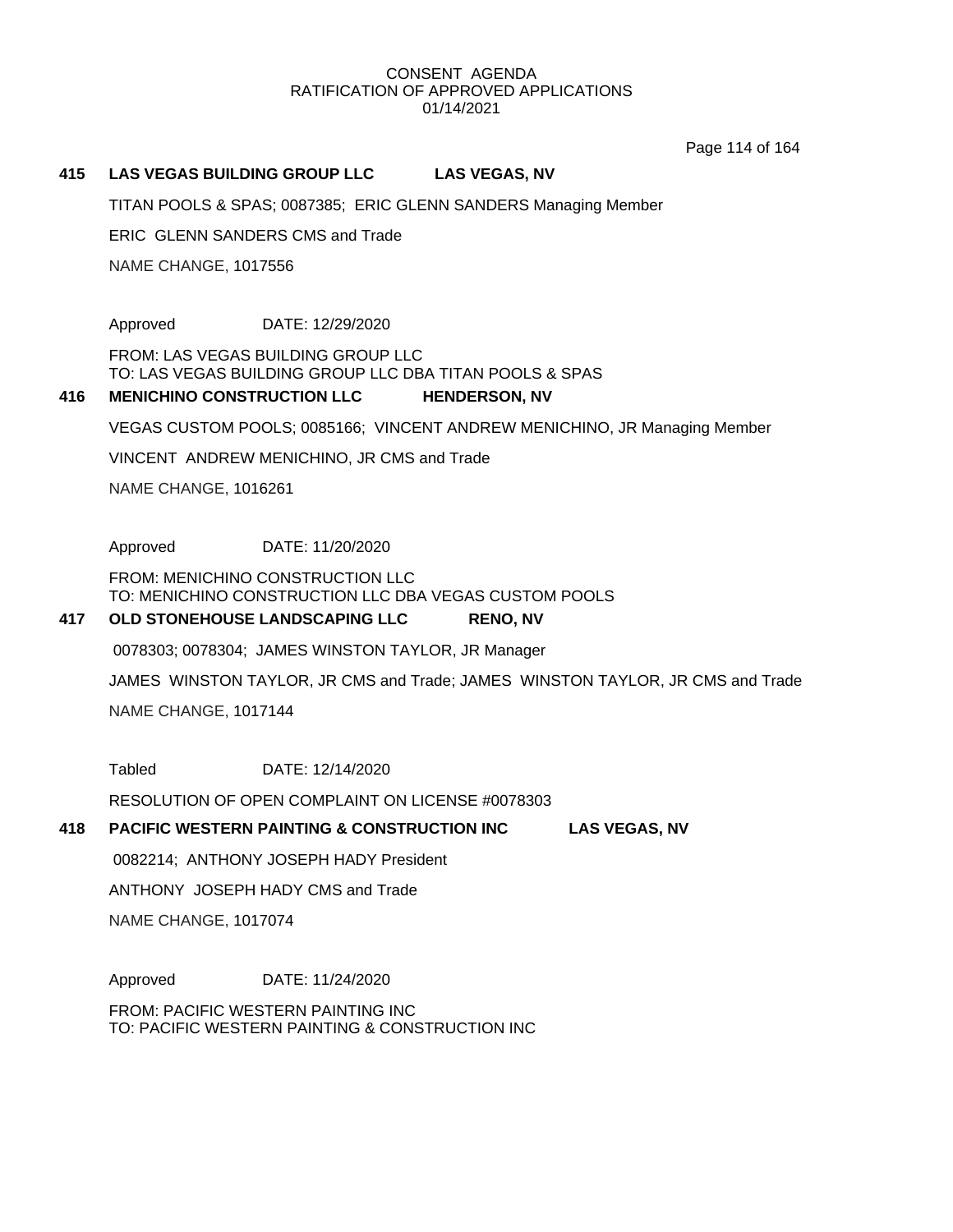Page 115 of 164

#### **419 PAR 123 CONSTRUCTION SERVICES LLC LAS VEGAS, NV**

AGILE BUILDERS; 0086112; RUSSELL LEE LAMBRECHT, Manager; APRIL CM LAWSON, Manager

NAME CHANGE, 1017201

Tabled DATE: 12/03/2020

PENDING COURT DOCUMENTS AND OUTCOME OF NEW MEMBERS OF THE COMPANY

#### **420 PRO PIPE INC Irvine, CA**

0057710; 0064097; KENNETH ALLEN BIELE, President; BRUCE FRANCIS LUX, Secretary

KENNETH RICHARD BUNES, CMS and Trade

NAME CHANGE, 1017307

Approved DATE: 12/08/2020

FROM: HOFFMAN SOUTHWEST CORP DBA PROFESSIONAL PIPE SERVICES TO: PRO PIPE INC

#### **421 QUEENSRIDGE DEVELOPMENT LLC LAS VEGAS, NV**

QUEENSRIDGE CONSTRUCTION; 0086569; CRAIG BENNION YOUNG, Manager; TYLER JAMES BAYNE Manager

CRAIG BENNION YOUNG, CMS and Trade

NAME CHANGE, 1017332

Approved DATE: 12/14/2020

FROM: QUEENSRIDGE DEVELOPMENT LLC TO: QUEENSRIDGE DEVELOPMENT LLC DBA QUEENSRIDGE CONSTRUCTION

#### **422 RADCO CONSTRUCTION LLC HENDERSON, NV**

0082094; 0083308; 0085457; ROBERT ALAN DOUZAT Manager; AMBER LYNNE MARINO-DOUZAT Manager

ROBERT ALAN DOUZAT Trade; AMBER LYNNE MARINO-DOUZAT CMS; AMBER LYNNE MARINO-DOUZAT CMS; ROBERT ALAN DOUZAT Trade; AMBER LYNNE MARINO-DOUZAT CMS; ROBERT ALAN DOUZAT Trade

NAME CHANGE, 1017224

Approved DATE: 12/08/2020

FROM: RADCO CONSTRUCTION LLC DBA BINGHAM RESTORATION TO: RADCO CONSTRUCTION LLC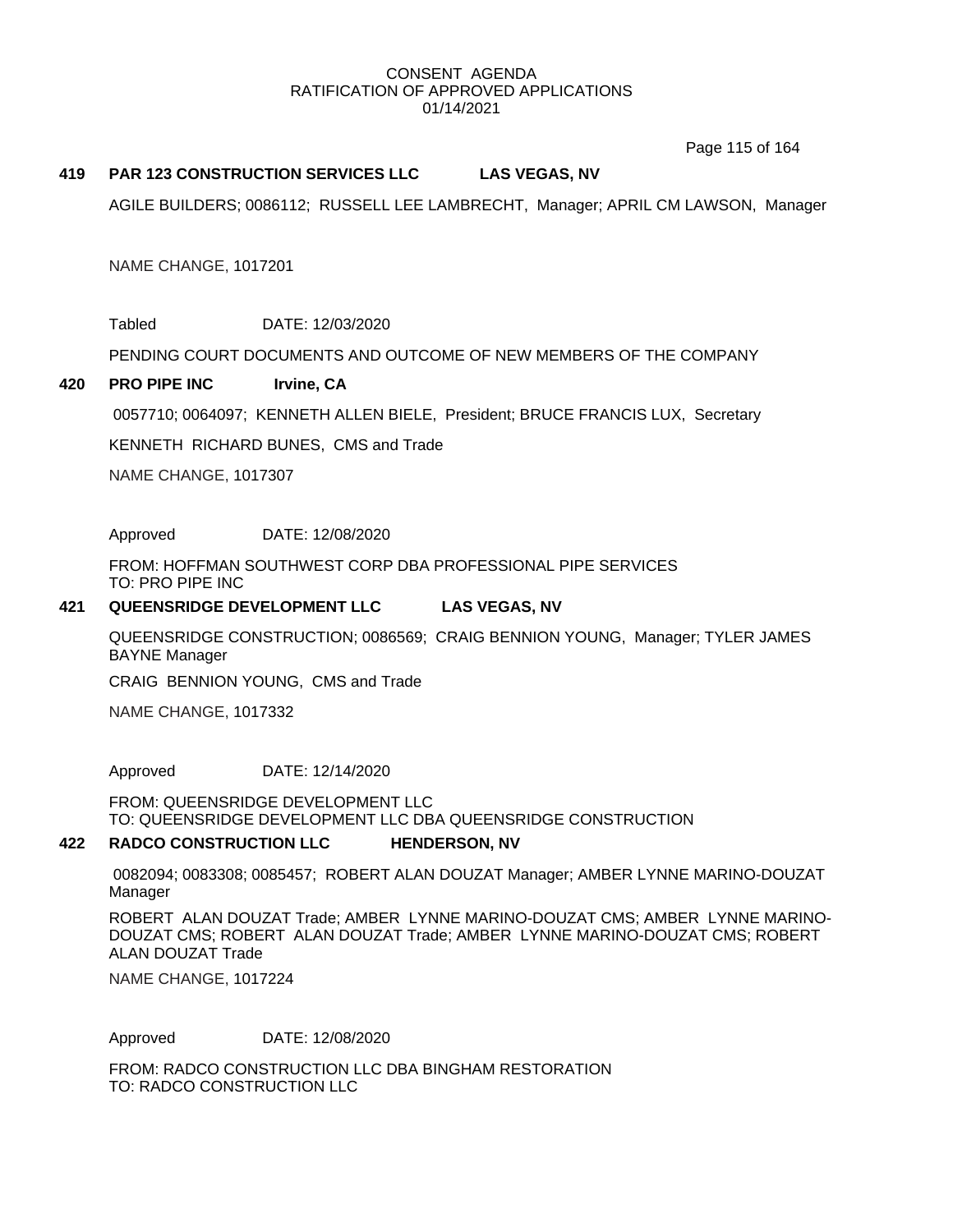Page 116 of 164

#### **423 S R BUILDERS LLC LAS VEGAS, NV**

S R PAINT & DECOR; 0082829; 0086798; 0086799; 0087572; SERGIO ANTONIO RODRIGUEZ-PEREZ Managing Member

SERGIO ANTONIO RODRIGUEZ-PEREZ CMS and Trade; SERGIO ANTONIO RODRIGUEZ-PEREZ CMS and Trade; SERGIO ANTONIO RODRIGUEZ-PEREZ CMS and Trade; SERGIO ANTONIO RODRIGUEZ-PEREZ CMS and Trade

NAME CHANGE, 1017206

Approved DATE: 12/03/2020

APPROVED ON LICENSE 0086798 FROM: S R BUILDERS LLC TO: S R BUILDERS LLC DBA EMPIRE ROOFING

#### **424 SATER ELECTRIC LLC SPARKS, NV**

0086414; 0086415; SHAUN MICHAEL SATER, Managing Member

SHAUN MICHAEL SATER, CMS and Trade; SHAUN MICHAEL SATER, CMS and Trade

NAME CHANGE, 1016509

Approved DATE: 12/08/2020

FROM:SERVICE EXPERTS OF NEVADA LLC TO: SATER ELECTRIC LLC

#### **425 SERENITY LANDSCAPING LLC LAS VEGAS, NV**

US TURF; 0083279; SALLY LOUISE NADLER Manager; WILLIAM NEIL NADLER Manager

WILLIAM NEIL NADLER CMS and Trade

NAME CHANGE, 1017261

Approved DATE: 12/08/2020

FROM: SERENITY LANDSCAPING LLC TO: SERENITY LANDSCAPING LLC DBA U S TURF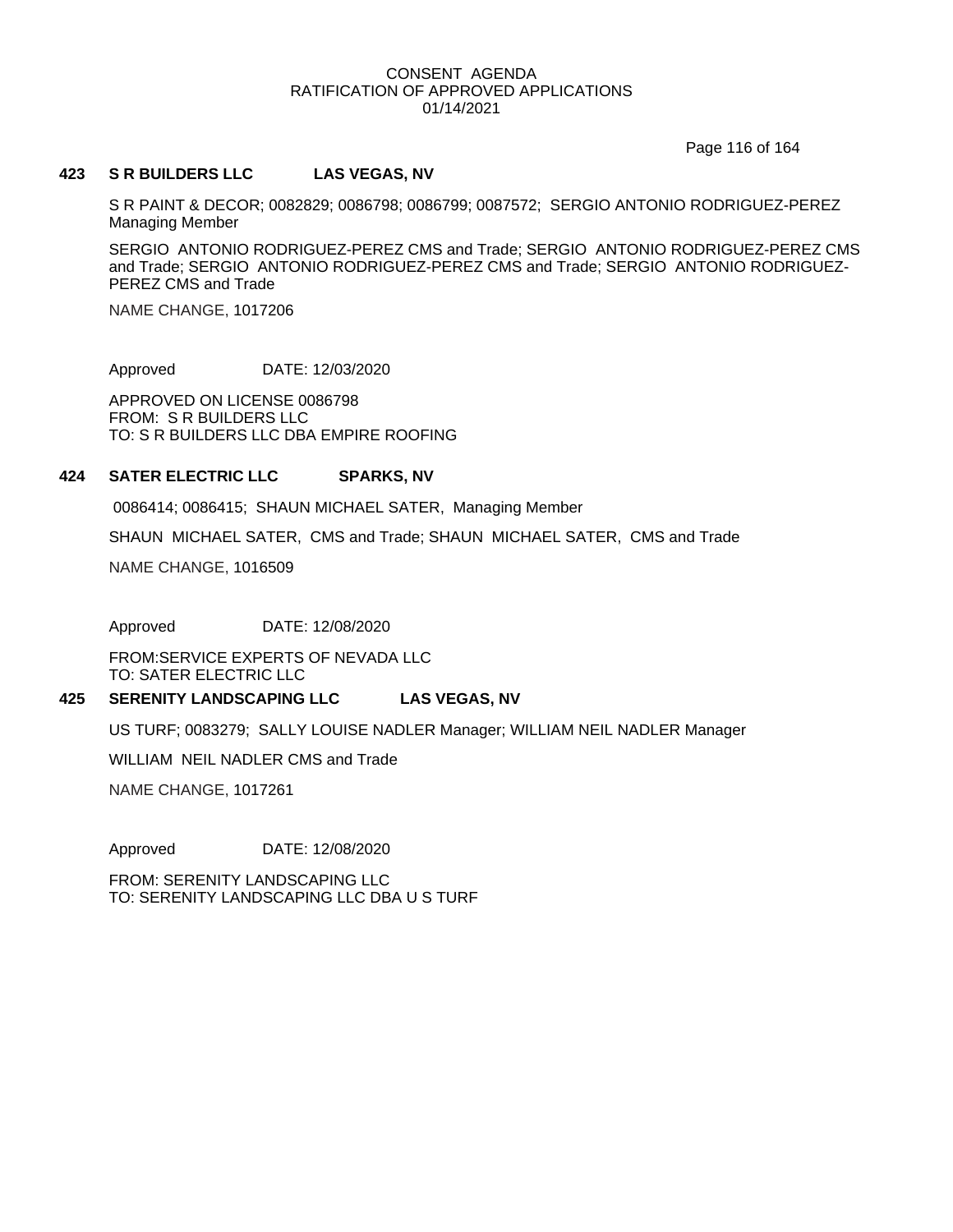Page 117 of 164

|     | PERMANENT RAISE IN LIMIT |                                                                            |                                                                             |
|-----|--------------------------|----------------------------------------------------------------------------|-----------------------------------------------------------------------------|
| 426 | 007 AIR LLC              | <b>LAS VEGAS, NV</b>                                                       |                                                                             |
|     |                          |                                                                            | 0079268; EDWARD C BATES, Managing Member; DOUGLAS IRA BROWN Managing Member |
|     |                          | DOUGLAS IRA BROWN CMS and Trade; (C-21 Refrigeration and Air Conditioning) |                                                                             |
|     |                          | PERMANENT RAISE IN LIMIT, 1016921                                          |                                                                             |
|     |                          | LIMIT: \$245,000.00                                                        | BOND: \$15,000.00                                                           |
|     | Approved                 | DATE: 11/19/2020                                                           |                                                                             |
|     |                          | CONTINGENT UPON RECEIPT OF \$15,000.00 BOND                                |                                                                             |
| 427 | <b>5 G FIRE LLC</b>      | <b>HENDERSON, NV</b>                                                       |                                                                             |
|     |                          | 0087338; ROBERT PRIMO FLORES, Managing Member                              |                                                                             |
|     |                          | ROBERT PRIMO FLORES, CMS and Trade; (C-41A Automatic Fire Sprinklers)      |                                                                             |
|     |                          | PERMANENT RAISE IN LIMIT, 1016977                                          |                                                                             |
|     |                          | LIMIT: \$675,000.00                                                        | BOND: \$20,000.00                                                           |
|     | Approved                 | DATE: 11/25/2020                                                           |                                                                             |
|     |                          | CONTINGENT UPON RECEIPT OF \$20,000.00 BOND                                |                                                                             |
| 428 | A & A CONTRACTING        | <b>SPARKS, NV</b>                                                          |                                                                             |
|     |                          | E & A CONTRACTING; 0082909; EDWIN ADONAY AGUIRRE President                 |                                                                             |
|     |                          | EDWIN ADONAY AGUIRRE CMS and Trade; (C-4E Drywall; C-4A Painting)          |                                                                             |
|     |                          | PERMANENT RAISE IN LIMIT, 1017316                                          |                                                                             |
|     |                          | LIMIT: \$650,000.00                                                        | BOND: \$20,000.00                                                           |
|     | Approved                 | DATE: 12/09/2020                                                           |                                                                             |
|     |                          | CONTINGENT UPON \$20,000 BOND                                              |                                                                             |
| 429 |                          | AFTER INSPECTION REPAIRS LLC                                               | <b>LAS VEGAS, NV</b>                                                        |
|     |                          | DESIGN ZONE REMODELING; 0086793; ANNA NAZAROVA, Managing Member            |                                                                             |
|     |                          | ANNA NAZAROVA, CMS and Trade; (B-2 Residential and Small Commercial)       |                                                                             |
|     |                          | PERMANENT RAISE IN LIMIT, 1017468                                          |                                                                             |
|     |                          | LIMIT: \$1,530,000.00                                                      | BOND: \$30,000.00                                                           |
|     | Approved                 | DATE: 12/29/2020                                                           |                                                                             |
|     |                          | CONTINGENT UPON RECEIPT OF \$30,000.00 BOND                                |                                                                             |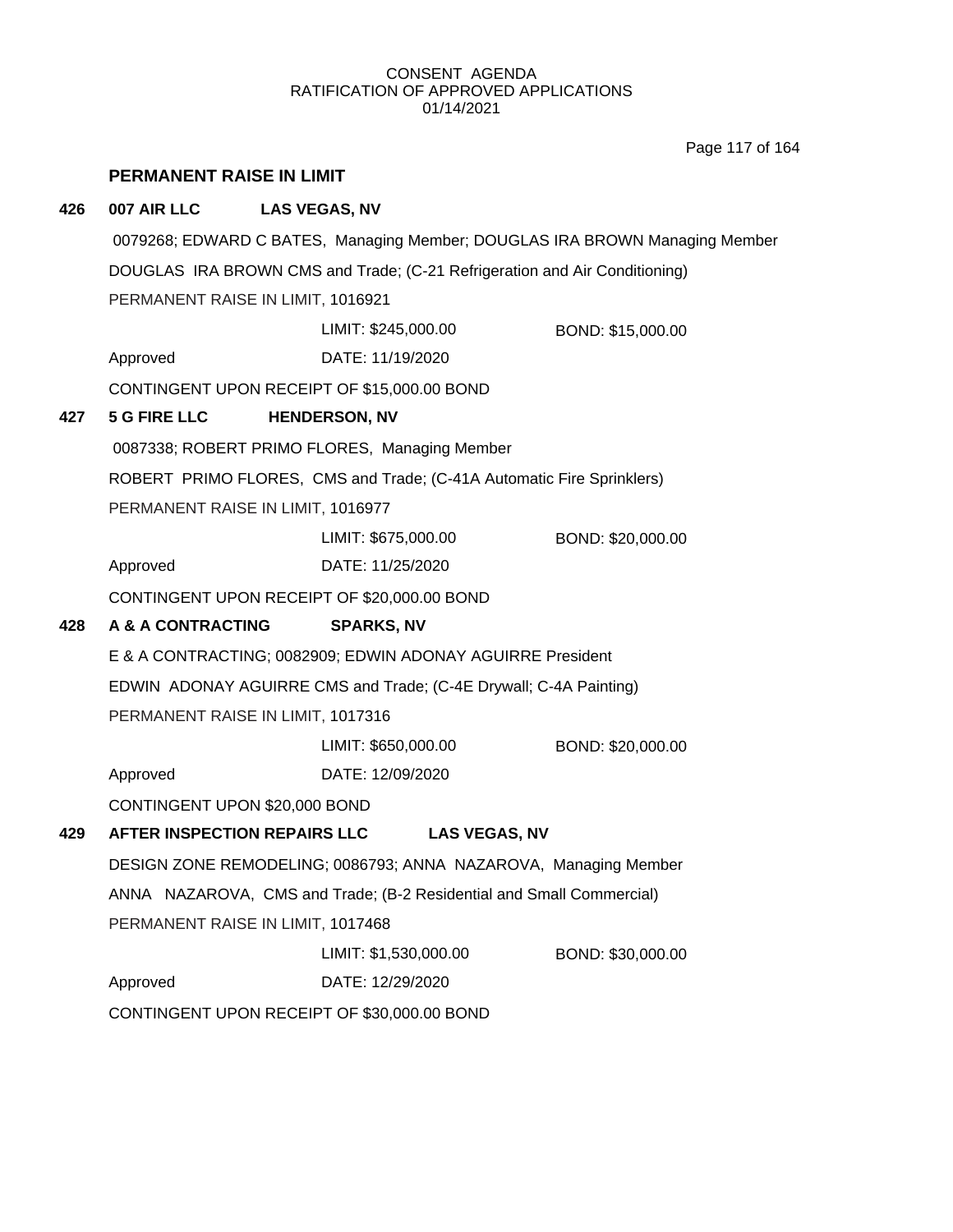Page 118 of 164

| 430 | <b>AMERICAN POWER LLC</b>                                             | <b>MESA, AZ</b>                                                        |                                                                                     |  |  |
|-----|-----------------------------------------------------------------------|------------------------------------------------------------------------|-------------------------------------------------------------------------------------|--|--|
|     | 0086961; ROBERT EDWARD MCDANIEL, Manager                              |                                                                        |                                                                                     |  |  |
|     | SCOTT ALLEN OLSEN CMS and Trade; (A-17 Lines to Transmit Electricity) |                                                                        |                                                                                     |  |  |
|     | PERMANENT RAISE IN LIMIT, 1016805                                     |                                                                        |                                                                                     |  |  |
|     |                                                                       | LIMIT: Unlimited                                                       | BOND: \$50,000.00                                                                   |  |  |
|     | Approved                                                              | DATE: 11/17/2020                                                       |                                                                                     |  |  |
|     | CONTINGENT UPON 50,000.00 BOND                                        |                                                                        |                                                                                     |  |  |
| 431 | ARNOLD BECK CONSTRUCTION INC                                          | <b>SPRING CREEK, NV</b>                                                |                                                                                     |  |  |
|     |                                                                       |                                                                        | BECK BUILT HOMES; 0058200; ARNOLD L BECK President; NATHAN ARNOLD BECK VP/Secretary |  |  |
|     |                                                                       | ARNOLD L BECK CMS and Trade; (B-2 Residential and Small Commercial)    |                                                                                     |  |  |
|     | PERMANENT RAISE IN LIMIT, 1017163                                     |                                                                        |                                                                                     |  |  |
|     |                                                                       | LIMIT: \$1,300,000.00                                                  | BOND: \$30,000.00                                                                   |  |  |
|     | Approved                                                              | DATE: 12/04/2020                                                       |                                                                                     |  |  |
|     | CONTINGENT UPON \$30,000 BOND                                         |                                                                        |                                                                                     |  |  |
| 432 | <b>ASPEN COMMERCIAL SERVICES LLC</b>                                  | <b>LAS VEGAS, NV</b>                                                   |                                                                                     |  |  |
|     |                                                                       | 0082235; ASPEN INVESTMENTS LLC Manager; CHRISTOPHER ALAN SCHULTZ Other |                                                                                     |  |  |
|     |                                                                       | CHRISTOPHER ALAN SCHULTZ CMS and Trade; (C-4 Painting and Decorating)  |                                                                                     |  |  |
|     | PERMANENT RAISE IN LIMIT, 1017291                                     |                                                                        |                                                                                     |  |  |
|     |                                                                       | LIMIT: \$2,800,000.00                                                  | BOND: \$30,000.00                                                                   |  |  |
|     | Approved                                                              | DATE: 12/17/2020                                                       |                                                                                     |  |  |
|     | CONTINGENT UPON RECEIPT OF \$30,000.00 BOND                           |                                                                        |                                                                                     |  |  |
| 433 | <b>ASPEN ELECTRIC</b>                                                 | <b>RENO, NV</b>                                                        |                                                                                     |  |  |
|     |                                                                       | 0082118; SHAWN PIEHL OMEARA President; TENNILE MARIE OMEARA Secretary  |                                                                                     |  |  |
|     | SHAWN PIEHL OMEARA CMS and Trade; (C-2 Electrical)                    |                                                                        |                                                                                     |  |  |
|     | PERMANENT RAISE IN LIMIT, 1017547                                     |                                                                        |                                                                                     |  |  |
|     |                                                                       | LIMIT: \$85,000.00                                                     | BOND: \$10,000.00                                                                   |  |  |
|     | Approved                                                              | DATE: 12/23/2020                                                       |                                                                                     |  |  |
|     | CONTINGENT UPON \$10,000 BOND                                         |                                                                        |                                                                                     |  |  |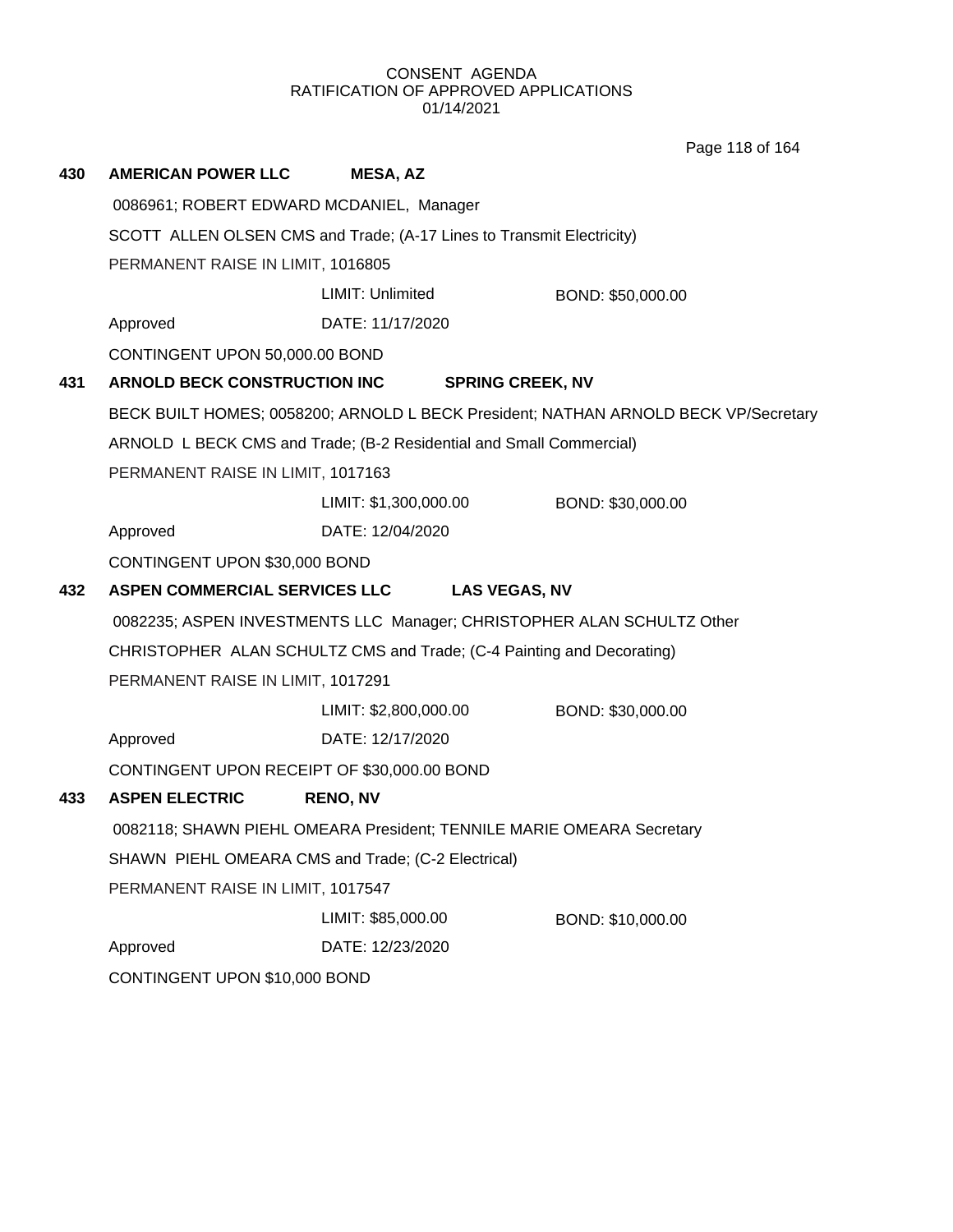Page 119 of 164

# **434 ASPHALT PROTECTORS INC RENO, NV**

0058389; BRENDA JEAN PODNAR President; CORY BLAKE PODNAR, Secretary

CORY BLAKE PODNAR, CMS and Trade; (A-8 Sealing and Striping of Impermeable Paving Surfaces; A-16 Paving of Streets, Driveways and Parking Lots)

PERMANENT RAISE IN LIMIT, 1016955

LIMIT: \$3,500,000.00 BOND: \$35,000.00

Approved DATE: 11/20/2020

CONTINGENT UPON \$30,000 BOND

### **435 BOGART CONSTRUCTION INC IRVINE, CA**

0086164; BRAD KENT BOGART President

BRAD KENT BOGART CMS and Trade; (B-2 Residential and Small Commercial)

PERMANENT RAISE IN LIMIT, 1017208

LIMIT: \$2,500,000.00 BOND: \$30,000.00

Approved DATE: 12/01/2020

CONTINGENT UPON \$30,000 BOND

### **436 BRAEMAR CONSTRUCTION LLC ELKO, NV**

0085439; DUSTY DREW SHIPP Manager

DUSTY DREW SHIPP CMS; GARY WAYNE JACKSON Trade; (C-21 Refrigeration and Air Conditioning)

PERMANENT RAISE IN LIMIT, 1017143

LIMIT: \$100,000.00 BOND: \$30,000.00

Approved DATE: 12/04/2020

CONTINGENT UPON \$30,000 BOND

### **437 BRIAN MICHAEL BREITER CARSON CITY, NV**

ENVIRONMENTAL PROTECTION SERVICES; 0071500; BRIAN MICHAEL BREITER Owner

BRIAN MICHAEL BREITER CMS and Trade; (A-12 Excavating, Grading, Trenching and Surfacing; A-13 Wrecking Buildings; A-15 Sewers, Drains and Pipes; A-19A Water)

PERMANENT RAISE IN LIMIT, 1016868

LIMIT: \$225,000.00 BOND: \$15,000.00

Approved DATE: 11/12/2020

CONTINGENT UPON \$15,000 BOND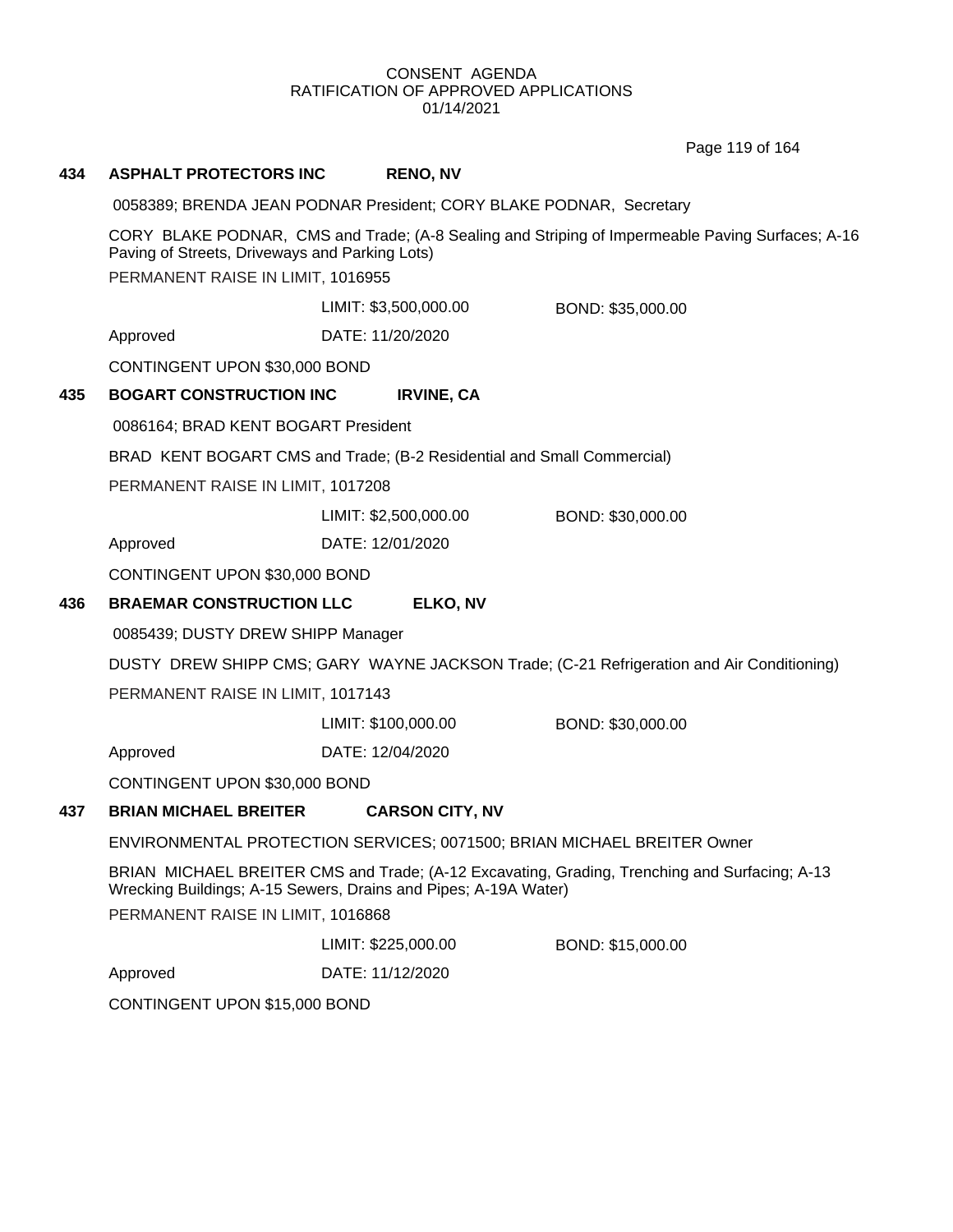Page 120 of 164

| 438 | <b>C T S MECHANICAL INC</b>                                               | CHINO, CA                                                                              |                                                                                      |  |  |
|-----|---------------------------------------------------------------------------|----------------------------------------------------------------------------------------|--------------------------------------------------------------------------------------|--|--|
|     | <b>TREAT Treasurer</b>                                                    | 0077965; ROBERT FRANCIS SIWIECKI President; JUAN JOSE CUEVAS Secretary; JOSEPH CHARLES |                                                                                      |  |  |
|     | JUAN JOSE CUEVAS CMS and Trade; (C-21 Refrigeration and Air Conditioning) |                                                                                        |                                                                                      |  |  |
|     | PERMANENT RAISE IN LIMIT, 1016886                                         |                                                                                        |                                                                                      |  |  |
|     |                                                                           | LIMIT: \$3,000,000.00                                                                  | BOND: \$30,000.00                                                                    |  |  |
|     | Approved                                                                  | DATE: 12/10/2020                                                                       |                                                                                      |  |  |
|     | CONTINGENT UPON RECEIPT OF \$30,000.00 BOND                               |                                                                                        |                                                                                      |  |  |
| 439 | <b>CANYON CREEK DEVELOPMENT LLC</b>                                       | <b>LAS VEGAS, NV</b>                                                                   |                                                                                      |  |  |
|     | JOHN MARK MCDONOUGH Manager                                               |                                                                                        | CANYON CREEK CUSTOM HOMES & REMODELING; 0053448; KIM MARIE MCDONOUGH Member;         |  |  |
|     |                                                                           | JOHN MARK MCDONOUGH CMS and Trade; (B-2 Residential and Small Commercial)              |                                                                                      |  |  |
|     | PERMANENT RAISE IN LIMIT, 1016881                                         |                                                                                        |                                                                                      |  |  |
|     |                                                                           | LIMIT: Unlimited                                                                       | BOND: \$50,000.00                                                                    |  |  |
|     | Approved                                                                  | DATE: 11/19/2020                                                                       |                                                                                      |  |  |
| 440 | <b>CENTURY ELECTRIC LLC</b>                                               | <b>NORTH LAS VEGAS, NV</b>                                                             |                                                                                      |  |  |
|     |                                                                           | 0068281; APRIL CHRISTINE POOL Manager; BRIAN ADRIAN POOL Manager                       |                                                                                      |  |  |
|     | BRIAN ADRIAN POOL CMS and Trade; (C-2 Electrical)                         |                                                                                        |                                                                                      |  |  |
|     | PERMANENT RAISE IN LIMIT, 1017183                                         |                                                                                        |                                                                                      |  |  |
|     |                                                                           | LIMIT: \$4,500,000.00                                                                  | BOND: \$30,000.00                                                                    |  |  |
|     | Approved                                                                  | DATE: 12/10/2020                                                                       |                                                                                      |  |  |
| 441 | <b>CURIEL FRAMERS LLC</b>                                                 | <b>NORTH LAS VEGAS, NV</b>                                                             |                                                                                      |  |  |
|     |                                                                           | NORTH FRAMERS; 0083769; ADALBERTO RIVERA-CHACON Manager                                |                                                                                      |  |  |
|     |                                                                           |                                                                                        | ADALBERTO RIVERA-CHACON CMS and Trade; (C-3 Carpentry Maintenance and Minor Repairs) |  |  |
|     | PERMANENT RAISE IN LIMIT, 1017086                                         |                                                                                        |                                                                                      |  |  |
|     |                                                                           | LIMIT: \$7,100,000.00                                                                  | BOND: \$50,000.00                                                                    |  |  |
|     | Approved                                                                  | DATE: 12/07/2020                                                                       |                                                                                      |  |  |
|     | CONTINGENT UPON RECEIPT OF \$50,000.00 BOND                               |                                                                                        |                                                                                      |  |  |
|     |                                                                           |                                                                                        |                                                                                      |  |  |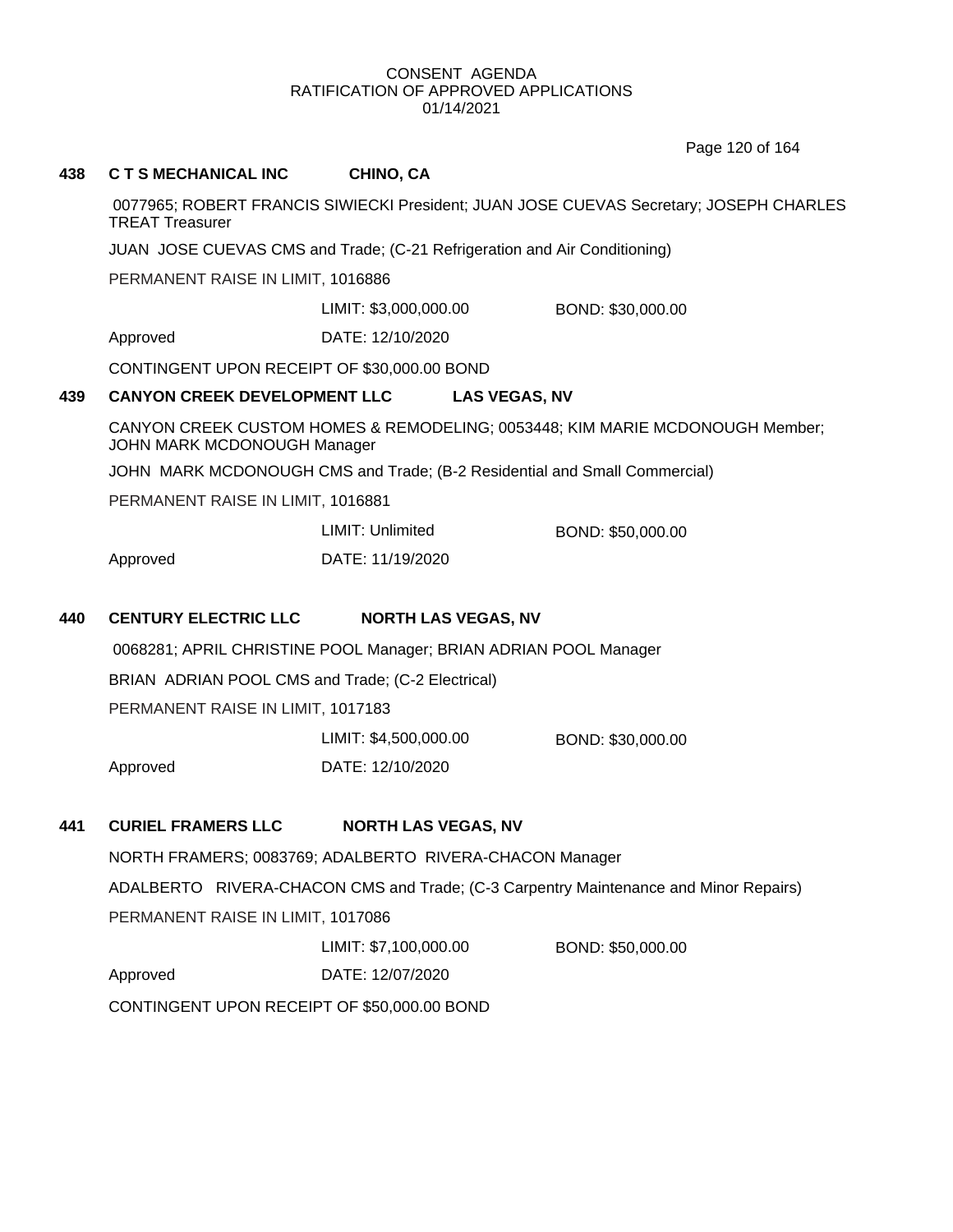Page 121 of 164

| 442 | <b>D M STANEK CORPORATION</b>                                   |                       | Las Vegas, NV         |                                                                                       |  |  |
|-----|-----------------------------------------------------------------|-----------------------|-----------------------|---------------------------------------------------------------------------------------|--|--|
|     |                                                                 |                       |                       | 0059297; MARK JAMES STANEK President; DONNA MARIE STANEK Secretary/Treasurer          |  |  |
|     | MARK JAMES STANEK CMS and Trade; (B General Building)           |                       |                       |                                                                                       |  |  |
|     | PERMANENT RAISE IN LIMIT, 1017605                               |                       |                       |                                                                                       |  |  |
|     |                                                                 | LIMIT: Unlimited      |                       | BOND: \$50,000.00                                                                     |  |  |
|     | Approved                                                        | DATE: 12/28/2020      |                       |                                                                                       |  |  |
| 443 | <b>DELUXE STEP AND RAIL INC</b>                                 |                       | <b>RENO, NV</b>       |                                                                                       |  |  |
|     |                                                                 |                       |                       | 0079919; KRISTEN DANIELLE MEHLHAFF President; DAROLD DUANE MEHLHAFF Treasurer         |  |  |
|     |                                                                 |                       |                       | DAROLD DUANE MEHLHAFF CMS and Trade; (C-14B Structural Steel; C-14C Ornamental Metal) |  |  |
|     | PERMANENT RAISE IN LIMIT, 1017234                               |                       |                       |                                                                                       |  |  |
|     |                                                                 | LIMIT: \$1,000,000.00 |                       | BOND: \$30,000.00                                                                     |  |  |
|     | Approved                                                        | DATE: 12/09/2020      |                       |                                                                                       |  |  |
|     | CONTINGENT UPON \$30,000 BOND                                   |                       |                       |                                                                                       |  |  |
| 444 | <b>DESIGN SOURCE INTERIORS LLC</b>                              |                       | <b>LAS VEGAS, NV</b>  |                                                                                       |  |  |
|     |                                                                 |                       |                       | 0077367; CHRISTOPHER MARK WHITING Manager; AMBER NICHOLE WHITING Manager              |  |  |
|     | CHRISTOPHER MARK WHITING CMS and Trade; (C-16 Finishing Floors) |                       |                       |                                                                                       |  |  |
|     | PERMANENT RAISE IN LIMIT, 1017021                               |                       |                       |                                                                                       |  |  |
|     |                                                                 |                       | LIMIT: \$5,000,000.00 | BOND: \$50,000.00                                                                     |  |  |
|     | Approved                                                        | DATE: 11/25/2020      |                       |                                                                                       |  |  |
|     | CONTINGENT UPON RECEIPT OF \$50,000.00 BOND                     |                       |                       |                                                                                       |  |  |
| 445 | <b>DESIGN SOURCE INTERIORS LLC</b>                              |                       | <b>LAS VEGAS, NV</b>  |                                                                                       |  |  |
|     |                                                                 |                       |                       | 0076198; CHRISTOPHER MARK WHITING Manager; AMBER NICHOLE WHITING Manager              |  |  |
|     |                                                                 |                       |                       | CHRISTOPHER MARK WHITING CMS and Trade; (C-3 Carpentry Maintenance and Minor Repairs) |  |  |
|     | PERMANENT RAISE IN LIMIT, 1017028                               |                       |                       |                                                                                       |  |  |
|     |                                                                 | LIMIT: \$5,000,000.00 |                       | BOND: \$50,000.00                                                                     |  |  |
|     | Approved                                                        | DATE: 11/25/2020      |                       |                                                                                       |  |  |
|     | CONTINGENT UPON RECEIPT OF \$50,000.00 BOND                     |                       |                       |                                                                                       |  |  |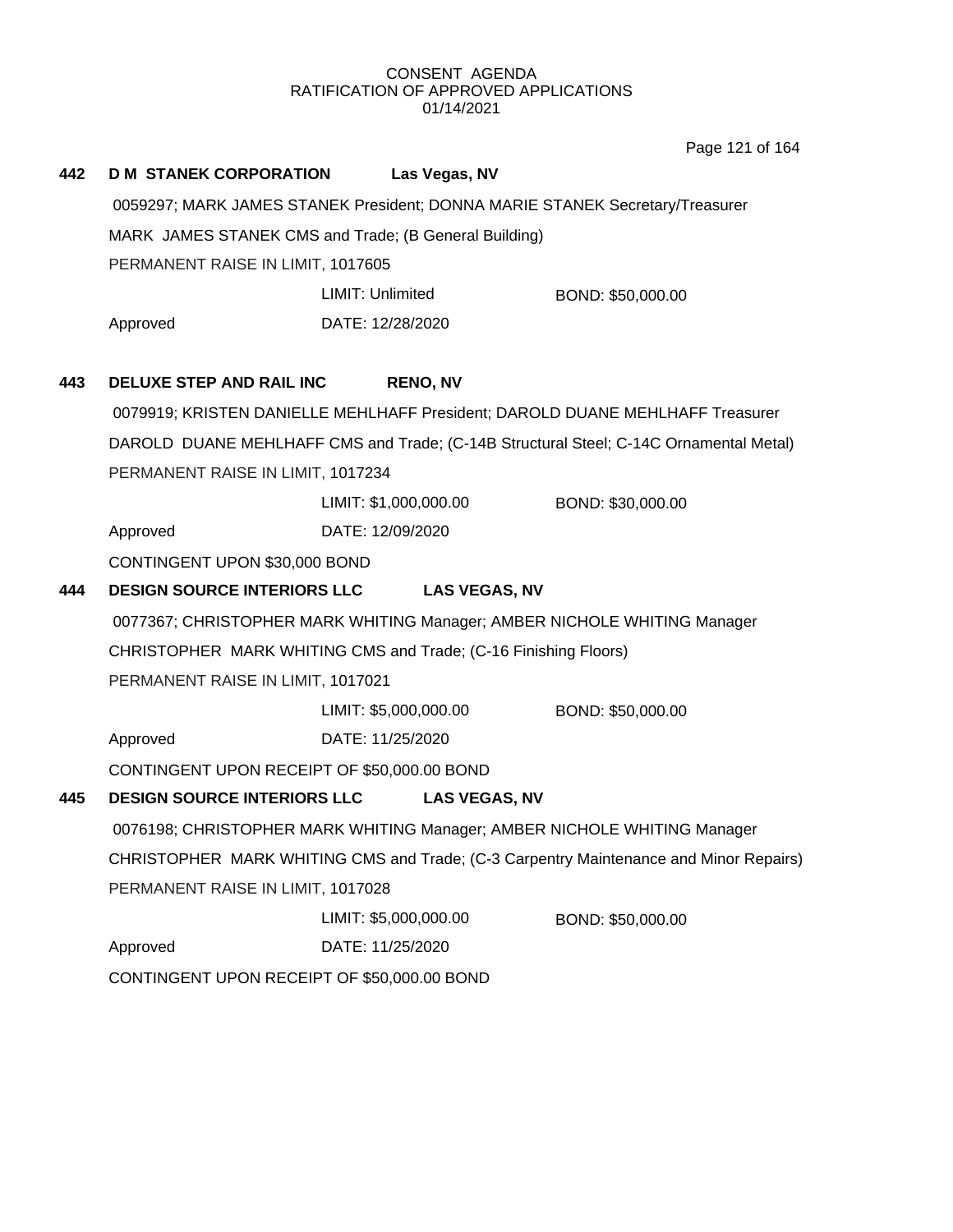Page 122 of 164

| 446  | <b>DESIGN SOURCE INTERIORS LLC</b>                                              |                       | <b>LAS VEGAS, NV</b> |                                                                          |
|------|---------------------------------------------------------------------------------|-----------------------|----------------------|--------------------------------------------------------------------------|
|      |                                                                                 |                       |                      | 0076161; CHRISTOPHER MARK WHITING Manager; AMBER NICHOLE WHITING Manager |
|      | CHRISTOPHER MARK WHITING CMS and Trade; (C-20 Tiling)                           |                       |                      |                                                                          |
|      | PERMANENT RAISE IN LIMIT, 1017029                                               |                       |                      |                                                                          |
|      |                                                                                 | LIMIT: \$5,000,000.00 |                      | BOND: \$50,000.00                                                        |
|      | Approved                                                                        | DATE: 11/25/2020      |                      |                                                                          |
|      | CONTINGENT UPON RECEIPT OF \$50,000.00 BOND                                     |                       |                      |                                                                          |
| 447  | <b>DIAMANTE CONSTRUCTION LLC</b>                                                |                       | <b>RENO, NV</b>      |                                                                          |
|      | 0085984; ISIDRO INIGUEZ, Managing Member                                        |                       |                      |                                                                          |
|      | ISIDRO INIGUEZ, CMS and Trade; (C-3 Carpentry Maintenance and Minor Repairs)    |                       |                      |                                                                          |
|      | PERMANENT RAISE IN LIMIT, 1017460                                               |                       |                      |                                                                          |
|      |                                                                                 | LIMIT: \$1,400,000.00 |                      | BOND: \$30,000.00                                                        |
|      | Approved                                                                        | DATE: 12/22/2020      |                      |                                                                          |
|      | CONTINGENT UPON \$30,000 BOND                                                   |                       |                      |                                                                          |
| 448. | DIVERSIFIED THERMAL SERVICES INC                                                |                       | <b>ANAHEIM, CA</b>   |                                                                          |
|      | 0087336; CRAIG JAMES STEINMETZ, President                                       |                       |                      |                                                                          |
|      | CRAIG JAMES STEINMETZ, CMS and Trade; (C-21 Refrigeration and Air Conditioning) |                       |                      |                                                                          |
|      | PERMANENT RAISE IN LIMIT, 1017302                                               |                       |                      |                                                                          |
|      |                                                                                 | LIMIT: \$3,000,000.00 |                      | BOND: \$30,000.00                                                        |
|      | Approved                                                                        | DATE: 12/16/2020      |                      |                                                                          |
|      | CONTINGENT UPON RECEIPT OF \$30,000.00                                          |                       |                      |                                                                          |
| 449. | <b>DIVISION 03</b>                                                              | <b>HENDERSON, NV</b>  |                      |                                                                          |
|      | 0086085; JONATHAN WAYNE NIELSEN President                                       |                       |                      |                                                                          |
|      | JONATHAN WAYNE NIELSEN CMS and Trade; (C-5 Concrete Contracting)                |                       |                      |                                                                          |
|      | PERMANENT RAISE IN LIMIT, 1017109                                               |                       |                      |                                                                          |
|      |                                                                                 | LIMIT: \$4,000,000.00 |                      | BOND: \$30,000.00                                                        |
|      | Approved                                                                        | DATE: 12/07/2020      |                      |                                                                          |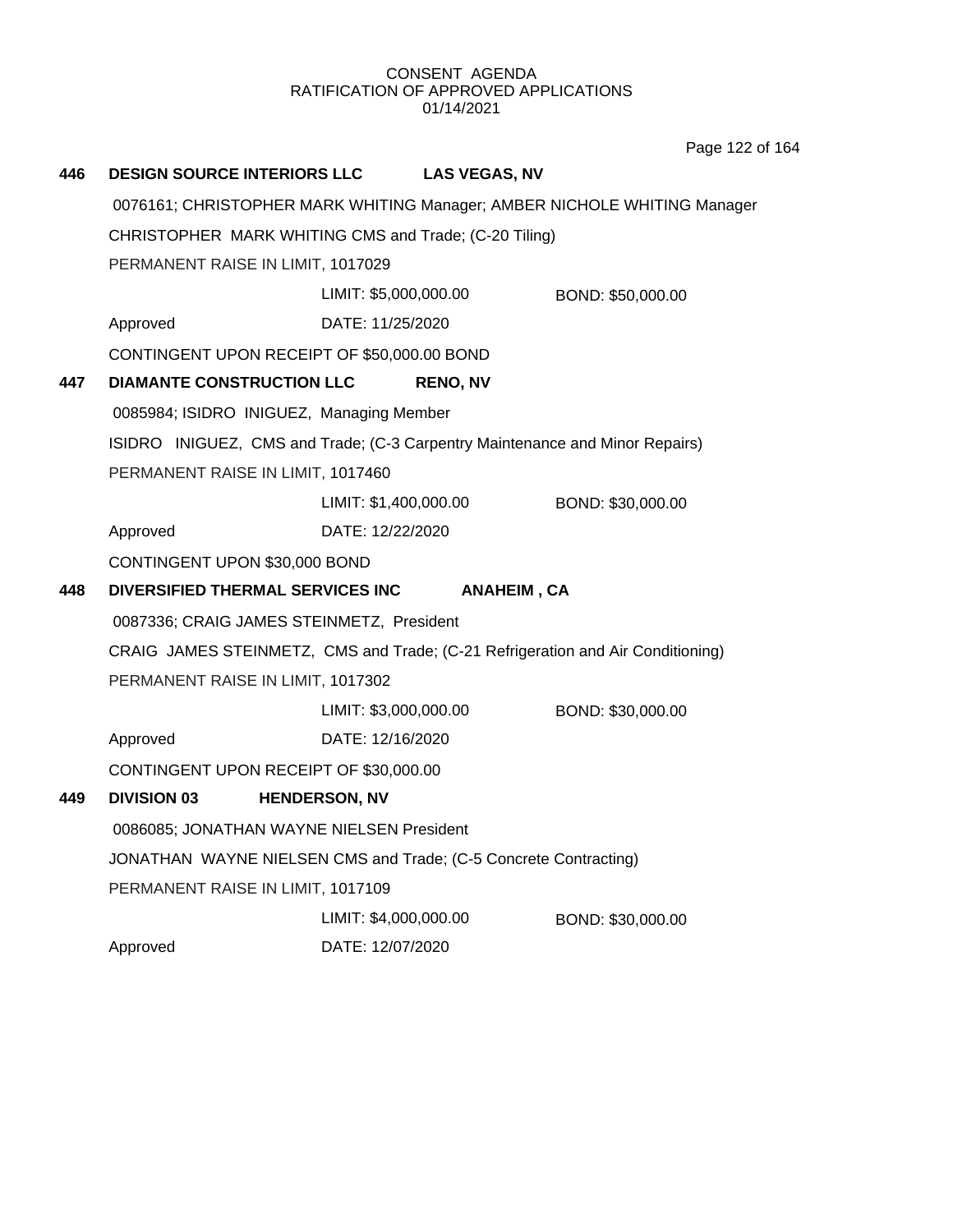Page 123 of 164

| 450 | E R S INDUSTRIAL SERVICES INC                                                                |                       | <b>FREMONT, CA</b> |                                                                                       |
|-----|----------------------------------------------------------------------------------------------|-----------------------|--------------------|---------------------------------------------------------------------------------------|
|     | 0055021; BRADFORD PETER RADONICH President; RANDOLPH WILLIAM RADONICH<br>Secretary/Treasurer |                       |                    |                                                                                       |
|     | RANDOLPH WILLIAM RADONICH CMS and Trade; (A-19A Water)                                       |                       |                    |                                                                                       |
|     | PERMANENT RAISE IN LIMIT, 1017488                                                            |                       |                    |                                                                                       |
|     |                                                                                              | LIMIT: \$900,000.00   |                    | BOND: \$20,000.00                                                                     |
|     | Approved                                                                                     | DATE: 12/22/2020      |                    |                                                                                       |
|     | CONTINGENT UPON \$20,000 BOND                                                                |                       |                    |                                                                                       |
| 451 | EZ INVESTMENT GROUP LLC Las Vegas, NV                                                        |                       |                    |                                                                                       |
|     | Z 4 BUILDERS; 0083281; DONALD ALBERT ZEITER Manager                                          |                       |                    |                                                                                       |
|     |                                                                                              |                       |                    | DONALD ALBERT ZEITER CMS; RODRIGO GOMEZ Trade; (B-2 Residential and Small Commercial) |
|     | PERMANENT RAISE IN LIMIT, 1017243                                                            |                       |                    |                                                                                       |
|     |                                                                                              | LIMIT: \$2,250,000.00 |                    | BOND: \$30,000.00                                                                     |
|     | Approved                                                                                     | DATE: 12/17/2020      |                    |                                                                                       |
|     | CONTINGENT UPON RECEIPT OF \$30,000.00 BOND                                                  |                       |                    |                                                                                       |
| 452 | <b>ELECTRIC DAN LLC</b>                                                                      | <b>HENDERSON, NV</b>  |                    |                                                                                       |
|     | RADIANT SOLAR SOLUTIONS; 0077638; DALLEN GARY GIETZ, Manager                                 |                       |                    |                                                                                       |
|     | ; (C-2 Electrical)                                                                           |                       |                    |                                                                                       |
|     | PERMANENT RAISE IN LIMIT, 1016570                                                            |                       |                    |                                                                                       |
|     |                                                                                              | LIMIT: \$75,000.00    |                    | BOND: \$15,000.00                                                                     |
|     | Approved                                                                                     | DATE: 12/08/2020      |                    |                                                                                       |
|     | CONTINGENT UPON \$15,000 BOND                                                                |                       |                    |                                                                                       |
| 453 | FIRST CLASS LANDSCAPE CONSTRUCTION INC                                                       |                       |                    | <b>SPARKS, NV</b>                                                                     |
|     | 0081706; PAUL CLARK TRONIER President                                                        |                       |                    |                                                                                       |
|     | PAUL CLARK TRONIER CMS and Trade; (C-10 Landscape Contracting)                               |                       |                    |                                                                                       |
|     | PERMANENT RAISE IN LIMIT, 1017357                                                            |                       |                    |                                                                                       |
|     |                                                                                              | LIMIT: \$500,000.00   |                    | BOND: \$15,000.00                                                                     |
|     | Approved                                                                                     | DATE: 12/18/2020      |                    |                                                                                       |
|     | CONTINGENT UPON \$15,000 BOND                                                                |                       |                    |                                                                                       |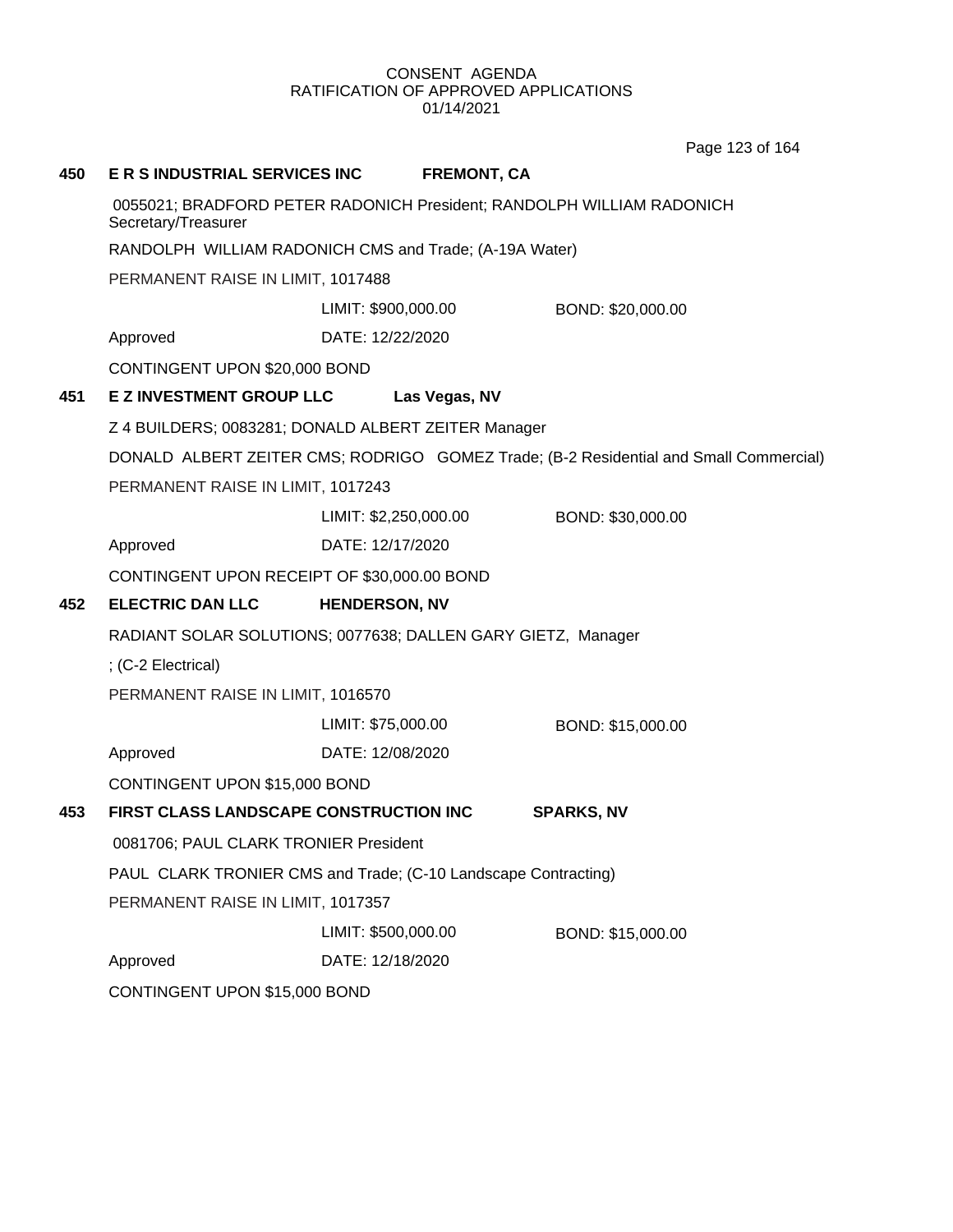Page 124 of 164

# **454 FIRST CLASS LANDSCAPE CONSTRUCTION INC SPARKS, NV** 0082151; PAUL CLARK TRONIER President PAUL CLARK TRONIER CMS and Trade; (C-18 Masonry LIMITED TO NON-VERTICAL INTERLOCKING PAVERS ONLY) PERMANENT RAISE IN LIMIT, 1017546 Approved DATE: 12/18/2020 LIMIT: \$500,000.00 BOND: \$15,000.00 CONTINGENT UPON \$15,000 BOND **455 FIRST SOURCE SERVICES LLC LAS VEGAS, NV** 0084075; JERIME PINKERTON Manager THOMAS RAY PERKS CMS and Trade; (B-2 Residential and Small Commercial) PERMANENT RAISE IN LIMIT, 1017325 Approved DATE: 12/15/2020 LIMIT: \$245,000.00 BOND: \$15,000.00 CONTINGENT UPON MAINTAINING \$15,000 BOND **456 FIVE STAR PLUMBING & HEATING LLC LAS VEGAS, NV** SILVER STAR PLUMBING, DRAIN & SEWER; 0076318; VINCENT RAUCCI Managing Member; DONNA MARIE RAUCCI Managing Member VINCENT RAUCCI CMS and Trade; (C-1D Plumbing) PERMANENT RAISE IN LIMIT, 1017088 Approved DATE: 12/07/2020 LIMIT: \$245,000.00 BOND: \$15,000.00 CONTINGENT UPON RECEIPT OF \$15,000.00 BOND **457 FOSTER ELECTRIC LLC LAS VEGAS, NV** FOXTROT ELECTRIC; 0086528; FOSTER ALLEN PARNELL JR, Managing Member; ANDREA ETELKA PARNELL, Managing Member FOSTER ALLEN PARNELL JR, CMS and Trade; (C-2 Electrical) PERMANENT RAISE IN LIMIT, 1017126 Approved DATE: 12/07/2020 LIMIT: \$1,000,000.00 BOND: \$30,000.00 CONTINGENT UPON RECEIPT OF \$30,000.00 BOND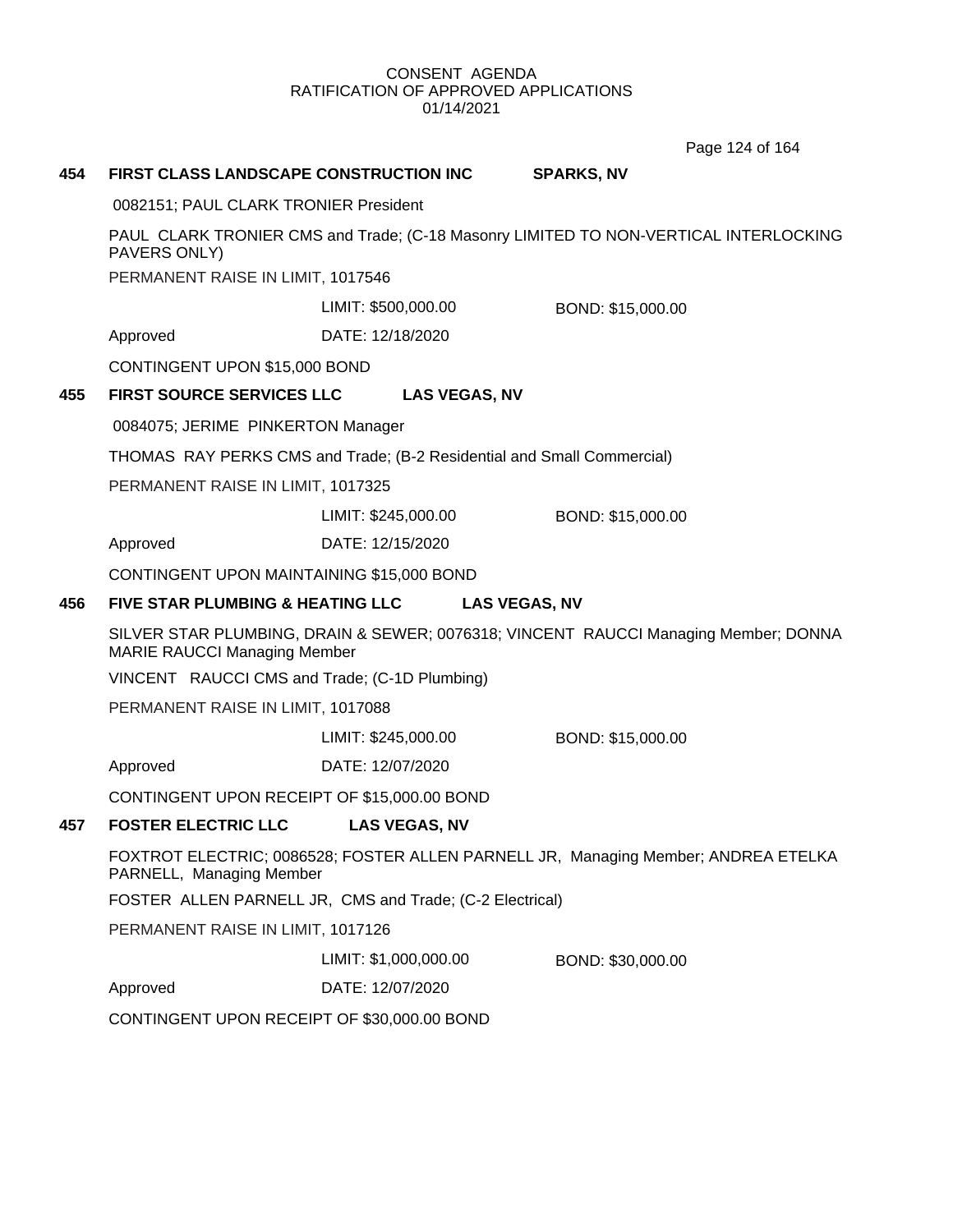Page 125 of 164

| 458 | <b>GIANT ROOFING LLC</b>                                                                      | <b>SPARKS, NV</b>                                                     |                                                                                      |  |  |
|-----|-----------------------------------------------------------------------------------------------|-----------------------------------------------------------------------|--------------------------------------------------------------------------------------|--|--|
|     | Member                                                                                        |                                                                       | 0085000; JOSE HERIBERTO VALDIVIA-HUERTA Managing Member; MELISSA MARTINEZ Managing   |  |  |
|     | JOSE HERIBERTO VALDIVIA-HUERTA Trade; MELISSA MARTINEZ CMS; (C-15A Roofing)                   |                                                                       |                                                                                      |  |  |
|     | PERMANENT RAISE IN LIMIT, 1017387                                                             |                                                                       |                                                                                      |  |  |
|     |                                                                                               | LIMIT: \$500,000.00                                                   | BOND: \$15,000.00                                                                    |  |  |
|     | Approved                                                                                      | DATE: 12/16/2020                                                      |                                                                                      |  |  |
|     | CONTINGENT UPON \$15,000 BOND                                                                 |                                                                       |                                                                                      |  |  |
| 459 | <b>GLOBAL EXCAVATION LLC</b>                                                                  | <b>HENDERSON, NV</b>                                                  |                                                                                      |  |  |
|     | 0081541; PEDRO DAMIAN ARANA Managing Member                                                   |                                                                       |                                                                                      |  |  |
|     |                                                                                               | PEDRO DAMIAN ARANA CMS and Trade; (A-7 Excavating and Grading)        |                                                                                      |  |  |
|     | PERMANENT RAISE IN LIMIT, 1016934                                                             |                                                                       |                                                                                      |  |  |
|     |                                                                                               | LIMIT: \$950,000.00                                                   | BOND: \$20,000.00                                                                    |  |  |
|     | Approved                                                                                      | DATE: 11/19/2020                                                      |                                                                                      |  |  |
|     | CONTINGENT UPON RECEIPT OF \$20,000.00                                                        |                                                                       |                                                                                      |  |  |
| 460 | <b>GREEN LIZARD LANDSCAPE LLC</b>                                                             | <b>CARSON CITY, NV</b>                                                |                                                                                      |  |  |
|     |                                                                                               | 0064835; ELIZABETH LEE HENDRICKS Manager; TRAVIS JULIAN UNRUH Manager |                                                                                      |  |  |
|     |                                                                                               |                                                                       | ELIZABETH LEE HENDRICKS CMS; TRAVIS JULIAN UNRUH Trade; (C-10 Landscape Contracting) |  |  |
|     | PERMANENT RAISE IN LIMIT, 1017539                                                             |                                                                       |                                                                                      |  |  |
|     |                                                                                               | LIMIT: \$245,000.00                                                   | BOND: \$15,000.00                                                                    |  |  |
|     | Approved                                                                                      | DATE: 12/23/2020                                                      |                                                                                      |  |  |
|     | CONTINGENT UPON \$15,000 BOND                                                                 |                                                                       |                                                                                      |  |  |
| 461 | <b>GUZMAN &amp; SONS DRYWALL LLC</b>                                                          | <b>SUN VALLEY, NV</b>                                                 |                                                                                      |  |  |
|     |                                                                                               |                                                                       | 0086449; OSCAR GUZMAN CONTRERAS, Managing Member; OSCAR GUZMAN, Managing Member      |  |  |
|     | Finishing; C-4F Sheet Metal Studs; C-4G Acoustical Tile)<br>PERMANENT RAISE IN LIMIT, 1017094 |                                                                       | OSCAR GUZMAN CONTRERAS, CMS; OSCAR GUZMAN, Trade; (C-4E Drywall; C-4C Taping and     |  |  |
|     |                                                                                               | LIMIT: \$150,000.00                                                   | BOND: \$15,000.00                                                                    |  |  |
|     | Approved                                                                                      | DATE: 11/16/2020                                                      |                                                                                      |  |  |
|     | CONTINGENT UPON \$15,000 BOND                                                                 |                                                                       |                                                                                      |  |  |
|     |                                                                                               |                                                                       |                                                                                      |  |  |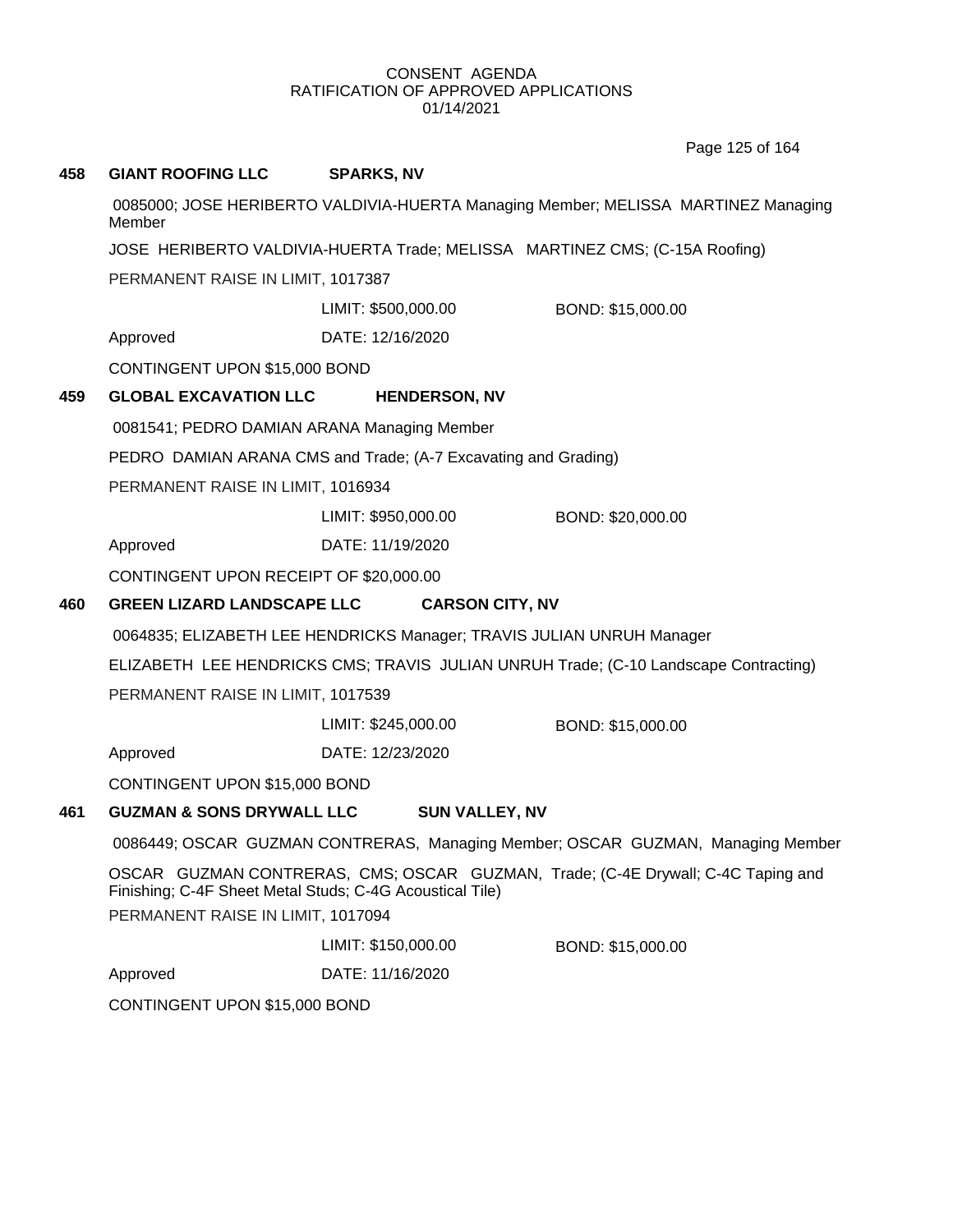Page 126 of 164

| 462 | <b>HERITAGE PAINTING LLC</b>                                               | <b>RENO, NV</b>                                                  |                      |  |  |  |
|-----|----------------------------------------------------------------------------|------------------------------------------------------------------|----------------------|--|--|--|
|     | 0079554; MICHAEL JAMES BAKER Managing Member                               |                                                                  |                      |  |  |  |
|     |                                                                            | MICHAEL JAMES BAKER CMS and Trade; (C-4A Painting)               |                      |  |  |  |
|     | PERMANENT RAISE IN LIMIT, 1016986                                          |                                                                  |                      |  |  |  |
|     |                                                                            | LIMIT: \$225,000.00                                              | BOND: \$15,000.00    |  |  |  |
|     | Approved                                                                   | DATE: 11/24/2020                                                 |                      |  |  |  |
| 463 | HOT DESERT AIR CONDITIONING & HEATING LLC                                  |                                                                  | <b>LAS VEGAS, NV</b> |  |  |  |
|     |                                                                            | 0078687; CHRISTOPHER ADAM WILEY Managing Member                  |                      |  |  |  |
|     |                                                                            | CHRISTOPHER ADAM WILEY CMS and Trade; (C-21B Air Conditioning)   |                      |  |  |  |
|     | PERMANENT RAISE IN LIMIT, 1017347                                          |                                                                  |                      |  |  |  |
|     |                                                                            | LIMIT: \$1,000,000.00                                            | BOND: \$30,000.00    |  |  |  |
|     | Approved                                                                   | DATE: 12/28/2020                                                 |                      |  |  |  |
|     | CONTINGENT UPON RECEIPT OF \$30,000.00 BOND                                |                                                                  |                      |  |  |  |
| 464 | <b>INNOVATIVE LIGHTWEIGHT &amp; WATERPROOFING</b>                          |                                                                  | <b>RENO, NV</b>      |  |  |  |
|     | 0077459; STACI RAE MELSON President; STEVEN HURSHELL MELSON Secretary      |                                                                  |                      |  |  |  |
|     |                                                                            | STEVEN HURSHELL MELSON CMS and Trade; (C-5 Concrete Contracting) |                      |  |  |  |
|     | PERMANENT RAISE IN LIMIT, 1017194                                          |                                                                  |                      |  |  |  |
|     |                                                                            | LIMIT: \$2,900,000.00                                            | BOND: \$30,000.00    |  |  |  |
|     | Approved                                                                   | DATE: 12/01/2020                                                 |                      |  |  |  |
|     | CONTINGENT UPON \$30,000 BOND                                              |                                                                  |                      |  |  |  |
| 465 | <b>INSTALL IT LLC</b>                                                      | <b>LAS VEGAS, NV</b>                                             |                      |  |  |  |
|     | 0081884; JASON MASUZO YAMAGUCHI Manager; MICHAEL Y MATSU Manager           |                                                                  |                      |  |  |  |
|     | JASON MASUZO YAMAGUCHI CMS; MICHAEL Y MATSU Trade; (C-3B Finish Carpentry) |                                                                  |                      |  |  |  |
|     | PERMANENT RAISE IN LIMIT, 1017391                                          |                                                                  |                      |  |  |  |
|     |                                                                            | LIMIT: \$2,800,000.00                                            | BOND: \$30,000.00    |  |  |  |
|     | Approved                                                                   | DATE: 12/28/2020                                                 |                      |  |  |  |
|     | CONTINGENT UPON RECEIPT OF \$30,000.00 BOND                                |                                                                  |                      |  |  |  |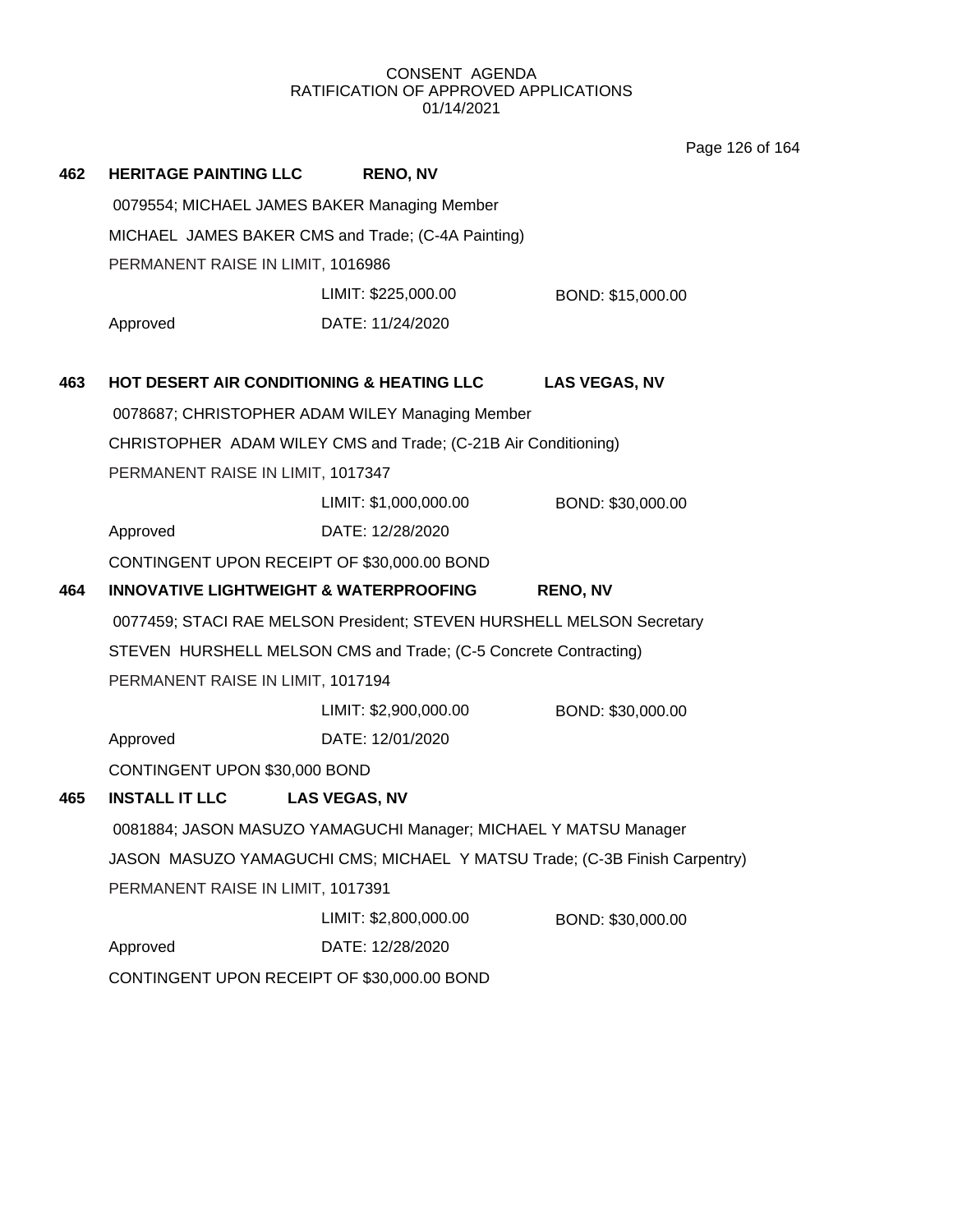Page 127 of 164

| 466 | <b>INTEGRITY STEEL AND STONE LLC</b>                                                     | <b>BOULDER CITY, NV</b>                                                     |                                                                                   |  |
|-----|------------------------------------------------------------------------------------------|-----------------------------------------------------------------------------|-----------------------------------------------------------------------------------|--|
|     |                                                                                          | 0085251; JACQUELINE GAIL IMMEL, Manager; PAUL MARTIN MOLL, Manager          |                                                                                   |  |
|     | JACQUELINE GAIL IMMEL, CMS; KEITH ALAN GAST Trade; (C-14 Steel Reinforcing and Erection) |                                                                             |                                                                                   |  |
|     | PERMANENT RAISE IN LIMIT, 1016970                                                        |                                                                             |                                                                                   |  |
|     |                                                                                          | LIMIT: \$1,900,000.00                                                       | BOND: \$30,000.00                                                                 |  |
|     | Approved                                                                                 | DATE: 11/25/2020                                                            |                                                                                   |  |
|     | CONTINGENT UPON RECEIPT OF \$30,000.00 BOND                                              |                                                                             |                                                                                   |  |
| 467 | <b>J C STEEL FABRICATORS INC</b>                                                         | <b>HENDERSON, NV</b>                                                        |                                                                                   |  |
|     | <b>JIMENEZ Director</b>                                                                  |                                                                             | 0072649; JOSE CASTILLO President; MARIA DELCARMEN ROSS Treasurer; JORGE CASTILLO- |  |
|     |                                                                                          | JORGE CASTILLO-JIMENEZ CMS and Trade; (C-14 Steel Reinforcing and Erection) |                                                                                   |  |
|     | PERMANENT RAISE IN LIMIT, 1016856                                                        |                                                                             |                                                                                   |  |
|     |                                                                                          | LIMIT: \$9,200,000.00                                                       | BOND: \$50,000.00                                                                 |  |
|     | Approved                                                                                 | DATE: 11/17/2020                                                            |                                                                                   |  |
|     | CONTINGENT UPON RECEIPT OF \$50,000.00 BOND                                              |                                                                             |                                                                                   |  |
| 468 | <b>J M C ROOFING LLC</b>                                                                 | <b>PAHRUMP, NV</b>                                                          |                                                                                   |  |
|     |                                                                                          |                                                                             | 0085945; JUAN MARTINEZ-CEDILLO, Managing Member; JUAN JUNIOR MARTINEZ, Manager    |  |
|     |                                                                                          | JUAN JUNIOR MARTINEZ, CMS; JUAN MARTINEZ-CEDILLO, Trade; (C-15A Roofing)    |                                                                                   |  |
|     | PERMANENT RAISE IN LIMIT, 1017349                                                        |                                                                             |                                                                                   |  |
|     |                                                                                          | LIMIT: \$45,000.00                                                          | BOND: \$5,000.00                                                                  |  |
|     | Approved                                                                                 | DATE: 12/28/2020                                                            |                                                                                   |  |
|     | CONTINGENT UPON RECEIPT OF \$5,000.00 BOND                                               |                                                                             |                                                                                   |  |
| 469 | <b>J M STREAMLINE INC</b>                                                                | <b>GRASS VALLEY, CA</b>                                                     |                                                                                   |  |
|     | 0083187; JESSE JAMES MCKENNA President                                                   |                                                                             |                                                                                   |  |
|     |                                                                                          | JESSE JAMES MCKENNA CMS and Trade; (B-2 Residential and Small Commercial)   |                                                                                   |  |
|     | PERMANENT RAISE IN LIMIT, 1017386                                                        |                                                                             |                                                                                   |  |
|     |                                                                                          | LIMIT: \$850,000.00                                                         | BOND: \$20,000.00                                                                 |  |
|     | Approved                                                                                 | DATE: 12/15/2020                                                            |                                                                                   |  |
|     | CONTINGENT UPON \$20,000 BOND                                                            |                                                                             |                                                                                   |  |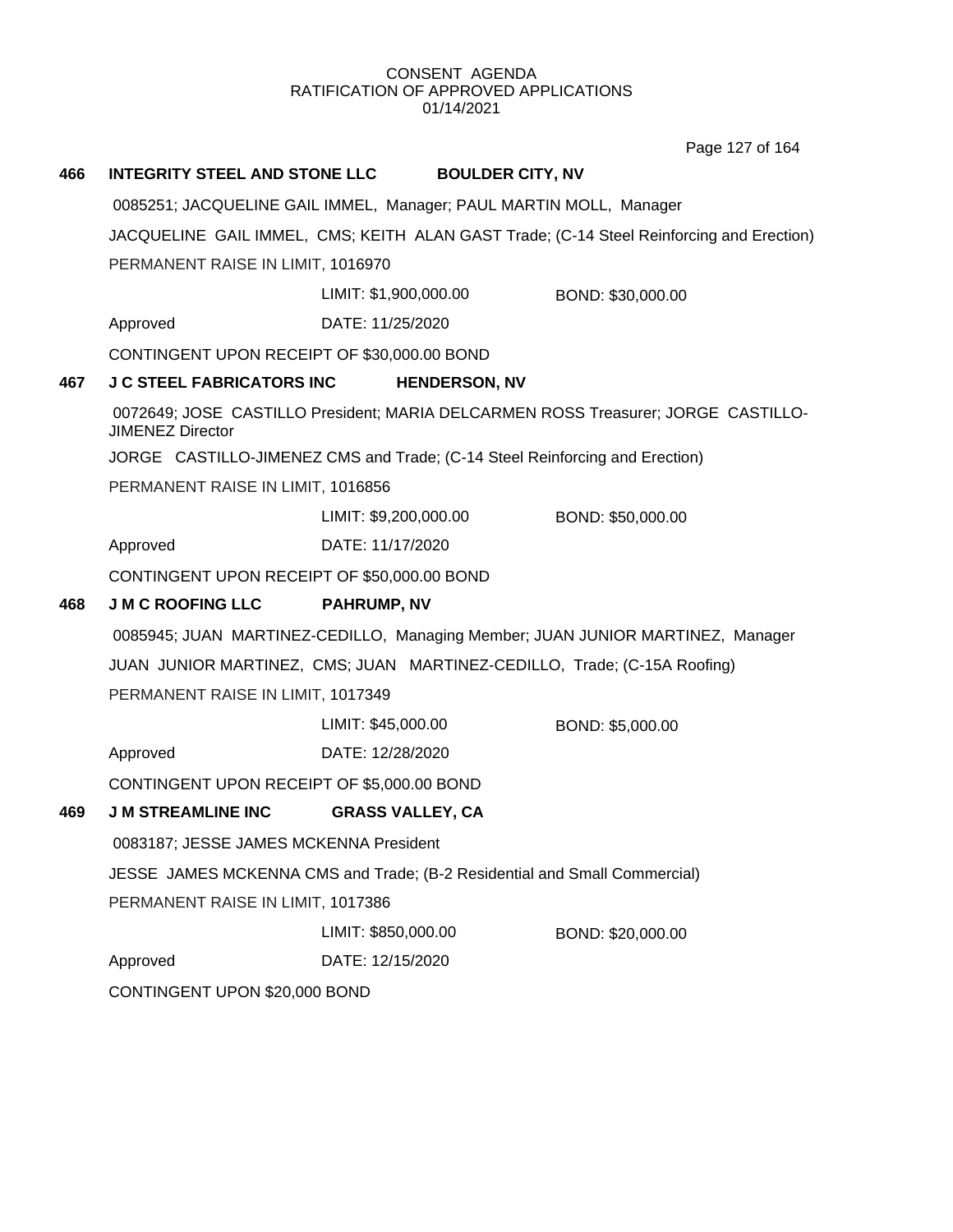Page 128 of 164

| 470 | <b>JUVE GONZALEZ &amp; SONS INC</b>                                       |                       | <b>LAS VEGAS, NV</b> |                                                                                     |
|-----|---------------------------------------------------------------------------|-----------------------|----------------------|-------------------------------------------------------------------------------------|
|     |                                                                           |                       |                      | 0082153; JUVENAL GONZALEZ-OJEDA President; NANCY GONZALEZ-OJEDA Secretary/Treasurer |
|     | WAYNE LEO ROBILLARD CMS and Trade; (B-2 Residential and Small Commercial) |                       |                      |                                                                                     |
|     | PERMANENT RAISE IN LIMIT, 1017449                                         |                       |                      |                                                                                     |
|     |                                                                           | LIMIT: \$1,700,000.00 |                      | BOND: \$30,000.00                                                                   |
|     | Approved                                                                  | DATE: 12/28/2020      |                      |                                                                                     |
|     | CONTINGENT UPON RECEIPT OF \$30,000.00 BOND                               |                       |                      |                                                                                     |
| 471 | <b>KAYO LLC</b><br>TEMPE, AZ                                              |                       |                      |                                                                                     |
|     | KAYO ENERGY; 0087173; AARON DAVID WEYMANN, Managing Member                |                       |                      |                                                                                     |
|     | LUCAS JEFFREY REYNOLDS, CMS and Trade; (C-2 Electrical)                   |                       |                      |                                                                                     |
|     | PERMANENT RAISE IN LIMIT, 1017232                                         |                       |                      |                                                                                     |
|     |                                                                           | LIMIT: \$150,000.00   |                      | BOND: \$10,000.00                                                                   |
|     | Approved                                                                  | DATE: 12/23/2020      |                      |                                                                                     |
|     | CONTINGENT UPON \$10,000 BOND                                             |                       |                      |                                                                                     |
| 472 | <b>KEEPN IT GREEN INC</b>                                                 | <b>HENDERSON, NV</b>  |                      |                                                                                     |
|     | 0053742A; JOSEPH ROBERT MARSELLA President                                |                       |                      |                                                                                     |
|     | JOSEPH ROBERT MARSELLA CMS and Trade; (C-10 Landscape Contracting)        |                       |                      |                                                                                     |
|     | PERMANENT RAISE IN LIMIT, 1017492                                         |                       |                      |                                                                                     |
|     |                                                                           | LIMIT: \$200,000.00   |                      | BOND: \$10,000.00                                                                   |
|     | Approved                                                                  | DATE: 12/22/2020      |                      |                                                                                     |
|     | CONTINGENT UPON \$10,000 BOND                                             |                       |                      |                                                                                     |
| 473 | KOLBE CUSTOM BUILDERS INC                                                 |                       | <b>SPARKS, NV</b>    |                                                                                     |
|     | 0056862A; JOSH THOMAS KOLBE President                                     |                       |                      |                                                                                     |
|     | JOSH THOMAS KOLBE CMS and Trade; (B-2 Residential and Small Commercial)   |                       |                      |                                                                                     |
|     | PERMANENT RAISE IN LIMIT, 1017011                                         |                       |                      |                                                                                     |
|     |                                                                           | LIMIT: \$1,000,000.00 |                      | BOND: \$30,000.00                                                                   |
|     | Approved                                                                  | DATE: 11/24/2020      |                      |                                                                                     |
|     | CONTINGENT UPON \$30,000 BOND                                             |                       |                      |                                                                                     |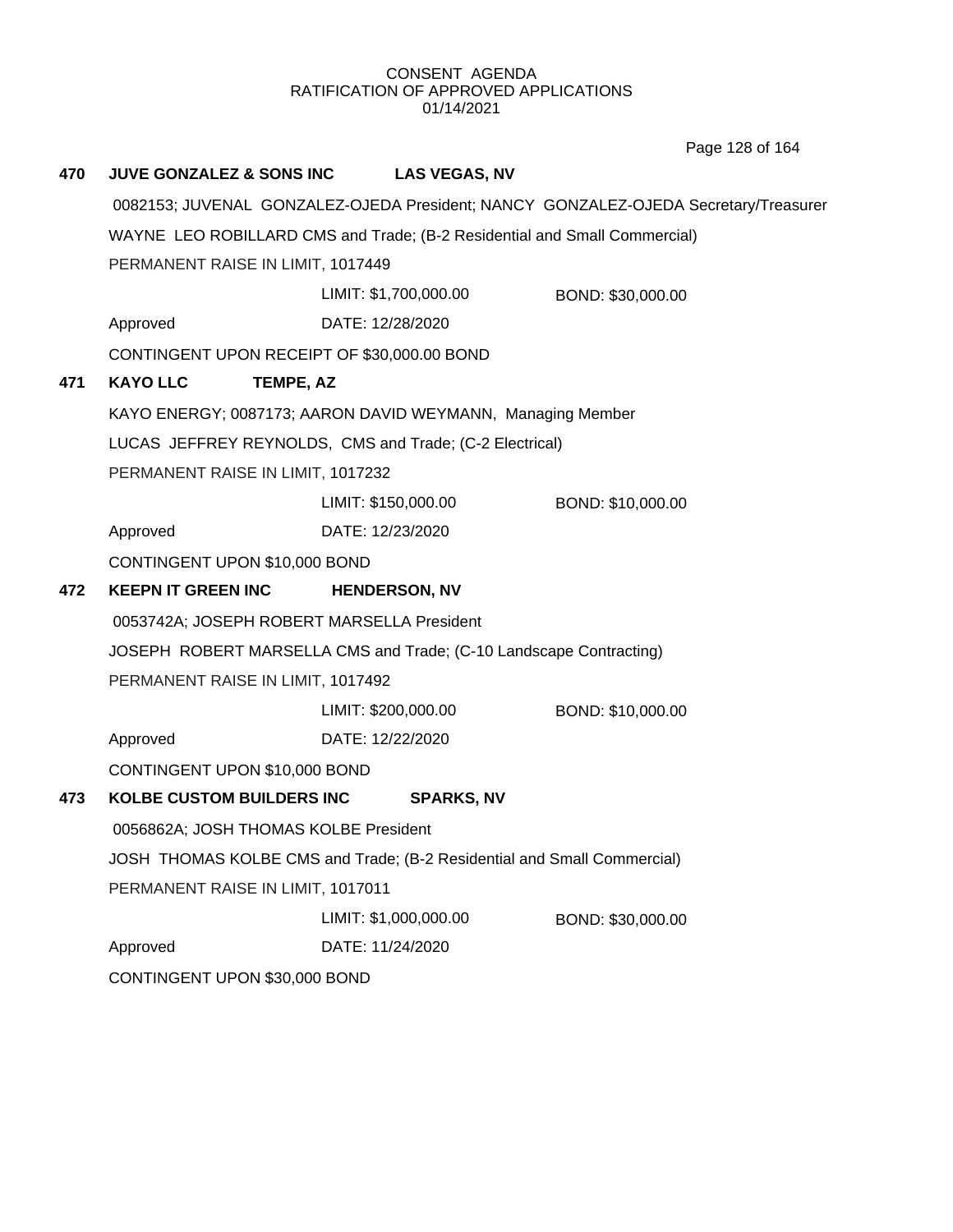**474 LAFARGO INC LAS VEGAS, NV** LAFARGO BUILDERS; 0058399; MARK JOSEPH LAFARGO President MARK JOSEPH LAFARGO CMS and Trade; (B General Building) PERMANENT RAISE IN LIMIT, 1016821 Approved DATE: 11/17/2020 LIMIT: \$1,700,000.00 BOND: \$30,000.00 CONTINGENT UPON RECEIPT OF \$30,000.00 BOND **475 LAROCCA ELECTRIC LLC LAS VEGAS, NV** 0083685; DANIEL JAMES LAROCCA Manager DANIEL JAMES LAROCCA CMS and Trade; (C-2 Electrical) PERMANENT RAISE IN LIMIT, 1016846 Approved DATE: 11/17/2020 LIMIT: \$245,000.00 BOND: \$15,000.00 CONTINGENT UPON RECEIPT OF \$15,000.00 BOND **476 MARIN ROOFING LLC ELKO, NV** 0081553; XAVIER TYLER MARIN Manager XAVIER TYLER MARIN CMS and Trade; (C-15A Roofing) PERMANENT RAISE IN LIMIT, 1017538 Approved DATE: 12/23/2020 LIMIT: \$200,000.00 BOND: \$10,000.00 CONTINGENT UPON \$10,000 BOND **477 MCGIVERS CARPETING LLC Reno, NV** 0084810; ROBERTO FLAMENCO Manager ROBERTO FLAMENCO CMS and Trade; (C-3B Finish Carpentry LIMITED TO HARDWOOD FLOORING ONLY) PERMANENT RAISE IN LIMIT, 1016720 Approved DATE: 12/03/2020 LIMIT: \$30,000.00 BOND: \$5,000.00 CONTINGENT UPON \$5,000 BOND Page 129 of 164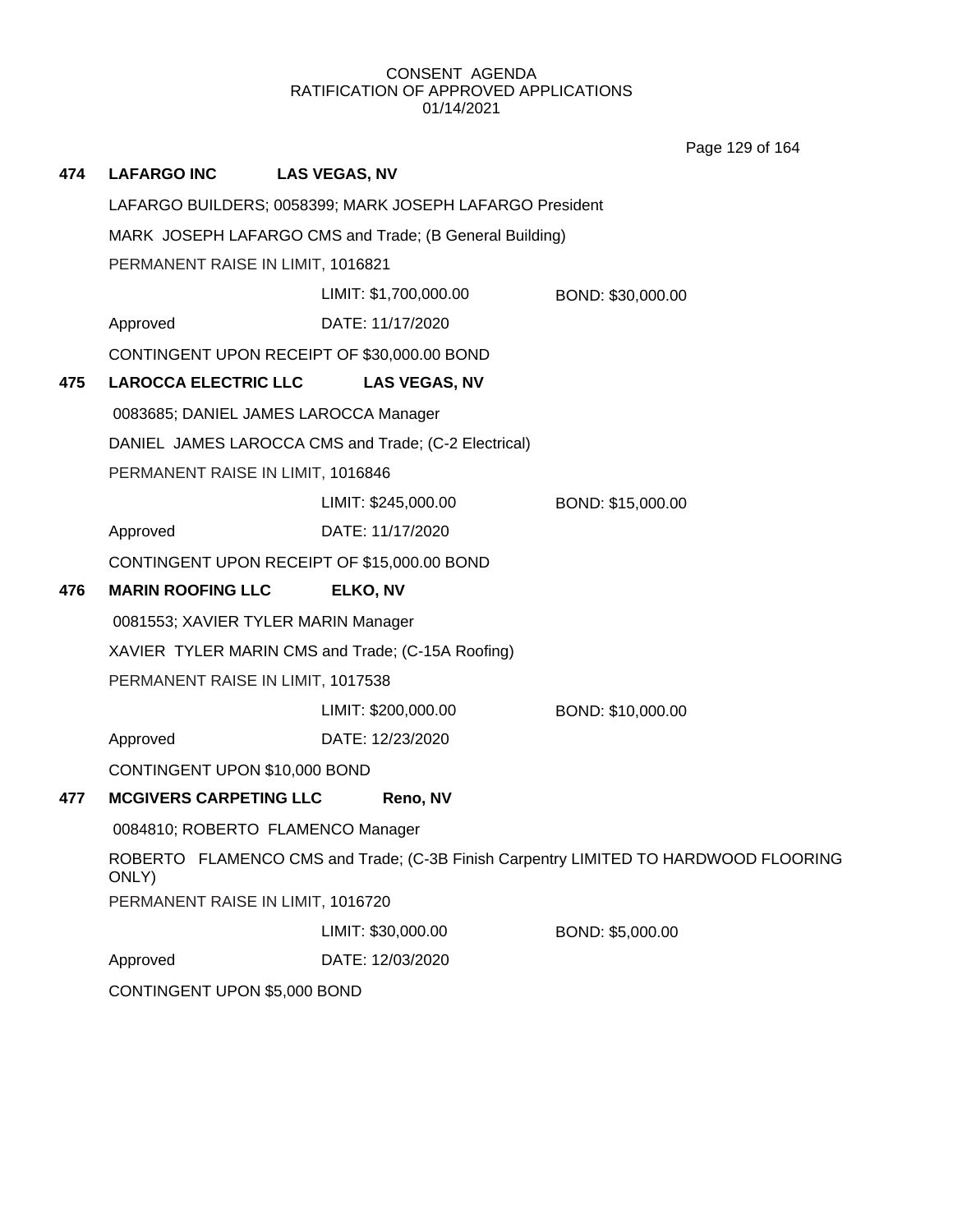Page 130 of 164

| 478 | <b>MCGIVERS CARPETING LLC</b>               | Reno, NV                                                                    |                                                                                                 |
|-----|---------------------------------------------|-----------------------------------------------------------------------------|-------------------------------------------------------------------------------------------------|
|     | 0083013; ROBERTO FLAMENCO Manager           |                                                                             |                                                                                                 |
|     |                                             | ROBERTO FLAMENCO CMS and Trade; (C-16 Finishing Floors)                     |                                                                                                 |
|     | PERMANENT RAISE IN LIMIT, 1016721           |                                                                             |                                                                                                 |
|     |                                             | LIMIT: \$30,000.00                                                          | BOND: \$5,000.00                                                                                |
|     | Approved                                    | DATE: 12/03/2020                                                            |                                                                                                 |
|     | CONTINGENT UPON \$5,000 BOND                |                                                                             |                                                                                                 |
| 479 | <b>MIDDLE CANYON ELECTRIC LLC</b>           | <b>TOOELE, UT</b>                                                           |                                                                                                 |
|     | 0087142; JEREMY JAMES CANDELARIO, Manager   |                                                                             |                                                                                                 |
|     |                                             | JEREMY JAMES CANDELARIO, CMS and Trade; (C-2 Electrical)                    |                                                                                                 |
|     | PERMANENT RAISE IN LIMIT, 1016953           |                                                                             |                                                                                                 |
|     |                                             | LIMIT: \$245,000.00                                                         | BOND: \$15,000.00                                                                               |
|     | Approved                                    | DATE: 12/10/2020                                                            |                                                                                                 |
|     | CONTINGENT UPON RECEIPT OF \$15,000.00 BOND |                                                                             |                                                                                                 |
| 480 | <b>MISSION PAVING AND SEALING INC</b>       | <b>IRWINDALE, CA</b>                                                        |                                                                                                 |
|     |                                             |                                                                             | 0087272; DOUGLAS MICHAEL SWEENEY, JR President; ANDREW THOMAS ANDREWS, Secretary                |
|     |                                             |                                                                             | DOUGLAS MICHAEL SWEENEY, JR CMS and Trade; (A-16 Paving of Streets, Driveways and Parking Lots) |
|     | PERMANENT RAISE IN LIMIT, 1017317           |                                                                             |                                                                                                 |
|     |                                             | LIMIT: \$2,000,000.00                                                       | BOND: \$30,000.00                                                                               |
|     | Approved                                    | DATE: 12/10/2020                                                            |                                                                                                 |
|     | CONTINGENT UPON \$30,000 BOND               |                                                                             |                                                                                                 |
| 481 | <b>MOLLERUP GLASS COMPANY</b>               | <b>SALT LAKE CITY, UT</b>                                                   |                                                                                                 |
|     |                                             | Vice President; WILLIAM DAVID MILLER Vice President; JENNY ANN BARLOW Other | 0053326; ARTHUR JOHN MILLER President; KAREN MILLER Secretary; MICHAEL RICHARD MILLER           |
|     |                                             | ARTHUR JOHN MILLER CMS and Trade; (C-8 Glass and Glazing)                   |                                                                                                 |
|     | PERMANENT RAISE IN LIMIT, 1017154           |                                                                             |                                                                                                 |
|     |                                             | LIMIT: Unlimited                                                            | BOND: \$50,000.00                                                                               |
|     | Approved                                    | DATE: 12/10/2020                                                            |                                                                                                 |
|     |                                             |                                                                             |                                                                                                 |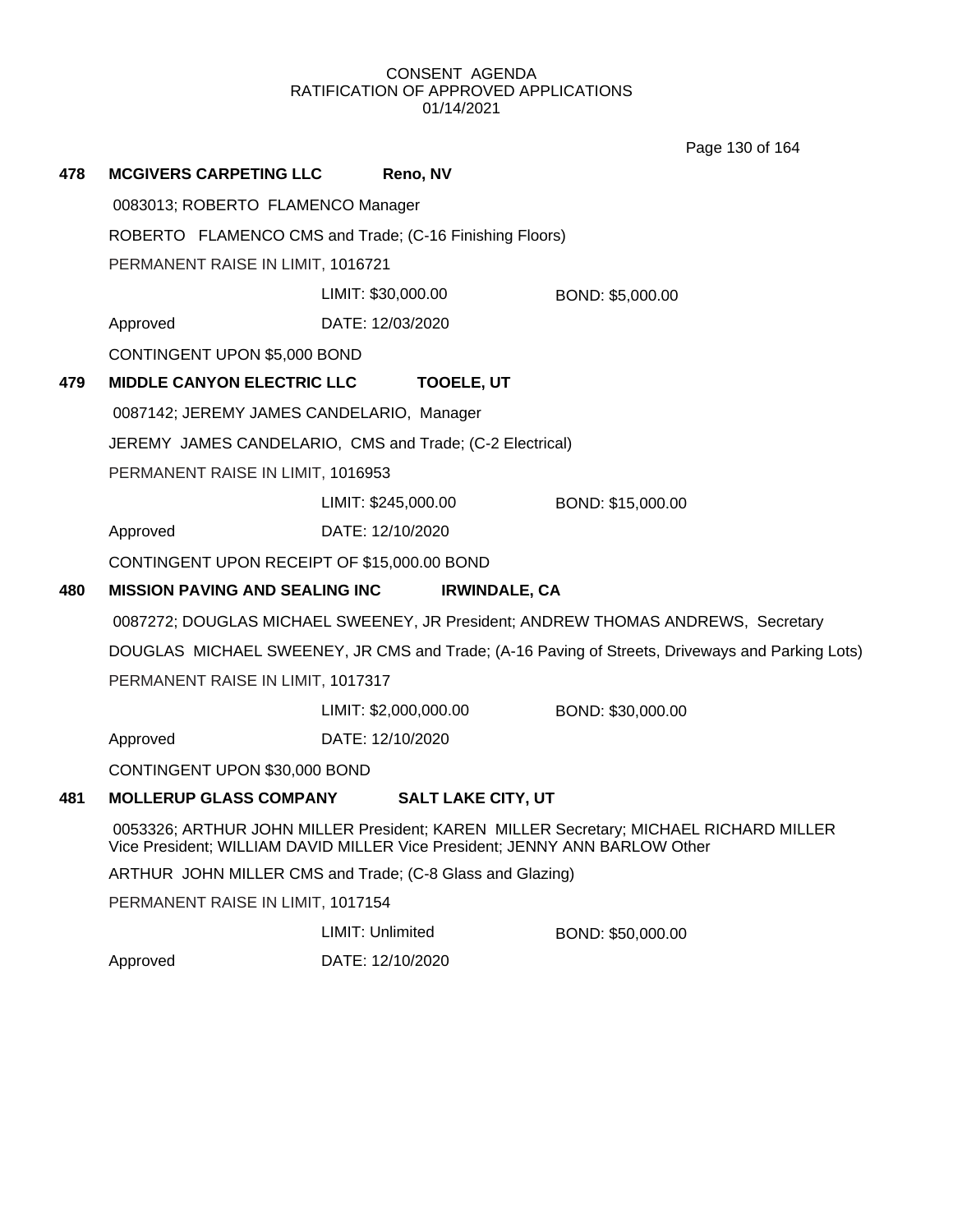| 482                                                      |                                             | NAVARRO LANDSCAPE LIMITED PARTNERSHIP                             | <b>LA HABRA HEIGHTS, CA</b>                                                                     |  |
|----------------------------------------------------------|---------------------------------------------|-------------------------------------------------------------------|-------------------------------------------------------------------------------------------------|--|
|                                                          |                                             | 0053036; RAUL NAVARRO General Partner; DANA PINON NAVARRO Partner |                                                                                                 |  |
|                                                          |                                             | RAUL NAVARRO CMS and Trade; (C-5 Concrete Contracting)            |                                                                                                 |  |
|                                                          | PERMANENT RAISE IN LIMIT, 1017180           |                                                                   |                                                                                                 |  |
|                                                          |                                             | LIMIT: \$1,000,000.00                                             | BOND: \$30,000.00                                                                               |  |
|                                                          | Approved                                    | DATE: 12/10/2020                                                  |                                                                                                 |  |
|                                                          | CONTINGENT UPON RECEIPT OF \$30,000.00 BOND |                                                                   |                                                                                                 |  |
| 483                                                      | NAVARRO LANDSCAPE LIMITED PARTNERSHIP       |                                                                   | <b>LA HABRA HEIGHTS, CA</b>                                                                     |  |
|                                                          |                                             | 0054975; RAUL NAVARRO General Partner; DANA PINON NAVARRO Partner |                                                                                                 |  |
| RAUL NAVARRO CMS and Trade; (C-10 Landscape Contracting) |                                             |                                                                   |                                                                                                 |  |
| PERMANENT RAISE IN LIMIT, 1017181                        |                                             |                                                                   |                                                                                                 |  |
|                                                          |                                             | LIMIT: \$1,000,000.00                                             | BOND: \$30,000.00                                                                               |  |
|                                                          | Approved                                    | DATE: 12/10/2020                                                  |                                                                                                 |  |
|                                                          | CONTINGENT UPON RECEIPT OF \$30,000.00 BOND |                                                                   |                                                                                                 |  |
| 484                                                      | NAVARRO LANDSCAPE LIMITED PARTNERSHIP       |                                                                   | <b>LA HABRA HEIGHTS, CA</b>                                                                     |  |
|                                                          |                                             | 0053035; RAUL NAVARRO General Partner; DANA PINON NAVARRO Partner |                                                                                                 |  |
|                                                          | RAUL NAVARRO CMS and Trade; (C-18 Masonry)  |                                                                   |                                                                                                 |  |
|                                                          | PERMANENT RAISE IN LIMIT, 1017182           |                                                                   |                                                                                                 |  |
|                                                          |                                             | LIMIT: \$1,000,000.00                                             | BOND: \$30,000.00                                                                               |  |
|                                                          | Approved                                    | DATE: 12/10/2020                                                  |                                                                                                 |  |
|                                                          | CONTINGENT UPON RECEIPT OF \$30,000.00 BOND |                                                                   |                                                                                                 |  |
| 485                                                      | <b>NEXT GENERATION DRYWALL LLC</b>          | <b>SPARKS, NV</b>                                                 |                                                                                                 |  |
|                                                          |                                             | 0077427; ANTHONY PATRICK EVANS Managing Member                    |                                                                                                 |  |
|                                                          | Studs; C-4G Acoustical Tile)                |                                                                   | ANTHONY PATRICK EVANS CMS and Trade; (C-4E Drywall; C-4C Taping and Finishing; C-4F Sheet Metal |  |
|                                                          | PERMANENT RAISE IN LIMIT, 1016923           |                                                                   |                                                                                                 |  |
|                                                          |                                             | LIMIT: \$6,600,000.00                                             | BOND: \$50,000.00                                                                               |  |
|                                                          | Approved                                    | DATE: 11/20/2020                                                  |                                                                                                 |  |
|                                                          | CONTINGENT UPON \$50,000 BOND               |                                                                   |                                                                                                 |  |

Page 131 of 164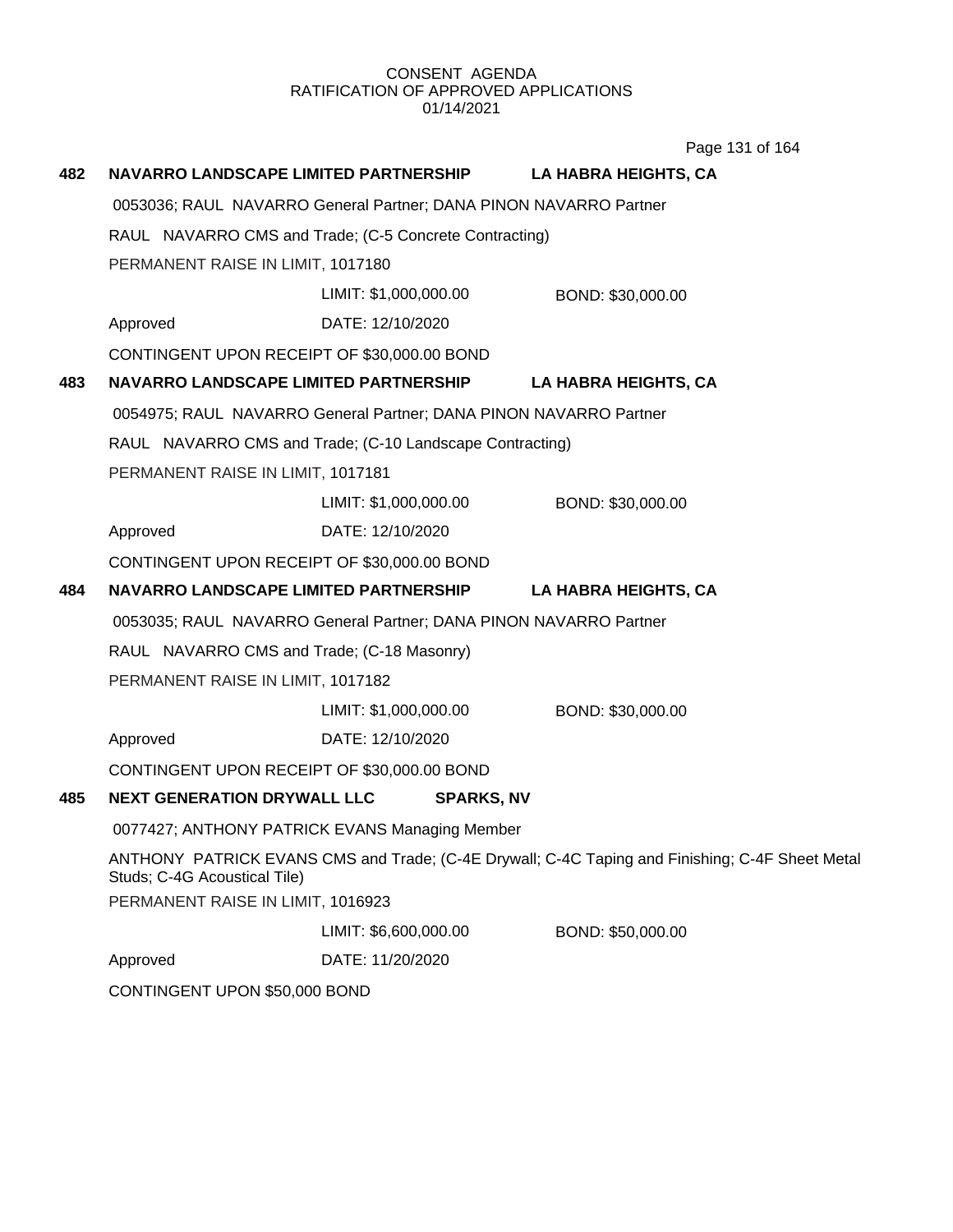Page 132 of 164

| 486                               | <b>NEXT PHASE VENTURES CORP</b>                                                                  | <b>NORTH LAS VEGAS, NV</b>                                          |                   |  |  |
|-----------------------------------|--------------------------------------------------------------------------------------------------|---------------------------------------------------------------------|-------------------|--|--|
|                                   | SELECT CABINETS; 0084816; NEAL LEWIS SNOOK, JR President                                         |                                                                     |                   |  |  |
|                                   | NEAL LEWIS SNOOK, JR CMS and Trade; (C-3B Finish Carpentry)<br>PERMANENT RAISE IN LIMIT, 1017069 |                                                                     |                   |  |  |
|                                   |                                                                                                  |                                                                     |                   |  |  |
|                                   |                                                                                                  | LIMIT: \$100,000.00                                                 | BOND: \$10,000.00 |  |  |
|                                   | Approved                                                                                         | DATE: 11/25/2020                                                    |                   |  |  |
|                                   | CONTINGENT UPON RECEIPT OF \$10,000.00 BOND                                                      |                                                                     |                   |  |  |
| 487                               | <b>NORMAN VENTURES NV INC</b>                                                                    | <b>RENO, NV</b>                                                     |                   |  |  |
|                                   | 0085663; DARRELL RICHARD NORMAN, President                                                       |                                                                     |                   |  |  |
|                                   | DARRELL RICHARD NORMAN, CMS and Trade; (B General Building)                                      |                                                                     |                   |  |  |
| PERMANENT RAISE IN LIMIT, 1015709 |                                                                                                  |                                                                     |                   |  |  |
|                                   |                                                                                                  | LIMIT: \$1,100,000.00                                               | BOND: \$30,000.00 |  |  |
|                                   | Approved                                                                                         | DATE: 08/21/2020                                                    |                   |  |  |
|                                   | LICENSES: 0085844, 0085731,0085730, 0085729, 0085662 & 0085663                                   |                                                                     |                   |  |  |
|                                   | CONTINGENT UPON \$30,000 BOND                                                                    |                                                                     |                   |  |  |
|                                   |                                                                                                  |                                                                     |                   |  |  |
| 488                               | PETERSON CUSTOM WOODCRAFTS LLC                                                                   | <b>LAS VEGAS, NV</b>                                                |                   |  |  |
|                                   |                                                                                                  | 0086149; DAVID AUSTIN PETERSON Managing Member                      |                   |  |  |
|                                   |                                                                                                  | DAVID AUSTIN PETERSON CMS and Trade; (C-3B Finish Carpentry)        |                   |  |  |
|                                   | PERMANENT RAISE IN LIMIT, 1016985                                                                |                                                                     |                   |  |  |
|                                   |                                                                                                  | LIMIT: \$245,000.00                                                 | BOND: \$15,000.00 |  |  |
|                                   | Approved                                                                                         | DATE: 11/25/2020                                                    |                   |  |  |
|                                   | CONTINGENT UPON RECEIPT OF \$15,000.00 BOND                                                      |                                                                     |                   |  |  |
| 489                               | PIECE OF THE ROCK                                                                                | <b>NORTH LAS VEGAS, NV</b>                                          |                   |  |  |
|                                   | 0048712; BRIAN CHARLES FREEMAL President                                                         |                                                                     |                   |  |  |
|                                   |                                                                                                  | BRIAN CHARLES FREEMAL CMS and Trade; (C-19A Terrazzo; C-19B Marble) |                   |  |  |
|                                   | PERMANENT RAISE IN LIMIT, 1017451                                                                |                                                                     |                   |  |  |
|                                   |                                                                                                  | LIMIT: \$3,500,000.00                                               | BOND: \$30,000.00 |  |  |
|                                   | Approved                                                                                         | DATE: 12/28/2020                                                    |                   |  |  |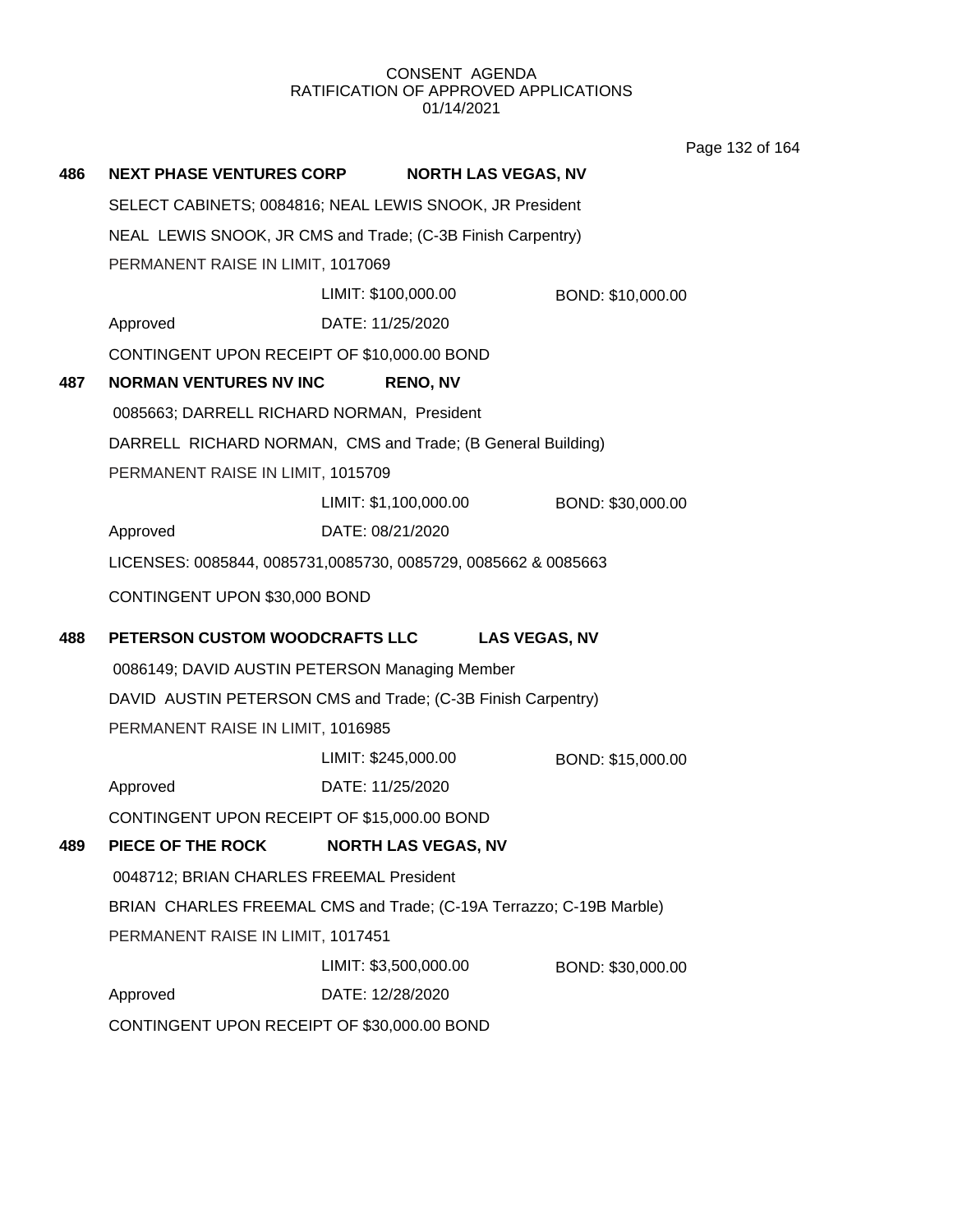Page 133 of 164

| 490                               | PIECE OF THE ROCK                                                 | <b>NORTH LAS VEGAS, NV</b>                                      |                                                                                   |  |
|-----------------------------------|-------------------------------------------------------------------|-----------------------------------------------------------------|-----------------------------------------------------------------------------------|--|
|                                   | 0085659; BRIAN CHARLES FREEMAL President                          |                                                                 |                                                                                   |  |
|                                   | JOEL DAVID LOPEZ, Trade; BRIAN CHARLES FREEMAL CMS; (C-20 Tiling) |                                                                 |                                                                                   |  |
|                                   | PERMANENT RAISE IN LIMIT, 1017453                                 |                                                                 |                                                                                   |  |
|                                   |                                                                   | LIMIT: \$3,500,000.00                                           | BOND: \$30,000.00                                                                 |  |
|                                   | Approved                                                          | DATE: 12/28/2020                                                |                                                                                   |  |
|                                   | CONTINGENT UPON RECEIPT OF \$30,000.00 BOND                       |                                                                 |                                                                                   |  |
| 491                               | PIECE OF THE ROCK                                                 | <b>NORTH LAS VEGAS, NV</b>                                      |                                                                                   |  |
|                                   | 0086740; BRIAN CHARLES FREEMAL President                          |                                                                 |                                                                                   |  |
|                                   |                                                                   |                                                                 | BRIAN EDWARD SCHULTZ, Trade; BRIAN CHARLES FREEMAL CMS; (C-16 Finishing Floors)   |  |
| PERMANENT RAISE IN LIMIT, 1017454 |                                                                   |                                                                 |                                                                                   |  |
|                                   |                                                                   | LIMIT: \$3,500,000.00                                           | BOND: \$30,000.00                                                                 |  |
|                                   | Approved                                                          | DATE: 12/28/2020                                                |                                                                                   |  |
|                                   | CONTINGENT UPON RECEIPT OF \$30,000.00 BOND                       |                                                                 |                                                                                   |  |
|                                   |                                                                   |                                                                 |                                                                                   |  |
| 492                               | <b>PIERROS LANDSCAPE &amp; MAINTENANCE LLC</b>                    |                                                                 | <b>LAS VEGAS, NV</b>                                                              |  |
|                                   |                                                                   |                                                                 | 0080739; CHRISTEL ANN PIERRO Managing Member; AARON ALBERT PIERRO Managing Member |  |
|                                   |                                                                   | AARON ALBERT PIERRO CMS and Trade; (C-10 Landscape Contracting) |                                                                                   |  |
|                                   | PERMANENT RAISE IN LIMIT, 1016899                                 |                                                                 |                                                                                   |  |
|                                   |                                                                   | LIMIT: \$650,000.00                                             | BOND: \$20,000.00                                                                 |  |
|                                   | Approved                                                          | DATE: 11/19/2020                                                |                                                                                   |  |
|                                   | CONTINGENT UPON RECEIPT OF \$20,000.00 BOND                       |                                                                 |                                                                                   |  |
| 493                               | PIPEWERX MECHANICAL LLC                                           | North Las Vegas, NV                                             |                                                                                   |  |
|                                   |                                                                   | P W X MECHANICAL; 0081513; STEPHEN ALLEN BENNETT Manager        |                                                                                   |  |
|                                   |                                                                   | STEPHEN ALLEN BENNETT CMS and Trade; (C-1 Plumbing and Heating) |                                                                                   |  |
|                                   | PERMANENT RAISE IN LIMIT, 1017364                                 |                                                                 |                                                                                   |  |
|                                   |                                                                   | LIMIT: \$4,500,000.00                                           | BOND: \$30,000.00                                                                 |  |
|                                   | Approved                                                          | DATE: 12/28/2020                                                |                                                                                   |  |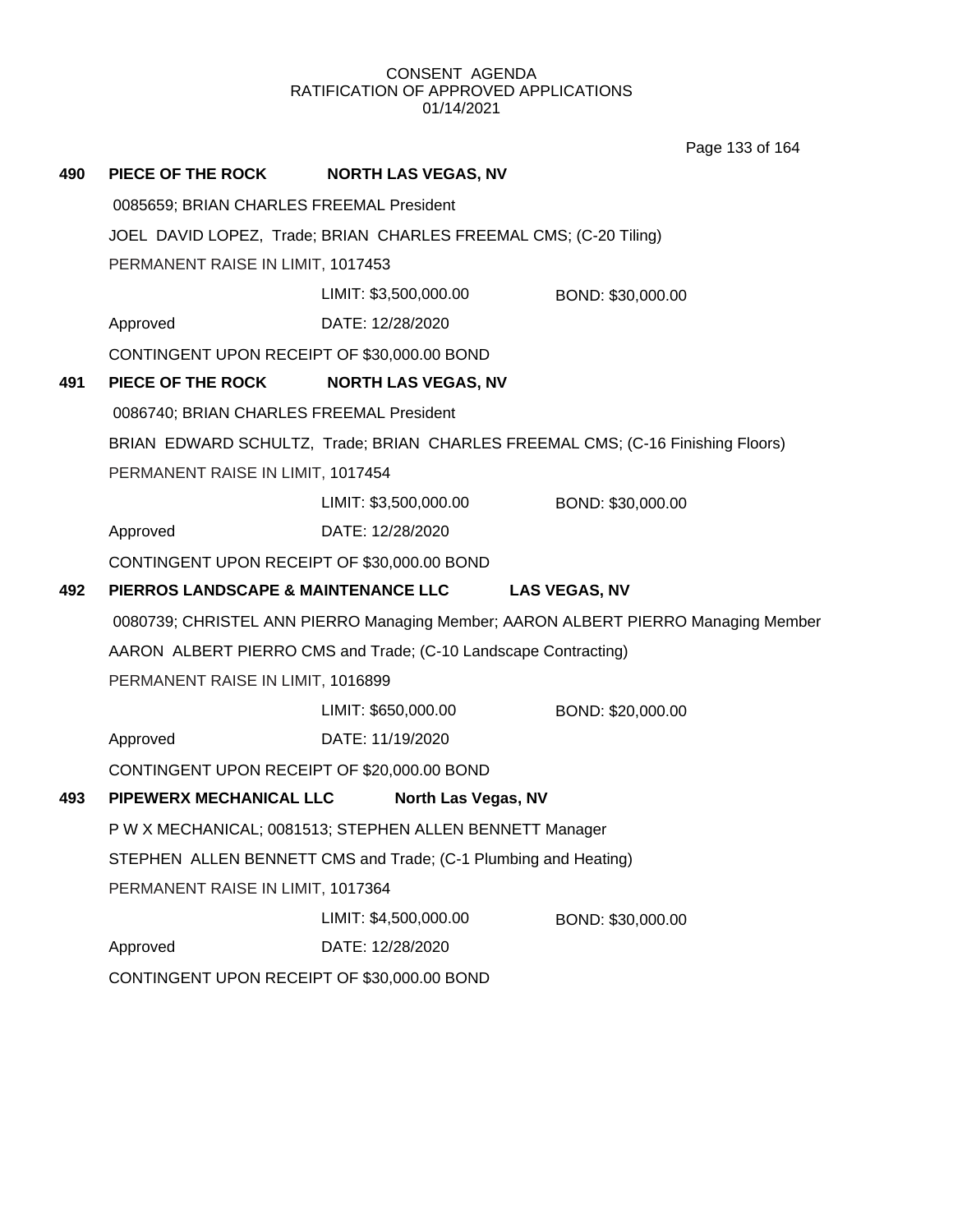Page 134 of 164

| 494 | PIPEWERX MECHANICAL LLC                      | North Las Vegas, NV                                                            |                   |
|-----|----------------------------------------------|--------------------------------------------------------------------------------|-------------------|
|     |                                              | P W X MECHANICAL; 0081514; STEPHEN ALLEN BENNETT Manager                       |                   |
|     |                                              | STEPHEN ALLEN BENNETT CMS and Trade; (C-21 Refrigeration and Air Conditioning) |                   |
|     | PERMANENT RAISE IN LIMIT, 1017365            |                                                                                |                   |
|     |                                              | LIMIT: \$4,500,000.00                                                          | BOND: \$30,000.00 |
|     | Approved                                     | DATE: 12/28/2020                                                               |                   |
|     | CONTINGENT UPON RECEIPT OF \$30,000.00 BOND  |                                                                                |                   |
| 495 | <b>PLATINUM ELECTRIC LLC</b>                 | <b>WINNEMUCCA, NV</b>                                                          |                   |
|     | 0086995; WAYLON CHARLES HILL Managing Member |                                                                                |                   |
|     |                                              | WAYLON CHARLES HILL CMS and Trade; (C-2 Electrical)                            |                   |
|     | PERMANENT RAISE IN LIMIT, 1017142            |                                                                                |                   |
|     |                                              | LIMIT: \$130,000.00                                                            | BOND: \$10,000.00 |
|     | Approved                                     | DATE: 11/30/2020                                                               |                   |
|     | CONTINGENT UPON \$10,000 BOND                |                                                                                |                   |
| 496 | <b>RHINOS CONTRACTING LLC</b>                | <b>LAS VEGAS, NV</b>                                                           |                   |
|     |                                              | 0087153; ARMANDO SANTIAGO-DELGADO, Managing Member                             |                   |
|     |                                              | ARMANDO SANTIAGO-DELGADO, CMS and Trade; (C-4 Painting and Decorating)         |                   |
|     | PERMANENT RAISE IN LIMIT, 1017067            |                                                                                |                   |
|     |                                              | LIMIT: \$200,000.00                                                            | BOND: \$10,000.00 |
|     | Approved                                     | DATE: 11/25/2020                                                               |                   |
|     | CONTINGENT UPON RECEIPT OF \$10,000.00 BOND  |                                                                                |                   |
| 497 | <b>RLS CMC INC</b>                           | <b>LAS VEGAS, NV</b>                                                           |                   |
|     | 0084748; ROGER LEE SANCHEZ, President        |                                                                                |                   |
|     |                                              | KEVIN JOHN CHASE, CMS and Trade; (B-6 Commercial Remodeling)                   |                   |
|     | PERMANENT RAISE IN LIMIT, 1017469            |                                                                                |                   |
|     |                                              | LIMIT: Unlimited                                                               | BOND: \$50,000.00 |
|     | Approved                                     | DATE: 12/29/2020                                                               |                   |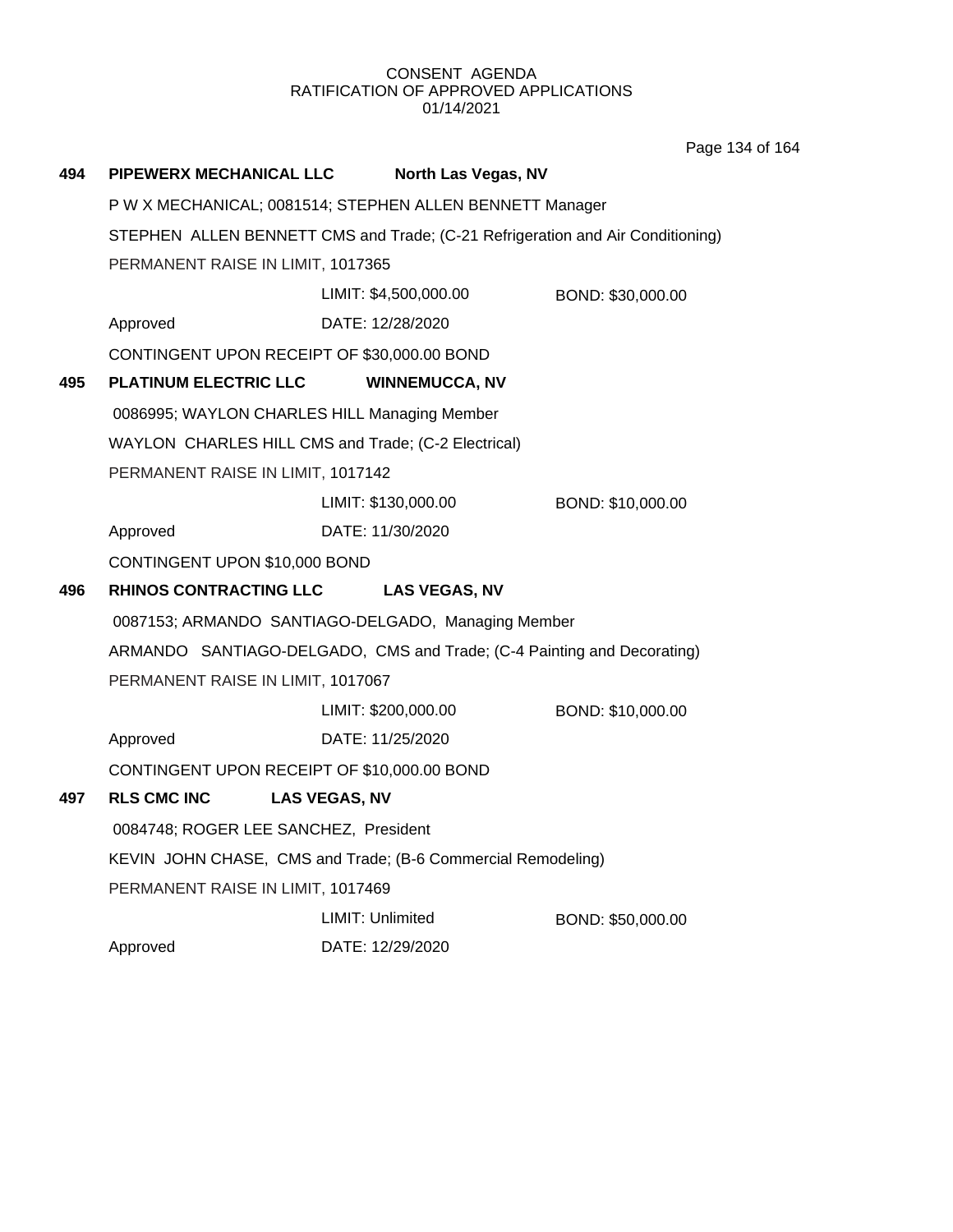Page 135 of 164

| 498 | <b>ROADRUNNER STRIPING LLC</b>              | <b>WASHINGTON, UT</b>                                                              |                                                                                               |  |
|-----|---------------------------------------------|------------------------------------------------------------------------------------|-----------------------------------------------------------------------------------------------|--|
|     |                                             | 0086205; RONALD SHANE GREENE, Manager; CHANDREA GREENE, Manager                    |                                                                                               |  |
|     |                                             |                                                                                    | RONALD SHANE GREENE, CMS and Trade; (A-8 Sealing and Striping of Impermeable Paving Surfaces) |  |
|     | PERMANENT RAISE IN LIMIT, 1017251           |                                                                                    |                                                                                               |  |
|     |                                             | LIMIT: \$100,000.00                                                                | BOND: \$10,000.00                                                                             |  |
|     | Approved                                    | DATE: 12/16/2020                                                                   |                                                                                               |  |
|     | CONTINGENT UPON RECEIPT OF \$10,000.00 BOND |                                                                                    |                                                                                               |  |
| 499 | <b>STEPRON LLC</b>                          | <b>KINGMAN, AZ</b>                                                                 |                                                                                               |  |
|     | POE, Manager                                |                                                                                    | GLASS DOCTOR OF BULLHEAD CITY; 0086380; CYNTHIA LUREE POE, Manager; STEPHEN ALLAN             |  |
|     |                                             | STEPHEN ALLAN POE, CMS and Trade; (C-8 Glass and Glazing)                          |                                                                                               |  |
|     | PERMANENT RAISE IN LIMIT, 1017168           |                                                                                    |                                                                                               |  |
|     |                                             | LIMIT: \$200,000.00                                                                | BOND: \$10,000.00                                                                             |  |
|     | Approved                                    | DATE: 12/10/2020                                                                   |                                                                                               |  |
|     | CONTINGENT UPON RECEIPT OF \$10,000.00 BOND |                                                                                    |                                                                                               |  |
| 500 | <b>T 3 MECHANICAL LLC</b>                   | <b>LAS VEGAS, NV</b>                                                               |                                                                                               |  |
|     | 0087203; ANTHONY MICHAEL BOTSFORD, Manager  |                                                                                    |                                                                                               |  |
|     |                                             | ANTHONY MICHAEL BOTSFORD, CMS and Trade; (C-21 Refrigeration and Air Conditioning) |                                                                                               |  |
|     | PERMANENT RAISE IN LIMIT, 1017056           |                                                                                    |                                                                                               |  |
|     |                                             | LIMIT: \$200,000.00                                                                | BOND: \$10,000.00                                                                             |  |
|     | Approved                                    | DATE: 11/25/2020                                                                   |                                                                                               |  |
|     | CONTINGENT UPON RECEIPT OF \$10,000.00 BOND |                                                                                    |                                                                                               |  |
| 501 | <b>T SQUARED ELECTRIC LLC</b>               | <b>RENO, NV</b>                                                                    |                                                                                               |  |
|     | 0086230; TROY ANDREW THOMAS, Member         |                                                                                    |                                                                                               |  |
|     |                                             | TROY ANDREW THOMAS, CMS and Trade; (C-2 Electrical)                                |                                                                                               |  |
|     | PERMANENT RAISE IN LIMIT, 1016819           |                                                                                    |                                                                                               |  |
|     |                                             | LIMIT: \$100,000.00                                                                | BOND: \$10,000.00                                                                             |  |
|     | Approved                                    | DATE: 11/02/2020                                                                   |                                                                                               |  |
|     | CONTINGENT UPON \$10,000 BOND               |                                                                                    |                                                                                               |  |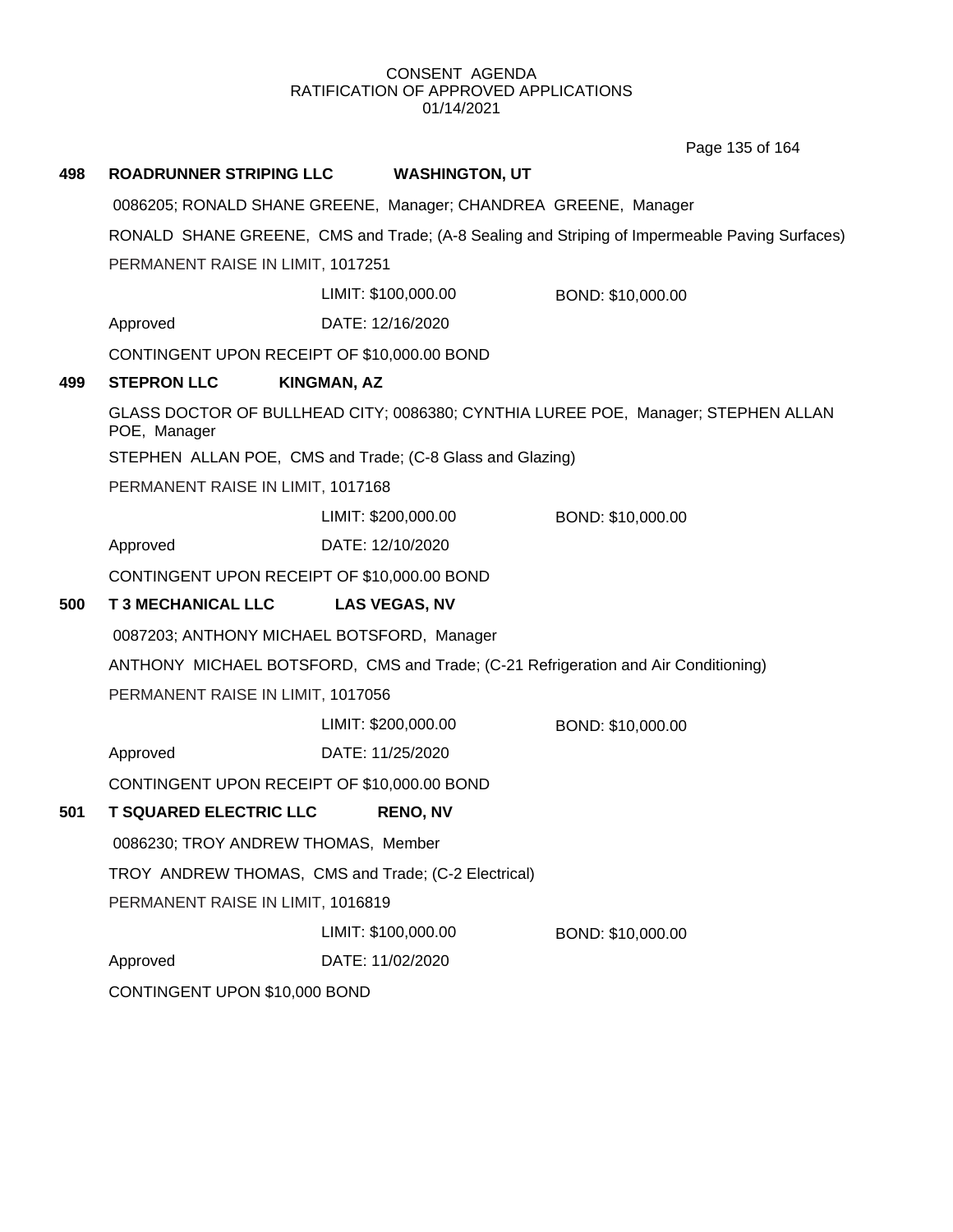Page 136 of 164

### **502 THE ELECTRIC COMPANY SPARKS, NV**

0079406; MICHAEL THOMAS JARED President; HEIDI LIESL JARED Secretary; LINDA LEA JARED Treasurer; BRANDON MICHAEL JARED Director

BRANDON MICHAEL JARED CMS and Trade; MICHAEL THOMAS JARED CMS; (C-2 Electrical)

PERMANENT RAISE IN LIMIT, 1017233

LIMIT: \$245,000.00 BOND: \$15,000.00

Approved DATE: 12/09/2020

CONTINGENT UPON \$15,000 BOND

### **503 ULTIMATE AIR LLC FERNLEY, NV**

0080314; SHAWN MICHAEL NATENSTEDT Managing Member; MELISSA DAWN CRYER Managing Member

SHAWN MICHAEL NATENSTEDT CMS and Trade; (C-21B Air Conditioning)

PERMANENT RAISE IN LIMIT, 1017193

LIMIT: \$245,000.00 BOND: \$15,000.00

Approved DATE: 12/01/2020

CONTINGENT UPON \$15,000 BOND

# **504 UNIVERSAL STEEL LLC LAS VEGAS, NV**

U S INSULATION GROUP; 0085517; LEOPOLDO MORALES Manager; JAIME CORTES, Manager; JOSE VALENCIA-HERRERA, Manager

LEOPOLDO MORALES CMS and Trade; (C-1C Insulation of Pipes and Ducts)

PERMANENT RAISE IN LIMIT, 1016813

LIMIT: \$1,000,000.00 BOND: \$30,000.00

Approved DATE: 11/17/2020

CONTINGENT UPON RECEIPT OF \$30,000.00 BOND

# **505 WASATCH TEAM CONSTRUCTION LLC SANDY, UT**

0085775; JAMI LEE DOBECKI, Manager

MICHAEL JOHN DOBECKI, CMS and Trade; (C-19 Installing Terrazzo and Marble)

PERMANENT RAISE IN LIMIT, 1017117

LIMIT: \$200,000.00 BOND: \$10,000.00

Approved DATE: 11/24/2020

CONTINGENT UPON \$10,000 BOND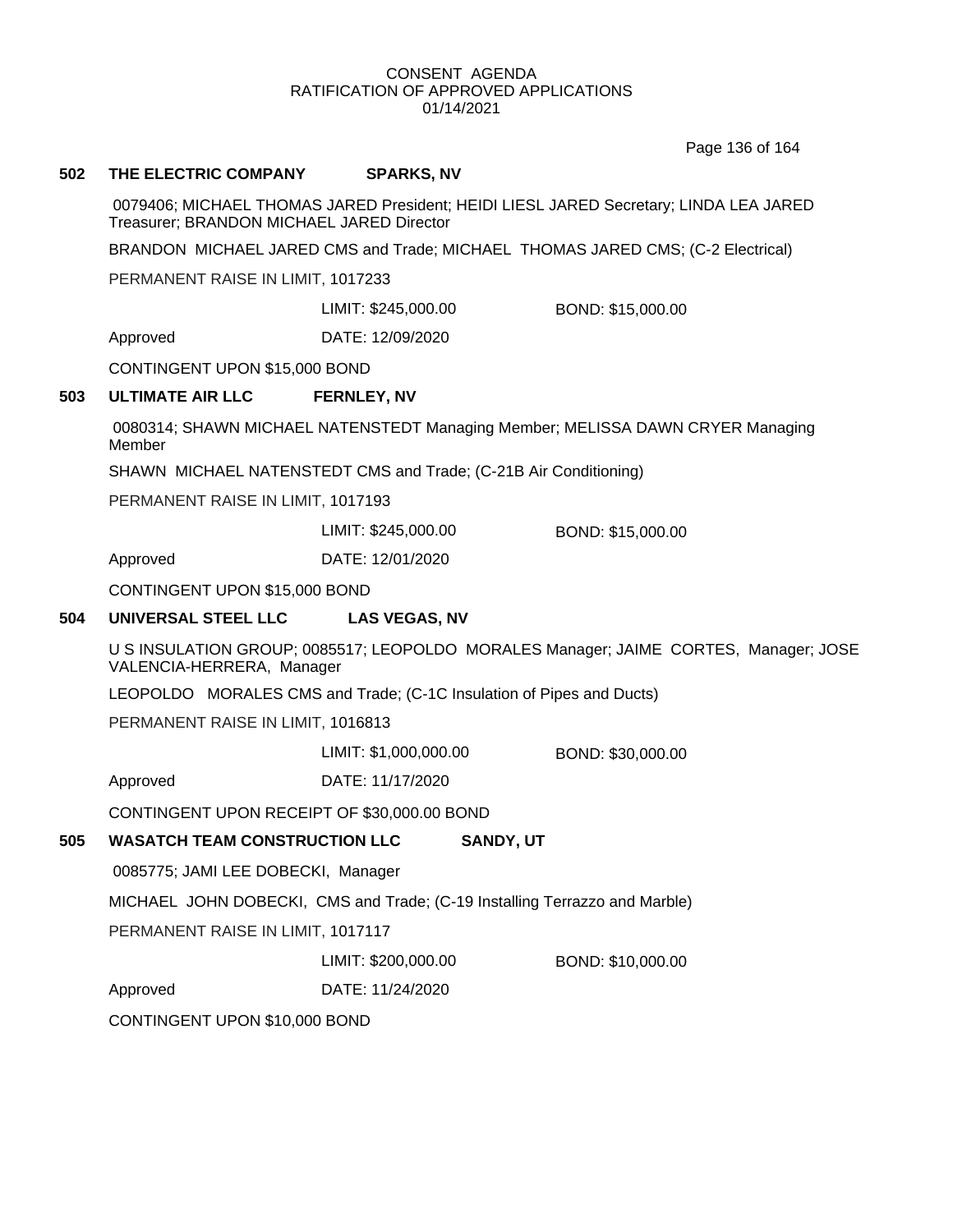Page 137 of 164

# **506 WATER WISE PLUMBING LAS VEGAS, NV**

0084862; RYAN FLEMING CARL, President; JAMES DANIEL CARL, Treasurer

JAMES DANIEL CARL, CMS; RYAN FLEMING CARL, Trade; (C-1D Plumbing)

PERMANENT RAISE IN LIMIT, 1017111

LIMIT: \$45,000.00 BOND: \$5,000.00

Approved DATE: 12/07/2020

CONTINGENT UPON RECEIPT OF \$5,000,00 BOND

### **507 WHEELERS ELECTRIC INC OVERTON, NV**

0018974; RODNEY LEAVITT President; DIANNE LANASA Secretary; TRENTON R LEAVITT Treasurer; TYSON A LEAVITT Vice President

RODNEY LEAVITT CMS and Trade; (C-2 Electrical)

PERMANENT RAISE IN LIMIT, 1016935

LIMIT: Unlimited BOND: \$50,000.00

Approved DATE: 11/20/2020

CONTINGENT UPON \$50,000 BOND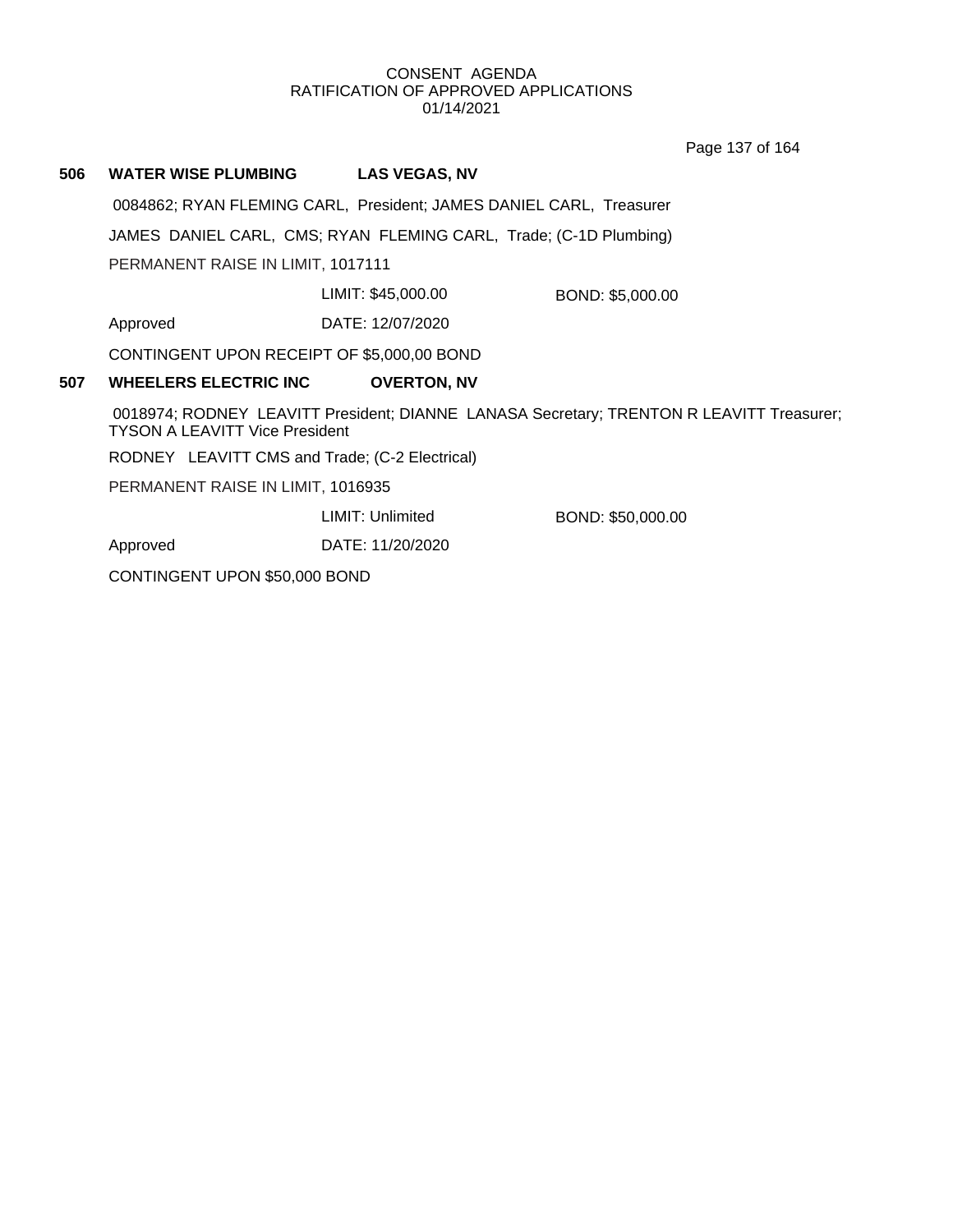Page 138 of 164

# **REMOVAL OF INDEMNIFICATION**

# **508 H & M UNLIMITED INC LAS VEGAS, NV**

0071467; 0072218; 0086432; HECTOR ENRIQUE MANRIQUE President; GARY LEE BICKFORD Vice President

HECTOR ENRIQUE MANRIQUE CMS and Trade; HECTOR ENRIQUE MANRIQUE CMS and Trade; GARY LEE BICKFORD CMS and Trade; HECTOR ENRIQUE MANRIQUE CMS

REMOVAL OF INDEMNIFICATION, 1017345

Approved DATE: 12/11/2020

REMOVAL OF INDEMNITORS HECTOR AND BEATRIZ MANRIQUE TO BE EFFECTIVE 2/28/21

# **509 MARTINEZ LANDSCAPING RENO, NV**

0053277; RAUL MARTINEZ Owner

RAUL MARTINEZ CMS and Trade

REMOVAL OF INDEMNIFICATION, 1016942

Approved DATE: 11/20/2020

WITHDRAW OF INDEMNIFICATION BY DYNAMIC CONCRETE CUTTING LLC TO BE EFFECTIVE 1/31/2021

# **510 NATIVE AMERICAN SERVICES CORP KELLOGG, ID**

0051583; 0077518; RICK LEE LUNA President; GRETCHEN ANNE MANN Treasurer DENNIS GEORGE SHEPPARD CMS and Trade; STEPHAN MICHAEL FEDELE CMS and Trade REMOVAL OF INDEMNIFICATION, 1017350

Approved DATE: 12/11/2020 REMOVAL OF INDEMNITOR DENNIS & JUDY SHEPPARD TO BE EFFECTIVE 02/22/21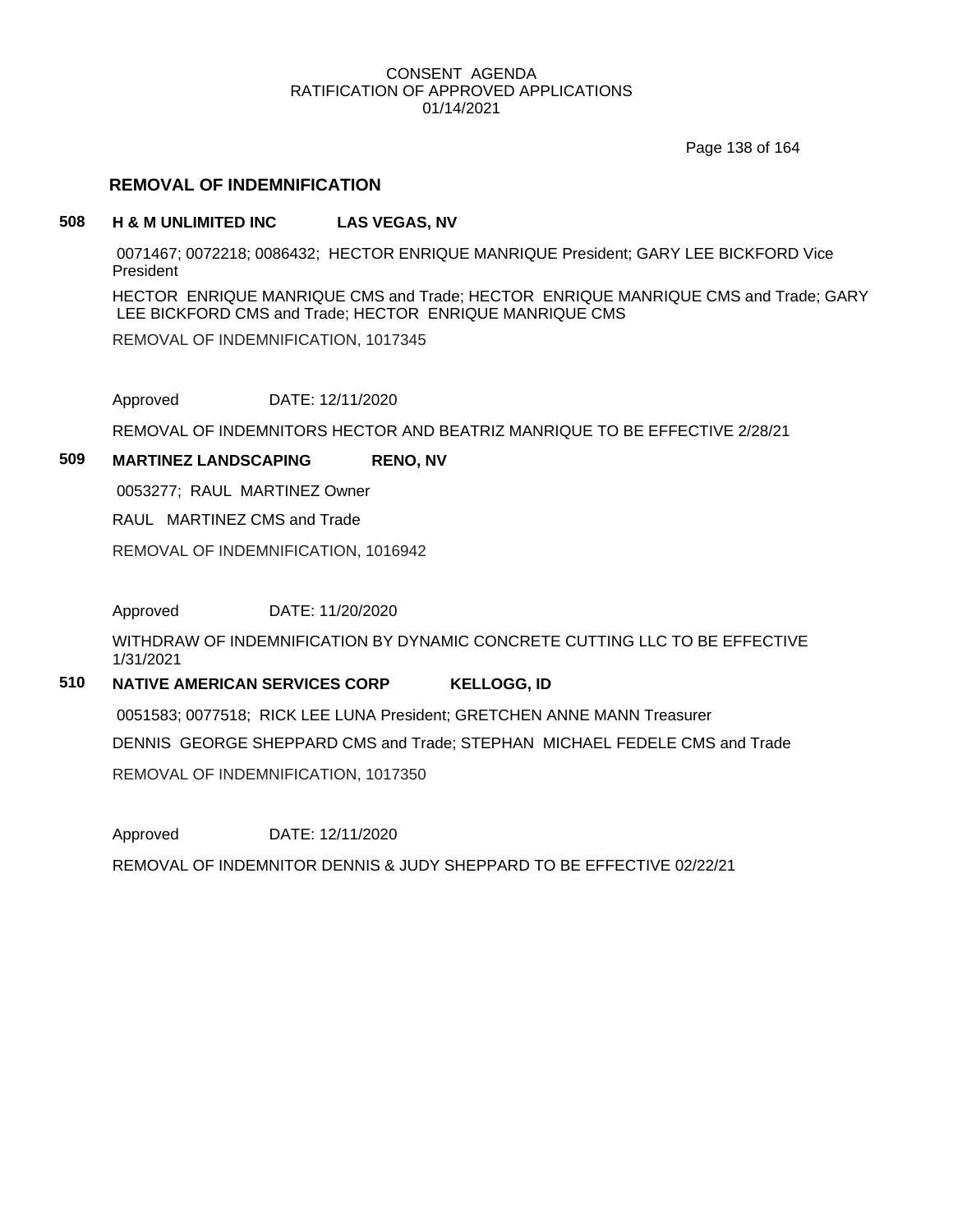Page 139 of 164

# **REQUEST TO INACTIVATE**

# **511 AMERICAN PRIDE PAINTING CARSON CITY, NV**

0035156; WARREN JOSEPH TUCKER Owner WARREN JOSEPH TUCKER CMS and Trade; (C-4E Drywall; C-4A Painting; C-4C Taping and Finishing) REQUEST TO INACTIVATE, 1017334

Approved DATE: 12/14/2020

# **512 DOUGLAS JAMES COOK YERINGTON, NV**

DOUGLAS COOK PAINTING; 0058908A; DOUGLAS JAMES COOK Owner DOUGLAS JAMES COOK CMS and Trade; (C-4A Painting) REQUEST TO INACTIVATE, 1010836

Approved DATE: 03/10/2020

# **513 E C T INC ELKO, NV**

ELKO CERAMIC TILE; 0025868; DENISE MARIE MONSON Secretary/Treasurer; JAMES IRVING MONSON **Other** JAMES IRVING MONSON CMS and Trade; (C-20 Tiling)

REQUEST TO INACTIVATE, 1017330

Approved DATE: 12/18/2020

# **514 ECO SERVICES CARSON CITY, NV**

0051623; PAUL REED PIERSON President KENNETH WAYNE KRAMER CMS and Trade; (A General Engineering) REQUEST TO INACTIVATE, 1017420

Approved DATE: 12/14/2020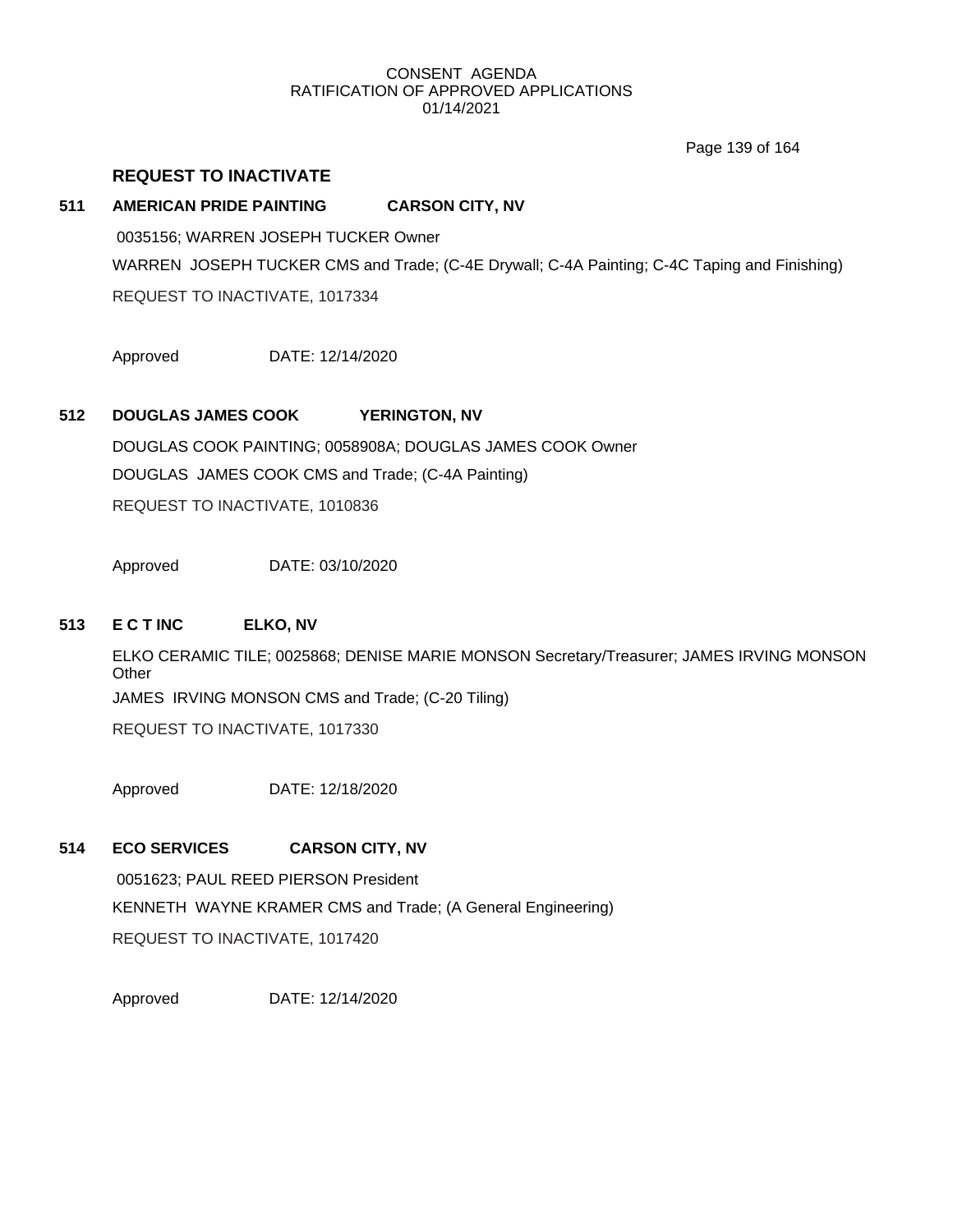Page 140 of 164

# **515 FLAT & VERTICAL INC BUENA PARK, CA**

0038542; DENNIS CHARLES FRY President

DENNIS CHARLES FRY CMS and Trade; (C-5 Concrete Contracting C5 IS LIMITED TO CONCRETE CUTTING ONLY)

REQUEST TO INACTIVATE, 1017337

Approved DATE: 12/14/2020

# **516 FLAT & VERTICAL INC BUENA PARK, CA**

0038623; DENNIS CHARLES FRY President DENNIS CHARLES FRY CMS and Trade; (A-13 Wrecking Buildings A13 LIMITED TO DEMOLITION ONLY) REQUEST TO INACTIVATE, 1017338

Approved DATE: 12/14/2020

# **517 HI N LO VOLT ELECTRIC LLC NORTH LAS VEGAS, NV**

0075451; JERRY DWAYNE MAY Manager JERRY DWAYNE MAY CMS and Trade; (C-2 Electrical) REQUEST TO INACTIVATE, 1016875

Approved DATE: 11/20/2020

# **518 JOSEPH T LYONS II GARDNERVILLE, NV**

0068811; JOSEPH THOMAS LYONS, II Owner JOSEPH THOMAS LYONS, II CMS and Trade; (C-15 Roofing and Siding) REQUEST TO INACTIVATE, 1017319

Approved DATE: 12/14/2020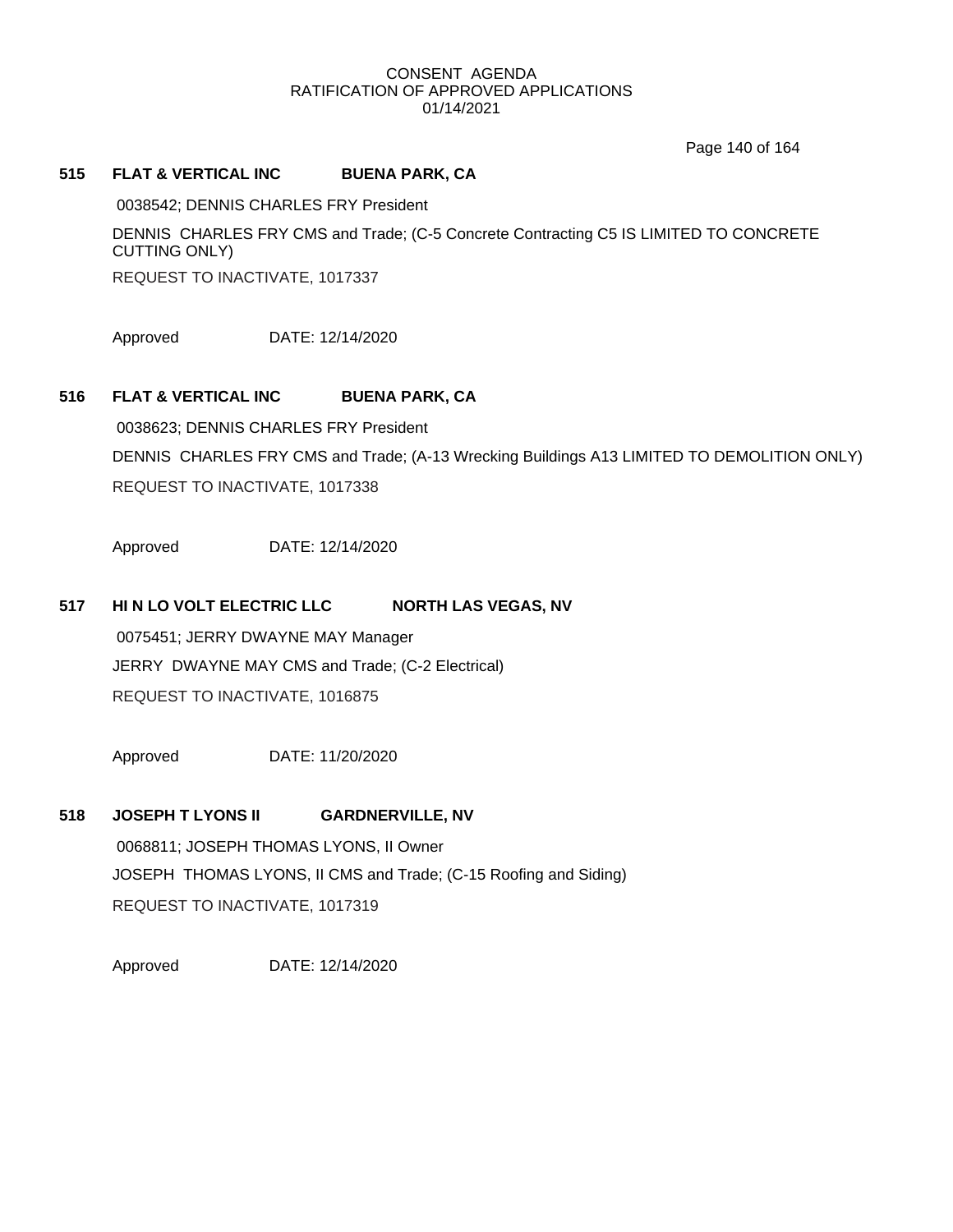Page 141 of 164

# **519 MARK ALLEN DENNY LOS ALAMITOS, CA**

M D GRAPHIC INSTALLERS; 0071170; MARK ALLEN DENNY Owner MARK ALLEN DENNY CMS and Trade; (C-6A Outdoor Advertising) REQUEST TO INACTIVATE, 1016853

Approved DATE: 12/03/2020

# **520 MARK RANDALL WILLIAMS LAS VEGAS, NV**

0075693; MARK RANDALL WILLIAMS Owner MARK RANDALL WILLIAMS CMS and Trade; (C-2 Electrical) REQUEST TO INACTIVATE, 1016723

Approved DATE: 11/20/2020

# **521 MASTER PLASTER SYSTEMS LAS VEGAS, NV**

0076486; ROBERT WILLIAM THOMAS President ROBERT WILLIAM THOMAS CMS and Trade; (C-4 Painting and Decorating) REQUEST TO INACTIVATE, 1016560

Approved DATE: 11/20/2020

#### **522 MASTER PLASTER SYSTEMS LAS VEGAS, NV**

0056278; ROBERT WILLIAM THOMAS President ROBERT WILLIAM THOMAS CMS and Trade; (C-17 Lathing and Plastering) REQUEST TO INACTIVATE, 1016561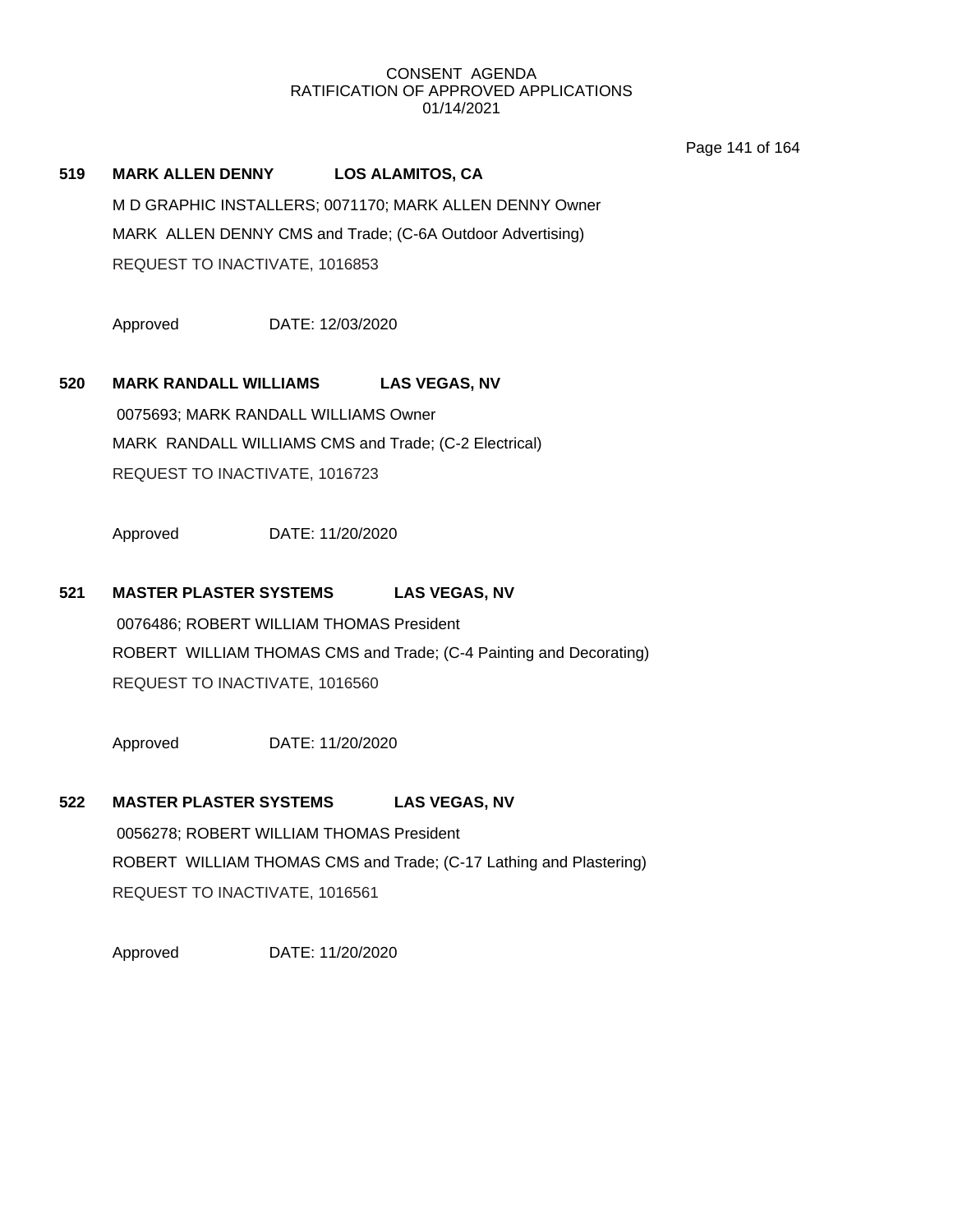Page 142 of 164

# **523 MICHAEL BRYAN AUSTIN ORANGEVALE, CA** HERITAGE WOOD DESIGN; 0085064; MICHAEL BRYAN AUSTIN, Owner MICHAEL BRYAN AUSTIN, CMS and Trade; (C-3 Carpentry Maintenance and Minor Repairs) REQUEST TO INACTIVATE, 1016742 Approved DATE: 11/20/2020 **524 MONTE LAYNE FISHELL LAS VEGAS, NV** FISHELL CONCRETE; 0078568; MONTE LAYNE FISHELL Owner MONTE LAYNE FISHELL CMS and Trade; (C-5 Concrete Contracting) REQUEST TO INACTIVATE, 1017157 Approved DATE: 12/03/2020

# **525 NICHELINI GENERAL ENGINEERING CONTRACTORS INC WEST SACRAMENTO, CA** 0079536; JOSEPH CHARLES NICHELINI President JOSEPH CHARLES NICHELINI CMS and Trade; (A General Engineering) REQUEST TO INACTIVATE, 1017318

Approved DATE: 12/18/2020

# **526 PARAMOUNT GLASS & MIRROR LLC LAS VEGAS, NV** 0079427; TIMOTHY DEAN BASDEN Managing Member TIMOTHY DEAN BASDEN CMS and Trade; (C-8 Glass and Glazing) REQUEST TO INACTIVATE, 1016453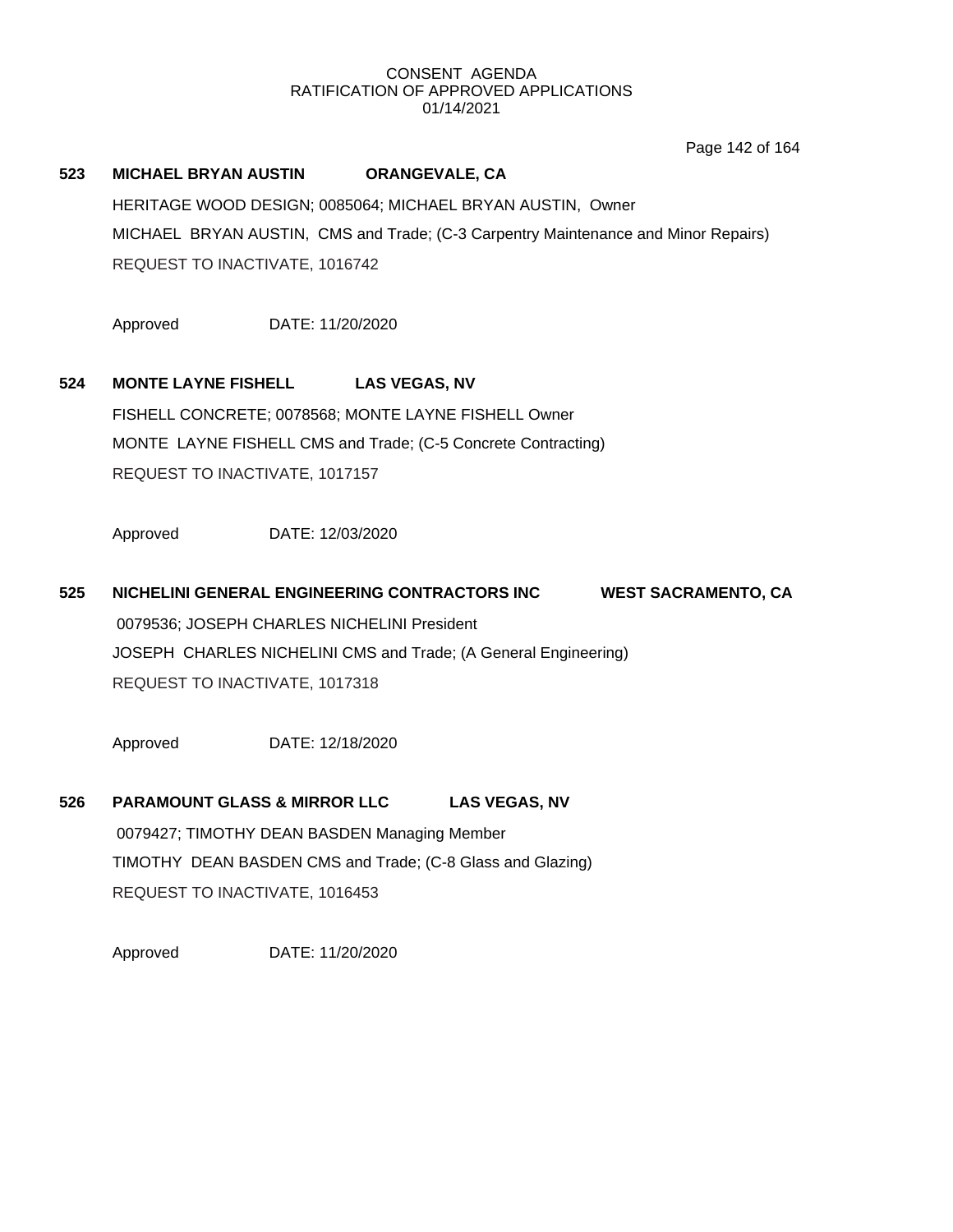Page 143 of 164

### **527 PETER MCCOY CONSTRUCTION BEVERLY HILLS, CA**

0084983; PETER MCCOY, President; PATRICK DOHENY MCCOY, Secretary; KATHLEEN DOHENY MCCOY, Director PETER MCCOY, Trade; PATRICK DOHENY MCCOY, CMS; (B-2 Residential and Small Commercial) REQUEST TO INACTIVATE, 1016809

Approved DATE: 11/20/2020

# **528 PROFESSIONAL BUILDERS INC RENO, NV**

0037003; LIANE MCCOMBS President; SARAH L MCCOMBS Vice President DALE BRENT MCCOMBS CMS and Trade; (B-2 Residential and Small Commercial) REQUEST TO INACTIVATE, 1016594

Approved DATE: 11/20/2020

# **529 R A LYONS INC MESA, AZ**

0076337; RICHARD ALAN LYONS President RICHARD ALAN LYONS CMS and Trade; (B-2 Residential and Small Commercial) REQUEST TO INACTIVATE, 1017175

Approved DATE: 12/03/2020

# **530 R B T ELECTRIC INC PLACENTIA, CA**

0082185; RYAN BERNARD TITTSWORTH President RYAN BERNARD TITTSWORTH CMS and Trade; (C-2 Electrical) REQUEST TO INACTIVATE, 1017098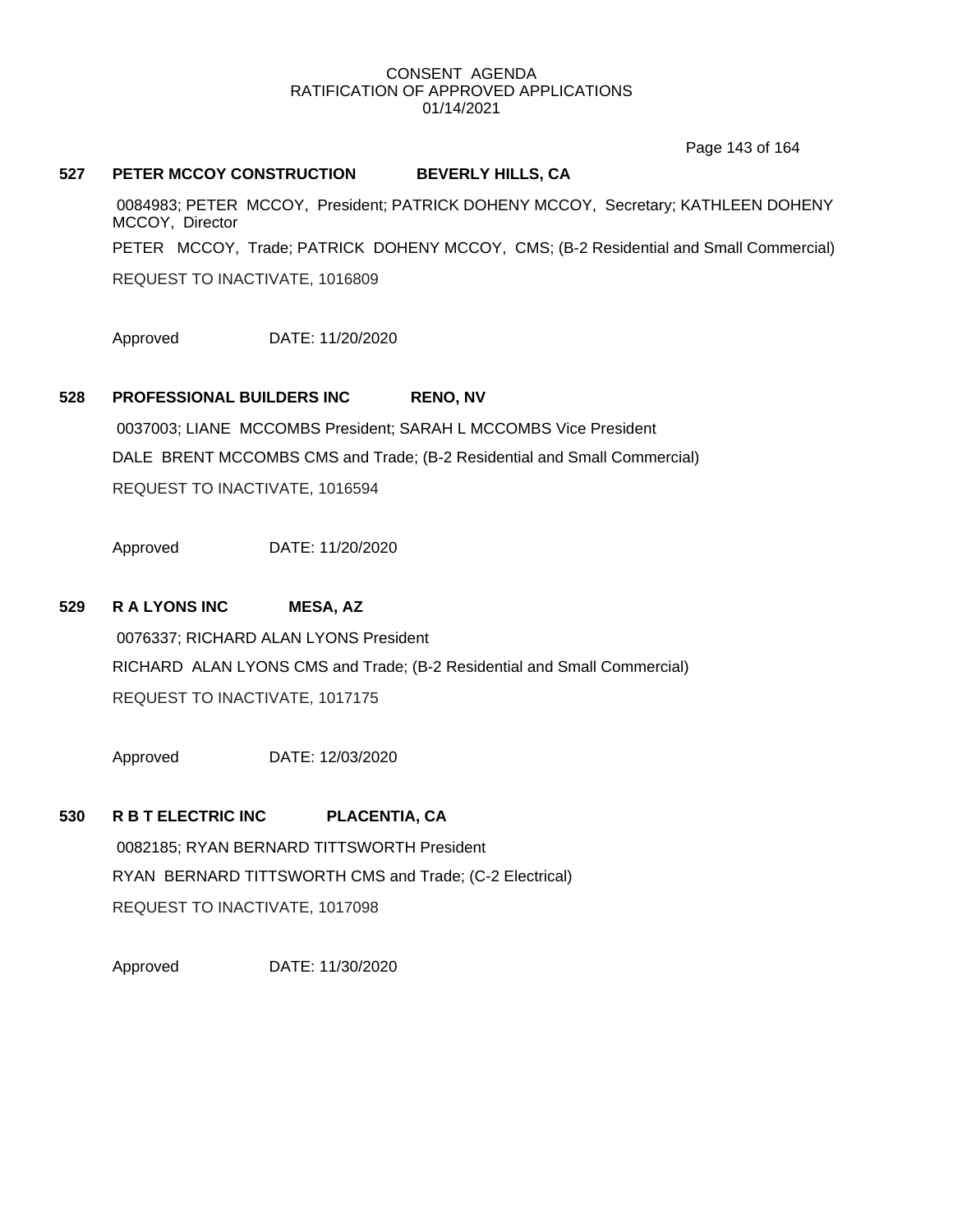Page 144 of 164

# **531 RICHARD & RICHARD CONSTRUCTION CO INC SAN MARCOS, CA**

0075552; RICHARD ALBERT WOOLSEY President

RICHARD ALBERT WOOLSEY CMS and Trade; (B-2 Residential and Small Commercial)

REQUEST TO INACTIVATE, 1017532

Approved DATE: 12/18/2020

# **532 ROOFING CONSTRUCTORS INC SAN LEANDRO, CA**

WESTERN ROOFING SERVICE; 0077470; MARK GENE BLEDSOE President; ERICA DENISE MAPP Secretary; ROBERT FRANK FERRANDO CFO

MARK GENE BLEDSOE CMS and Trade; (C-15A Roofing)

REQUEST TO INACTIVATE, 1016794

Approved DATE: 11/24/2020

# **533 TRANE ENERGY SERVICES LLC ROCKLIN, CA**

0086802; EVAN MICHAEL TURTZ Manager KEIT MENG TAN CMS and Trade; (B General Building) REQUEST TO INACTIVATE, 1017361

Approved DATE: 12/14/2020

# **534 TRANE ENERGY SERVICES LLC ROCKLIN, CA**

0086805; EVAN MICHAEL TURTZ Manager GARRETT EUGENE SCHLEGEL Trade; KEIT MENG TAN CMS; (C-2 Electrical) REQUEST TO INACTIVATE, 1017362

Approved DATE: 12/14/2020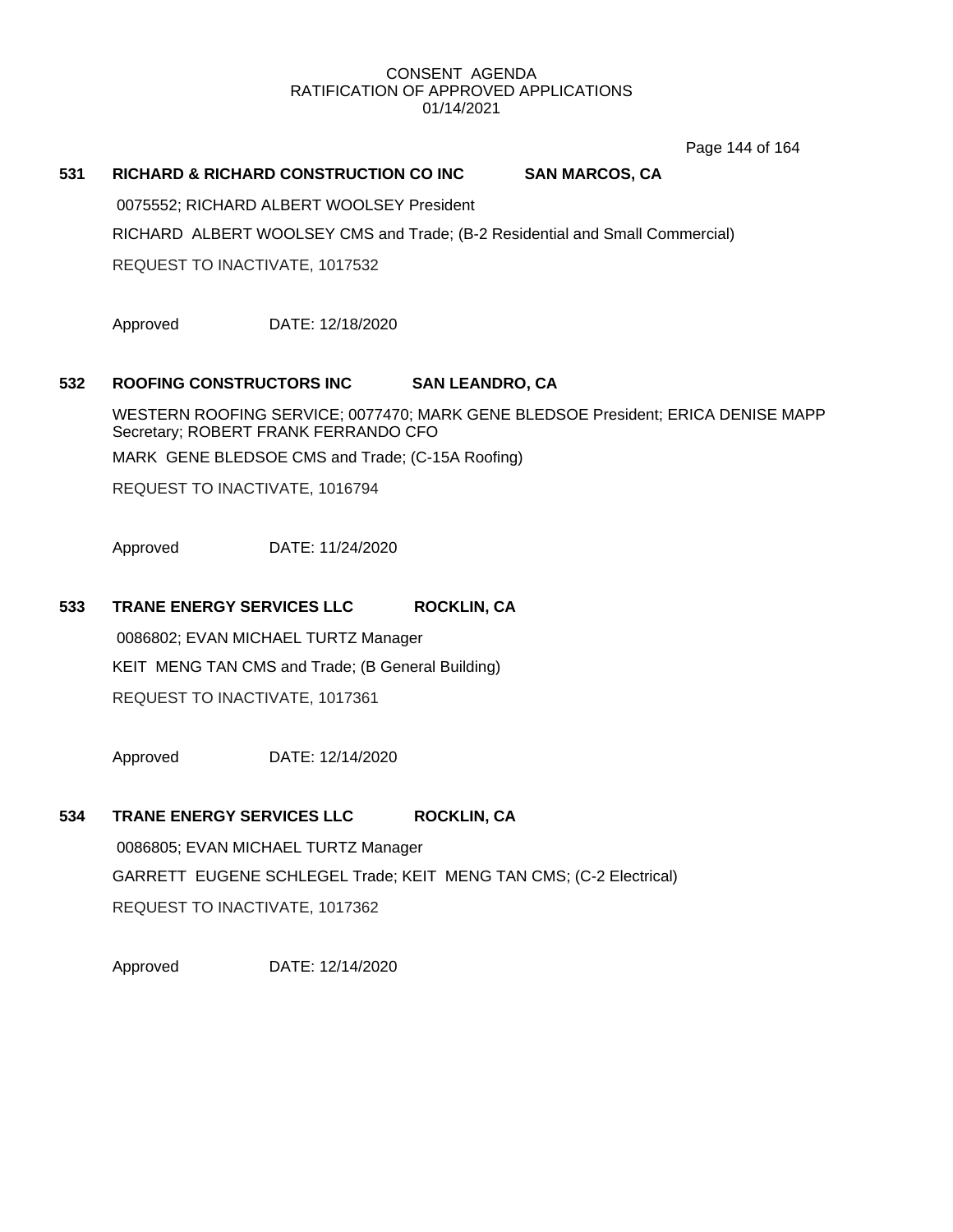Page 145 of 164

# **535 TRANE ENERGY SERVICES LLC ROCKLIN, CA**

0086804; EVAN MICHAEL TURTZ Manager KEIT MENG TAN CMS and Trade; (C-21 Refrigeration and Air Conditioning) REQUEST TO INACTIVATE, 1017363

Approved DATE: 12/14/2020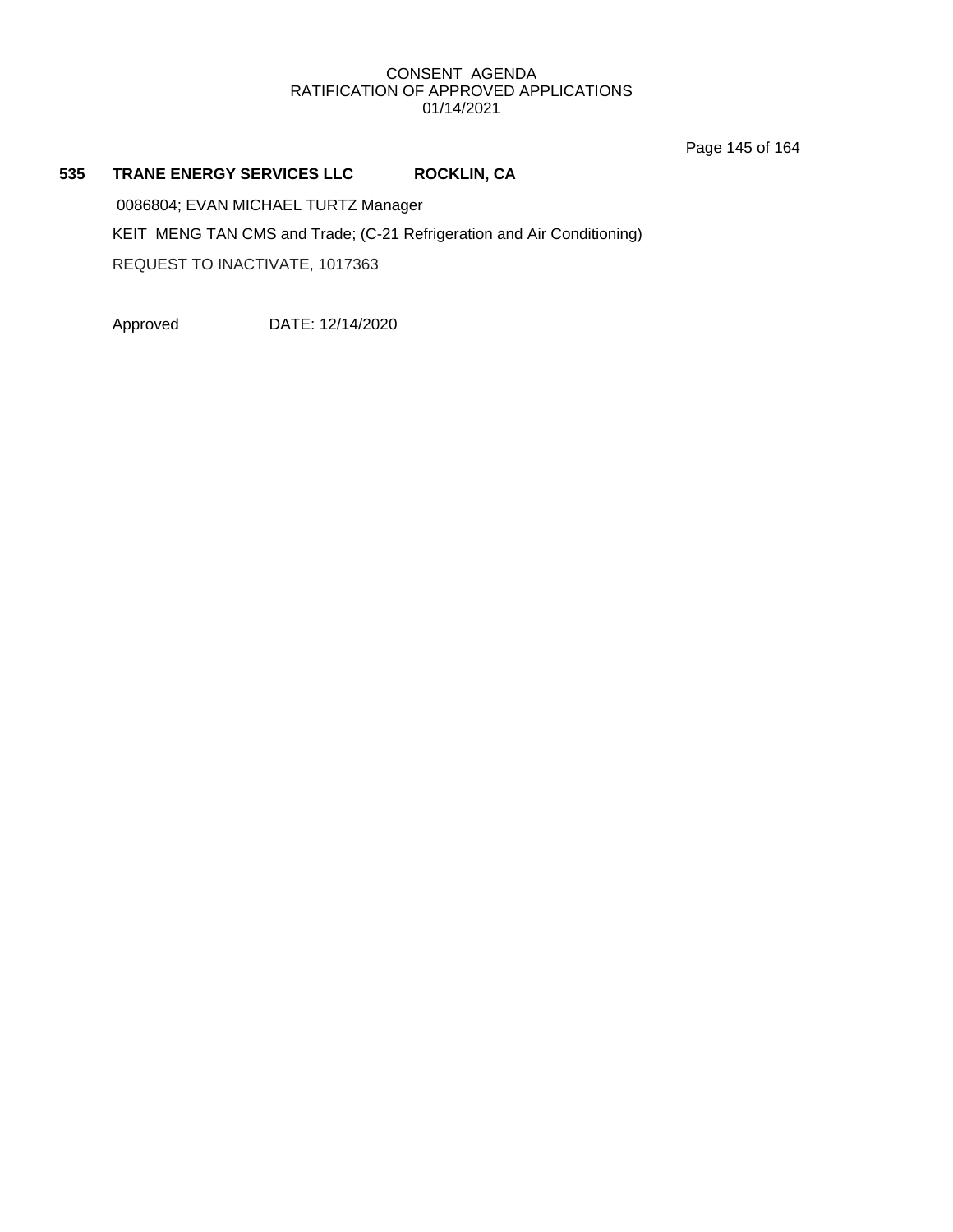Page 146 of 164

# **REQUEST TO REACTIVATE**

# **536 AMAZON MASONRY INC LAS VEGAS, NV**

A M I TILE; 0072816; TIMOTHY EUGENE BROOKS President

TIMOTHY EUGENE BROOKS CMS and Trade; (C-20 Tiling)

REQUEST TO REACTIVATE, 1016678

Approved DATE: 11/03/2020

WITH A REDUCTION IN LICENSE LIMIT TO \$6,500,000, CONTINGENT UPON \$50,000 BOND AND RESIDENTIAL RECOVERY FUND ASSESSMENT

# **537 HELMERICH & PAYNE INTERNATIONAL DRILLING CO TULSA, OK**

0078221; JONATHAN MAXWELL CINOCCA Secretary; CARA MIGNON HAIR Vice President; JUAN PABLO TARDIO VP/Treasurer; ROBERT LEE STAUDER Vice President; JOHN WILLIAM LINDSAY President/CEO

DUSTIN COURTLAND HORNOK, Trade; BARRY KENNETH BARNETT CMS; (A-6 Drilling of Oil, Gas, and Exploratory Wells)

REQUEST TO REACTIVATE, 1016862

Approved DATE: 12/23/2020

CONTINGENT UPON APPROVAL OF OFFICER CHANGE APPLICATION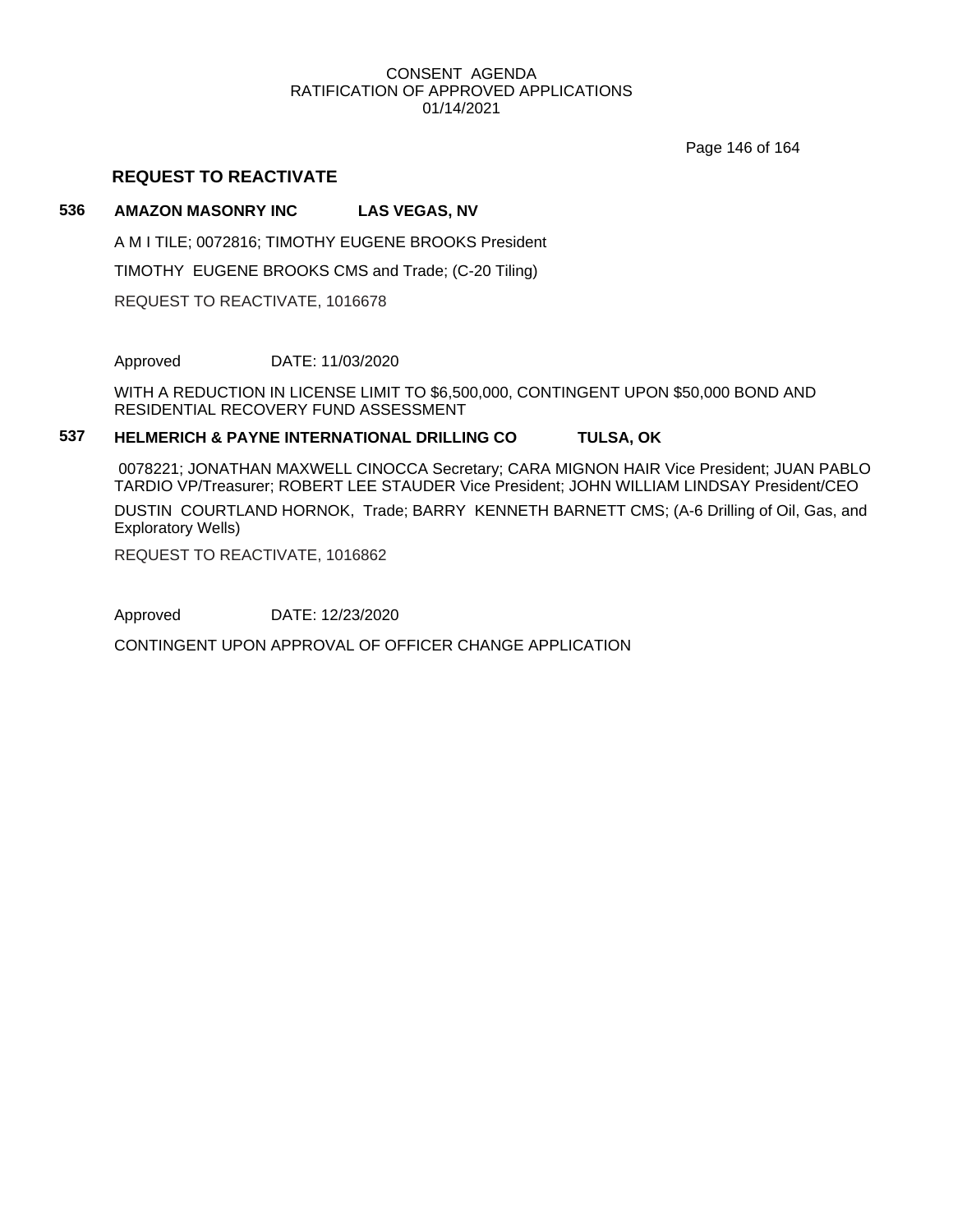Page 147 of 164

# **SINGLE PROJECT LIMIT INCREASE**

#### **538 A M C FABRICATION INC LAS VEGAS, NV**

0086853; MATHEW FRANCESCO PARNELLO, President

MATHEW FRANCESCO PARNELLO, CMS and Trade; (C-14G Prefabricated Steel Structures; C-14B Structural Steel; C-14C Ornamental Metal; C-14H Awnings and Louvres) SINGLE RAISE IN LIMIT, 1017445

Denied DATE: 12/09/2020

PROJECT LIMIT: PROJECT NAME: RESORTS WORLD

PURSUANT TO NRS 624.220(3) FAILURE TO APPLY (5) BUSINESS DAYS PRIOR TO THE 12/7/2020 BID DATE

# **539 A M C FABRICATION INC LAS VEGAS, NV**

0086853; MATHEW FRANCESCO PARNELLO, President

MATHEW FRANCESCO PARNELLO, CMS and Trade; (C-14G Prefabricated Steel Structures; C-14B Structural Steel; C-14C Ornamental Metal; C-14H Awnings and Louvres) SINGLE RAISE IN LIMIT, 1017513

Approved DATE: 12/14/2020

PROJECT LIMIT: \$2,500,000.00 PROJECT NAME: RESORTS WORLD

CONTINGENT UPON PROOF OF PAYMENT AND PERFORMANCE BONDS, UNLESS WAIVED BY THE OWNER

#### **540 BRAEMAR CONSTRUCTION LLC ELKO, NV**

BRAEMER CONSTRUCTION LLC; 0026853A; DUSTY DREW SHIPP Manager

DUSTY DREW SHIPP CMS and Trade; (B-2 Residential and Small Commercial)

SINGLE RAISE IN LIMIT, 1017245

Approved DATE: 11/30/2020

PROJECT LIMIT: \$6,000,000.00 PROJECT NAME: ELKO COMMUNITY HEALTH CENTER

CONTINGENT UPON PROVIDING PROOF OF PAYMENT AND PERFORMANCE BONDS, UNLESS WAIVED BY OWNER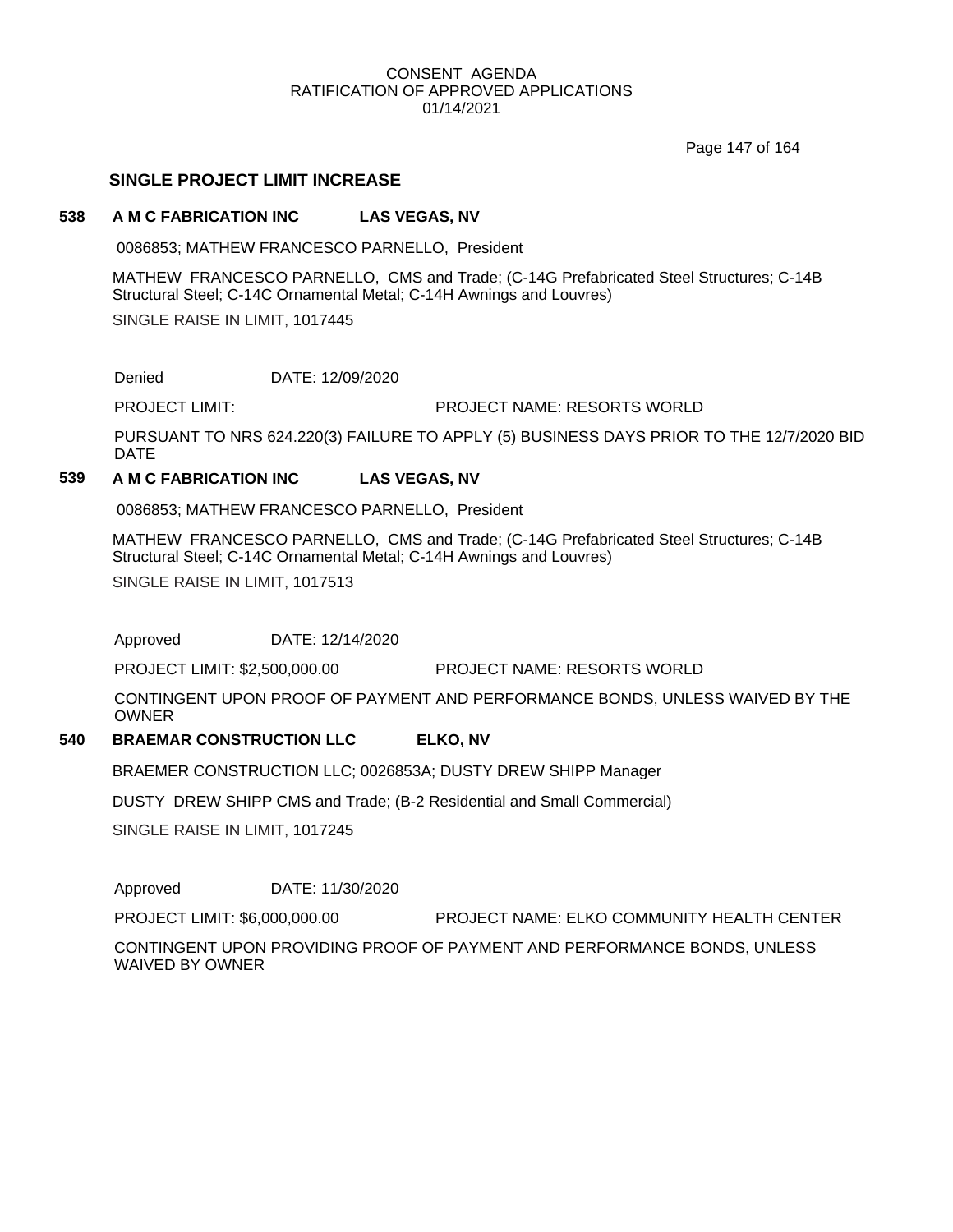Page 148 of 164

#### **541 DYNAMIC NEVADA CONSTRUCTION LLC SPARKS, NV**

0087066; ANTONIO F GONZALEZ, Manager; SONIA MOLINA, Manager; CARLOS COLLAZO, JR Manager

CARLOS COLLAZO, JR CMS and Trade; (C-5 Concrete Contracting)

SINGLE RAISE IN LIMIT, 1017473

Approved DATE: 12/11/2020

PROJECT LIMIT: \$300,000.00 PROJECT NAME: EDEN TOWER

CONTINGENT UPON PROOF OF PAYMENT AND PERFORMANCE BONDS, UNLESS WAIVED BY THE OWNER

# **542 GARDNER BROTHERS DRILLING INC ENTERPRISE, UT**

0068459; JEFFREY ALAN GARDNER President; MELVIN HYRUM GARDNER Vice President; GARY LEE GARDNER Secretary/Treasurer; MELVIN DALE GARDNER Vice President

GARY LEE GARDNER CMS and Trade; (C-23 Drilling Wells and Installing Pumps, Pressure Tanks & Storage Tanks)

SINGLE RAISE IN LIMIT, 1017382

Denied DATE: 12/08/2020

PROJECT LIMIT: PROJECT NAME: VIRGIN VALLEY WATER DISTRICT

PURSUANT TO NRS 624.220(3) FAILURE TO APPLY (5) BUSINESS DAYS PRIOR TO THE 12/01/2020 BID DATE AND NAC 624.670(3) FAILURE TO PROVIDE PROPER FINANCIAL STATEMENTS

# **543 JAMES FRANKLIN THOMSON JR LAS VEGAS, NV**

AMERICAN SOUTHWEST ELECTRIC; 0079556; JAMES FRANKLIN THOMSON, JR Owner

JAMES FRANKLIN THOMSON, JR CMS; ROBERT WAYNE NELSON CMS and Trade; (A General Engineering)

SINGLE RAISE IN LIMIT, 1017303

Approved DATE: 12/04/2020

PROJECT LIMIT: \$15,000,000.00

PROJECT NAME: WHITNEY RANCH AQUATIC CENTER AND SPLASH PAD

CONTINGENT ON PROOF OF PAYMENT AND PERFORMANCE BOND UNLESS WAIVED BY OWNER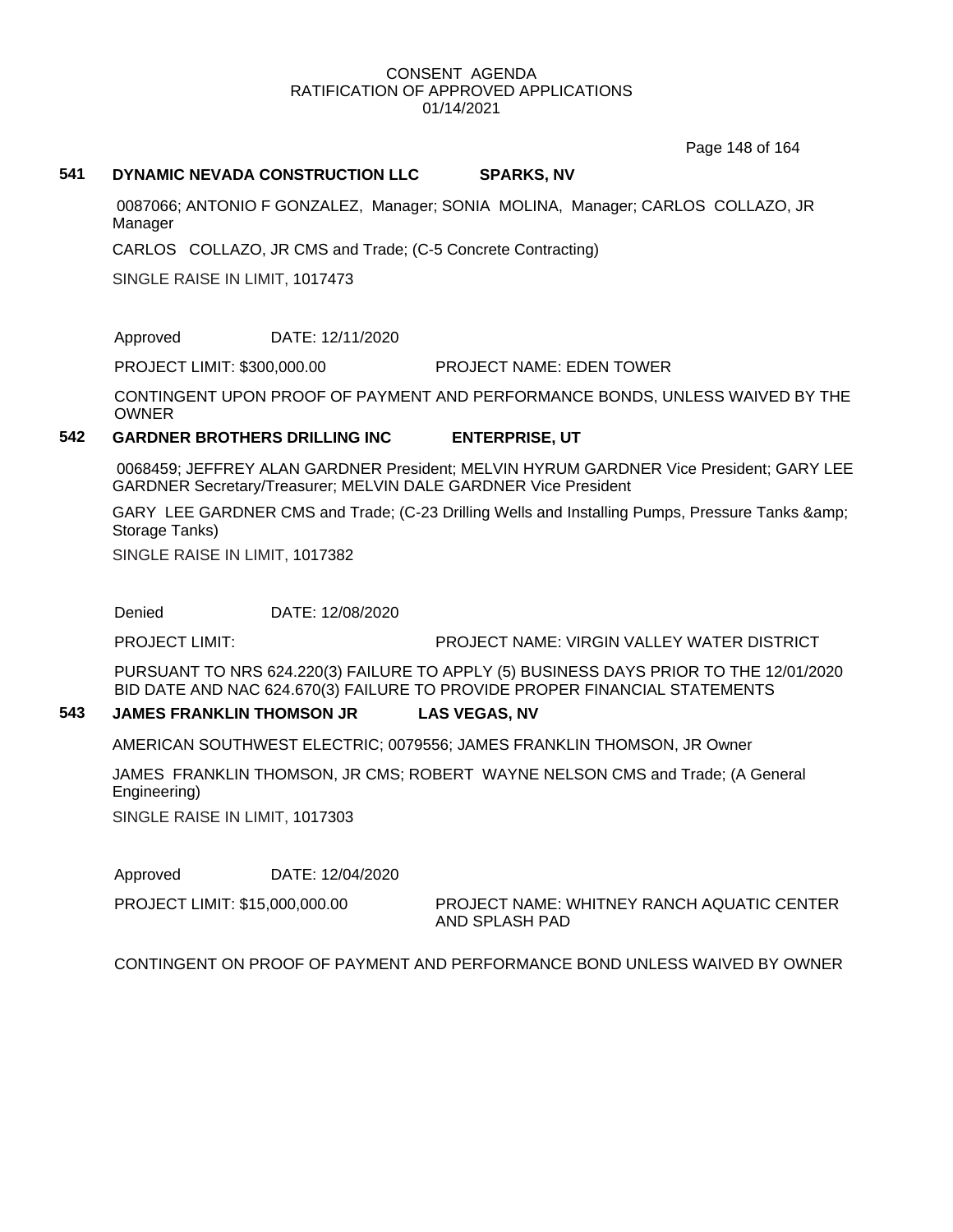Page 149 of 164

# **544 JULIES SIGN SHOPPE INC SPARKS, NV**

0056704; JULIE ANN WILSON President; CHRISTINE LOUISE HARKNESS Vice President CHRISTINE LOUISE HARKNESS CMS and Trade; (C-6A Outdoor Advertising; C-6B Electrical Signs) SINGLE RAISE IN LIMIT, 1017375

Denied DATE: 12/08/2020

PROJECT LIMIT: PROJECT NAME: PARKLANE MALL

PURSUANT TO NRS 624.220(3) FAILURE TO APPLY (5) BUSINESS DAYS PRIOR TO 12/05/2020 BID DATE

# **545 JULIES SIGN SHOPPE INC SPARKS, NV**

0056704; JULIE ANN WILSON President; CHRISTINE LOUISE HARKNESS Vice President CHRISTINE LOUISE HARKNESS CMS and Trade; (C-6A Outdoor Advertising; C-6B Electrical Signs) SINGLE RAISE IN LIMIT, 1017490

Approved DATE: 12/11/2020

PROJECT LIMIT: \$400,000.00 PROJECT NAME: PARKLANE MALL

CONTINGENT UPON PROOF OF PAYMENT AND PERFORMANCE BONDS, UNLESS WAIVED BY THE OWNER

# **546 JUVE GONZALEZ & SONS INC LAS VEGAS, NV**

0082153; JUVENAL GONZALEZ-OJEDA President; NANCY GONZALEZ-OJEDA Secretary/Treasurer WAYNE LEO ROBILLARD CMS and Trade; (B-2 Residential and Small Commercial) SINGLE RAISE IN LIMIT, 1017416

Approved DATE: 12/08/2020 PROJECT LIMIT: \$2,000,000.00 PROJECT NAME: COLORADO PROJECT

CONTINGENT ON PROOF OF PAYMENT AND PERFORMANCE BOND UNLESS WAIVED BY OWNER

# **547 MAILE INC LAS VEGAS, NV**

MAILE CONCRETE; 0071092; MARVIN MICHAEL MAILE President MARVIN MICHAEL MAILE CMS; DAVID W REYNOLDS Trade; (A General Engineering) SINGLE RAISE IN LIMIT, 1017370

Approved DATE: 12/16/2020 PROJECT NAME: 2021 ANNUAL CONCRETE REPLACEMENT AND SMALL ASPHALT PATCHING PROJECT LIMIT: \$6,000,000.00 CONTINGENT UPON PROOF OF PAYMENT AND PERFORMANCE BOND UNLESS WAIVED BY OWNER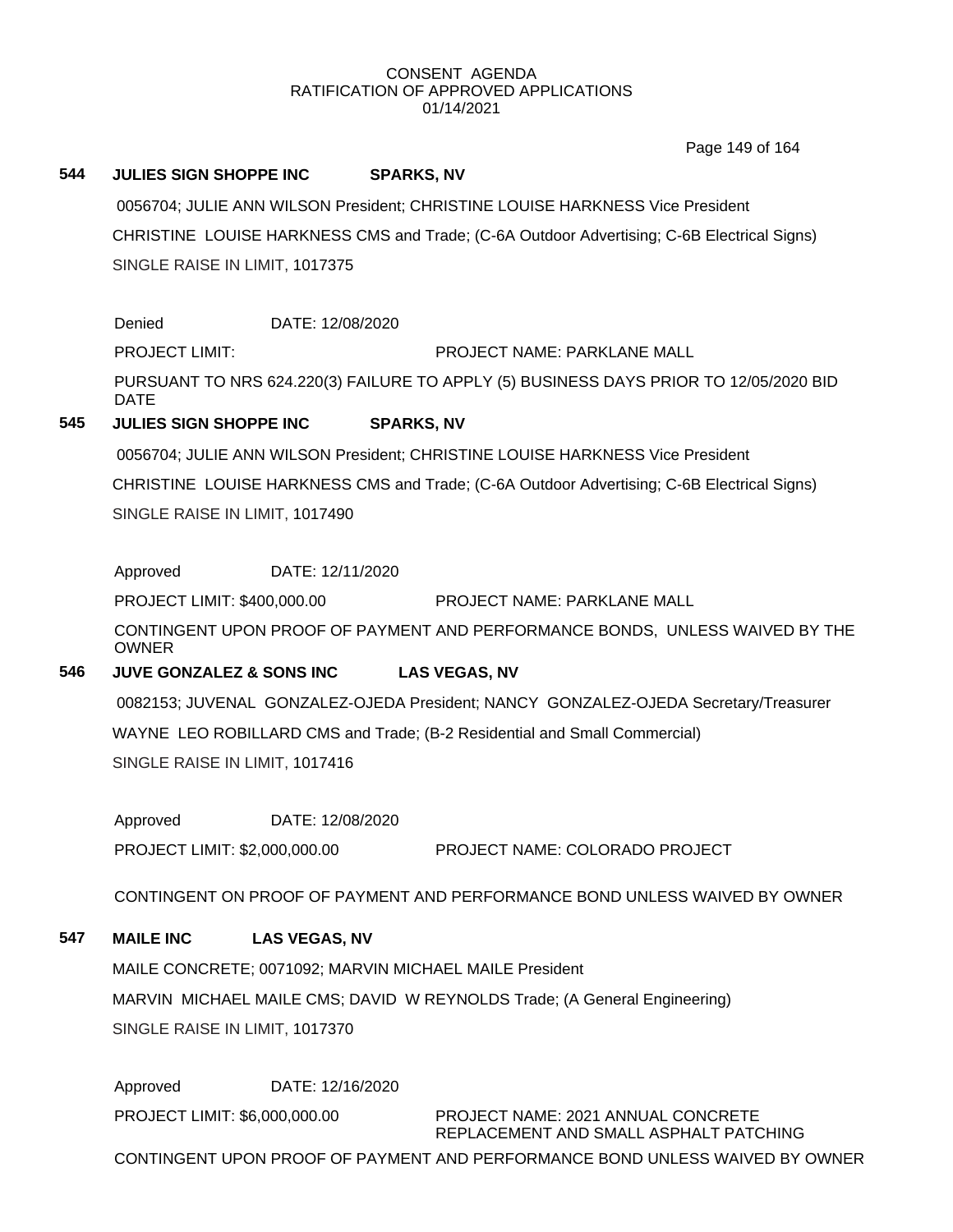Page 150 of 164

# **548 MCCAFFERY DEVELOPMENT INC RENO, NV**

0073277; EDWARD BERNARD MCCAFFERY, III President

EDWARD BERNARD MCCAFFERY, III CMS and Trade; (B-2 Residential and Small Commercial)

SINGLE RAISE IN LIMIT, 1017195

Denied DATE: 11/23/2020

PROJECT LIMIT: PROJECT NAME: MOSCOVE RESIDENCE

PURSUANT NRS 624.220(3) APPLICATION NOT REC'D TIMELY AND NRS 624.262, FAILURE TO PROVIDE FINANCIAL STATEMENTS.

# **549 N D I PLUMBING INC SPARKS, NV**

0058199A; NEIL EDWARD DEMENT President; CRYSTAL DAWN MATTHEWS Secretary

NEIL EDWARD DEMENT CMS and Trade; (C-1 Plumbing and Heating)

SINGLE RAISE IN LIMIT, 1016231

Approved DATE: 09/18/2020

PROJECT LIMIT: \$0.00 PROJECT NAME: RENO 4

CONTINGENT UPON PROOF OF PAYMENT AND PERFORMANCE BONDS, UNLESS WAIVED BY THE OWNER

# **550 NOTAJO LLC LAS VEGAS, NV**

BLUEPRINT CONSTRUCTION; 0086681; NEBIYOU MARSALLIS TEKLE, Manager; STELLA VITTORIO, Manager

NEBIYOU MARSALLIS TEKLE, CMS and Trade; (B General Building)

SINGLE RAISE IN LIMIT, 1016946

Approved DATE: 11/13/2020

PROJECT LIMIT: \$1,500,000.00

PROJECT NAME: C GATES NORTH FLOORING IMPROVEMENTS

CONTINGENT UPON PROOF OF PAYMENT AND PERFORMANCE BOND UNLESS WAIVED BY OWNER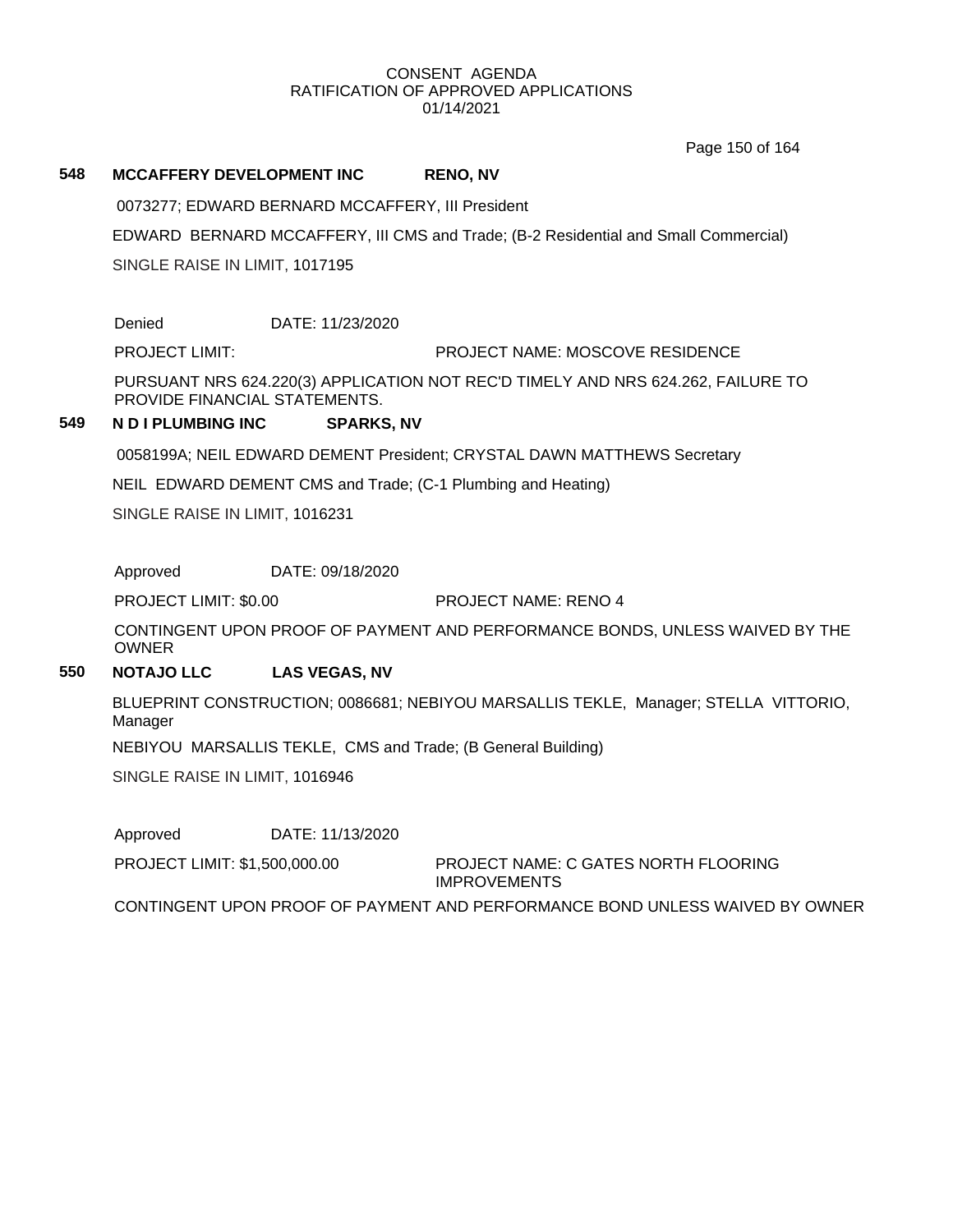Page 151 of 164

### **551 OLYMPUS AND ASSOCIATES INC RENO, NV**

OLYMPUS PAINTING & SANDBLASTING; 0051433; GEORGE LAZAROS TSIOPOS President; LAZARUS GEORGE TSIOPOS Secretary/Treasurer

LAZARUS GEORGE TSIOPOS CMS and Trade; (C-4 Painting and Decorating)

SINGLE RAISE IN LIMIT, 1017577

Approved DATE: 12/21/2020

PROJECT LIMIT: \$6,200,000.00 PROJECT NAME: CENTRAL RESERVOIR REHABILITATION

CONTINGENT UPON PROOF OF PAYMENT AND PERFORMANCE BONDS, UNLESS WAIVED BY THE OWNER

# **552 PRESTIGE ELECTRIC INC LAS VEGAS, NV**

0032502A; LARRY K LONG CEO

LARRY K LONG CMS and Trade; (C-2 Electrical)

SINGLE RAISE IN LIMIT, 1017258

Approved DATE: 12/01/2020

PROJECT LIMIT: \$1,000,000.00

PROJECT NAME: NELLIS MEADOWS PARK IMPROVEMENTS

CONTINGENT UPON PROOF OF PAYMENT AND PERFORMANCE BONDS UNLESS WAIVED BY OWNER

#### **553 PRESTIGE ELECTRIC INC LAS VEGAS, NV**

0032502A; LARRY K LONG CEO

LARRY K LONG CMS and Trade; (C-2 Electrical)

SINGLE RAISE IN LIMIT, 1017259

Approved DATE: 12/01/2020

PROJECT LIMIT: \$2,500,000.00

PROJECT NAME: DESERT BREEZE PARK LED LIGHTING UPGRADES AND RETROFIT

CONTINGENT UPON PROOF OF PAYMENT AND PERFORMANCE BOND UNLESS WAIVED BY OWNER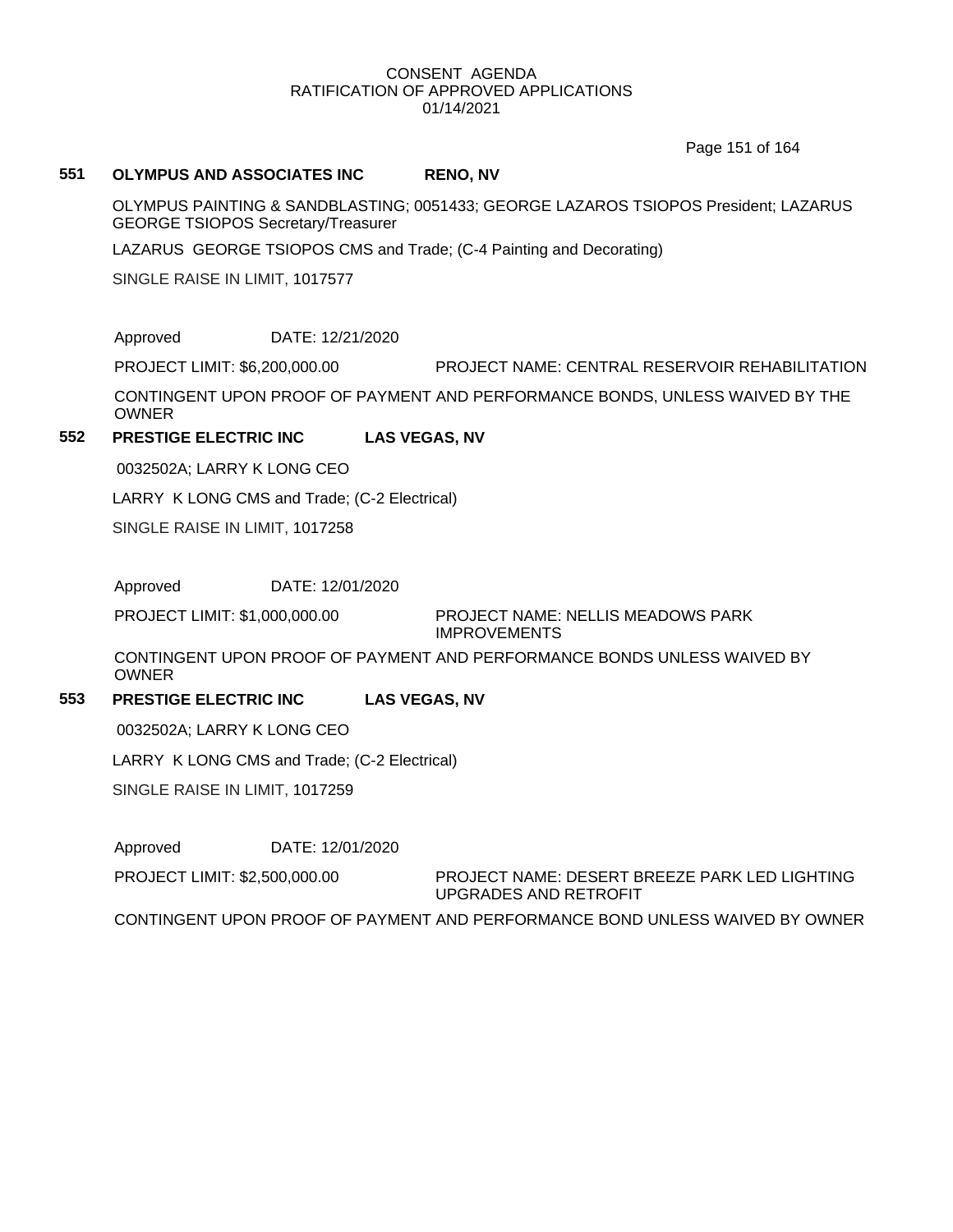Page 152 of 164

# **554 UNICON LLC LAS VEGAS, NV**

0074897A; JONATHAN EARL CUTLER Managing Member; SIARHEI KURAKA Managing Member SIARHEI KURAKA CMS; JONATHAN EARL CUTLER Trade; (A General Engineering) SINGLE RAISE IN LIMIT, 1017624

Approved DATE: 12/28/2020 PROJECT LIMIT: \$11,000,000.00

PROJECT NAME: SILVERADO RANCH BOULEVARD - JONES TO ARVILLE STREET

CONTINGENT UPON PROOF OF PAYMENT AND PERFORMANCE BOND UNLESS WAIVED BY OWNER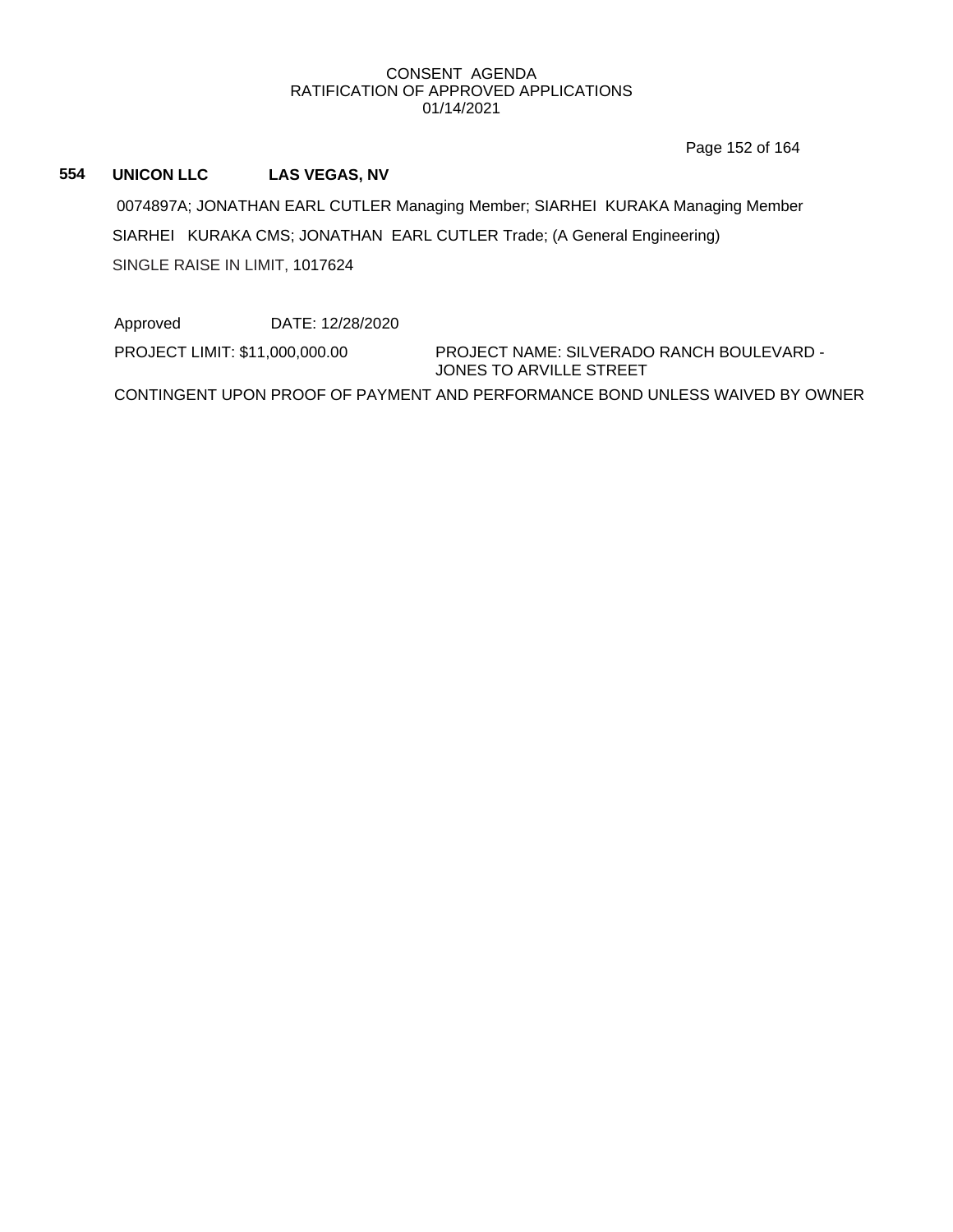Page 153 of 164

# **VOLUNTARY SURRENDER**

# **555 ACTION LAWN & LANDSCAPE LLC RENO, NV**

ACTION CONCRETE & CURB; 0059843; SAUL ELNAN VEGA Manager; AHIVI DELCARMEN RIVERA Manager SAUL ELNAN VEGA CMS and Trade ; (C-5 Concrete Contracting) VOLUNTARY SURRENDER, 1017052

Approved DATE: 11/24/2020

CONTINGENT UPON ISSUANCE OF PENDING LICENSE APPLICATION

# **556 ALLEN EXCAVATING INC DAYTON, NV**

0041660; PAUL E ALLEN President; KATHERINE M ALLEN Secretary/Treasurer PAUL E ALLEN CMS and Trade ; (A-13 Wrecking Buildings; A-7 Excavating and Grading) VOLUNTARY SURRENDER, 1016808

Approved DATE: 11/20/2020

# **557 ARTISTIC GENERAL CONTRACTING USA INC LAKELAND, FL**

0085081; JASON SCOTT WELLING, President; PHILIP JENNINGS WOODS, Secretary JASON SCOTT WELLING, CMS and Trade ; (B General Building) VOLUNTARY SURRENDER, 1017489

Approved DATE: 12/18/2020

# **558 ATLAS BUILDING CONTRACTORS LTD LAS VEGAS, NV** 0081387; GREGG ROBERT BARTOW Managing Member GREGG ROBERT BARTOW CMS and Trade ; (C-3 Carpentry Maintenance and Minor Repairs) VOLUNTARY SURRENDER, 1016649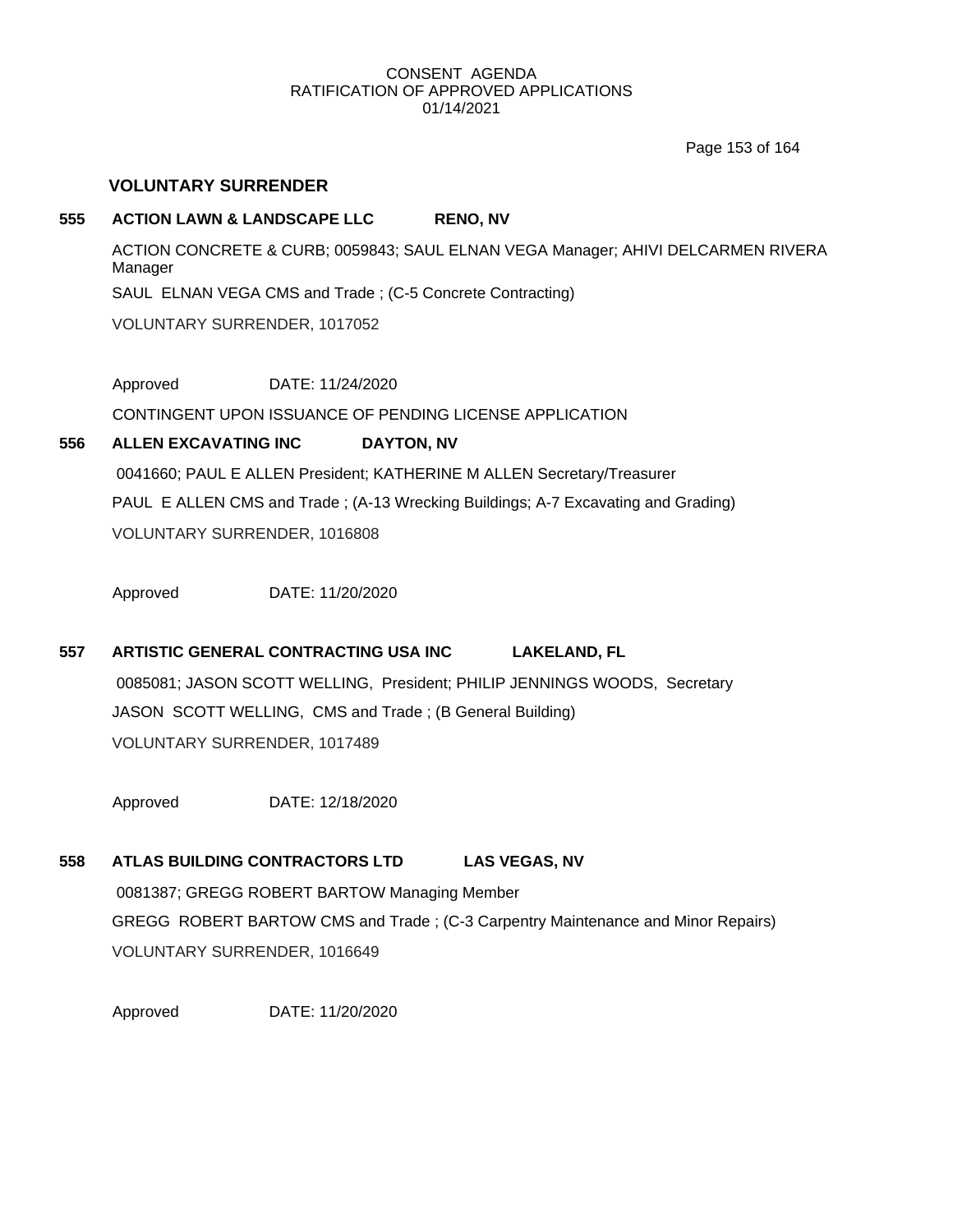Page 154 of 164

# **559 ATLAS MECHANICAL OF NEVADA INC SAN DIEGO, CA** 0060615; SEMYON SHEKHTER President SEMYON SHEKHTER CMS and Trade ; (C-21 Refrigeration and Air Conditioning) VOLUNTARY SURRENDER, 1017057

Approved DATE: 12/03/2020

# **560 B R W CONCRETE INCORPORATED LAS VEGAS, NV**

0084861; BRET RANDALL WOLFE, President BRET RANDALL WOLFE, CMS and Trade ; (C-5 Concrete Contracting) VOLUNTARY SURRENDER, 1017255

Approved DATE: 12/08/2020

# **561 D & B ELECTRIC LAS VEGAS, NV**

0036622; DAVID WAYNE BERRETT Partner; CONNIE BARTON BERRETT Partner CONNIE BARTON BERRETT CMS; DAVID WAYNE BERRETT Trade ; (C-2A Electrical Wiring; C-2F Residential Wiring) VOLUNTARY SURRENDER, 1017497

Approved DATE: 12/18/2020

CONTINGENT UPON ISSUANCE OF PENDING LICENSE APPLICATION

# **562 DESERT PAINTING HENDERSON, NV**

0023857; GREGORY MILTON BASHAW Partner; JACQUELINE ANNETTE BASHAW Partner JACQUELINE ANNETTE BASHAW CMS; GREGORY MILTON BASHAW Trade ; (C-4A Painting) VOLUNTARY SURRENDER, 1016647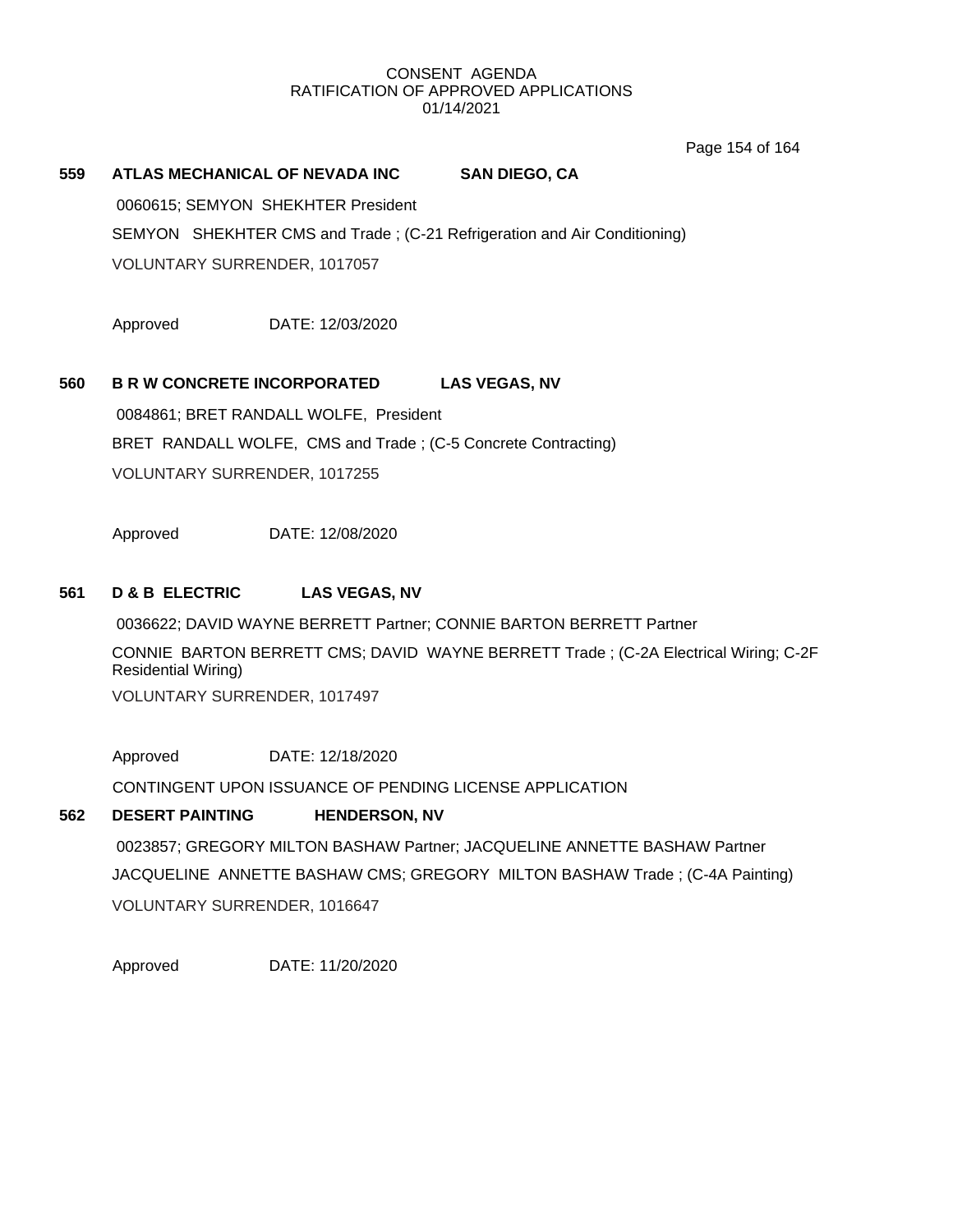Page 155 of 164

# **563 DYNAMIC CONCRETE CUTTING LLC SPARKS, NV**

0082838; RAUL MARTINEZ Managing Member

; (C-5 Concrete Contracting)

VOLUNTARY SURRENDER, 1017553

Tabled DATE: 12/17/2020

RESOLUTION OF UNPAID BILLS

# **564 EAGLE PAINTING & DRYWALL INC HENDERSON, NV**

EAGLE RESTORATION; 0072381; DRENNEN WHEELER STINE President; CYNTHIA KAY STINE Vice President

DRENNEN WHEELER STINE CMS and Trade ; (B-2 Residential and Small Commercial)

VOLUNTARY SURRENDER, 1017426

Approved DATE: 12/17/2020

# **565 FERNLEY ELECTRIC INC FERNLEY, NV**

0035999; JOHN CHARLES WAGNER President; DENISE ADAIRE WAGNER Secretary JOHN CHARLES WAGNER CMS and Trade ; (C-2 Electrical) VOLUNTARY SURRENDER, 1017054

Approved DATE: 11/24/2020

#### **566 GARTNER REFRIGERATION & MANUFACTURING INC MINNEAPOLIS, MN**

0037308; JOHN ROBERT HENDRICKSON President; LORI ANNE MCGUIRE, Vice President; JULIE ANN MALEK Secretary/Treasurer

JOHN ROBERT HENDRICKSON CMS and Trade ; (C-21A Refrigeration)

VOLUNTARY SURRENDER, 1016744

Approved DATE: 11/20/2020

CONTINGENT UPON ISSUANCE OF PENDING LICENSE APPLICATION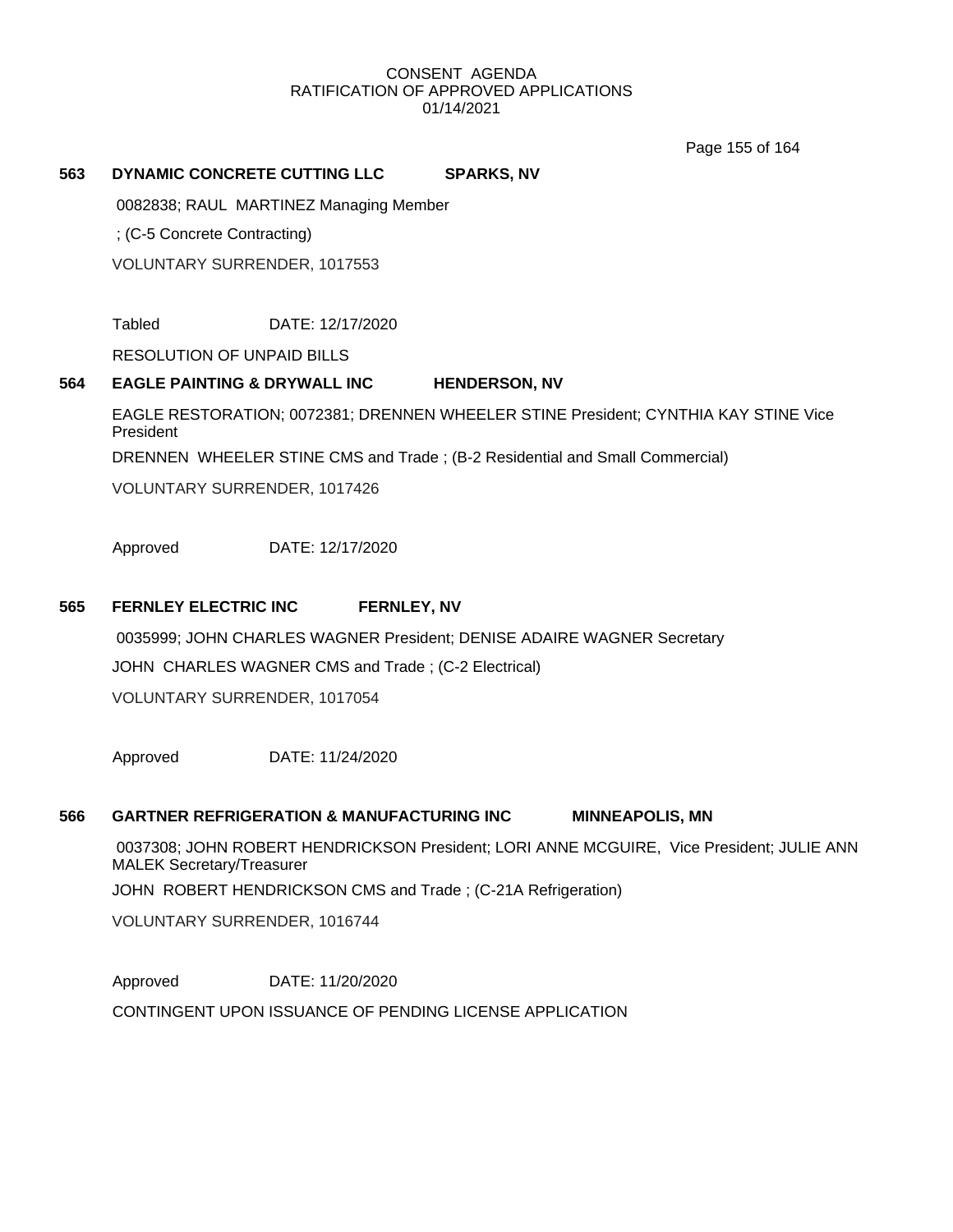Page 156 of 164

# **567 GARY WILLIAM NELLIS HENDERSON, NV**

ELECTRONIC SYSTEMS; 0019293; GARY WILLIAM NELLIS Owner GARY WILLIAM NELLIS CMS and Trade ; (C-2C Fire Detection; C-2D Low Voltage) VOLUNTARY SURRENDER, 1017231

Approved DATE: 12/08/2020

# **568 GREEN SIDE UP NURSERY RENO, NV**

G S U LANDSCAPE CONSTRUCTION; 0066155; ROBERT ANGELO PERI President ROBERT ANGELO PERI CMS and Trade ; (C-10 Landscape Contracting) VOLUNTARY SURRENDER, 1017254

Approved DATE: 12/04/2020

# **569 H & K PLUMBING AND HEATING INC CARSON CITY, NV**

0080429; COREY ALLEN HAGLER President; STEVE DANIEL KAY Secretary COREY ALLEN HAGLER CMS and Trade ; (C-1 Plumbing and Heating) VOLUNTARY SURRENDER, 1017380

Approved DATE: 12/14/2020

#### **570 HERITAGE ONE DOOR AND CARPENTRY LLC N HIGHLANDS, CA**

0082964; EDWARD ALFRED ZUCKERMAN Member; JOHN ROBERT DUTTER Managing Member; GEOFFREY THOMAS HUGHES Managing Member; JOHN FRANKLIN BALLOU Member; DENNIS ALAN GARDEMEYER Manager

TYLER SCOTT RANDOLPH CMS and Trade ; (C-3B Finish Carpentry)

VOLUNTARY SURRENDER, 1016513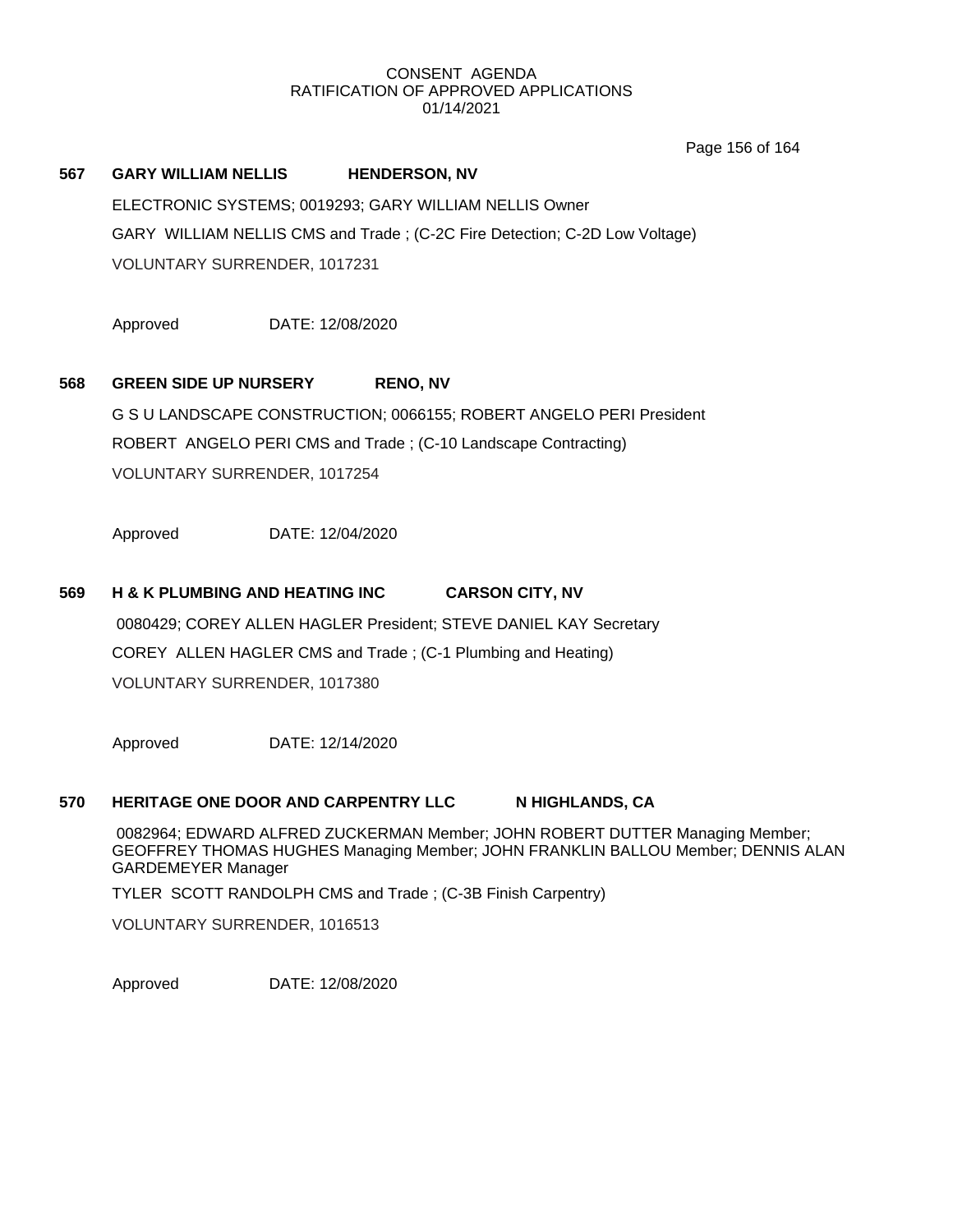Page 157 of 164

### **571 J & K HOME IMPROVEMENTS LLC LAS VEGAS, NV**

AMERICAN HOME EXTERIORS; 0082706; KEVIN GREG REED Manager; JOSEPH EDWARD ALTREE, III Manager

JOSEPH EDWARD ALTREE, III CMS and Trade ; (C-8 Glass and Glazing)

VOLUNTARY SURRENDER, 1017053

Approved DATE: 11/24/2020

# **572 J & K HOME IMPROVEMENTS LLC LAS VEGAS, NV**

AMERICAN HOME EXTERIORS; 0082875; KEVIN GREG REED Manager; JOSEPH EDWARD ALTREE, III Manager

JOSEPH EDWARD ALTREE, III CMS; EARNEST NATHANIEL PATTON, JR CMS and Trade ; (C-3 Carpentry Maintenance and Minor Repairs)

VOLUNTARY SURRENDER, 1017477

Approved DATE: 12/18/2020

# **573 J & L ENGLAND MASONRY LLC POCATELLO, ID**

0054269; JOHN ERIC ENGLAND Member; LESLIE ANN ENGLAND Member JOHN ERIC ENGLAND CMS and Trade ; (C-18 Masonry) VOLUNTARY SURRENDER, 1017211

Approved DATE: 12/04/2020

# **574 JACK N TEDFORD INC INCLINE VILLAGE, NV**

0005261A; JACK N TEDFORD, III Other; JACK N TEDFORD Vice President JACK N TEDFORD, III CMS and Trade ; (A General Engineering) VOLUNTARY SURRENDER, 1017311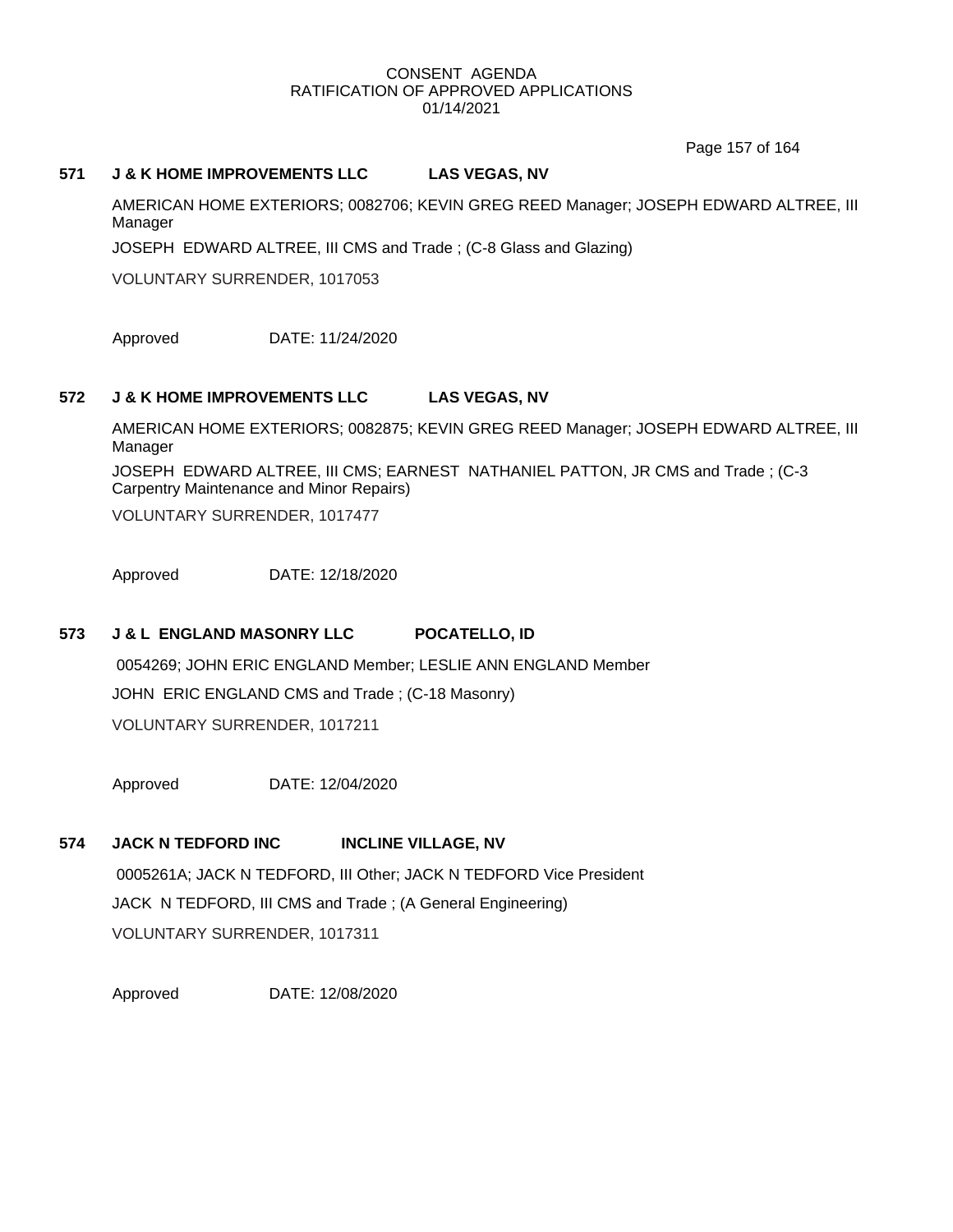Page 158 of 164

### **575 JACOBSEN CONSTRUCTION COMPANY INC SALT LAKE CITY, UT**

0020597; DOUGLAS CANUTE WELLING President; LONNIE MICHAEL BULLARD CEO; ROBERT BLAKE COURT Vice President; GREGORY DAVID FIX Vice President; JAMES EDWARD CAVEY Vice President; JOHN EDWARD FORTUNA Vice President; TERRY KIM WRIGHT Vice President; GARY NEIL ELLIS Vice President; DOUGLAS EDWARD HRONEK Vice President; BLAINE JACKSON WIXOM Vice President; SCOTT LESLIE BRAITHWAITE Vice President; DENNIS ANTHONY CIGANA Vice President; STEVEN BOYD NELSON Vice President; KIRK SCOTT DICKAMORE Vice President; ANDREW GALE MAIR Vice President; MATTHEW SHERMAN RICH Vice President; MATTHEW JON RADKE Vice President

; (AB General Engineering and General Building)

VOLUNTARY SURRENDER, 1016959

Approved DATE: 11/24/2020

# **576 JEFFRY LYNN JONES SACRAMENTO, CA**

JEFFRY JONES; 0079828; JEFFRY LYNN JONES Owner JEFFRY LYNN JONES CMS and Trade ; (C-26A Kitchen and Laboratory Equipment) VOLUNTARY SURRENDER, 1017366

Approved DATE: 12/14/2020

**577 JIM CHICO YERINGTON, NV**

DESERT ENGINEERING; 0039479; JIM VINCENT CHICO Owner JIM VINCENT CHICO CMS and Trade ; (A General Engineering) VOLUNTARY SURRENDER, 1017360

Approved DATE: 12/04/2020

CONTINGENT UPON ISSUANCE OF PENDING LICENSE APPLICATION

**578 JIMS PLUMBING & HEATING & SOLAR SERVICES CARSON CITY, NV** 0026649; JIMMIE DUANE OLAVARRIA Owner JIMMIE DUANE OLAVARRIA CMS and Trade ; (C-1A Boilers; C-1D Plumbing) VOLUNTARY SURRENDER, 1016861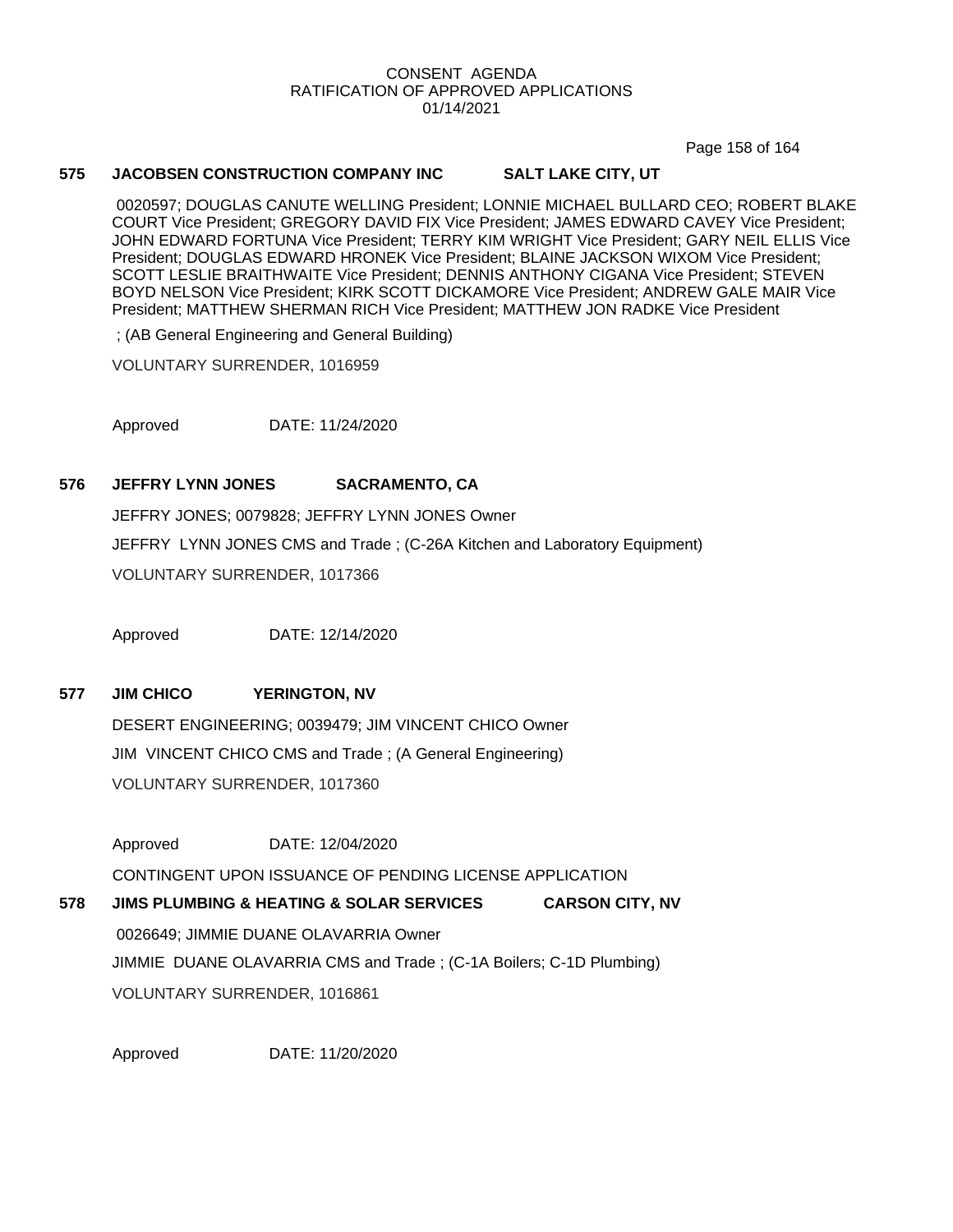Page 159 of 164

# **579 JOHN ROBERTS CONSTRUCTION MINDEN, NV**

0049163; JOHN THOMAS ROBERTS Owner

JOHN THOMAS ROBERTS CMS and Trade ; (B-2 Residential and Small Commercial)

VOLUNTARY SURRENDER, 1016719

Approved DATE: 11/20/2020

# **580 KAISER SERVICES LLC LAS VEGAS, NV**

0077047; GERARD JOSEPH KAISER Manager GERARD JOSEPH KAISER CMS and Trade ; (B-2 Residential and Small Commercial) VOLUNTARY SURRENDER, 1017288

Approved DATE: 12/08/2020

# **581 KENNY CONSTRUCTION COMPANY NORTHBROOK, IL**

0058409; ERIC JAMES RIETZ Secretary; MICHAEL EDWARD STOECKER Vice President; ASHLEY MARIE STINSON Vice President; PATRICK BRESLIN KENNY President/CEO; ANITA MARIE GONZALEZ Vice President

PATRICK BRESLIN KENNY CMS and Trade; WILLIAM DAVID JONES CMS and Trade ; (A General Engineering)

VOLUNTARY SURRENDER, 1017055

Approved DATE: 11/24/2020

# **582 NEESER CONSTRUCTION WASHOE VALLEY, NV**

0084728; GERALD EVART NEESER President; JOYCE ELAINE FROSTAD Secretary/Treasurer MICHAEL LOUIS NEESER CMS ; (C-5 Concrete Contracting) VOLUNTARY SURRENDER, 1017406

Approved DATE: 12/17/2020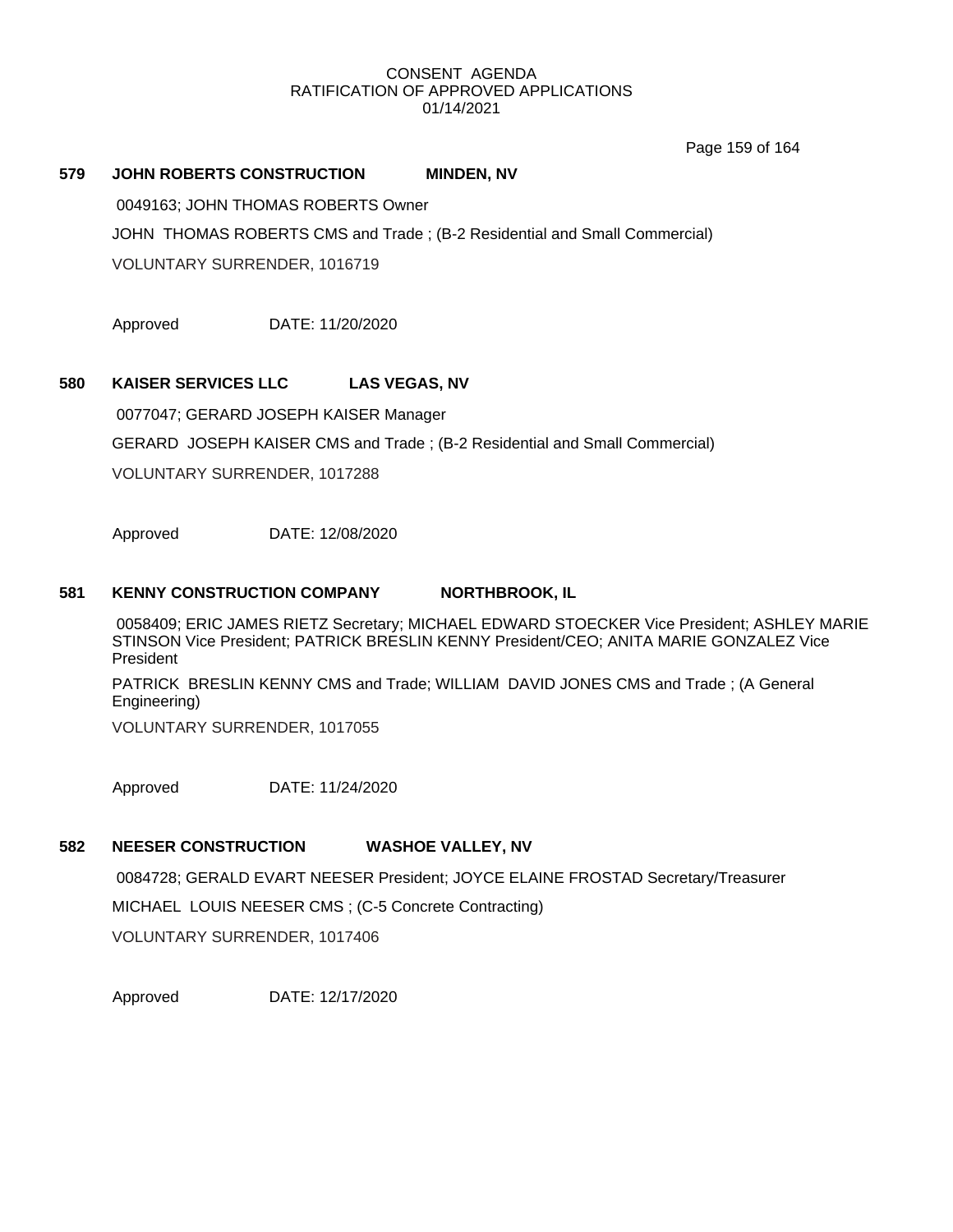Page 160 of 164

### **583 NORTHERN NEVADA WATER SOLUTIONS SPARKS, NV**

CULLIGAN RENO; 0080698; JERI LOUISE HURST President; JENNIFER ELIZABETH FAIRBANKS Secretary; WILLIAM ANDREW FAIRBANKS Treasurer

WILLIAM ANDREW FAIRBANKS CMS and Trade ; (C-30 Installing Equipment to Treat Water)

VOLUNTARY SURRENDER, 1016965

Approved DATE: 11/24/2020

CONTINGENT UPON ISSUANCE OF PENDING LICENSE APPLICATION

# **584 PETRIE F BROWN CARSON CITY, NV**

A B C HEATING & SHEET METAL; 0017930; PETRIE FRANKLIN BROWN Owner

PETRIE FRANKLIN BROWN CMS and Trade ; (C-1E Sheet Metal; C-1F Heating Cooling and Circulating Air)

VOLUNTARY SURRENDER, 1017130

Approved DATE: 11/30/2020

CONTINGENT UPON ISSUANCE OF PENDING LICENSE APPLICATION

# **585 PETRIE F BROWN CARSON CITY, NV**

A B C HEATING & SHEET METAL; 0017930A; PETRIE FRANKLIN BROWN Owner

JOSEPH WAYNE BROWN, Trade; THERESA MARIE CONNER, CMS; PETRIE FRANKLIN BROWN CMS ; (C-14B Structural Steel; C-14C Ornamental Metal)

VOLUNTARY SURRENDER, 1017131

Approved DATE: 11/30/2020

CONTINGENT UPON ISSUANCE OF PENDING LICENSE APPLICATION

#### **586 PETRIE F BROWN CARSON CITY, NV**

A B C HEATING & SHEET METAL; 0017930B; PETRIE FRANKLIN BROWN Owner

JOSEPH WAYNE BROWN, Trade; THERESA MARIE CONNER, CMS; PETRIE FRANKLIN BROWN CMS ; (C-21 Refrigeration and Air Conditioning) VOLUNTARY SURRENDER, 1017132

Approved DATE: 11/30/2020

CONTINGENT UPON ISSUANCE OF PENDING LICENSE APPLICATION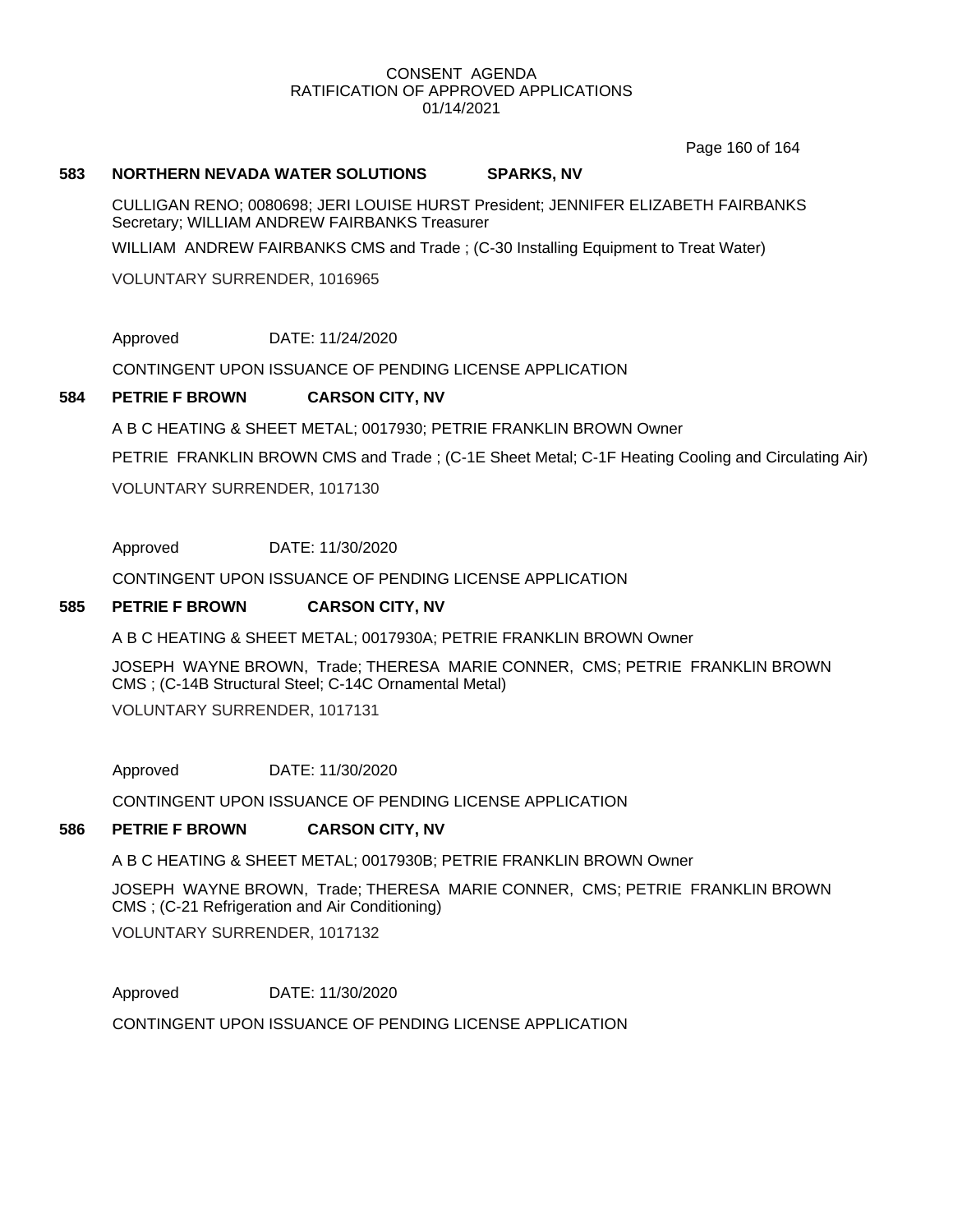Page 161 of 164

# **587 POWER CONTRACTING LLC PHOENIX, AZ**

0081079; JOSEPH ERIC PIKE Manager; RICHARD BENNETT WIMMER Manager JOHN ALBERT BARRIGER CMS and Trade ; (C-2 Electrical) VOLUNTARY SURRENDER, 1017403

Approved DATE: 12/16/2020

CONTINGENT UPON ISSUANCE OF PENDING LICENSE APPLICATION

# **588 POWER CONTRACTING LLC PHOENIX, AZ** 0081078; JOSEPH ERIC PIKE Manager; RICHARD BENNETT WIMMER Manager JOHN ALBERT BARRIGER CMS and Trade ; (A General Engineering) VOLUNTARY SURRENDER, 1017404

Approved DATE: 12/16/2020

CONTINGENT UPON ISSUANCE OF PENDING LICENSE APPLICATION

# **589 PRESTIGE CUSTOM HOMES LLC CARSON CITY, NV**

0083191; GEZA BARTOS Manager GEZA BARTOS CMS and Trade ; (C-3 Carpentry Maintenance and Minor Repairs) VOLUNTARY SURRENDER, 1016576

Approved DATE: 11/20/2020

# **590 R S L CONSTRUCTION SAN DIMAS, CA**

0053165; RUSSELL ORNELAS President; SANDY EILEEN ORNELAS Secretary RUSSELL ORNELAS Trade; SANDY EILEEN ORNELAS CMS ; (B General Building) VOLUNTARY SURRENDER, 1017075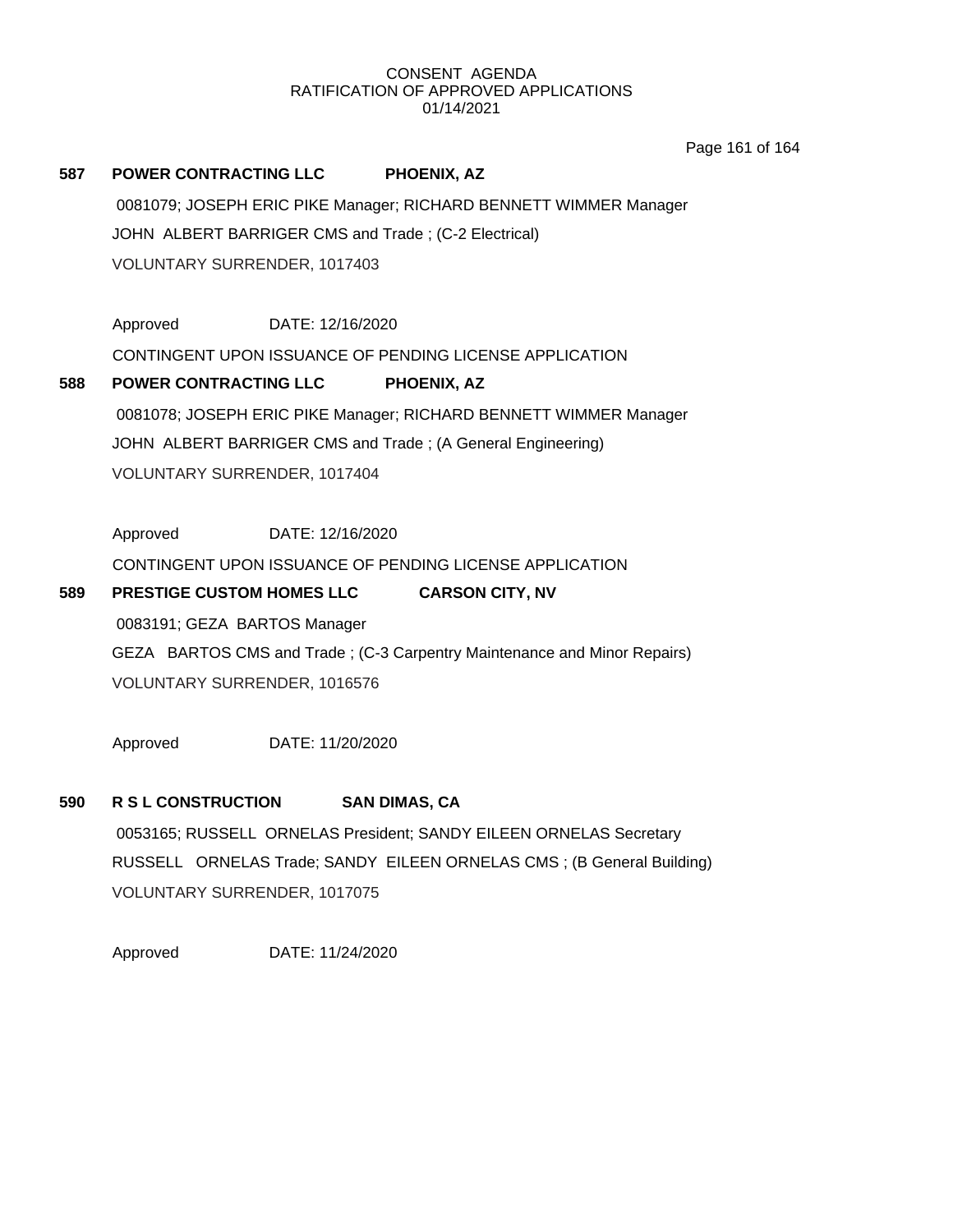Page 162 of 164

# **591 RIDGELINE RESTORATION INC SPARKS, NV**

SERVICE MASTER 1ST RESPONSE; 0079548; KATHLEEN MARY BOYD President; DAVID PATRICK BOYD Secretary; ORLAN KENNETH BOYD, JR Vice President BENJAMIN BOWEN YOUNG Trade ; (C-31 Wrecking)

VOLUNTARY SURRENDER, 1016689

Approved DATE: 11/20/2020

# **592 ROCKS CRANE SERVICE INC BULLHEAD CITY, AZ**

0027458; DAVID BRENT ROCK President; SANDRA KAY ROCK Secretary/Treasurer DAVID BRENT ROCK Trade; SANDRA KAY ROCK CMS ; (C-14I Rigging and Cranes) VOLUNTARY SURRENDER, 1016962

Approved DATE: 11/24/2020

# **593 S G S I INC PHOENIX, AZ**

0075820; MARLENE GLORIA TAYLOR President; TIMOTHY GENE MEADORS Secretary TIMOTHY GENE MEADORS Trade; MARLENE GLORIA TAYLOR CMS ; (C-8 Glass and Glazing) VOLUNTARY SURRENDER, 1016882

Approved DATE: 11/20/2020

# **594 SAGE HOMES LLC RENO, NV**

0085089; DRU DAVID TAYLOR, Managing Member; JULIE ANN TAYLOR, Managing Member DRU DAVID TAYLOR, CMS and Trade ; (B-2 Residential and Small Commercial) VOLUNTARY SURRENDER, 1017076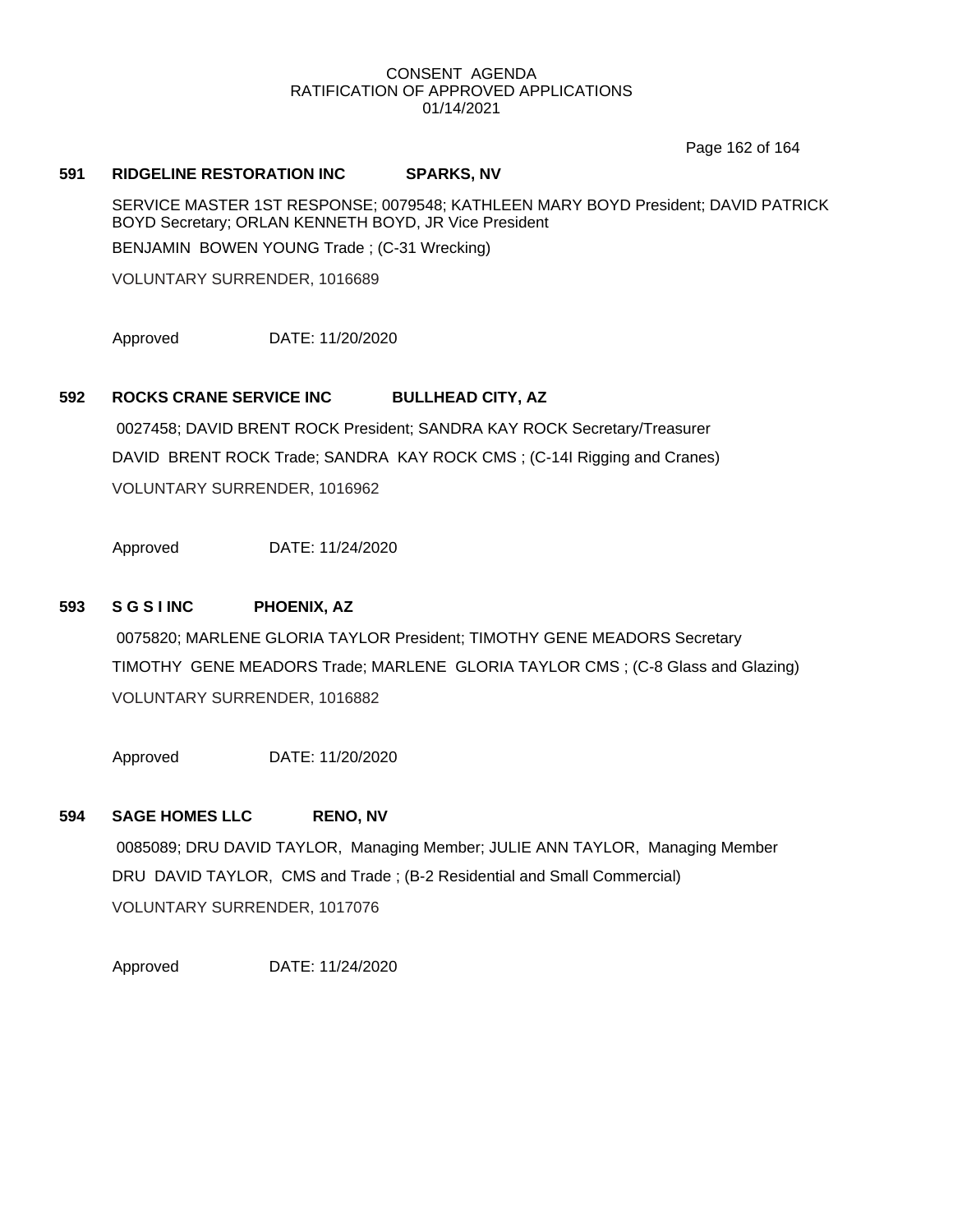Page 163 of 164

# **595 SIERRA AUTOMATION & SECURITY LLC RENO, NV**

0081686; BRET ERNEST WATSON Manager; RYAN THOMAS ZEGERS Manager RYAN THOMAS ZEGERS CMS ; (C-2D Low Voltage) VOLUNTARY SURRENDER, 1016706

Approved DATE: 11/20/2020

# **596 SILVER STATE ELECTRIC LLC CARSON CITY, NV**

0044161A; JOHN LAWRENCE PARAS Assistant Secretary JOHN LAWRENCE PARAS CMS and Trade ; (C-2 Electrical) VOLUNTARY SURRENDER, 1017524

Approved DATE: 12/18/2020

CONTINGENT UPON ISSUANCE OF PENDING LICENSE APPLICATION

# **597 SPARKS ROOFING LLC SPARKS, NV**

0071583; KATHLEEN ADRENE O'BRIEN-SCHWARTZ Managing Member; STANLEY GEORGE SCHWARTZ Manager STANLEY GEORGE SCHWARTZ CMS and Trade ; (C-15A Roofing)

VOLUNTARY SURRENDER, 1017564

Approved DATE: 12/29/2020

#### **598 STRONG PAINTING & DECORATIVE ART INC Carson City, CA**

0033719A; FRANCIS PATRICK MCDONOUGH President; JOANNE RIDDELL MCDONOUGH Secretary/Treasurer

FRANCIS PATRICK MCDONOUGH CMS and Trade ; (C-4 Painting and Decorating)

VOLUNTARY SURRENDER, 1017409

Approved DATE: 12/14/2020

CONTINGENT UPON ISSUANCE OF PENDING LICENSE APPLICATION